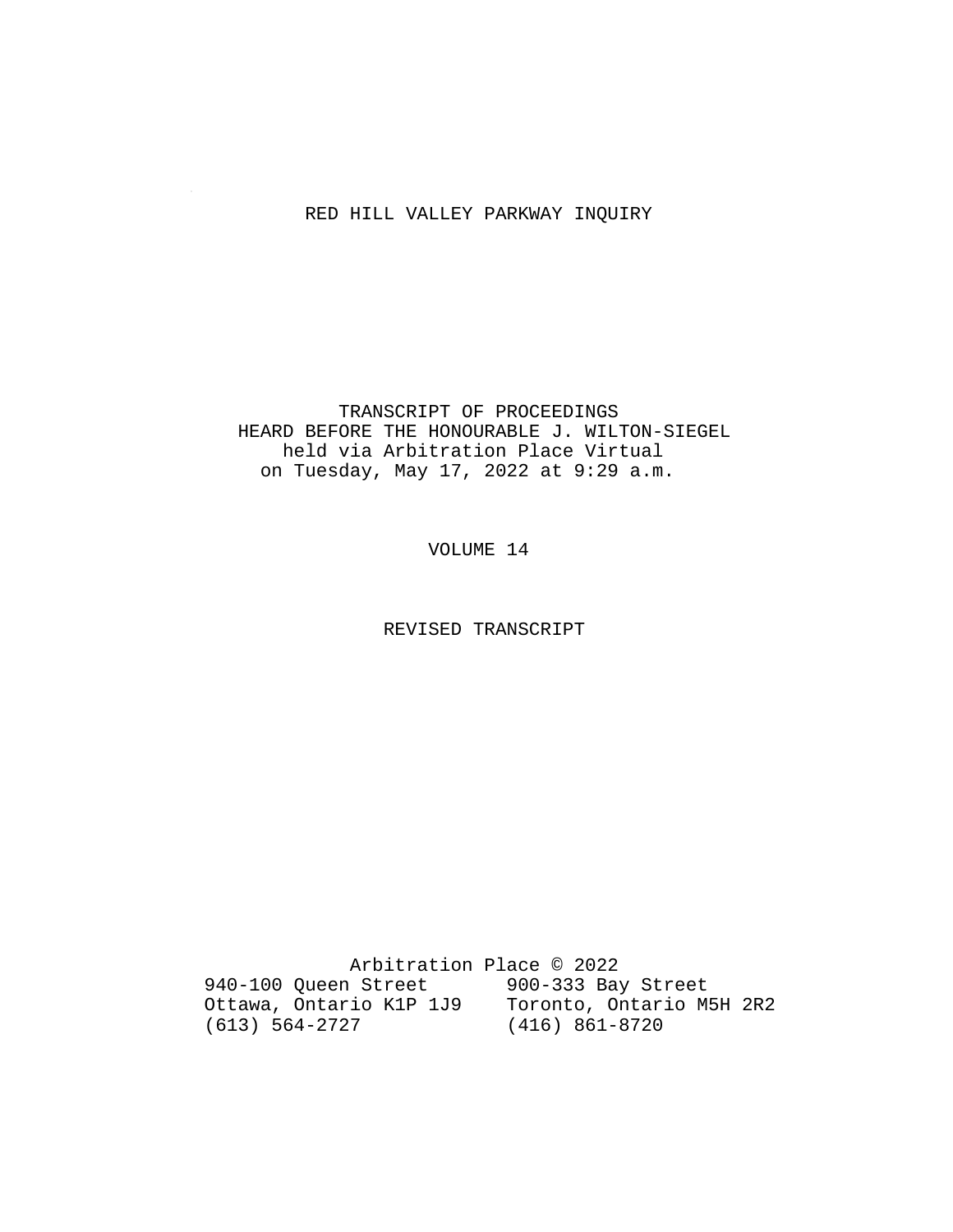#### APPEARANCES:

| Andrew C. Lewis<br>Chloe Hendrie                                    | For Red Hill Valley<br>Parkway |
|---------------------------------------------------------------------|--------------------------------|
| Jonathan Chen<br>Delna Contractor<br>Eli Lederman<br>Jenene Roberts | For City of Hamilton           |
| Heather McIvor<br>Colin Bourrier                                    | For Province of Ontario        |
| Jennifer McAleer<br>Chris Buck<br>Rachel Laurion                    | For Dufferin Construction      |
| Jennifer Roberts<br>Nivi Ramaswamy                                  | For Golder Associates<br>Inc.  |

Page 2140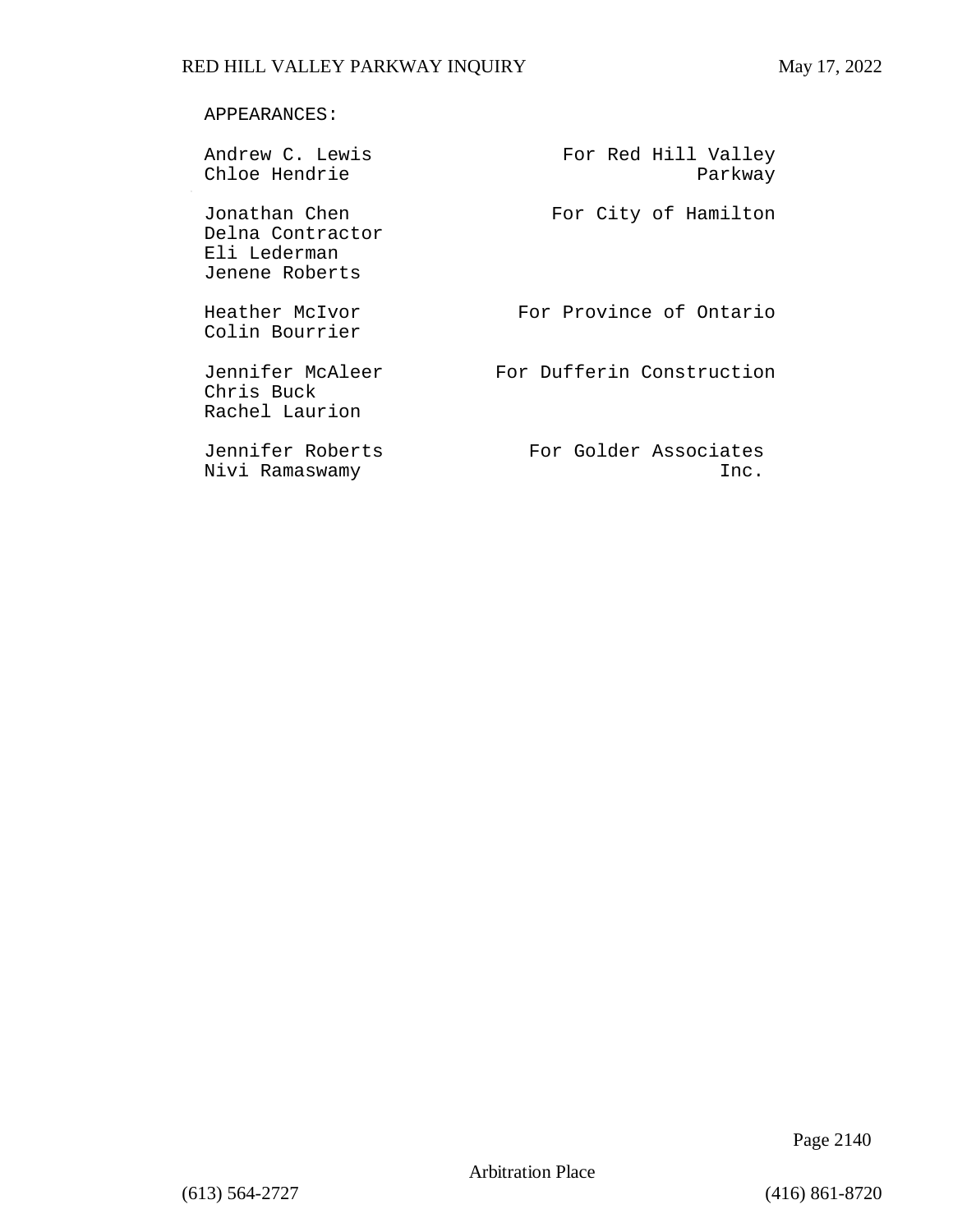#### INDEX

|                                     | PAGE |
|-------------------------------------|------|
| BECCA LANE; RESUMED                 | 2143 |
| CONTINUED EXAMINATION BY MR. LEWIS  | 2143 |
| EXAMINATION BY MR. CHEN             | 2222 |
| EXAMINATION BY MS. JENNIFER ROBERTS | 2238 |
| EXAMINATION BY MS. MCIVOR           | 2248 |
| FURTHER EXAMINATION BY MR. LEWIS    | 2254 |
| CHRIS RAYMOND; AFFIRMED             | 2260 |
| EXAMINATION BY MR. LEWIS            | 2260 |

Page 2140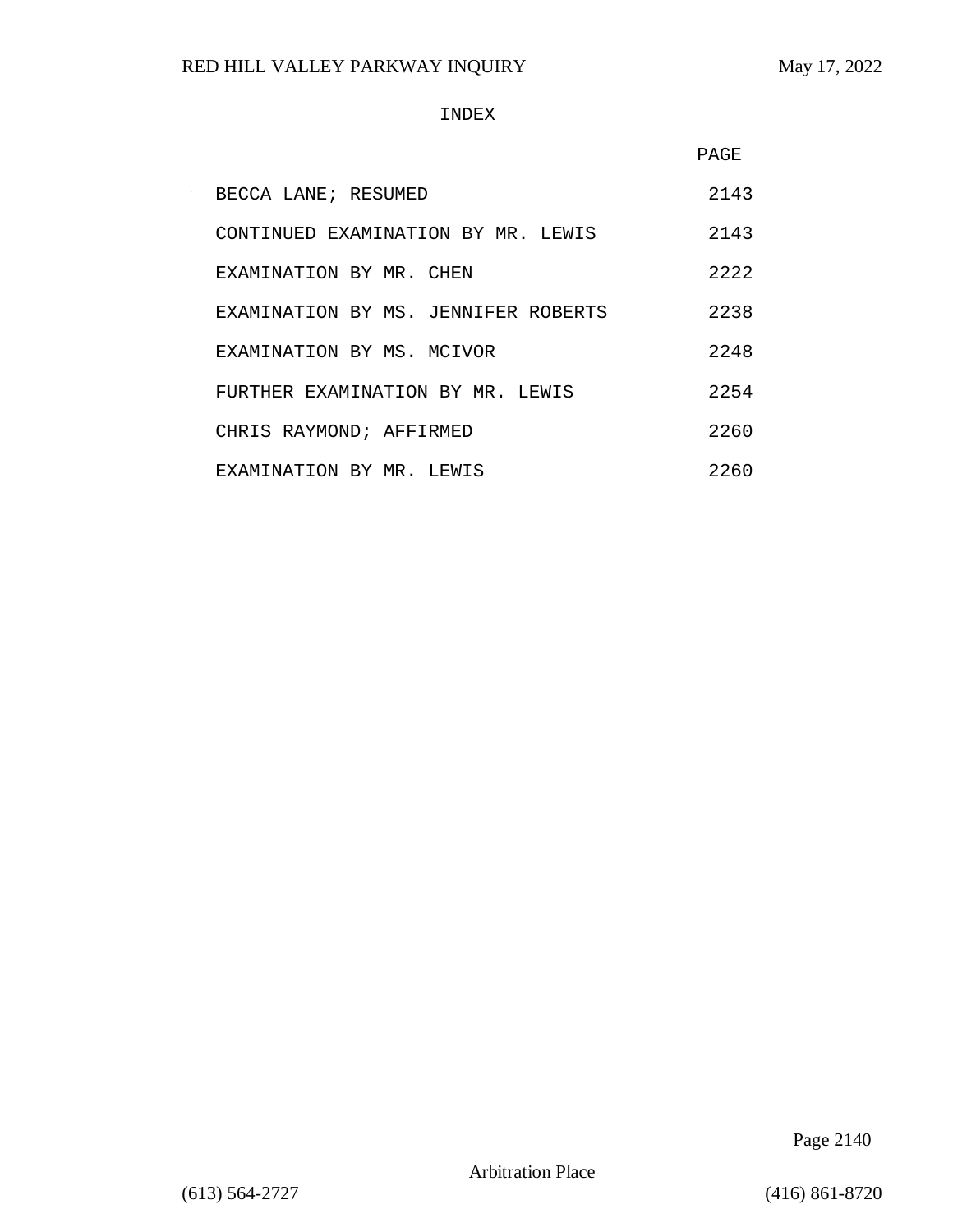$\sim$ 

#### LIST OF EXHIBITS

| NO. | DESCRIPTION                                                                      | PAGE |
|-----|----------------------------------------------------------------------------------|------|
| 44  | Note dated Monday, November 15,<br>2010, GOL0007502.                             | 2148 |
| 45  | E-mail dated March 4, 2016 about<br>pavement evaluation supervisor,<br>MT038713. | 2178 |
| 46  | Staffing approval form, MT038714.                                                | 2178 |
| 47  | E-mail response from Dr. Uzarowski<br>to Becca Lane, GOL2912.                    | 2197 |
| 48  | Chris Raymond's CV, MT038645.                                                    | 2261 |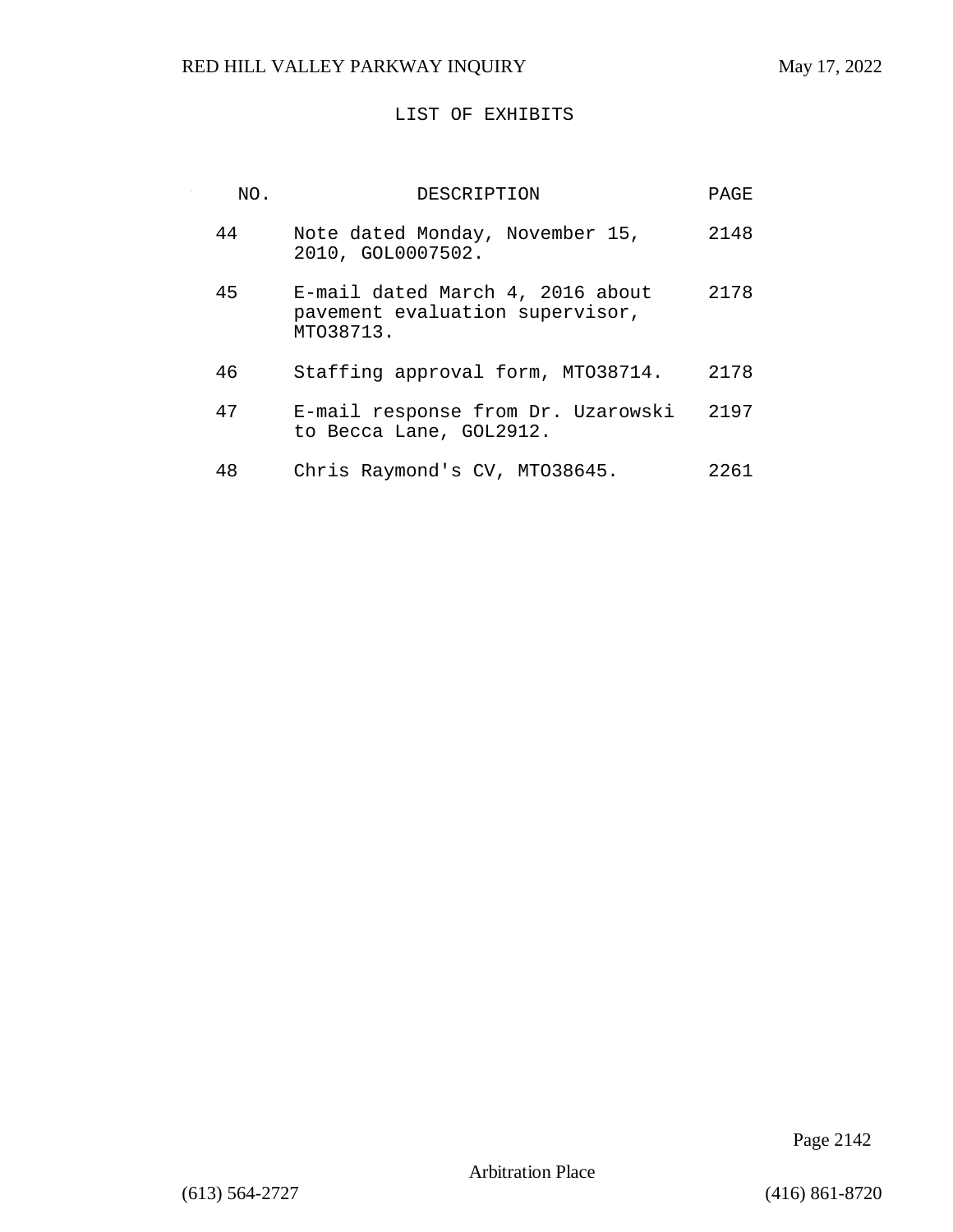| 1              | Arbitration Place Virtual                          |
|----------------|----------------------------------------------------|
| 2              | --- Upon resuming on Tuesday, May 17, 2022         |
| 3              | at 9:29 a.m.                                       |
| $\overline{4}$ | MR. LEWIS: Good morning,                           |
| 5              | Commissioner. May we proceed?                      |
| 6              | JUSTICE WILTON-SIEGEL: Please                      |
| 7              | do.                                                |
| 8              | MR. LEWIS: Thank you.                              |
| 9              | BECCA LANE; RESUMED                                |
| 10             | CONTINUED EXAMINATION BY MR. LEWIS:                |
| 11             | Ms. Lane, I want to start<br>Q.                    |
| 12             | off by revisiting an issue from yesterday. And if  |
| 13             | we could, to begin with, Registrar, go to image 90 |
| 14             | of overview document 4. And you'll recall that     |
| 15             | late in the day yesterday I was asking you about   |
| 16             | the communications you had with Mr. Marciello on   |
| 17             | November 15, 2010, in paragraph 212 and 213, and   |
| 18             | your reference to indicating that you may call     |
| 19             | Ludomir Uzarowski for a City of Hamilton contact   |
| 20             | and then your recollections on that.               |
| 21             | So, after your testimony                           |
| 22             | yesterday, Commissioner, to advise you as well,    |
| 23             | counsel for Golder advised us that Dr. Uzarowski   |
| 24             | had checked his notes again after hearing the      |
| 25             | testimony and that he did find a note of his dated |

Page 2143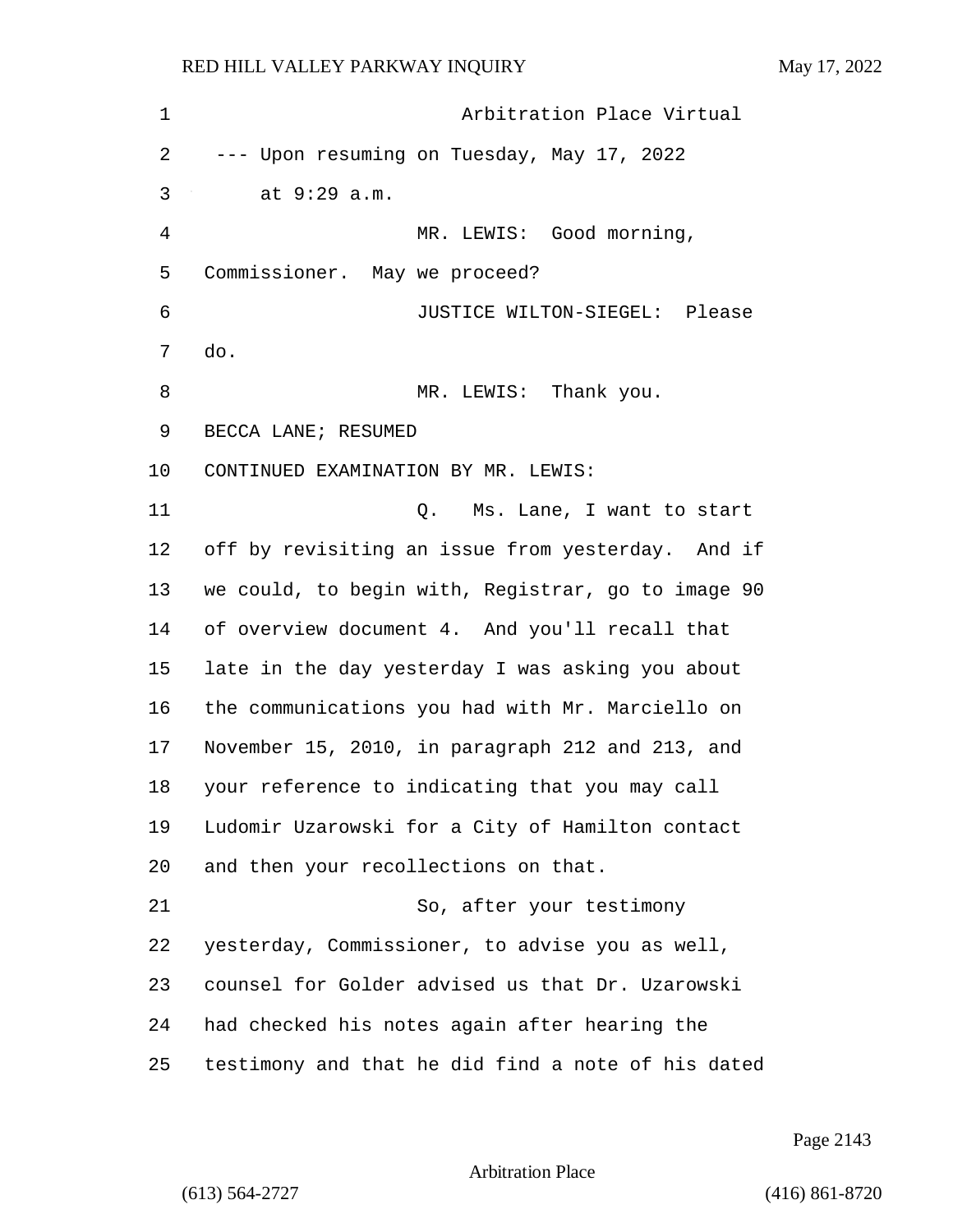| $\mathbf 1$ | November 15, 2010. Counsel sent that to us and we  |
|-------------|----------------------------------------------------|
| 2           | circulated it to participants' counsel.            |
| 3           | Registrar, if you could call                       |
| 4           | it up. It's the document that was sent to you      |
| 5           | either last evening or this morning. Yes. So,      |
| 6           | and this is just the cover of what we understand   |
| 7           | to be Dr. Uzarowski's notebook. And if you could   |
| 8           | go to the second image, please.                    |
| 9           | And I'm told that this will be                     |
| 10          | assigned a doc ID of GOL0007502 but given it was   |
| 11          | last night, we haven't had that assigned yes. So,  |
| 12          | this note dated Monday, November 15, 2010          |
| 13          | indicates, number 5, Becca Lane, 2005 friction on  |
| 14          | RHVP. And you told us yesterday that you didn't    |
| 15          | have a specific recollection of calling            |
| 16          | Dr. Uzarowski, but you thought it was quite likely |
| 17          | that you would have, given your e-mail that day    |
| 18          | that we just discussed or just looked at on        |
| 19          | November 15, 2010. So, this does seem to suggest   |
| 20          | that you did in fact call him on that day.         |
| 21          | And just because we did not                        |
| 22          | have the benefit of this note yesterday, does this |
| 23          | note assist you at all in recollecting any         |
| 24          | specifics of what you did discuss with him that    |
| 25          | day?                                               |

Page 2144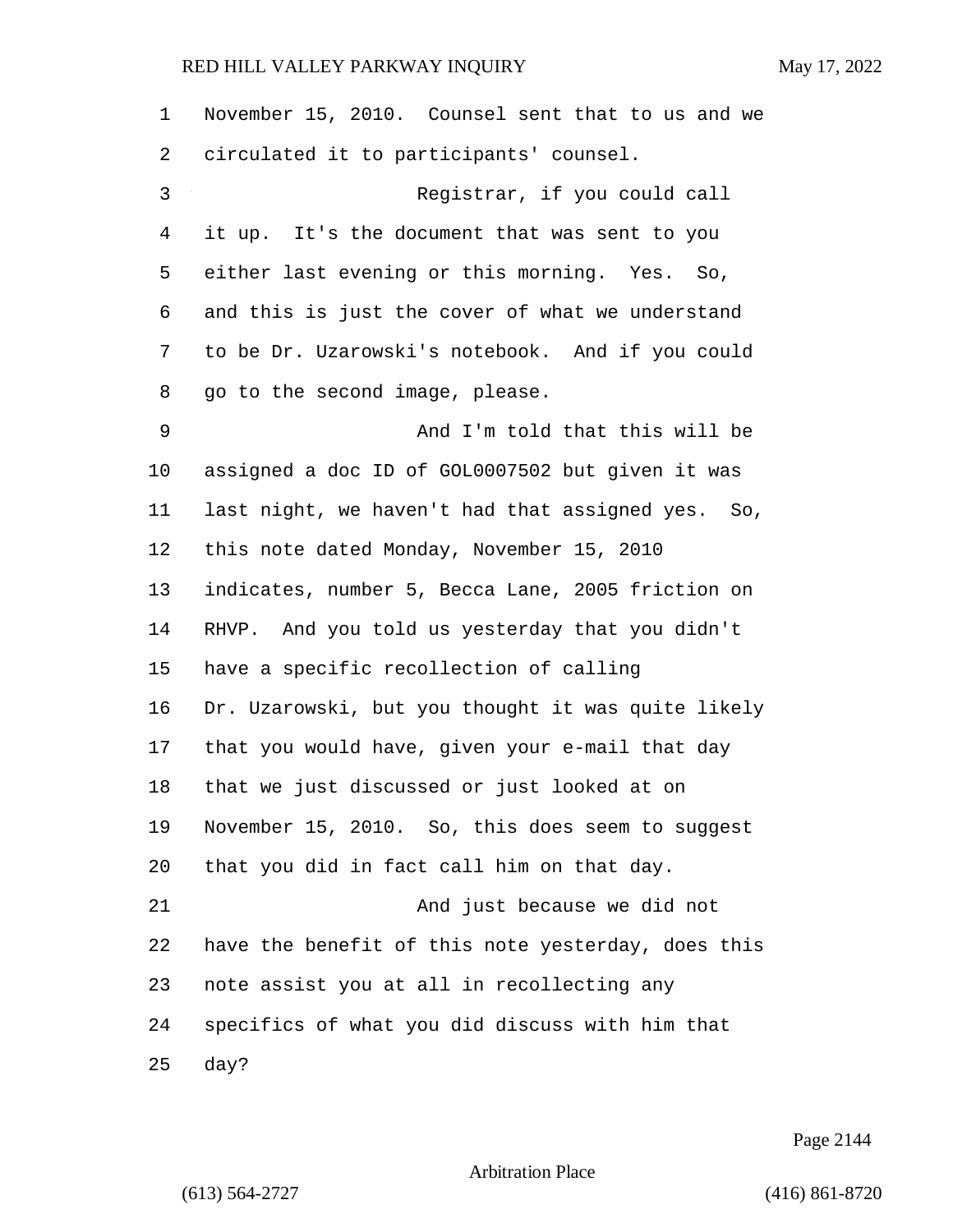| 1      | Not really, other than it<br>Α.                    |
|--------|----------------------------------------------------|
| 2      | shows that I discussed -- I talked to him about    |
| 3      | the Red Hill Valley Parkway and friction, you      |
| 4      | know. It could be anything that was said, but if   |
| 5      | you see what I had said to Frank, what I said to   |
| 6      | Frank was I would call Ludomir to get a City of    |
| 7      | Hamilton contact, so, you know, that's what I did, |
| 8      | is I called him and asked for a City of Hamilton   |
| 9      | contact.                                           |
| 10     | Q. Okay. In the note it                            |
| 11     | talks about 2005 friction on RHVP and you          |
| 12     | indicated what prompted the call was the results   |
| 13     | that you had received from Frank in his e-mail on  |
| 14     | November 15 about the 2010 results specifically,   |
| 15     | so do you think it is likely or whether that you   |
| 16     | would have told him that the MTO had done testing, |
| 17     | not just in 2010 but also in 2008 and 2009?        |
| $18\,$ | A. So, I really don't                              |
| 19     | remember the call but all I know is I was calling  |
| 20     | him for a City of Hamilton contact and obviously   |
| 21     | we discussed friction. I mean, they could be       |
| 22     | anything. Right? It could be me saying, you        |
| 23     | know, I want to talk to them about friction and he |
| 24     | thinks, therefore, it's about the 2007 friction    |
| 25     | results. Or it could be I asked him, hey, can you  |

Page 2145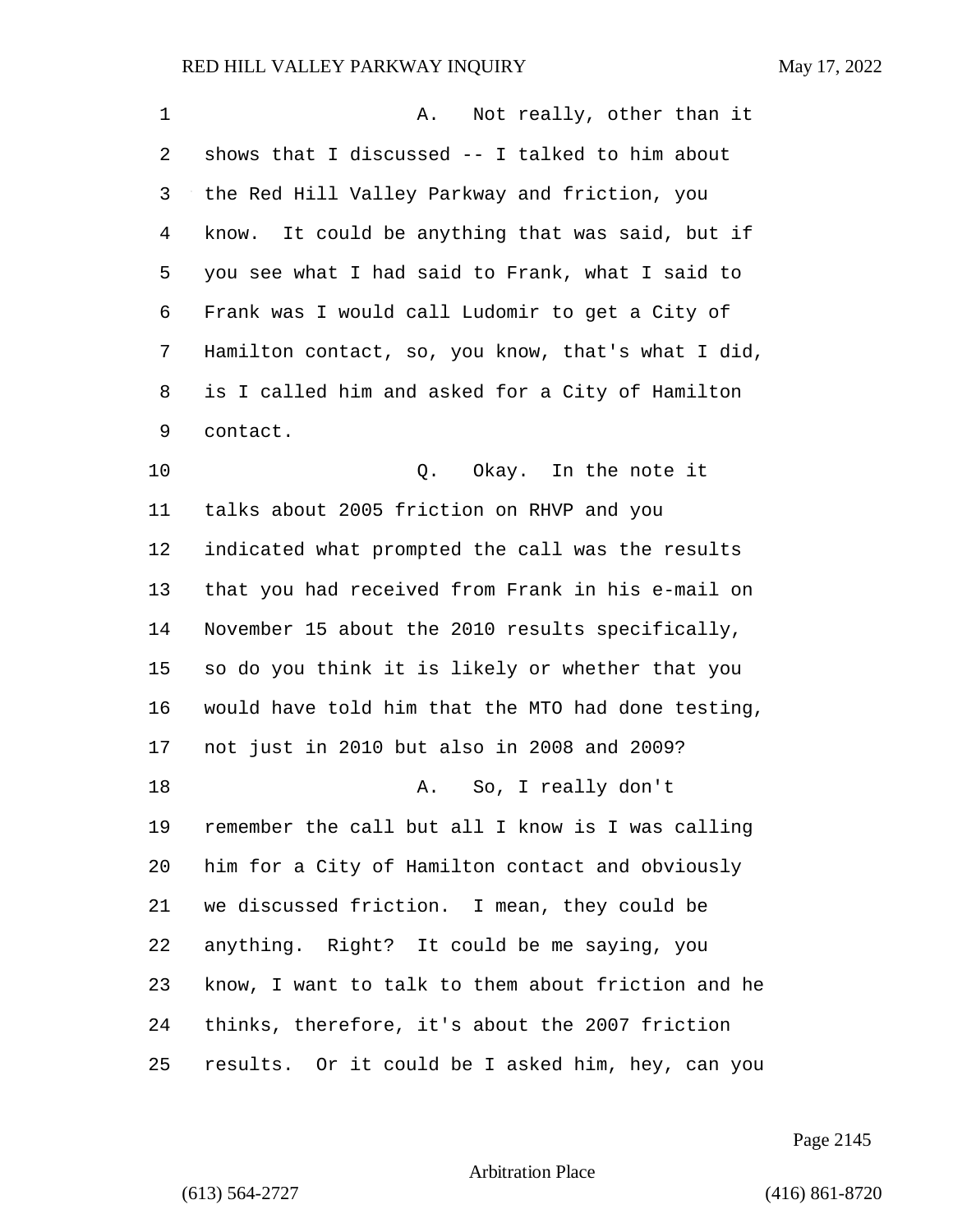| 1  | give me the contact that knew about the 2007 --    |
|----|----------------------------------------------------|
| 2  | like, honestly, I really don't remember the        |
| 3  | conversation, but this shows that I did, from      |
| 4  | Frank's information he provided me, I said I would |
| 5  | contact Ludomir for a contact at Hamilton and I    |
| 6  | did do that.                                       |
| 7  | Right.<br>Q.                                       |
| 8  | And it was so long ago I<br>Α.                     |
| 9  | really couldn't even recall it. I just felt that   |
| 10 | I would have done that.                            |
| 11 | I understand that.<br>Q.<br>But                    |
| 12 | if you had gone so far, as you indicated, then to  |
| 13 | call Dr. Uzarowski for a contact, presumably on    |
| 14 | the same logic then you would have followed        |
| 15 | through and contacted the city based upon the      |
| 16 | practices you have as you described it. Is that    |
| 17 | fair?                                              |
| 18 | That's fair, yes.<br>Α.                            |
| 19 | Q. Okay. But alternatively,                        |
| 20 | is it also possible, then, that you discussed      |
| 21 | specifics of it with Dr. Uzarowski at that time?   |
| 22 | It's possible, but I<br>Α.                         |
| 23 | really don't have a recollection.                  |
| 24 | Q. Okay. And just to                               |
| 25 | clarify, you do not have a recollection of whether |

Page 2146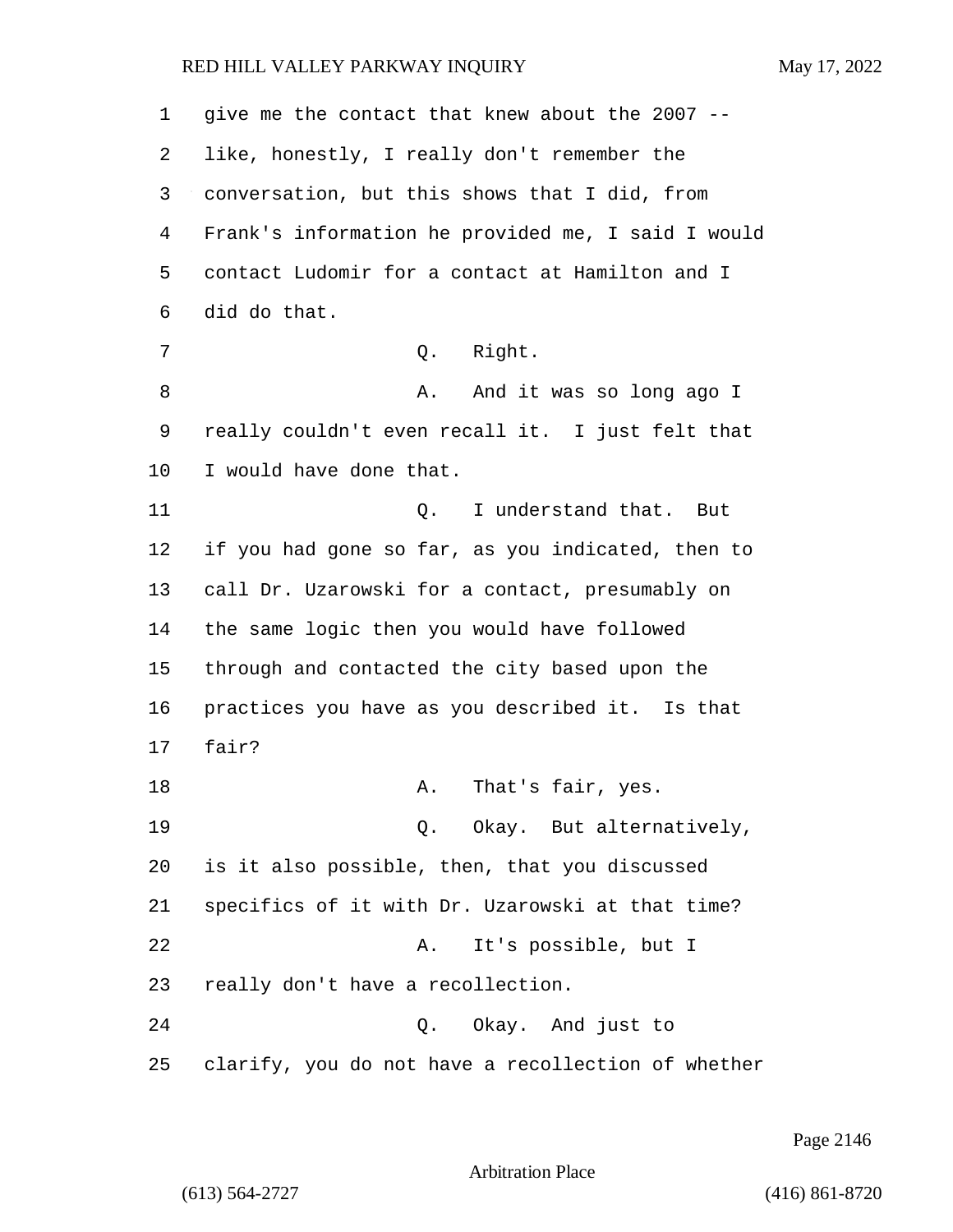| 1  | you got a city contact from Dr. Uzarowski at that  |
|----|----------------------------------------------------|
| 2  | time?                                              |
| 3  | That's true. I really<br>Α.                        |
| 4  | don't.                                             |
| 5  | And whether you called<br>Q.                       |
| 6  | him?                                               |
| 7  | But it seems likely that<br>Α.                     |
| 8  | I did, since that's what I was calling him for.    |
| 9  | Right. And do you recall<br>Q.                     |
| 10 | at that time, late 2010, who at the City with      |
| 11 | involvement in the Red Hill you knew, or did you   |
| 12 | have any prior contacts at the City of Hamilton?   |
| 13 | So, no. I really<br>Α.                             |
| 14 | couldn't remember. And, I mean, that's why I was   |
| 15 | calling Ludomir. Ludomir is the person that I      |
| 16 | knew and, of course, I wasn't involved in the      |
| 17 | original, like, liaison with the City or with      |
| 18 | Ludomir even for the original 2007 test, so I      |
| 19 | really -- the only person out of this whole group  |
| 20 | that I knew was Ludomir, so that's why I was       |
| 21 | calling him for a contact.                         |
| 22 | Q. Okay. If you could take                         |
| 23 | that down, Registrar. Thank you.                   |
| 24 | And I think from your CV you                       |
| 25 | indicated -- sorry, could we make that an exhibit? |

Page 2147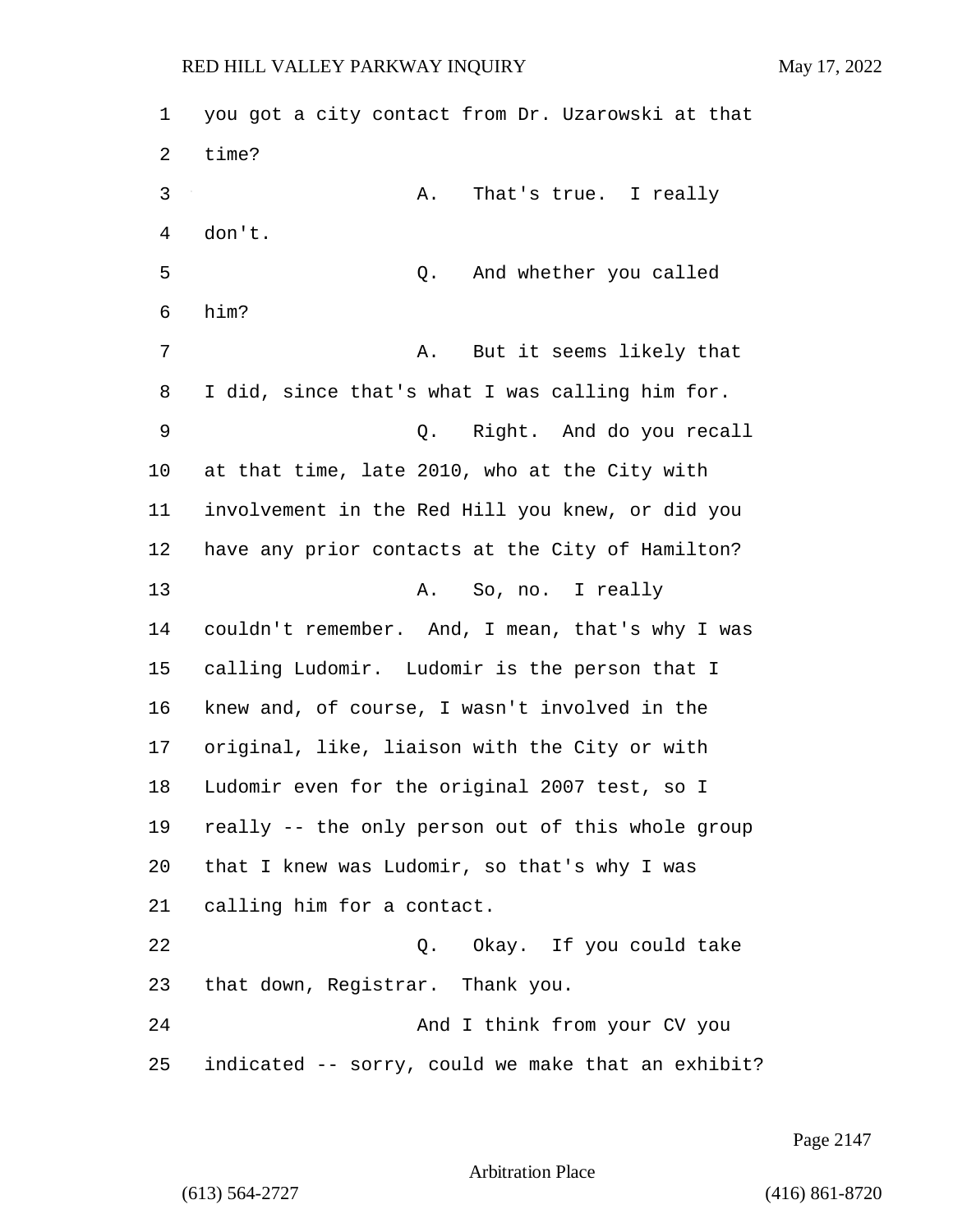| $\mathbf 1$ | Dr. Uzarowski can identify it later on, but if we  |
|-------------|----------------------------------------------------|
| 2           | could make this Exhibit 44, Commissioner?          |
| 3           | JUSTICE WILTON-SIEGEL: Yes.                        |
| 4           | EXHIBIT NO. 44: Note                               |
| 5           | dated Monday,                                      |
| 6           | November 15, 2010,                                 |
| 7           | GOL0007502.                                        |
| 8           | MR. LEWIS: As I said, the                          |
| 9           | anticipated doc ID for that is going to be         |
| $10 \,$     | GOL7502. I think that's 44.                        |
| 11          | THE REGISTRAR: Noted. Thank                        |
| 12          | you, counsel.                                      |
| 13          | BY MR. LEWIS:                                      |
| 14          | Q. So, from your CV, I think                       |
| 15          | it was April 2013 that you moved into your         |
| 16          | position as manager of MERO. Is that right?        |
| 17          | Α.<br>Yes.                                         |
| 18          | Okay. And after having<br>Q.                       |
| 19          | been in the analytics and so on role since         |
| 20          | December 2011?                                     |
| 21          | A.<br>Yes, correct.                                |
| 22          | Q. Okay. And so, at that                           |
| 23          | point, as manager of MERO, both pavements and      |
| 24          | foundations, the head of pavements and foundations |
| 25          | and the head of soils and aggregates, amongst      |

Page 2148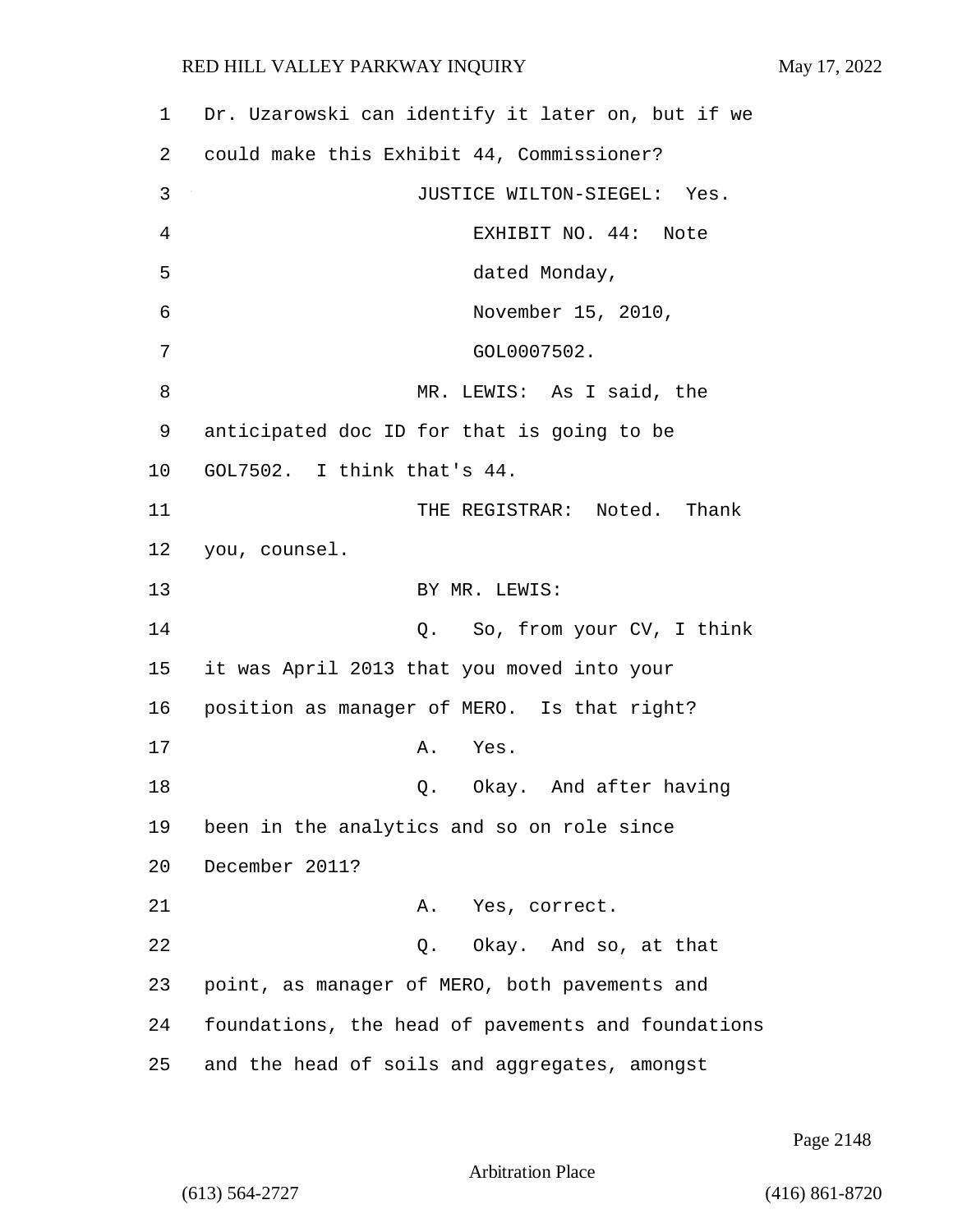1 others, reported to you. Right? 2 A. Yes, they did. 3 Q. And then Stephen Lee had 4 become the head of pavements and materials. 5 Right? 6 **A.** Pavements and 7 foundations. 8 and 2. Sorry, pavements and 9 foundations. I'm mashing up soils and aggregates 10 and pavements and foundations. Pavements and 11 foundations, yes. 12 And did you have any awareness 13 in late 2013 that Golder contacted Mr. Lee to 14 request skid testing but declined due to capacity 15 issues? Did you know it at that time? Do you 16 recall? 17 A. No, I didn't. 18 and 18 Q. You were not aware of it 19 at that time? 20 A. I was not aware. 21 Q. Okay. Thank you. Now, 22 if we could go, Registrar, to overview document 4, 23 image 96. And, as indicated in paragraph 229, 24 Mr. Marciello conducted friction testing on one 25 northbound lane of the Red Hill on July 12 and

Page 2149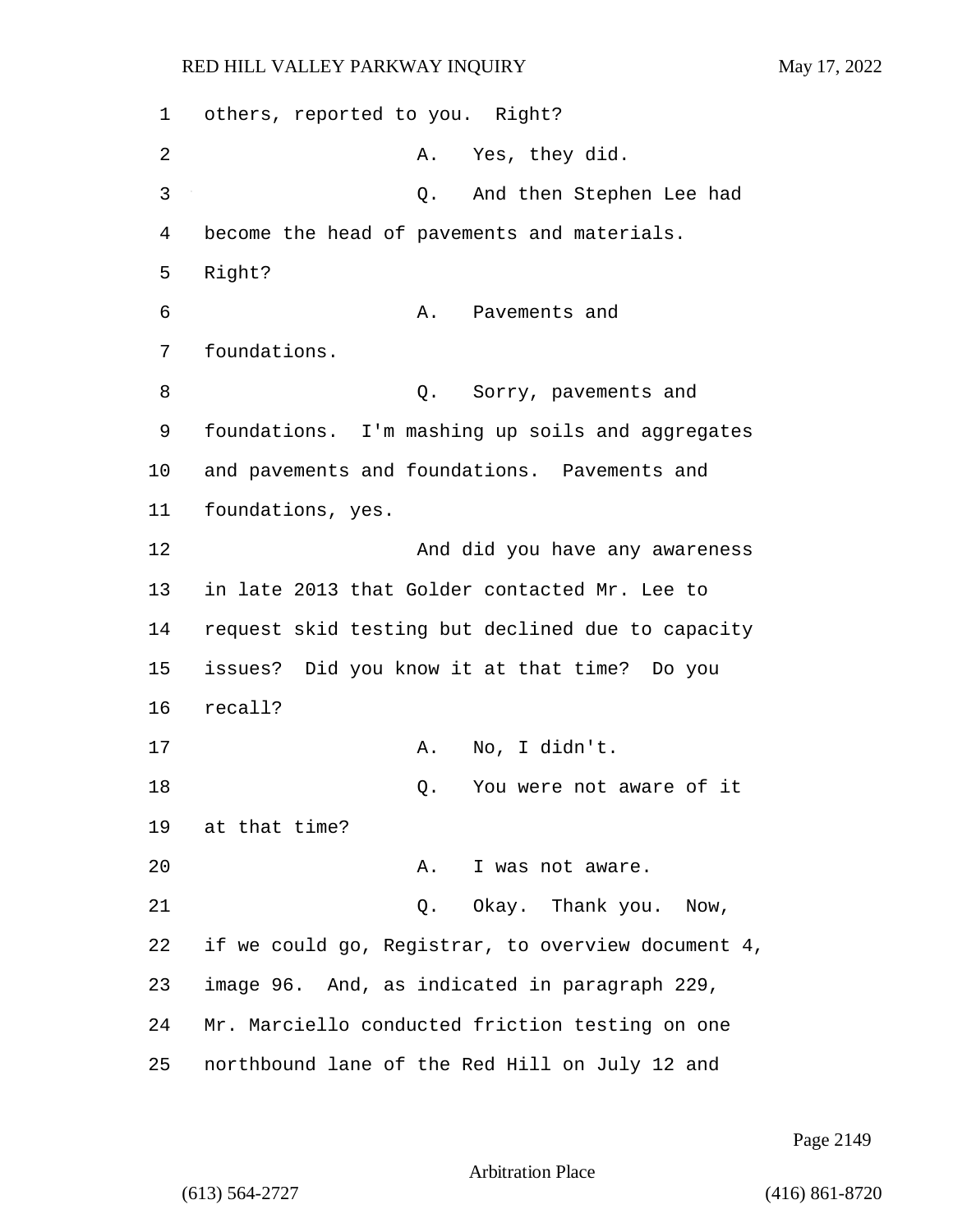| 1              | then on remaining lanes on July 23. And then in    |
|----------------|----------------------------------------------------|
| 2              | paragraph 230, Mr. Marciello, on July 25, 2014,    |
| 3              | e-mailed Mr. Senior, copying Mr. Gorman and        |
| $\overline{4}$ | Mr. Lee, attaching those results, and then you'll  |
| 5              | see he gives a brief e-mail and gives a summary of |
| 6              | the results comparing the averages from 2008 and   |
| 7              | 2014.                                              |
| 8              | Now, you weren't copied on                         |
| 9              | this e-mail and I guess it's fair to say that at   |
| 10             | this point, as the manager of MERO, that typically |
| 11             | you weren't copied on e-mails about specific       |
| 12             | friction testing results by Mr. Marciello. Is      |
| 13             | that fair?                                         |
| 14             | Α.<br>That's correct, yes.                         |
| 15             | And did you nevertheless<br>Q.                     |
| 16             | be made aware of and see the 2014 results at some  |
| 17             | point?                                             |
| 18             | A. Yes. I recall being                             |
| 19             | shown the results.                                 |
| 20             | Q. Okay. And do you recall                         |
| 21             | when that was and the circumstances?               |
| 22             | So, I don't recall when<br>Α.                      |
| 23             | it was. I assume it was in this particular year.   |
| 24             | And I remember the circumstances because           |
| 25             | Mr. Marciello and Mr. Gorman came into my office   |

Page 2150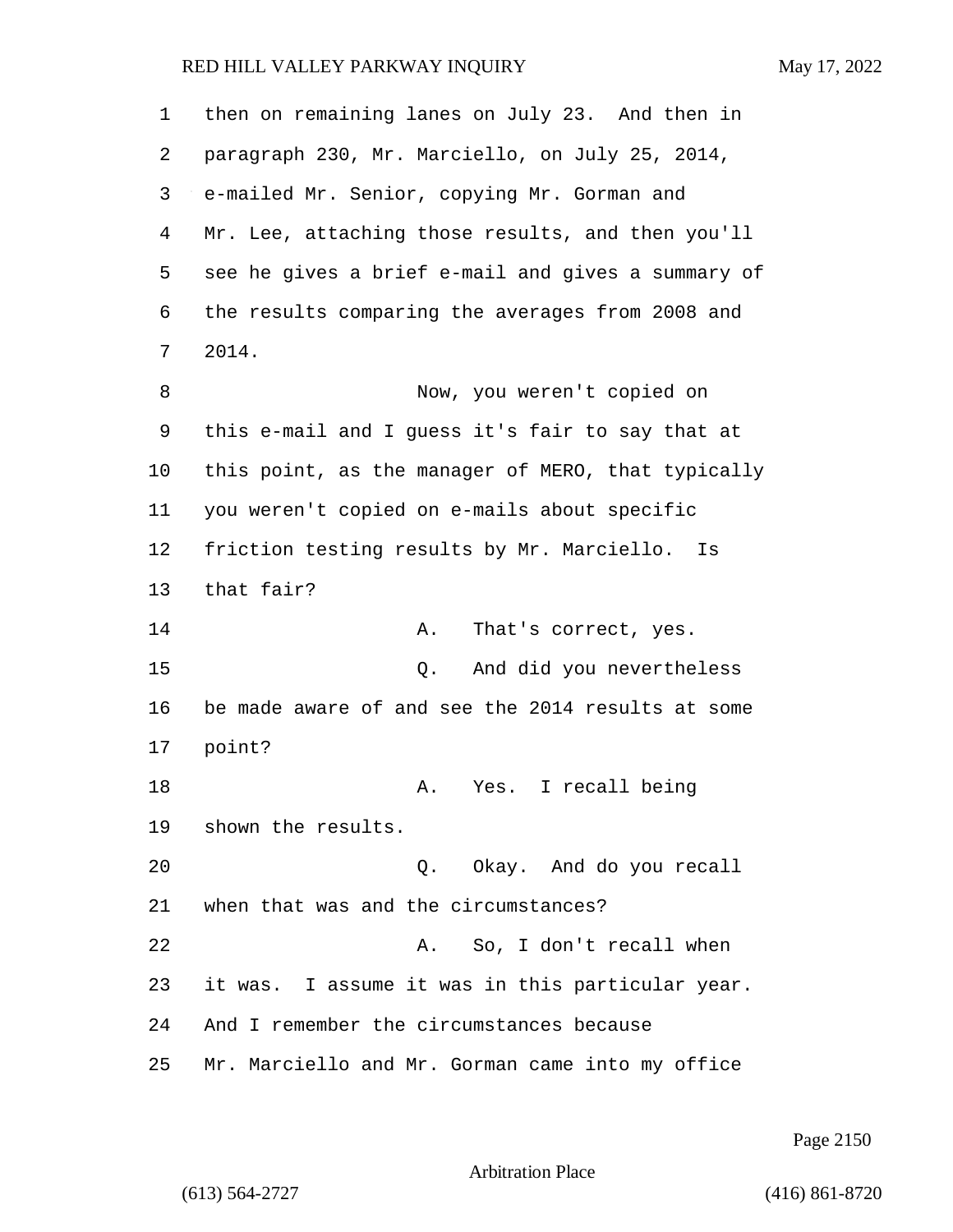| 1  | and they wanted to talk to me about the DSM list   |
|----|----------------------------------------------------|
| 2  | and, you know, a discussion around the Demix       |
| 3  | aggregate itself and, you know, were we satisfied  |
| 4  | with its performance. It's on the DSM list as a    |
| 5  | premium aggregate source. So, you know, one of     |
| 6  | the things they had with them was the friction     |
| 7  | testing data. That's what I recall.                |
| 8  | Q. Okay. So, just a couple                         |
| 9  | of things there. So, you recall it being           |
| 10 | Mr. Marciello and Mr. Gorman who came to see you.  |
| 11 | Is that right?                                     |
| 12 | Α.<br>Yes.                                         |
| 13 | Q. Okay. And was it just                           |
| 14 | the two of them or was there anyone else?          |
| 15 | No, it was just the two<br>Α.                      |
| 16 | of them. And then, if you want the whole story, I  |
| 17 | walked over to see Mr. Senior in the soils and     |
| 18 | aggregates section because the discussion is       |
| 19 | around the DSM and Mr. Senior is the head of this  |
| 20 | soils and aggregates section, and so, you know, we |
| 21 | wanted to have a discussion about the DSM listing  |
| 22 | and were we satisfied with the performance of this |
| 23 | aggregate, so we went over to talk to Mr. Senior.  |
| 24 | Okay. And did you review<br>Q.                     |
| 25 | the results at that time from the 2014 testing?    |

Page 2151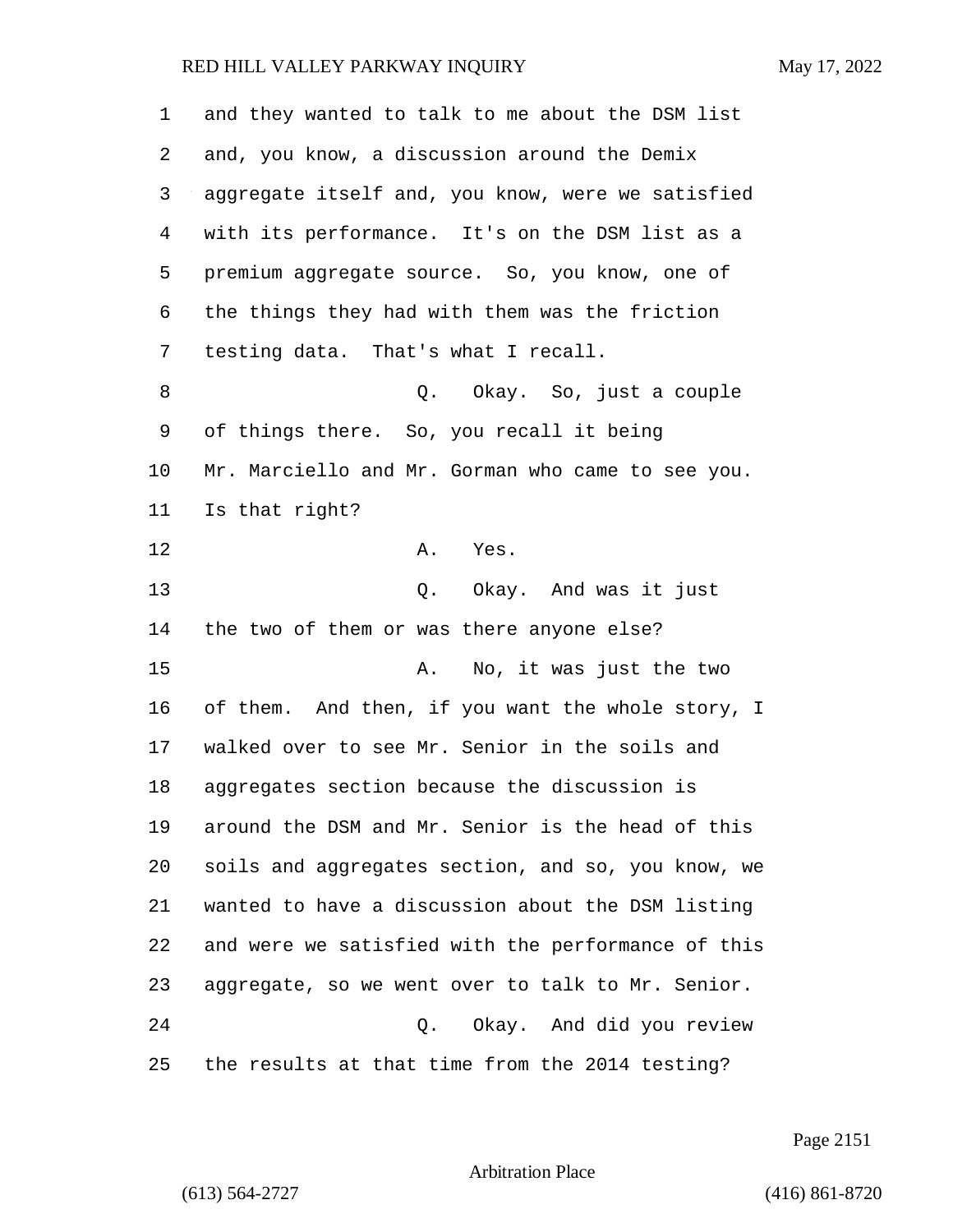1 A. Well, not in detail, no. 2 Q. Okay. What did you look 3 at? Do you recall what you looked at 4 specifically? I think you said they brought the 5 results to you. Do you recall what you looked at? 6 A. Well, I would have 7 glanced at the results, yes. 8 Q. Okay. But not an 9 in-depth review. Is that fair? 10 A. I didn't sit down with a 11 spreadsheet, so yeah. 12 C. Okay. And do you think 13 you would have looked at the -- and we can go to 14 these if we're at the next -- if we go to the next 15 image. We know there's different tabs on these 16 results. Would you have looked at the historical 17 results in comparison, like we see on image 97 18 here? 19 A. I really can't remember 20 what exactly they showed me. 21 Q. Okay. So, you went over 22 with them and you spoke to Mr. Senior. Can you 23 just describe that conversation? 24 A. Yes. So, we were talking 25 about this is a DSM product and then we were

Page 2152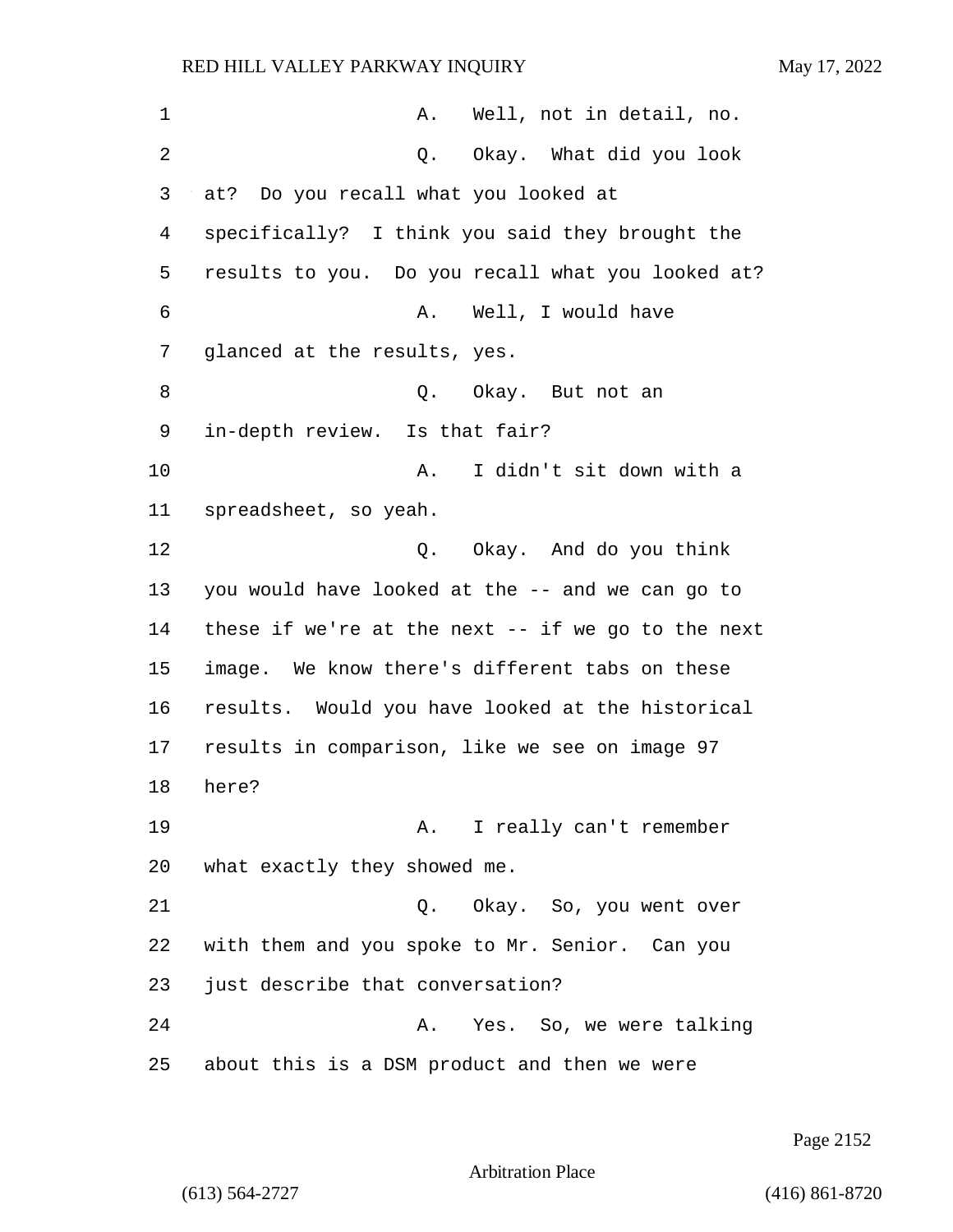| 1  | talking about, you know, the issues we have with   |
|----|----------------------------------------------------|
| 2  | this particular situation, because we have an      |
| 3  | aggregate that's on the DSM for Superpave FC2, but |
| 4  | our test section is in an SMA. You know, it's one  |
| 5  | of those things where, like, if we're evaluating   |
| 6  | how is this aggregate -- is this aggregate         |
| 7  | satisfactory for our premium aggregates list, but  |
| 8  | there's all these other complications to it. It's  |
| 9  | not cut and dry. You know, it's a different mix    |
| 10 | type than it's approved for. It was a municipal    |
| 11 | pavement. Like, there's a few other things that    |
| 12 | sort of factors that you have to weigh when you're |
| 13 | thinking, you know, is this aggregate still        |
| 14 | acceptable for our Designated Sources for          |
| 15 | Materials list.                                    |
| 16 | I could list a number of                           |
| 17 | things right now, but I can't remember exactly     |
| 18 | what we talked about, but, you know, the fact      |
| 19 | that, you know, it was an SMA where the aggregates |
| 20 | are rolled flat, it's different than a Superpave   |
| 21 | FC2 where you've got, you know, the angular faces  |
| 22 | pointing up. Like, aggregates perform differently  |
| 23 | in different mixes.                                |
| 24 | And then, you know, it's when                      |
| 25 | you have an aggregate that's on an approved list,  |

Page 2153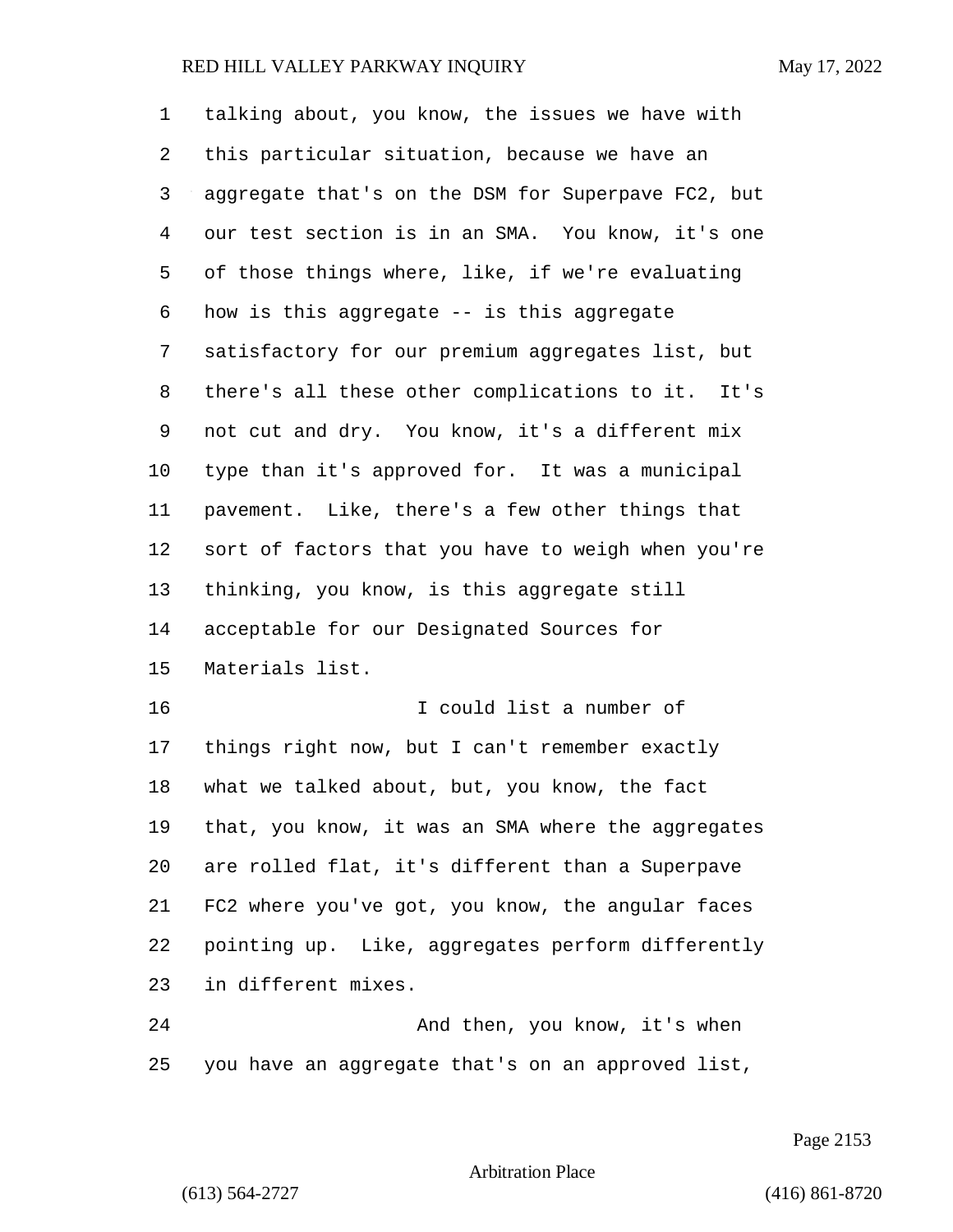| 1  | you know, the reason they would involve me in the  |
|----|----------------------------------------------------|
| 2  | first place would be kind of like a political      |
| 3  | angle to it. Like, you know, if you're going to    |
| 4  | actually delist a product, it's not as simple as   |
| 5  | just take them off the list. It has to be done     |
| 6  | with careful consideration because of course it    |
| 7  | would impact their business. So, you know, we      |
| 8  | couldn't just randomly make a decision about the   |
| 9  | quality without assessing all these other factors. |
| 10 | Q. Okay. And before we get                         |
| 11 | to that, you mentioned that it was approved for,   |
| 12 | if I heard you correctly, that it's on the DSM for |
| 13 | Superpave FC2 but it's an SMA. It wasn't until     |
| 14 | the end of 2014 that the SMA pause was listed, but |
| 15 | my understanding is once an aggregate is approved  |
| 16 | for use in surface course, it's approved for use   |
| 17 | in all surface courses, not just one. Is that      |
| 18 | correct?                                           |
| 19 | That's not correct.<br>Α.                          |
| 20 | Q. Okay.                                           |
| 21 | We had -- well, we had a<br>Α.                     |
| 22 | separate list that was for SMAs. We had a list     |
| 23 | that was for Superpave FC1, a list that was for    |
| 24 | Superpave FC2, I think, so --                      |
| 25 | But at that point in<br>Q.                         |

Page 2154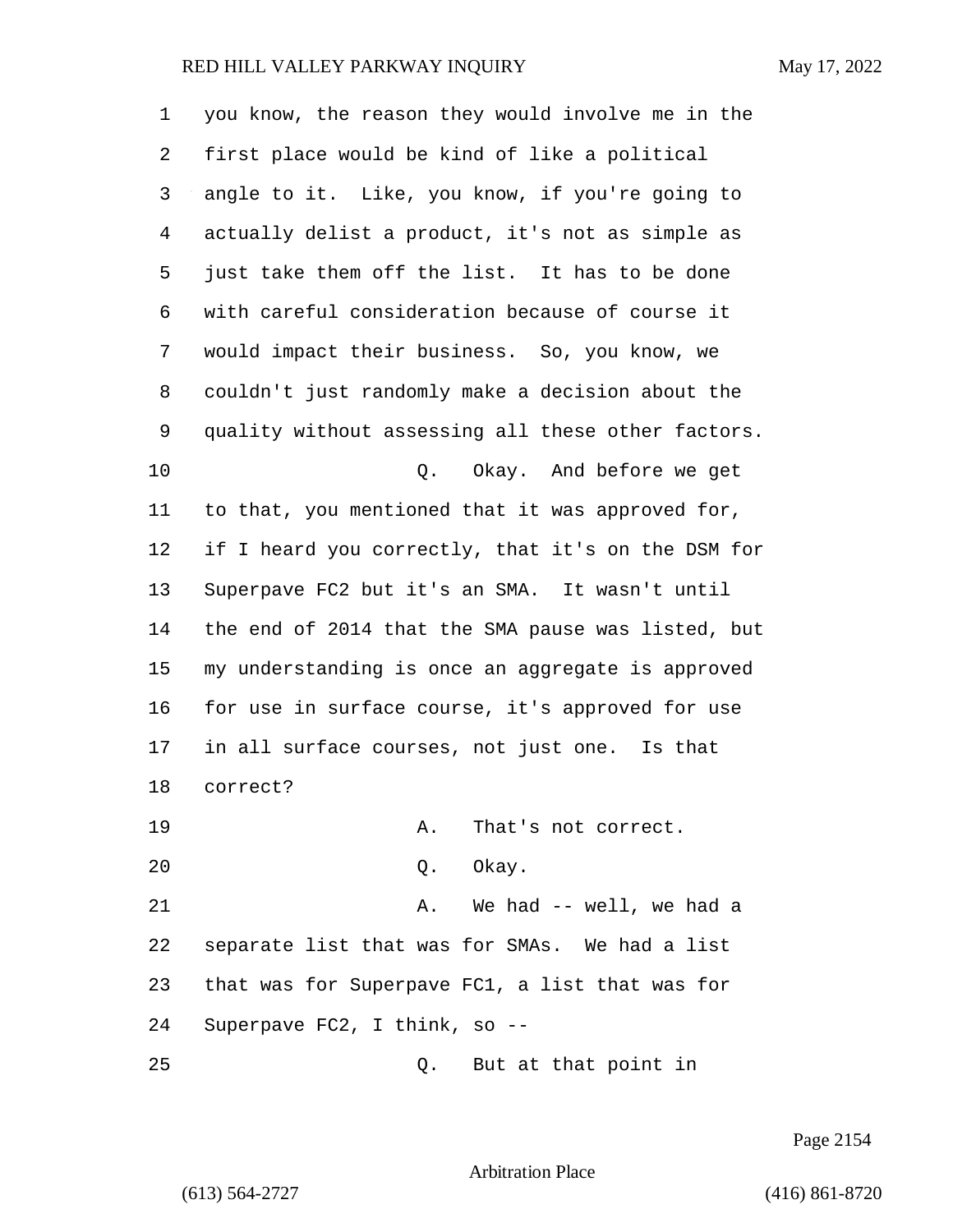time, there was a list of sources for SMA that's outside, I think, if I'm remembering correctly, of the DSM which, given that the pause had been placed on SMA. 5 As a general practice, though, am I incorrect that once approved for the DSM, it's approved for all purposes for surface course use? 9 A. You would have to ask -- this was an aggregate section. I just remember that there's a bunch of different DSM lists. Right? So, I hadn't really thought of it that way, but, you know, I thought there was one for SMA and then one for FC2 and one for FC1, but you'll have to get them to clarify. **D.** We'll follow that up. That's fine. So, coming back, you said there were a number of things to consider and you said what you thought you probably discussed, if I understood you correctly? 21 A. Yeah. 22 Q. And then what was the result -- I'm sorry, have you covered everything that you think you discussed about the considerations for it?

Page 2155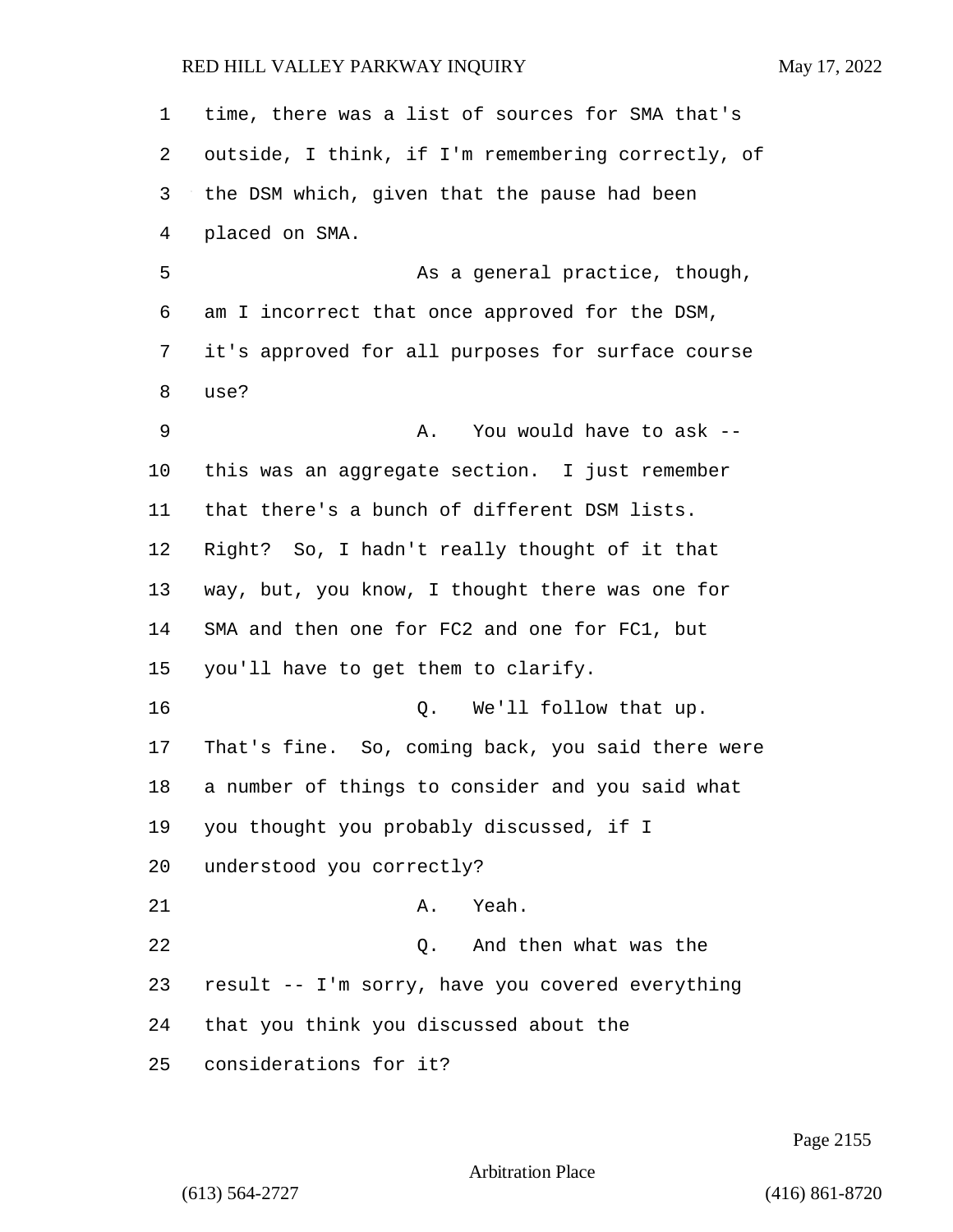| 1  | Yes.<br>Α.                                        |
|----|---------------------------------------------------|
| 2  | Okay. And you finished<br>Q.                      |
| 3  | off by saying that, you know, it's not a simple   |
| 4  | matter of just delisting. There are political     |
| 5  | considerations. It's the business of the producer |
| 6  | and so forth.                                     |
| 7  | So, where did the discussion                      |
| 8  | go after that? What was the result or the         |
| 9  | conclusion?                                       |
| 10 | I think we concluded that<br>Α.                   |
| 11 | we couldn't delist it because there were too many |
| 12 | other factors. I mean, a good thing to do would   |
| 13 | be to place another test section of the mix and   |
| 14 | evaluate that, too. And then it would be our own  |
| 15 | test section on our own roadway with our own eyes |
| 16 | on it and things like that.                       |
| 17 | Okay. And so, then a<br>Q.                        |
| 18 | good thing to do would be to place another test   |
| 19 | section. Was that something that was decided to   |
| 20 | do?                                               |
| 21 | Α.<br>No.                                         |
| 22 | Q. So, was that just                              |
| 23 | something that was discussed but --               |
| 24 | No, no, no. That's what<br>Α.                     |
| 25 | I, in hindsight, that's what I feel, like okay.   |

Page 2156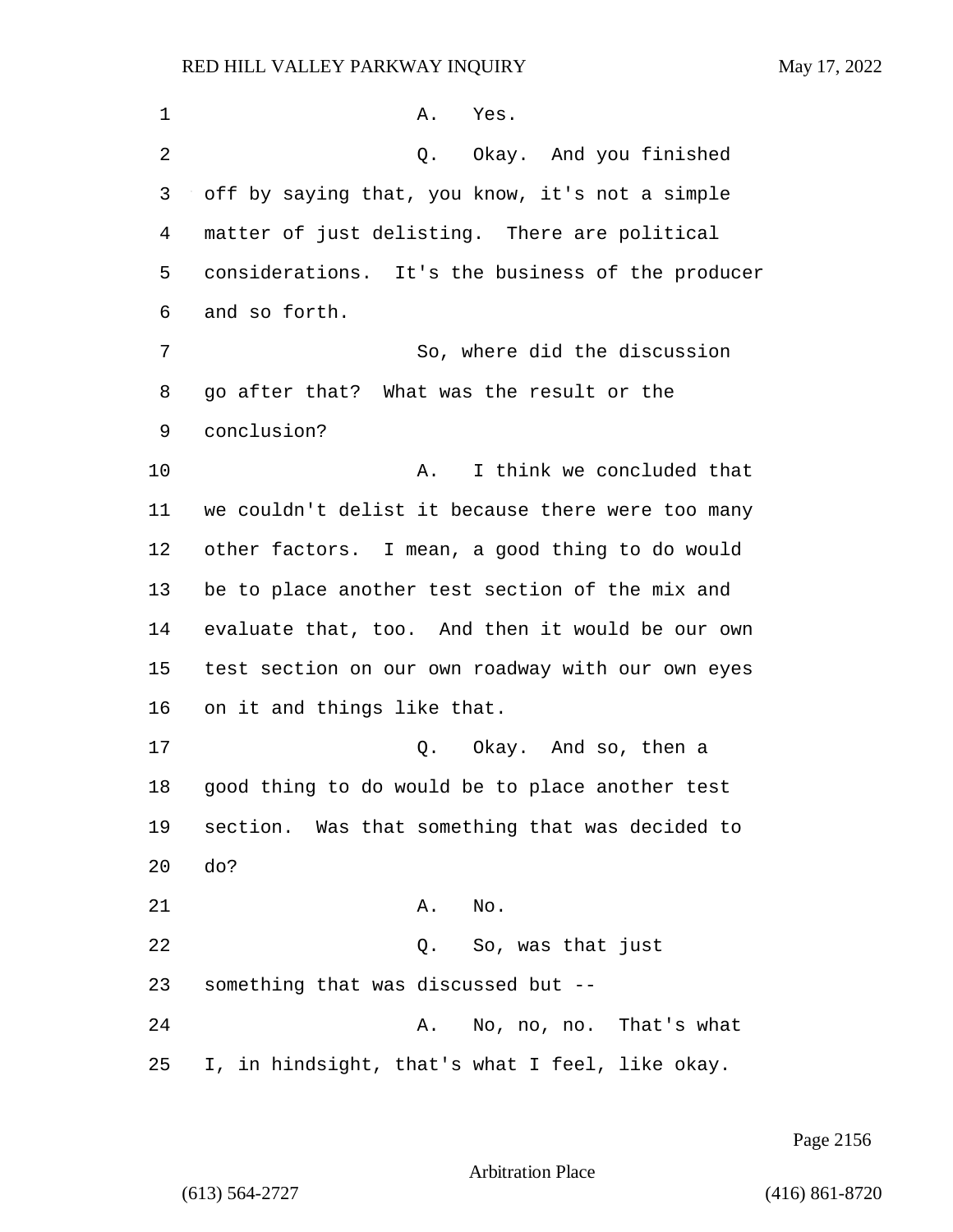At the time, what we decided was to leave it on the list because, you know -- okay, a number of things. First of all, we knew it was a high quality aggregate. It was, you know, approved, the lab tests, you know, so we knew it was a good quality aggregate, so it's not a limestone or dol stone that polishes very quickly. It's a trap rock. We know that our trap rocks are not our best performers, but they are very good performers still for us. I mean, for a long time, trap rock was the gold standard of friction resistant aggregate. Right? So, if you look back over all the old research, you'll see trap rock was the favoured aggregate for giving you good long-term performance.

16 16 If you look at the data, yeah, it was gradually, the friction had dropped over time, but, you know, our expectation would be that it doesn't plummet. Like, it's showing that it's, sort of, holding on or levelling off or, you know what I mean, stabilizing. It's not -- I mentioned aggregates that polish very readily, very quickly. It's none of those things. So, you know, is it a fantastic performer? No, but that would have been the discussion.

Page 2157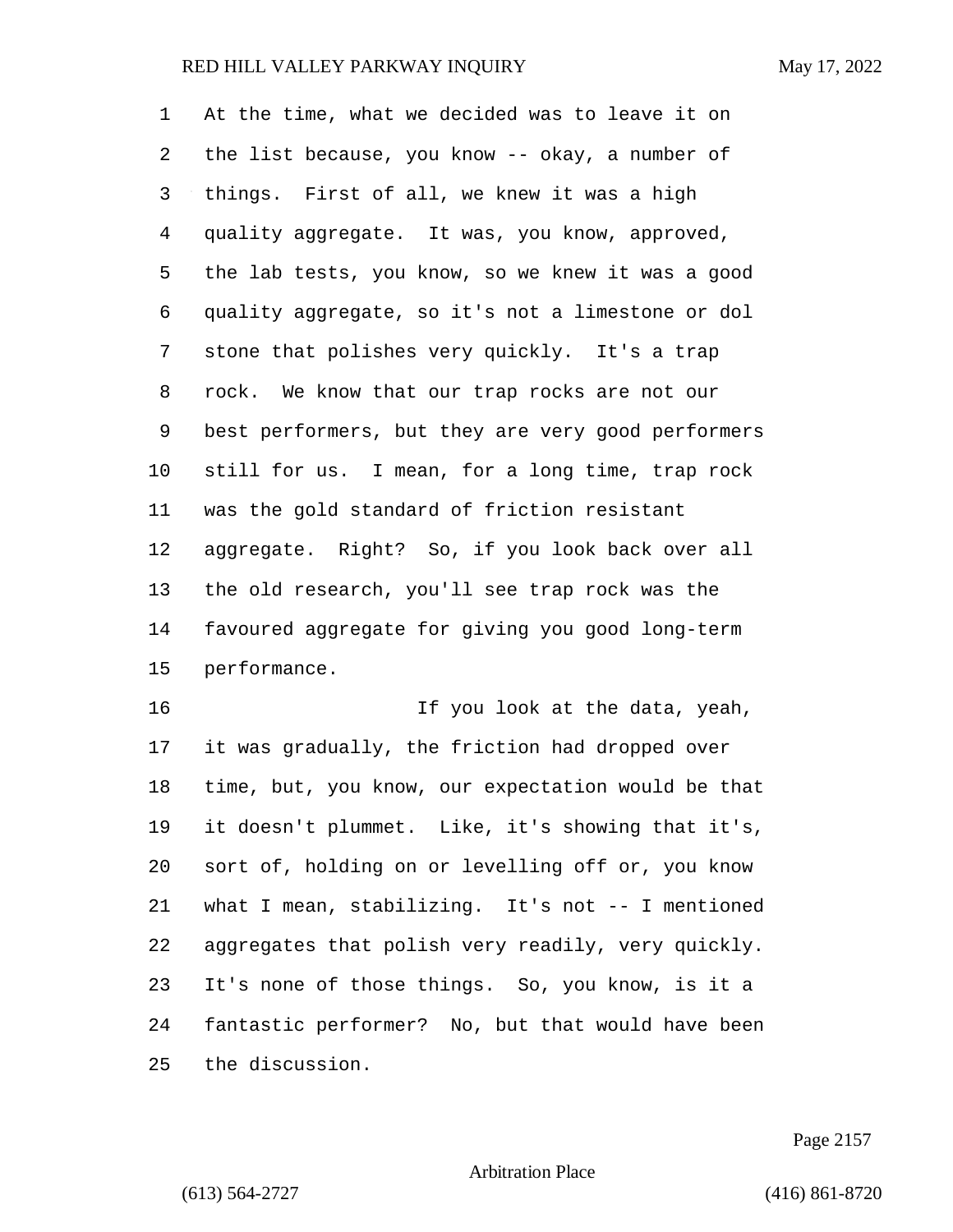| 1  | Q. Okay. So, a few things.                         |
|----|----------------------------------------------------|
| 2  | I asked about the test section, about the doing    |
| 3  | another test section, is that something that was   |
| 4  | decided to do, and you indicated no. And then I    |
| 5  | asked you was that something that was discussed,   |
| 6  | and you said no, no, that's what in hindsight I    |
| 7  | feel like, so I just want to be clear.             |
| 8  | Are you saying that now you're                     |
| 9  | thinking that that would have been something good  |
| 10 | to do or are you saying that that was discussed at |
| 11 | the time in this meeting --                        |
| 12 | Α.<br>No, it was not $-$ sorry,                    |
| 13 | to be very clear, it was not discussed at the      |
| 14 | meeting. What I was thinking is we had this        |
| 15 | discussion about all these other factors and,      |
| 16 | therefore, you know, decided to leave it on the    |
| 17 | list. And so, you know, I guess we could have,     |
| 18 | one of the options we could have thought of, is if |
| 19 | we're not happy with the test section that we have |
| 20 | because of all these other factors, it was a       |
| 21 | municipal pavement, it was an SMA, it was City of  |
| 22 | Hamilton's first time doing an SMA, all of these   |
| 23 | factors. Right? Then in hindsight, you know,       |
| 24 | maybe we could have, if we were still wanting to,  |
| 25 | like, evaluate further the quality of this         |

Page 2158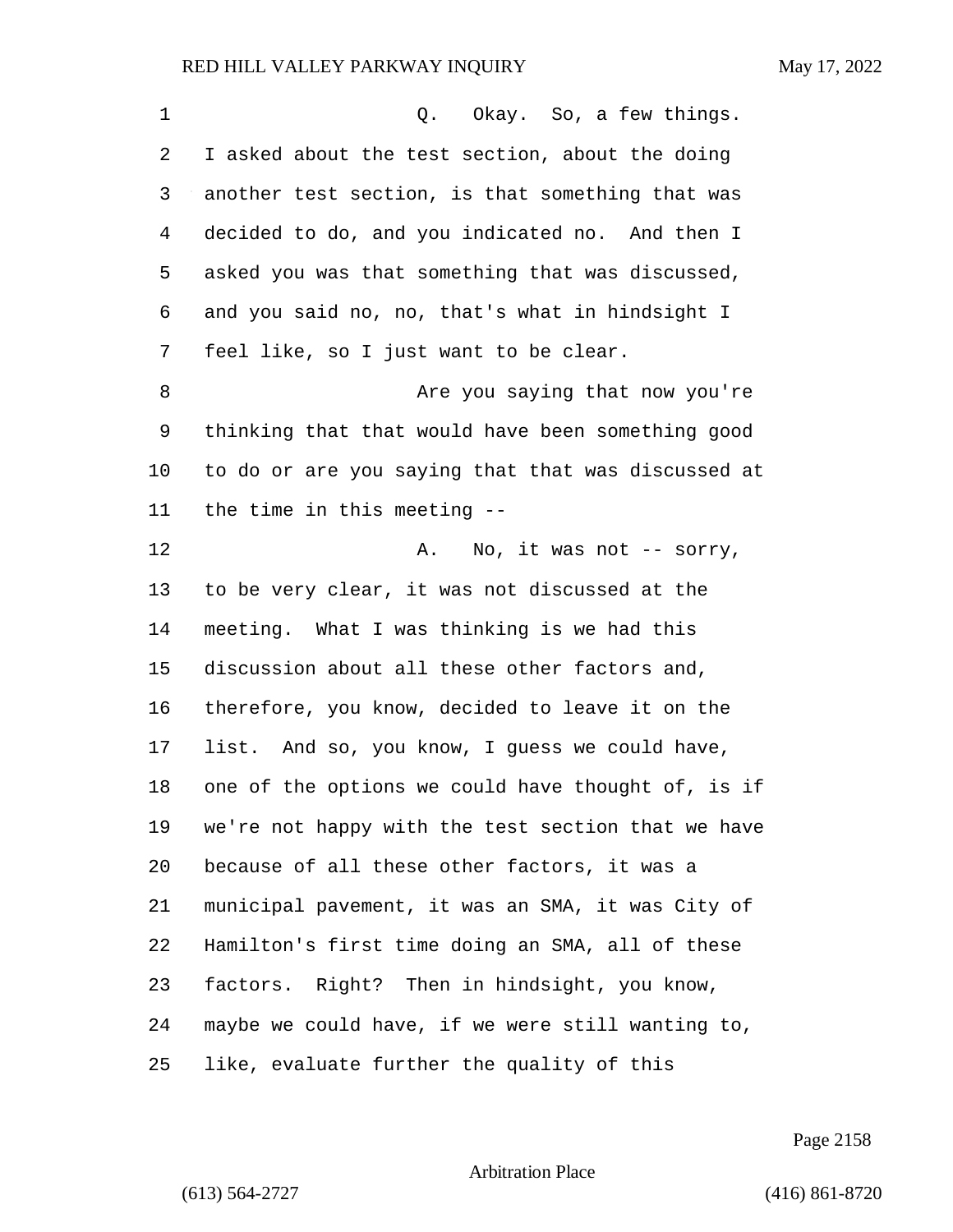| 1              | aggregate, we could have used it in a different    |
|----------------|----------------------------------------------------|
| 2              | test section or looked for other projects perhaps  |
| 3              | where they had used it and evaluate those.         |
| $\overline{4}$ | Q. Okay. But you're saying                         |
| 5              | that that wasn't what then was discussed at the    |
| 6              | time. You're saying it now?                        |
| 7              | Α.<br>Correct.                                     |
| 8              | Q. So, the decision, I think                       |
| 9              | what you just said, that the decision at the       |
| 10             | meeting was to not delist it?                      |
| 11             | A. Right.                                          |
| 12             | And that was the decision<br>Q.                    |
| 13             | that was reached. Is that right?                   |
| 14             | That's right.<br>Α.                                |
| 15             | Q. Okay. So, the friction                          |
| 16             | had dropped, as you indicate, over time, and we    |
| 17             | can see, if we go back to the prior image,         |
| 18             | Registrar, there's Mr. Marciello's summary of the  |
| 19             | averages. Image 96, please. Thank you.<br>In       |
| 20             | paragraph 230 in the comparison between 2008 and   |
| 21             | 2014, and we see that the friction number has      |
| 22             | dropped an average of a friction number of,        |
| 23             | depending on the lane, seven or eight between 2008 |
| 24             | and 2014. Those are actually rounded numbers, but  |
| 25             | taking into account the rounding, it's seven or    |

Page 2159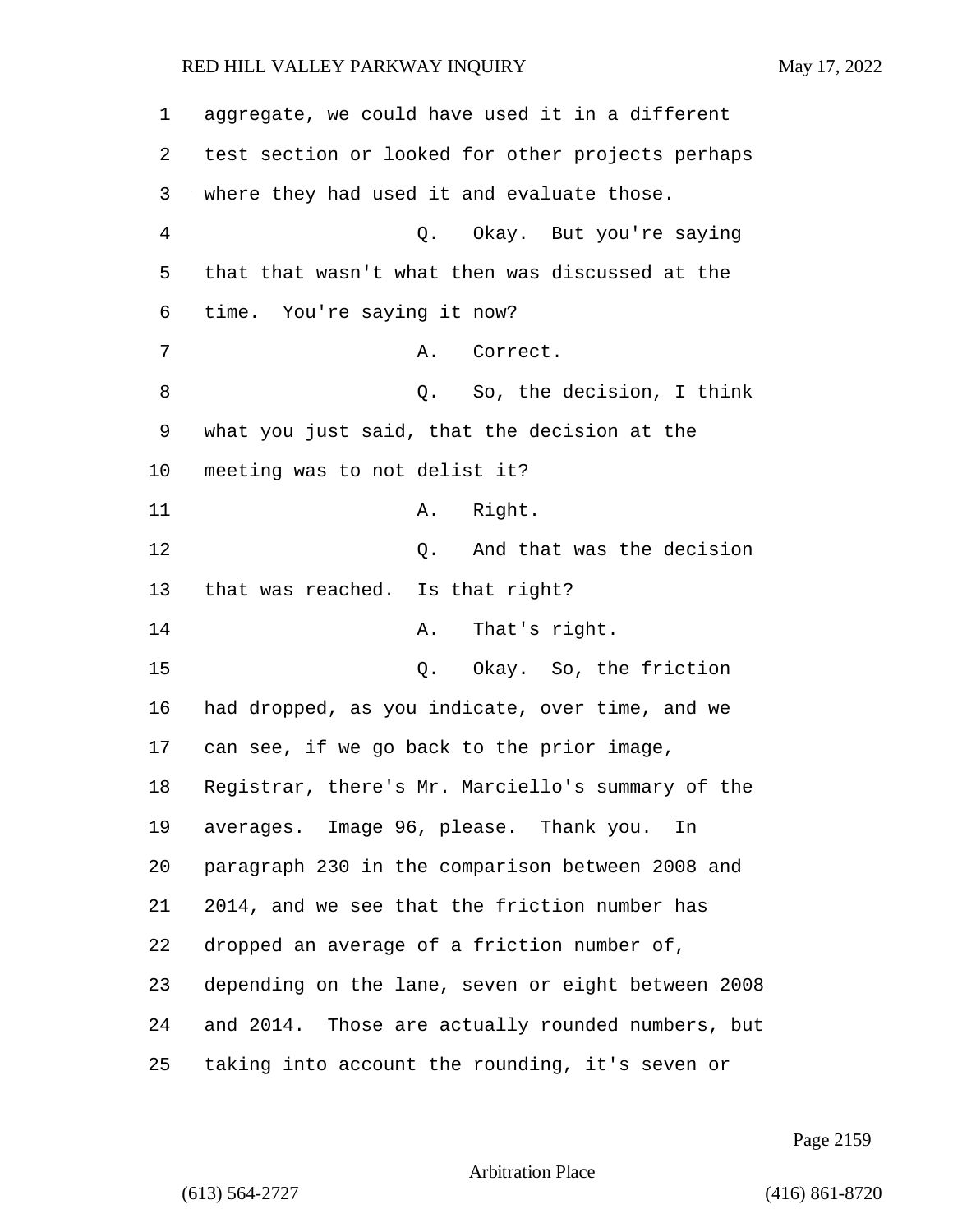eight between that time.

| 2  | So, you indicated it was, I                        |
|----|----------------------------------------------------|
| 3  | think you said, a gradual decrease over that       |
| 4  | period, but I just want to unpack what you said    |
| 5  | about it being a $-$ you know, the other           |
| 6  | considerations and so forth about delisting.       |
| 7  | And so, I just want to be                          |
| 8  | clear. What are the other factors? Are you         |
| 9  | saying that absent those other factors, it would   |
| 10 | have been delisted?                                |
| 11 | No. I mean, I'm saying<br>Α.                       |
| 12 | we would look at the other factors. I mean, so,    |
| 13 | for example, as I mentioned, the way the aggregate |
| 14 | unrolled, all of those other factors that          |
| 15 | contribute to how it performs in the roadway. So,  |
| 16 | you can have the same kind of aggregate in a       |
| 17 | different mix, in a different contract, that       |
| 18 | performs differently, so is it fair to, you        |
| 19 | know -- like, we're looking for our premium        |
| 20 | aggregate sources. Here is a high quality rock     |
| 21 | we've evaluated. Is it fair to delist it based     |
| 22 | on, you know, being gradually, a bit, gradually    |
| 23 | reduced to what is still acceptable numbers, but,  |
| 24 | you know, they're not the best numbers that we     |
| 25 | have out there. That's for sure.                   |

Page 2160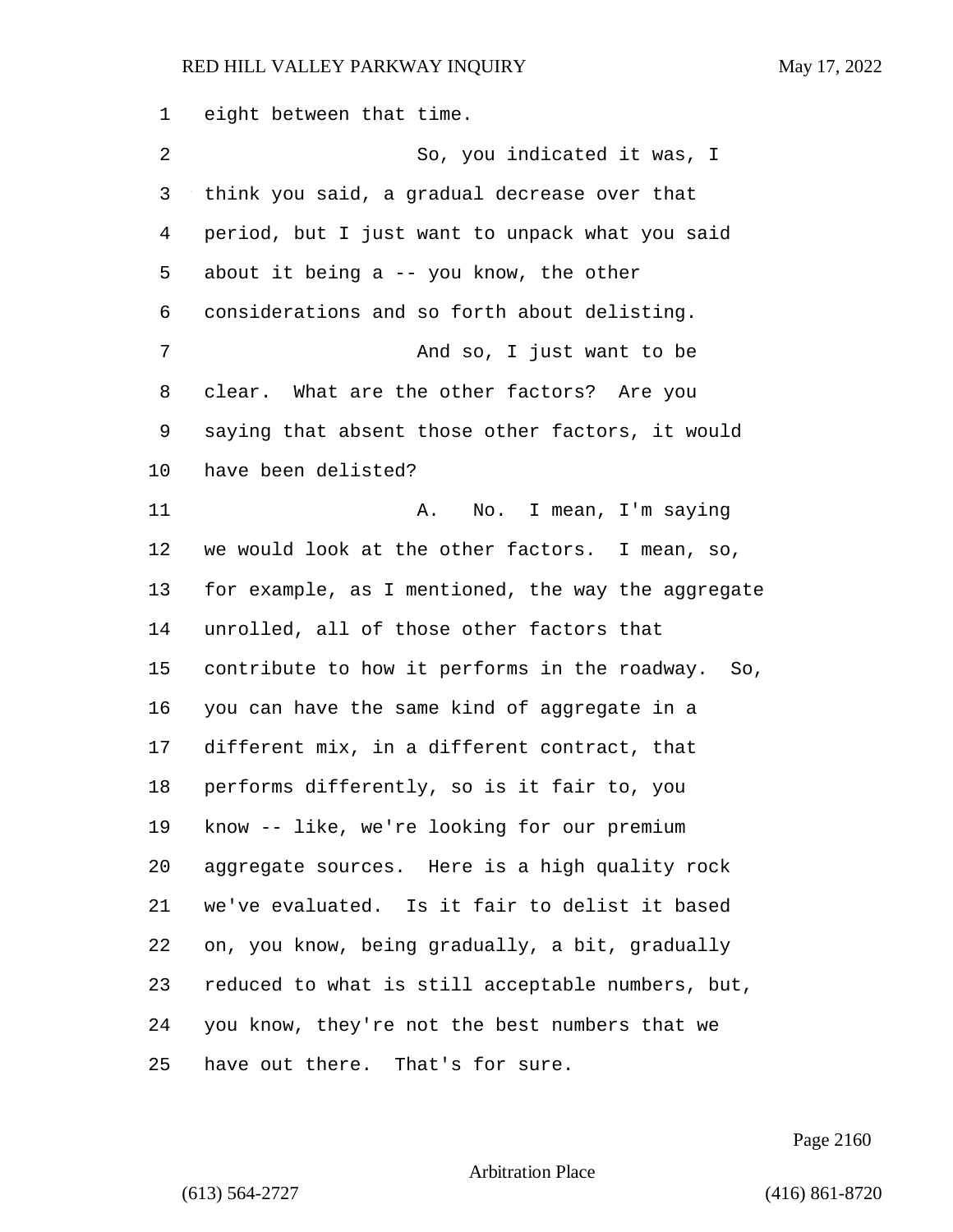| 1  | Q. Okay. And when you say                          |
|----|----------------------------------------------------|
| 2  | to the acceptable numbers, you're saying that, if  |
| 3  | I've understood your evidence from yesterday, does |
| 4  | that mean that the averages are still above FN30,  |
| 5  | FN30 or above?                                     |
| 6  | A. Yeah. That's generally                          |
| 7  | what we would, you know, consider satisfactory or  |
| 8  | acceptable numbers, yes.                           |
| 9  | Q. All right. So, if we go                         |
| 10 | to a couple of the actual test reports, if we      |
| 11 | could go first to the native, please, in MT022944, |
| 12 | this should be northbound lane 2. Okay. So, this   |
| 13 | is northbound lane 2 and we can see that the       |
| 14 | average in 2008 was 39, and then in subsequent     |
| 15 | years, 37, 34, 34, 33 and then 31 in 2014, as the  |
| 16 | average, and then the minimums and maximums are    |
| 17 | shown below there, including the low of 27 in      |
| 18 | 2014.                                              |
| 19 | If we go to the first tab,                         |
| 20 | Registrar, the detailed, are you able to read      |
| 21 | that, Ms. Lane? Is that okay?                      |
| 22 | Yes, I am. Thank you.<br>Α.                        |
| 23 | And in here there are<br>Q.                        |
| 24 | five readings under 30. There's starting the       |
| 25 | fifth one down, it's 29.7, and then there's two    |

Page 2161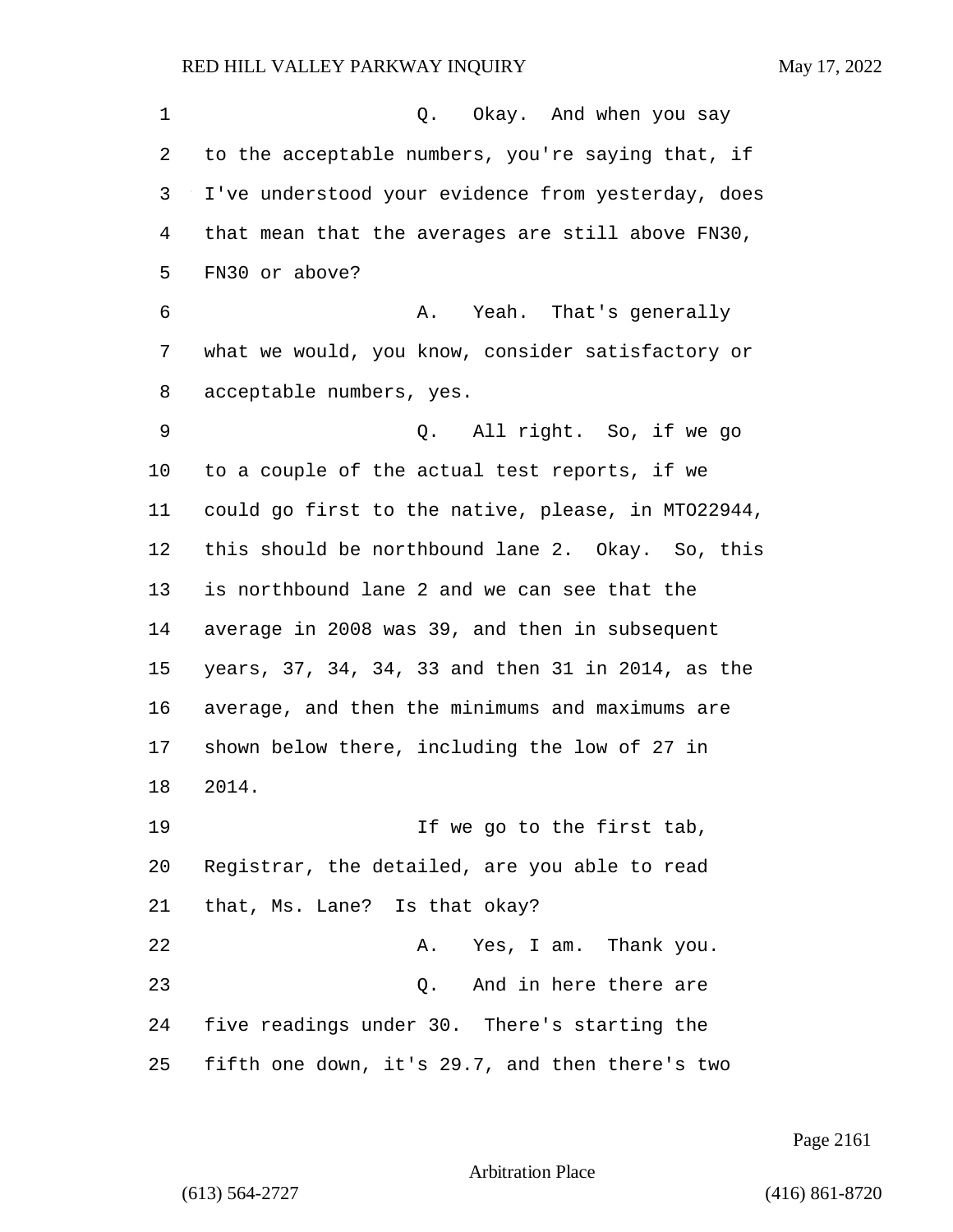27.7s, and then further down in the fourth and third last, 27.9 and 27.4. And do you recall if you got down to this level of detail in the meeting?

5 A. I don't recall getting down to this level of detail, but I would say that looking at that data, that, you know, it's showing that the average is 31 and, you know, we look at the average number and the thing about an average is, like, half the data is going to be lower than the average and half the data is going to be higher than the average. That's what an average is. So, it's not surprising, if your average is 31, to have numbers that are below that. That's just what an average is. And the standard deviation is 2, so it's not like the data set is all over the place. It's showing a consistent data and the average is 31.

19 And so, I know that those numbers are under that, but that's what an average means. It means that half the numbers are going to be below that number.

23 Q. Right. Not everyone can be above average. I understand that. But, you know, here you're getting numbers, of course, that

Page 2162

Arbitration Place

(613) 564-2727 (416) 861-8720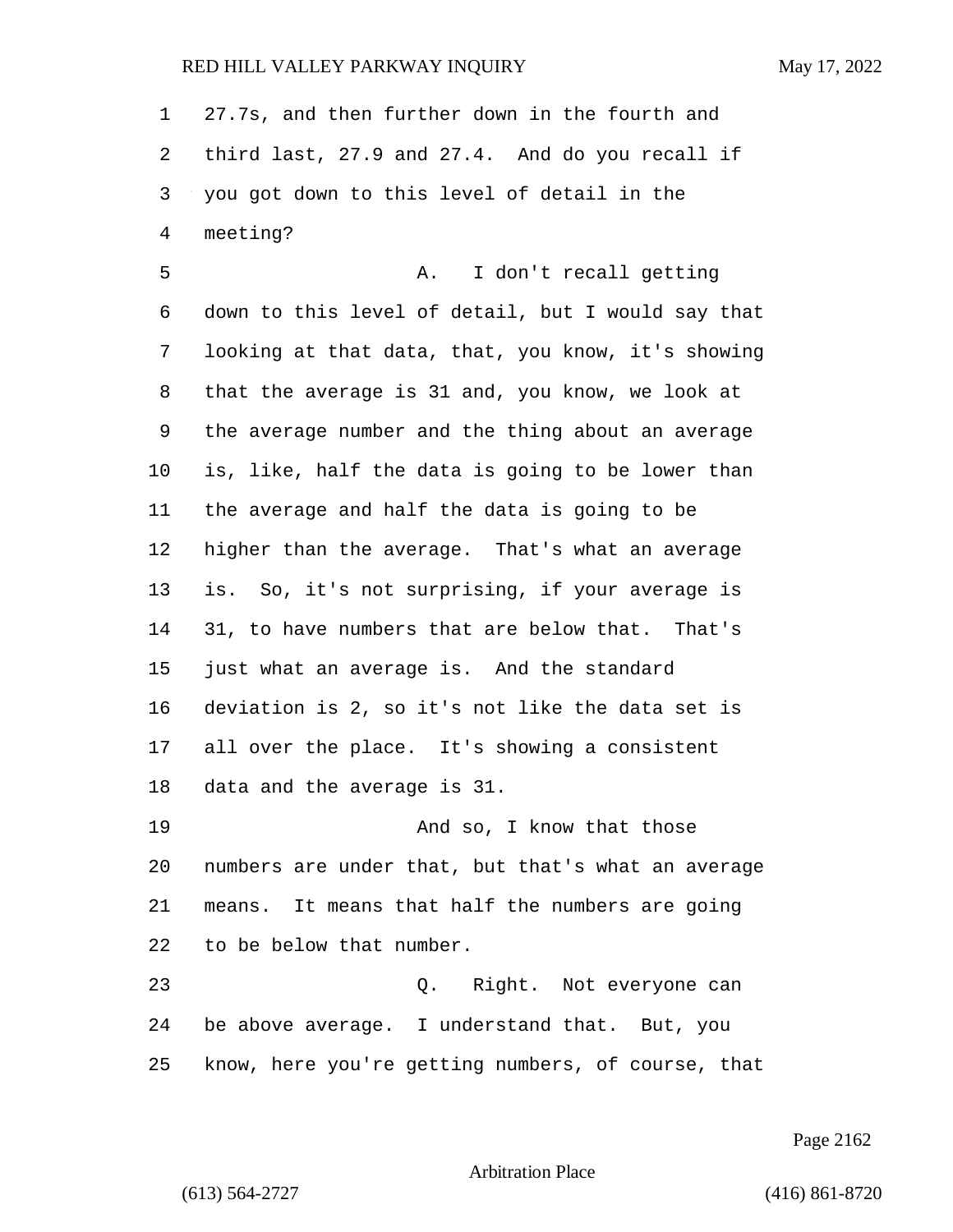| 1              | aren't just, you know, marginally under, 29.8 or   |
|----------------|----------------------------------------------------|
| 2              | just could be rounded up. You have got some that   |
| 3              | are, really four of them, that are in the 27s.     |
| $\overline{4}$ | And appreciating that                              |
| 5              | everything -- actually, before we get on to that,  |
| 6              | why don't we look at one other, southbound lane 2. |
| 7              | So, by the way, those 27s<br>Α.                    |
| 8              | are really 28 because it's 27.7, which you would   |
| 9              | round up to 28.                                    |
| 10             | Which you round up,<br>Q.                          |
| 11             | right. If we could go, Registrar, to the native    |
| 12             | of MT022946.                                       |
| 13             | And while he's pulling that                        |
| 14             | up, as a general matter, is it usually the case    |
| 15             | that lane 2, being the outside lanes, would have a |
| 16             | lower value than lane 1, the inside lanes, due to  |
| 17             | the amount of traffic? Is that a typical pattern?  |
| 18             | Yes. And also typically<br>Α.                      |
| 19             | if there's heavy vehicles, like trucks, they would |
| 20             | also use the outside lane.                         |
| 21             | Right. So, this is<br>Q.                           |
| 22             | southbound lane 2 and it's showing -- this, of     |
| 23             | course, was tested in 2007 as well, so it shows a  |
| 24             | 34 to begin with in 2007 going up to 38 in the     |
| 25             | average in 2008, and then 35 in 2009, 34 in 2010,  |

Page 2163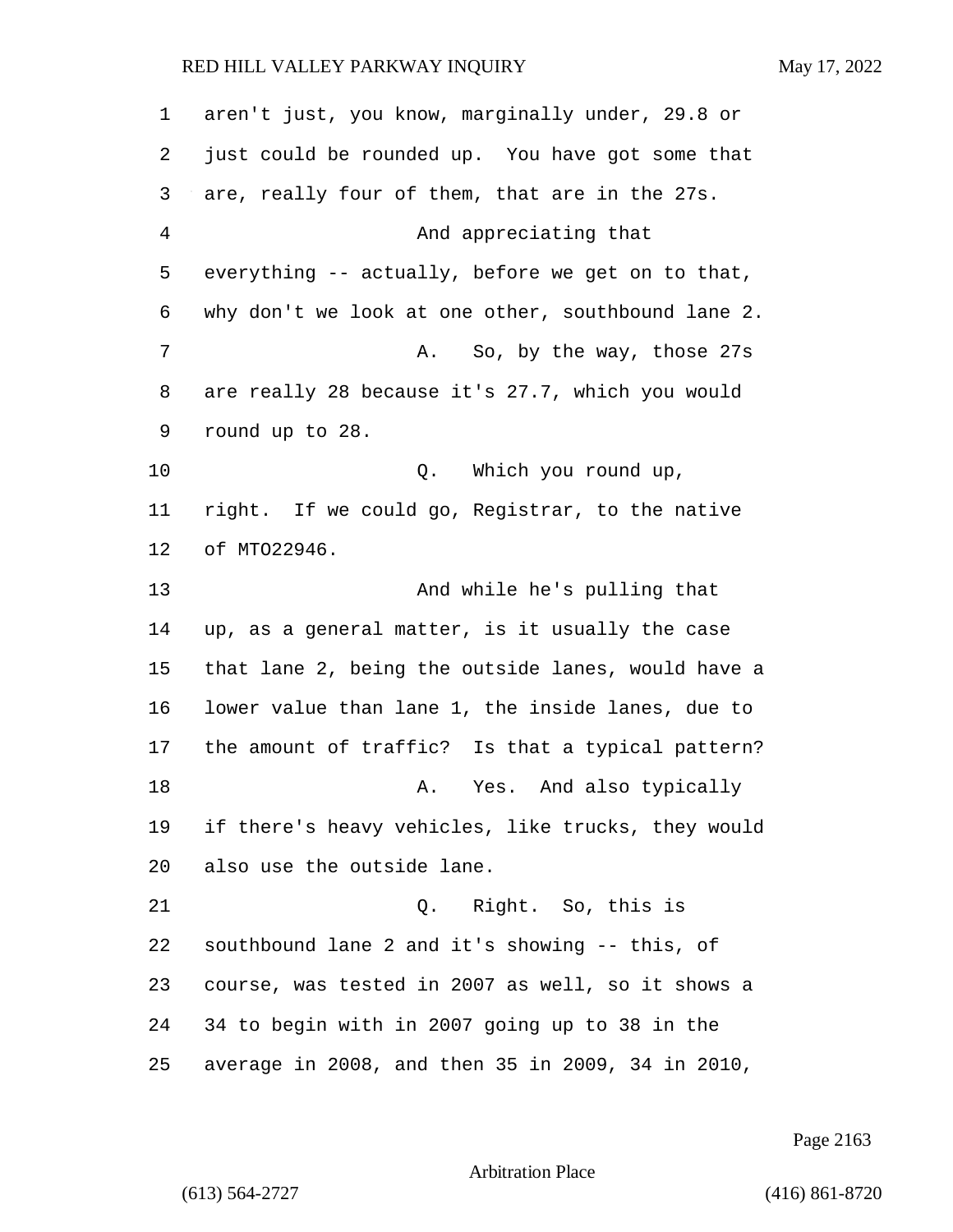| $\mathbf 1$ | 32 in 2011, 31 in 2012 and again 31 in 2014.       |
|-------------|----------------------------------------------------|
| 2           | And, Registrar, can you go to                      |
| 3           | the first tab, the detailed chart. And as well in  |
| 4           | this one, there's five readings, individual        |
| 5           | readings, under FN30 and one of them is 26.1. And  |
| 6           | appreciating what you said about averages again    |
| 7           | and the average here is 30.5, which rounded up to  |
| 8           | 31, I appreciate, but, again, are your comments    |
| 9           | the same with respect to your views of this as for |
| 10          | the previous lane we looked at?                    |
| 11          | Yeah, so a couple of<br>Α.                         |
| 12          | things. Yes, again, so with a mean, we're          |
| 13          | expecting to have values below the mean. There     |
| 14          | are values there that are below the mean. If you   |
| 15          | go back to the first set of data, the one you just |
| 16          | showed, the chart maybe --                         |
| 17          | Q.<br>Yeah. Do you want us to                      |
| 18          | go back to that?                                   |
| 19          | A. Yeah. So, if you look at                        |
| 20          | the data, you know, to me this looks like that the |
| 21          | data is stabilizing. So, you know, it went 38,     |
| 22          | 35, 34, 32, 31, and then missed a year and then    |
| 23          | still 31. So, you know, one of the things about    |
| 24          | the aggregate, recognizing that it's a trap rock   |
| 25          | and that it's not our top performer but it         |

Page 2164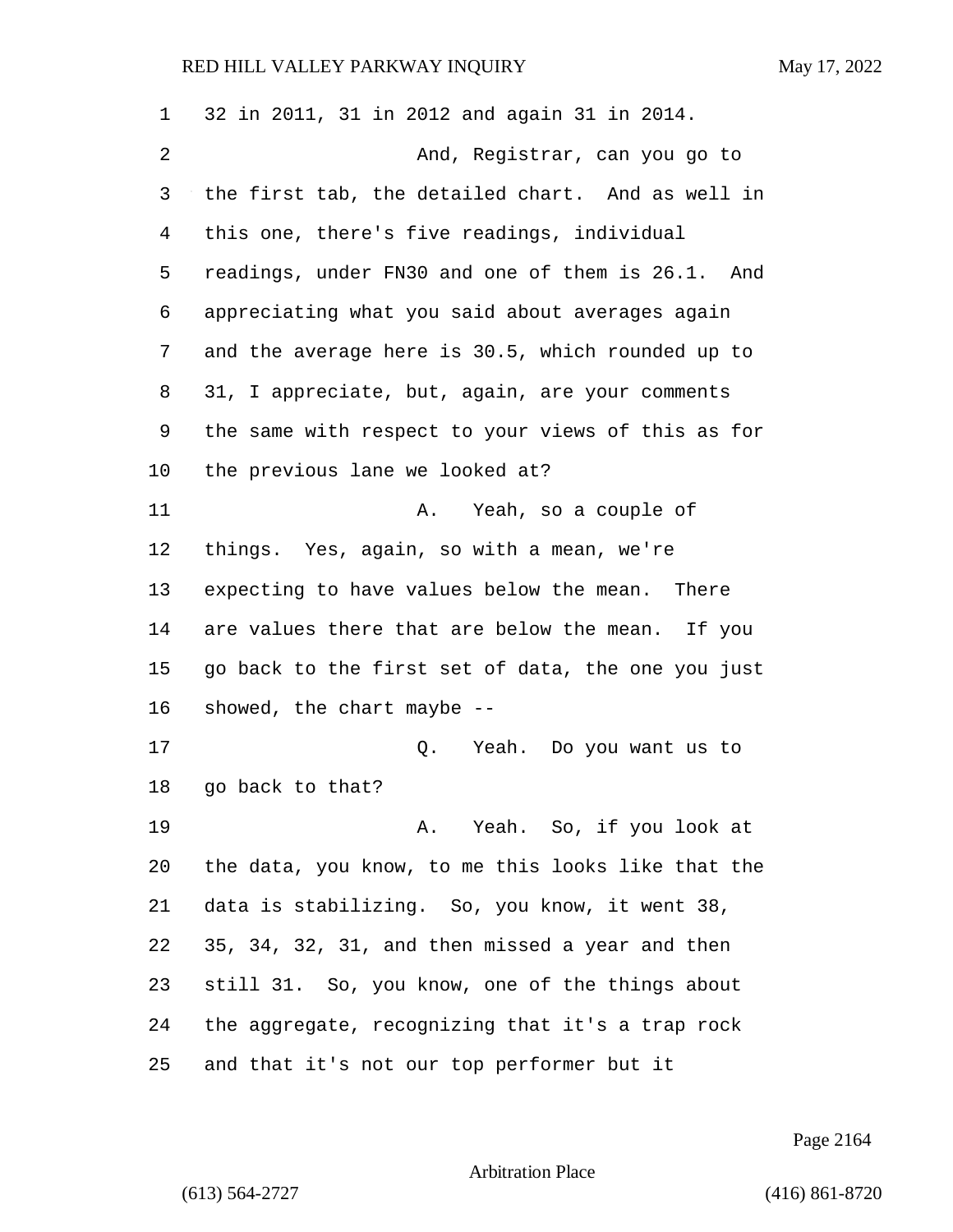| 1  | certainly is an excellent performer, then to me    |
|----|----------------------------------------------------|
| 2  | this looks like the data is stabilizing.           |
| 3  | Q. Okay. Now, if I                                 |
| 4  | understand the purpose of this meeting, you're     |
| 5  | looking at it with the others for DSM purposes?    |
| 6  | Correct.<br>Α.                                     |
| 7  | And would you be looking<br>Q.                     |
| 8  | at it in the same way or through a different lens  |
| 9  | if a request to evaluate these results or the      |
| 10 | request for the testing had come in from a region  |
| 11 | because of a concern they had identified, whatever |
| 12 | that concern would be, about the particular        |
| 13 | stretch of road?                                   |
| 14 | So, say, if this was an MTO                        |
| 15 | road and it wasn't for DSM purposes but a request  |
| 16 | had come in and these are the results, would you   |
| 17 | have a different view or the same view as to       |
| 18 | import of the results?                             |
| 19 | A. Well, a bit of both. So,                        |
| 20 | on the one hand, I would say, you know, the        |
| 21 | number is still 31. It looks like the data has     |
| 22 | stabilized. On the other hand, you know, these     |
| 23 | are not the best of all results. And then any      |
| 24 | time somebody makes a specific inquiry for a       |
| 25 | specific reason about the road, now we're talking  |

Page 2165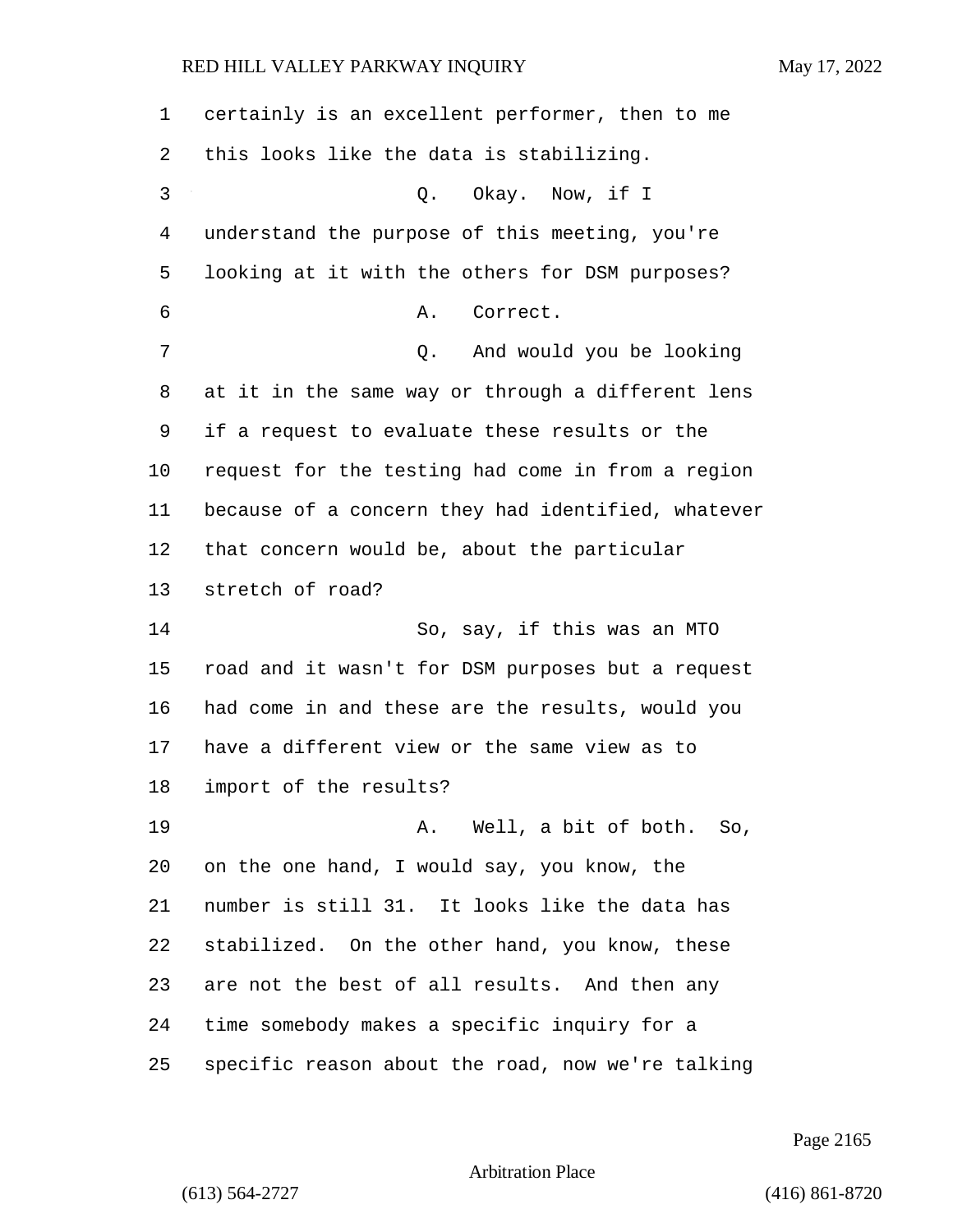| 1              | about the engineering analysis that you would have |
|----------------|----------------------------------------------------|
| 2              | to do. So, you would have to know about the road   |
| 3              | itself, all of those things we previously          |
| $\overline{4}$ | discussed, like what are the geometrics, what are  |
| 5              | the sight lines, you know, what's the traffic      |
| 6              | pattern, what's the traffic volumes, what's the    |
| 7              | speed? Like, if you're coming to us with           |
| 8              | collisions, what type of collisions are they?      |
| 9              | Where are those collisions occurring? Suddenly     |
| 10             | you would leap into a whole analysis of the        |
| 11             | roadway. That's not what we were doing here. We    |
| 12             | were just looking at the aggregate itself and how  |
| 13             | it was holding up in terms of friction performance |
| 14             | under traffic.                                     |
| 15             | So, you're right that if                           |
| 16             | somebody came to us, we would -- you know, again,  |
| 17             | this is actually not the -- this is not the level  |
| 18             | where we would say, oh, yeah, look we got to do    |
| 19             | something, but if somebody came to us with an      |

 issue, obviously we would do that sort of engineering analysis.

22 Q. Right. So, if I've got it correctly, if they came and said, hey, maybe we have an issue with this, could you please do the skid testing, these results came back on the skid

Page 2166

Arbitration Place

(613) 564-2727 (416) 861-8720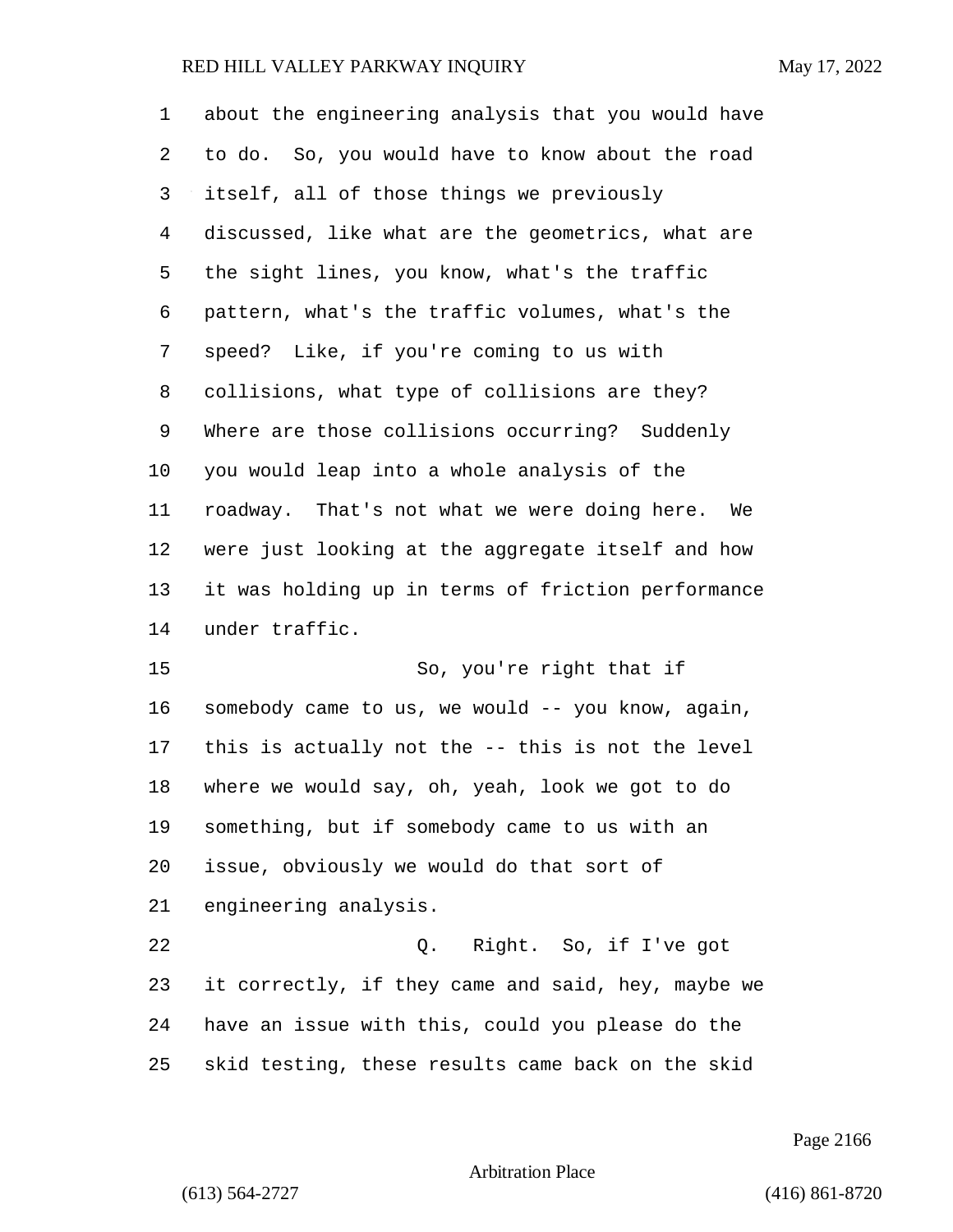| 1  | testing. Do I understand you correctly at that     |
|----|----------------------------------------------------|
| 2  | point I appreciate it's not, oh, my god, we have   |
| 3  | to repave, but at that point when you refer to the |
| 4  | engineering analysis, then it is an investigation  |
| 5  | of some sort to see whether there is an effect of  |
| 6  | the friction levels that have been identified and  |
| 7  | looking at the geometry and all the other factors  |
| 8  | that you have described. Is that right?            |
| 9  | Yeah. So, typically what<br>Α.                     |
| 10 | we would say is these numbers are not an           |
| 11 | indication that friction is the cause of your      |
| 12 | concern, so let's do an engineering analysis of    |
| 13 | the roadway to find out what other factors to      |
| 14 | consider, because these are not the numbers that   |
| 15 | would flag us immediately that there was a         |
| 16 | concern. You know, so let's look at all the other  |
| 17 | factors to determine what else could be            |
| 18 | contributing to this issue.                        |
| 19 | So, these are the kind of                          |
| 20 | numbers where you can't say, a-ha, it's the        |
| 21 | friction. Instead, you say, okay, you know, this   |
| 22 | is still, you know, acceptable. It's on the low    |
| 23 | end of what we consider to be satisfactory, but    |
| 24 | let's look at the roadway to see what other        |
| 25 | causative factors there are in this issue and what |

Page 2167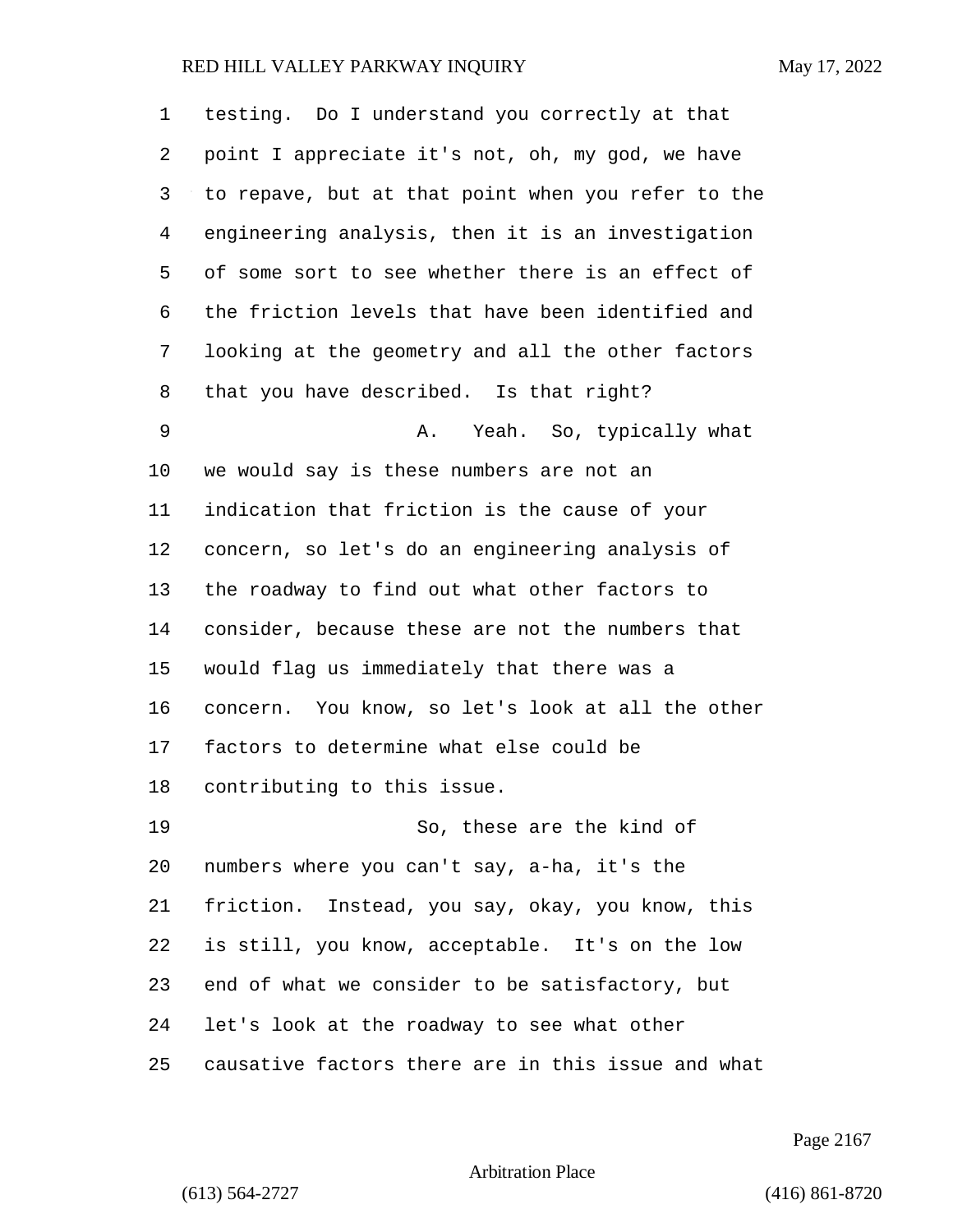could be done to address it. And I think you've seen all of the things that can be done, like reducing the posted speed or putting up bigger speed signs to remind people of the speed or, you know, improving the sight lines or putting up guide rail, putting up median barrier, like those kind of engineering analysis of what can be done to address the issue. 9 But these kind of numbers on their own wouldn't be like a sole, a-ha, you know, eureka moment for why they were having any incidents. It would be one of the things that we looked at if they had come to us with concerns. 14 Q. Right. And is one of the things that you would look at in that analysis, would it be to see, okay, here is where the low readings are and do they, given all of the factors that you have described, whether it's the geometry and collision rates and so forth, whether there's a correlation between those? Is that something that would be looked at? 22 A. So, one of the things that you would look at would be, number one, where are all the collisions occurring? So, I mean, is it on a downhill? Approaching a decision point?

Page 2168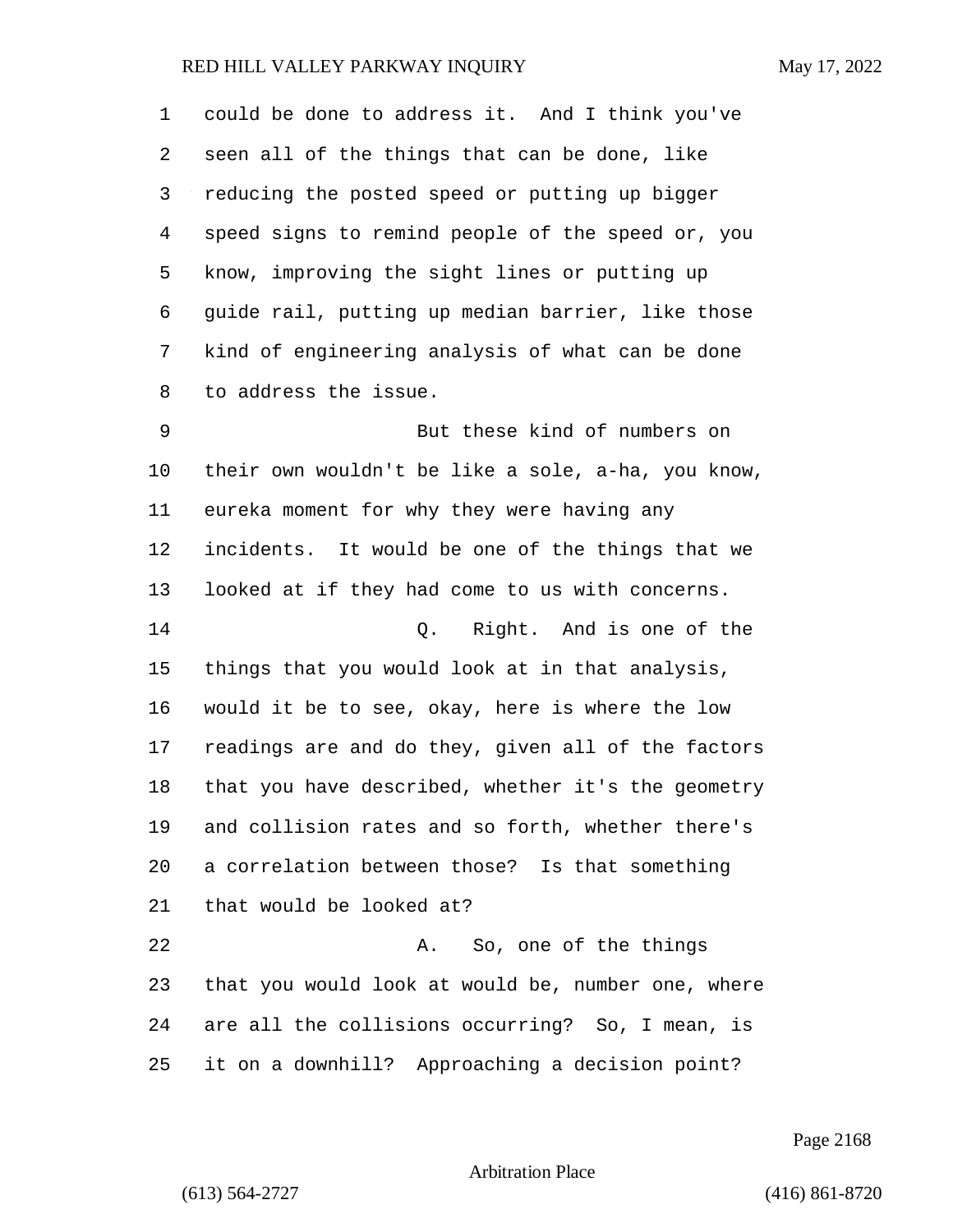| 1              | You know, you would look at all of those factors.  |
|----------------|----------------------------------------------------|
| 2              | You would have to know, you know, there's a grade  |
| 3              | here, there's a curve here. Like, those are all    |
| $\overline{4}$ | the things that you would have to tie together.    |
| 5              | Q. Right. Okay. And, I                             |
| 6              | mean, I appreciate what you're saying about in and |
| 7              | of themselves, you've described in depth that the  |
| 8              | number is just a number. There's more to it. We    |
| 9              | have to look at other things. I take it you would  |
| 10             | distinguish that, for example, from the results    |
| 11             | that we talked about, you know, near Woodstock in  |
| 12             | 2007, where you were already dealing with the      |
| 13             | early age SMA issue and you get results back that  |
| 14             | are in the low 20s and, at that point, there's,    |
| 15             | you know, immediate thought is to, well, let's     |
| 16             | post the signs about the speed limit and so forth  |
| 17             | in order to deal with it. That's sort of the       |
| 18             | distinction that you're drawing about taking       |
| 19             | immediate action versus conducting an              |
| 20             | investigation to see whether any action is in fact |
| 21             | needed?                                            |
| 22             | A. Yeah. I mean, for                               |
| 23             | example, if we had been doing, which we don't, but |
| 24             | if we had been doing network level data and these  |
| 25             | results came back, that wouldn't cause us to       |

Page 2169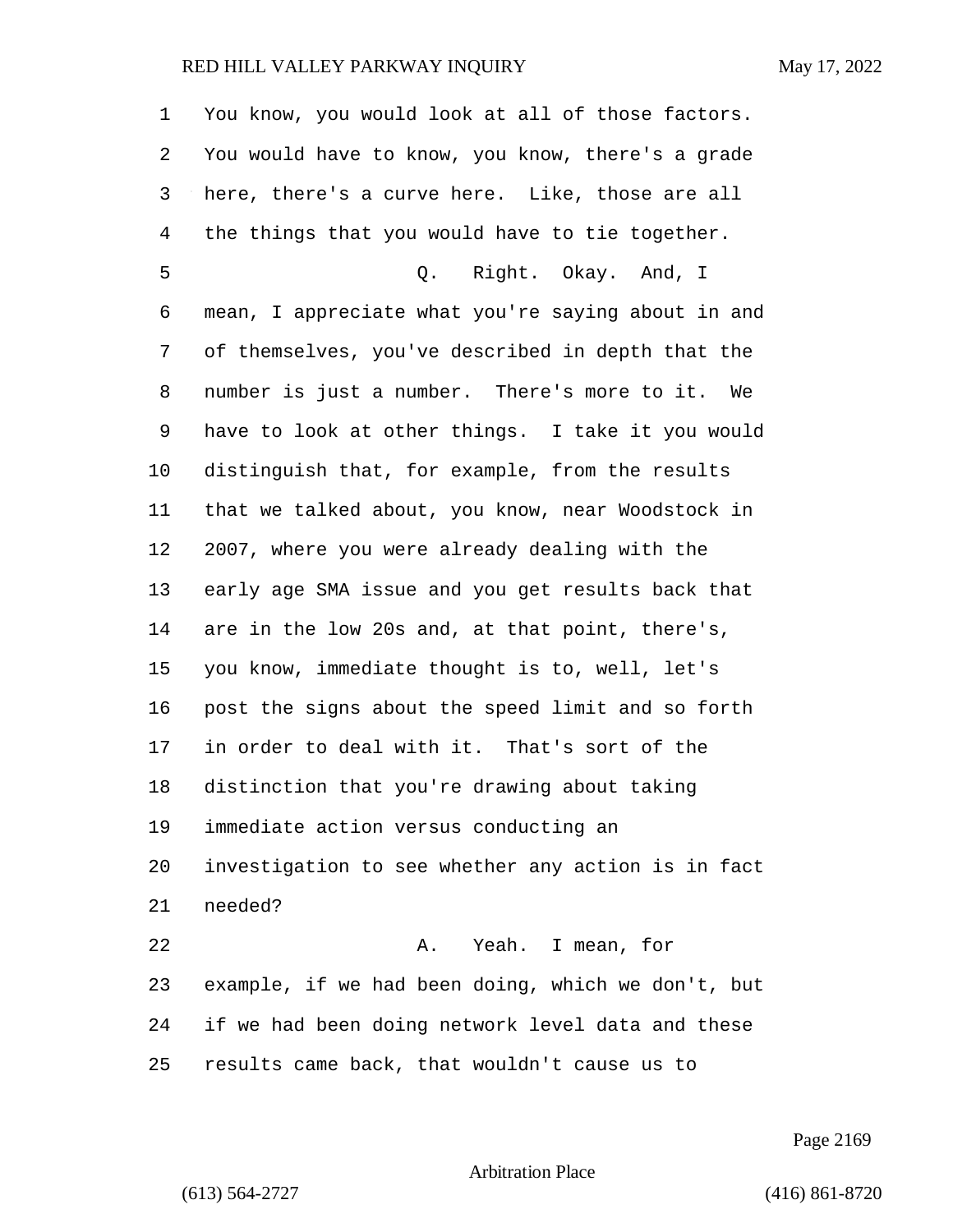1 investigate further. 2 Q. Okay. And why is that? 3 A. Because it's still 4 considered acceptable. Right? So, you know, 5 yeah. 6 Q. And because of -- 7 A. Without somebody coming 8 to you asking you questions about something, we 9 wouldn't have even blinked. 10 Q. Right, because in that 11 case if you're doing the network testing and you 12 get those results, the region hasn't come to you 13 with a concern about it? 14 A. Correct. 15 C. Okay. Thank you. Okay. 16 So, you described the meeting and what happened. 17 Was that the end of it, from your perspective, or 18 was there any followup that you recall? 19 A. Well, that's the end of 20 it from what I recall, yeah. 21 Q. Okay. 22 A. I just happened to recall 23 that meeting. 24 Q. I understand. I think 25 you indicated you didn't know exactly when it

Page 2170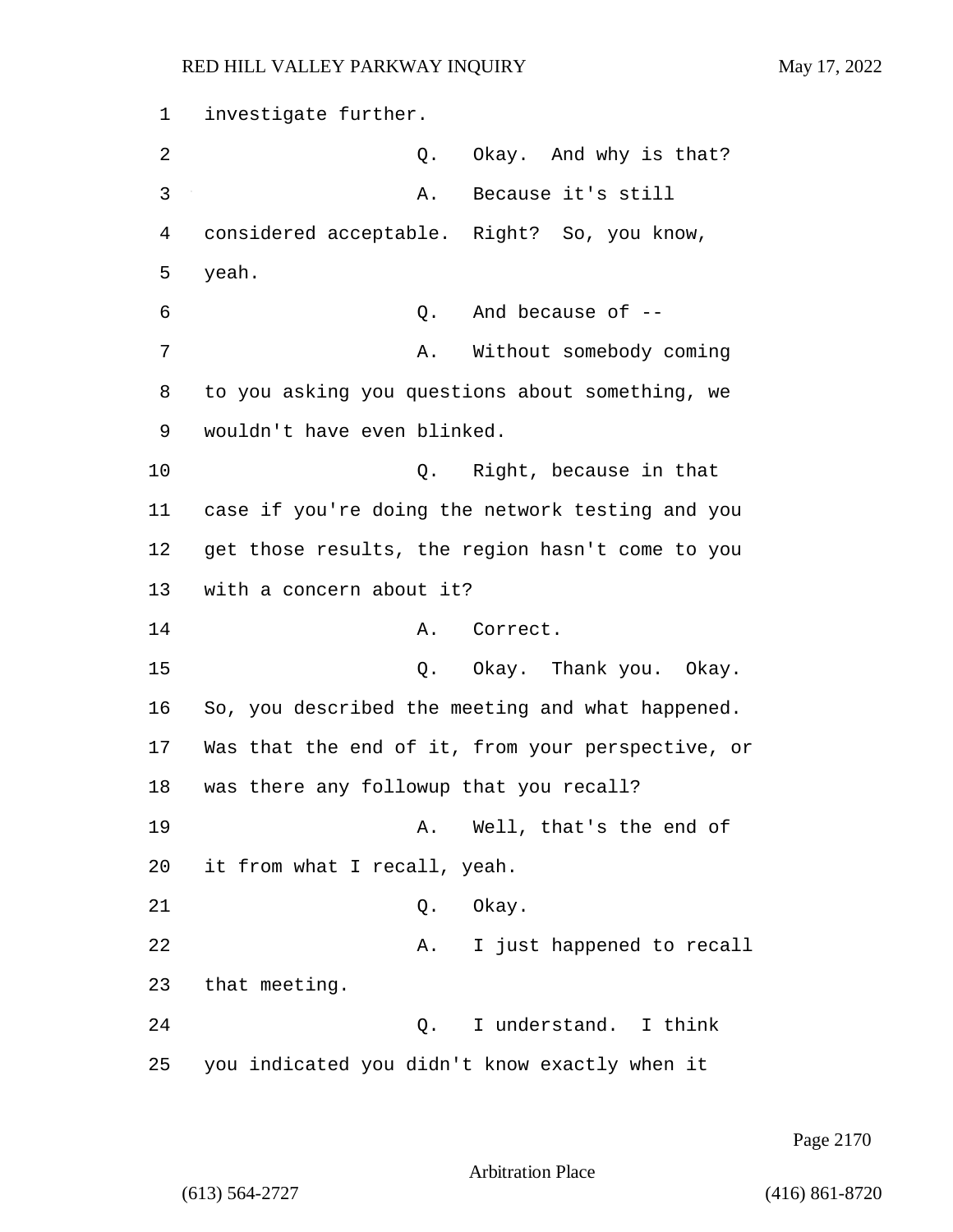occurred, but you think it would have occurred in that year. Right? I think you mean in 2014? 3 A. Yeah, because it was still Bob, Mr. Gorman, and Mr. Marciello, and they were no longer with the Ministry in 2015, so it must have been in 2014. 7 Q. I think Mr. Senior might have left in 2016, but certainly Mr. Marciello left in 2015? 10 A. Mr. Gorman and Mr. Marciello both left in 2015. 12 Q. Yeah, Mr. Gorman as well. 13 A. Yeah. Mr. Senior was still there. We went over to meet in their little boardroom, lunchroom. 16 Q. Okay. And do you recall if you considered contacting Dr. Uzarowski or the City of Hamilton with respect to these results after having them being brought to your attention? 20 A. No, I don't recall that. 21 Q. And just to close the loop on something we discussed yesterday but I may not have followed it to its end, am I correct,

24 though, that you would have had the authority to

25 provide the results to Hamilton or Dr. Uzarowski,

Page 2171

Arbitration Place

(613) 564-2727 (416) 861-8720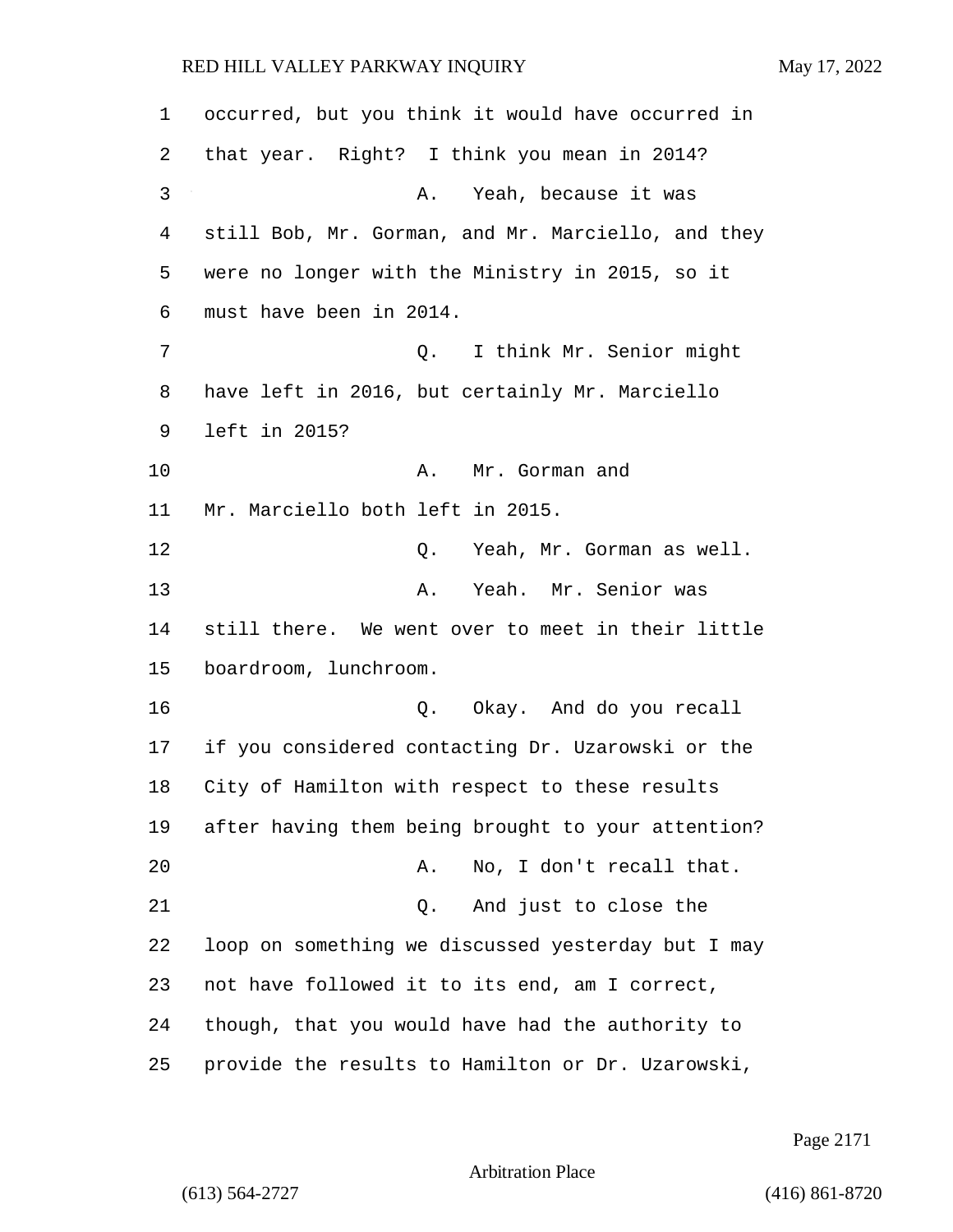1 had you decided to do so? 2 A. Yeah, I guess I would 3 have. Yes. 4 Q. And what about -- 5 A. There's no, like, law 6 against it. 7 Q. There's no written policy 8 on these things either. Right? 9 A. Correct. 10 Q. And what about those 11 reporting to you, Mr. Senior or Mr. Lee? Is that 12 something that they could have done, had they 13 chosen to do so? 14 A. Well, they could have 15 done it. I don't know if they did. You would 16 have to speak to them. 17 and  $\overline{O}$ . Yes. We have and we 18 will. But I'm just wondering about their 19 authority to do so, whether there's anything that 20 would have prevented them from doing so? 21 A. No. 22 Q. Okay. And at this point, 23 I'm wondering why it wouldn't have occurred to you 24 to provide it, if you don't recall even 25 considering it, given you had had that thought

Page 2172

Arbitration Place

(613) 564-2727 (416) 861-8720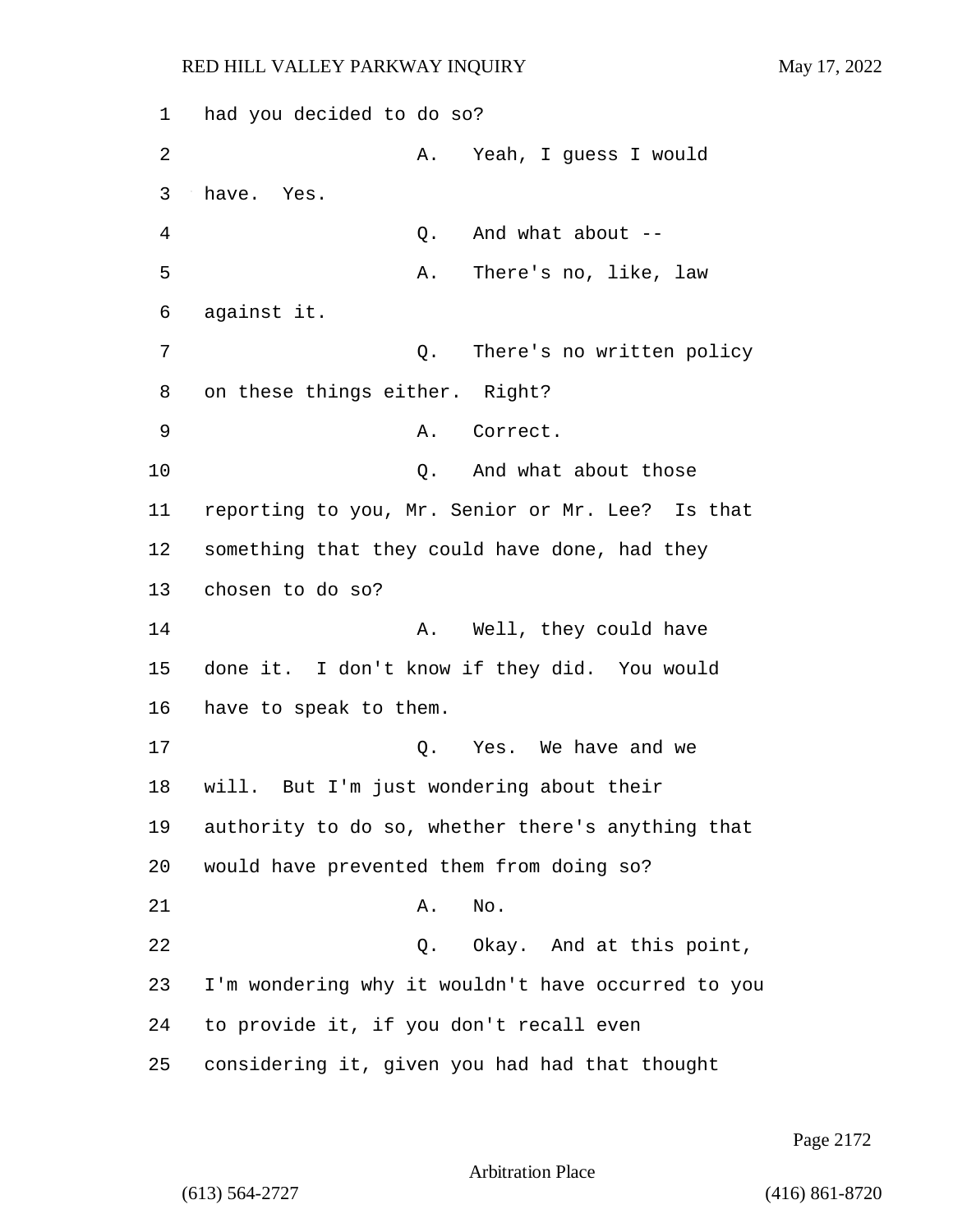obviously in 2010 and you were aware of the interest in 2007? Can you give us any insight into that?

4 A. Well, I can't recall specifically, but it seems to me that if I had already alerted them in 2010 that we had seen the friction numbers decline, you know, then I would have already alerted them. You know, these numbers are still acceptable to us, so I'm not -- it's kind of challenging. Do you call someone and say, hey, they're still acceptable? Like, I'm not sure what I would do. You know, like, they're responsible for monitoring and maintaining their own highway and from what I can see from all the reports, they were doing that. They had their own experts, their own safety reviews, their own consultants. Everybody was, you know, working away on managing the Red Hill Valley Parkway. It's not our highway. And even if I got these results from our own roadway if we were just gathering data, they're still considered acceptable. 23 Q. I understand, but

 thinking about the results that sparked you to contact Dr. Uzarowski in 2010 versus these

Page 2173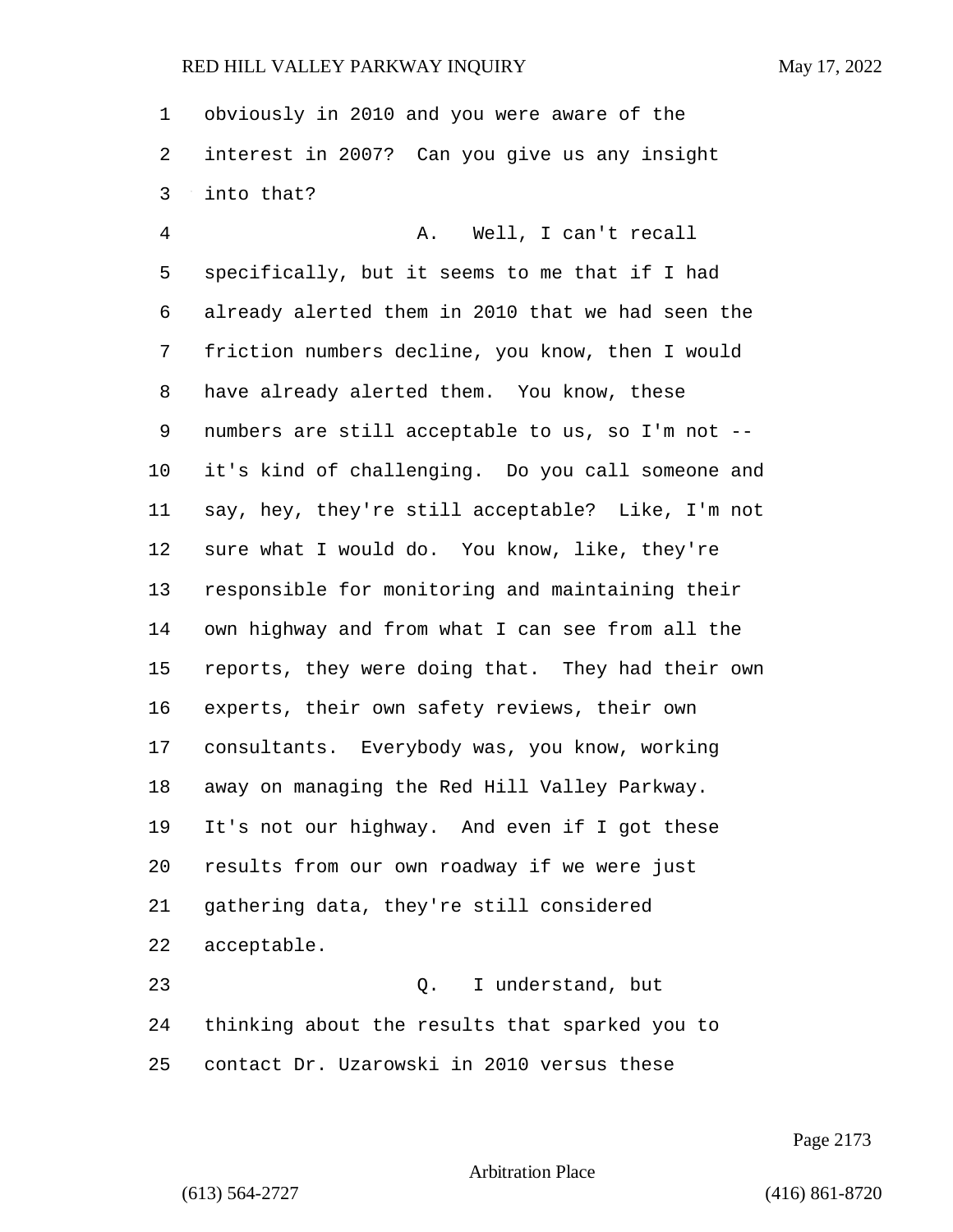| $\mathbf 1$ | results, and we can go through them but they're     |
|-------------|-----------------------------------------------------|
| 2           | all significantly lower than in 2010, with the      |
| 3           | uncorrected results. They're lower than the         |
| 4           | corrected results as well, as you can see from      |
| 5           | this page, but I think the averages were corrected  |
| 6           | by FN2 up in 2011 once Mr. Marciello recognized     |
| 7           | the testing speed discrepancy.                      |
| 8           | But, you know, on northbound                        |
| 9           | lane 1 in 2010, the uncorrected results were 35.1   |
| 10          | and now they're 33.2. In northbound lane 2, the     |
| 11          | uncorrected 2010 results were 31.7. Now they're     |
| 12          | 30.7. The southbound lane $1 - -$ so, they've       |
| 13          | decreased. Southbound lane 1 has decreased more     |
| 14          | from 34.9 to 31.7, so I'm just wondering what the   |
| 15          | difference is between those two time periods,       |
| 16          | because you did have some concern back in 2010 and  |
| 17          | contacted Dr. Uzarowski as a result. What's the     |
| 18          | difference here?                                    |
| 19          | The difference is that<br>Α.                        |
| 20          | back then, we saw what we thought was a rapid       |
| 21          | decline and we didn't have a lot of data, so when   |
| 22          | you see a rapid decline, you think, oh, you know,   |
| 23          | we're getting a rapid decline in this data.<br>That |
| 24          | was something that I thought I should alert them    |
| 25          | to.                                                 |

Page 2174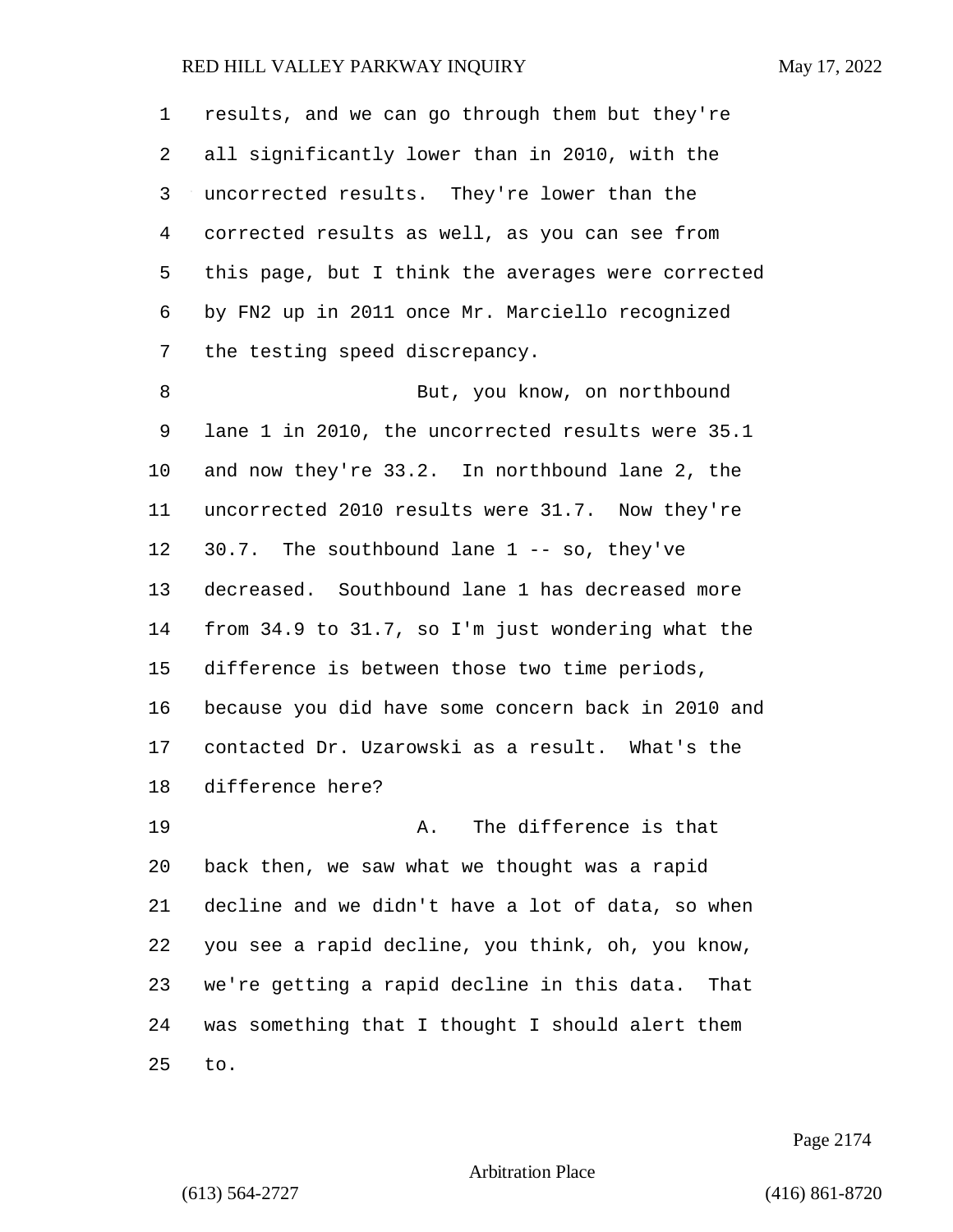| $\mathbf 1$    | Now, if you look by year,                          |
|----------------|----------------------------------------------------|
| 2              | 2014, it looks like the data has stabilized, so    |
| 3              | it's, sort of, like 35, 34, 32, 31, probably 31,   |
| $\overline{4}$ | then 31 again. Is it now stable at 31? In which    |
| 5              | case, what am I going to alert them to? So, I      |
| 6              | alerted them when I thought that the data was      |
| 7              | showing a rapid decline, as I mentioned, and when  |
| 8              | we get the next year's date and, first of all,     |
| 9              | correct the previous year but also get the next    |
| 10             | year and see that it's actually not this rapid     |
| 11             | decline that we were concerned about.              |
| 12             | So, while I did alert them                         |
| 13             | when I saw a rapid decline in the data and not     |
| 14             | knowing where it's going to go, that's why I       |
| 15             | alerted them, this data shows that, as we          |
| 16             | expected, aggregate polishes under traffic, so you |
| 17             | expect a decline over time, but then knowing it's  |
| 18             | a good quality aggregate, you know, that we've     |
| 19             | have used for decades as, you know, a great source |
| 20             | of friction resistant aggregate, looking that it's |
| 21             | this data here especially, it's showing that it's  |
| 22             | levelling off.                                     |
| 23             | Q. Okay. I understand that                         |
| 24             | and that's on this lane. If we could go back just  |
| 25             | for a moment to, Registrar, the native of          |

Page 2175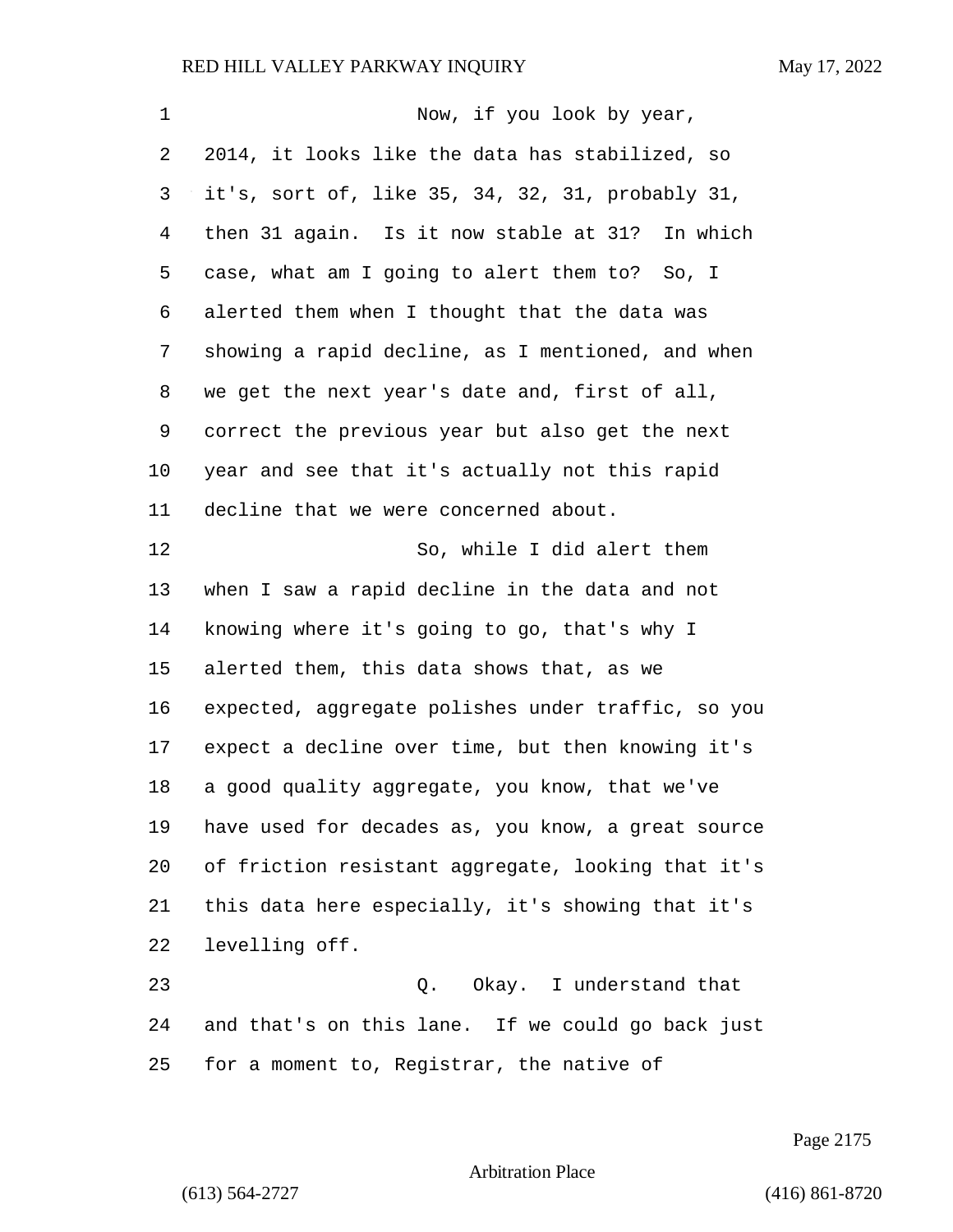| $\mathbf 1$ | MT022944. Actually, maybe we don't have to. No.    |
|-------------|----------------------------------------------------|
| 2           | Okay, we've got it. And the chart. Thank you.      |
| 3           | So, northbound lane 2, and I                       |
| 4           | just want to talk about the stabilizing issue      |
| 5           | because it's lane by lane, in this particular      |
| 6           | lane, northbound lane 2, it's, you know, as I      |
| 7           | said, 2008, in 39 and then 37, 34, 34, 33 and 31.  |
| 8           | So, is it fair to say it has not stabilized in     |
| 9           | this lane?                                         |
| 10          | So, this is interesting<br>Α.                      |
| 11          | because, again, you know, you've got 31 there, so, |
| 12          | you know, it's all the same aggregate type.        |
| 13          | Right? So, it's just that there's different lanes  |
| 14          | performing differently under different traffic     |
| 15          | conditions. Right? So, you know, whether           |
| 16          | northbound is uphill or downhill or I don't know,  |
| 17          | but whether there's more traffic northbound than   |
| 18          | southbound, I don't know. Like, I don't know any   |
| 19          | of those factors, which is something that, you     |
| 20          | know, we would analysis if we had been asked to    |
| 21          | analyze data. So, this is the data. This is 31.    |
| 22          | The data in the previous chart stabilized at 31.   |
| 23          | So, you know, again, this is                       |
| 24          | not, to me, this is not this rapid early concern   |
| 25          | that caused me to make that phone call in 2010.    |

Page 2176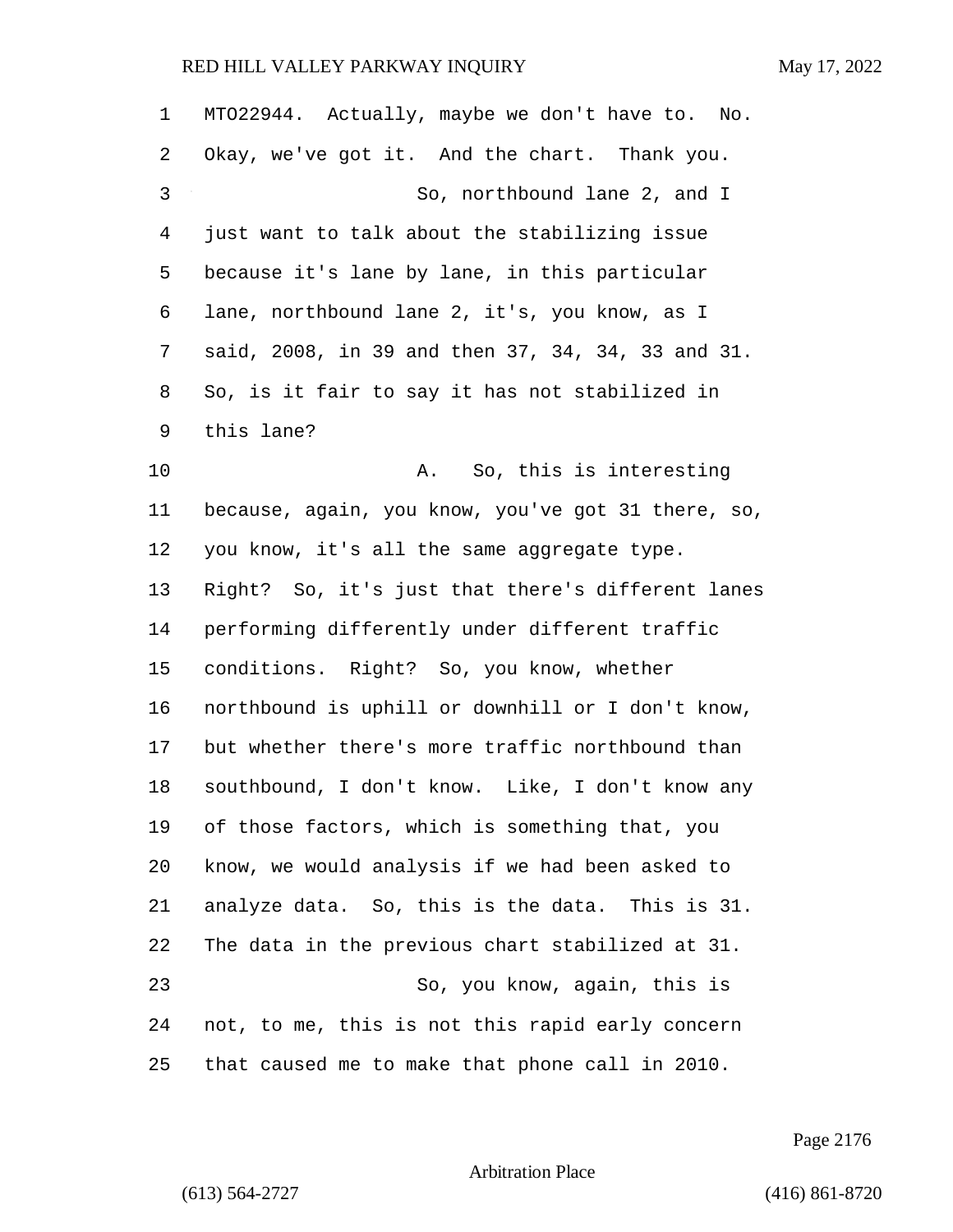1 0. And after 2014, we know 2 that the Red Hill wasn't skid tested again by the 3 MTO. Do you know why that was? 4 A. After 2014? 5 Q. Yeah. 6 A. Frank Marciello and Bob 7 Gorman both left the Ministry, and so we didn't 8 actually have a friction operator, you know, until 9 we hired somebody again in 2016. 10 I don't know whether the 11 transition of lists of things to do from the first 12 person to the last person, I don't know, I really 13 can't say. I can just tell you that it was 14 Mr. Gorman and Mr. Marciello who were -- this was 15 their project and they both ended up retiring in 16 early 2015. 17 Q. And both 2015. Right? 18 A. Both of them in early 19 2015, yes. 20 Q. And Mr. Marciello, he had 21 been doing the skid testing for decades? 22 A. 30 years. 23 Q. Right. And these are not 24 in the OD, but if we could pull up, Registrar, two 25 documents, MTO38713 and 38714.

Page 2177

Arbitration Place

(613) 564-2727 (416) 861-8720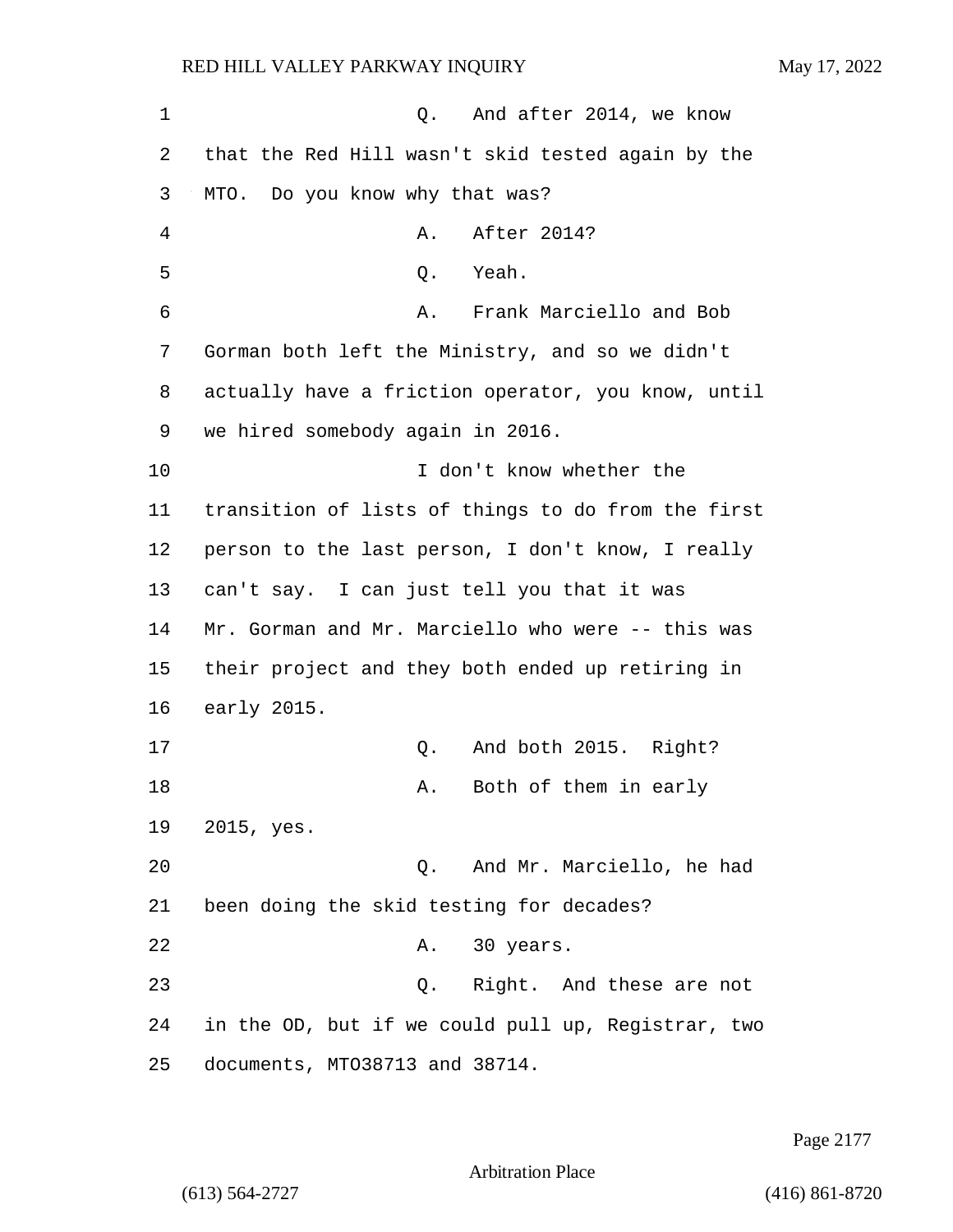1 While he's doing that, you had 2 referenced, kind of, finding the replacement and 3 these are just the job competition documents. 4 There we go. So, in the first one, we have an 5 e-mail, I think it's March 4, 2016 about pavement 6 evaluation supervisor, and then the attachment is 7 the staffing approval form. 8 And is this what you were 9 referring to with respect to replacing 10 Mr. Marciello's position? 11 A. Exactly, yes. 12 0. Okay. 13 A. This is the standard 14 procedure for trying to hire a new person. It's 15 challenging to hire. 16 Q. I understand. Are we 17 able to make it one exhibit, since we put them up 18 together, or do we need to make these two 19 exhibits? We probably have to do it as two. I 20 believe this is 45 and 46, so MTO38713 would be 21 Exhibit 45 and 38714 would be Exhibit 46. 22 EXHIBIT NO. 45: E-mail 23 dated March 4, 2016 about 24 pavement evaluation 25 supervisor, MTO38713.

Page 2178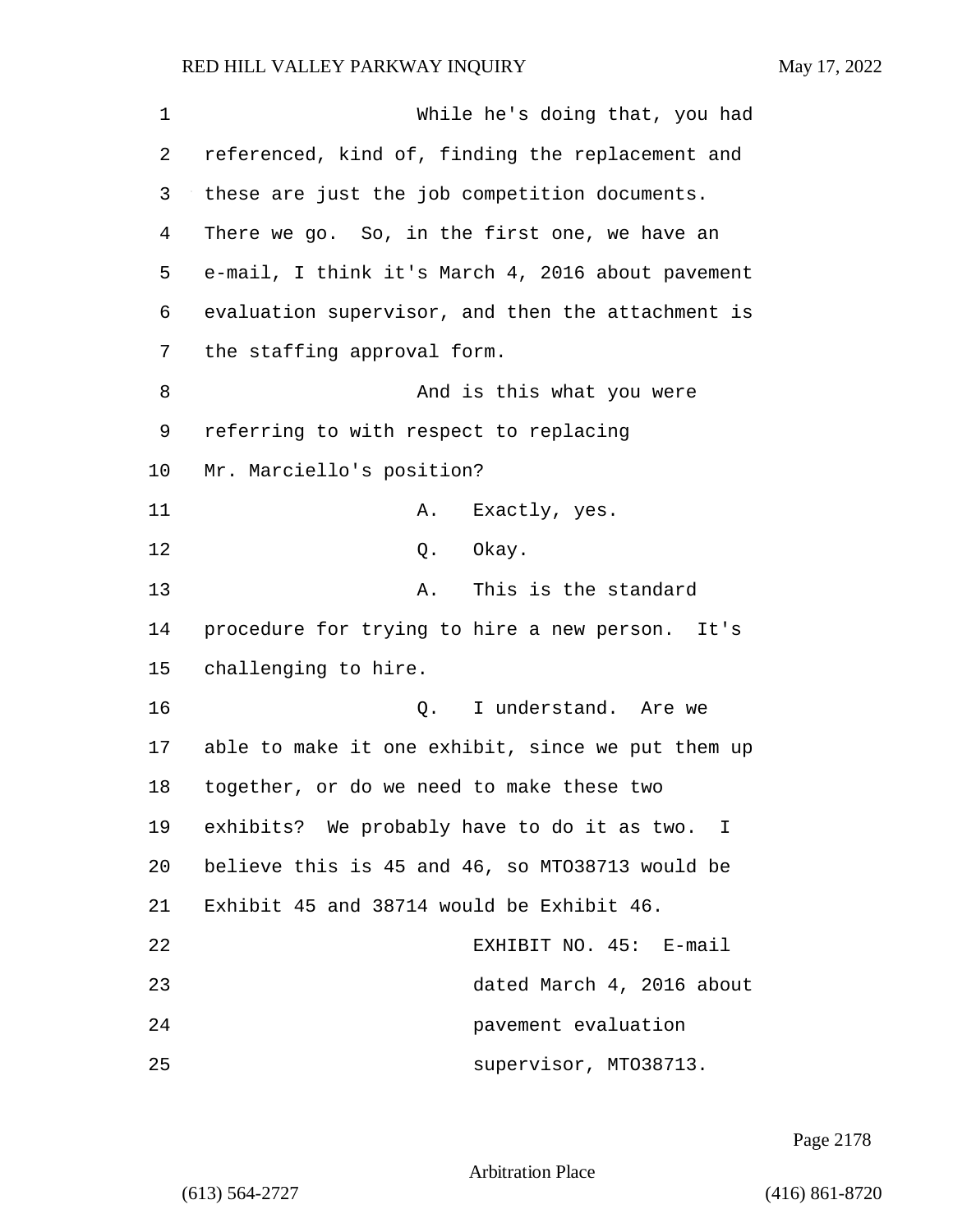| 1  | EXHIBIT NO. 46: Staffing                           |
|----|----------------------------------------------------|
| 2  | approval form, MT038714.                           |
| 3  | MR. LEWIS: You can take those                      |
| 4  | down, Registrar. Thank you.                        |
| 5  | BY MR. LEWIS:                                      |
| 6  | If we could go to<br>Q.                            |
| 7  | overview document 4, image 99. And paragraph 234   |
| 8  | indicates that in August 2013, Demix, which had    |
| 9  | been listed on the DSM, was removed and the        |
| 10 | Varennes Quarry was removed from the DSM since     |
| 11 | Dufferin and Varennes didn't pay the yearly fee    |
| 12 | for 2015 and opted to be removed from the list in  |
| 13 | 2016.                                              |
| 14 | Can you describe when you                          |
| 15 | became aware of this?                              |
| 16 | Α.<br>Yes. I became aware in                       |
| 17 | 2019, so it was when the news about the Red Hill   |
| 18 | parkway was in the news and we were asked, like,   |
| 19 | did we have any friction testing, and we said yes, |
| 20 | we did and we had used it to pre-qualify this mix  |
| 21 | for posting on our DSM. And then we went to show   |
| 22 | the DSM and they weren't there. That's when I      |
| 23 | found out about it.                                |
| 24 | Q. Okay. And we will talk                          |
| 25 | about your activities in early 2019 --             |

Page 2179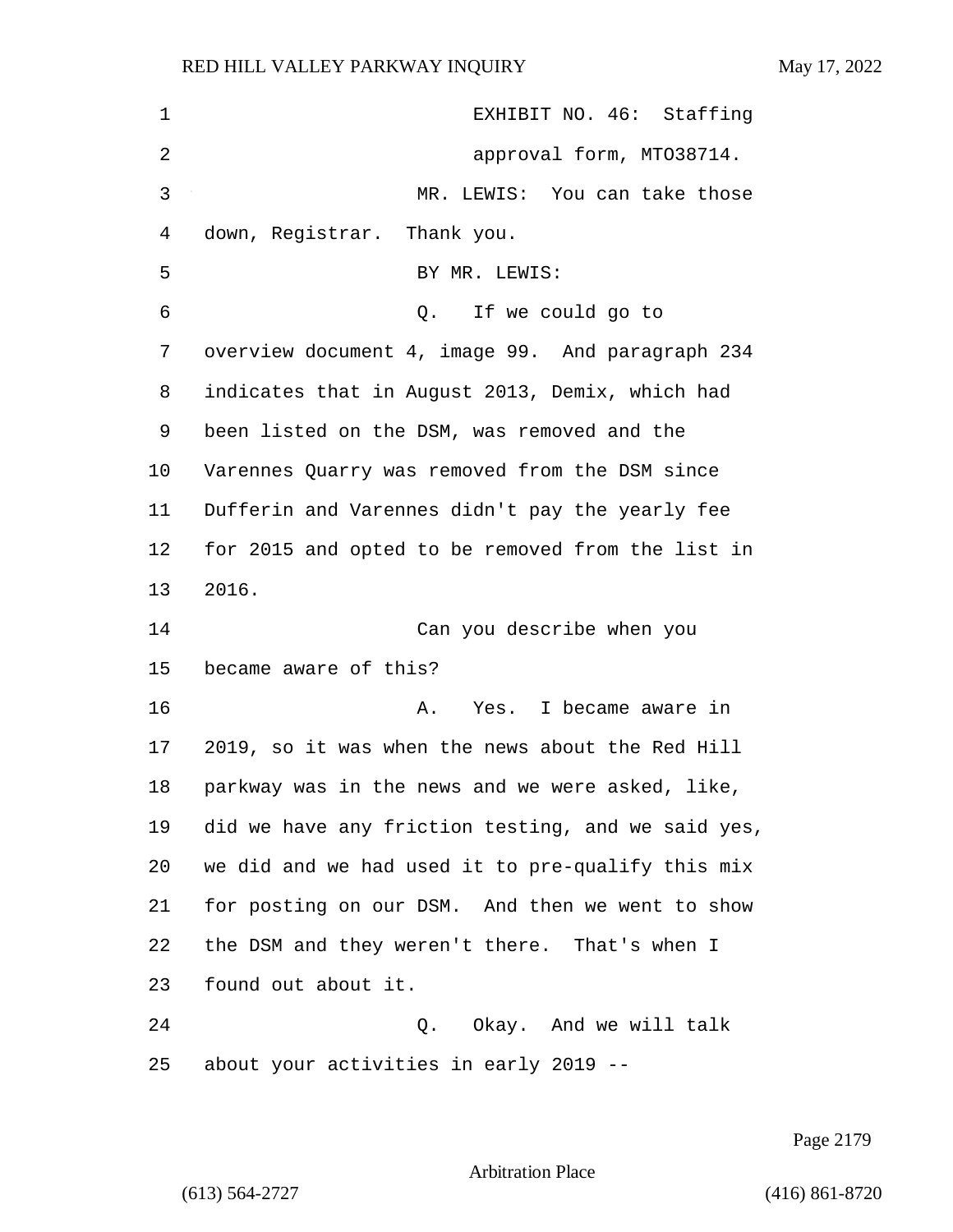| 1  | Sure.<br>Α.                                       |
|----|---------------------------------------------------|
| 2  | -- in a few minutes, but<br>Q.                    |
| 3  | that's what you're talking about, after the news  |
| 4  | of the Red Hill and the issues that the inquiry   |
| 5  | were convened for hit the public?                 |
| 6  | Right.<br>Α.                                      |
| 7  | Q. Sorry, give me one                             |
| 8  | second. And if we could go to --                  |
| 9  | I just want to clarify<br>Α.                      |
| 10 | just for people's understanding that, like, the   |
| 11 | DSM, although the Ministry is responsible for the |
| 12 | actual technical part of the DSM, the road        |
| 13 | authority is an organization that maintains the   |
| 14 | DSM and that's a separate organization and you    |
| 15 | have to pay a yearly fee to maintain your product |
| 16 | on the DSM. You pay that fee to the road          |
| 17 | authority. So, they didn't pay their fee, the     |
| 18 | road authority would remove them.                 |
| 19 | I think earlier when I                            |
| 20 | mentioned, like, is there would be a lot of       |
| 21 | consideration from a Ministry's perspective about |
| 22 | removing a product from the DSM, we would look at |
| 23 | all the aggregates, we would do all the analysis. |
| 24 | The road authority goes, you don't pay, we're     |
| 25 | removing you from the DSM. So, I just want to     |

Page 2180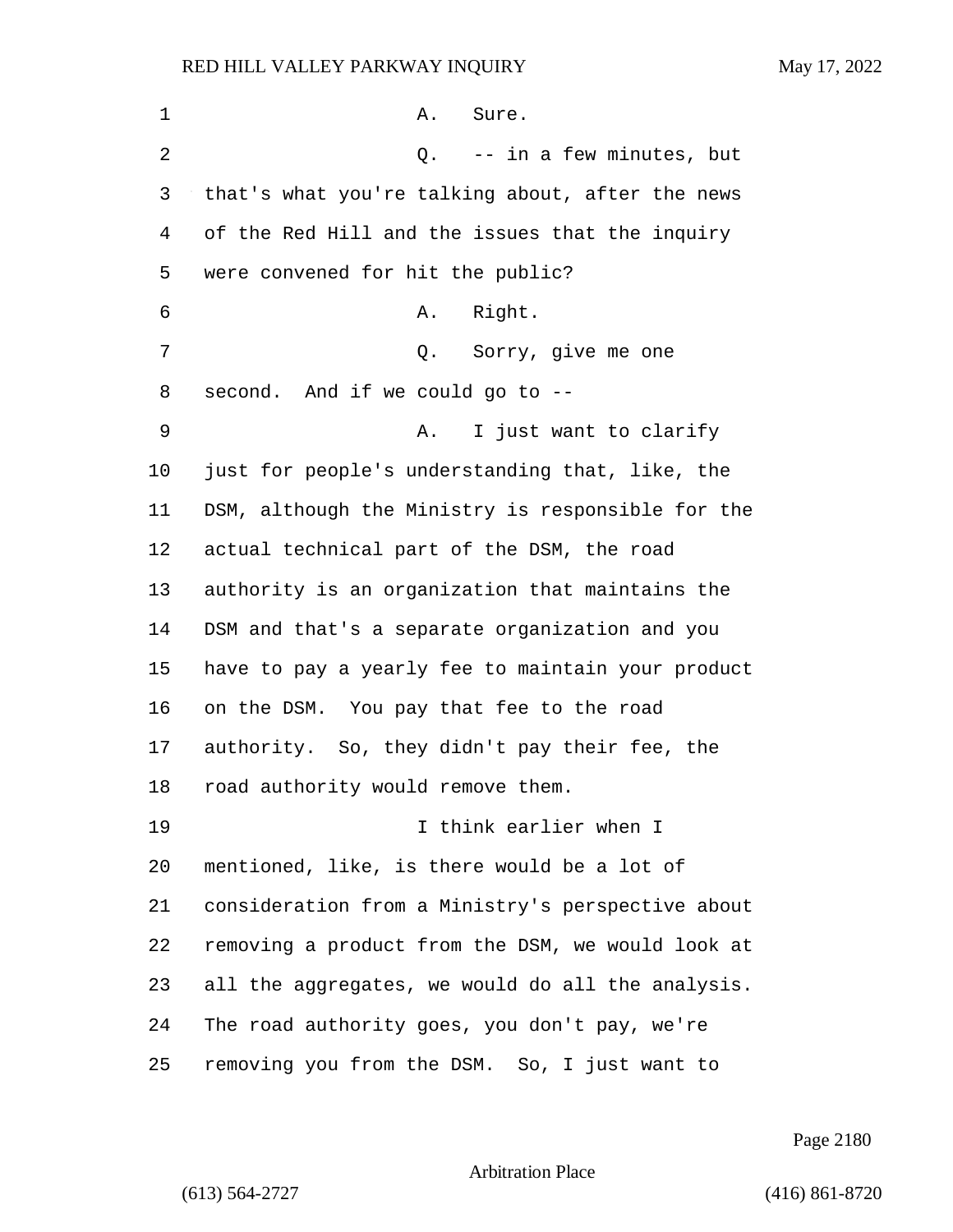1 clarify that that's a different -- 2 Q. You have to pay a fee 3 or -- 4 A. You have to pay a fee 5 or -- 6 Q. -- you would be removed? 7 A. Yes. 8 Q. If we could go to 9 MTO38646, this is an e-mail exchange we just 10 referenced in the paragraph we were just looking 11 at from February 14, 2019 and you're communicating 12 with Joel Magnan? 13 A. Yes. Joel is the head of 14 the soils and aggregates section. 15 Q. Did he replace Mr. Senior 16 after Mr. Senior left? 17 A. Yes, he did. 18 C. Okay. And we see below 19 there is some communication in French between 20 Mr. Magnan and a Marie-Josée Gohier talking about 21 Demix aggregates and she's at Demix, as you can 22 see from her signature line there. 23 And then in the middle there, 24 Mr. Magnan, on February 14, explains to you: 25 "Just received the

Page 2181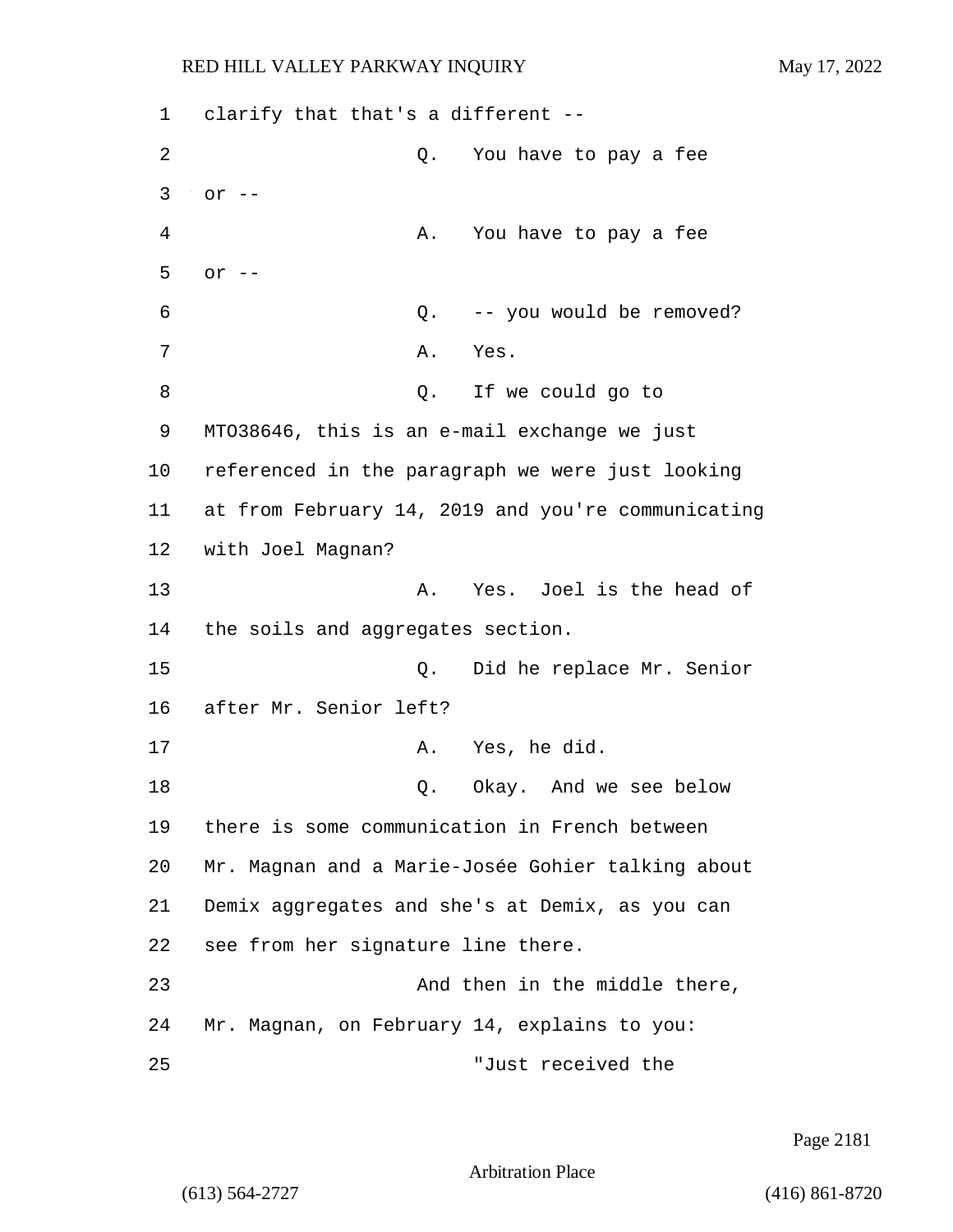1 response from Demix 2 Varennes. They removed 3 themselves from the DSM 4 as a business decision, 5 since they never sell 6 aggregate originating 7 from Montreal and other 8 areas to Ontario." 9 Am I correct you asked him to 10 look into this, Mr. Magnan, in February 2019 and 11 that's what he did and that's what he reported 12 back? 13 A. Yeah, because he's the 14 head of soils and aggregates section in this time 15 frame, so it was about testing of the aggregate, 16 you know, the DSM list and, lo and behold, I went 17 over to ask them, like, you know, for the DSM list 18 so that we could show it was on the DSM list, and 19 when it went there I asked him, like, why isn't it 20 there? And, you know, nobody knew, so that's why 21 he followed up with them and that's the answer we 22 got back. 23 Q. I see. 24 A. They didn't want to pay, 25 they didn't pay, and therefore they were removed

Page 2182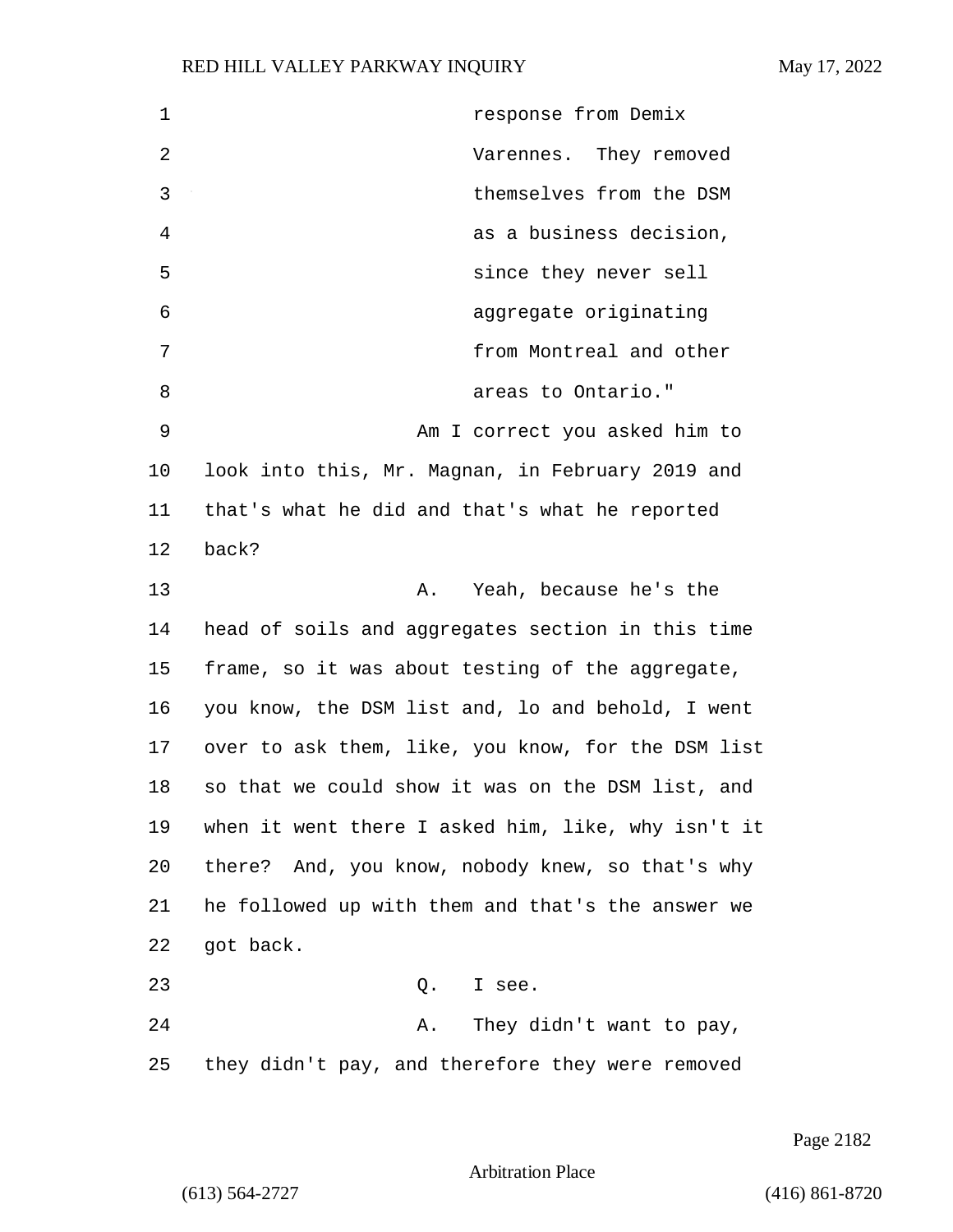from the list. 2 Q. Right. Okay. Sorry, when you were conducting your enquiries as to these events in February 2019, you had assumed that they were still on the DSM because they had been previously -- 7 A. I -- 8 Q. And you made your enquiries and found out, oh, they're not? 10 A. Right. 11 Q. Okay. Thank you. Okay. If we could go to overview document 7 now, different overview document, different topic, and if we could go to image 107 and 108. And so, I just want to take a couple of communications here and then we'll ask you some questions to place it first. 18 Beginning at paragraph 337 in overview document 7, the first thing is on January 22, 2016, so now we're in 2016, we've jumped back and forth through time and now we're in 2016, at 2:13 p.m., Matthew Van Dongen, reporter from the Hamilton Spectator, e-mailed Astrid Poei, communications coordinator, communications branch at the MTO, and he wrote:

Page 2183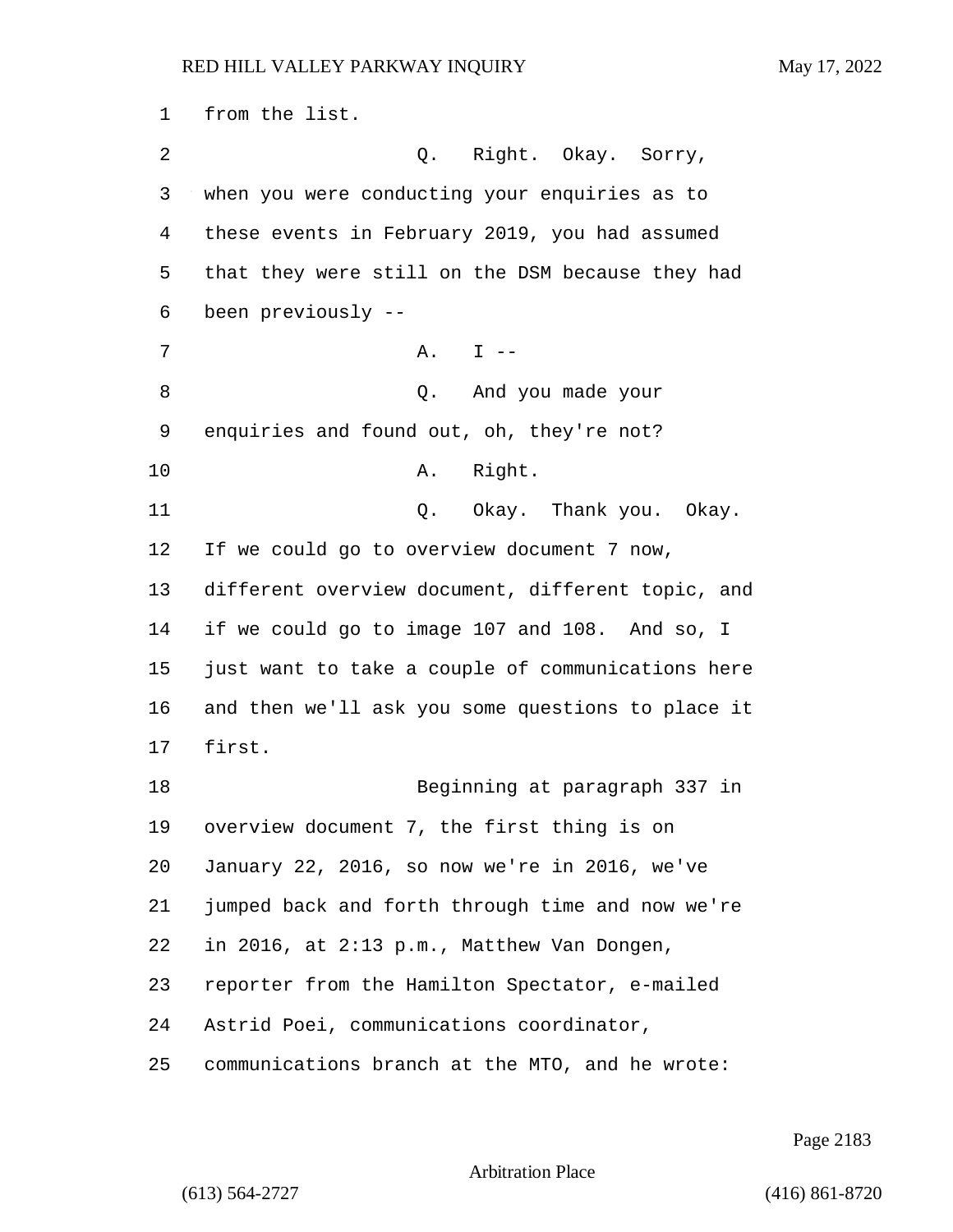| $\mathbf 1$ | "So, here is an odd                                |
|-------------|----------------------------------------------------|
| 2           | question: Has the MTO                              |
| 3           | ever conducted friction                            |
| 4           | testing on the Red Hill                            |
| 5           | Valley Parkway? I know                             |
| 6           | it is owned by the City                            |
| 7           | of Hamilton. But I was                             |
| 8           | contacted recently by a                            |
| 9           | self-identified retired                            |
| 10          | engineer who suggested                             |
| 11          | the Ministry has always                            |
| 12          | been interested in the                             |
| 13          | parkway's performance; he                          |
| 14          | believed the MTO has                               |
| 15          | conducted friction tests                           |
| 16          | periodically over the                              |
| 17          | years."                                            |
| 18          | So, that's the first thing.<br>I                   |
| 19          | want to skip over 338 for a second because that's  |
| 20          | a few days later.                                  |
| 21          | If we go to paragraph 339, and                     |
| 22          | so on January 22 still, the same day as            |
| 23          | Mr. Van Dongen's enquiry, at 10:55 p.m. you        |
| 24          | e-mailed Dr. Uzarowski under the subject line "Red |
| 25          | Hill Valley Parkway" and wrote:                    |

Page 2184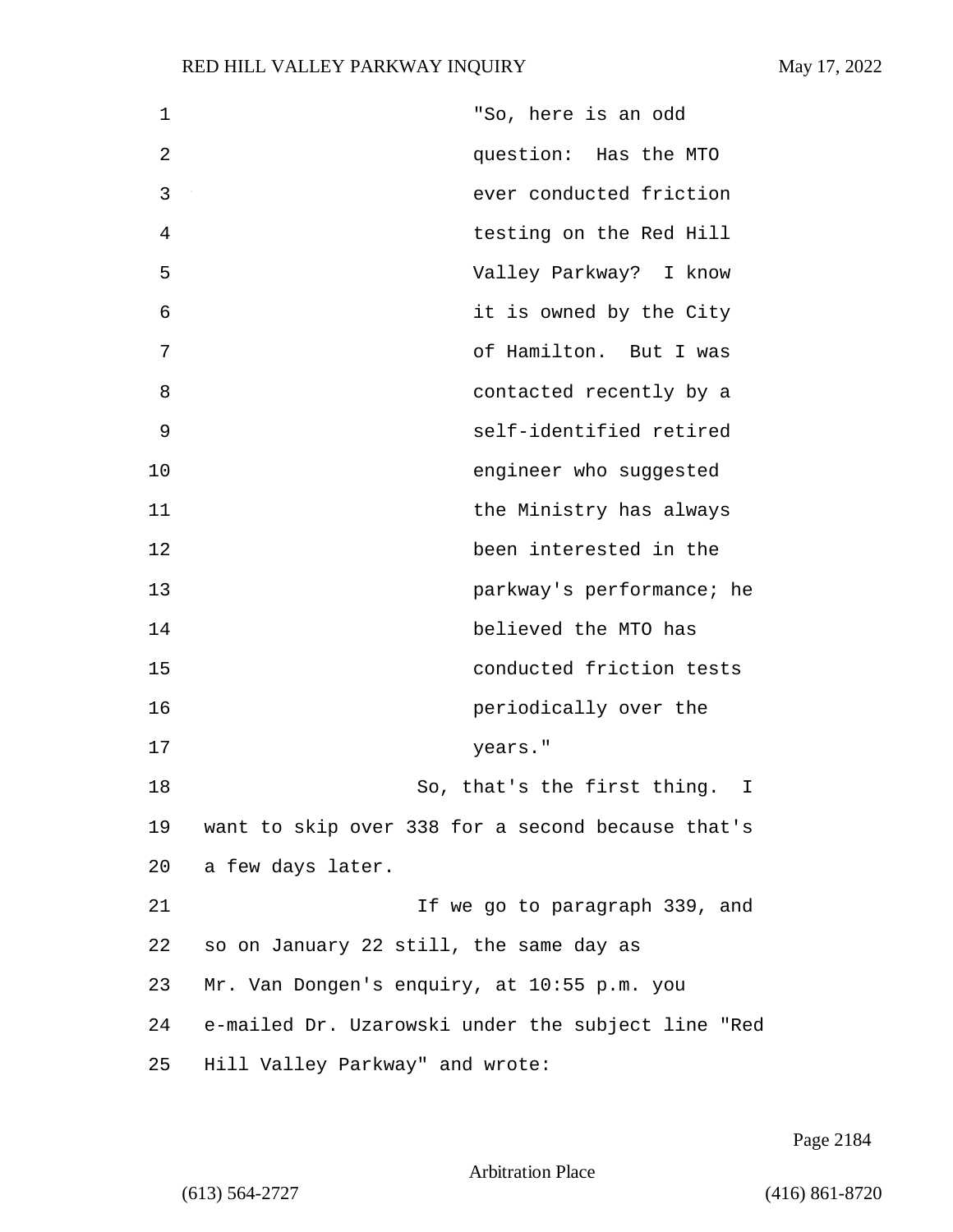| 1  | "I received a strange                              |
|----|----------------------------------------------------|
| 2  | media request about                                |
| 3  | performance of the Red                             |
| 4  | Hill Valley Parkway. Do                            |
| 5  | you keep in touch with                             |
| 6  | Hamilton on that project?                          |
| 7  | Are you aware of any                               |
| 8  | performance issues?                                |
| 9  | Perhaps there was an                               |
| 10 | asphalt cement cracking                            |
| 11 | issue. I am in the dark                            |
| 12 | on this one."                                      |
| 13 | And then at 3:40, the next                         |
| 14 | one, you can see that on January 25, so three days |
| 15 | later, at 12:26 p.m., Dr. Uzarowski forwarded your |
| 16 | e-mail to Mr. Moore indicating that he had         |
| 17 | received it the previous Friday, so I guess that   |
| 18 | was late in the night on Friday when you sent your |
| 19 | e-mail, 10:55 p.m. And it says:                    |
| 20 | "It was onsite and was                             |
| 21 | not able to pass it to                             |
| 22 | you immediately.                                   |
| 23 | Obviously she does not                             |
| 24 | know anything about any                            |
| 25 | issues."                                           |

Page 2185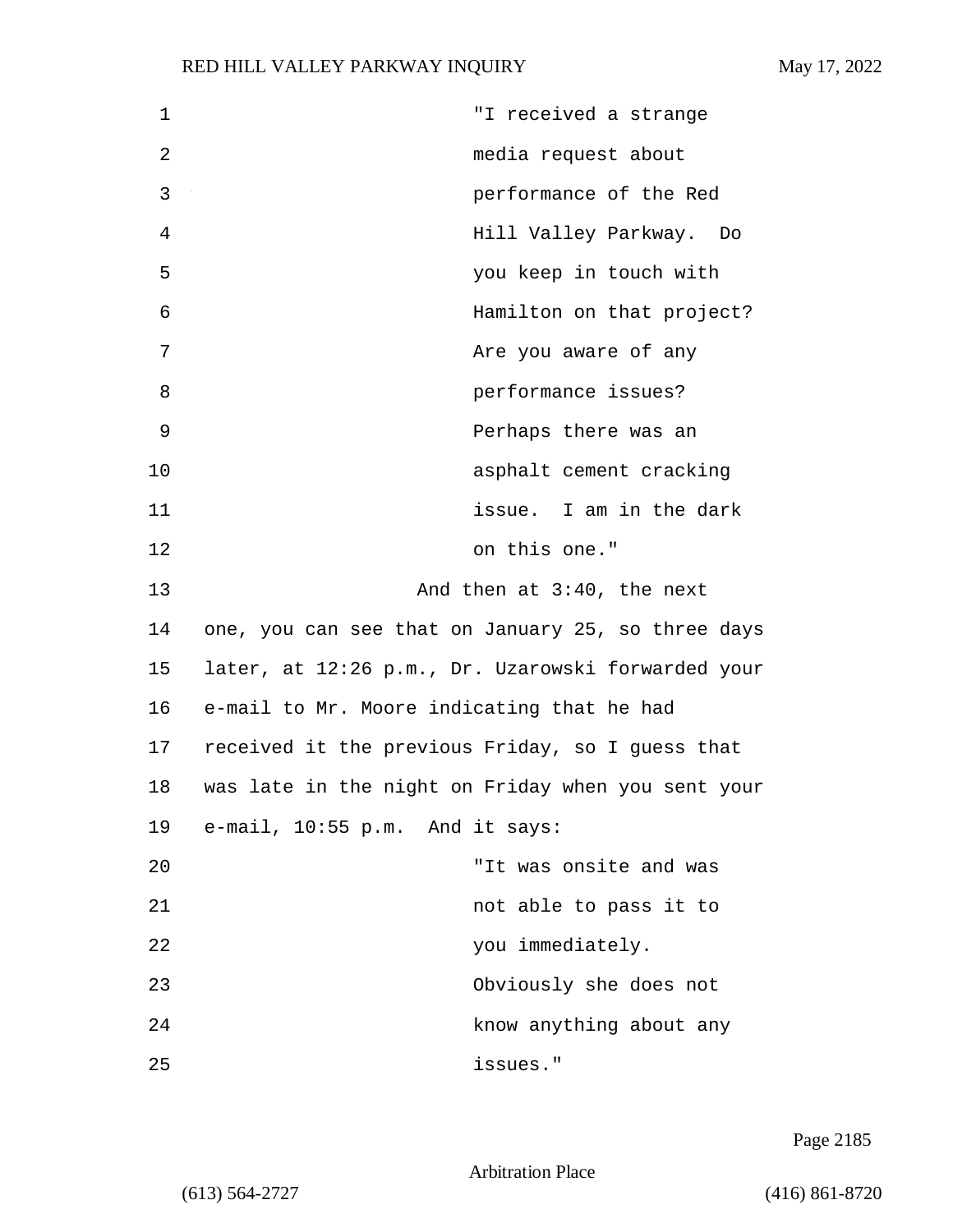| 1  | And so, then do you recall                        |
|----|---------------------------------------------------|
| 2  | whether, when you e-mailed Dr. Uzarowski, whether |
| 3  | you were responding to the same media request as  |
| 4  | had come in earlier that day from Mr. Van Dongen? |
| 5  | Do you know?                                      |
| 6  | A. So, that seems likely. I                       |
| 7  | have to admit that seems likely.                  |
| 8  | Q. Okay. And you say seems                        |
| 9  | likely but you don't specifically recall. Is that |
| 10 | right?                                            |
| 11 | $A.$ Well $--$                                    |
| 12 | Q. Or you do?                                     |
| 13 | No. I mean, it seems<br>Α.                        |
| 14 | like this would be the same request, yes.         |
| 15 | Q. Okay. And we do see that                       |
| 16 | in paragraph 338 on January 25 there are          |
| 17 | communications about the response to the          |
| 18 | Spectator's enquiry indicating:                   |
| 19 | "FYI, we will provide to                          |
| 20 | Hamilton Spec on friction                         |
| 21 | testing. Thanks."                                 |
| 22 | Then at the top of image 108                      |
| 23 | there's the proposed response. And you were       |
| 24 | actually sent that. If we could go to the         |
| 25 | reference document there, MT038342, you'll see    |

Page 2186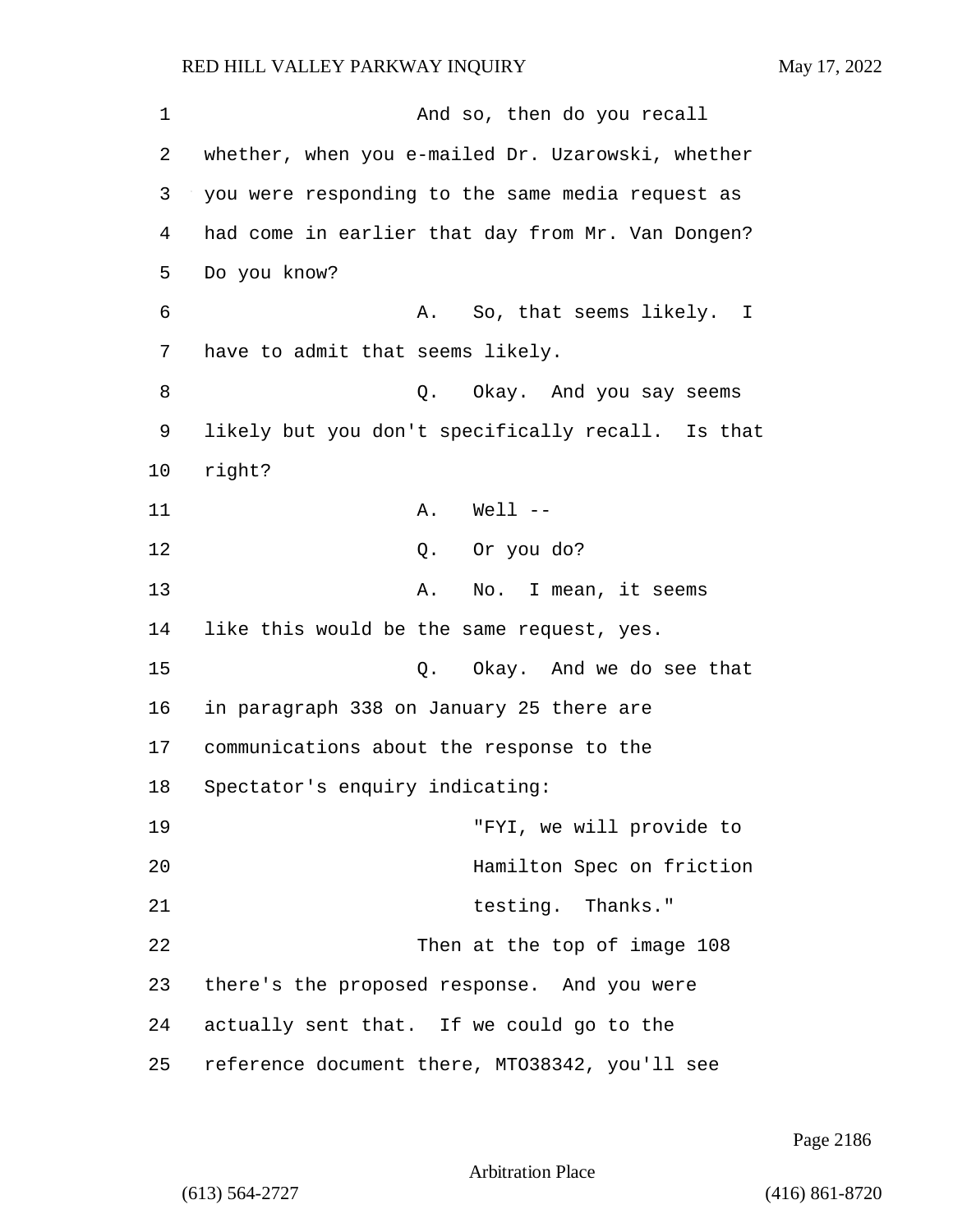1 that it gets that draft response to the Spectator 2 is sent to you by Claudette Miscione on -- well, 3 that's in 2020 actually. 4 So, at the time, the lower 5 e-mail, you weren't -- in 2016, March 25, I don't 6 think you were copied on that e-mail? 7 A. So, this 2020 one was 8 when we were gathering the data to send in, like, 9 for the inquiry and that's how I submitted this to 10 you. Claudette sent it to me and I submitted it 11 to you. 12 O. But at the time, it 13 appears that you weren't, but nonetheless, you 14 think that it was the same request? 15 A. Yes. 16 Q. Okay. Did you get a 17 phone call or was it actually the e-mail request 18 that you were contacting Dr. Uzarowski over? 19 A. Oh, no. I wouldn't get 20 the phone call. 21 Q. Okay. 22 A. They go straight through 23 our media people. 24 Q. Okay. Right. That just 25 is a matter of course?

Page 2187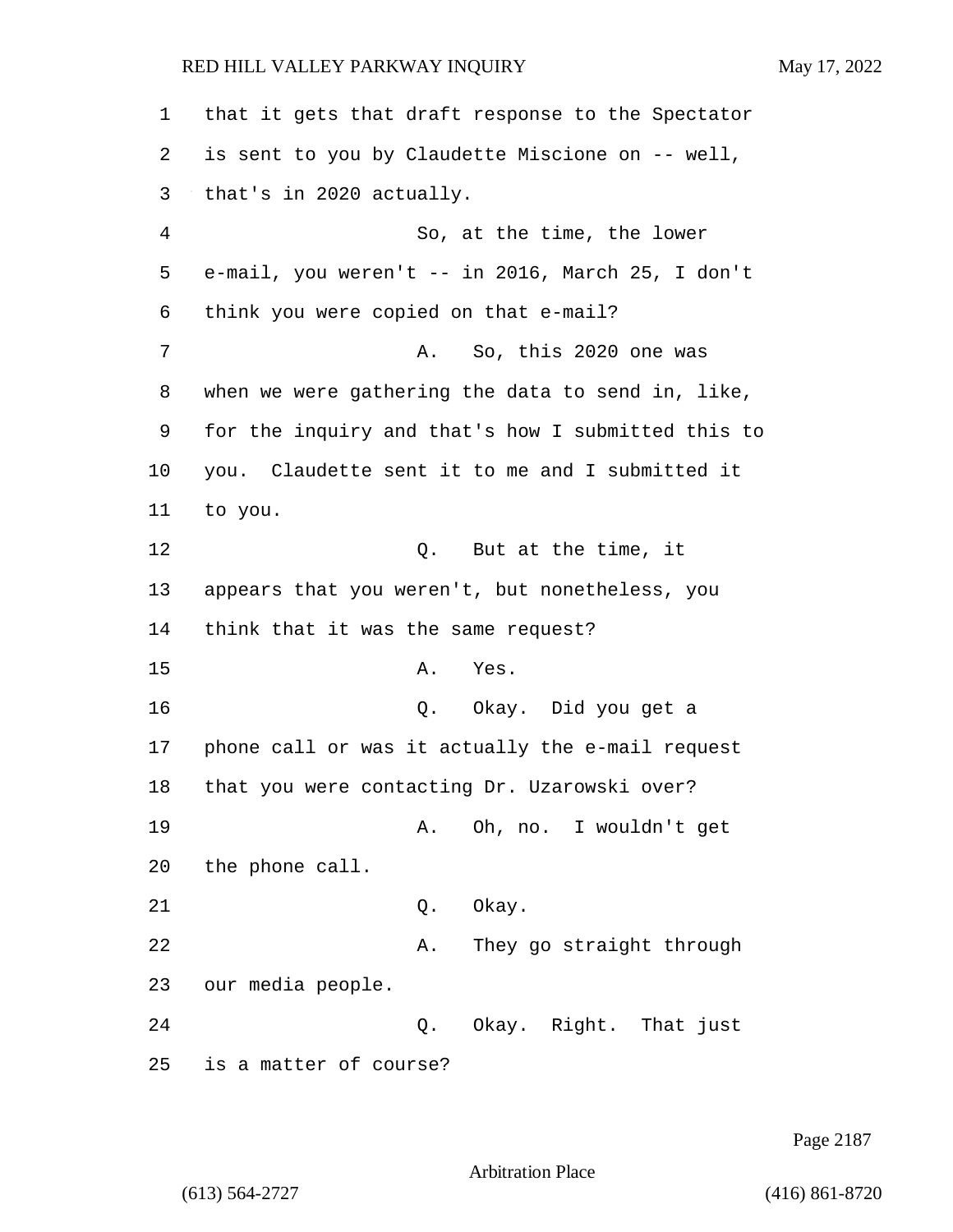| 1              | Oh, yeah. That's the<br>Α.                         |
|----------------|----------------------------------------------------|
| 2              | protocol.                                          |
| 3              | Okay.<br>Q.                                        |
| $\overline{4}$ | If somebody called me<br>Α.                        |
| 5              | directly, I would direct them to our media people. |
| 6              | That's the normal protocol.                        |
| 7              | All right. Now, if you<br>Q.                       |
| 8              | could take that down and go back to the overview   |
| 9              | documents there, Registrar, that 107 and 108.      |
| 10             | Thank you.                                         |
| 11             | Now, in your e-mail to                             |
| 12             | Dr. Uzarowski, though, in paragraph 339, you refer |
| 13             | to it as a strange media request about performance |
| 14             | of the Red Hill Valley Parkway and you say, "I     |
| 15             | received it." And you ask that he keeps in touch   |
| 16             | with Hamilton:                                     |
| 17             | "Are you aware of any                              |
| 18             | performance issues?                                |
| 19             | Perhaps there's an                                 |
| 20             | asphalt cement issue.                              |
| 21             | I'm in the dark on this                            |
| 22             | one."                                              |
| 23             | So, first of all, do you                           |
| 24             | recall why you referred to it as strange?          |
| 25             | So, I have to admit it's<br>Α.                     |

Page 2188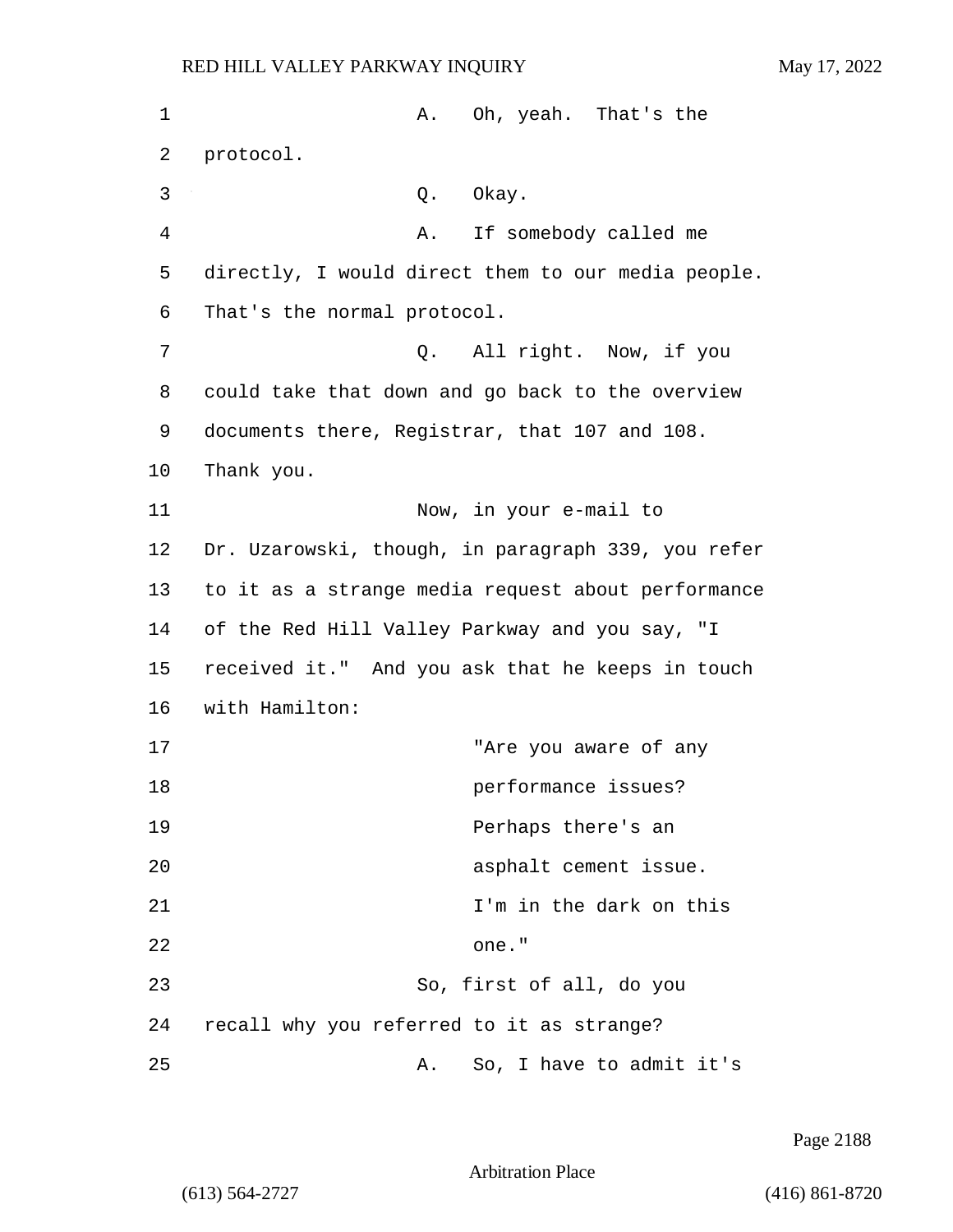not a very well written e-mail, but it was Friday night at 10:55 p.m., so you have to cut me a bit of slack.

4 So, what I would say is, I mean, looking at the request now, so it is kind of a strange e-mail because it's saying that a self-identified retired engineer has contacted Matthew Van Dongen to say MTO has always been interested in the parkway's performance, so, you know, it is kind of a strange question. Right? 11 So, then asking about the friction testing, which we did do. Right? So, you know, in light of the fact that, as you know, it's not like we broadly share friction data. It's something that we don't broadly share. From that perspective, it's kind of an odd question. Like, who is this self-identified retired engineer and what are they getting at? You know what I mean? I don't know. I still think it's strange. 20 So then, like I said, my contact is Dr. Uzarowski. I reached out to him, granted, with this somewhat incoherent e-mail at 10:55 p.m. -- 24 Q. I wonder -- sorry, go ahead.

Page 2189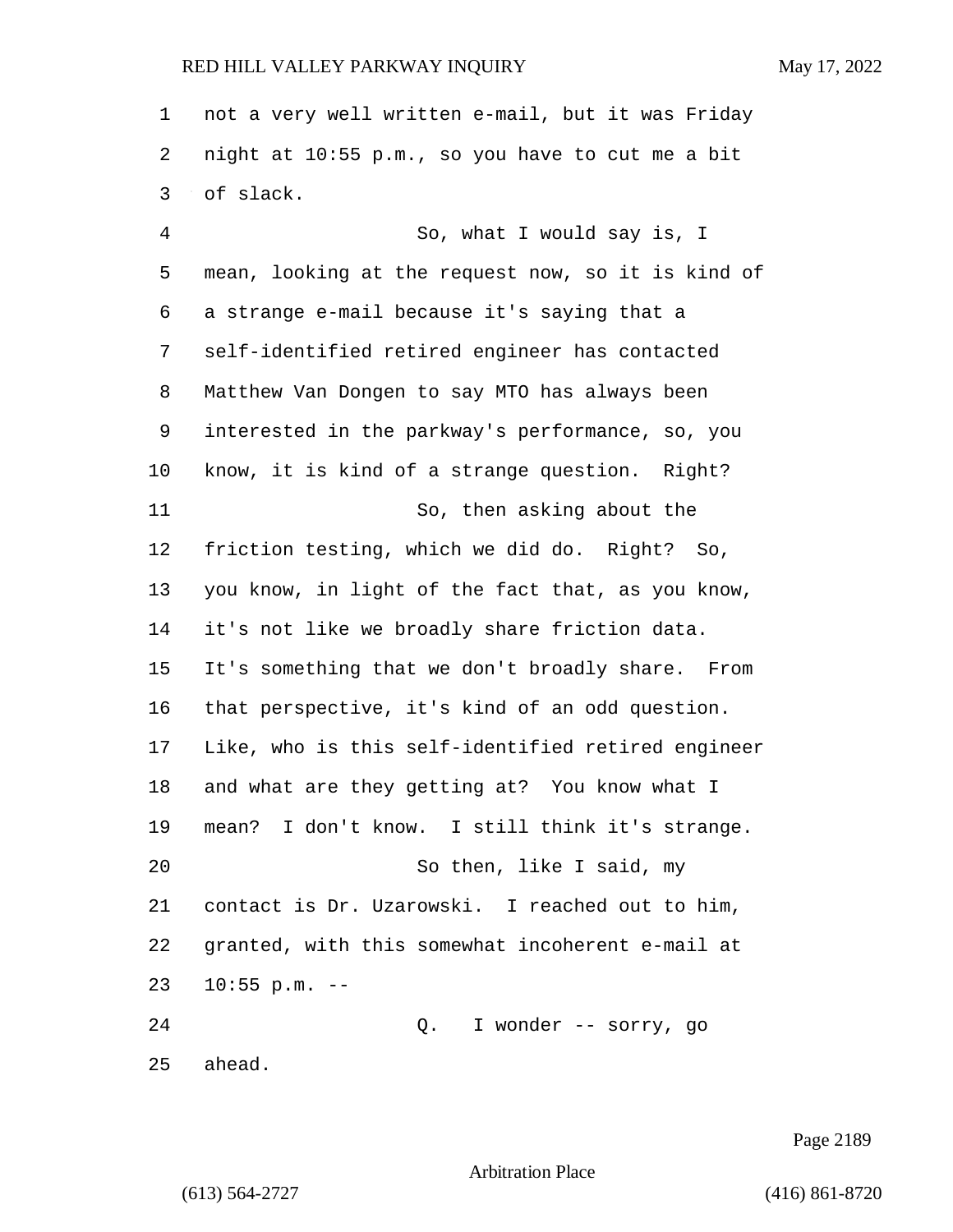1 A. No. I was going to say, I mean, this looks like I'm fishing to know if there's any concerns. Right? 4 Q. Okay. 5 A. Do you know of any concerns? 7 0. Okay. 8 A. Are you keeping in touch with them? 10 Q. I'm wondering is it possible you were out of the -- I'm just looking at it now because Dr. Uzarowski's response, he refers to it coming from you on Friday afternoon, so I'm wondering if there was a time change issue there. Were you maybe -- I'm just thinking about the time, now that we see that. 17 A. I don't know. 18 C. Okay. That's fine. And then it's not in the overview document. If we could go to Golder 2915, which is Exhibit 25. I believe it's Exhibit 25. There we go. So, this is a little small. Could you go to the second -- pull up this image and the second image, please, and then we'll expand. There we go. 25 So, on the second image there,

Page 2190

Arbitration Place

(613) 564-2727 (416) 861-8720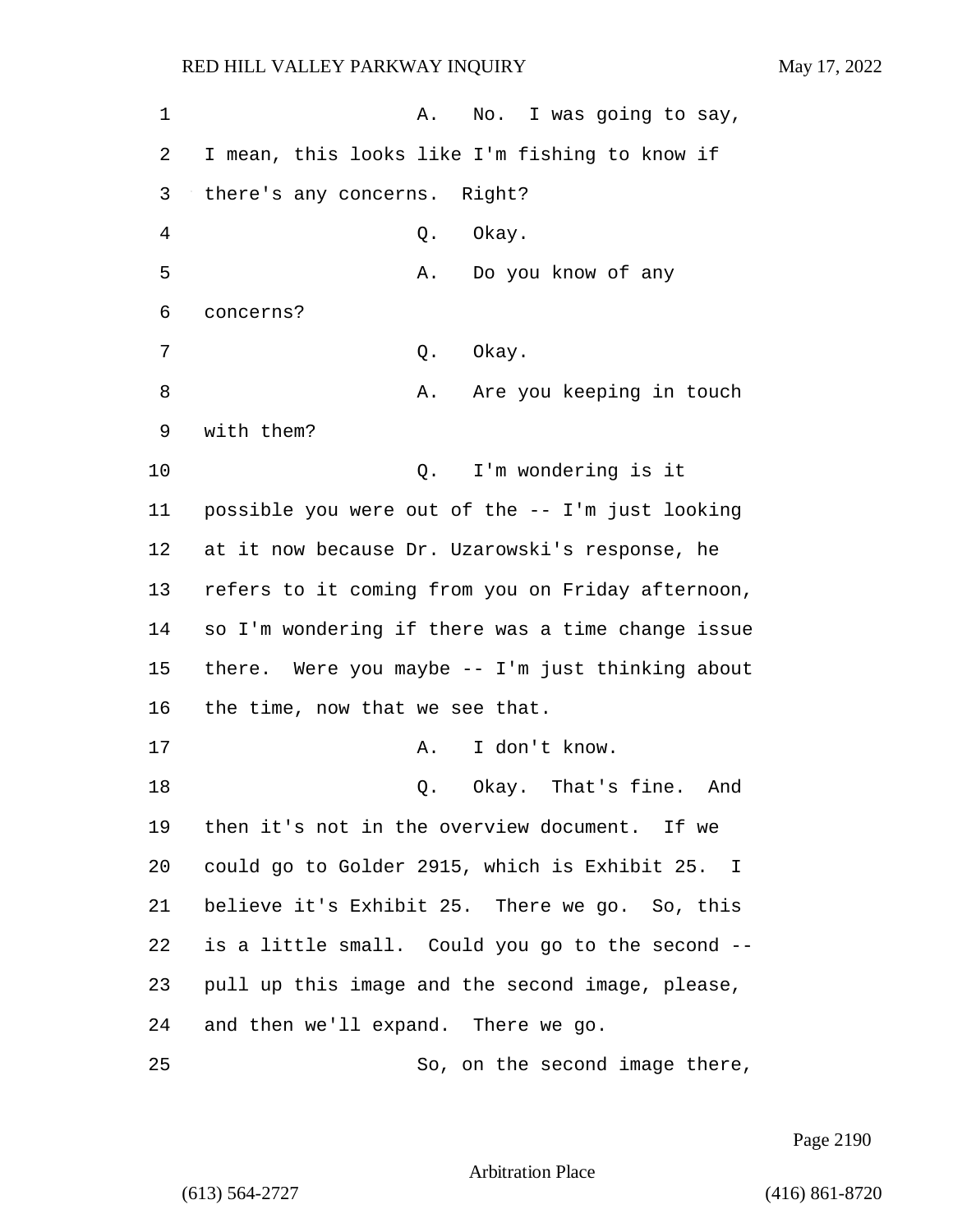1 we see your original e-mail on January 22 to 2 Dr. Uzarowski. And then Dr. Uzarowski responds. 3 If you could expand the bottom e-mail on image 1, 4 so he responds: 5 "Thanks for your e-mail. 6 I will talk to the City. 7 There are short deeps and 8 surface cracking." 9 And then he goes on to discuss 10 whether the cracking is related to asphalt cement 11 and where the asphalt cement came from. 12 And then if you take that down 13 and maybe just expand all the e-mails, the rest of 14 the e-mails. No, on image 1. Yes, from there 15 down to just before the one we were looking at. 16 Yeah. 17 So, you respond to him: 18 "Do you have Gary Moore's 19 phone number? I think I 20 should give him a call." 21 And he gives you Gary's phone 22 number but says he's already passed your e-mail to 23 Gary and will call him after lunch. 24 A couple of things. Do you 25 recall if you contacted Gary Moore?

Page 2191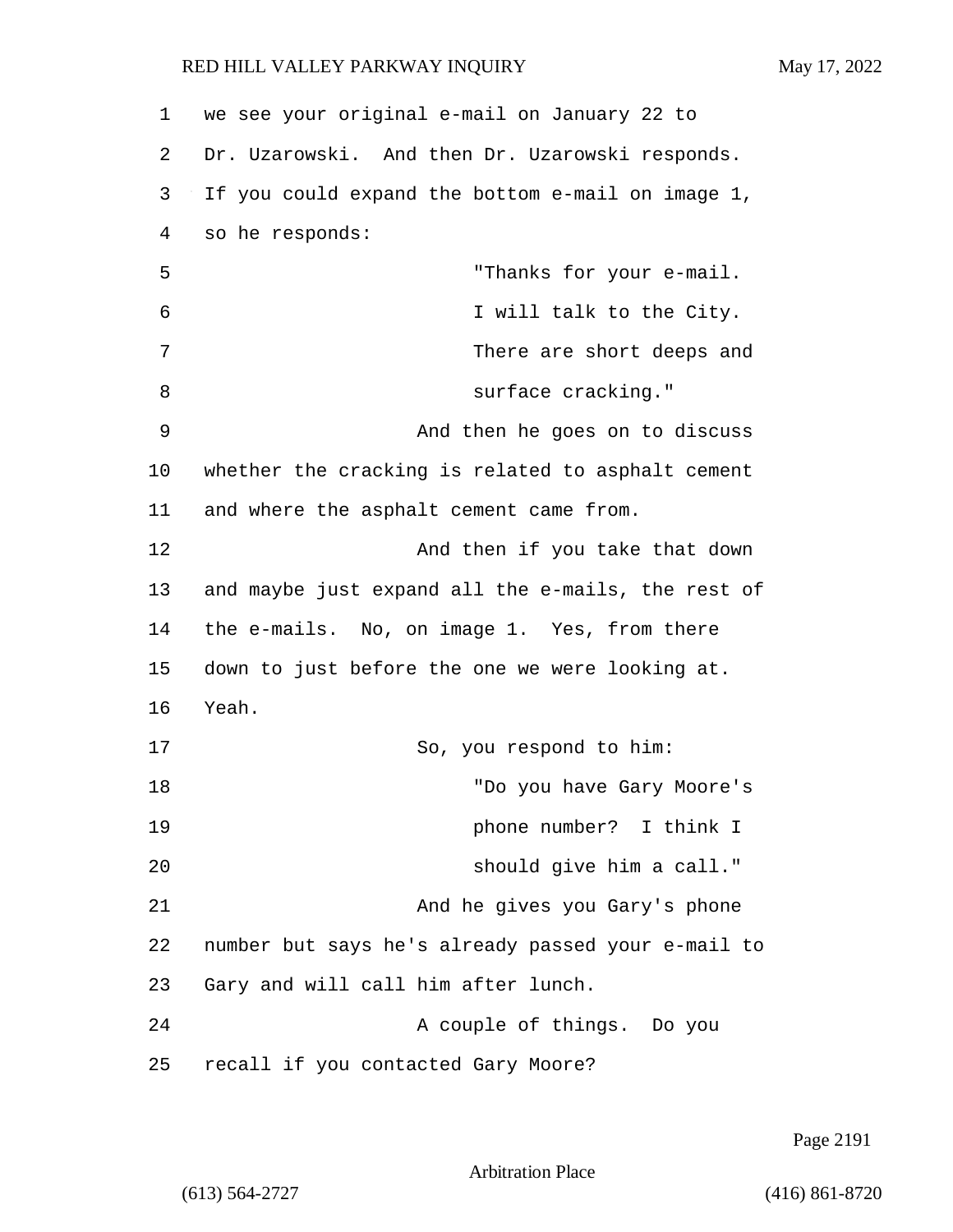| 1  | I don't recall. I don't<br>Α.                      |
|----|----------------------------------------------------|
| 2  | think I did. And the reason I say that is because  |
| 3  | Ludomir says he's going to call him. Like I said,  |
| 4  | this is Hamilton's roadway, Gary Moore and Ludomir |
| 5  | working together. Like, I feel like I would be,    |
| 6  | like, overstepping. If he's saying he'll call      |
| 7  | him, then he's going to follow up.                 |
| 8  | Okay. And what were you<br>Q.                      |
| 9  | thinking that you would contact Mr. Moore about?   |
| 10 | To ask him if there's<br>Α.                        |
| 11 | anything going on on the parkway, you know. Is     |
| 12 | there any performance issues?                      |
| 13 | Q. Okay. And what's the                            |
| 14 | discussion about asphalt cracking and so forth?    |
| 15 | Is it something that you --                        |
| 16 | So, Ludomir and I were<br>Α.                       |
| 17 | working very closely together with a number of     |
| 18 | other people on an asphalt cement cracking issue,  |
| 19 | which had to do with a lot of the asphalt that was |
| 20 | performing badly was 64 minus 28 graded asphalt.   |
| 21 | And, you know, at the time, that's what we were    |
| 22 | talking about and --                               |
| 23 | That's the asphalt<br>Q.                           |
| 24 | cement. Right? That's the asphalt cement?          |
| 25 | The short story is<br>Yeah.<br>Α.                  |

Page 2192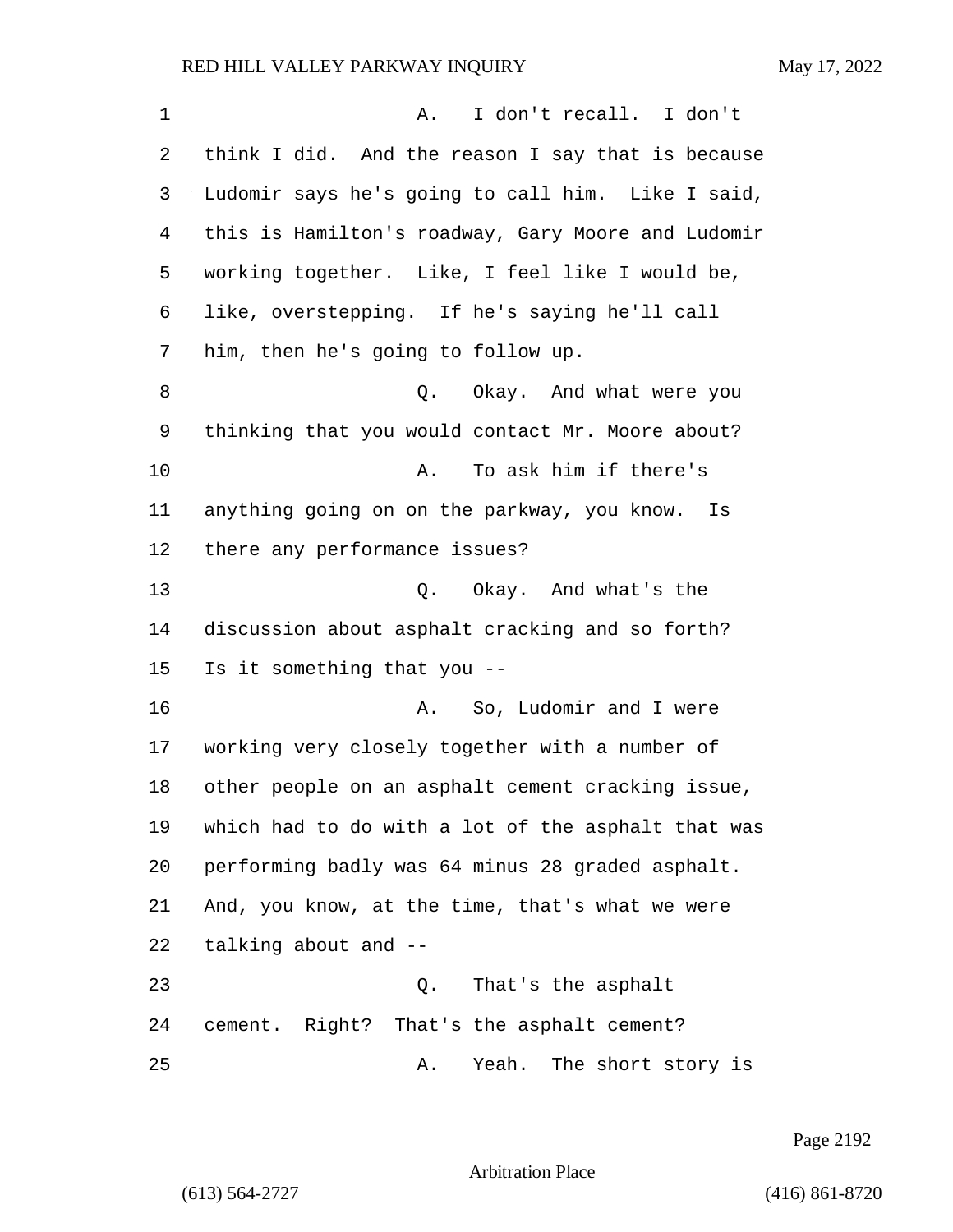we had a perpetual pavement, too, that was built at about the same time, so the Red Hill Valley Parkway was a perpetual pavement. We also had a perpetual pavement built on the 406 around the same time and, you know, we're expecting all these great things and then unfortunately hadn't been thinking about the early asphalt cracking issue, which was happening about that time, where there were asphalt cements that were being modified. This is a whole other story. But anyway, the asphalt cements were being modified with recycled engine oils and it was causing them to become brittle and crack, and so there's a whole huge chapter of my career which was all about trying to address that early asphalt cracking problem. 16 And so, that was part of why I stuck in there about is there an early asphalt cracking issue, because, you know -- and then his reply suggests that there was. Right? 20 Q. I see. Because you had, amongst others, been working with him on that issue about the MTO? 23 A. Very closely and for several years exclusively on this very important issue, so yeah, it was very consuming.

Page 2193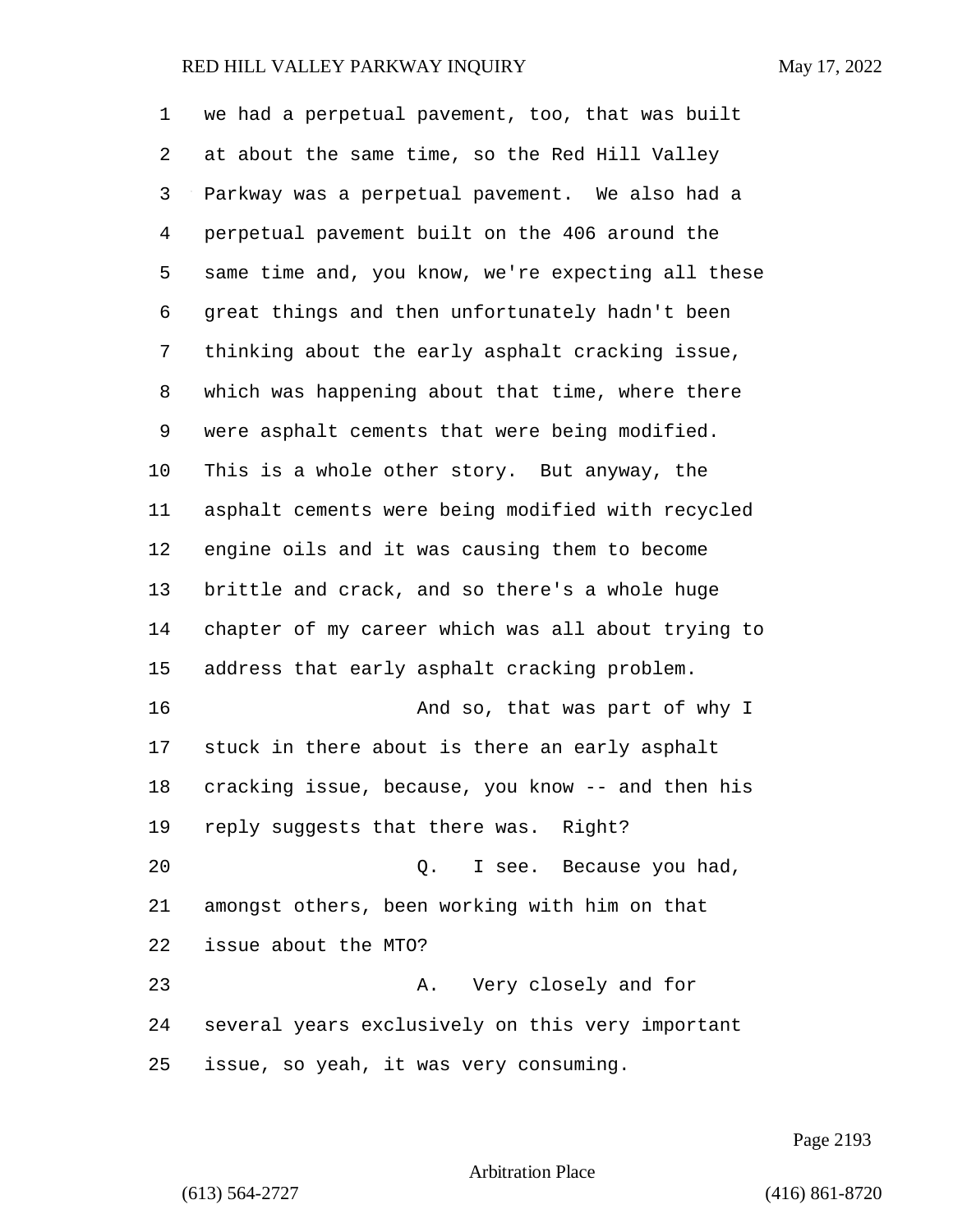| 1  | Q. Okay. And, at that                              |
|----|----------------------------------------------------|
| 2  | point, because you mentioned contacting Gary       |
| 3  | Moore, how did you know Mr. Moore? Had you dealt   |
| 4  | with him directly?                                 |
| 5  | A. So, you know, I would                           |
| 6  | know of him, you know. Like, I didn't have a       |
| 7  | relationship with him like I had with Ludomir, so  |
| 8  | I would know of him, I would see him at a          |
| 9  | conference, like, the Hot Mix Producers            |
| 10 | conference. I don't know. Something like that.     |
| 11 | Like, I just knew of him more than anything else.  |
| 12 | Q. Okay. And I'm wondering                         |
| 13 | is it possible that this relates back to the       |
| 14 | November 15 e-mails, the 2010 e-mails, and your    |
| 15 | communication with Dr. Uzarowski at the time about |
| 16 | getting a City of Hamilton contact? Is there any   |
| 17 | relationship to that?                              |
| 18 | Anything is possible.<br>Α.                        |
| 19 | Q. Okay, but you don't have                        |
| 20 | any recollection of that being the case one way or |
| 21 | the other. Is that fair?                           |
| 22 | A. Exactly. I mean, I                              |
| 23 | really don't remember.                             |
| 24 | Q. All right. If we go to                          |
| 25 | Golder 2912, and this e-mail isn't in the overview |

Page 2194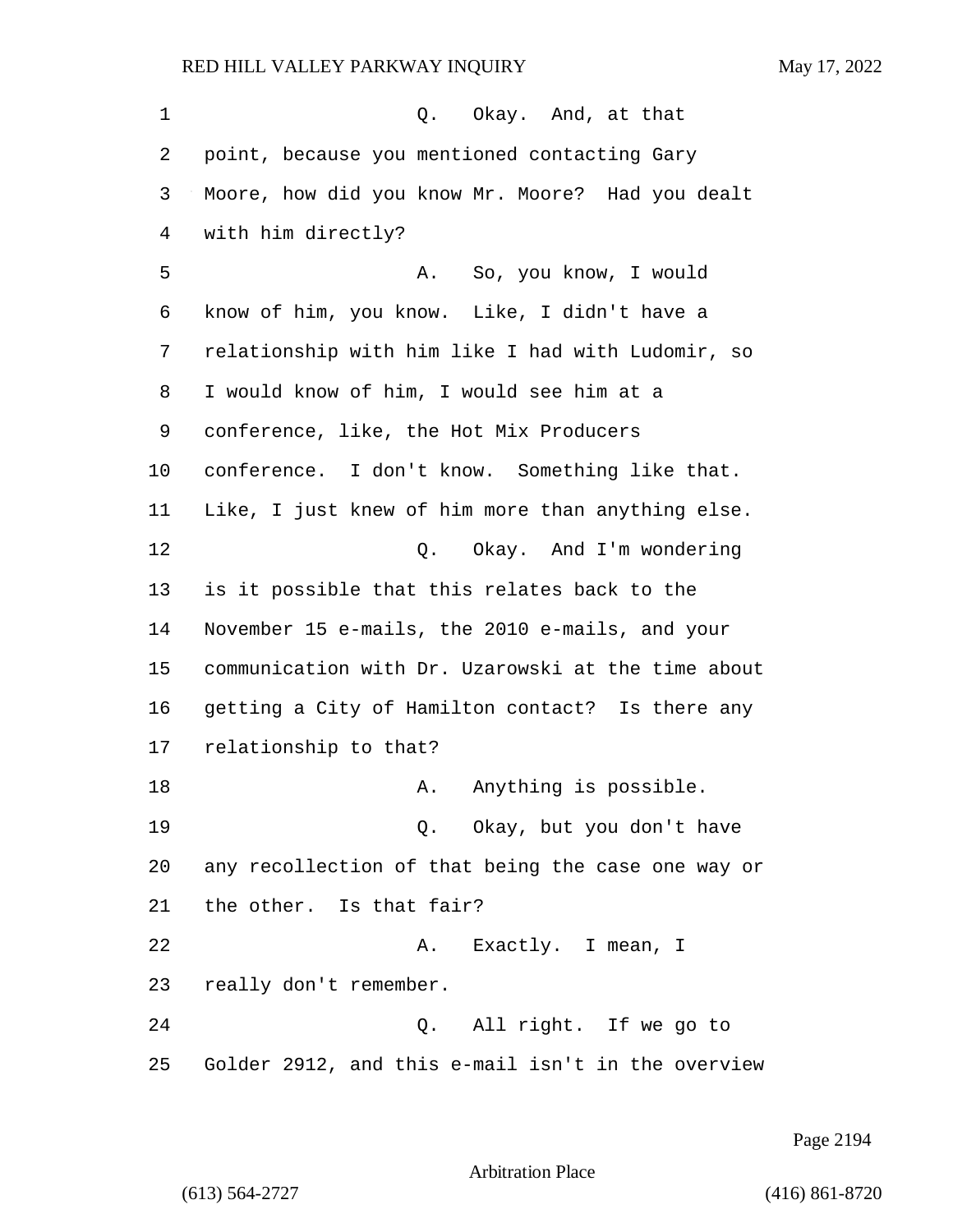| 1  | document but if you could just, Registrar, expand  |
|----|----------------------------------------------------|
| 2  | the top two e-mails. And this is another response  |
| 3  | from Dr. Uzarowski -- actually, sorry. Can you     |
| 4  | take that down for a second? I might have missed   |
| 5  | what it's responding to. Yeah, it's just your --   |
| 6  | again, he's responding at a later point to your    |
| 7  | original e-mail from the 22nd about the strange    |
| 8  | media request. Okay, thank you. If you could       |
| 9  | bring that up again, Registrar. He indicates that  |
| 10 | he will talk to the City as we just discussed that |
| 11 | part. And then you respond:                        |
| 12 | "I don't know what the                             |
| 13 | media are fishing for,                             |
| 14 | but certainly MTO is not                           |
| 15 | aware of any issues."                              |
| 16 | And I think before you                             |
| 17 | referred to fishing, but I took you as meaning --  |
| 18 | in your testimony a few minutes ago you talked     |
| 19 | about fishing, but I think you were talking about  |
| 20 | fishing with the City. Is that why you would want  |
| 21 | to talk to Mr. Moore? Is that right?               |
| 22 | Well, yes, but I was<br>Α.                         |
| 23 | actually referring to fishing with Ludomir from    |
| 24 | the e-mail that I sent to Ludomir looks like I was |
| 25 | fishing, like not wanting to gossip or spread      |

Page 2195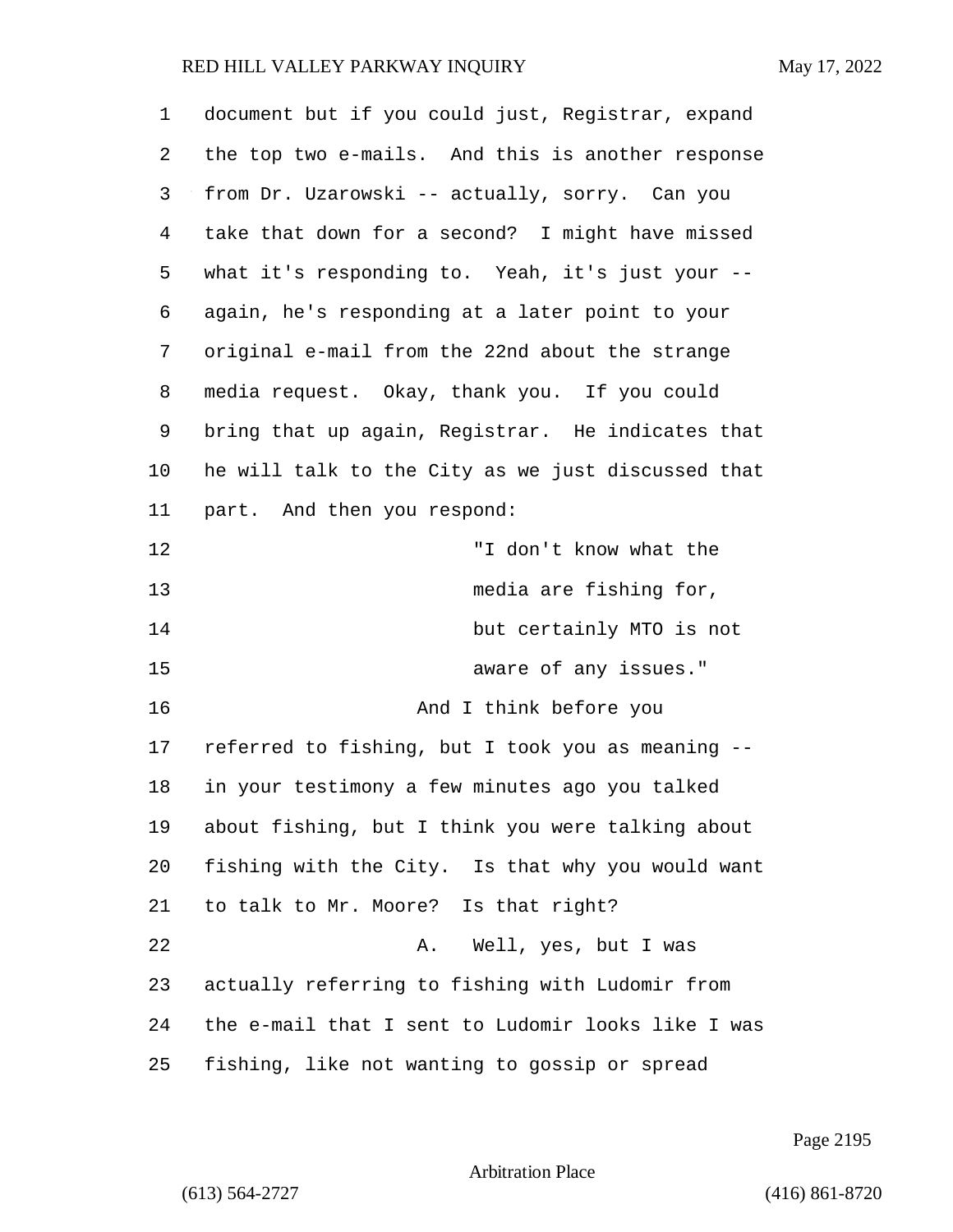| $\mathbf 1$ | rumours or anything like that. Right? If we he     |
|-------------|----------------------------------------------------|
| 2           | had any information to offer up to me, I was       |
| 3           | fishing for that. That's what it looks like.       |
| 4           | Again, the word "fishing" is used there, but I     |
| 5           | guess everybody feels that when they get a call    |
| 6           | from the media, it's because the media are looking |
| 7           | for a story. I mean, they don't call you for no    |
| 8           | other reason other than they're looking for a      |
| 9           | story, so --                                       |
| 10          | Of course. And at this<br>Q.                       |
| 11          | point, given that the request we were talking      |
| 12          | about was specifically around friction test        |
| 13          | issues, did you consider talking to Dr. Uzarowski  |
| 14          | about the skid testing that the MTO had done?      |
| 15          | So, I remember that we<br>А.                       |
| 16          | didn't discuss the skid testing. And, again, the   |
| 17          | reason is, you know, I know that we ended up       |
| 18          | talking about the asphalt cement. Right? So --     |
| 19          | Did you have an actual<br>0.                       |
| 20          | discussion on the phone with him or is it just the |
| 21          | $e$ -mails?                                        |
| 22          | Well, I mean, I can<br>Α.                          |
| 23          | remember talking with him about the asphalt        |
| 24          | cement. Whether it was precisely the same chain    |
| 25          | of events or whether it was this triggered me to   |

Page 2196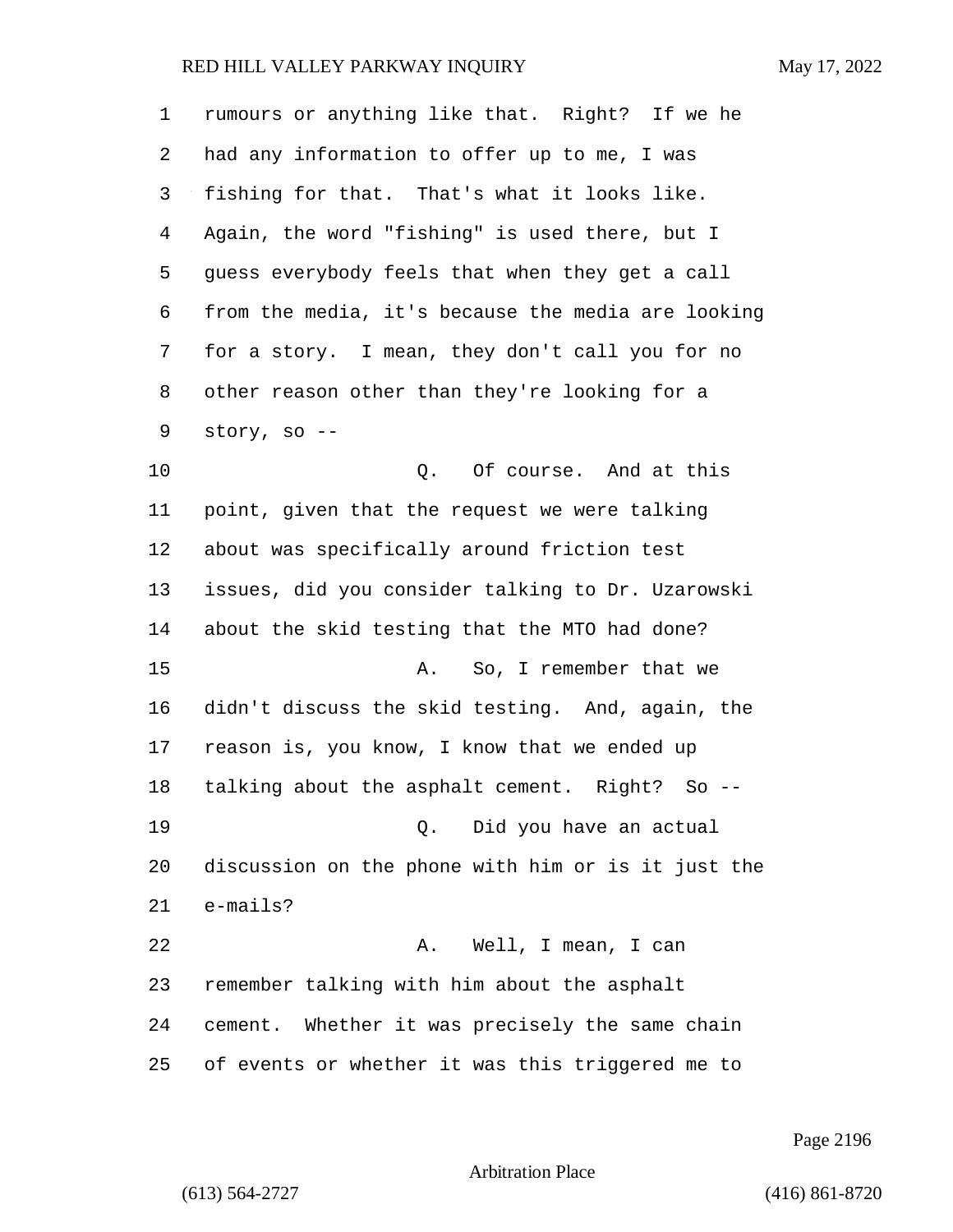| $\mathbf 1$ | follow up with him about asphalt cement later, you |
|-------------|----------------------------------------------------|
| 2           | know, I know we were writing a paper about how our |
| 3           | perpetual pavement performed, so I can't tie it    |
| 4           | specifically to this, but I know I did follow up   |
| 5           | with him to talk about the asphalt cement.         |
| 6           | Q. Okay. Right. But                                |
| 7           | potentially not in relation to the media request.  |
| 8           | Is that right?                                     |
| 9           | Right.<br>Α.                                       |
| 10          | Okay. Just give me one<br>Q.                       |
| 11          | moment. Could we make that an exhibit,             |
| 12          | Commissioner? It would be 47. This is the e-mail   |
| 13          | that we have up on the screen, GOL2912. That       |
| 14          | would be 47.                                       |
| 15          | THE REGISTRAR: Noted,                              |
| 16          | counsel.                                           |
| 17          | Thank you,<br>MR. LEWIS:                           |
| 18          | Registrar.                                         |
| 19          | EXHIBIT NO. 47: E-mail                             |
| 20          | response from                                      |
| 21          | Dr. Uzarowski to Becca                             |
| 22          | Lane, GOL2912.                                     |
| 23          | MR. LEWIS: You can take that                       |
| 24          | down, please.                                      |
| 25          | BY MR. LEWIS:                                      |

Page 2197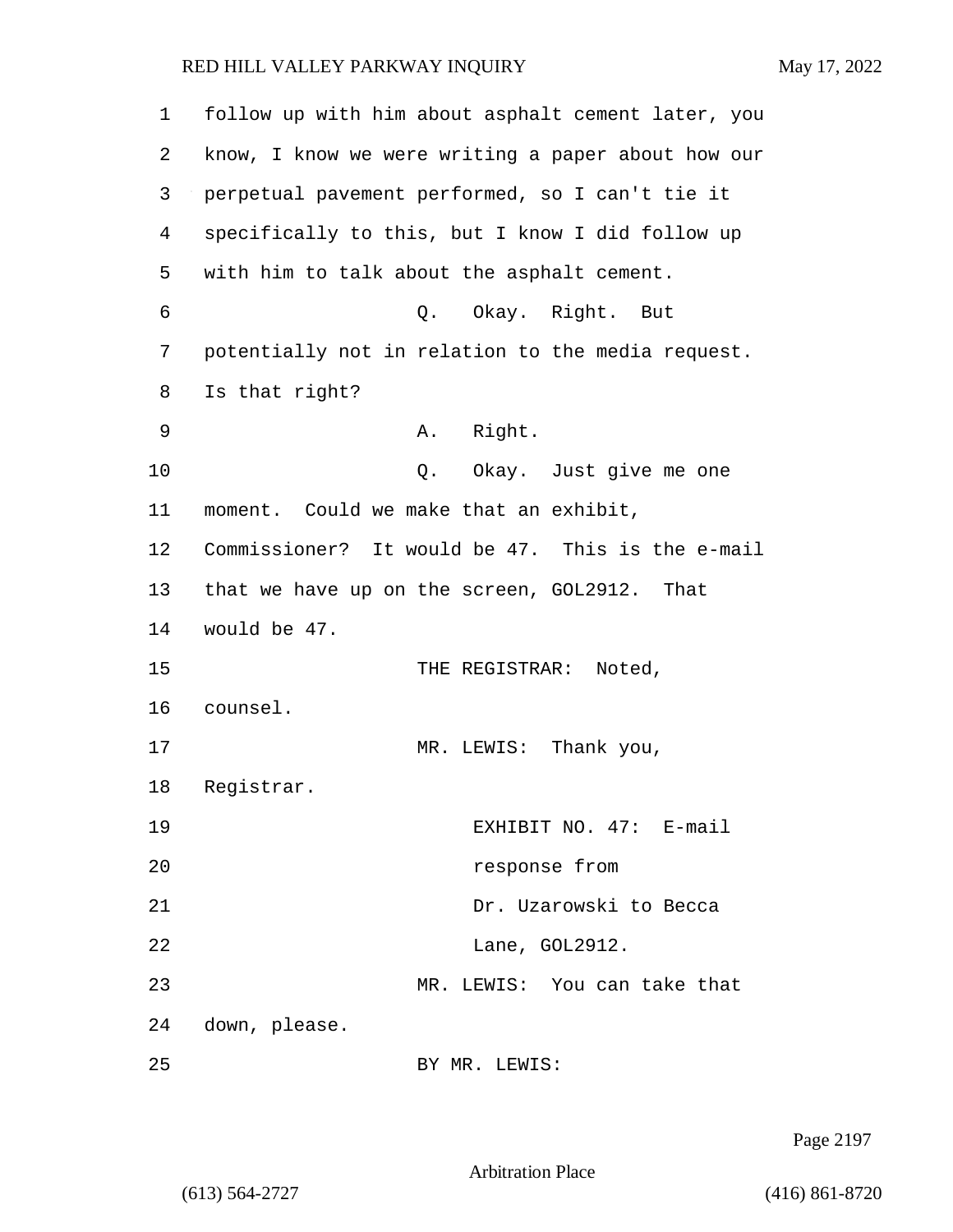1 and the last area I would like to cover with you is the communications and involvement with the City of Hamilton in 2019 that you have already -- the purpose of the Demix not paying their fee and being delisted from the DSM you already alluded to. 7 So, as I understand it, once news about the matters giving rise to this inquiry came out, that you became involved in working with and communicating with the City of Hamilton at that time. Is that correct? 12 A. Yes. 13 Q. Okay. And could you just describe how and why you became involved at that time? **A.** I think the item, the news item, of interest was MTO had done friction testing, so they contacted us to say, have you done friction testing? So, we said, yes, we have, and we shared the results with them. They had a copy of the friction report from 2007. 22 Q. So, if we could go to overview document 10 and images 87 and 88, please. So, just to place it in time, in paragraph 218, February 1, 2019, Edward Soldo of the City

Page 2198

```
Arbitration Place
```
(613) 564-2727 (416) 861-8720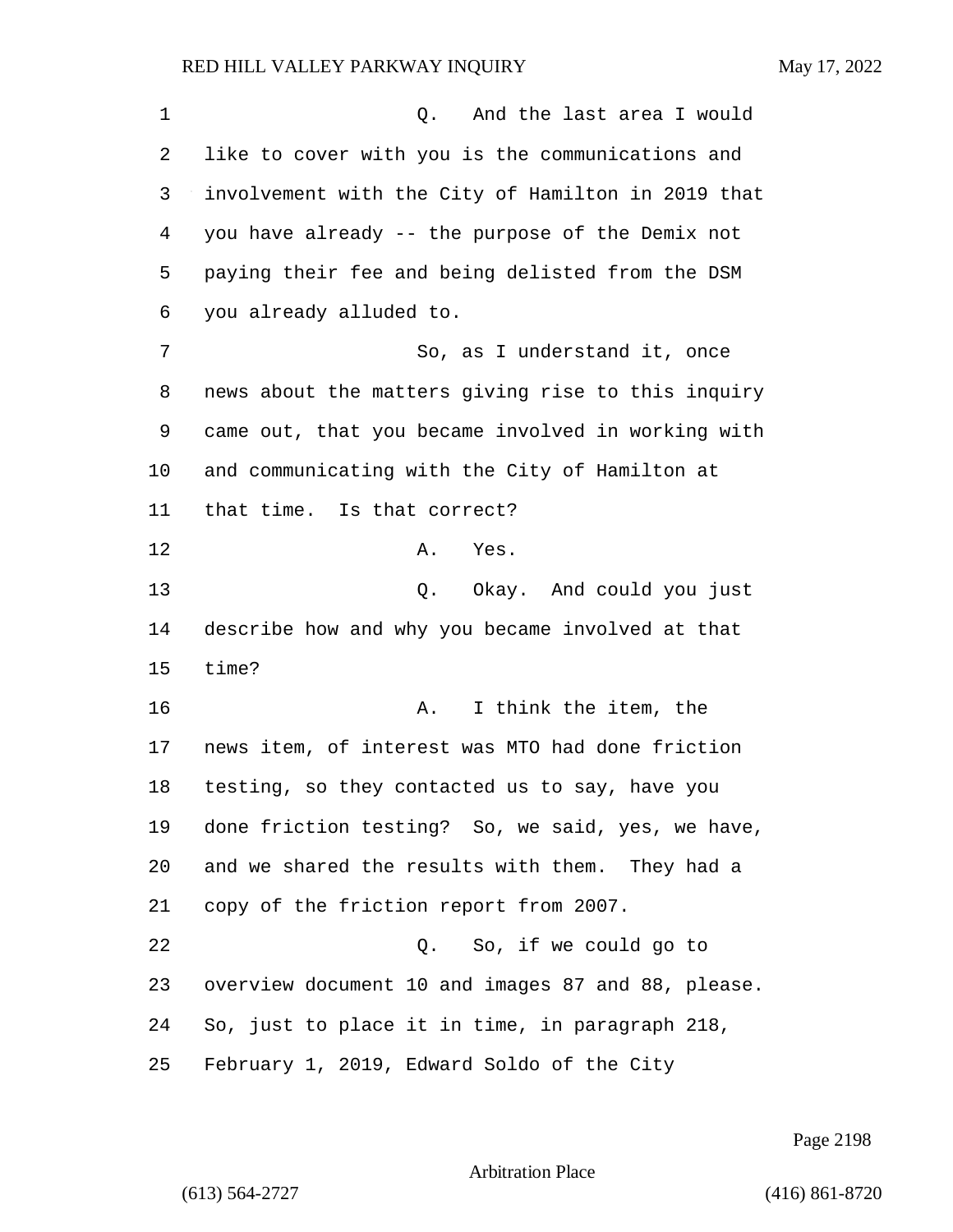1 e-mailed Kevin Bentley, who was the executive 2 director and chief engineer of the highway 3 standards branch and under the subject line 4 "Pavement Friction" copying Mr. McGuire at the 5 City. And he asks, you see at the top of 88 in 6 the second paragraph: 7 "Do you have a person the 8 City can contact 9 regarding pavement 10 friction testing and 11 anticipated values for 12 SMA pavements and we 13 would like to see what 14 data the MTO has in this 15 area." 16 And then there's a followup in 17 the next paragraph. Mr. Soldo e-mails Mr. Bentley 18 again on February 11: 19 "Just following up on my 20 earlier e-mail. Was 21 wondering if you could 22 give me a call." 23 And so, Mr. Bentley -- at that 24 point in time you're the manager of MERO. Right? 25 A. Yeah.

Page 2199

Arbitration Place

(613) 564-2727 (416) 861-8720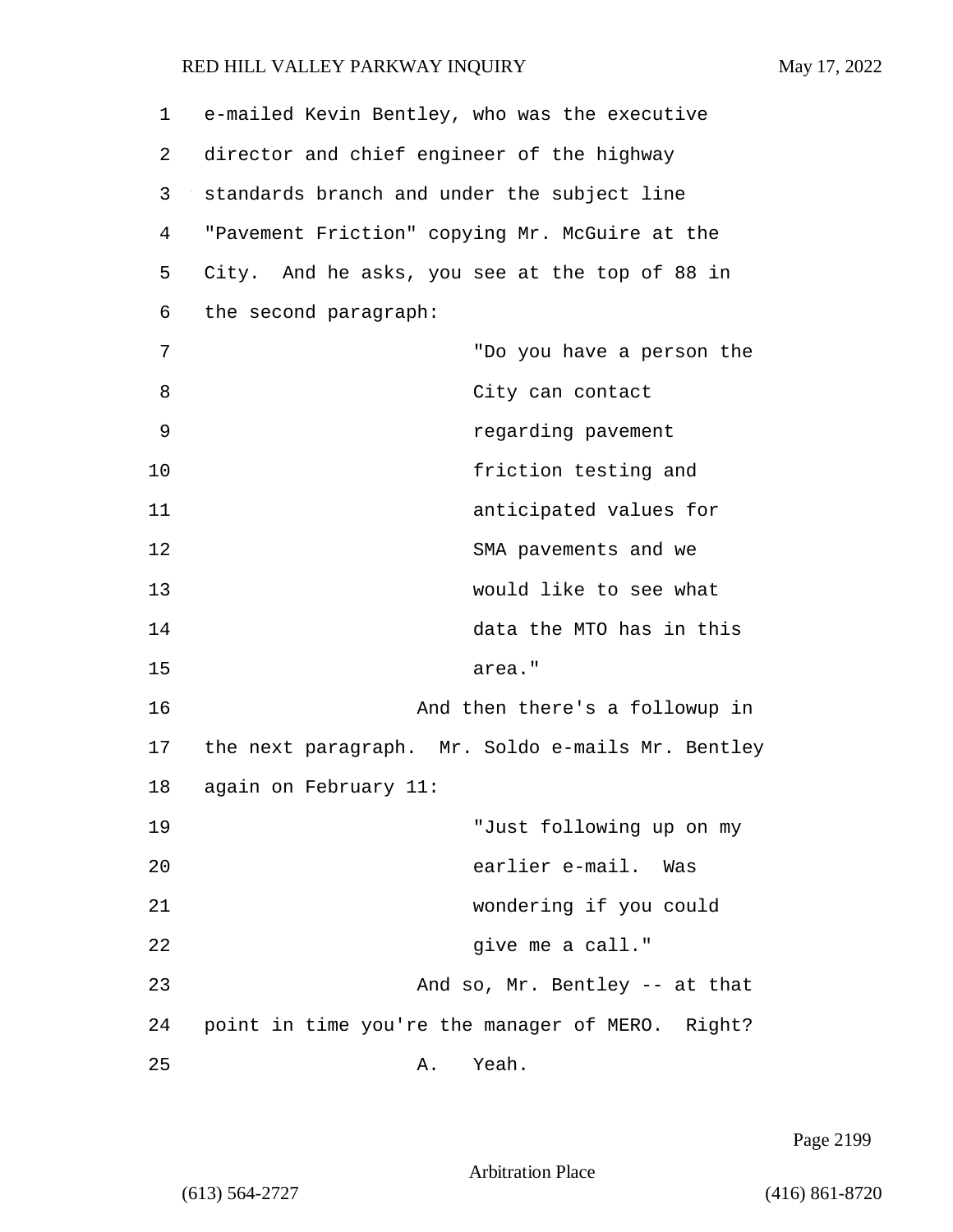| 1       | And still in that role at<br>Q.                    |
|---------|----------------------------------------------------|
| 2       | the time. And what was your relationship and       |
| 3       | reporting to Mr. Bentley. Did you report to him?   |
| 4       | Not directly but<br>Α.                             |
| 5       | indirectly, yes. So, I reported to the director    |
| 6       | and he was the executive director chief engineer,  |
| 7       | so I reported to the director and then the         |
| 8       | director reports to the executive director.        |
| 9       | And sorry, your direct<br>Q.                       |
| $10 \,$ | report was who?                                    |
| 11      | Dino Bagnariol.<br>Α.                              |
| 12      | Q. Okay.                                           |
| 13      | Actually, I'm sorry. I<br>Α.                       |
| 14      | just read the e-mail. It was Dan Remollino.        |
| 15      | Dan Remollino, okay.<br>Q.                         |
| 16      | Sorry, yes. Dino had<br>Α.                         |
| 17      | retired and it was Dan Remollino.                  |
| 18      | Okay. And if we keep<br>Q.                         |
| 19      | image 88 and pull up 89 as well, please. We see    |
| 20      | in paragraph 220 you were involved in developing a |
| 21      | response to a press enquiry from CHCH News in      |
| 22      | Hamilton. Do you recall that?                      |
| 23      | Yeah.<br>Α.                                        |
| 24      | Q. Okay. And then if we                            |
| 25      | keep up 89 and go to image 90, this is in          |

Page 2200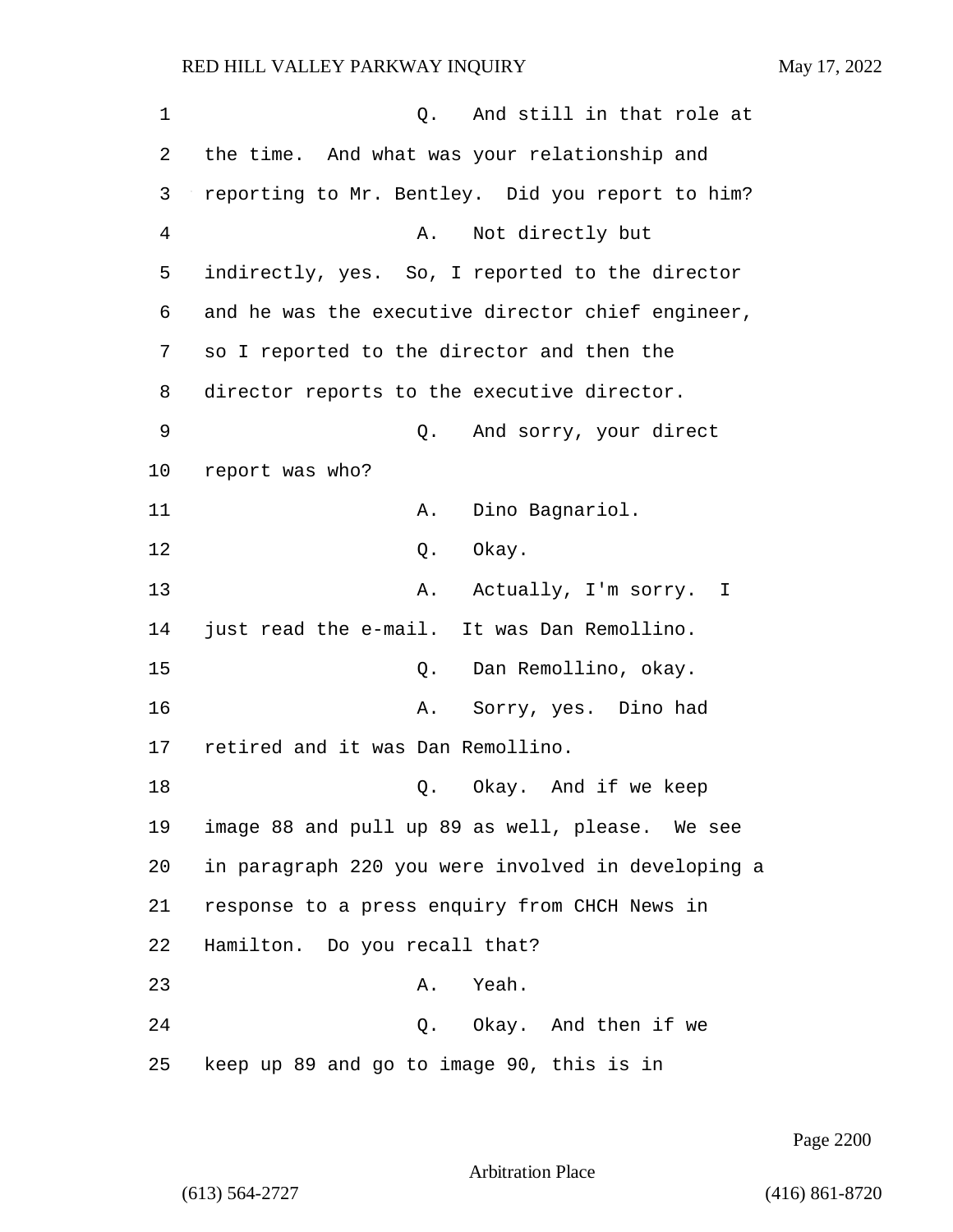| 1  | paragraph 225, still on February 12, Mr. Bentley   |
|----|----------------------------------------------------|
| 2  | replied to Mr. Soldo's e-mail from the prior day   |
| 3  | and he sends him the MTO's skid test results and   |
| 4  | copying you and indicates that he CC'd Becca Lane  |
| 5  | if you have any questions about the testing.       |
| 6  | And then a number of things                        |
| 7  | happen after that. But generally speaking, what    |
| 8  | was going on at that point and how did you get     |
| 9  | involved?                                          |
| 10 | Well, I got involved<br>Α.                         |
| 11 | because the initial question was had MTO done any  |
| 12 | testing and Stephen Lee was the head of pavements  |
| 13 | and foundations section and he said, no, we had    |
| 14 | never done any testing on the Red Hill Valley      |
| 15 | Parkway. And I said yes, we have, so it's my own   |
| 16 | fault for having a good memory.                    |
| 17 | So, the short story is as the                      |
| 18 | manager of MERO, I sort of became that, you know,  |
| 19 | everything goes up through the chain of command,   |
| 20 | so, you know, Stephen Lee to Becca to Dan to       |
| 21 | That's normal. That's the normal<br>Kevin.         |
| 22 | procedure.                                         |
| 23 | Q. And then if we could go                         |
| 24 | to image 94 and paragraph 236, on February 13,     |
| 25 | Mr. Bentley e-mailed Mr. Soldo again attaching the |

Page 2201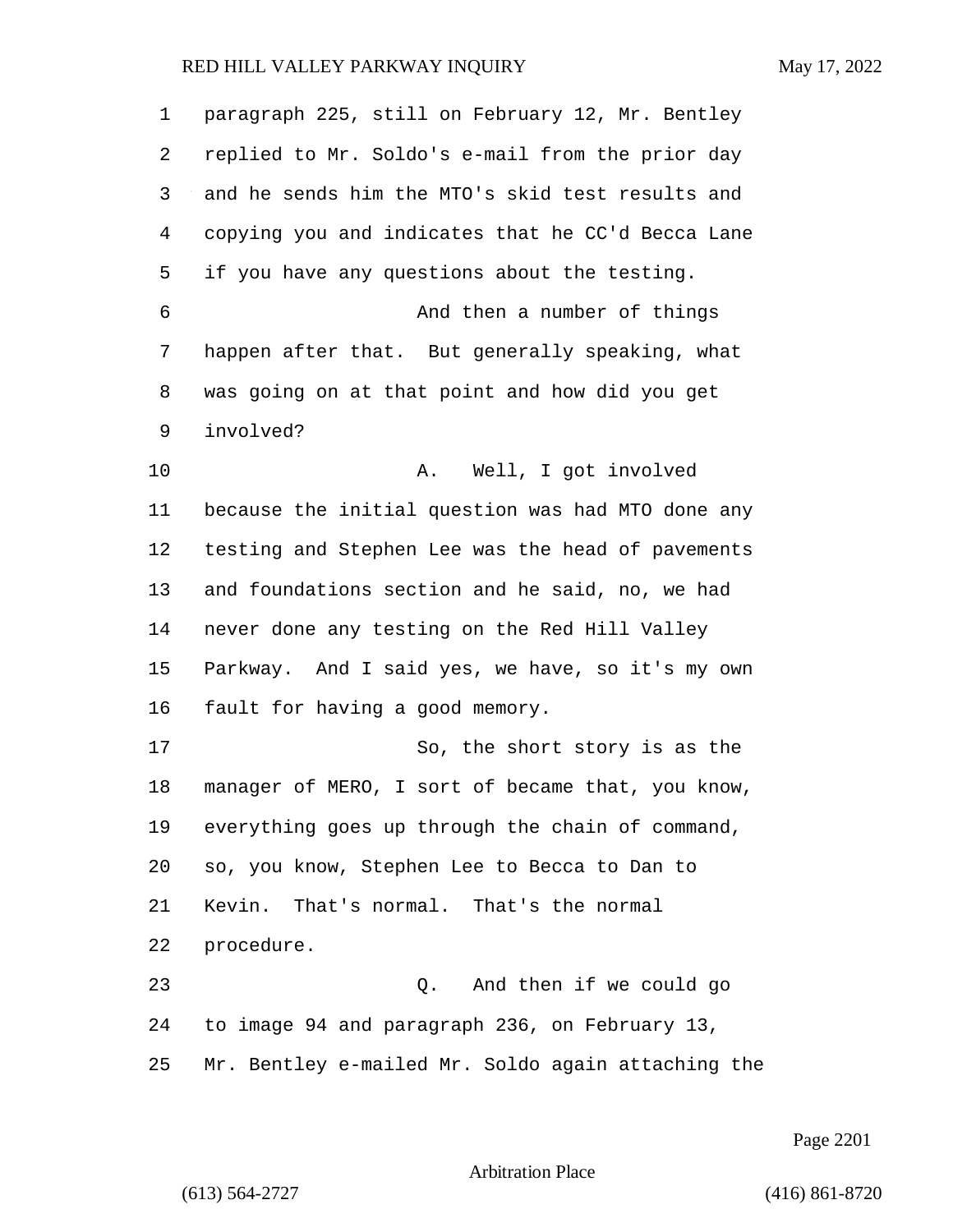| 1              |                                       |    | underlying data for the friction testing, graphs   |
|----------------|---------------------------------------|----|----------------------------------------------------|
| 2              |                                       |    | that he had previously sent before and the SMA,    |
| 3              | one page for the SMA mix design.      |    |                                                    |
| $\overline{4}$ |                                       |    | So, was this information that                      |
| 5              | you had obtained from your enquiries? |    |                                                    |
| 6              |                                       | Α. | So, you mean my enquiries                          |
| 7              | of staff?                             |    |                                                    |
| 8              |                                       | Q. | Yeah, internally at the                            |
| 9              | MTO.                                  |    |                                                    |
| 10             |                                       | Α. | Yeah. Yeah, exactly.                               |
| 11             |                                       | Q. | Okay.                                              |
| 12             |                                       | Α. | So, for example, you                               |
| 13             |                                       |    | know, we started to look for information. They     |
| 14             |                                       |    | were asking specifically what else do you have? I  |
| 15             |                                       |    | can't remember what the question is. Anyway, and   |
| 16             |                                       |    | so I went to the bituminous section because they   |
| 17             |                                       |    | were asking about the SMA mix and they had --      |
| 18             |                                       |    | Heather pulled up Anil Virani's old files from     |
| 19             |                                       |    | when he retired and in that they found the SMA mix |
| 20             | design.                               |    |                                                    |
| 21             |                                       | Q. | Okay, so is that Heather                           |
| 22             | Bell?                                 |    |                                                    |
| 23             |                                       |    | A. Yes, it is.                                     |
| 24             |                                       |    | Q. Okay. And so, if we                             |
| 25             |                                       |    | could go to that. It's the second attachment to    |

Page 2202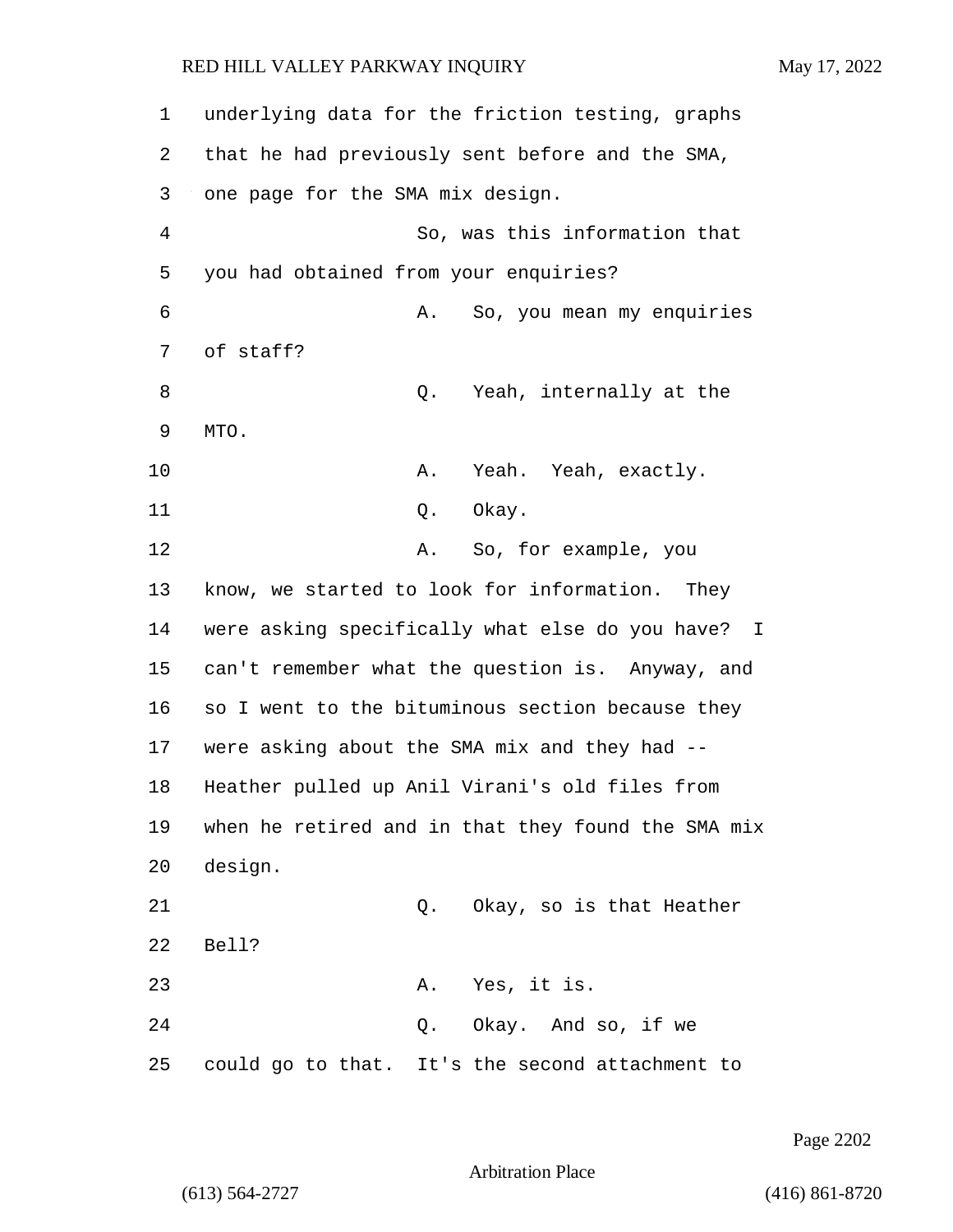| $\mathbf 1$ | Mr. Bentley's e-mail. It's HAM54586. Sorry, it's   |
|-------------|----------------------------------------------------|
| 2           | the wrong one. Bear with me. That's the test       |
| 3           | results. One moment. Try 54587. I'm pretty sure    |
| 4           | that's the right one. Yes.                         |
| 5           | So, that's the mix design.                         |
| 6           | So, you talked to Heather Bell in the bituminous   |
| 7           | section and Heather then went and looked at both   |
| 8           | files and found this in Anil Virani's file. Is     |
| 9           | that right?                                        |
| 10          | A. Yeah. I went over to the                        |
| 11          | bituminous section, like, not just Heather, I      |
| 12          | asked everybody, to see what they could dig up and |
| 13          | then they still had -- Heather had taken on Anil's |
| 14          | role, so when Anil retired, Heather got Anil's job |
| 15          | and he had given her his files on a stick. Right?  |
| 16          | And so, she was able to go through it and find     |
| 17          | this mix design and she sent it to me and I sent   |
| 18          | it in.                                             |
| 19          | Q. I see. And was                                  |
| 20          | Mr. Virani, was he on the SMA task group back      |
| 21          | then?                                              |
| 22          | A. Yes, he was.                                    |
| 23          | Do you know how<br>Q.                              |
| 24          | Mr. Virani got this? Do you have any insight into  |
| 25          | that at all?                                       |

Page 2203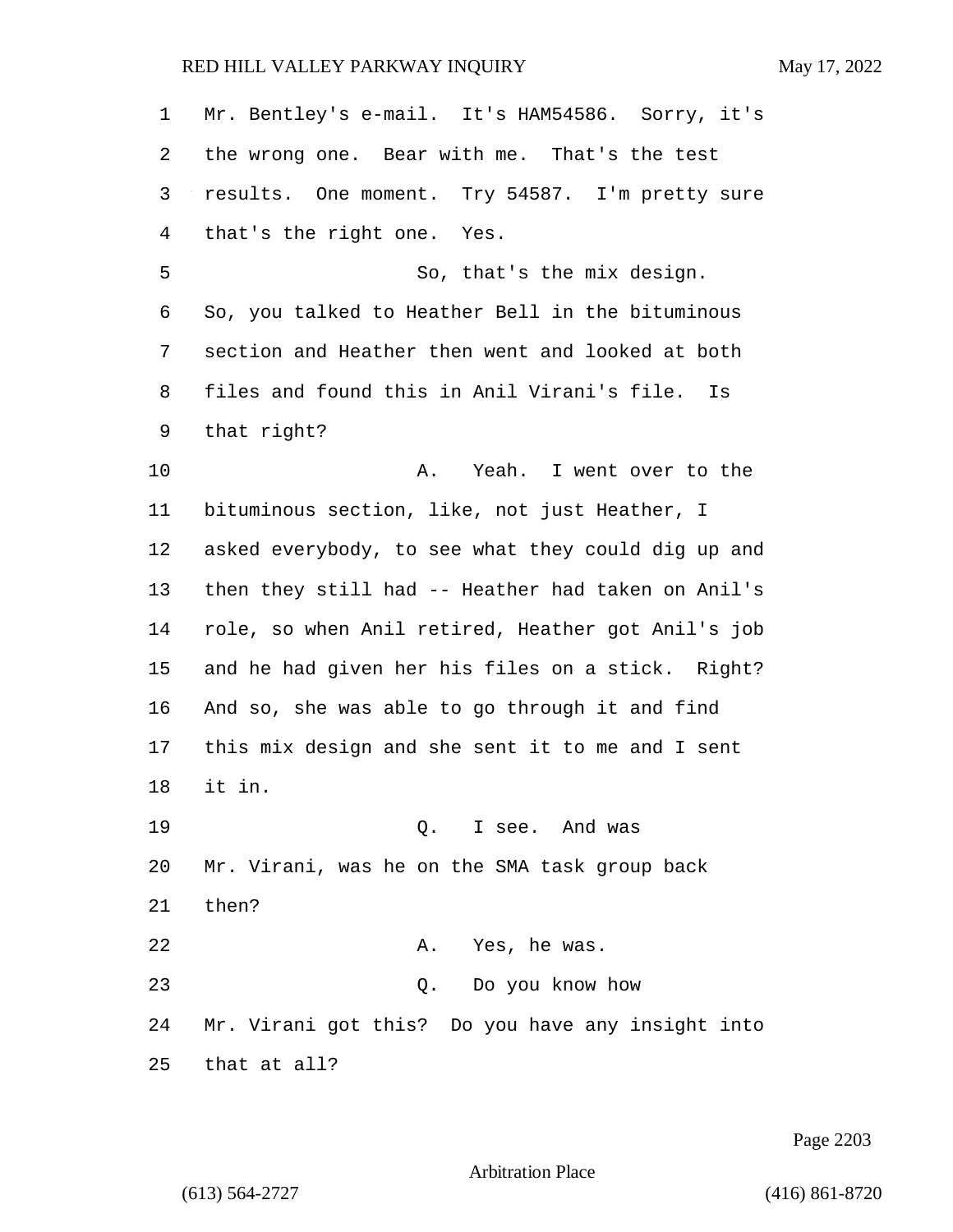| 1              | No, I don't.<br>Α.                                |
|----------------|---------------------------------------------------|
| $\overline{2}$ | Okay.   Thank you.<br>And<br>Q.                   |
| 3              | then if we could take that down, Registrar, and   |
| 4              | pull up the native of the other attachment to     |
| 5              | Mr. Bentley's February 13 e-mail, which is        |
| 6              | HAM54586, the native.                             |
| 7              | And so, this is the detailed                      |
| 8              | underlying data from the Red Hill testing, as I   |
| 9              | understand it, from 2008 through to 2014. Is that |
| 10             | right? Except 2013 when it wasn't conducted, of   |
| 11             | course.                                           |
| 12             | Α.<br>Yes.                                        |
| 13             | Q. Okay. And if we could go                       |
| 14             | to the second tab, I just have a couple questions |
| 15             | on these, second tab, Test Data. And this appears |
| 16             | to -- if we could go up to the top. Thank you.    |
| 17             | No, they're all there. Sorry, this has the        |
| 18             | location, speed, all the underlying data.<br>Ιf   |
| 19             | appears though, if you scroll down, Registrar,    |
| 20             | that there's only GPS data for that 2014 results. |
| 21             | Scroll up a little bit. Do you see that 2012      |
| 22             | doesn't have the GPS information. Do you have any |
| 23             | idea why that is?                                 |
| 24             | It's likely that we got a<br>Α.                   |
| 25             | new trailer and it had a GPS on it. I couldn't    |

Page 2204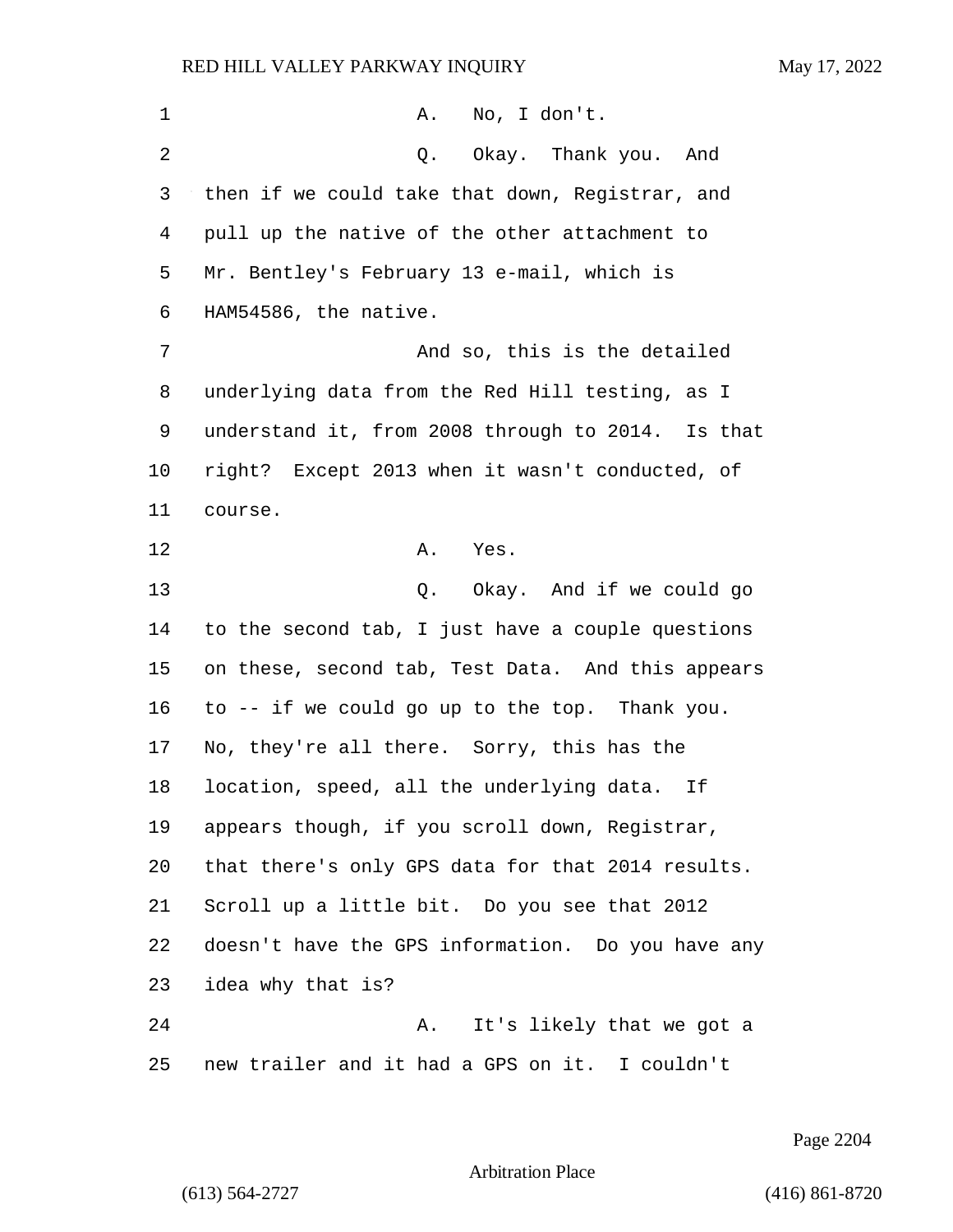| 1  | 100 percent say that, but I remember we did get a  |
|----|----------------------------------------------------|
| 2  | new friction trailer and I remember that we were   |
| 3  | obviously trying to get a GPS. It's a new          |
| 4  | technology, ha-ha, so obviously we wanted to be    |
| 5  | able to have GPS data. So, I can remember a        |
| 6  | discussion around making sure we had GPS data.     |
| 7  | That's the only thing.                             |
| 8  | Q.<br>Okay. So, that may have                      |
| 9  | been the time --                                   |
| 10 | Yeah.<br>Α.                                        |
| 11 | I think we'll hear it's<br>Q.                      |
| 12 | the same trailer, but it may be that GPS was       |
| 13 | affixed to it at that point, is I guess the        |
| 14 | possibility?                                       |
| 15 | Probably.<br>Α.                                    |
| 16 | Okay. Thank you. And<br>$Q$ .                      |
| 17 | then the next tab is the report. I just have one   |
| 18 | question. I mean, the date on this, you'll see,    |
| 19 | is on the top part, is 7/23/2014, so that's the    |
| 20 | date three of the lanes were tested in 2014 on the |
| 21 | Red Hill. At the top, it says "Pavement Friction   |
| 22 | Survey 2018," which do you have any knowledge of   |
| 23 | how that date came to be there?                    |
| 24 | No. I mean, that's a<br>Α.                         |
| 25 | typo.                                              |

Page 2205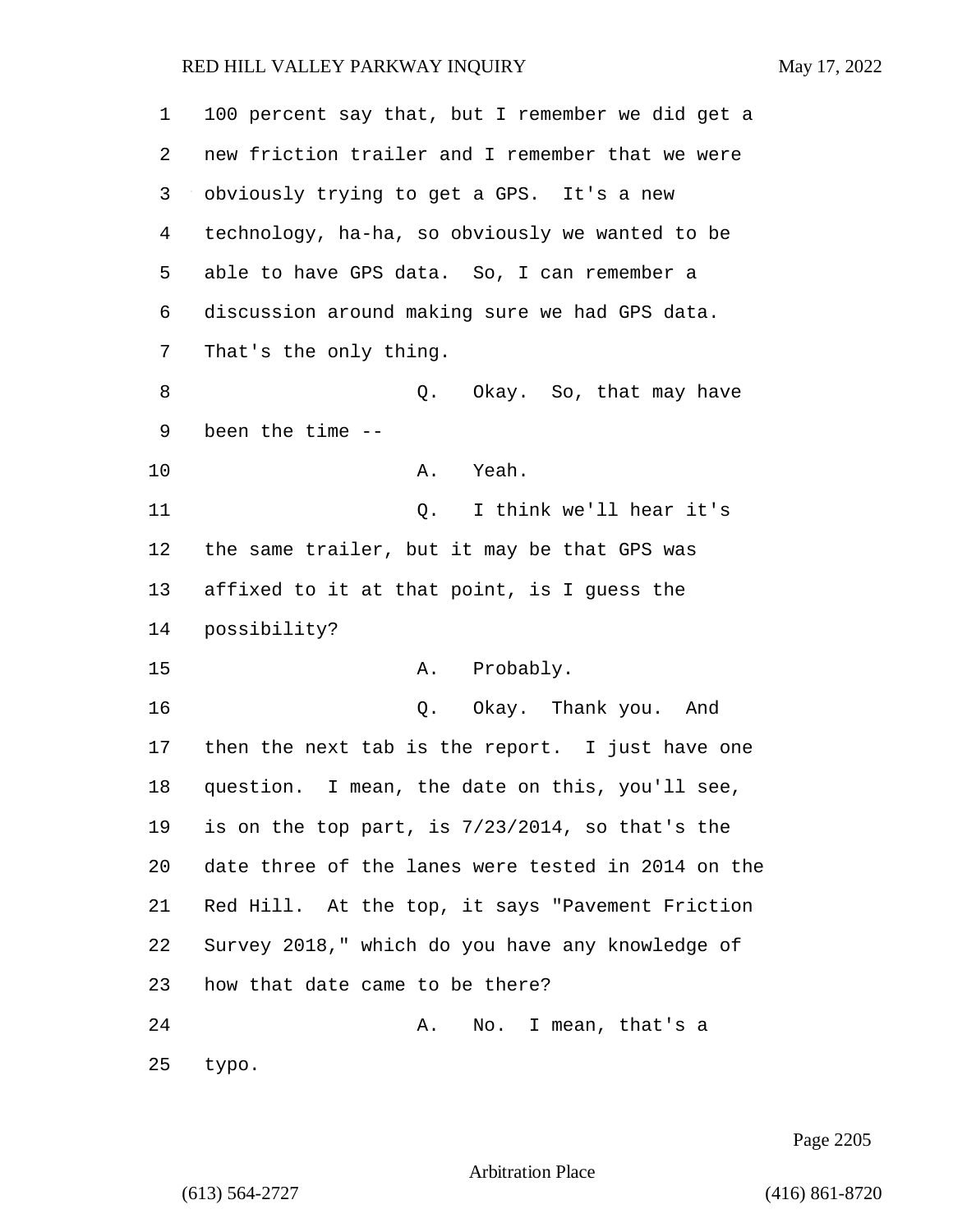| 1  | Q. All right. If we could                        |
|----|--------------------------------------------------|
| 2  | go back to overview document 10 and image 94 and |
| 3  | image 95, please. And, in paragraph 237, which   |
| 4  | runs on to the following image, Mr. Bentley      |
| 5  | e-mailed Mr. Soldo again on February 13          |
| 6  | describing, as he said:                          |
| 7  | "From what we have been                          |
| 8  | able to determine so                             |
| 9  | $far$ "                                          |
| 10 | And indicates:                                   |
| 11 | "In 2007 some concerns                           |
| 12 | had been identified in                           |
| 13 | the province with the                            |
| 14 | initial friction                                 |
| 15 | qualities of the SMA mix                         |
| 16 | given the higher levels                          |
| 17 | of AC. As a result, at                           |
| 18 | the request of City, the                         |
| 19 | 2007 testing of a                                |
| 20 | four-kilometre section                           |
| 21 | that was constructed, SMA                        |
| 22 | was completed by the MTO                         |
| 23 | and results shared with                          |
| 24 | the City. No concerns                            |
| 25 | were identified with the                         |

Page 2206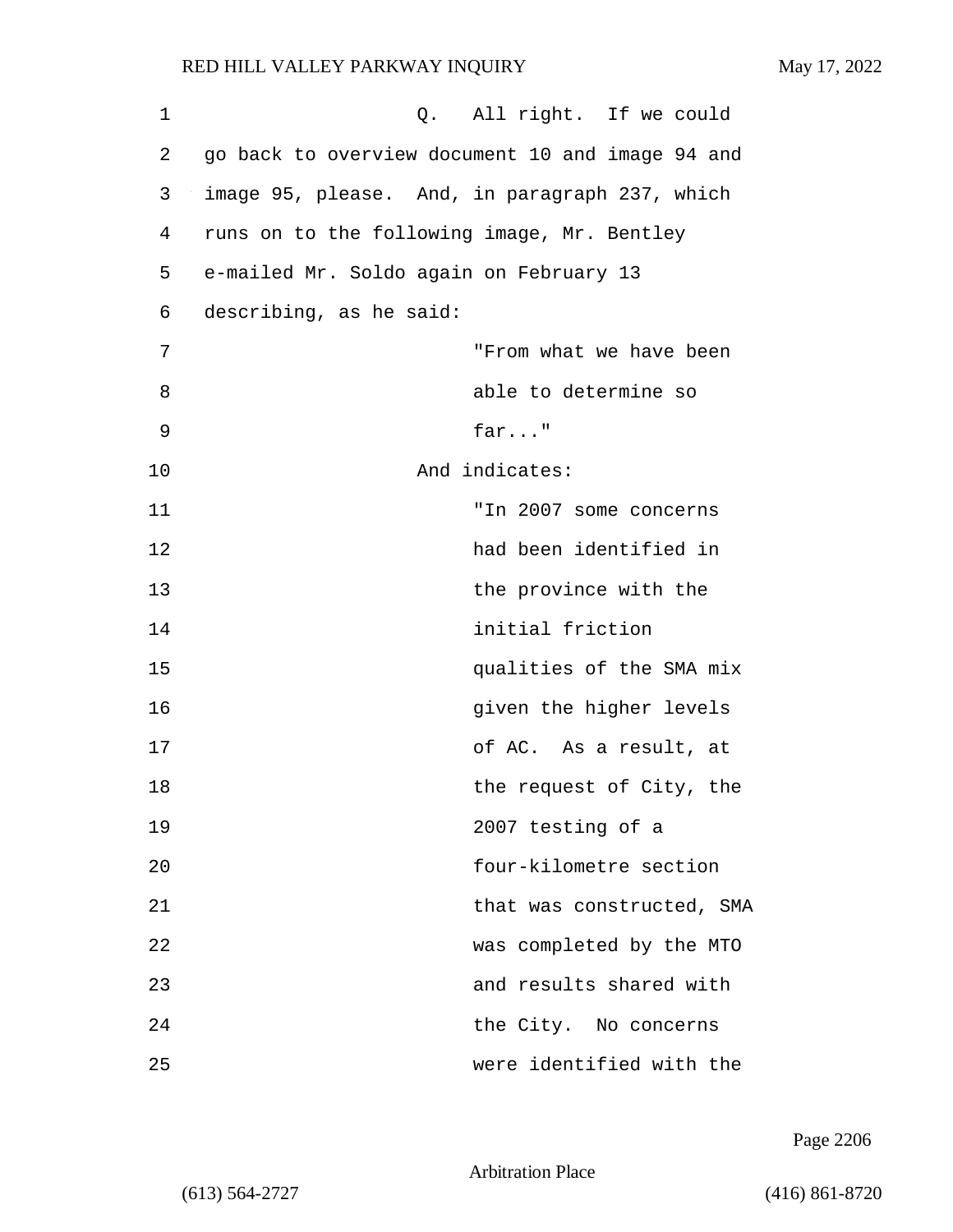| 1  | initial friction                                   |
|----|----------------------------------------------------|
| 2  | qualities. The 2008 to                             |
| 3  | 2014 testing for the same                          |
| 4  | four kilometre section                             |
| 5  | was completed to evaluate                          |
| 6  | the acceptability of the                           |
| 7  | stone used and the                                 |
| 8  | asphalt potentially used                           |
| 9  | on provincial highways.                            |
| 10 | Based on a preliminary                             |
| 11 | review of the MTO's                                |
| 12 | records and based upon                             |
| 13 | the intend purpose of                              |
| 14 | this testing, it would                             |
| 15 | appear that these results                          |
| 16 | were not shared with the                           |
| 17 | City."                                             |
| 18 | And am I correct again this is                     |
| 19 | sort of the product of what you had been making    |
| 20 | enquiries about up until that point? Is that       |
| 21 | correct?                                           |
| 22 | I'm not sure what you<br>Α.                        |
| 23 | mean by product. The 2008 to --                    |
| 24 | No. Mr. Bentley's<br>Q.                            |
| 25 | e-mail, that's based upon the information from you |

Page 2207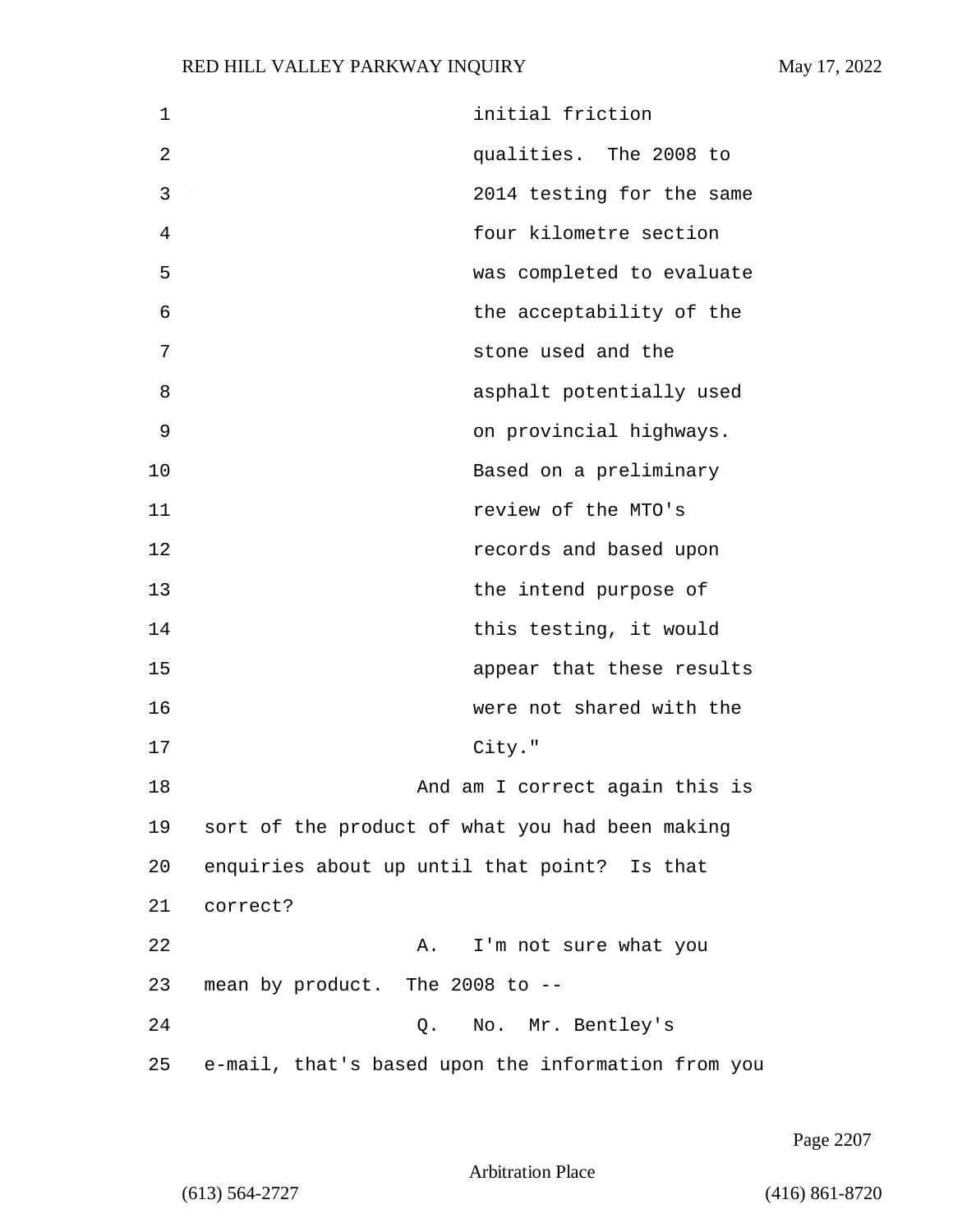1 as a result of your enquiries with staff. Yes? 2 A. Yes. 3 Q. Okay. And did you, at 4 that time, consider or even think about your 5 discussion you had had with Dr. Uzarowski back in 6 November of 2010? 7 A. No. 8 and 2. Did you even recall that 9 at the time? 10 A. No. 11 Q. Okay. Then just to loop 12 it out, we see that in paragraph 238 is the 13 reference to the e-mail of you reporting on 14 Mr. Magnan's enquiries about -- sorry, Mr. Magnan 15 e-mailing you about his enquiries about Demix that 16 we already talked about, just to place that in 17 time. 18 A. Right. 19 Q. Okay. And there's also 20 at paragraph -- if we could go to image 97 and 21 paragraph 243, on February 25, Mr. Bentley e-mails 22 Mr. Soldo and he copies you writing: 23 "I've CC'd Becca to allow 24 you to arrange a meeting 25 with her and her staff."

Page 2208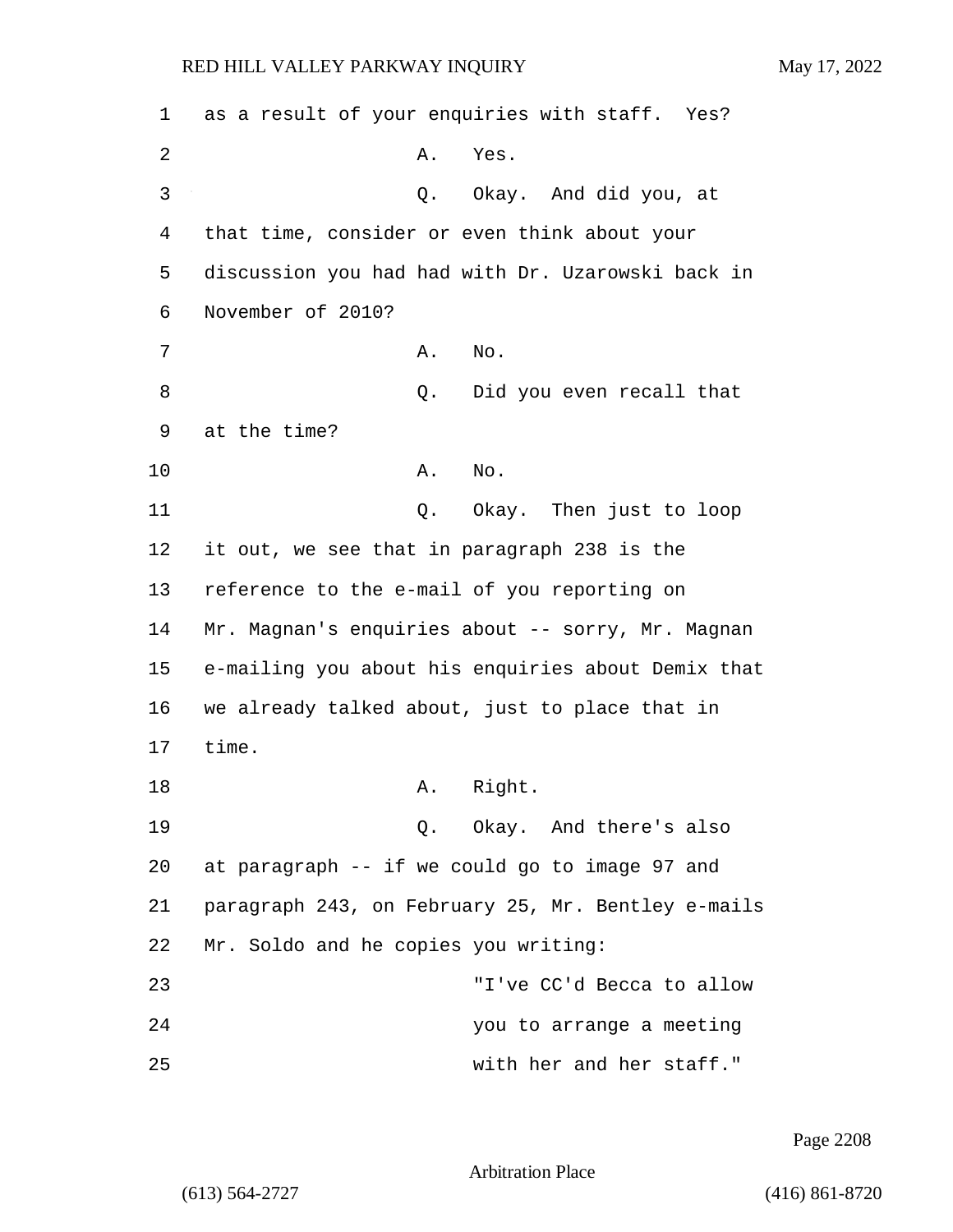1 And then, if we go to image 100, in paragraphs 252 to 255, first in 252, Mr. McGuire, on February 26, e-mails Mr. Bentley about the friction test data and he is looking to understand the information and asks for the limits of the testing and you reply, if you look at tab 2, it's labelled Test Data and then he asked to call you for a bit of clarity and you arrange a call with him. 10 A. Is that all I said, if you look at tab 2, it's test data? 12 Q. That's what -- we can go to that, 272. If we could go to HAM29030. 14 A. Okay, so thank you. I was a little worried there that I hadn't explained it better than that. 17 C. Yeah, and that's a fair point. If we could pull up both images or the first two images. There we go it's labelled Test Data and you give him an example of it? 21 A. Yeah. 22 Q. And you're showing the data from -- 24 A. Northbound, from the CNR structure to Greenhill, exactly like that. And

Page 2209

Arbitration Place

(613) 564-2727 (416) 861-8720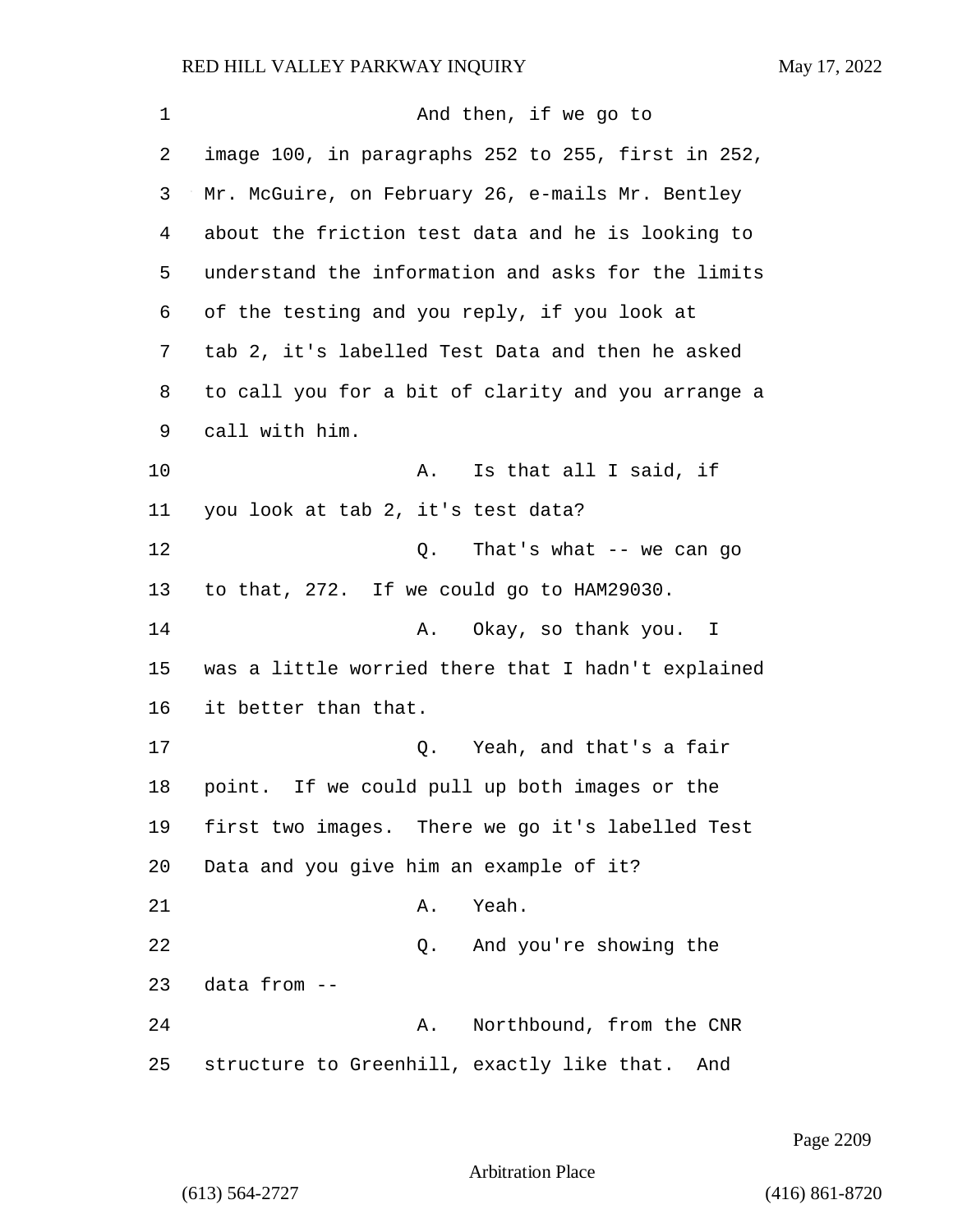| 1  | where the data is and where it starts from, so     |
|----|----------------------------------------------------|
| 2  | basically explaining to him how to read the data.  |
| 3  | No, that's absolutely --<br>Q.                     |
| 4  | I just didn't want you to<br>Α.                    |
| 5  | think that I just said, look it up, it's labelled  |
| 6  | test data.                                         |
| 7  | I wasn't suggesting that,<br>Q.                    |
| 8  | but it's perfectly appropriate for you to point    |
| 9  | out that you provided more detail, so thank you    |
| 10 | for doing that.                                    |
| 11 | And if we could go back, then,                     |
| 12 | to image 100, and so it indicates that you arrange |
| 13 | a call for 3:15 on that day, on March 1. Do you    |
| 14 | recall that discussion with Mr. McGuire?           |
| 15 | I do recall a discussion.<br>Α.                    |
| 16 | I think it was with Mr. McGuire, yes.              |
| 17 | Q. Okay. And can you                               |
| 18 | explain what you discussed in that call?           |
| 19 | A. So, Mr. McGuire was                             |
| 20 | asking about the numbers and what they meant and,  |
| 21 | you know, I was explaining to him exactly all of   |
| 22 | the things that I've been explaining the past day, |
| 23 | like, that, you know, it's not just about the      |
| 24 | number, that they need to know from an engineering |
| 25 | perspective what the friction demand on their      |

Page 2210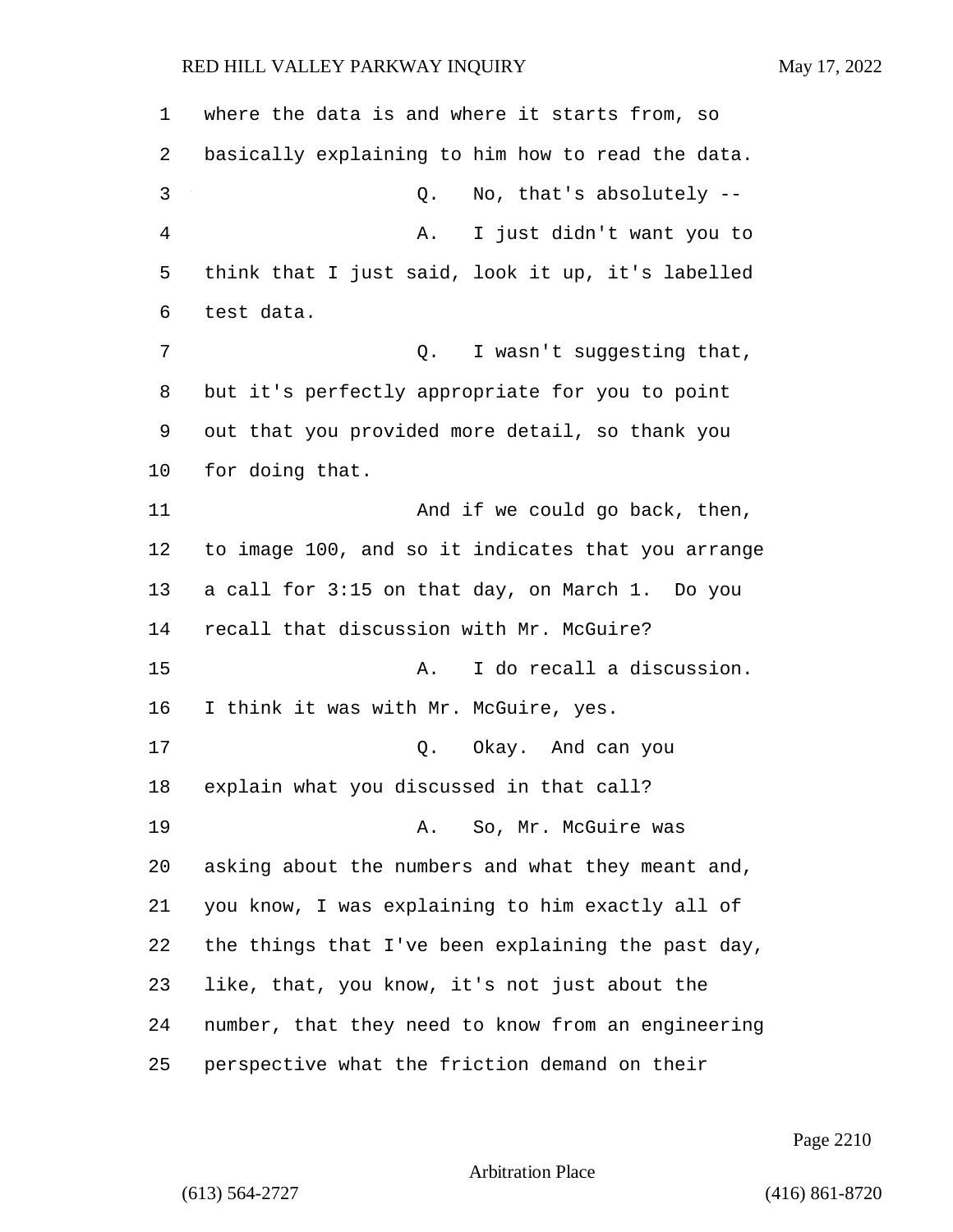| 1  | roadway is and it's about all the other things,    |
|----|----------------------------------------------------|
| 2  | like the traffic volumes and the speed and the     |
| 3  | geometry and the grade and the sight lines and all |
| 4  | of those other things. I explained that and I      |
| 5  | said, you know, so there isn't a number that goes  |
| 6  | from good to bad. It's about the whole picture     |
| 7  | and how it contributes. And I know it's            |
| 8  | frustrating because people are looking for this    |
| 9  | magic number and I explained to him that there is  |
| 10 | no magic number that goes from the road is         |
| 11 | excellent to the road is terrible. It's all of     |
| 12 | these different factors. That's what I explained   |
| 13 | to him.                                            |
| 14 | Q. Okay. So, a couple of                           |
| 15 | things. Was it the results throughout that you     |
| 16 | were discussing with him, all of the testing?      |
| 17 | We weren't actually<br>Α.                          |
| 18 | looking at the data, so I just remember that he    |
| 19 | was looking for is there some kind of number that, |
| 20 | you know, triggers something. Right? That's what   |
| 21 | he was asking for and that's why I was giving that |
| 22 | explanation.                                       |
| 23 | Sorry, did he<br>Q.                                |
| 24 | specifically raise FN30 or did you raise that?     |
| 25 | We talked about FN30,<br>Α.                        |

Page 2211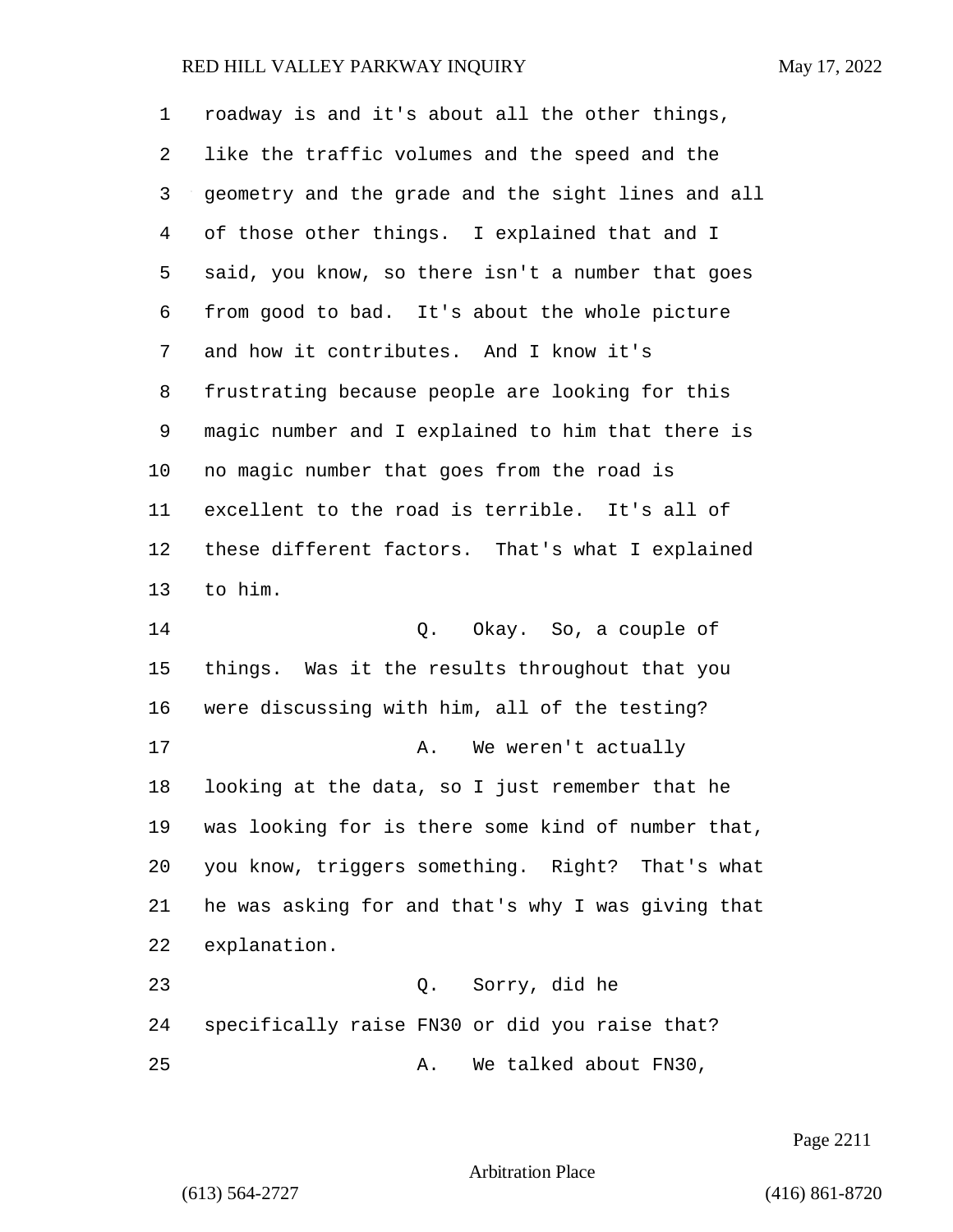yes. 2 Q. Do you recall who raised that? 4 A. I believe it was probably me, yeah. 6 Q. Okay. Because you're talking about, as you said, there's no magic number, but nonetheless, there is a number? 9 A. No, no. Actually, no. I remember specifically saying there isn't a number. I said, people will like to float this number 30 out there, but let me explain to you why you can't do that. So, I specifically remember saying it's not 30. That's what I -- you know, that that number is out there floating in the air, I don't know what to say, but that we don't rely on that number and that it's just all of those other things and it's not the number 30. That is specifically what I remember telling him. 20 Q. Okay. But I want to be fair about your evidence. You've been very clear in explaining that it's not just about FN30 and that there are all these other factors, but at the same time, I think you've been clear that FN30 is used by the MTO as a -- whether it's a guide or a

Page 2212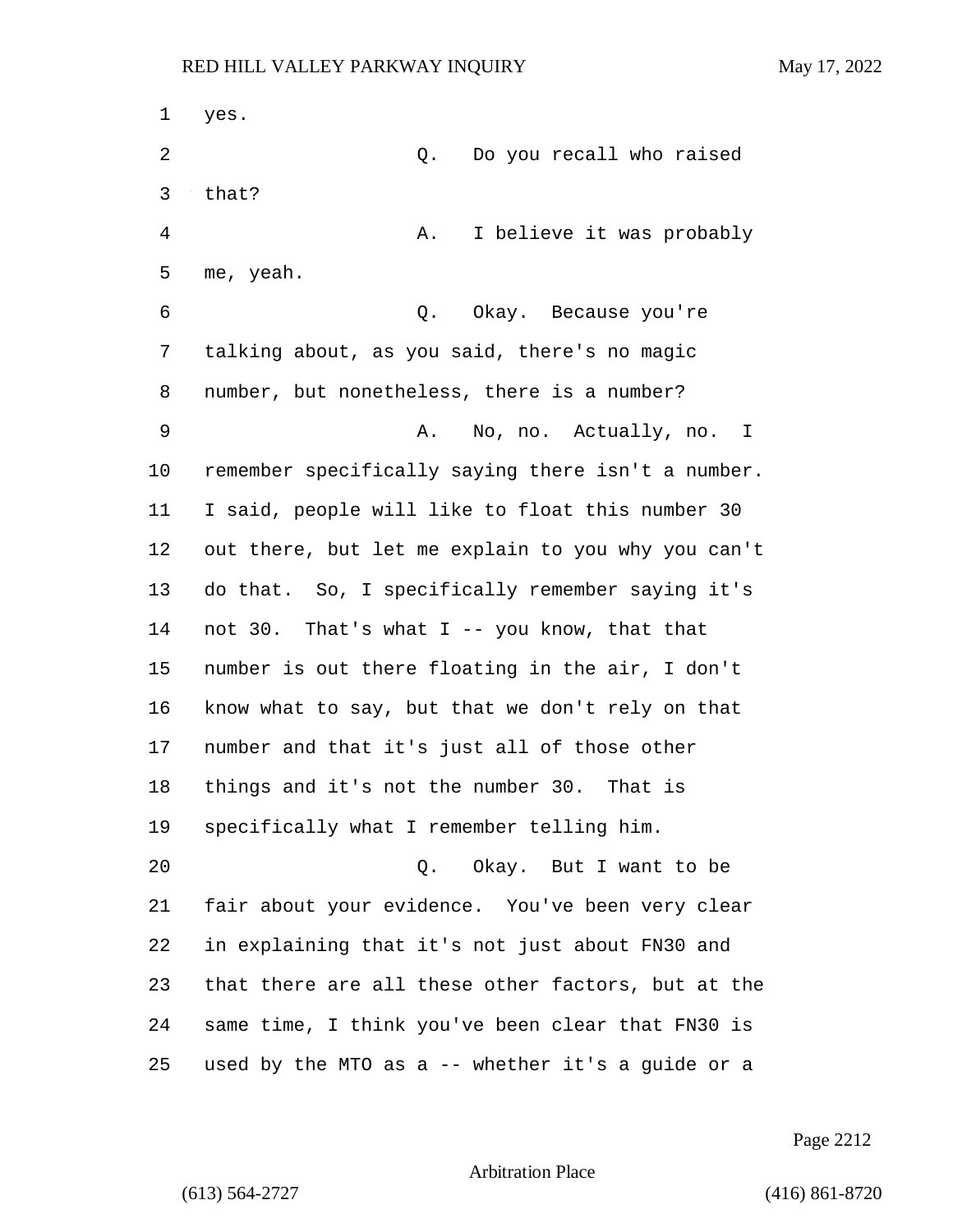| 1  | desirable number or so forth, at which point an    |
|----|----------------------------------------------------|
| 2  | investigation, as you described, can be triggered. |
| 3  | So, are those things that you                      |
| 4  | discussed with him or no?                          |
| 5  | No. I specifically said<br>Α.                      |
| 6  | it wasn't a number that would automatically        |
| 7  | trigger anything.                                  |
| 8  | Not automatic -- okay,<br>Q.                       |
| 9  | not automatically trigger. Did you say that it is  |
| 10 | a number that may, depending on the circumstances, |
| 11 | trigger an investigation?                          |
| 12 | No, I didn't. I<br>Α.                              |
| 13 | specifically remember saying to him that it wasn't |
| 14 | that. So, you know, he was asking me, like, is     |
| 15 | there a number that, you know -- and I was saying, |
| 16 | well, there's a number out there that everybody    |
| 17 | wants to talk about, the number 30, but that is    |
| 18 | not -- there is no golden number for us. Like, we  |
| 19 | have, as I've been trying to say, we've been very  |
| 20 | clear that we -- there are so many other factors   |
| 21 | and aspects to this that there is no magical       |
| 22 | number that changes the pavement from being good   |
| 23 | to being fair or whatever. Right? There is no      |
| 24 | magical number.                                    |
| 25 | So, I explained that to him,                       |

Page 2213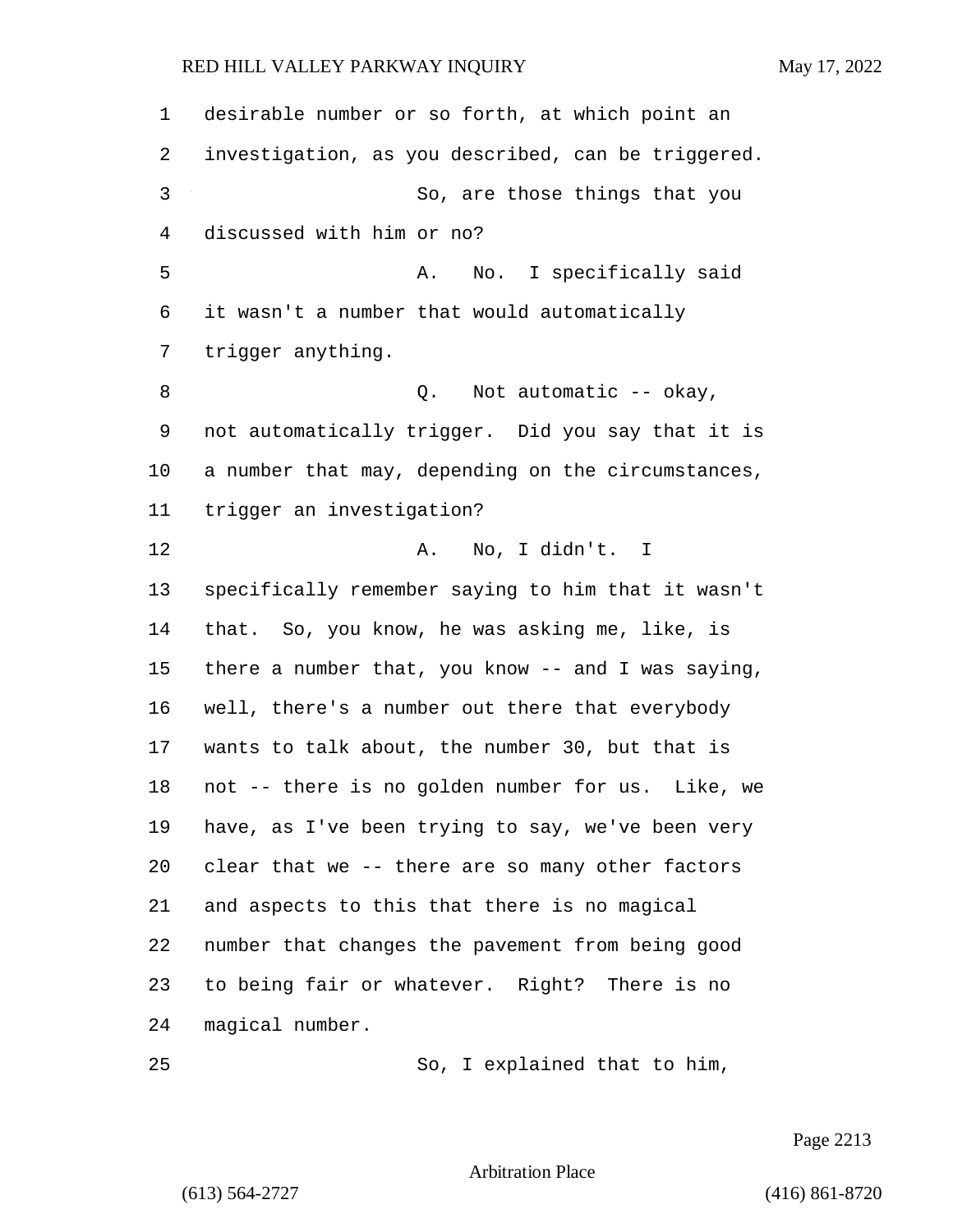| 1  | that it would be all dependent on the actual       |
|----|----------------------------------------------------|
| 2  | frictional demand and needs of the highway and     |
| 3  | that I understood that that's frustrating but      |
| 4  | that's the way it really was, and that is the way  |
| 5  | it really is, even though you're right, we see the |
| 6  | number 30 all over the place, but I'm just         |
| 7  | explaining how it's really used.                   |
| 8  | Okay. And you had said<br>Q.                       |
| 9  | earlier about it being frustrating and I was going |
| 10 | to ask you were you saying that people generally   |
| 11 | think that but do I understand you now to be       |
| 12 | saying you expressed that to Mr. McGuire?          |
| 13 | Yeah.<br>Α.                                        |
| 14 | That you understand it's<br>Q.                     |
| 15 | frustrating but?                                   |
| 16 | Well, you know, people<br>Α.                       |
| 17 | are looking for a simple answer. Right? That's     |
| 18 | not a simple answer.                               |
| 19 | Q. Okay. And, sorry, was it                        |
| 20 | your sense that he was aware of FN30, whatever it  |
| 21 | meant, prior to the call or no?                    |
| 22 | I think he was<br>Α.<br>No.                        |
| 23 | asking me if there was a number like that.         |
| 24 | Q. Okay. And had you, at                           |
| 25 | that point in time, ever driven on the Red Hill    |

Page 2214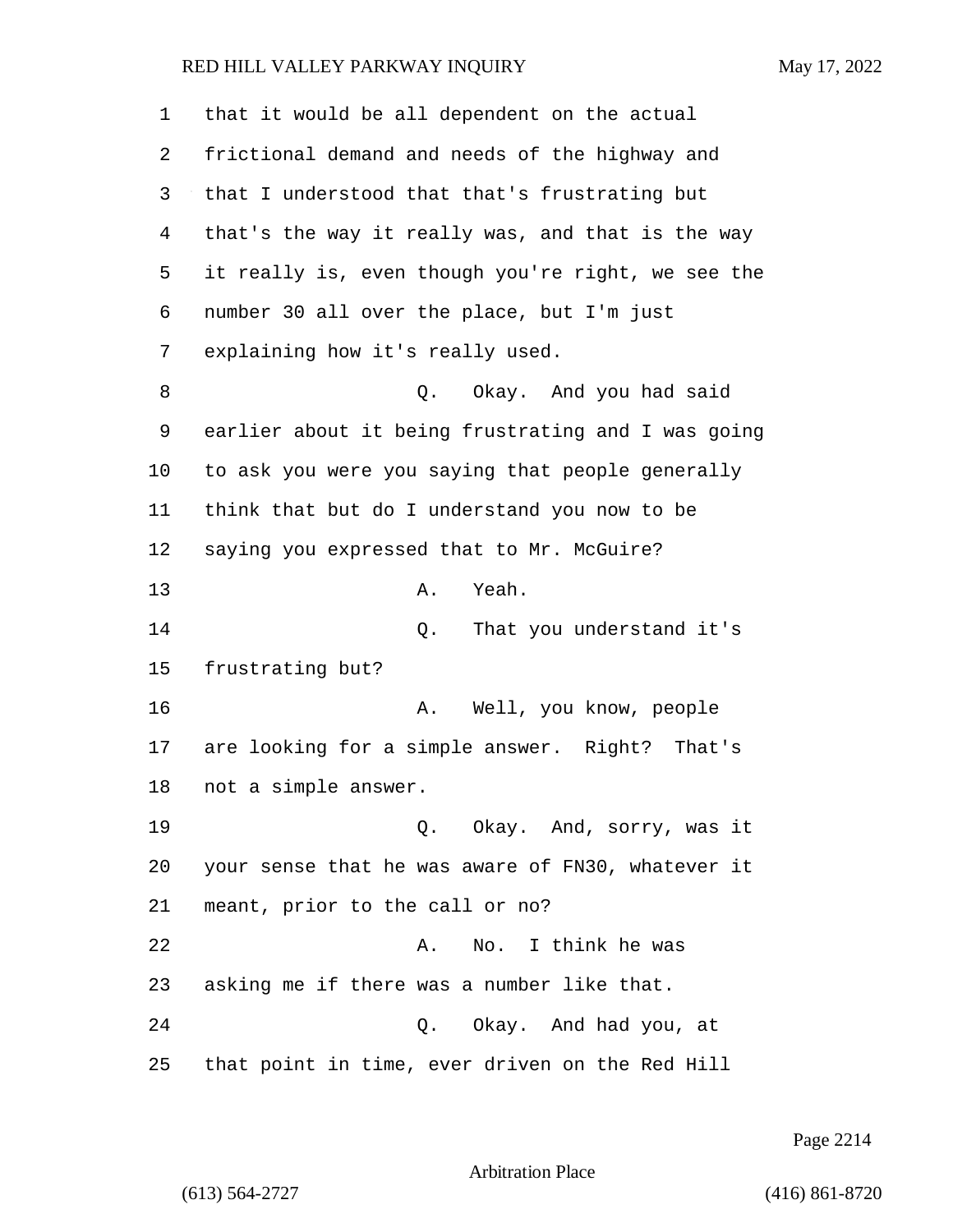Valley Parkway? 2 A. No, I haven't. I've never driven on it. 4 Q. Sorry, is that still the case? 6 A. It's still the case. 7 Q. Okay. 8 A. I just Googled it two days ago to try and see if I could see it with Google, the little Google man. 11 C. Okay. And did you have any discussion in this call about the MTO doing further skid testing on the Red Hill? 14 A. I don't remember if it was in this call. I don't think it was, but it could have been. I know that we did have discussions with the City about could we go and do some friction testing and we said we could, so I don't know if it was specifically in this call or in a later call, but I know that the Ministry was willing to do friction testing and, in fact, I believe we had a Minister statement out in the world where the Minister said we would do anything we could to assist, so definitely we were willing to provide friction testing.

Page 2215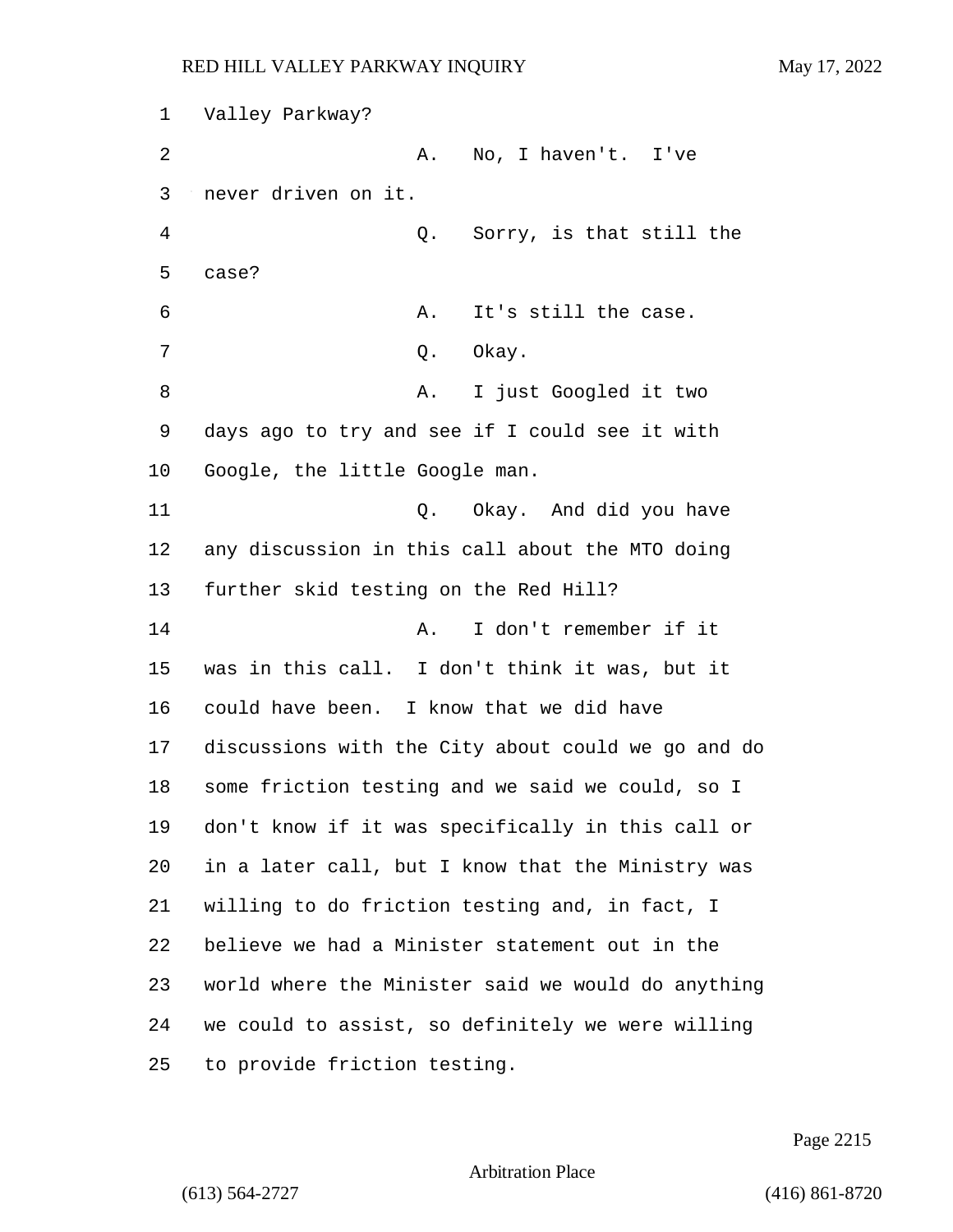| 1  | Okay. And then if we<br>Q.                        |
|----|---------------------------------------------------|
| 2  | could go to images 169 and 170 and paragraph 44,  |
| 3  | which straddles the two pages. On March 20,       |
| 4  | Mr. McGuire e-mailed you under the subject line   |
| 5  | "Follow Up With the City of Hamilton." He wrote:  |
| 6  | "We talked last month on                          |
| 7  | the RHVP issue and I                              |
| 8  | wanted to say thanks. I                           |
| 9  | wondered if we could have                         |
| 10 | a conversation about the                          |
| 11 | potential to test our                             |
| 12 | facility again prior to                           |
| 13 | our resurfacing works."                           |
| 14 | Did you understand that as                        |
| 15 | reference to conducting the skid testing again?   |
| 16 | Α.<br>Yes, yes.                                   |
| 17 | Okay. So, whether or not<br>Q.                    |
| 18 | you discussed it in that conversation on March 1, |
| 19 | it had been discussed obviously by this point.    |
| 20 | Fair?                                             |
| 21 | A. Yeah. I think this is                          |
| 22 | him bringing it up for the first time, so just    |
| 23 | guessing, because he says I wonder if we could    |
| 24 | have a conversation about the potential --        |
| 25 | So, this might have been<br>Q.                    |

Page 2216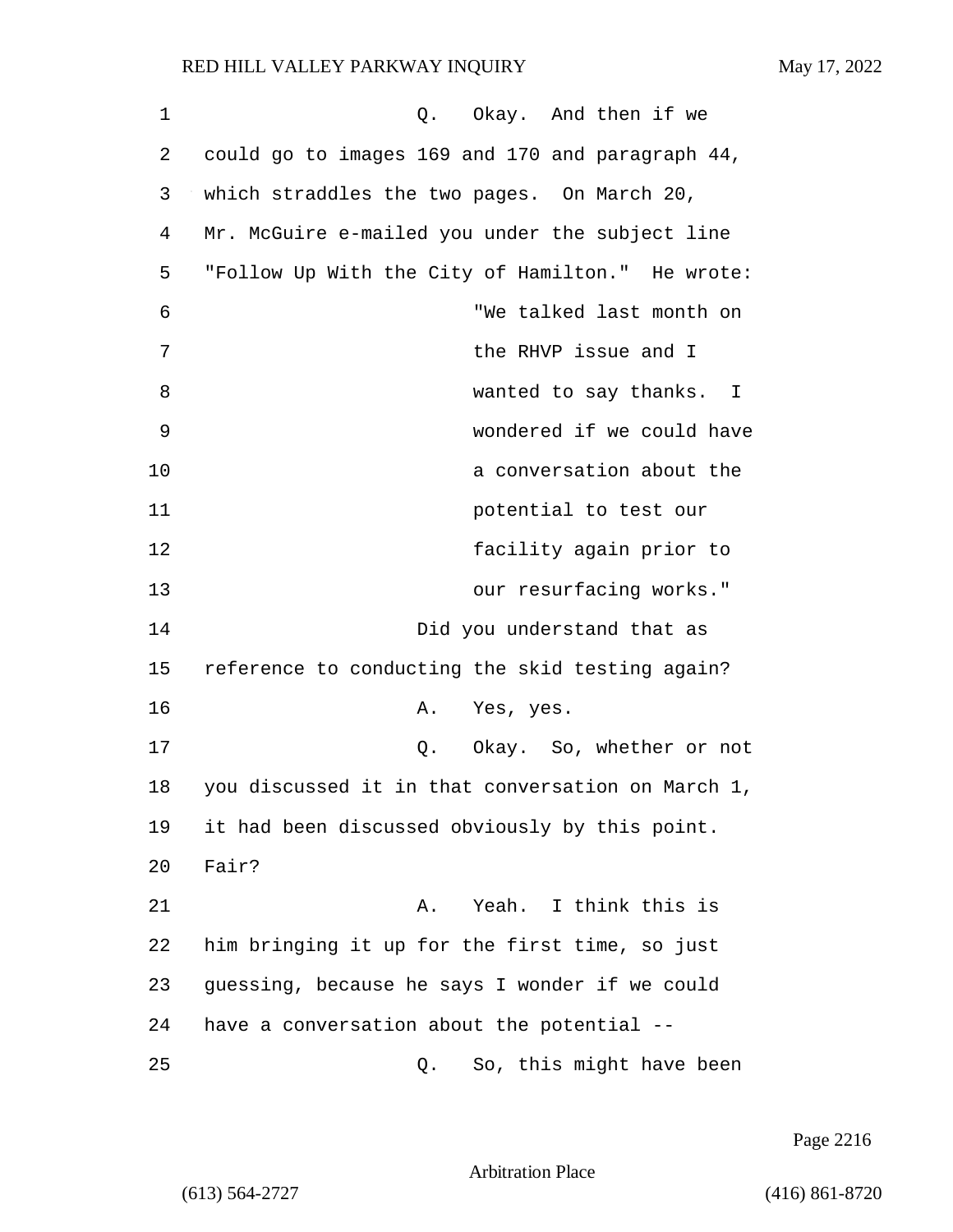the first time it was brought up? 2 A. This might have been the first time, yeah. 4 Q. Okay. He also then in the next paragraph talks about the setting of LDs for paving contracts. Do you know what that was about? 8 A. So, he's talking about liquidated damages and that is not my area of expertise, so I sent him off to Doug Pateman, the manager of the contract management office because that's not my area of expertise, so I don't know what -- 14 Q. Does it have anything to do with the Red Hill and the issues we've been talking about? 17 A. I actually don't think it does. I mean, I think it might have been separately at the same time there was some kind of audit going on at the City of Hamilton of their paving practices and things like that, their contracting practices, so I'm imagining that it has something to do with that. It seems like asking about liquidated damages for a paving contract 12 years later wouldn't be appropriate.

Page 2217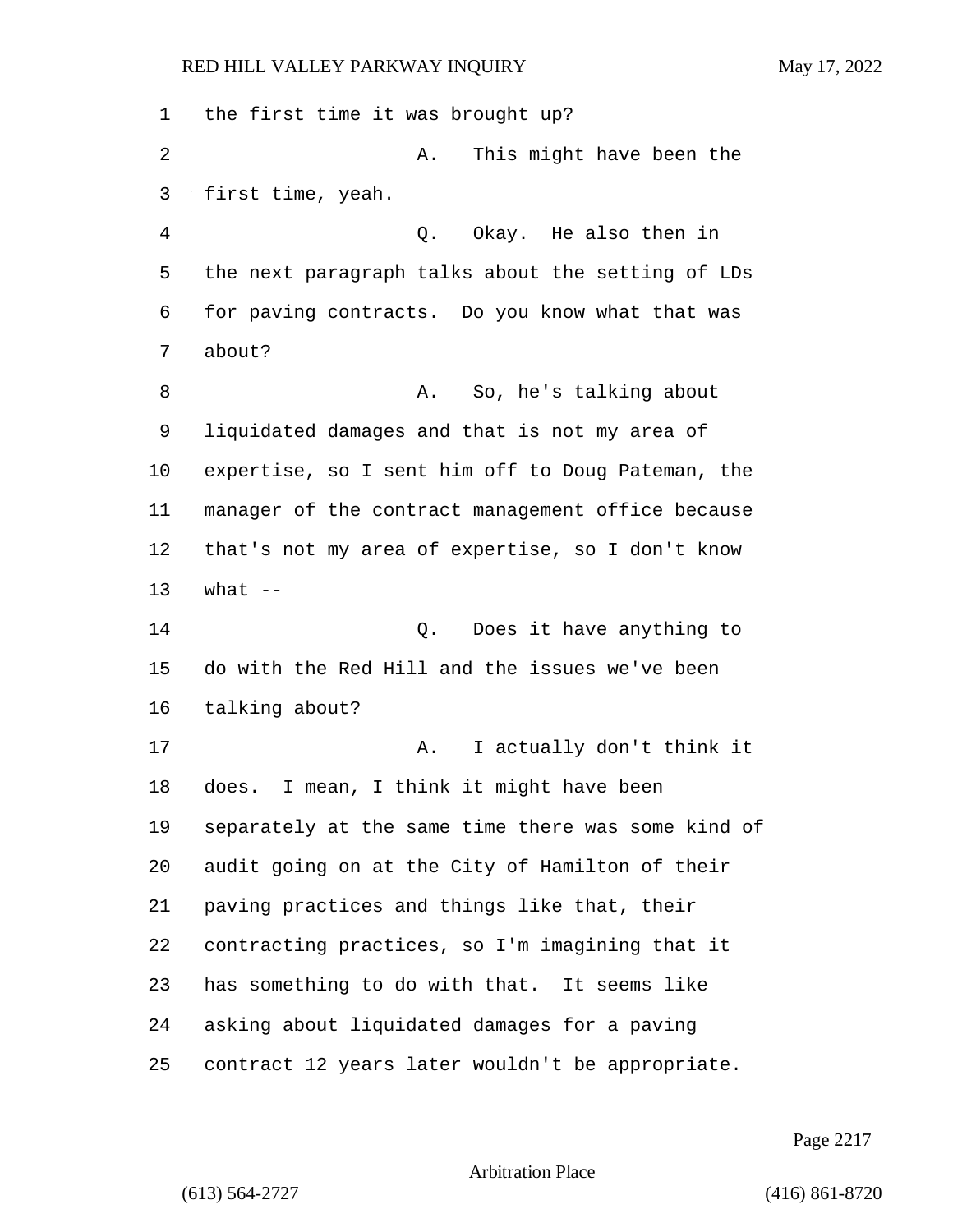| $\mathbf 1$ | Q. Right. Fair enough.<br>And                      |
|-------------|----------------------------------------------------|
| 2           | then he asked to arrange a call in the next week   |
| 3           | and, in paragraph 445, that's what you're          |
| 4           | referring to. You indicate that you put him in     |
| 5           | contact with Mr. Pateman and then you'll check     |
| 6           | with staff about the friction testing because you  |
| 7           | need some warmer weather?                          |
| 8           | Right.<br>Α.                                       |
| $\mathsf 9$ | And then if we could keep<br>Q.                    |
| 10          | up 170, we can see in 446 and 447 there is a       |
| 11          | meeting scheduled for April 2, which seems to have |
| 12          | been intended to involve Mr. Bentley, Mr. Soldo,   |
| 13          | Mr. McGuire and you. And in the first paragraph    |
| 14          | at 446 of Felicia Horinga's e-mail to Mr. Soldo,   |
| 15          | she says:                                          |
| 16          | "Kevin Bentley and Becca                           |
| 17          | Lane from the Ministry of                          |
| 18          | Transportation have asked                          |
| 19          | that I schedule a                                  |
| 20          | 30-minute meeting with                             |
| 21          | you about MTO undertaking                          |
| 22          | friction testing."                                 |
| 23          | And asking for that next week                      |
| 24          | and it's scheduled for April 2. Do you recall      |
| 25          | that meeting on April 2?                           |

Page 2218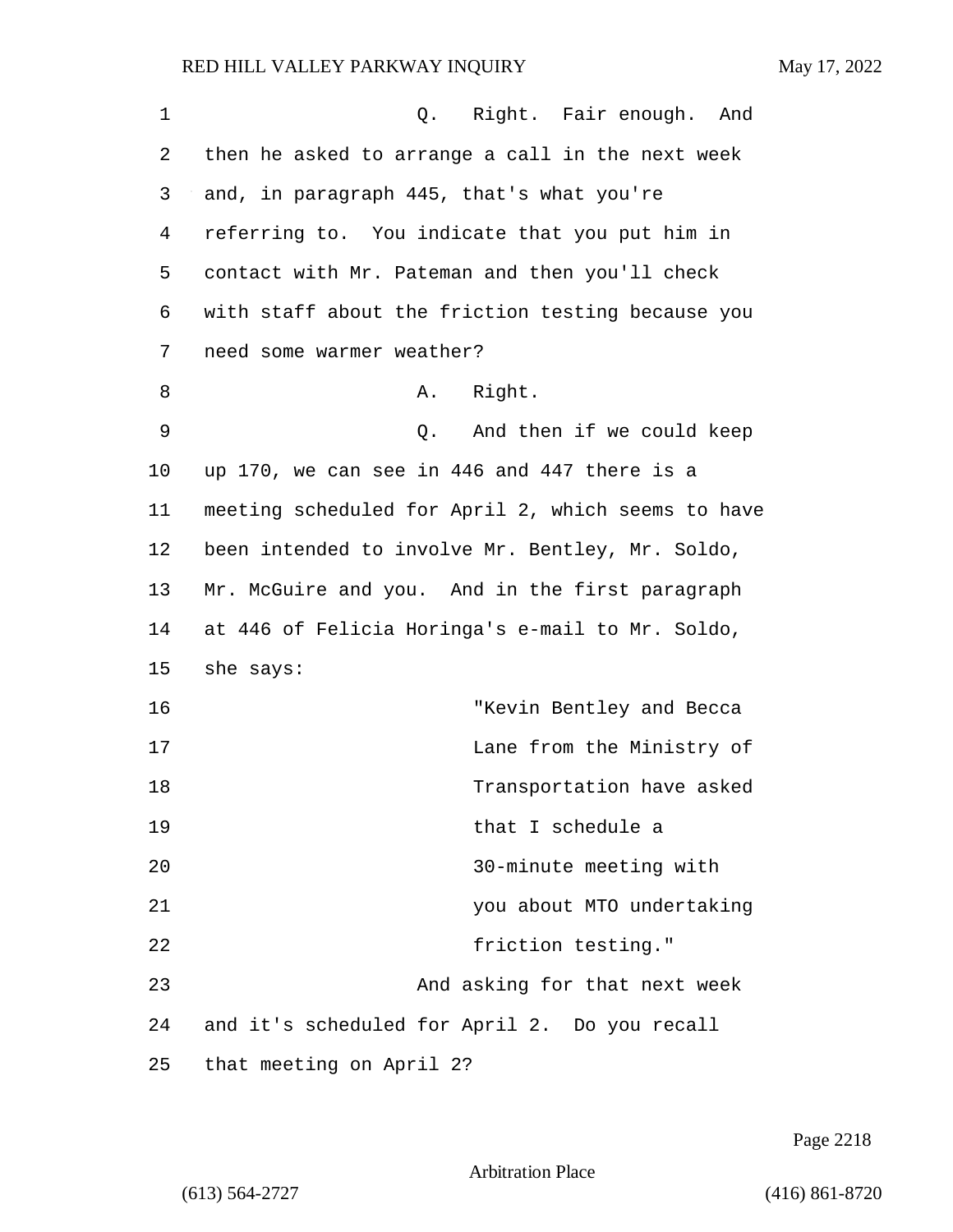1 A. I don't specifically recall the meeting, but, I mean, I expect that the meeting was to offer up that we do friction testing for them, because they had asked us to do friction testing and we were willing to do it, so I think that meeting was just to sit down and offer up, coordinate, how we could do the friction testing for them. 9 Q. Do you know that you attended the meeting and you just don't recall it or you don't even recall if you attended the meeting? 13 A. Yeah. I mean, it's a blur. I don't remember if I attended or not. I do know that we didn't have reservations about doing the friction testing. We had offered it up. We had support from the Minister saying that we could provide assistance, so, I mean, we were willing to do the friction testing. I don't recall the meeting specifically. 21 0. Okay. 22 A. It couldn't have been very long. A 30-minute meeting, yeah. 24 Q. Okay. And we know the MTO did not conduct the testing. Do you recall

Page 2219

Arbitration Place

(613) 564-2727 (416) 861-8720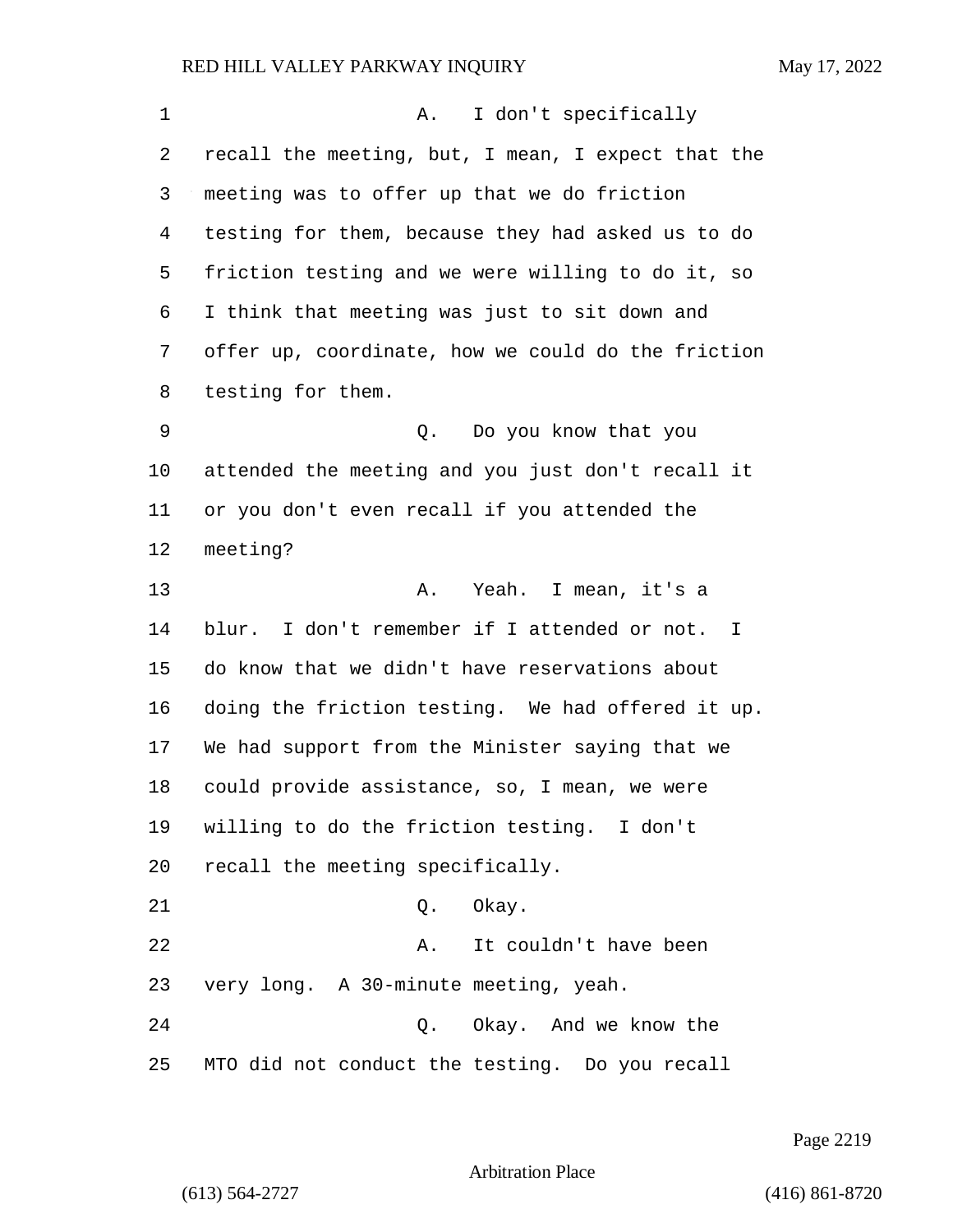| 1              | why that was? Was there a specific communication   |
|----------------|----------------------------------------------------|
| 2              | where you were told that the MTO wasn't going to   |
| 3              | be doing it or that the offer was declined?        |
| $\overline{4}$ | I don't recall why. I<br>Α.                        |
| 5              | mean, maybe Mr. Soldo and Mr. McGuire can advise   |
| 6              | why, but from my perspective we were ready and     |
| 7              | willing to do that friction testing. We just had   |
| 8              | to wait for the warmer weather because we didn't   |
| 9              | want to -- like, our friction trailer goes into    |
| 10             | storage over the winter because we don't want to   |
| 11             | expose it to ice. Well, you can't test in the      |
| 12             | cold anyway, but we don't expose it to winter      |
| 13             | elements and salt and those kind of things, so it  |
| 14             | would have been a matter of just getting it out of |
| 15             | storage so that we could do the testing for them,  |
| 16             | possibly getting it calibrated, you know, I don't  |
| 17             | know, something along those lines. That's what I   |
| 18             | would think would be the only preconditions.       |
| 19             | Q. Okay. But other than the                        |
| 20             | fact that you believe that the MTO was ready,      |
| 21             | willing and able to conduct it, once the friction  |
| 22             | trailer was ready to go, you don't recall anything |
| 23             | about why that didn't happen specifically?         |
| 24             | I don't, no.<br>Α.                                 |
| 25             | Okay. Just give me one<br>Q.                       |

Page 2220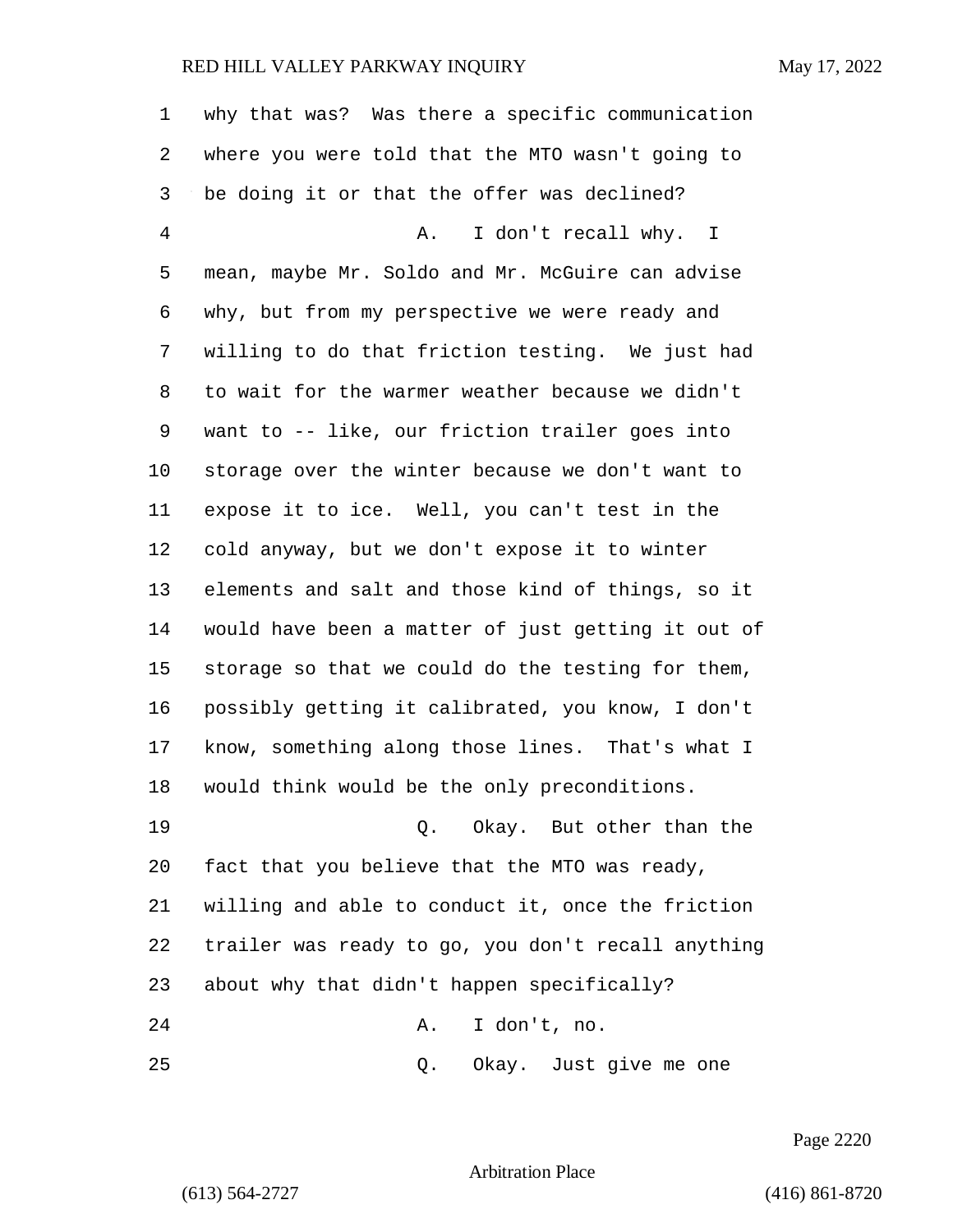| 1              | moment, please. I went a little longer than I      |
|----------------|----------------------------------------------------|
| 2              | thought, but I don't have any further questions.   |
| 3              | It is 11:22, so I wonder, Commissioner, would this |
| $\overline{4}$ | be a good time for our morning break and I can     |
| 5              | have just a discussion with participants' counsel  |
| 6              | about their time estimates and Mr. Raymond?        |
| 7              | JUSTICE WILTON-SIEGEL: That                        |
| 8              | will be fine. We'll take a little over 15 minutes  |
| 9              | and come back at 20 to 12:00. We stand adjourned   |
| 10             | until that time.                                   |
| 11             | --- Recess taken at 11:22 a.m.                     |
| 12             | --- Upon resuming at 11:41 a.m.                    |
| 13             | MR. LEWIS: We're back                              |
| 14             | Commissioner. May we proceed?                      |
| 15             | JUSTICE WILTON-SIEGEL: Yes,                        |
| 16             | proceed.                                           |
| 17             | MR. LEWIS: I consulted with                        |
| 18             | counsel for the participants about their           |
| 19             | examinations and Mr. Chen will go first for the    |
| 20             | City, followed by Ms. Roberts for Golder and then  |
| 21             | I'm advised Dufferin does not have any questions   |
| 22             | and then Ms. McIvor for the MTO will go last.      |
| 23             | JUSTICE WILTON-SIEGEL: Okay.                       |
| 24             | MR. CHEN: Thank you,                               |
| 25             | Mr. Lewis. Good morning, Mr. Commissioner.         |

Page 2221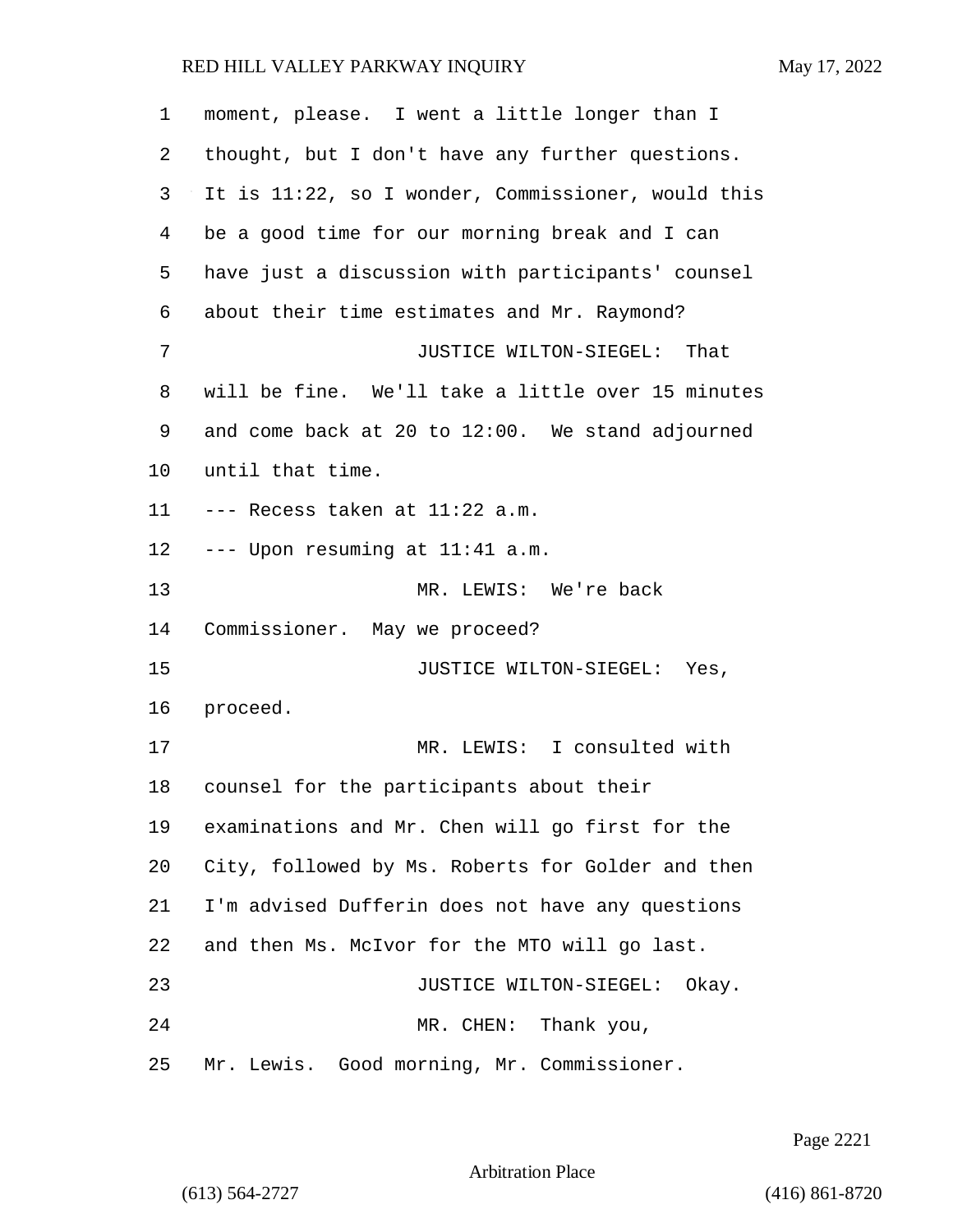EXAMINATION BY MR. CHEN: 2 Q. Ms. Lane, I'm counsel for the City of Hamilton and I just have a couple questions for you. 5 So, to start, yesterday Mr. Lewis asked you about, and I think maybe even today, the circumstances where the MTO may conduct friction testing for municipalities upon request. Do you recall that discussion? 10 A. Yes. 11 Q. Perfect. And I understand that the MTO doesn't have a written policy on how to manage that type of request by municipalities. You know, it depends on various factors, like capacity. Is that right? 16 A. Correct. 17 Q. Mr. Registrar, if we could bring up MTO7, images 2 and 3. So, it starts just at the bottom left, which is MTO7, image 2. There's an e-mail from Chris Raymond to you on September 27, 2007 and then it kind of spills over to the next page. And that's the e-mail I just had a couple of questions for you. 24 And you can see the first line:

Page 2222

Arbitration Place

(613) 564-2727 (416) 861-8720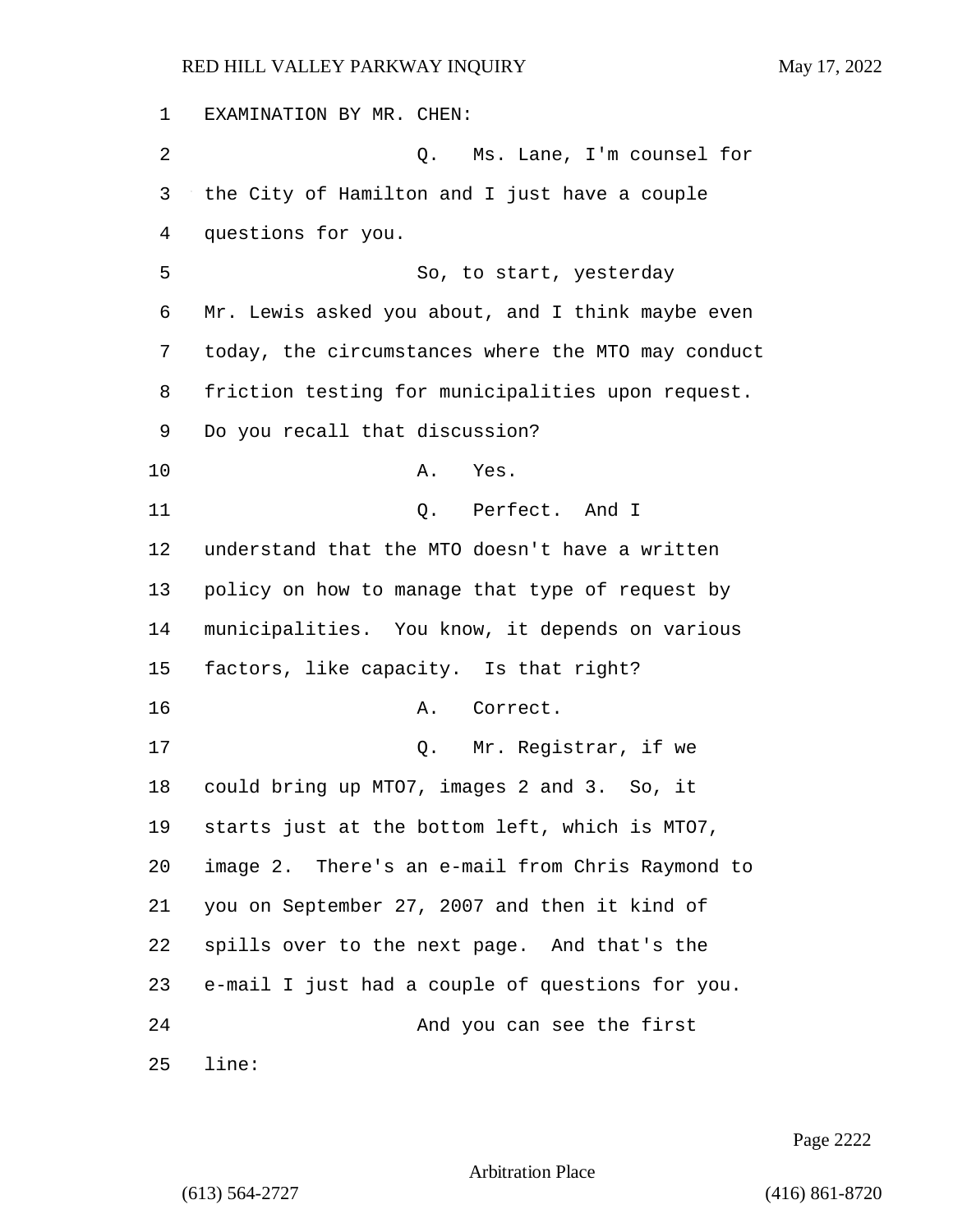1 "Can we please discuss 2 friction testing for the 3 City of Hamilton's 4 perpetual pavement?" 5 It goes on to say: 6 "Ludomir is requesting 7 friction testing..." 8 And we'll come back to that. 9 The third paragraph, and this is where I want to 10 start, says: 11 "The pros to conducting 12 the testing..." 13 And then you list three of 14 them. Can you just have a look at that? I just 15 want to take those one at a time and get your 16 view. 17 A. Okay. Sorry. The pros 18 to conducting the contesting are supporting 19 perpetual pavement research, so -- 20 Q. So, the first one, I take 21 it you agree, Ms. Lane -- 22 A. Sorry. 23 Q. -- that was one of the 24 pros, being to support perpetual pavement 25 research. Is that fair?

Page 2223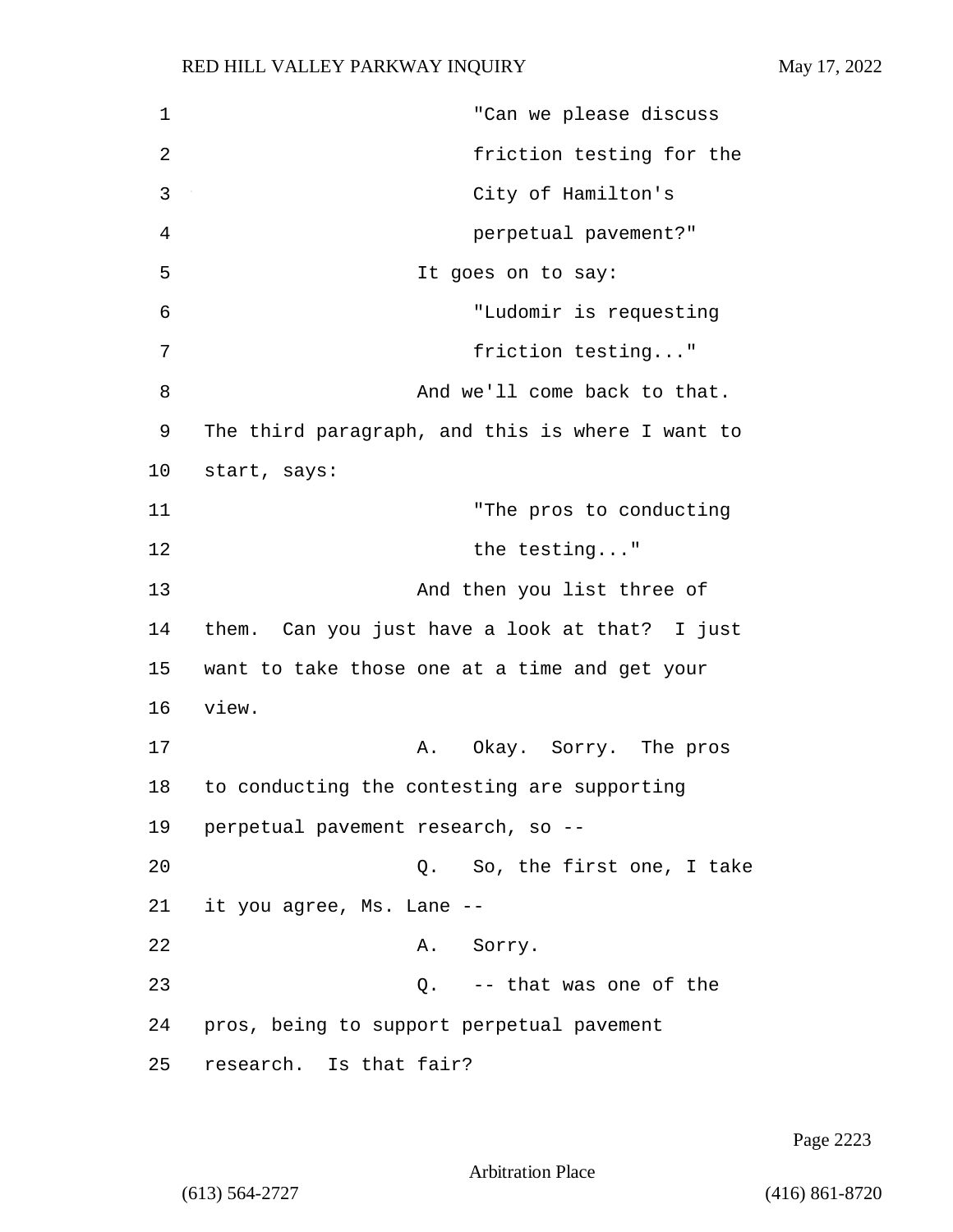1 A. Yeah. So, perpetual pavement was a brand new technology and, in fact, we only have a handful of perpetual pavements in the province and this was one of the very, very first trials of perpetual pavement. So, yes, that would be a pro. 7 C. And then the second, if I can paraphrase, they're going to build on the MTO's SMA friction knowledge base. That's another pro in favour of testing? 11 A. Yeah. 12 O. Okay. And then the third, which you raised yesterday, is general public safety. I take it you agree that that's, you know, another reason in favour of testing? 16 A. Yeah. There's a concern about the early age friction on SMA pavements and this was going to be an SMA pavement. 19 Q. Okay. More generally, is the third reason, I'm just trying to understand your evidence, that's consistent with your view that if the friction test results come back and they show any concerns, you would have relayed those concerns to the City. Does that kind of inform the aspect of general public safety?

Page 2224

Arbitration Place

(613) 564-2727 (416) 861-8720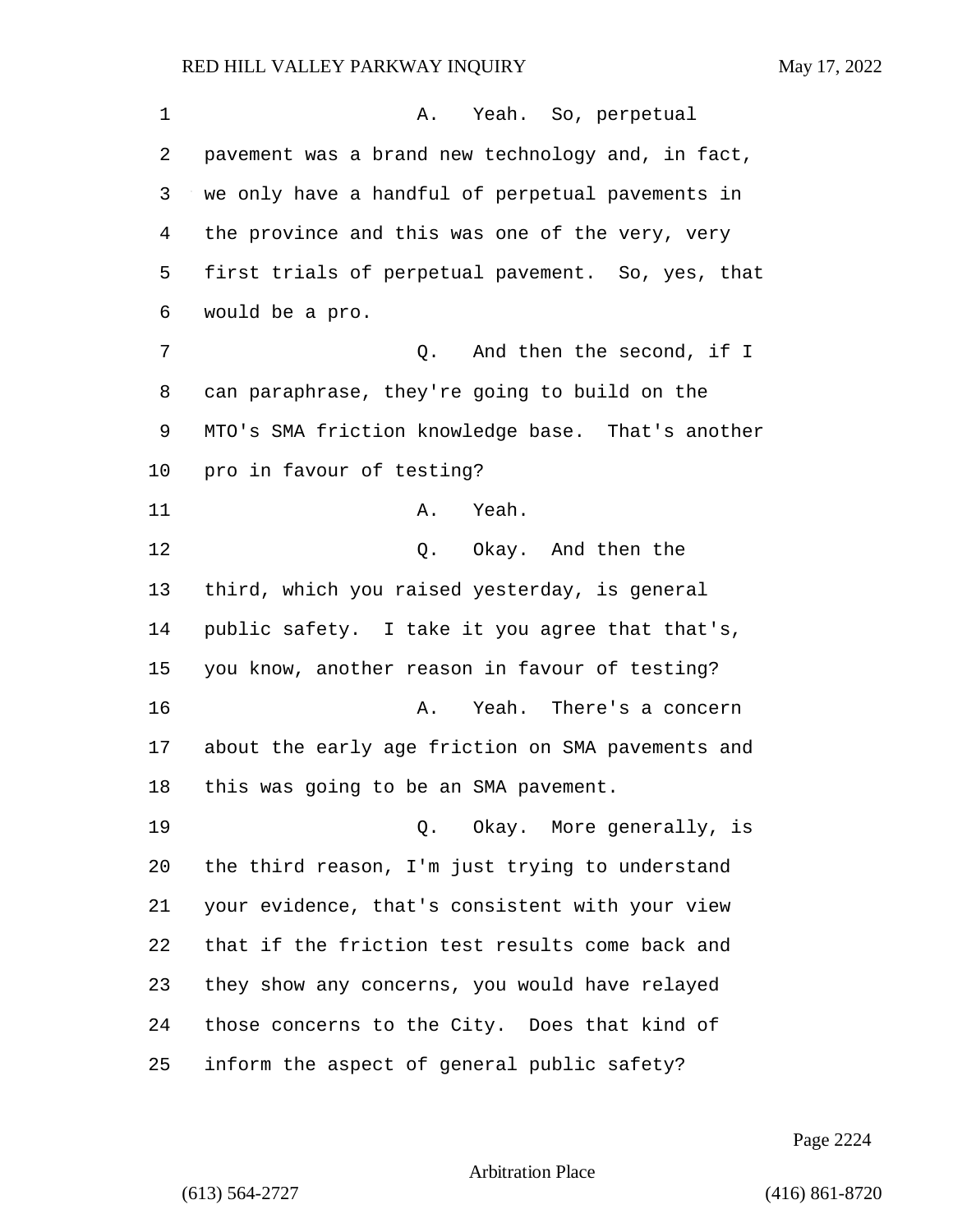1 A. Yeah. I'm sure if the results had come back where there was a big concern, that it would have been relayed to the City, yes. 5 and then next paragraph, the cons, Chris says that, Chris Raymond says, that there is no official request, which, again, I'll come back to. And then the last one is, it says, limited -- my video is blocking the words, "limited resources," which you raised before, and I take it you agree with that? **A.** Yes, exactly. We have only one friction trailer and one operator. 14 C. Perfect. So, if we can move now to the 2007 test results which, you know, you discussed yesterday and I think may have come up today again, do you recall that discussion? 18 A. Yes. 19 Q. And I think I have it right, but your view on those results -- we can take this, Mr. Registrar, document down. Your evidence yesterday was that the 2007 results were good results and that you were pleased with them. Is that right? 25 A. Correct.

Page 2225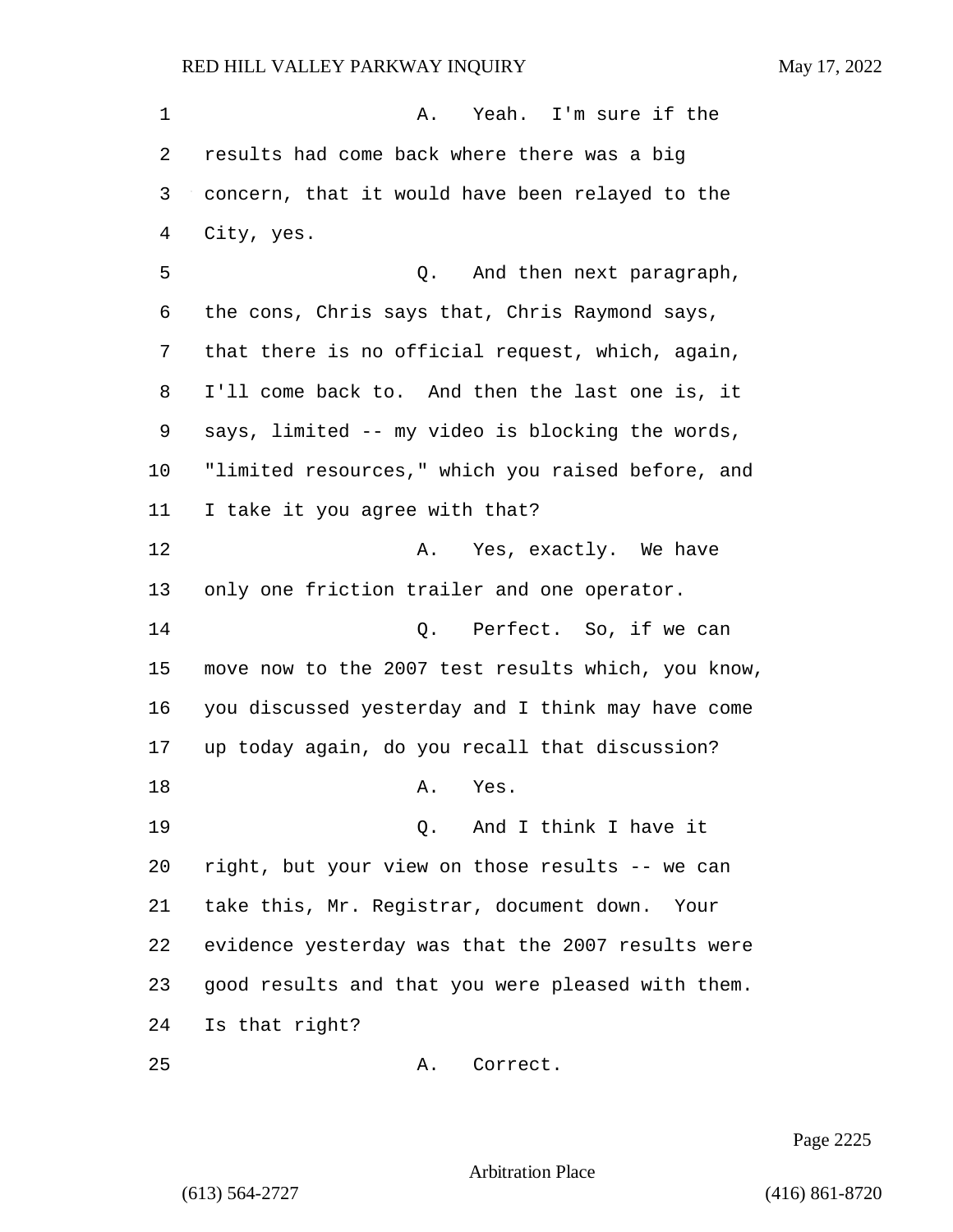| 1  | Q. And just applying what                          |
|----|----------------------------------------------------|
| 2  | you said before about the reasons we test, which   |
| 3  | include I think the word "public safety," I take   |
| 4  | it that if the results were concerning from a      |
| 5  | safety perspective, you or someone else on behalf  |
| 6  | of you at the MTO would have reached out to the    |
| 7  | City at that time to express that concern?         |
| 8  | That's right. So, we had<br>Α.                     |
| 9  | been seeing numbers in the less than 20 and in the |
| 10 | low 20s, and so these numbers were good.           |
| 11 | And just on those<br>Q.                            |
| 12 | numbers, you mentioned yesterday that you saw some |
| 13 | numbers in the teens?                              |
| 14 | Yes.<br>Α.                                         |
| 15 | And do you recall where<br>Q.                      |
| 16 | that was?                                          |
| 17 | I don't recall where, but<br>Α.                    |
| 18 | I know that's what led to our initial results --   |
| 19 | sorry. Our initial reaction to the SMA task        |
| 20 | group, et cetera, so we got some numbers in the    |
| 21 | teens and that's what led us to start up the SMA   |
| 22 | task group in the first place.                     |
| 23 | Q.<br>In terms of if there were                    |
| 24 | concerns and you would have reached out to the     |
| 25 | City, in terms of what would be expressed to the   |

Page 2226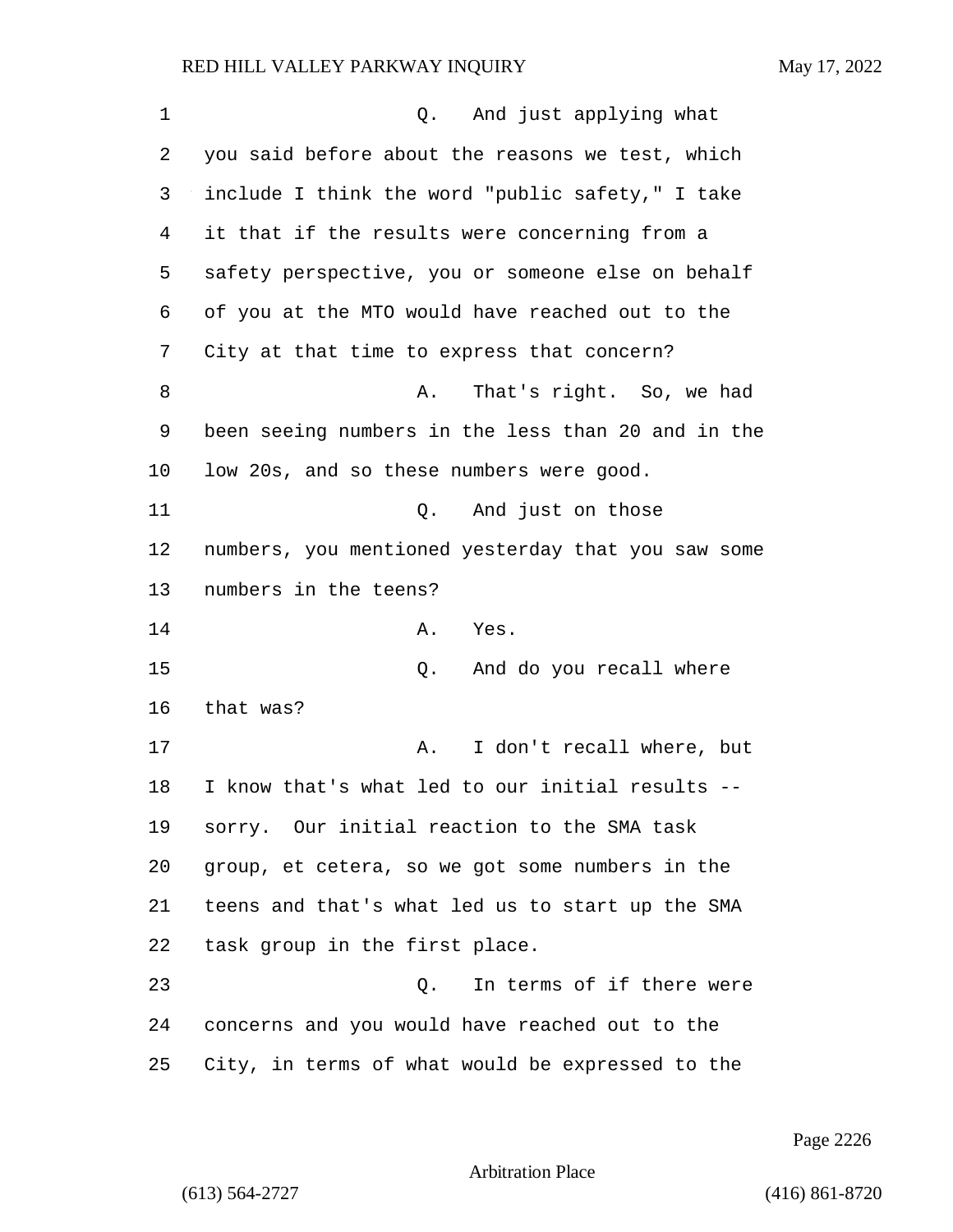City, would the conversation have been something like you explain the friction data and what it may mean going forward? 4 A. I didn't have that conversation with the City, so I don't know what was said, and, you know, so I can't really comment. 8 a. C. Okay. I was trying to get your view on if that is a conversation that were to take place, what would be discussed? Would there be recommendations or any of that sort if there were, in fact, concerns? 13 A. So, if there had been concerns, we would have relayed that those friction numbers are typically something that are of concern to the Ministry, if they had been very low numbers. 18 Q. Okay. Would there be anything more than that? Perhaps an explanation of, you know, why it's concerning? 21 A. I can't speculate on what it would be really. 23 Q. Okay. No, fair enough. To your knowledge, just with respect to the 2007 results, no one else at the MTO who received these

Page 2227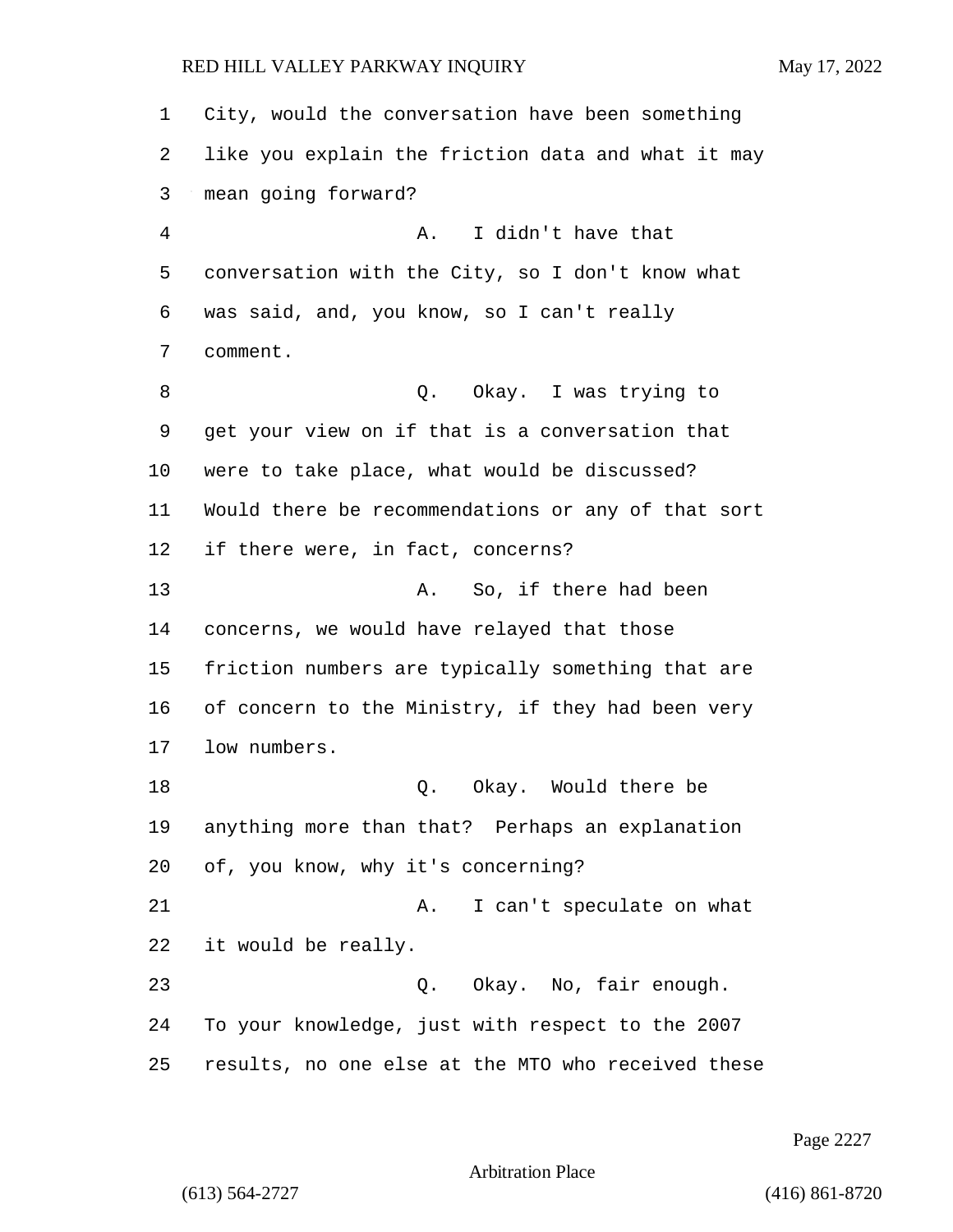| 1  | results had any concern either, safety or          |
|----|----------------------------------------------------|
| 2  | otherwise. Is that fair?                           |
| 3  | Yeah. It looks like, you<br>Α.                     |
| 4  | know, we were concerned about very low numbers and |
| 5  | these numbers came in and we thought they were     |
| 6  | good. I can't -- you know.                         |
| 7  | Okay. Thank you.<br>Q.                             |
| 8  | I think one of the<br>Α.                           |
| 9  | things -- I mean, one of the things, if you look   |
| 10 | at all of the documentation from the SMA task      |
| 11 | group, it was all about what can we do to bring    |
| 12 | those numbers up to 30? So, it was, like, you      |
| 13 | know, we're concerned about the early age          |
| 14 | friction, you know, we're going to, you know,      |
| 15 | check what that early age number is, you know, and |
| 16 | then if we find it's low, we're going to, you      |
| 17 | know, reduce the speed limit or we're going to     |
| 18 | post slippery when wet signs and we'll take them   |
| 19 | down when it achieves a number of 30. So, 30 was   |
| 20 | sort of the target of acceptability that everybody |
| 21 | was aiming for with the SMA task group and it's in |
| 22 | all of the documentation for that.                 |
| 23 | Right. And you kind of<br>Q.                       |
| 24 | jumped ahead of where I wanted to go, but since    |
| 25 | you brought it up, let me ask you now. So, we      |

Page 2228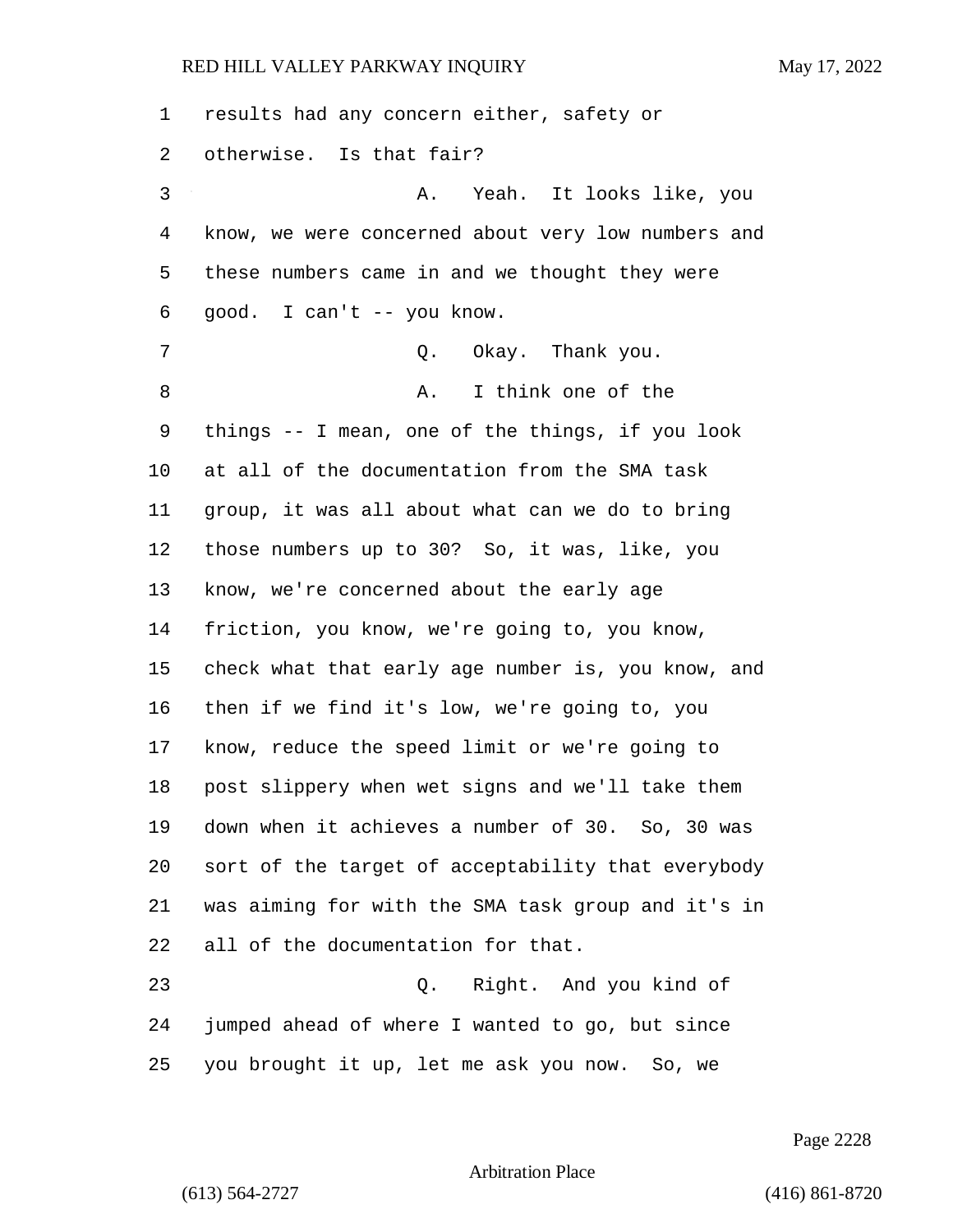know that the 2007 Red Hill numbers, you know, had an average, you know, above 30 and the early age low friction numbers that the task group looked at were in the low 20s. 5 So, is it fair to say that when we think of the early age low friction issue, what we're really talking about are roadways that, you know, are in the low 20s, maybe even the teens? That's kind of the focus of how we would define, you know, the early age low friction issue? 12 A. Yes, it is. 13 Q. Okay. And just so I understand, if a road had, you know, early age friction figures in the high 40s, for example, which might be, I don't know, an extreme example, that's not, you know, it wouldn't be associated with early age low friction? 19 A. Correct. 20 Q. Okay. Just going back to our discussion before we veered off into what early age low friction is. After you discussed the 2007 results with Mr. Lewis, at some point you went on to look at or talk about the friction testing that took place in 2008 to 2014.

Page 2229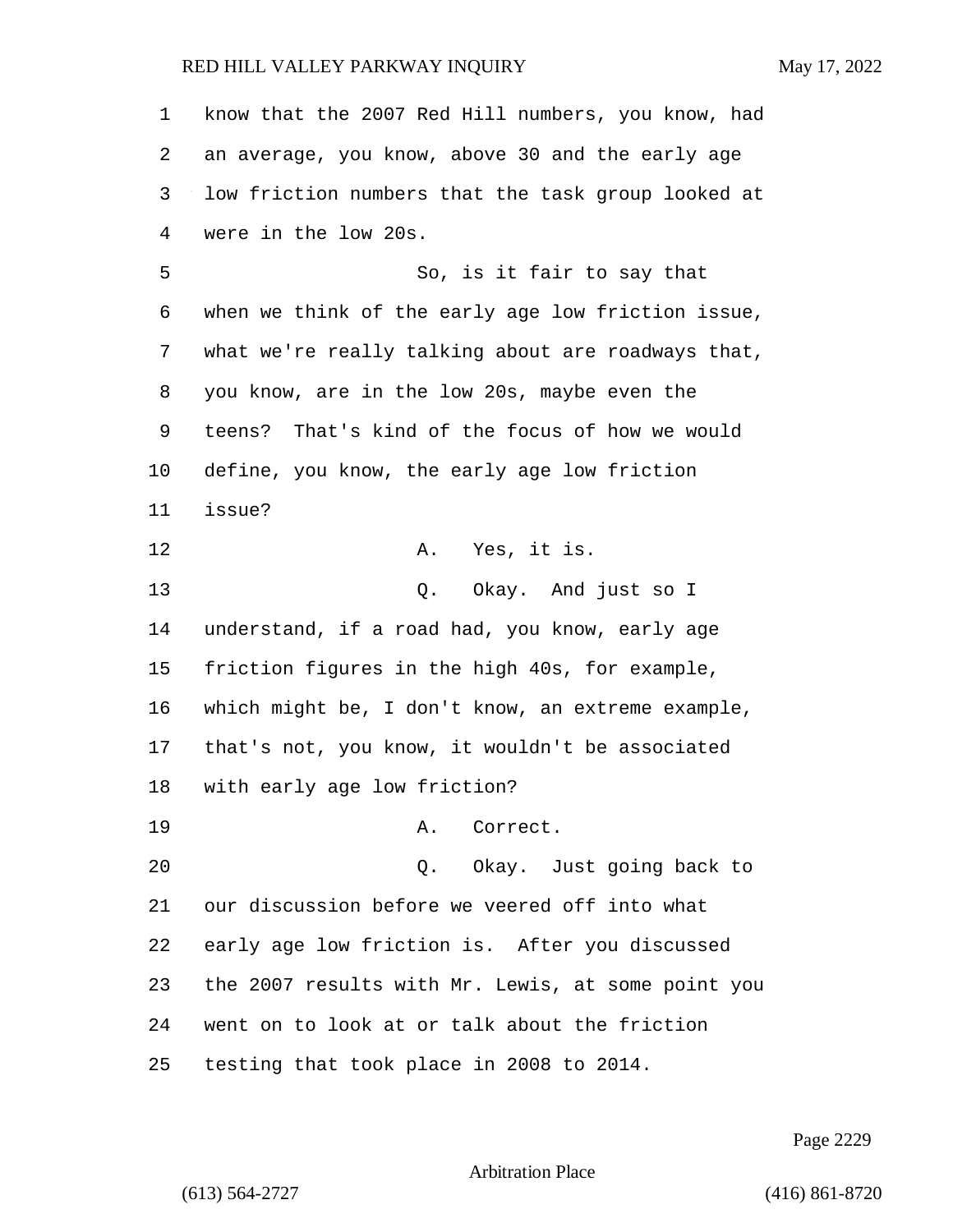| $\mathbf 1$ | And, again, I think the answer                      |
|-------------|-----------------------------------------------------|
| 2           | is implied from your action in response to the      |
| 3           | 2010 testing, but if any of the testing results     |
| 4           | from after 2007 were concerning to you and raised   |
| 5           | potential issues, safety or otherwise, you again    |
| 6           | would have told or advised the City or its          |
| 7           | representatives of the concerns that you had.<br>Is |
| 8           | that fair?                                          |
| 9           | Yeah. So, that's why in<br>Α.                       |
| 10          | 2010 I reached out to get a number to contact the   |
| 11          | City to let them know that we had seen the          |
| 12          | pavement numbers, friction numbers, dropping.       |
| 13          | Q. Right. Okay. And the                             |
| 14          | 2010 numbers that triggered you to call Ludomir, I  |
| 15          | think we've established that had you actually seen  |
| 16          | the correct numbers, you would not have called      |
| 17          | because the dip or the big drop that triggered you  |
| 18          | to call Ludomir, you know, wouldn't have been       |
| 19          | there. Is that fair?                                |
| 20          | Right. What triggered me<br>Α.                      |
| 21          | and the concern was that it was quite a large       |
| 22          | drop. I thought it was 6.6, quite a large drop in   |
| 23          | the friction value, and that made me concerned.     |
| 24          | So, because we didn't have a lot of data and we     |
| 25          | saw this sort of rapid drop, I was concerned about  |

Page 2230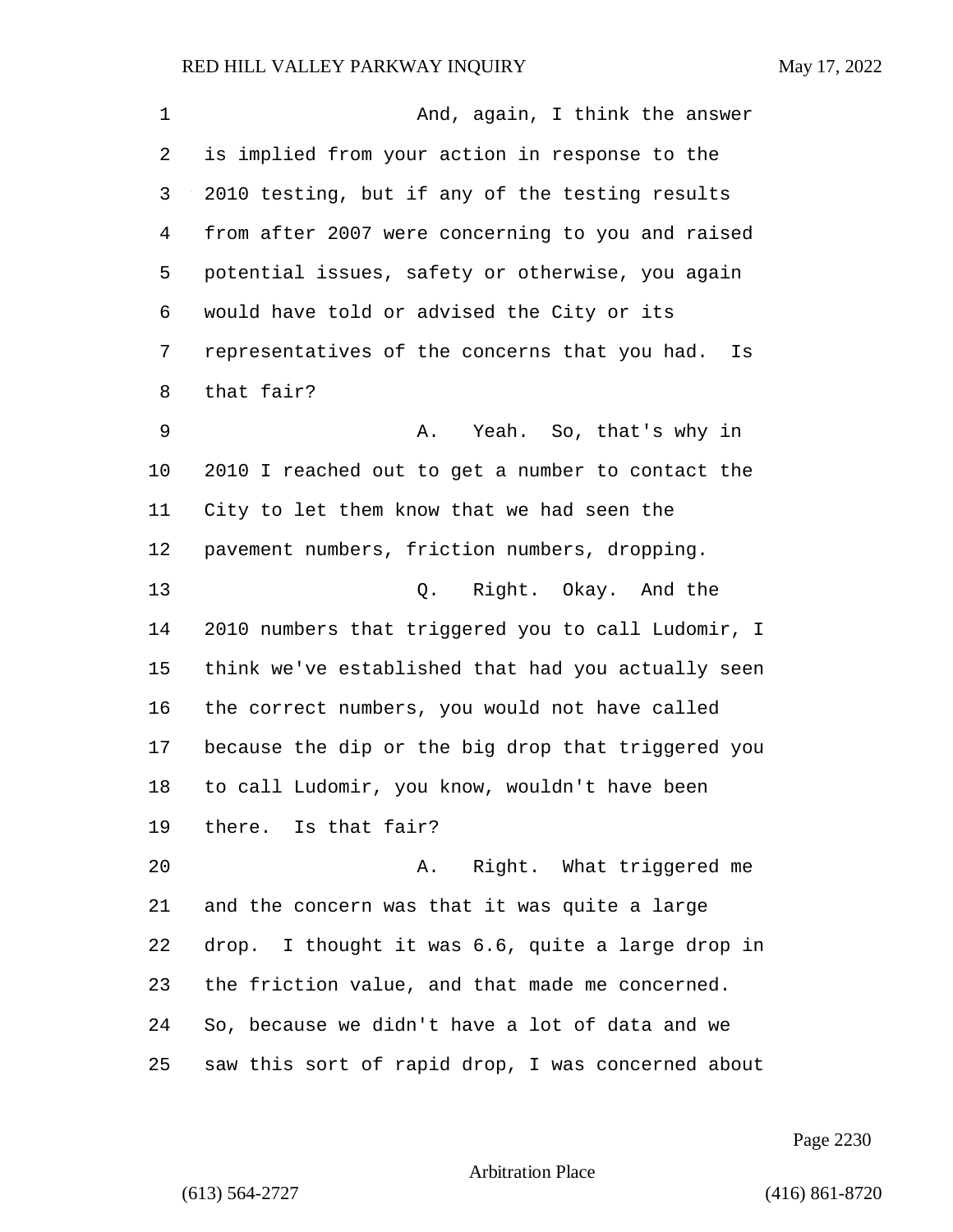where those numbers were going, so, you know, that's why I thought it would be important to contact the City. 4 Q. Okay. And so, outside of the erroneous 2010 numbers, looking at the results from 2008 to 2014, I take it there was no concern or no need to call the City about those results because they were acceptable? 9 A. Well, I'm imagining we've already called the City about the 2010 results, you know, so I'm not going to call them every year. But the numbers are still falling in our acceptable range and look to me to be levelling off. And we were, you know, like I mentioned, we were confident in the aggregate itself as being a good quality aggregate and although they weren't ideal numbers, they were still considered acceptable. 19 Q. Right. And just with respect to the call to Ludomir asking for a contact at the City, am I correct that your evidence was you have no recollection of actually calling someone at the City? 24 A. Yeah. So, my

recollection is -- I don't have a memory of

Page 2231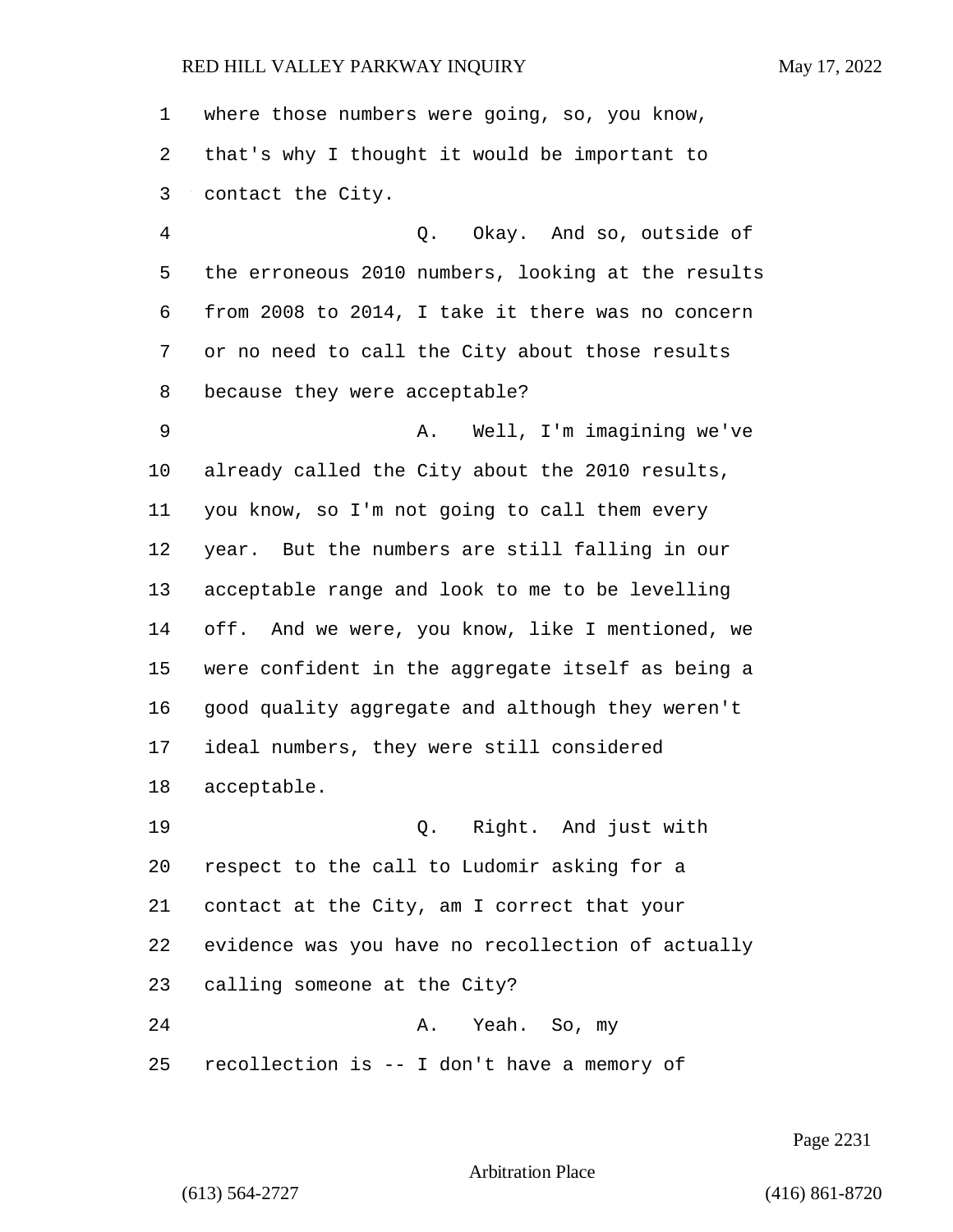| 1  | calling them, but I guess what I would say is that |
|----|----------------------------------------------------|
| 2  | that was my intent to do and, you know, knowing my |
| 3  | own professional work ethic or whatever, I feel    |
| 4  | certain that I would have done it. And then I was  |
| 5  | pleased to see that I did have that confirmation   |
| 6  | that I reached out to Ludomir. So, to me, that's,  |
| 7  | you know, showing that I did in fact reach out and |
| 8  | let them know about the declining friction         |
| 9  | numbers.                                           |
| 10 | So, I appreciate this was<br>Q.                    |
| 11 | a long time and assuming you did call the City and |
| 12 | you raised the concern, would it also make sense   |
| 13 | to you, based on your work ethic, that you would   |
| 14 | have, you know, after learning about the error in  |
| 15 | 2010, corrected what you may have said to the City |
| 16 | afterwards?                                        |
| 17 | No, I don't think so.<br>Α.                        |
| 18 | So, if you have no<br>Q.                           |
| 19 | recollection of, you know, correcting the          |
| 20 | information that you gave, would that suggest to   |
| 21 | you, you know, given your diligence, that you      |
| 22 | would not have initially called the City with that |
| 23 | information?                                       |
| 24 | Oh, no. I'm sure I would<br>Α.                     |
| 25 | have called them with the original information,    |

Page 2232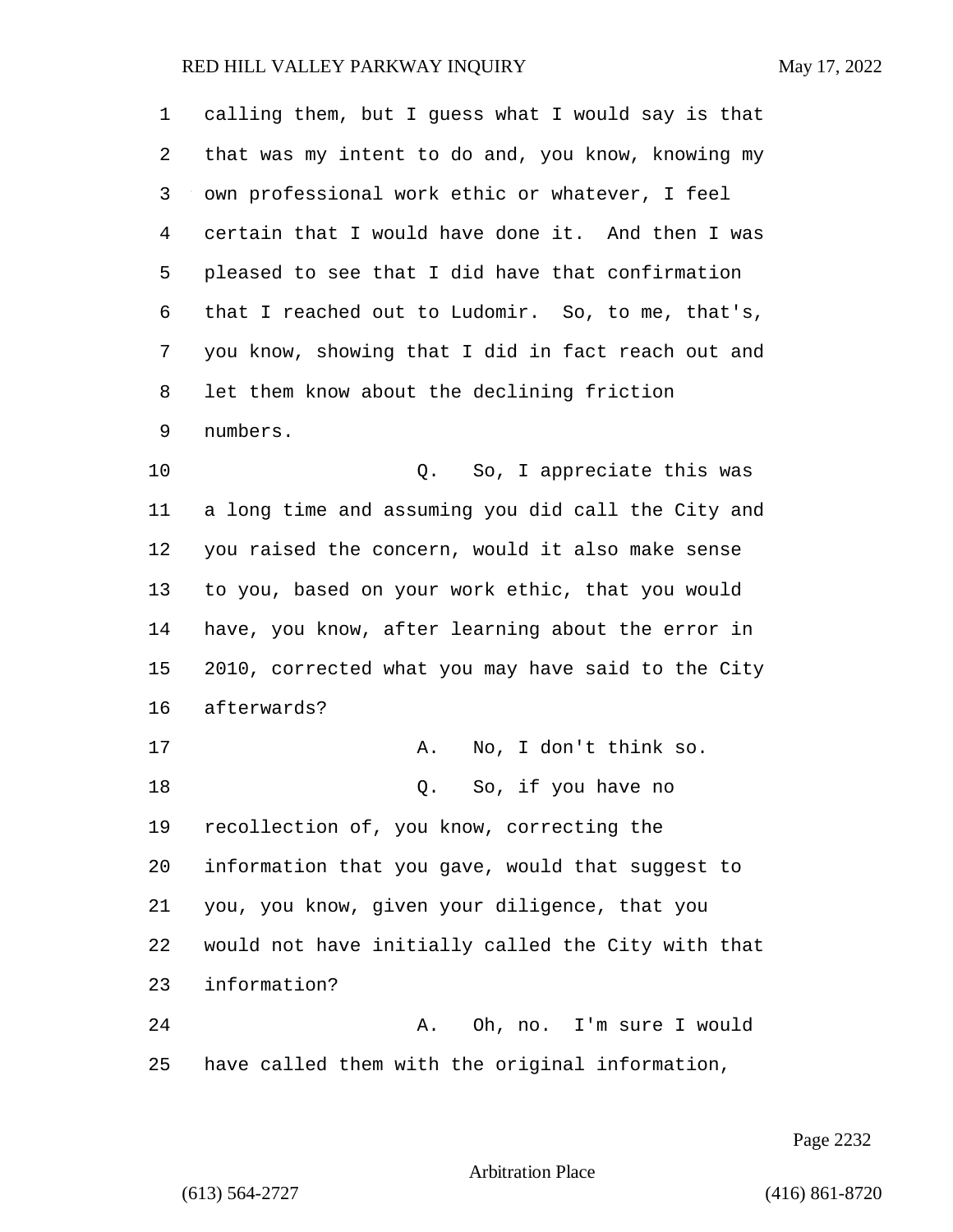but, you know, the follow-up information, I don't think I would have followed up on. 3 Q. Mr. Registrar, can you bring up MTO7 again, images 2 and 3. 5 Ms. Lane, I would like to go back to the conversation you had with Mr. Lewis, again, about the 2007 request for friction testing and whether the City had specifically made a request for it. 10 So, based on your evidence yesterday, I think you were under the belief that the City, for some reason, did not want to provide a written request. Is that correct? 14 A. Yeah. And, again, of course that was just me speculating on the City not putting a request in writing. I don't -- 17 Q. Sorry. Did I cut you off there? I didn't mean to do that. 19 A. Well, I can't really put myself in their shoes. I'm just guessing that they didn't want to put it in writing, but it could just be that they were busy. I don't know. 23 Q. I think, just looking at the e-mails, the only person that you talked to about that issue was Mr. Raymond. Is that

Page 2233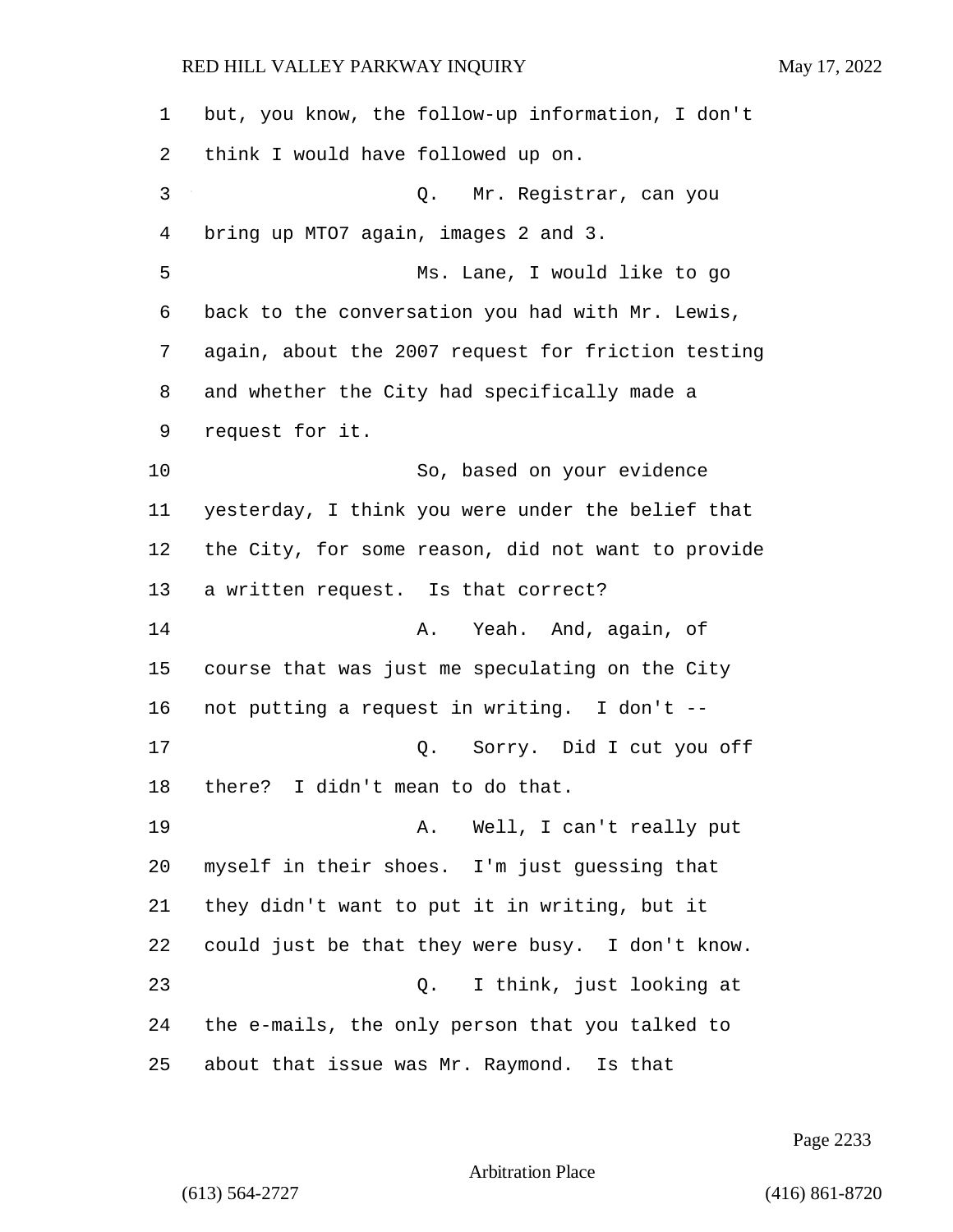correct? 2 A. Correct, yes. 3 Q. And so, you didn't speak to anyone at the City to confirm whether that was the case? 6 A. That's true. 7 Q. Right. And it's fair to say you don't know whether the City was actually even asked to make a formal request to the MTO? 10 A. Well, that's true. I wouldn't have been party to that. I did know from Tom Kazmierowski, who was my boss, I was the senior pavement engineer when I remember that Tom had mentioned that we could do friction testing for them, so I assumed that it had come up in the past. Right? 17 So, you're right. Normally I would have been saying, no, we need this letter. Like, we're not going to go and test without their letter. But because there had already been a previous discussion about doing this friction testing for them, I assumed that they were aware. And then Chris is saying they don't have an objection to it. They're just not putting in a formal request.

Page 2234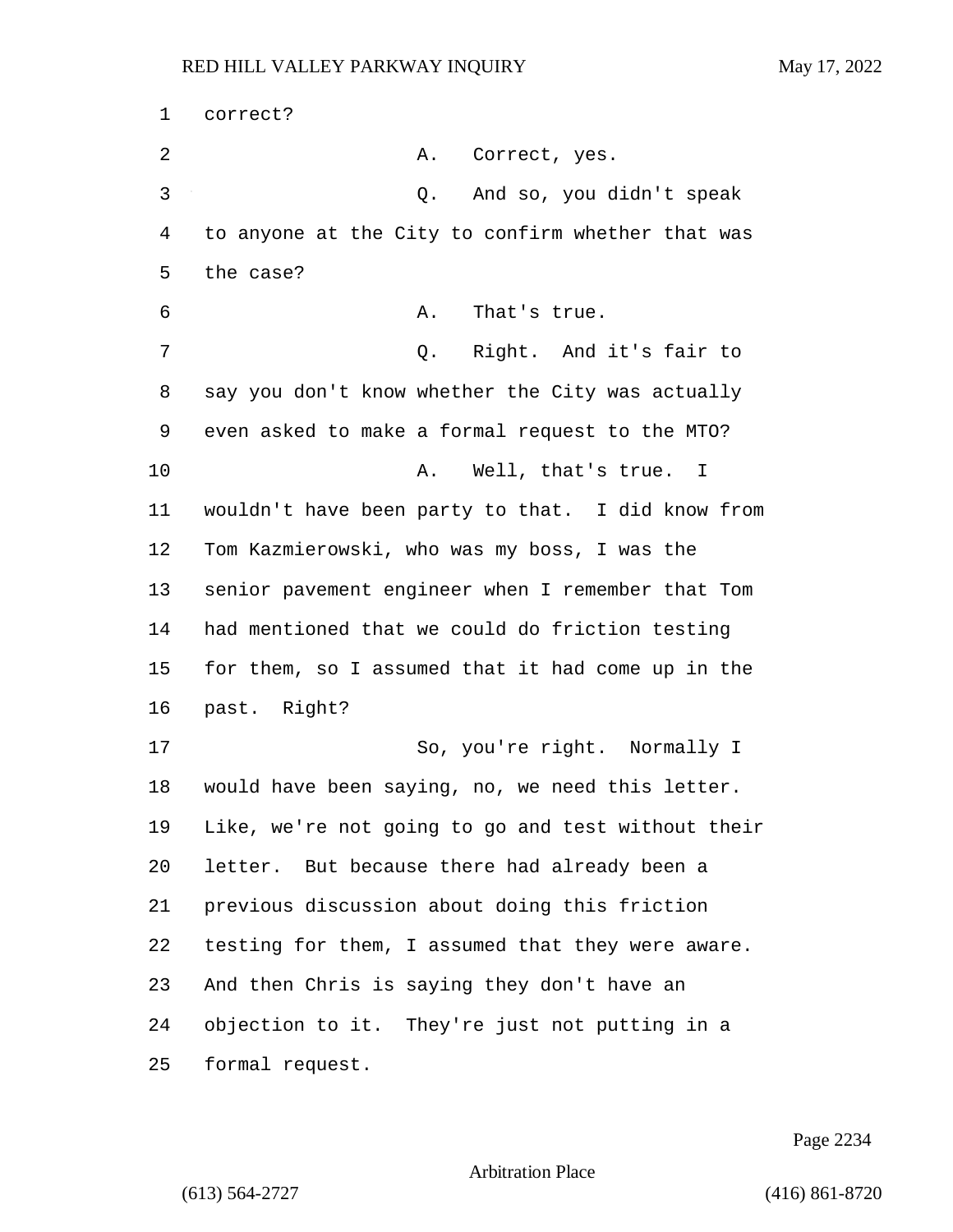| $\mathbf 1$ | So, you know, I think it was a                     |
|-------------|----------------------------------------------------|
| 2           | combination of having previously heard that they   |
| 3           | may want to do friction testing. Having Chris say  |
| 4           | that they have no objection to it, I think that's  |
| 5           | why I didn't push for a written letter.            |
| 6           | Q. Okay. Fair enough. And                          |
| 7           | Chris tells you that the information is coming     |
| 8           | from Ludomir, Ludomir Uzarowski. I take it you     |
| 9           | didn't speak to Ludomir about this issue either?   |
| 10          | No, I didn't.<br>Α.                                |
| 11          | Q. So, the testing that took                       |
| 12          | place -- sorry, we can take this document down.    |
| 13          | Ms. Lane, the testing that                         |
| 14          | took place in 2007, that was in the context of the |
| 15          | municipality making a request for friction         |
| 16          | testing, and so we had just discussed you would    |
| 17          | ideally, I guess, prefer approval from the City    |
| 18          | doing that testing. Is that right?                 |
| 19          | Correct.<br>Α.                                     |
| 20          | And then in 2008, 2014,<br>Q.                      |
| 21          | that testing was done in the context of aggregate  |
| 22          | approval for, you know, DSM purposes?              |
| 23          | Α.<br>Yes.                                         |
| 24          | In that case, am I right<br>Q.                     |
| 25          | that the MTO does not seek permission from the     |

Page 2235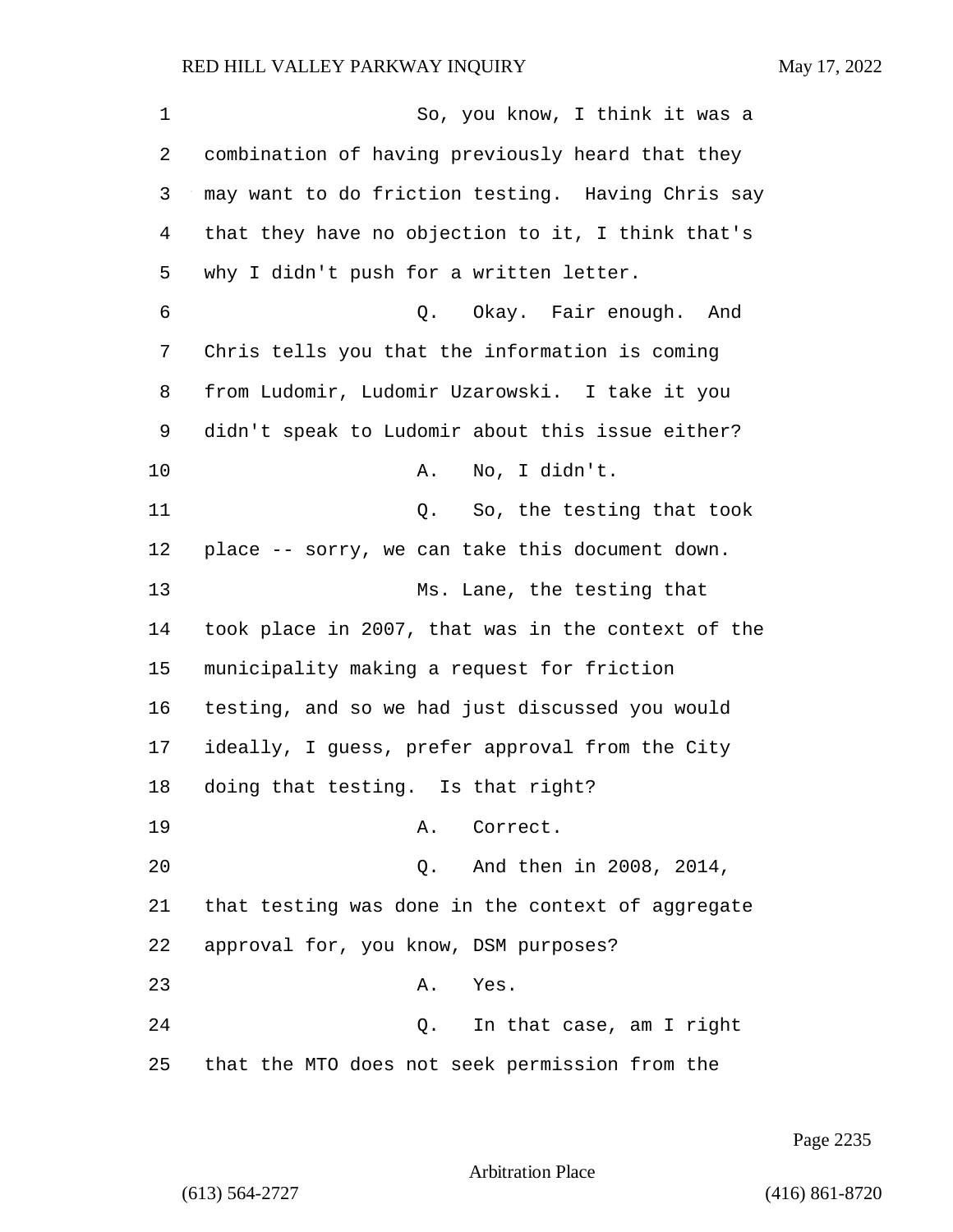| 1  | municipality, even though testing is taking place   |
|----|-----------------------------------------------------|
| 2  | on a municipal road?                                |
| 3  | So, that is a bit of an<br>Α.                       |
| 4  | interesting one because I wasn't there at the       |
| 5  | time. So, what happened is the request came in in   |
| 6  | the late fall or December of 20, whatever it was,   |
| 7  | and then I left that job and went downtown, to      |
| 8  | work downtown. So, in that meantime I don't know    |
| 9  | how they settled on using the Red Hill Valley       |
| 10 | Parkway as the trial section.                       |
| 11 | What I do know is, like,                            |
| 12 | typically when we're pre-qualifying an aggregate,   |
| 13 | like, there's all these requirements. Right?<br>So, |
| 14 | we do all this lab testing, we investigate the      |
| 15 | quarry and we place a test section. What I do       |
| 16 | know is if there's already constructed a suitable   |
| 17 | pavement that used that aggregate, that, you know,  |
| 18 | it would be strongly suggested that that's the      |
| 19 | test section that we use.                           |
| 20 | And the reason is otherwise                         |
| 21 | we're saying to the quarry, you have to go and      |
| 22 | build us a 500-metre test section somewhere, and    |
| 23 | then they're saying, well, we just built this       |
| 24 | pavement right here. Right? So, I believe that      |
| 25 | that is how they landed on the Red Hill Valley      |

Page 2236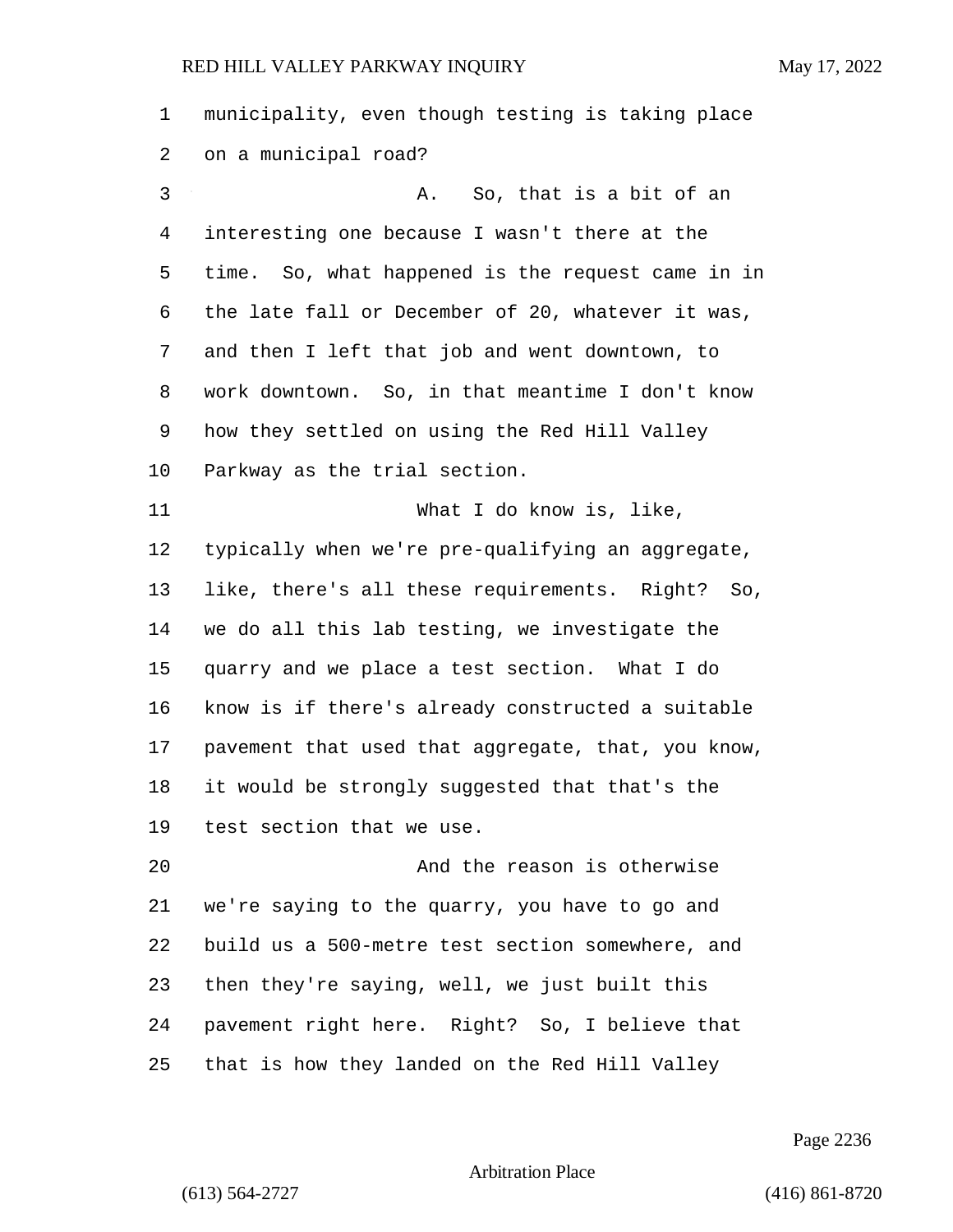| 1  | Parkway as the test section, because it had just   |
|----|----------------------------------------------------|
| 2  | been built with that aggregate and it was right    |
| 3  | there and out of that came this. But I wasn't      |
| 4  | actually there for those deliberations because I   |
| 5  | was in another role at the time.                   |
| 6  | Q. Okay. No, thank you for                         |
| 7  | that information, but what I was trying to get an  |
| 8  | understanding of is in the context of that         |
| 9  | testing, I take it the MTO doesn't think there's a |
| 10 | need to, you know, seek permission from the        |
| 11 | municipality to do the testing. Is that what that  |
| 12 | appeared to be, a concern in the context of, you   |
| 13 | know, the 2007 testing where you mentioned we at   |
| 14 | least need approval before we go ahead?            |
| 15 | Yeah. I would have<br>Α.                           |
| 16 | thought it would be a professional courtesy to do  |
| 17 | that, to be honest, but it wasn't my decision.     |
| 18 | Q. Okay. And you're not                            |
| 19 | aware of, you know, the City being provided notice |
| 20 | that this testing was going on, you know, outside  |
| 21 | of what we've discussed about the 2010 results?    |
| 22 | I'm not specifically<br>Α.                         |
| 23 | aware of it, but it may have happened. And the     |
| 24 | reason I say that is because we usually let others |
| 25 | know if we're testing their facility, but that     |

Page 2237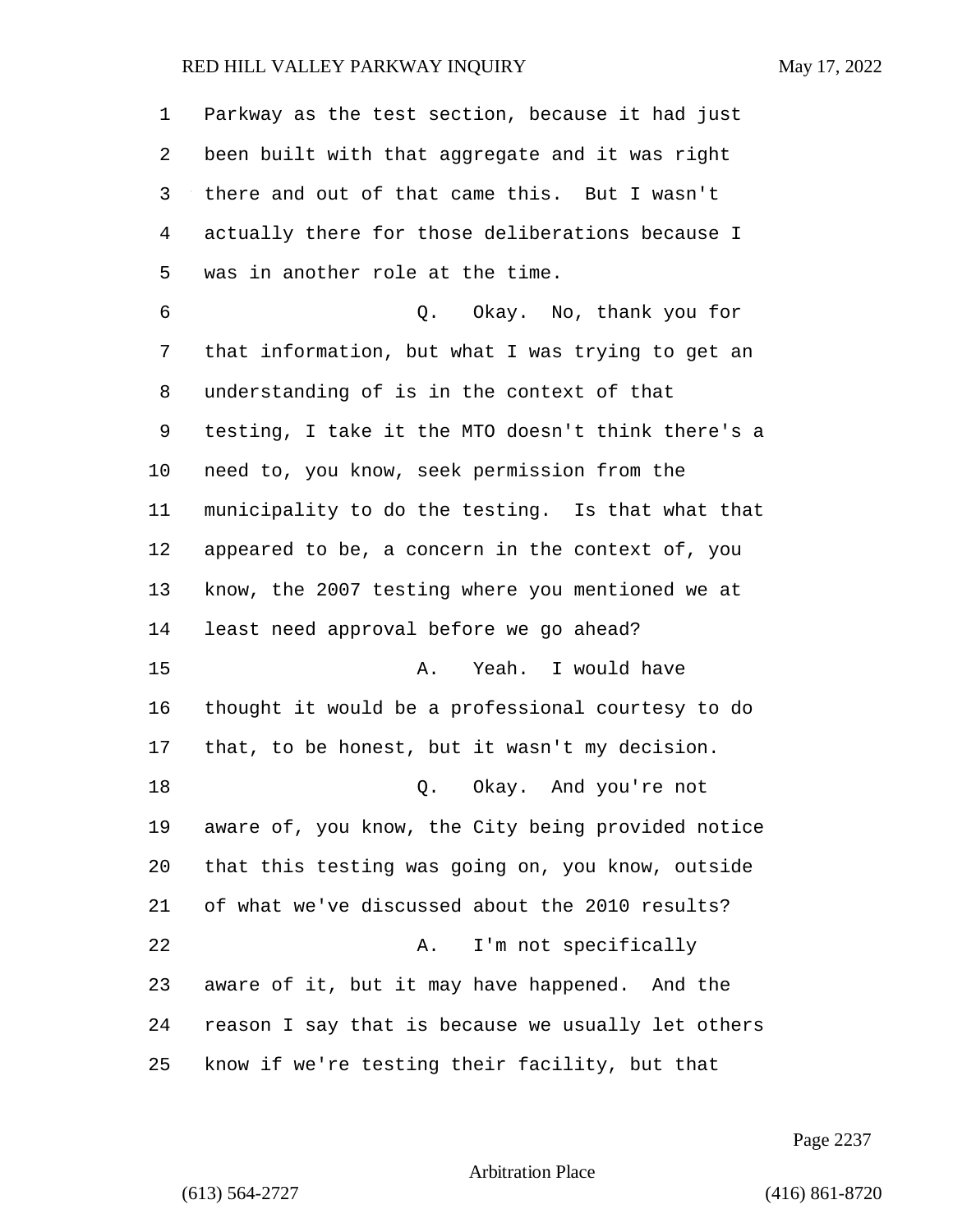1 would have been -- but, you know, if nobody has 2 any evidence of that, it wouldn't have been me 3 doing it. Right? So... 4 Q. Yeah. We'll see 5 obviously if there are other MTO, but I was trying 6 to get your evidence on what the practice -- 7 A. Clearly I can confirm 8 that I did not do that, yes. 9 Q. Okay. Mr. Commissioner, 10 those are my questions. Thank you, Ms. Lane. 11 JUSTICE WILTON-SIEGEL: Thank 12 you. 13 THE WITNESS: Thank you. 14 MR. LEWIS: And so, I believe 15 it is Ms. Roberts, counsel for Golder, next. 16 EXAMINATION BY MS. JENNIFER ROBERTS: 17 C. Good morning, Ms. Lane. 18 A. Good morning. 19 Q. I'm Jennifer Roberts, 20 counsel for Golder. 21 Mr. Commissioner, may I please 22 begin? 23 JUSTICE WILTON-SIEGEL: Please 24 do. 25 BY MS. JENNIFER ROBERTS:

Page 2238

Arbitration Place

(613) 564-2727 (416) 861-8720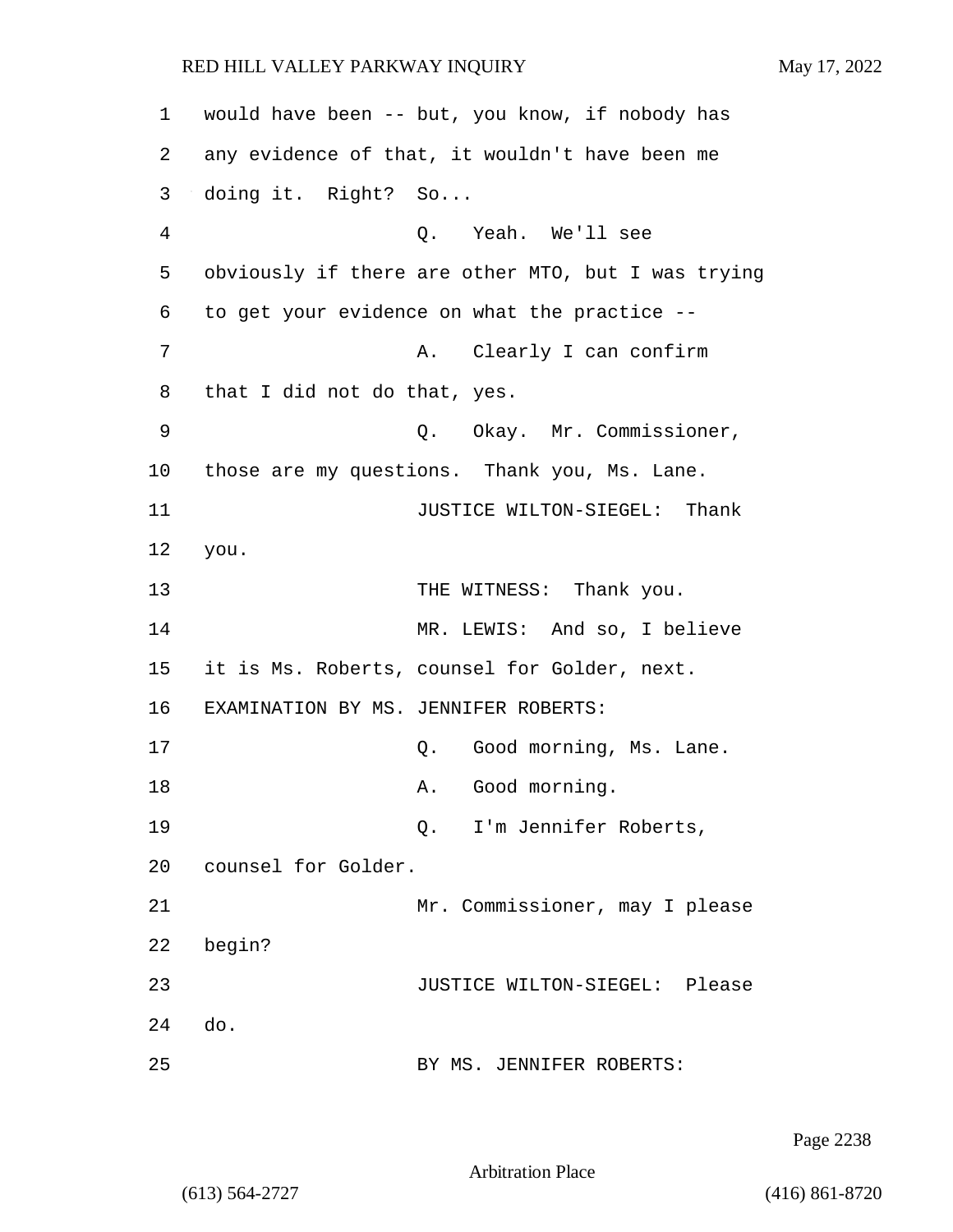| 1  | Okay. Ms. Lane, I want<br>Q.                       |
|----|----------------------------------------------------|
| 2  | to go to a particular piece of evidence and I'm    |
| 3  | hoping you can help us. I want to explore the      |
| 4  | question of whether friction levelled off, as you  |
| 5  | said it appeared to from the test data that went   |
| 6  | into 2012 and into 2014.                           |
| 7  | We know that MTO didn't                            |
| 8  | conduct testing in the spring of 2019, but the     |
| 9  | evidence in the documents is that an entity called |
| 10 | ARA actually did, and I would like to go to that.  |
| 11 | Registrar, can you please pull up Hamilton 9628.   |
| 12 | THE REGISTRAR: Sorry,                              |
| 13 | counsel, would you like it in the native version   |
| 14 | or the OnCue version?                              |
| 15 | MS. JENNIFER ROBERTS: Let's                        |
| 16 | look at it in native. Hopefully that looks like    |
| 17 | what I've got.                                     |
| 18 | BY MS. JENNIFER ROBERTS:                           |
| 19 | Q. Okay. This is a truly                           |
| 20 | horrible looking spreadsheet. Ms. Lane, first of   |
| 21 | all, just a general question. In the course of     |
| 22 | preparing to give testimony in this hearing, have  |
| 23 | you had an opportunity to look at the ARA data?    |
| 24 | Yes. This was shared<br>Α.                         |
| 25 | with me recently.                                  |

Page 2239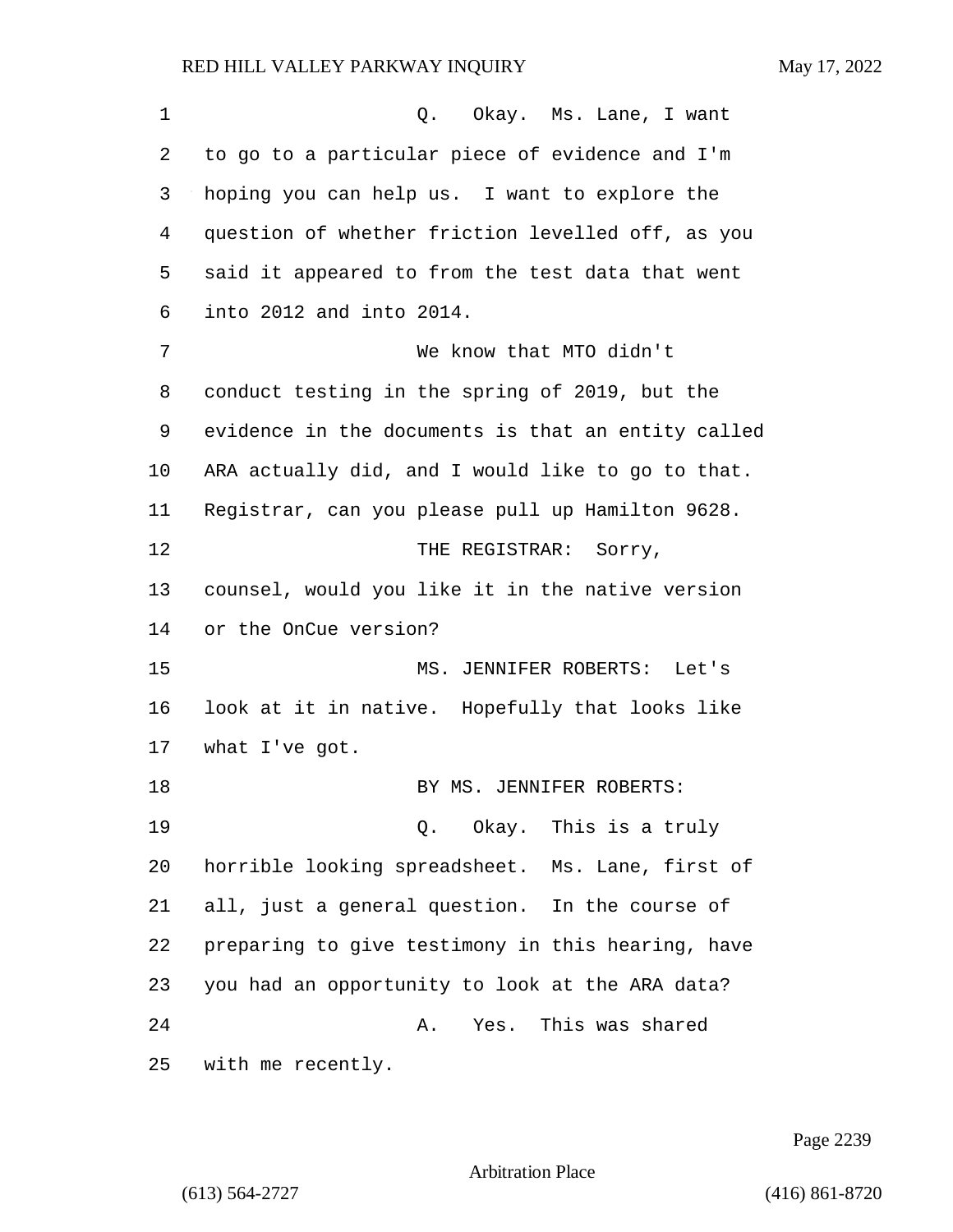1 C. Thank you. Okay. Registrar, I think the easiest way to do this is if I can ask you to highlight some -- highlight on part of it. And if you can go to column P, all right, and then down to -- wait a second. No, I need the first one, the northbound lane. That's it. Go to that one. Thank you. Go to P and if you can highlight lines 105 to 130. Move down. There we go. Okay. 10 THE REGISTRAR: Sorry, it only goes to 41. 12 MS. JENNIFER ROBERTS: 130 is all I need highlighted. 14 THE REGISTRAR: From where to 130? 16 MS. JENNIFER ROBERTS: 105 to 130, but just P. Thank you. Just the P column. There we go. Sorry, I'm trying to make it easier for everyone to see what it is that I'm looking at, because this is a very detailed Excel spreadsheet. Okay. 22 BY MS. JENNIFER ROBERTS: 23 Q. So, first of all, if I can just deal in generalities, Ms. Lane, I understand that this is -- well, let me ask you.

Page 2240

```
Arbitration Place
```
(613) 564-2727 (416) 861-8720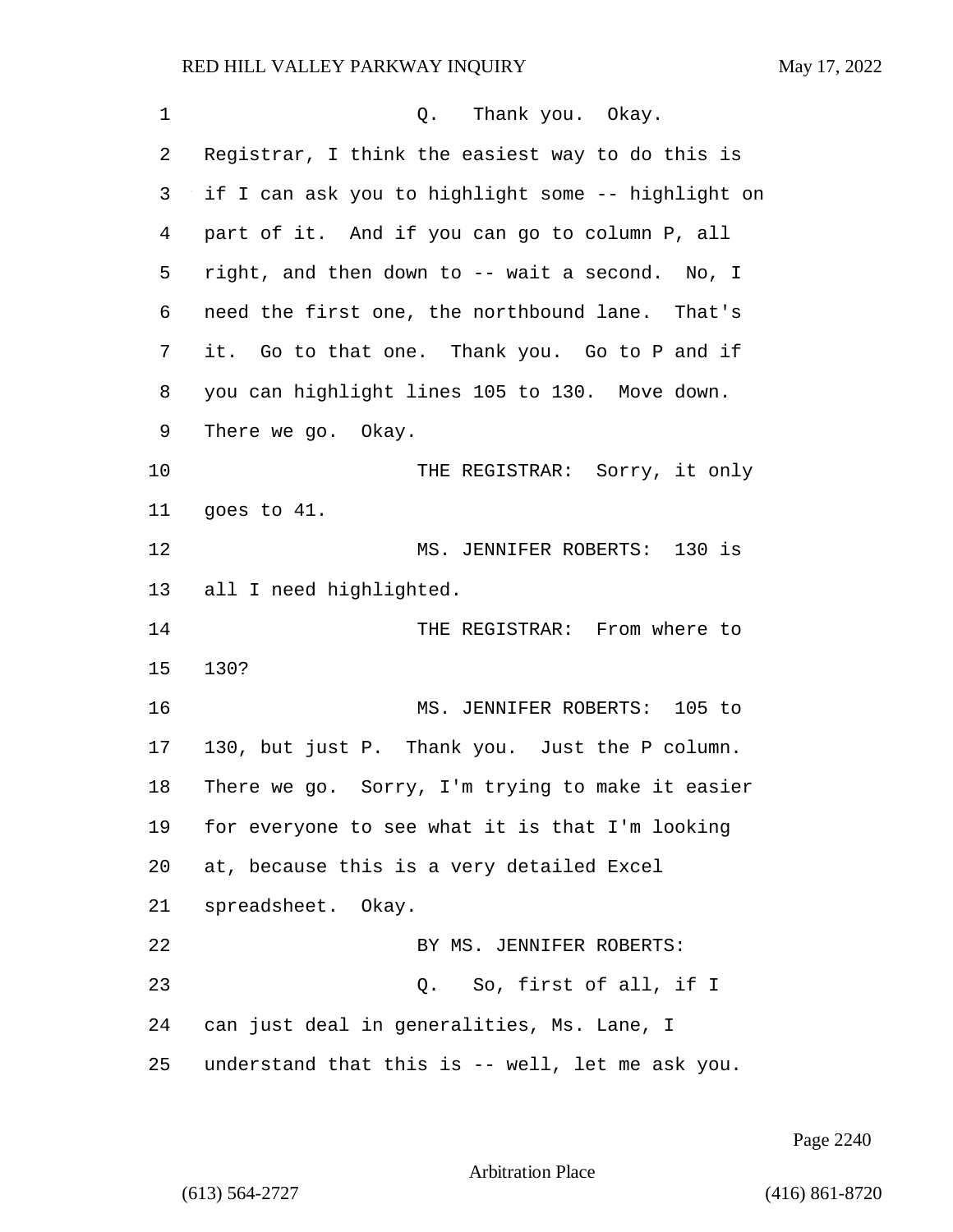Is this machinery that's referenced in the columns F, G, H, similar equipment to that used by the MTO? 4 A. So, my understanding is they also use the ASTM E274 friction trailer with a ribbed tire, yes. 7 Q. Thank you. And when I look at -- and this part of this test is also run at 90 kilometres per hour and we can see that by look at speed average, which is column S. Have I read that right? 12 A. Yes. So, column S is the speed and the data is, for the most part, at 90. Yes. 15 Q. Okay. And when I've looked at this, and the reason I've highlighted those particular lines in P is because when I cross-reference the latitude there with the latitude in the 2014 testing, I think there's overlap. So, if you look on the Y column, there's latitude readings. Do you see that? 22 A. Yes. 23 Q. Okay. And I'll go to it in a second, but in the MTO document in the testing from 2014, you also have latitudes because

Page 2241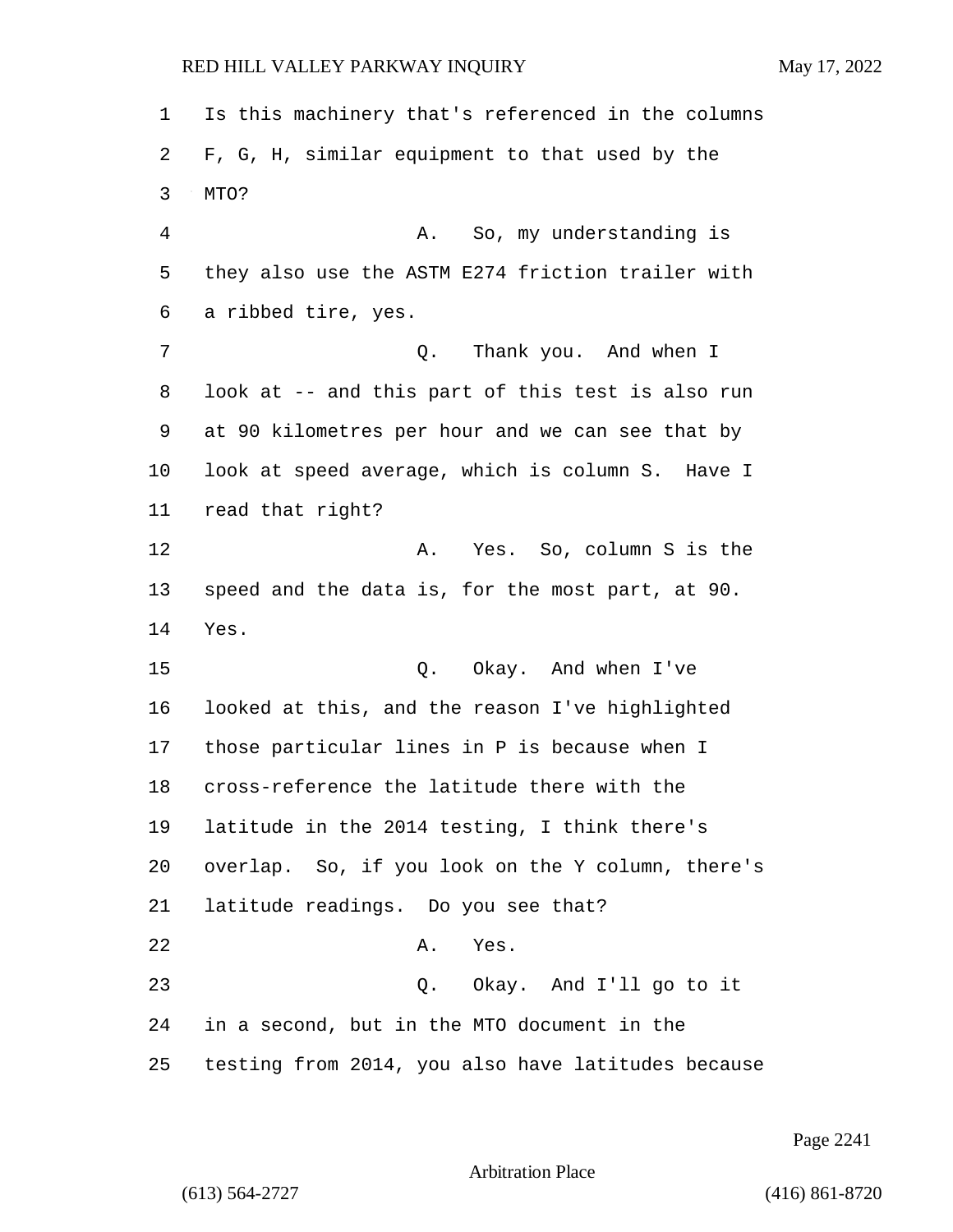| 1  | then, as you said, you've actually got a GPS       |
|----|----------------------------------------------------|
| 2  | that's doing the readings?                         |
| 3  | Yeah. I was looking<br>Α.                          |
| 4  | actually at the column AG and it's showing, like,  |
| 5  | the original data would have been just calling out |
| 6  | the locationing like that, Greenhill, King Street, |
| 7  | Queenston, Barton, like that.                      |
| 8  | Q. Sorry, because in MTO                           |
| 9  | you've got the test section that's tested is       |
| 10 | Greenhill, basically the CN structure close to the |
| 11 | QEW?                                               |
| 12 | Yes. Before we had the<br>Α.                       |
| 13 | GPS, we used to just identify -- you know, we      |
| 14 | started at the CN structure and then it would      |
| 15 | identify certain, you know, Queenston Road, King   |
| 16 | Street, et cetera. That's how it would be          |
| 17 | identified. But yes, the latitudes are there now.  |
| 18 | Okay. So, I just want to<br>Q.                     |
| 19 | do the cross-reference to make sure we're dealing  |
| 20 | with an apples-to-apples comparison, because you   |
| 21 | can see from ARA I think at least they've tested   |
| 22 | the whole Red Hill Valley Parkway. Is that what    |
| 23 | you think?                                         |
| 24 | Α.<br>Yes.                                         |
|    |                                                    |

25 Q. Okay. So, in order to

Page 2242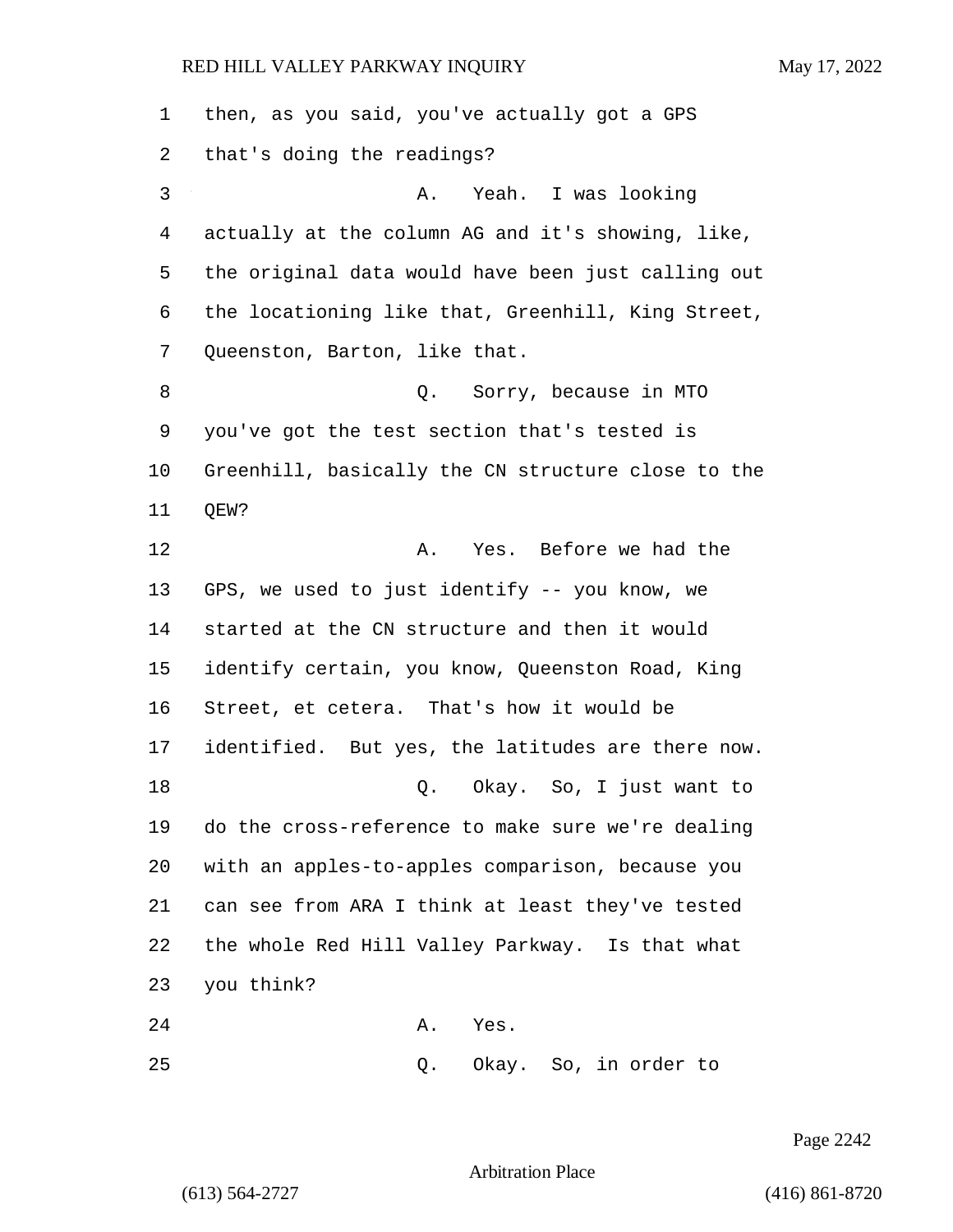compare what MTO did with ARA, I want to make sure that we've matched up the same areas tested. So, Registrar, can you please keep this but if you can also go to MTO22943. 5 THE REGISTRAR: Sorry, counsel, 228943? 7 MS. JENNIFER ROBERTS: No, 22943. Okay. Can we go to the chart? Sorry, the detailed, first one. There we go. Okay. 10 BY MS. JENNIFER ROBERTS: 11 Q. And so, in the second column here, we've got latitudes, Greenhill, and then down to the CN structure? 14 A. Yeah. 15 0. Okay. And I think we begin at 43218 and we go to 432439. Okay. Registrar, can we go back, please, to Hamilton 9628. There we go. And, Registrar, is it possible, the sections you've highlighted, can you highlight that in yellow just to make it easier to see? 105 to 130. There we go. Okay. 22 And I think if you cross-reference to the right, to that latitude, that's 43219 down to 43243, so that will overlap or that corresponds with the areas tested by MTO,

Page 2243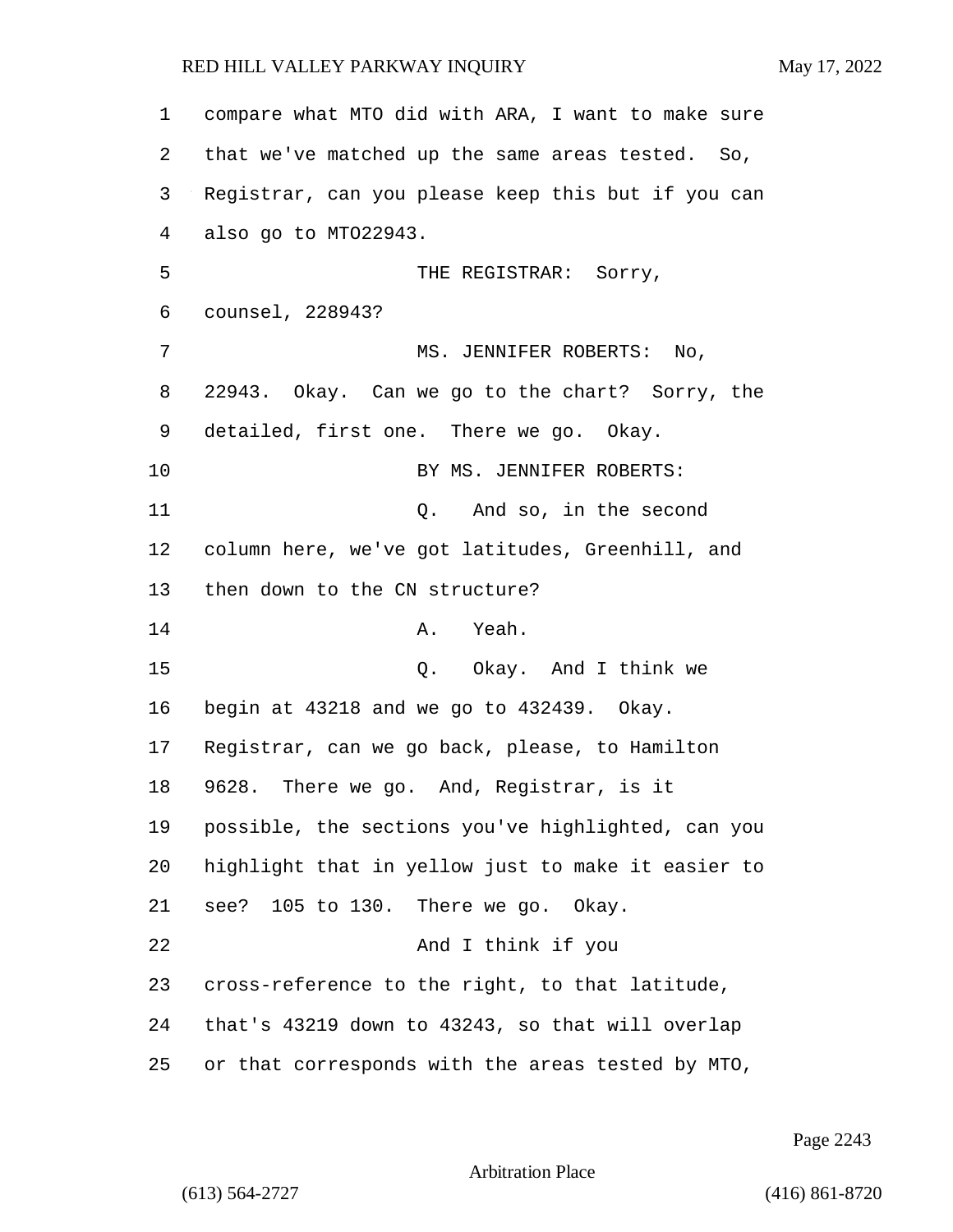does it not? 2 A. Yes, it does. 3 Q. Okay. And, Registrar, is it possible to put up the MTO22943 as an adjacent document so we keep the yellow highlight and then also have the MTO document so we can look at the numbers for the SN average? Look at that. Thank you. 9 Okay. So, Ms. Lane, can you see that well enough to look at the numbers in comparison? 12 A. I can see it, yes. I can see it. 14 Q. Okay. And so, when you look at these FN numbers in comparison, one of the last ones from MTO done in 2014, and then the ARA testing using the locked wheel in 2019, does that support your conclusion that the friction has levelled off? 20 A. Yes. So, those numbers, if you were to calculate the mean of that data, it would be, you know, maybe a little bit higher than what we had calculated in 2014. So, I think what it's showing is that the -- well, if you were to extrapolate the data, this is showing that the

Page 2244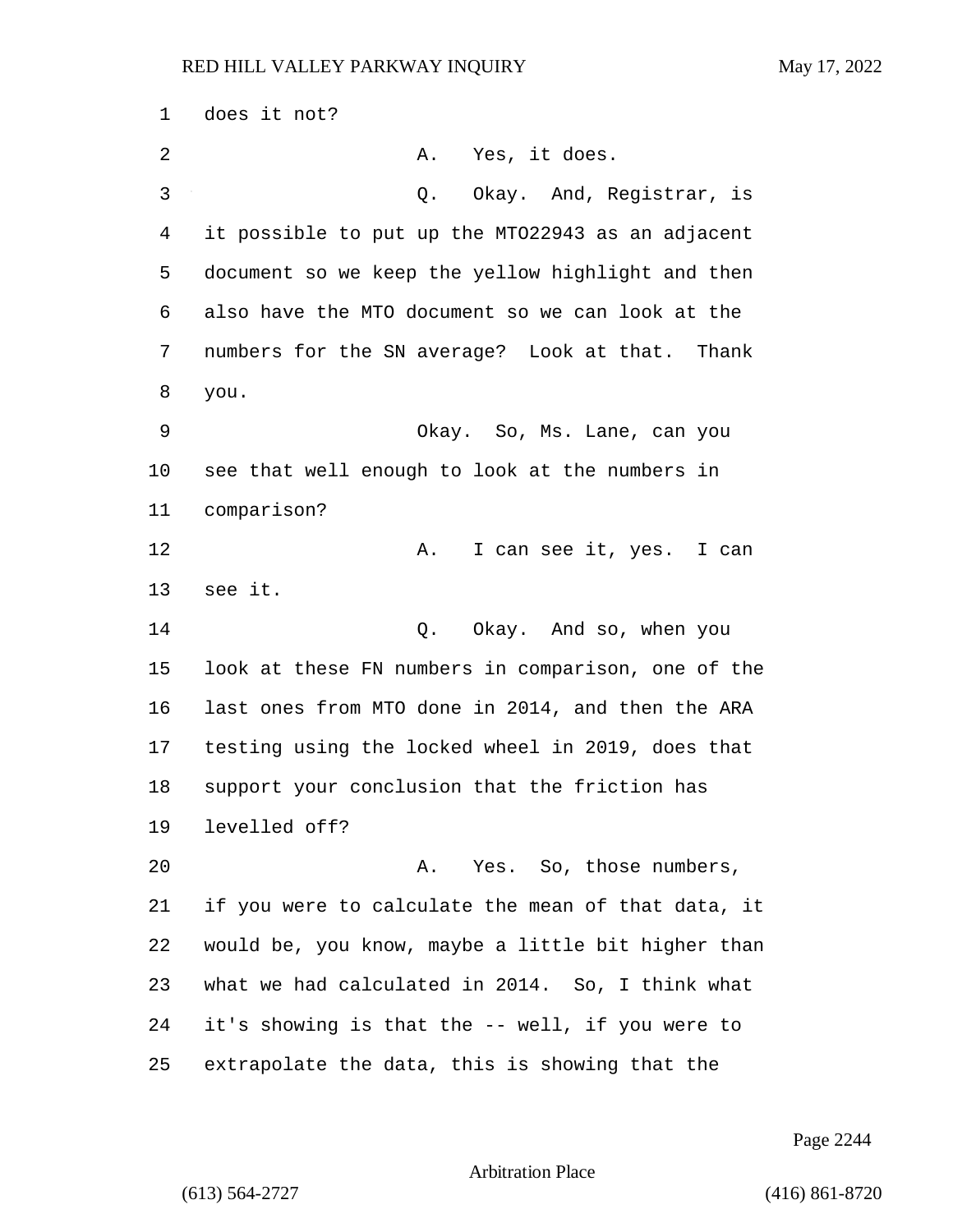numbers did not go down any further, so they did not decrease, and in fact those were slightly better than the numbers that we have in 2014. 4 Q. Okay. And the numbers do appear to be slightly better than what the MTO read in 2014, and why would that be? Is that because of the time of year or is there some other reason for that? 9 A. Yeah, it could be the time of year. It could be, you know, that it's five years later. You know, one of the things that can happen, for example, if the pavement is getting older, it may also be improving slightly in friction and that would be because of some, you know, surface distresses that may be occurring as well. But definitely it looks like the friction did not decline beyond what we took in 2014. So, my thought that it was stabilized is borne out by this data here. 20 Q. Okay. Thank you. I just

 want to cover off if we can look at the southbound lanes, too, just to have a comparison to see whether that theory is borne out by some other tests.

25 And I promise, Commissioner, I

Page 2245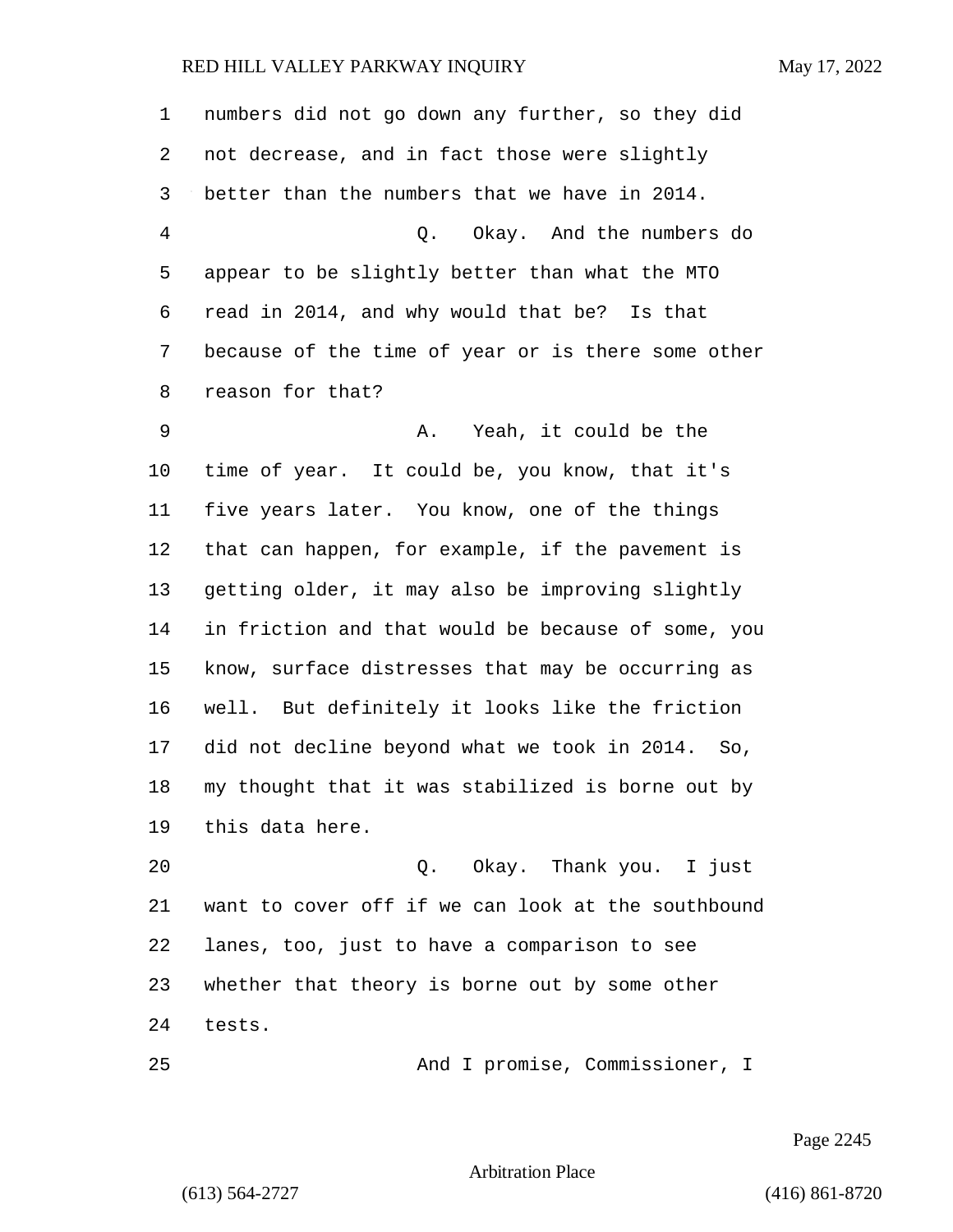| $\mathbf 1$ | won't go through all of this because I think that  |
|-------------|----------------------------------------------------|
| 2           | would be very laborious.                           |
| 3           | If we could please pull up                         |
| 4           | Hamilton 9629 and then put beside it MT022945.     |
| 5           | THE REGISTRAR: What was the                        |
| 6           | MTO spreadsheet?                                   |
| 7           | MS. JENNIFER ROBERTS: 22945.                       |
| 8           | THE REGISTRAR: Sorry, I just                       |
| 9           | brought this one up first because there's multiple |
| 10          | tabs for the southbound lanes.                     |
| 11          | MS. JENNIFER ROBERTS: Right.                       |
| 12          | Okay. So, let's go to southbound lane 1. And,      |
| 13          | again, if I can just, for convenience, ask you to  |
| 14          | highlight lines 106 to 132. Go down. Keep going.   |
| 15          | And, again, you're just going to highlight column  |
| 16          | ${\bf P}$ .                                        |
| 17          | THE REGISTRAR: To 132?                             |
| 18          | MS. JENNIFER ROBERTS: Yes,                         |
| 19          | please. There we go. Thank you. And then if you    |
| 20          | could also pull up the MTO22945. Great. Thank      |
| 21          | you.                                               |
| 22          | THE REGISTRAR: That was 3. I                       |
| 23          | now have 5. One second.                            |
| 24          | MS. JENNIFER ROBERTS:<br>Thank                     |
| 25          | you. And then the detail, please. There we go.     |

Page 2246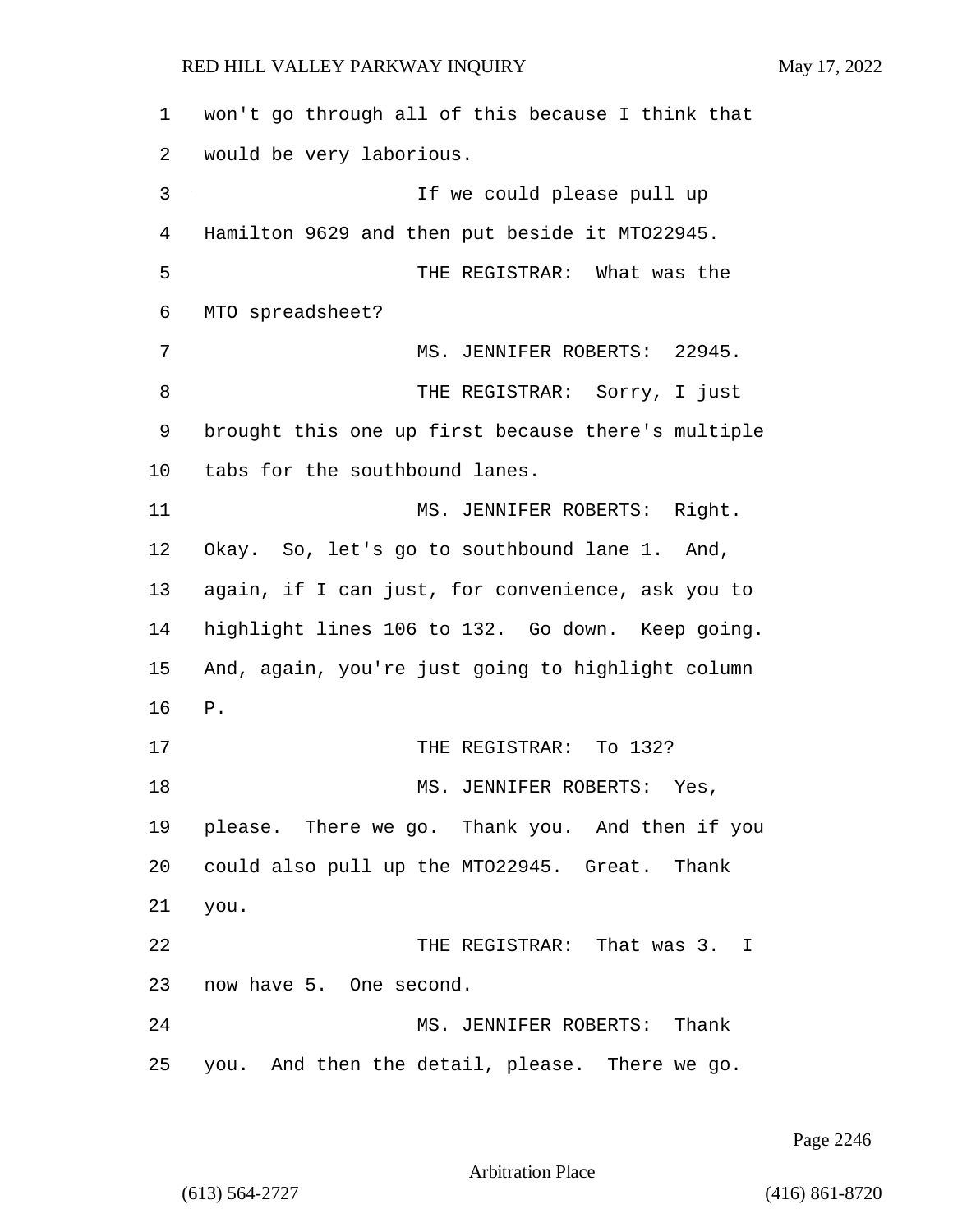| 1  | Okay.                                             |
|----|---------------------------------------------------|
| 2  | BY MS. JENNIFER ROBERTS:                          |
| 3  | Ms. Lane, if I can please<br>Q.                   |
| 4  | ask you, again, what I've done here is we've      |
| 5  | cross-referenced the locations tested by MTO      |
| 6  | across the latitudes that are identified in the   |
| 7  | ARA testing, and then can you please have a look  |
| 8  | at those friction numbers and tell us whether you |
| 9  | think that the friction has levelled off?         |
| 10 | Yeah. I mean, again, the<br>Α.                    |
| 11 | data looks, you know, slightly better than our    |
| 12 | data, so it certainly does look like the friction |
| 13 | did not deteriorate any further than what we      |
| 14 | collected in 2014 and this data is actually an    |
| 15 | improvement on the data that we had, so it's      |
| 16 | showing better friction numbers than we had in    |
| 17 | 2014.                                             |
| 18 | Thank you.<br>Q.                                  |
| 19 | It's showing that the<br>Α.                       |
| 20 | pavement did not decline any further in friction. |
| 21 | Okay. Thank you.<br>Q.<br>And                     |
| 22 | just to cover the point, with these numbers all   |
| 23 | sort of over 30 and low, you know, 33, 34,        |
| 24 | basically between 35 and 30, a little bit over    |
| 25 | occasionally, that that would not be in a range   |

Page 2247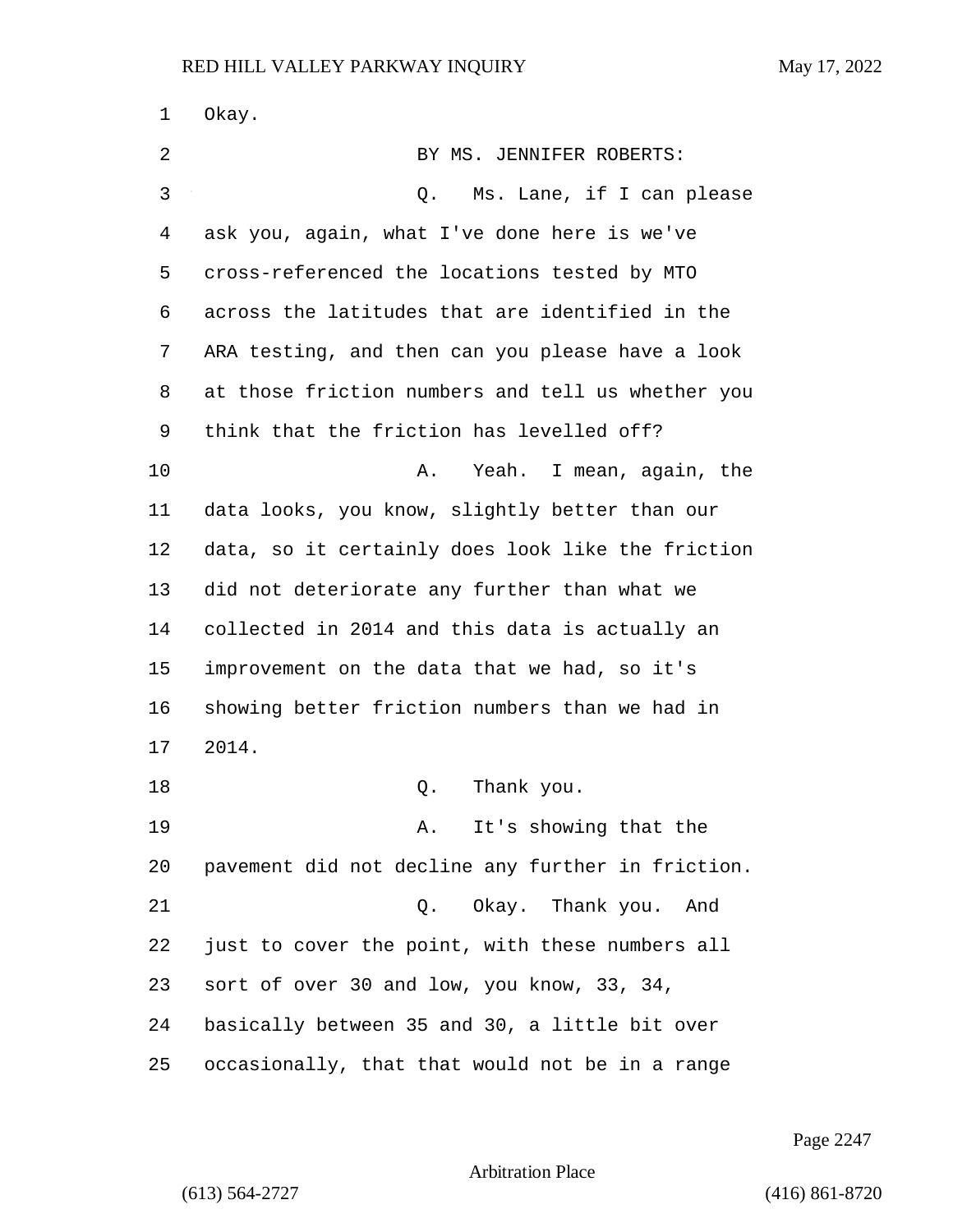1 that, by itself, would cause any concern to MTO in 2 reviewing them? 3 A. Correct. Those numbers 4 would be considered acceptable. 5 Q. Okay. Thank you. Thank 6 you, Ms. Lane. Those are my questions. Thank 7 you, Commissioner. 8 MR. LEWIS: Ms. McIvor now for 9 the MTO. 10 MS. MCIVOR: Thank you, 11 Mr. Lewis. 12 EXAMINATION BY MS. MCIVOR: 13 Q. Hi, Ms. Lane. I just 14 have a few questions for you today. 15 Registrar, if you could please 16 pull up MTO document 18621. 17 THE REGISTRAR: Sorry, 18 counsel. Can you repeat that for me? 19 MS. MCIVOR: Yes. It's 20 MTO18621. 21 THE REGISTRAR: Sorry, I was 22 looking for a native file. My apologies. 23 MS. MCIVOR: Okay. 24 BY MS. MCIVOR: 25 Q. And, Ms. Lane, you

Page 2248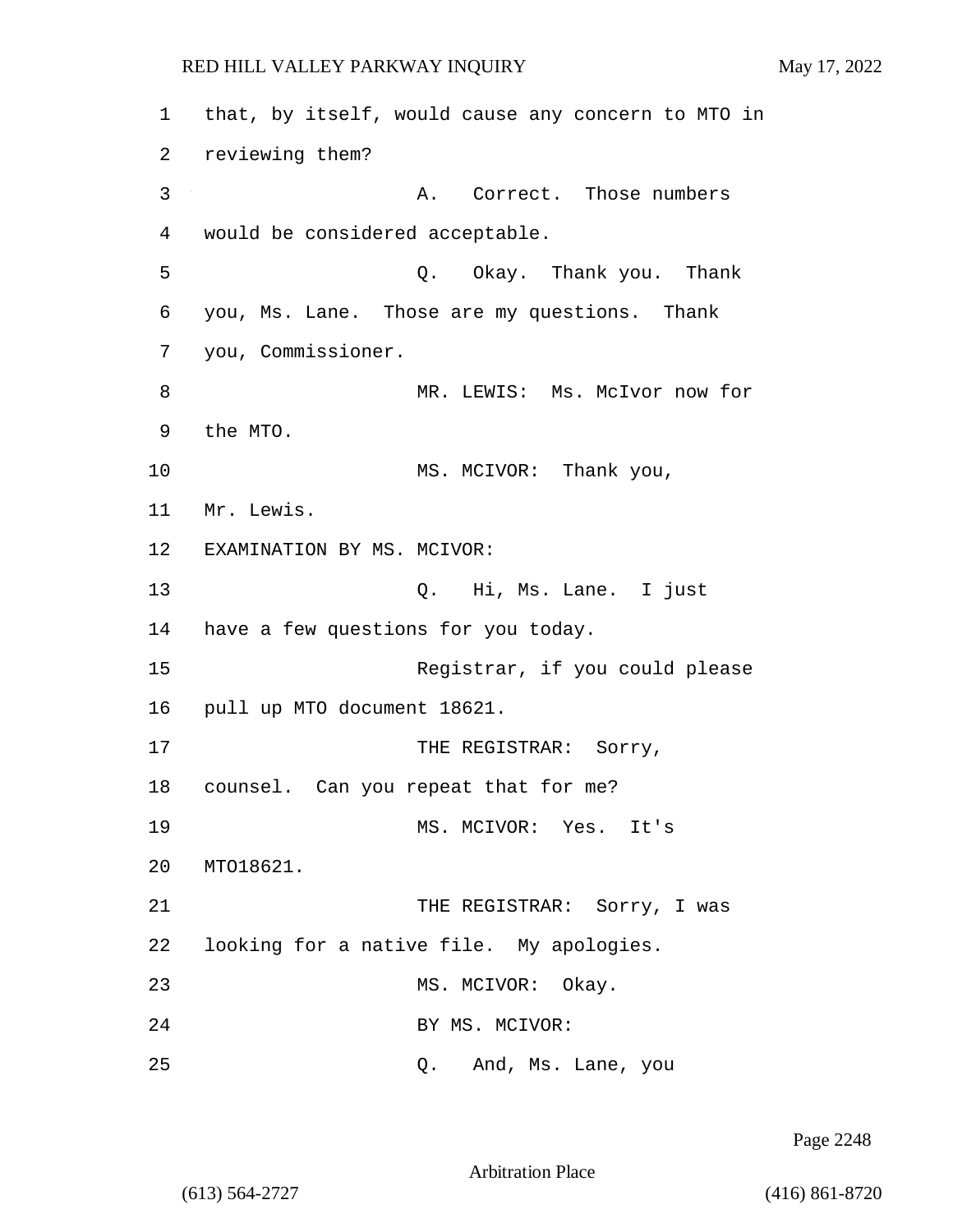| 1  | recognized this paper. Mr. Lewis took you to it    |
|----|----------------------------------------------------|
| 2  | yesterday?                                         |
| 3  | Α.<br>Yes.                                         |
| 4  | Q. Okay. Registrar, could                          |
| 5  | we go to image 7, please. And, Registrar, if you   |
| 6  | can pull out the bottom third of the page, I would |
| 7  | appreciate that. Possibly up a little higher,      |
| 8  | actually. That's great. Thank you.                 |
| 9  | Okay. So, Ms. Lane, you spoke                      |
| 10 | yesterday about the parameters for qualifying for  |
| 11 | the DSM list and Mr. Lewis brought you to this.    |
| 12 | Starting at the bottom of this first paragraph     |
| 13 | here, it says:                                     |
| 14 | "Since the early 1990s,                            |
| 15 | it has been a condition                            |
| 16 | of approval of new                                 |
| 17 | sources that the                                   |
| 18 | aggregate maintain an                              |
| 19 | average PSV of less than                           |
| 20 | 50, no value less than 48                          |
| 21 | and an AAV of 6 or less."                          |
| 22 | The next paragraph goes on to                      |
| 23 | say:                                               |
| 24 | "MTO normally requires a                           |
| 25 | 500-metre pavement test                            |

Page 2249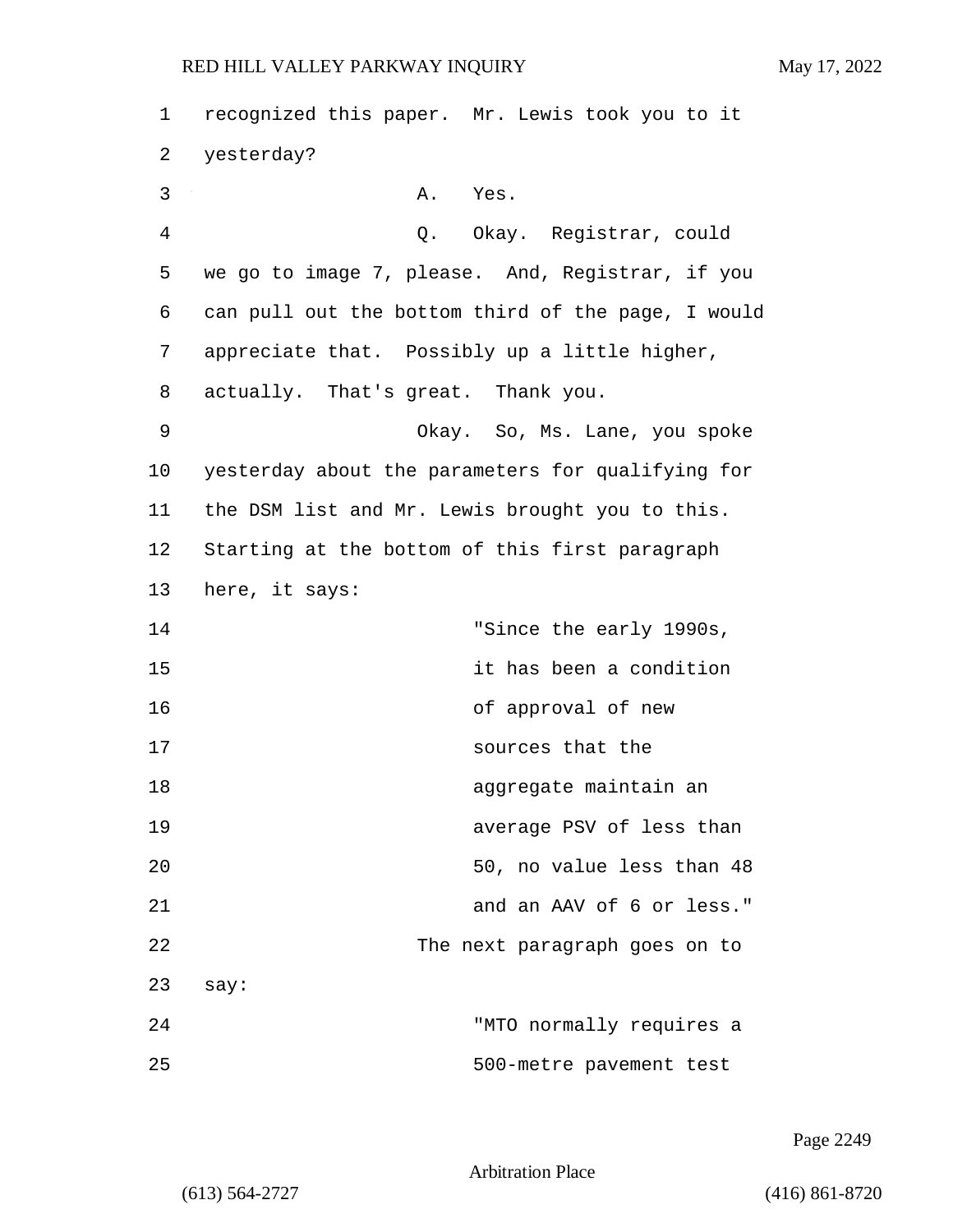| 1  | section using the new                              |
|----|----------------------------------------------------|
| 2  | aggregate."                                        |
| 3  | Now, I note the word                               |
| 4  | "normally" there. Is there circumstances in which  |
| 5  | a new test section may not be required?            |
| 6  | Yes. So, if there's<br>Α.                          |
| 7  | already been use of this aggregate in a suitable   |
| 8  | application, so, for example, if the quarry has    |
| 9  | already been used to pave a roadway in a similar   |
| 10 | application, like a freeway or a, you know,        |
| 11 | high-speed roadway type of pavement and if was the |
| 12 | exact same source and quarry and if it was a       |
| 13 | recent placement of the material, then that would  |
| 14 | be suggested for use.                              |
| 15 | So, you know, going out and                        |
| 16 | paving an independent 500-metre test section is    |
| 17 | ideal, but if you have already just placed a       |
| 18 | pavement section or a pavement using that          |
| 19 | aggregate and it's the same aggregate, then that's |
| 20 | also a suitable substitution.                      |
| 21 | Q. Okay. Thank you,                                |
| 22 | Ms. Lane. Registrar, if we could please pull up    |
| 23 | MTO document 34021. And, sorry, is there a native  |
| 24 | for this document? Thank you, Registrar. If you    |
| 25 | could please go to the chart sheet. Okay.          |

Page 2250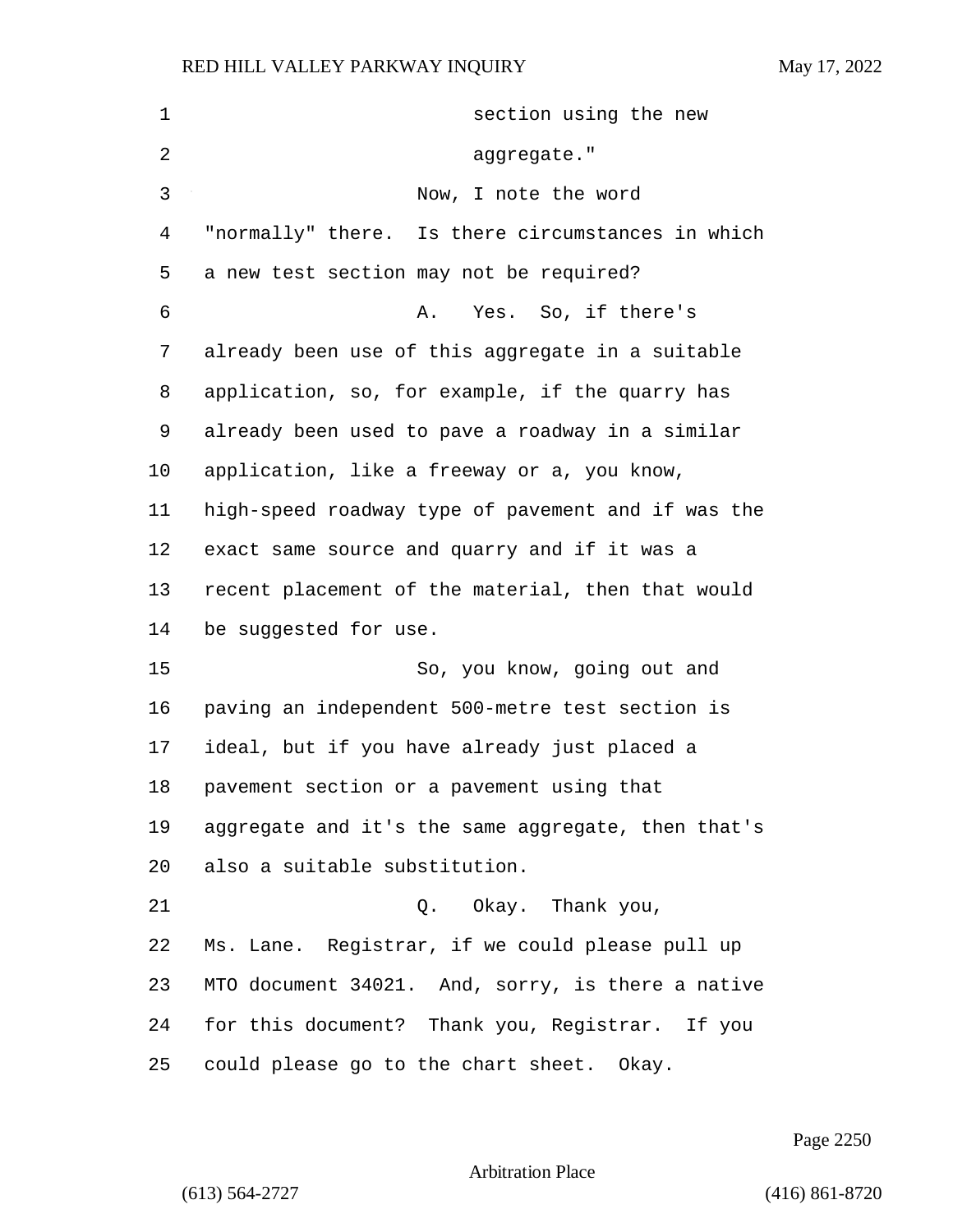| 1  | Ms. Lane, these are the 2010                       |
|----|----------------------------------------------------|
| 2  | testing results before the adjustment, so these    |
| 3  | are the 2010 test results taken at 100 kilometres  |
| 4  | per hour. Mr. Lewis took you to them yesterday     |
| 5  | and you've told us that your concern was grounded  |
| 6  | in the fact that there was a rapid decline. Do     |
| 7  | you see what you would consider a rapid decline    |
| 8  | here in this test results between 2009 and 2010?   |
| 9  | Yes, I do. So, I see<br>Α.                         |
| 10 | that it dropped in the five points. Okay, I've     |
| 11 | been corrected. I thought it was six. But          |
| 12 | anyway, yes, I can see that it dropped between --  |
| 13 | from one year to the next.                         |
| 14 | Q. Okay.                                           |
| 15 | So, that would be a<br>Α.                          |
| 16 | change that, you know, was worthy of thinking      |
| 17 | about. Right?                                      |
| 18 | Okay. And as compared to<br>Q.                     |
| 19 | the initial year, the 2008 to the 2009, which only |
| 20 | dropped two friction points, would that cause      |
| 21 | concern, the comparative drop in year two versus   |
| 22 | year one?                                          |
| 23 | No. So, that would be<br>Α.                        |
| 24 | expected. So, when you place a new pavement, you   |
| 25 | would expect that it starts to -- under the wear   |

Page 2251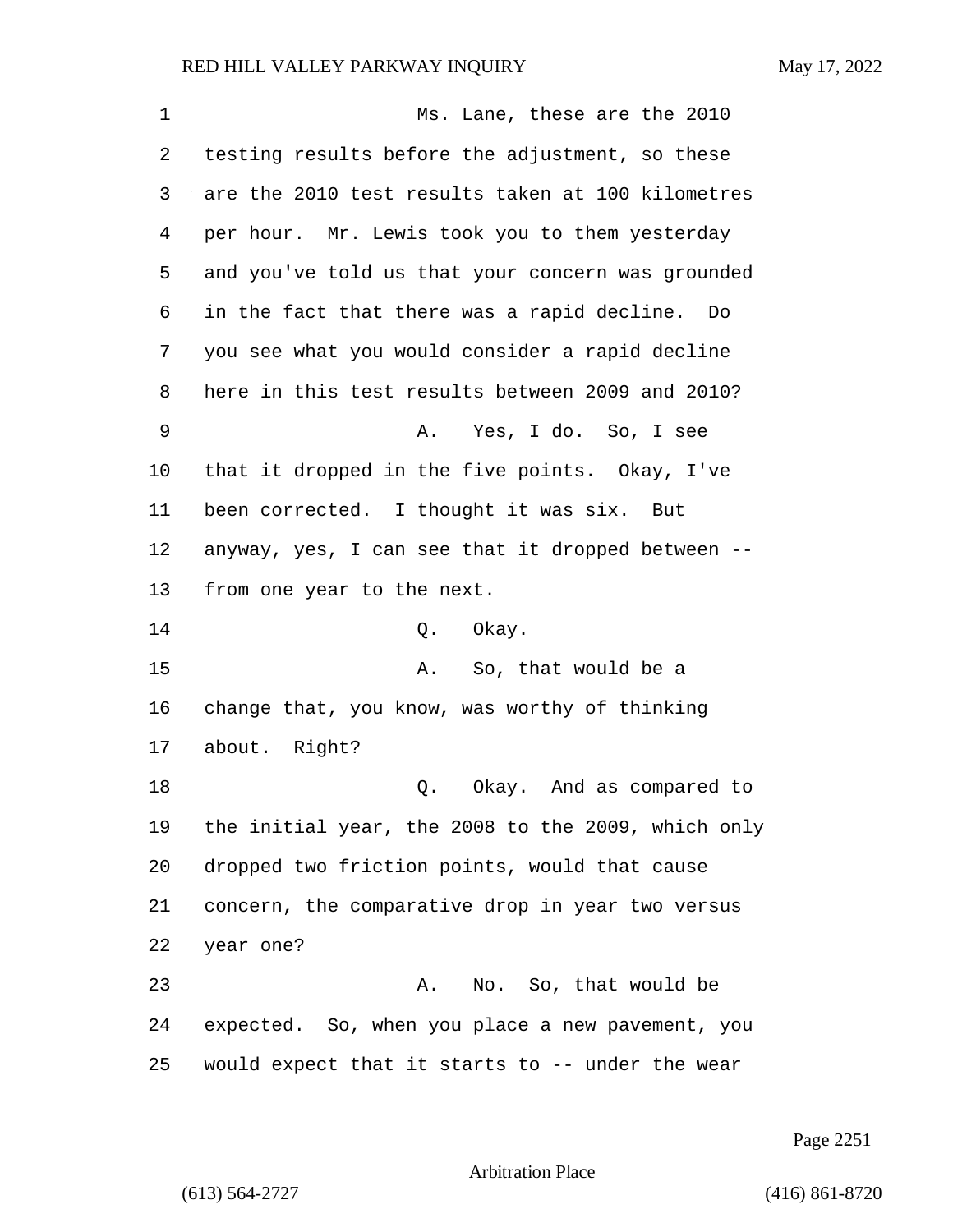of pavement tires, that it would start to wear and you would see a drop in friction numbers, so I think that would be, you know, something expected. And then the 2010 results suddenly looks like a much bigger drop. 6 Q. Okay. And so, am I understanding you correctly between 2008 and 2009, that would be more consistent with normal wear and tear for a relatively newly opened road? 10 A. Yes. 11 Q. Okay. 12 A. Yeah, I think I mentioned with this, with only the three points, so, you know, you're looking from 2009 to 2010, a five point drop, so where is it going to go in 2011? That was my concern. You know, is it going to be another five point drop? Is it going to be more? Is it going to accelerate in its polishing? Which, you know, without having the benefit of years of data collection, I was going with the I wonder where this is going, question mark, and maybe we better alert the City to this. 23 Q. Okay. Thank you, Ms. Lane. Mr. Lewis also mentioned or referred to you knowing of the City's interest in friction on

Page 2252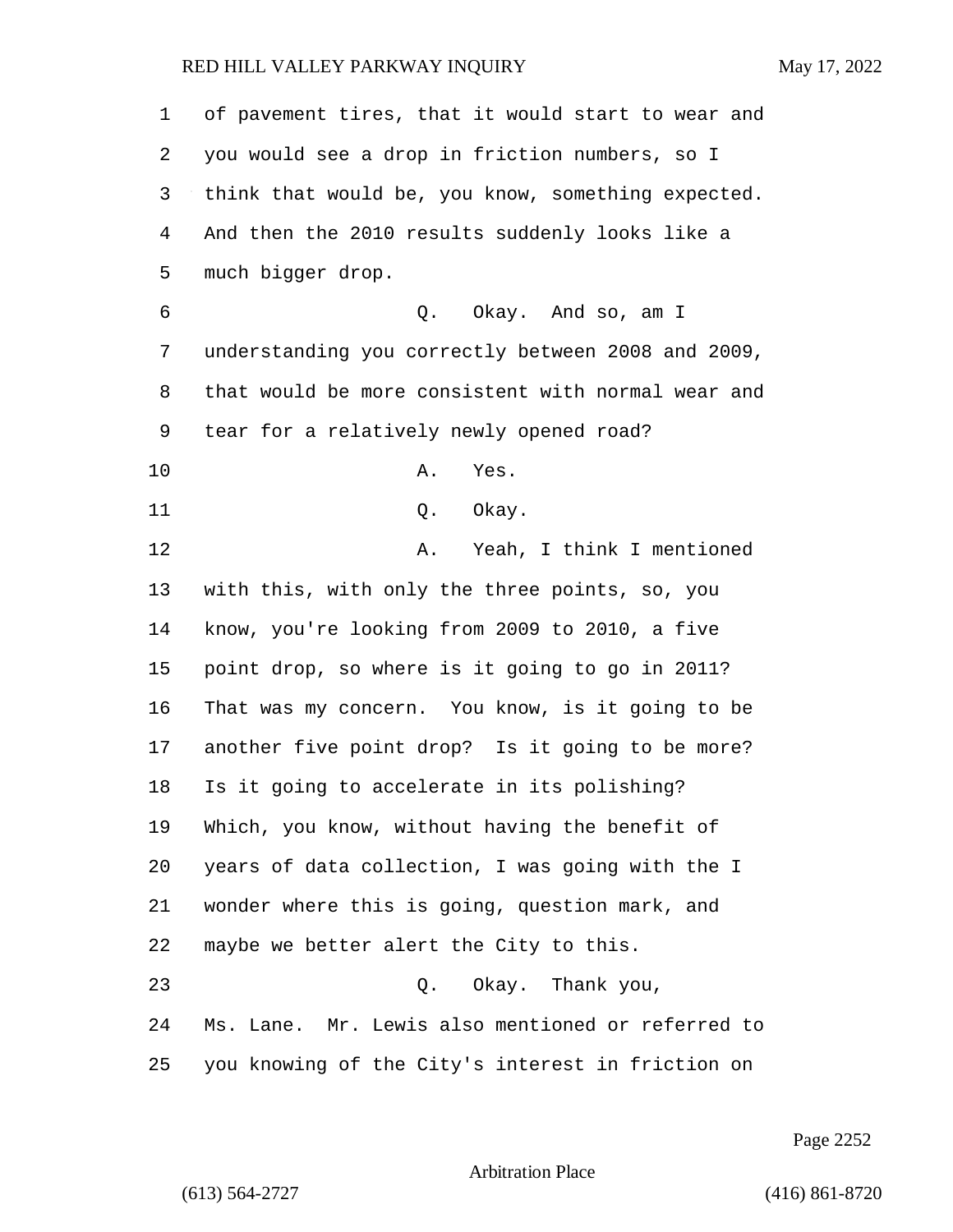the Red Hill Valley Parkway and then referred to your knowledge of the 2007 request for friction testing. Do you recall that? 4 A. I -- go ahead. 5 Q. What did you understand the City's concern to be in 2007, when that request for testing came in? 8 A. So, our concern in 2007 was with the early age friction on SMA mixes, so the City was placing an SMA mix. They had heard that we had early friction concerns with SMA mixes. There was an additional factor there that they had heard that we were looking at different aggregates and, you know, the suggestion that only certain types of aggregates would be successful in an SMA and that others wouldn't. 17 And then on top of that, they had an aggregate that wasn't an approved aggregate, so it was kind of a bunch of things, but the concern was always with the early age friction of the SMA. That's what the concern was. 22 Q. Okay. And after the friction testing was conducted and the results were provided back to Dr. Uzarowski to forward on to relevant individuals, what did you understand

Page 2253

Arbitration Place

(613) 564-2727 (416) 861-8720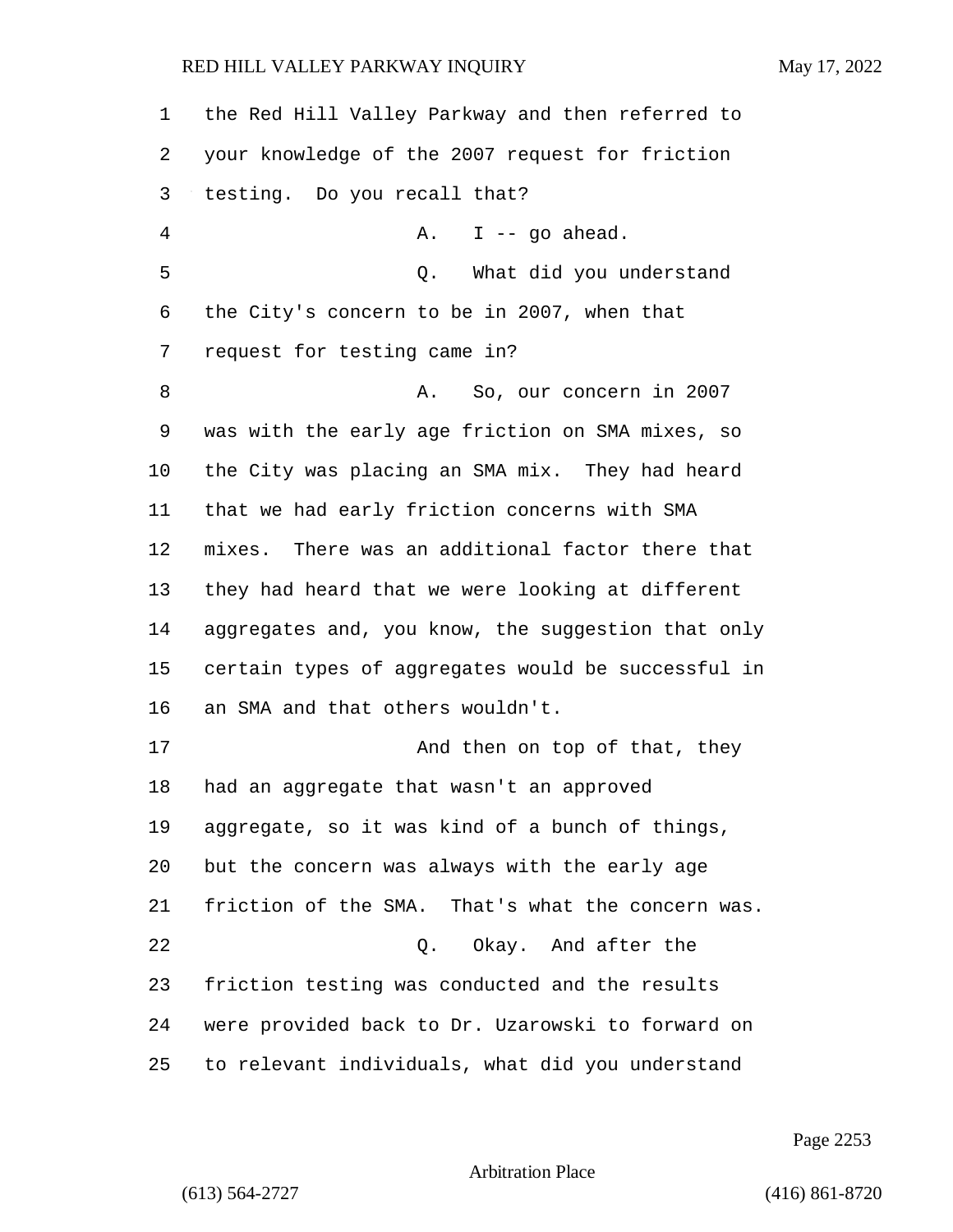1 about any continuing concern with early age 2 friction on the City's behalf? 3 A. I was never contacted 4 again by the City about the early age friction. 5 Q. Okay. And so, you 6 understood that that concern was at an end after 7 those test results went back? 8 A. Yes. 9 Q. Okay. And you mentioned 10 that you were never contacted again about early 11 age friction by anyone at the City. Do you recall 12 anyone at the City contacting you to express any 13 general friction concerns with the Red Hill Valley 14 Parkway after 2007? 15 A. No, I don't recall that. 16 Q. Okay. Thank you, 17 Ms. Lane. Those are my questions. 18 **JUSTICE WILTON-SIEGEL:** Okay. 19 MR. LEWIS: I just have a 20 couple of questions to follow up, if that's all 21 right, Commissioner. 22 JUSTICE WILTON-SIEGEL: 23 Mm-hmm. 24 FURTHER EXAMINATION BY MR. LEWIS: 25 Q. Just with respect to the

Page 2254

Arbitration Place

(613) 564-2727 (416) 861-8720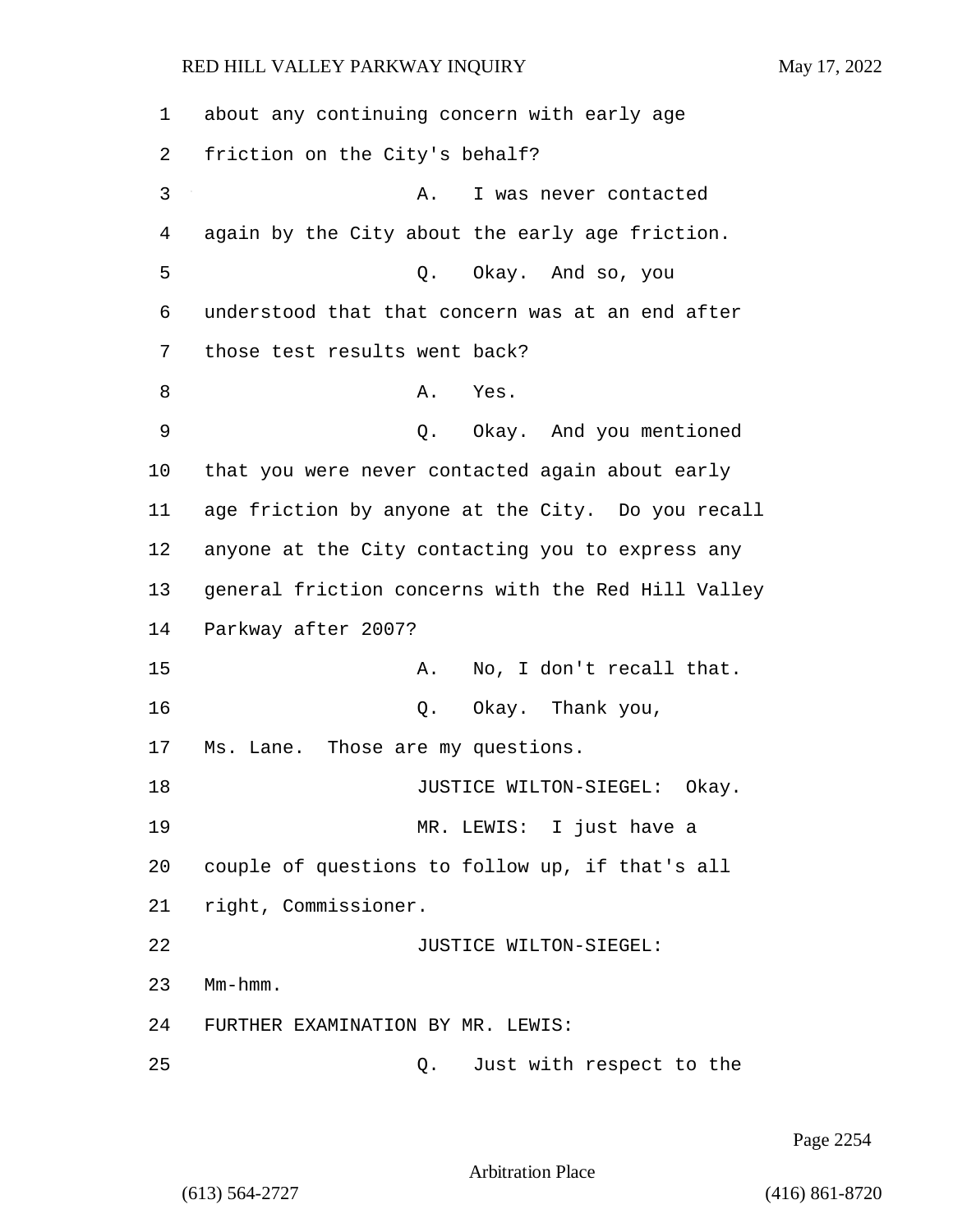| $\mathbf 1$ | ARA results, Ms. Lane, which were from May of      |
|-------------|----------------------------------------------------|
| 2           | 2019, did you review all of the results or just    |
| 3           | the ones that Ms. Roberts took you to?             |
| 4           | So, I was given them at<br>A.                      |
| 5           | the, sort of, eleventh hour, so I didn't have a    |
| 6           | lot of time. So, what I looked at was the testing  |
| 7           | that was done in the same locations that we would  |
| 8           | have tested and at the same speed that we would    |
| 9           | have tested, because that was, you know, what I    |
| 10          | was interested in. Like, to see how their test     |
| 11          | results compared to our test results. The rest of  |
| 12          | the data set is kind of irrelevant to me.          |
| 13          | Q. Right, because the                              |
| 14          | testing was also done at 60 kilometres an hour and |
| 15          | 80 as well, so it was the testing around 90 that   |
| 16          | you were looking at?                               |
| 17          | That's right.<br>Α.                                |
| 18          | Right. At the eleventh<br>Q.                       |
| 19          | hour, I assume in the last few days before your    |
| 20          | testimony?                                         |
| 21          | Over the weekend.<br>Α.                            |
| 22          | That's what I thought.<br>Q.                       |
| 23          | And so, these test results, and we can go to them, |
| 24          | they're testing in more than one wheel path in     |
| 25          | each lane as well. Correct?                        |

Page 2255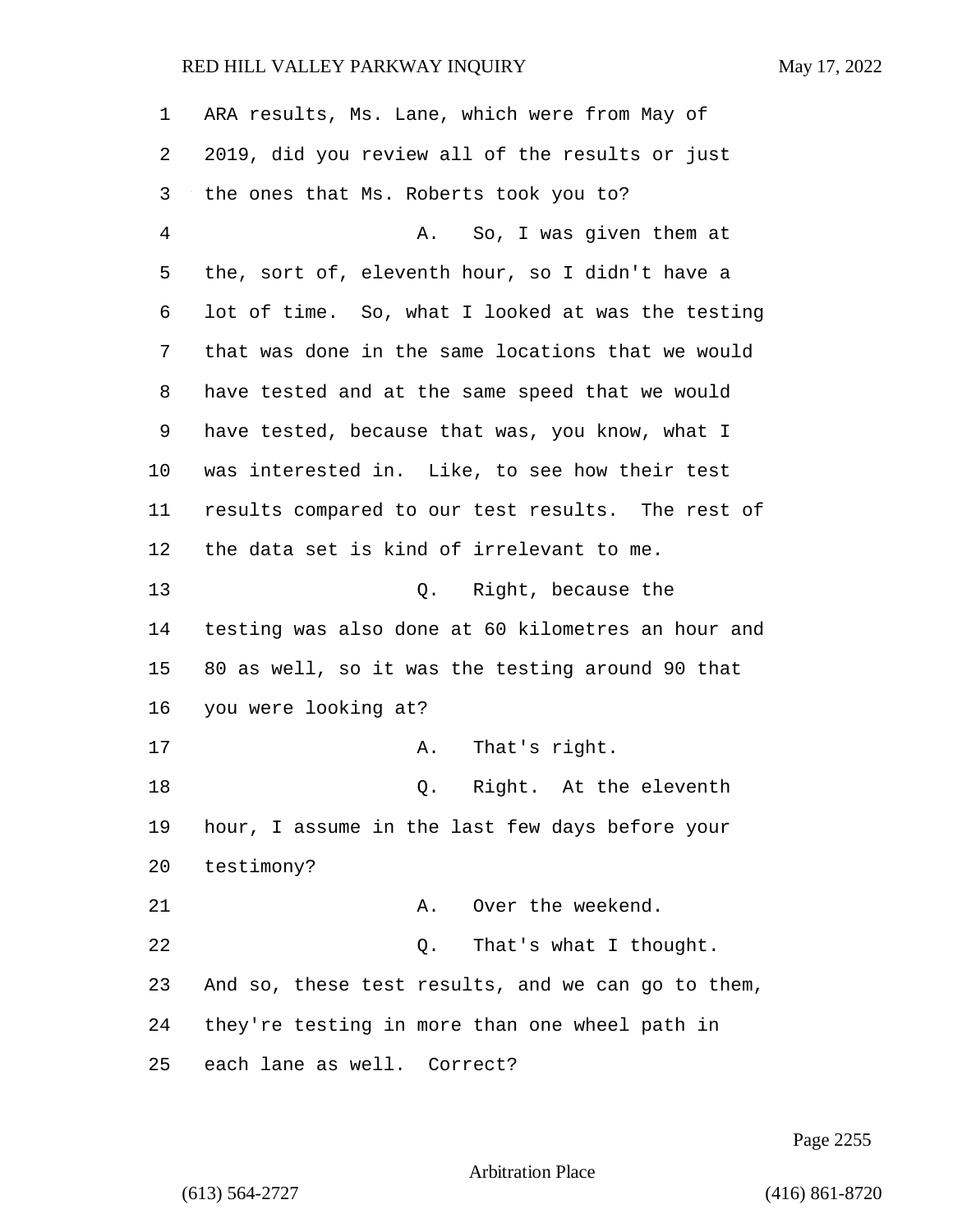1 A. Yes. 2 Q. Whereas the MTO's testing 3 was just in one wheel path. Is that right? 4 A. I guess so. I don't 5 recall. 6 Q. Okay. And -- 7 A. Maybe it was combined 8 data. 9 Q. All right. 10 A. Because --11 Q. And this is broken down 12 into wheel paths? 13 A. Right. 14 Q. So, you know, we can look 15 at HAM9628, Registrar, in the native, same as 16 before, please. 17 While he's doing that, when 18 Ms. Roberts was speaking with you, there was one 19 brief reference to temperature or time of the -- 20 season of the testing. Are you familiar with 21 directionally the effect temperature can have on 22 friction testing? 23 A. Yes. My understanding is 24 if the pavement is -- well, actually, okay, I 25 don't know. I'm going out on a limb, so I

Page 2256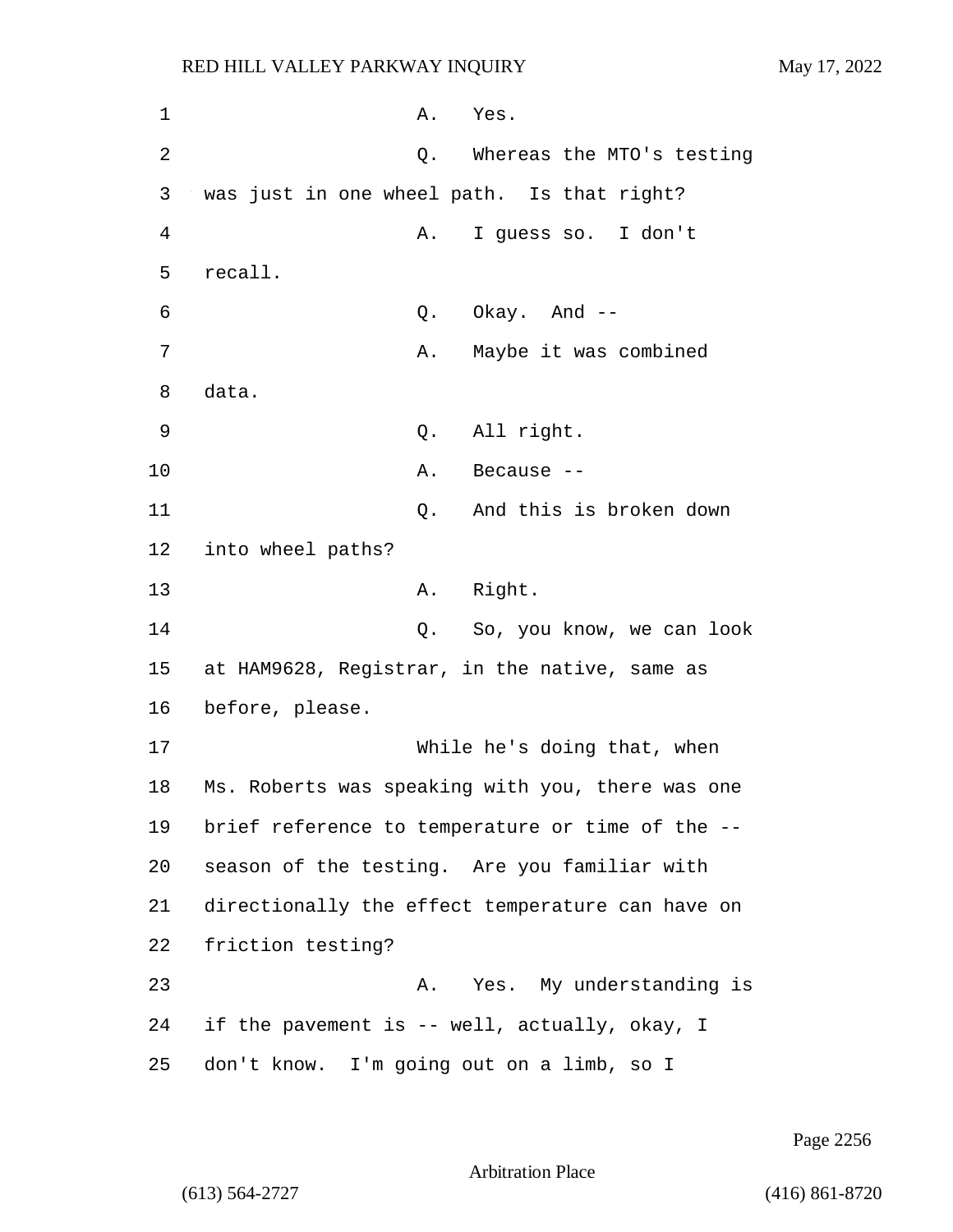| $\mathbf 1$ | shouldn't say anything, but yeah, I mean, I think  |
|-------------|----------------------------------------------------|
| 2           | there would be a difference between the testing.   |
| 3           | Q. And here it's in May and                        |
| 4           | we can see on here under column W the temperature  |
| 5           | is 8.5 degrees, is the air temperature. Do you     |
| 6           | see that? Sorry, it varies but it's in 8.5, 8.8,   |
| 7           | all of that sort of throughout. Do you see that?   |
| 8           | And then there's -- I appreciate this isn't your   |
| 9           | report, but then it reports surface temperature at |
| 10          | the next column, which is, I think, if it's        |
| 11          | reporting in Celsius, somewhat lower temperature   |
| 12          | as well, whereas the MTO testing was conducted in  |
| 13          | July and $-$                                       |
| 14          | But that was unusual in<br>Α.                      |
| 15          | terms of all the other testing was done early      |
| 16          | spring, too. Right?                                |
| 17          | Q. That may be. I just want                        |
| 18          | to clarify that. We have the temperature and       |
| 19          | that, but I think that the temperature was listed  |
| 20          | at around 20, 21 degrees for the 2014 testing.     |
| 21          | Okay.                                              |
| 22          | And I appreciate your                              |
| 23          | hesitance, but what's your understanding, to the   |
| 24          | extent you have any, about the effect of           |
| 25          | temperature on friction test results?              |

Page 2257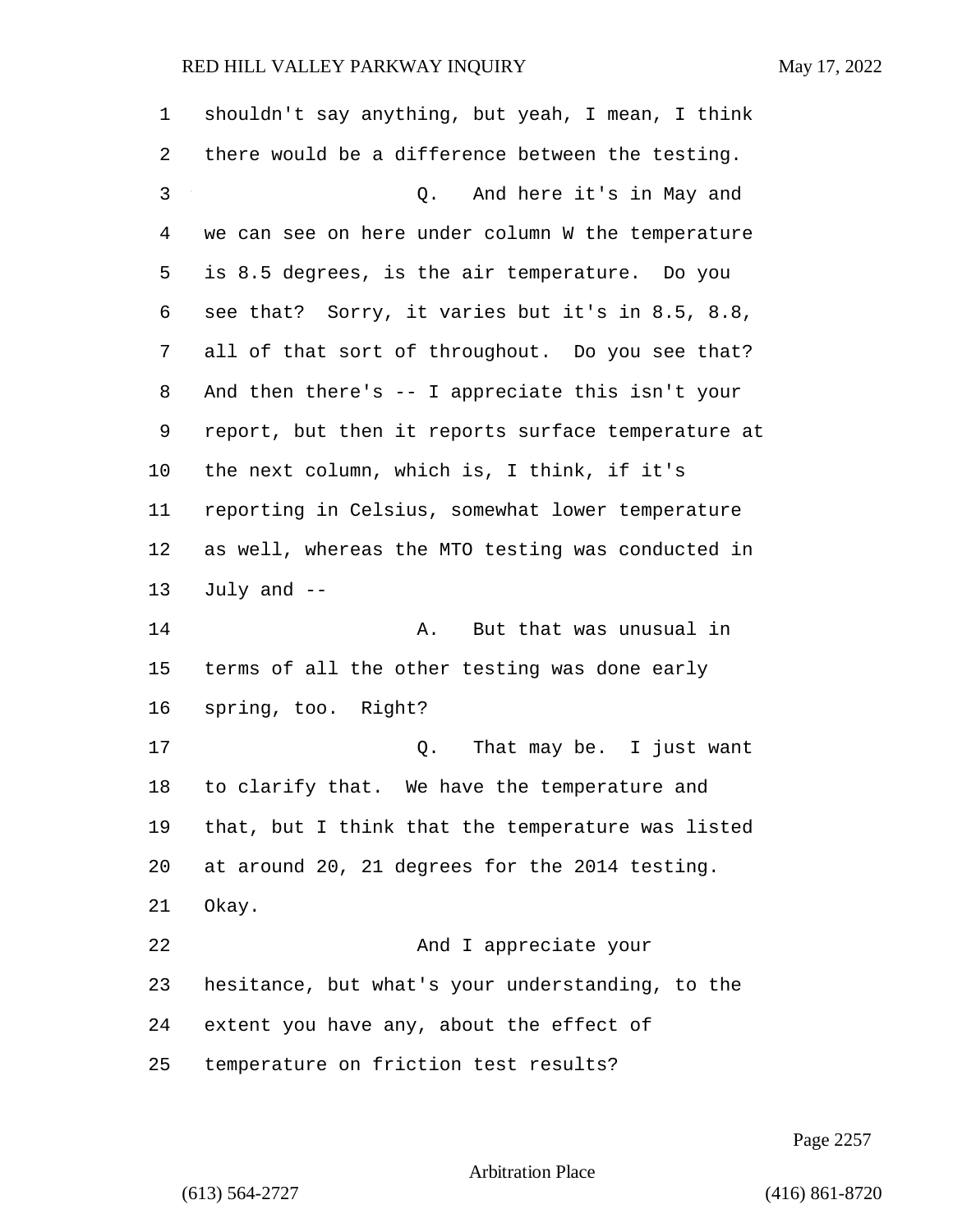1 A. So, I'm sure there is an effect, but I can't remember what it is. Honestly -- 4 Q. That's fine. 5 A. I haven't worked there since 2011. Right? So... 7 Q. I understand. Okay. 8 A. I do know that the other friction testing that we did was in the early spring and would have similar temperatures to this data. 12 Q. Okay. We won't go through that with you now, but we can check that out. I think certainly most of them were earlier on for sure. **And without necessarily going** and without necessarily going to them, although we can, the ones that you looked at, I think, were northbound lane 1, I think left wheel path for both of them. Sorry, northbound lane 1 and southbound lane 1 were the ones that Ms. Roberts took you to and I think all the results for those were above 30. 23 I take it you did note that there were results below 30 in the ARA results in the other tabs of the test results. Correct?

Page 2258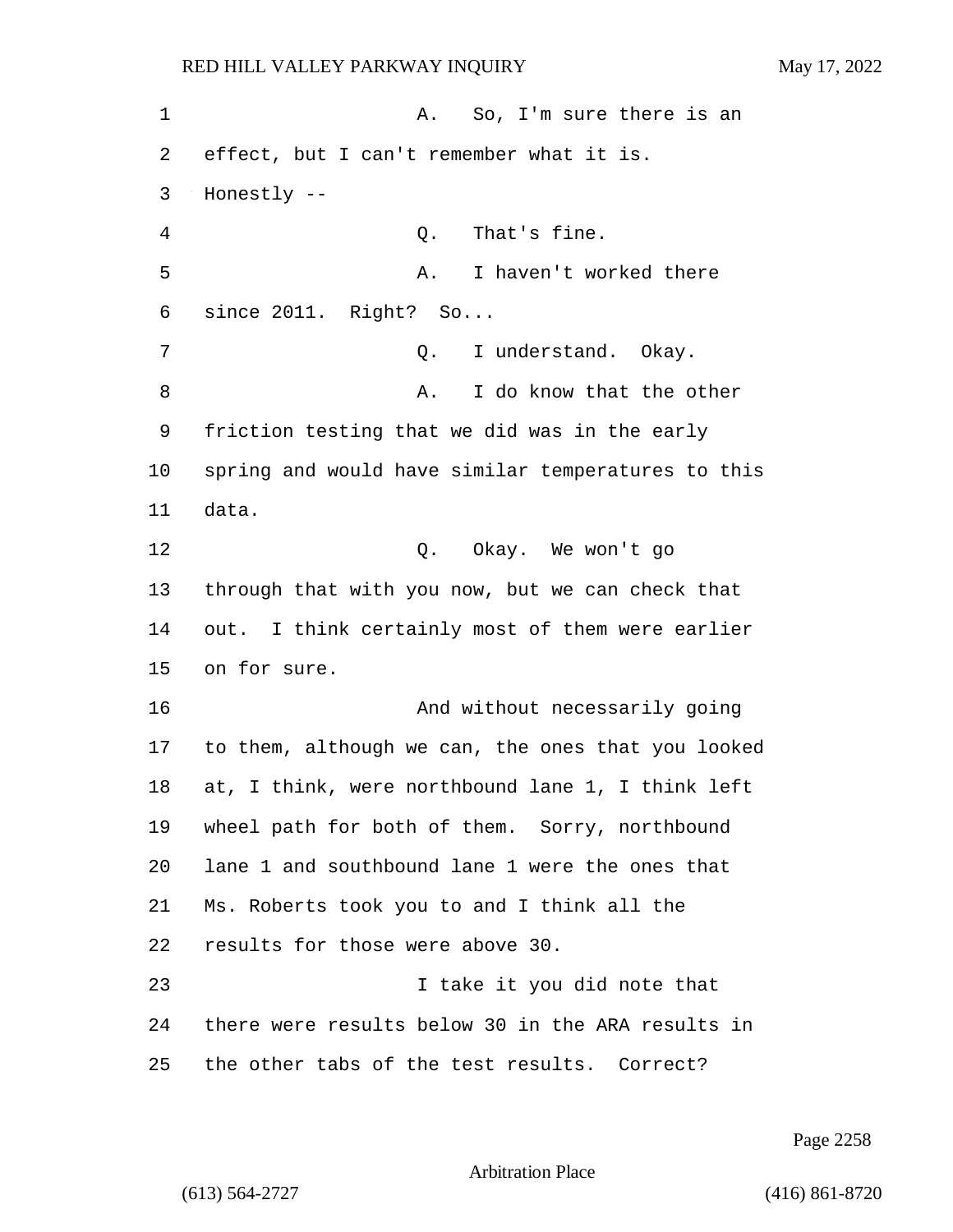| 1  | Yes, I did. Again, we're<br>A.                     |
|----|----------------------------------------------------|
| 2  | looking at the average, though, for the section.   |
| 3  | So, I did look at all four wheel paths. What I     |
| 4  | did was I looked at all four independently. I      |
| 5  | averaged the left and right wheel path on all the  |
| 6  | them except the lane 3. I didn't even know there   |
| 7  | was a lane 3. I didn't look at that one. We have   |
| 8  | never tested it. And all of the numbers, whether   |
| 9  | it was a single wheel path, a wheel path combined, |
| 10 | whether it was lane 1, lane 2, northbound,         |
| 11 | southbound, it didn't matter, all of the ARA data  |
| 12 | was similar or better than our data from 2014.     |
| 13 | Q. Right. So, certainly not                        |
| 14 | worse, but similar to or better depending on the   |
| 15 | path?                                              |
| 16 | Exactly.<br>Α.                                     |
| 17 | The lane and the wheel<br>Q.                       |
| 18 | path, okay. Thank you. I don't have any other      |
| 19 | questions. Thank you very much for your time.      |
| 20 | Thank you.<br>Α.                                   |
| 21 | JUSTICE WILTON-SIEGEL: Okay.                       |
| 22 | It's not quite 20 to 1:00. First of all,           |
| 23 | Ms. Lane, thank you for attending and spending     |
| 24 | about a day and a half with us. You're excused,    |
| 25 | if you want to go.                                 |

Page 2259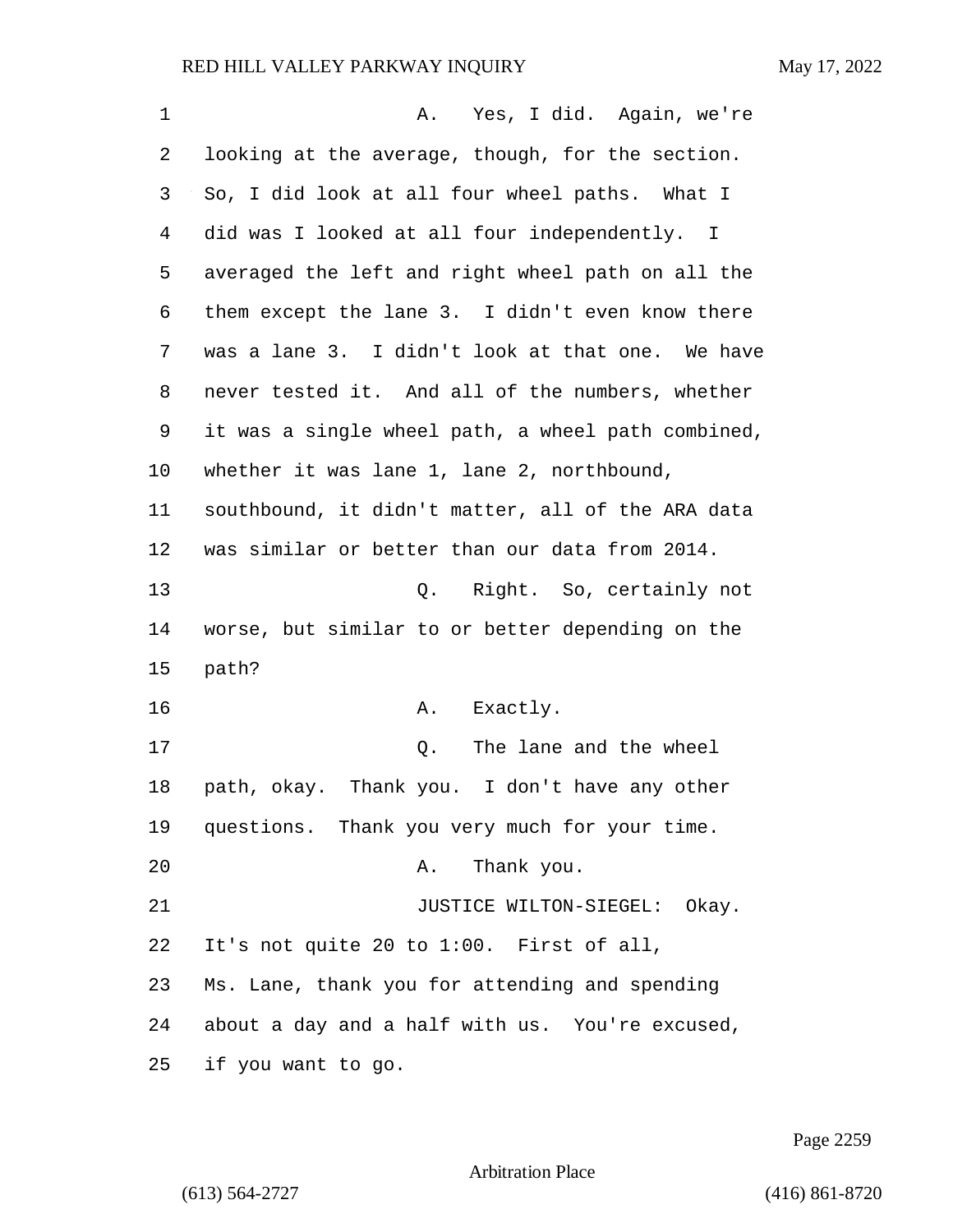1 and then for the rest of us, I think we should probably take our lunch hour now rather than start with the next witness, who is Mr. Raymond, I understand? 5 MR. LEWIS: That's correct. 6 JUSTICE WILTON-SIEGEL: So, why don't we take our lunch now. We'll come back at 2:00, if Mr. Raymond can be made available for 2:00? Okay. So, we'll stand adjourned until that time. Thank you. --- Luncheon recess taken at 12:38 p.m. --- Upon resuming at 2:00 p.m. 13 MR. LEWIS: We're back. Good afternoon, everyone, Mr. Raymond. Commissioner, we have Mr. Chris Raymond to testify this afternoon. Could we begin? 17 JUSTICE WILTON-SIEGEL: Please begin. 19 MR. LEWIS: Thank you. And could I ask the court reporter to please affirm Mr. Raymond? CHRIS RAYMOND; AFFIRMED. EXAMINATION BY MR. LEWIS: 24 Q. So, Mr. Raymond, just to begin, I would like to go just to cover your

Page 2260

Arbitration Place

(613) 564-2727 (416) 861-8720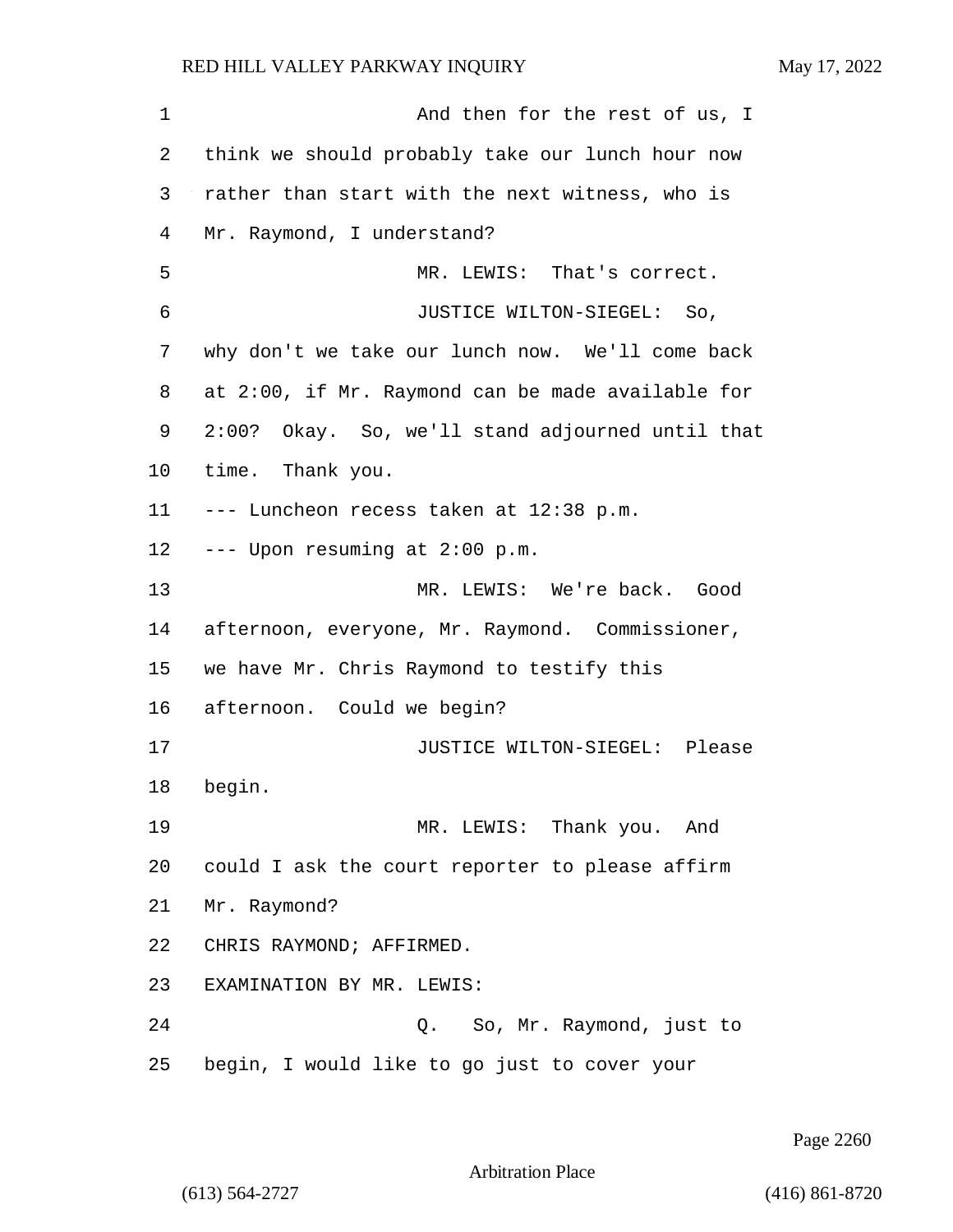| 1  | background, educational background, job history at |
|----|----------------------------------------------------|
| 2  | the MTO and so forth. And so, to do that, could    |
| 3  | we go to MTO38645, Registrar, which is             |
| 4  | Mr. Raymond's CV. There we go.                     |
| 5  | This is your CV, Mr. Raymond?                      |
| 6  | That's correct.<br>Α.                              |
| 7  | Q. Registrar, could we mark                        |
| 8  | that as an exhibit, before I forget to do so.      |
| 9  | Commissioner, I believe that is number 48.         |
| 10 | JUSTICE WILTON-SIEGEL: Okay.                       |
| 11 | Thank you.                                         |
| 12 | THE REGISTRAR:<br>Noted,                           |
| 13 | counsel. Thank you. Exhibit 48.                    |
| 14 | EXHIBIT NO. 48:                                    |
| 15 | Chris Raymond's CV,                                |
| 16 | MTO38645.                                          |
| 17 | BY MR. LEWIS:                                      |
| 18 | I'll just start off with<br>Q.                     |
| 19 | your education. Going back to 1988, you have a     |
| 20 | civil engineering degree from Queen's. Is that     |
| 21 | right?                                             |
| 22 | That's correct.<br>Α.                              |
| 23 | Q. And then you're a                               |
| 24 | Master's in civil engineering from the University  |
| 25 | of Florida?                                        |

Page 2261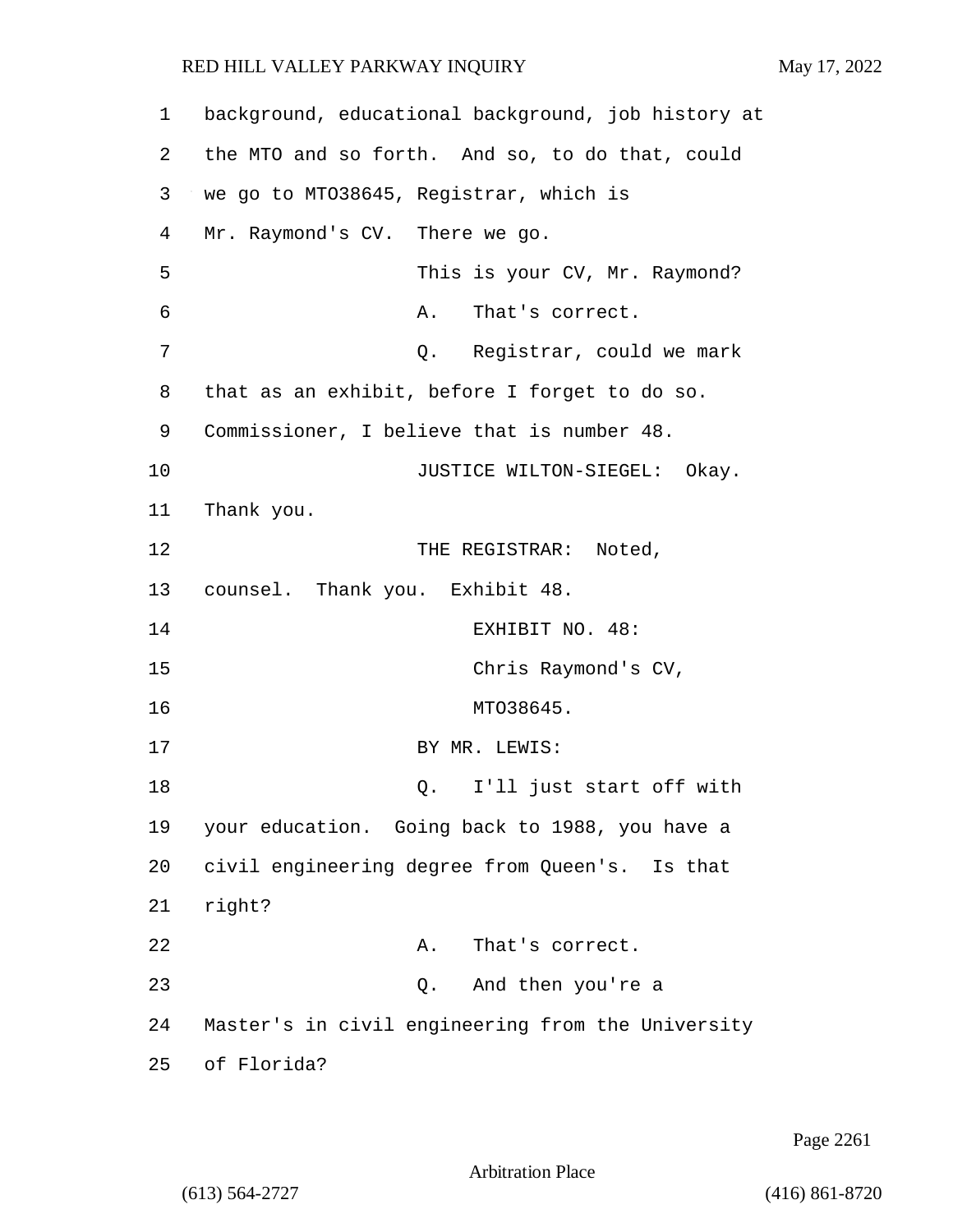1 A. Yes. 2 Q. And then your Ph.D. with a thesis in pavement roughness in 2002 at Waterloo? 5 A. That's correct. 6 Q. And you've been a registered professional engineer in Ontario since 1990 and in Queensland, Australia since 2015? 9 A. Only for 2015. 10 Q. Is that on a particular 11 project? **A.** Yeah. I took a year and went to Queensland and registered as a professional engineer and had a great time working there for a year. 16 Q. Okay. And then you've been at the MTO from 1988 through to the present. Is that right? **A.** That is correct. I took a year off to do my Master's and took a year off to do my Ph.D., I took a year off to go to Queensland and I took two parental leaves as well, but I've always maintained my employment status at 24 MTO.

25 Q. Okay. So some leaves,

Page 2262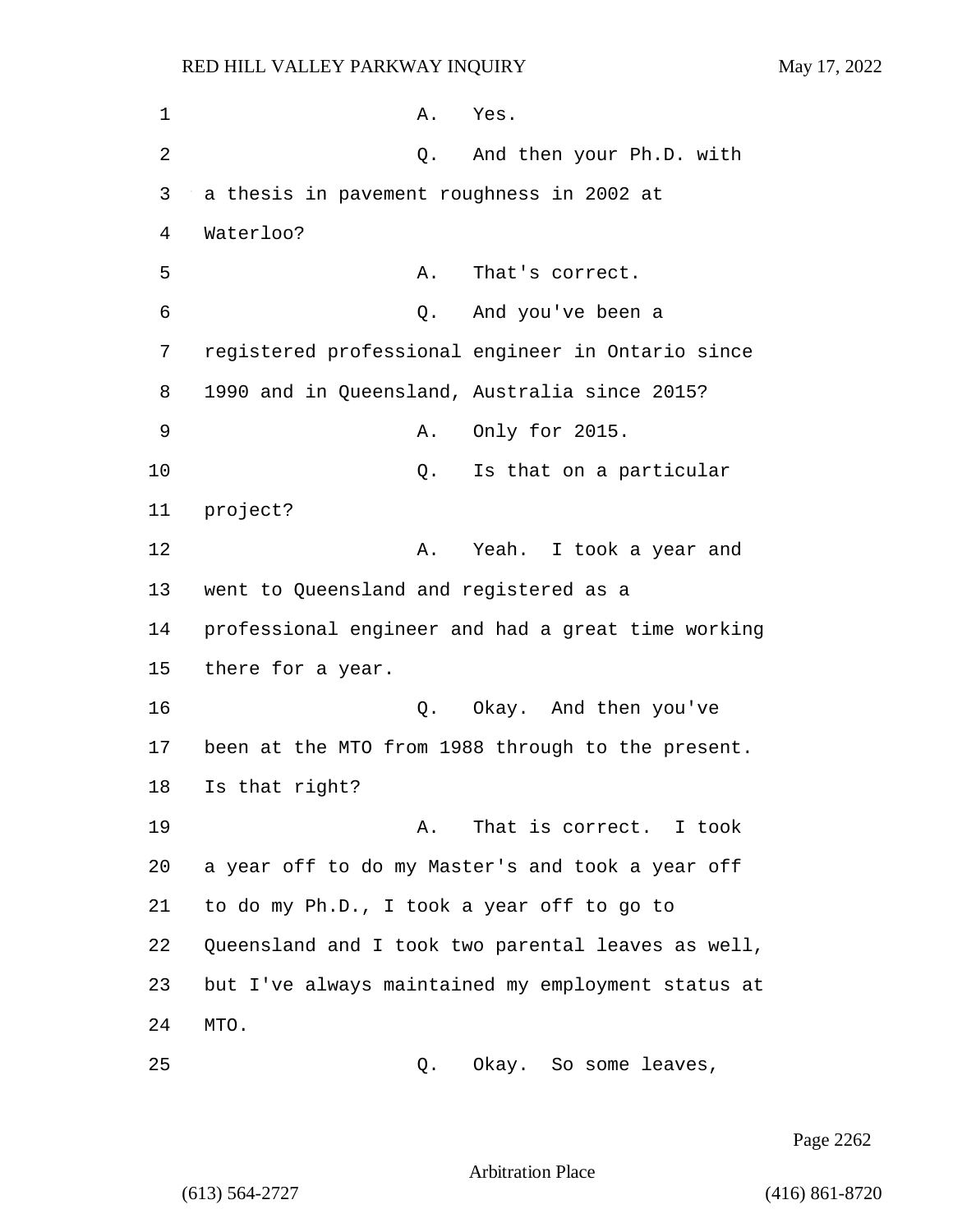| 1  | but otherwise continuously employed by the MTO     |
|----|----------------------------------------------------|
| 2  | since 1988?                                        |
| 3  | Α.<br>Yes.                                         |
| 4  | And I won't go through<br>Q.                       |
| 5  | your entire history at the MTO, but I want to just |
| 6  | cover a few positions that cover the areas we're   |
| 7  | particularly -- the time periods we're             |
| 8  | particularly concerned with.                       |
| 9  | If we could go to image 3 to                       |
| 10 | begin with, I see that towards the bottom there    |
| 11 | from the second entry from the bottom,             |
| 12 | September 2004 to June 2007 is senior bituminous   |
| 13 | engineer. And what did that position entail, just  |
| 14 | briefly?                                           |
| 15 | Really being a technical<br>Α.                     |
| 16 | expert in asphalt and asphalt materials. You       |
| 17 | know, it included involvement with SMA and, in     |
| 18 | particular at the time, early age friction of SMA. |
| 19 | Q. Right. And we'll get                            |
| 20 | into talking about that. You were involved in the  |
| 21 | SMA task group as well, the joint task group       |
| 22 | between the MTO and industry and that was during   |
| 23 | that time period as well. Correct?                 |
| 24 | The second SMA task<br>Α.                          |
| 25 | group.                                             |

Page 2263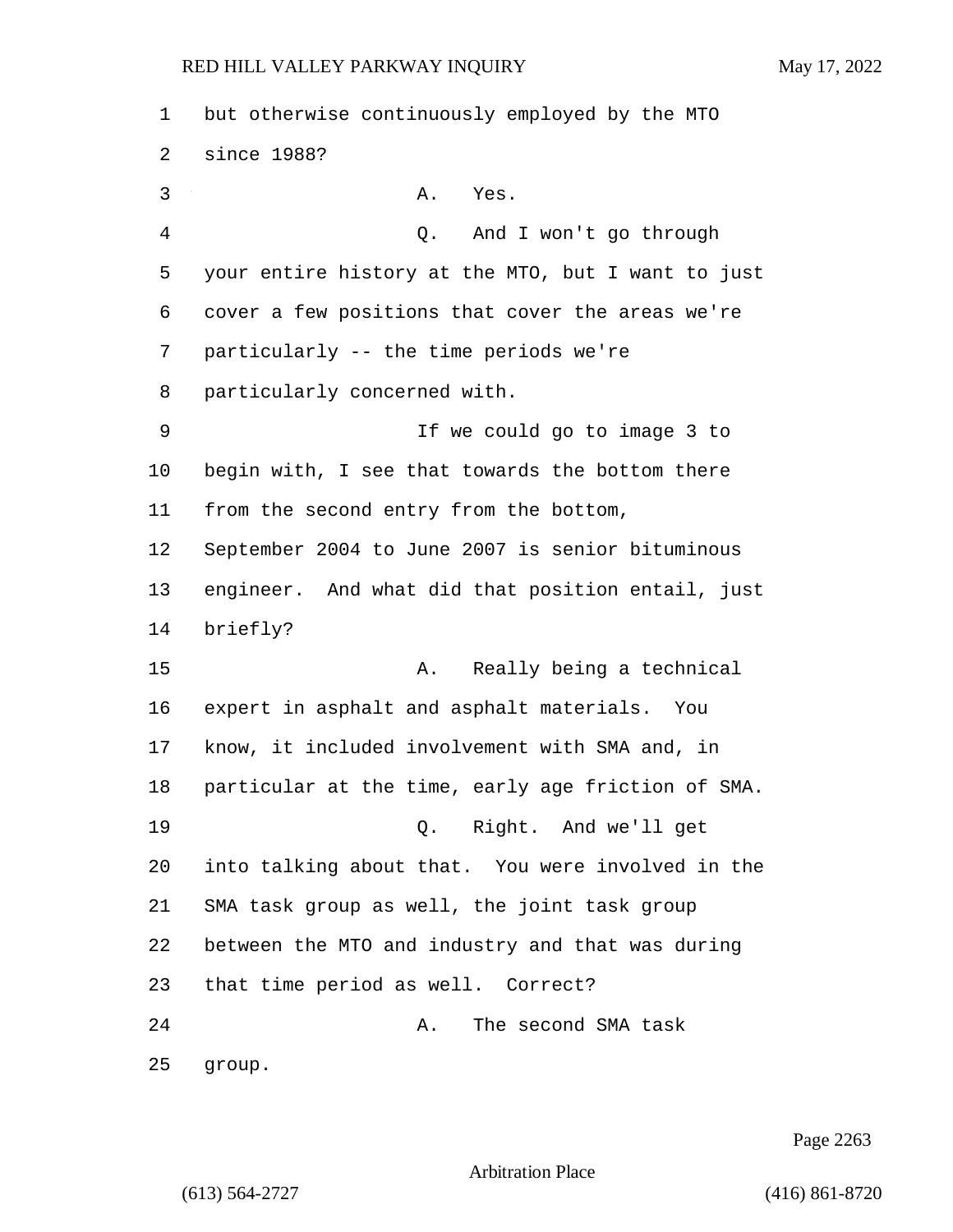| 1  | Q. Task group, yeah,                               |
|----|----------------------------------------------------|
| 2  | beginning in 2007. Does that sound right?          |
| 3  | Α.<br>Yes.                                         |
| 4  | All right. And then if<br>Q.                       |
| 5  | you could take that down and the next one in the   |
| 6  | middle, senior pavement design engineer, June 2007 |
| 7  | to July 2009, what was that position about?        |
| 8  | Α.<br>In contrast to the                           |
| 9  | asphalt engineer position that was asphalt         |
| 10 | materials focused, this is related to pavement     |
| 11 | design, the structural design of pavements.<br>It  |
| 12 | did involve some pavement materials as well as     |
| 13 | involvement with specifications related to         |
| 14 | pavement warranties and, to some degree as well -- |
| 15 | sorry, I lost my train of thought. Oh,             |
| 16 | specifications that relate to more                 |
| 17 | pavement-focused items. And then in there as       |
| 18 | well, there's reference to the Ministry's surface  |
| 19 | course directive that may be of interest.          |
| 20 | Okay. And then take that<br>Q.                     |
| 21 | down and pull up the next one, which is Head       |
| 22 | Bituminous section. And that position, you         |
| 23 | occupied July 2009 to December 2011. Could you     |
| 24 | describe that position?                            |
| 25 | I guess similar. It's<br>Α.                        |

Page 2264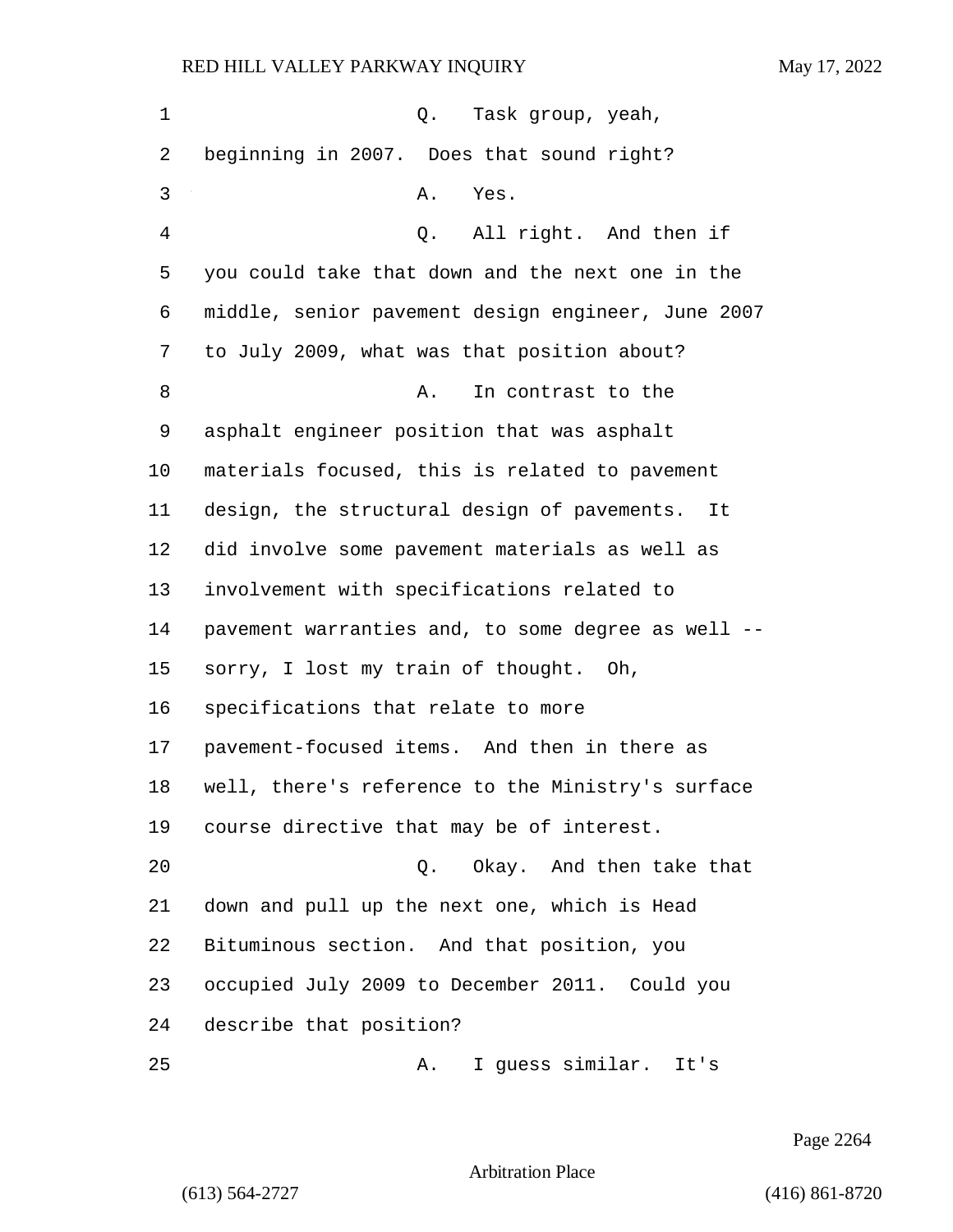looking at the asphalt materials and, you know, it's the section head, so it's managing a group of engineers and technical people related to asphalt and, you know, working and liaising with various groups, including our industry partners, whether that be the Ontario Hot Mix Producers Association or, to some degree, the Ontario Road Builders' Association. 9 Q. Okay. And I guess in your two prior positions as senior bituminous engineer and senior pavement design engineer, were those positions that reported to the head of the bituminous section prior to your occupying it? 14 A. No. The senior bituminous engineer reported to the head of the bituminous section, but the senior pavement design engineer reported to the head of pavements and foundations. 19 Q. Right. Okay. Right. And that point, at least for part of that time, that would have been Becca Lane for part of that time? 23 A. That's correct. And then Kai Tam was the head of bituminous section at the time I was the senior bituminous engineer.

Page 2265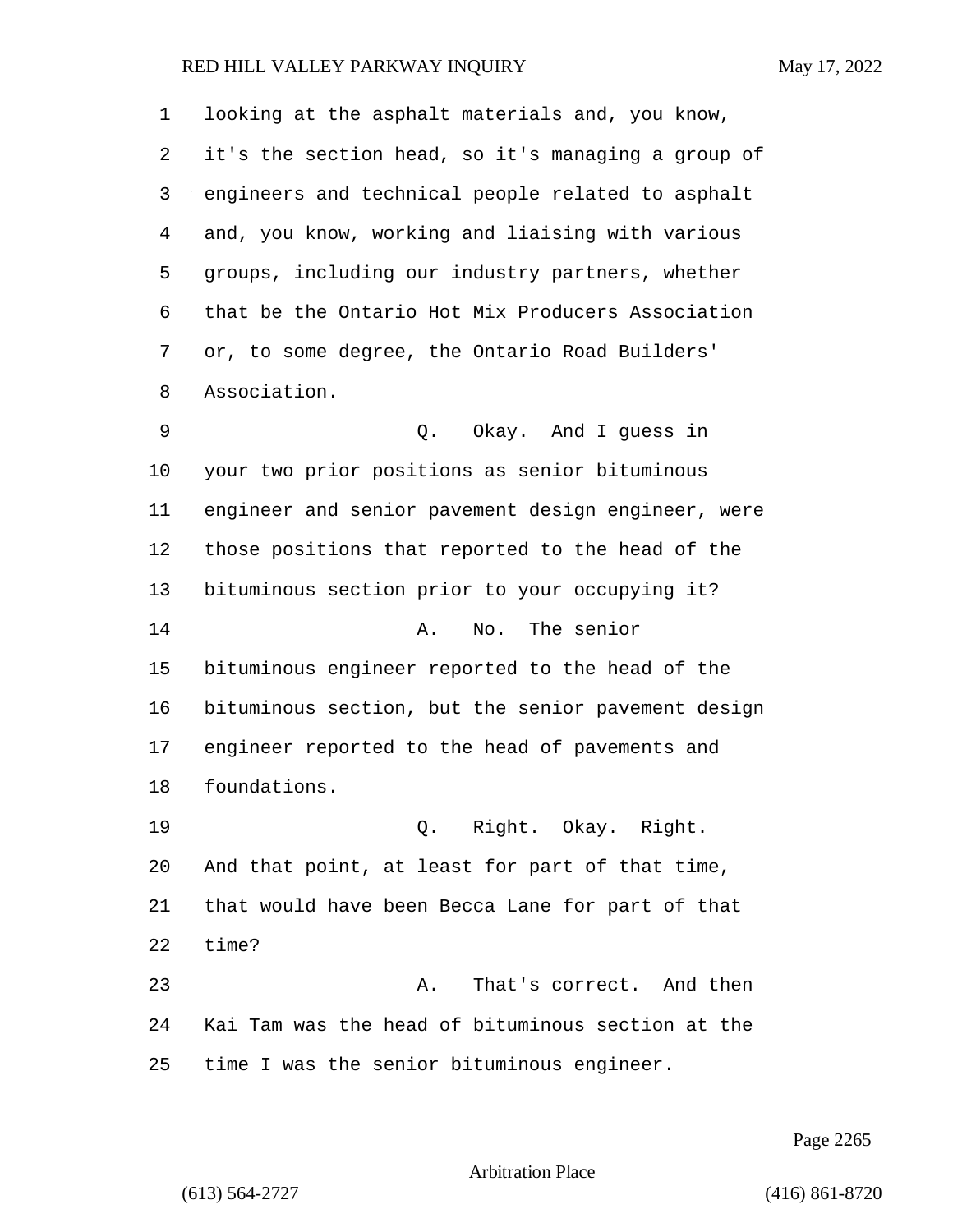| 1  | Q. Okay. And then in                               |
|----|----------------------------------------------------|
| 2  | January 2012 with, at the top there, you moved to  |
| 3  | position of executive assistant to the deputy      |
| 4  | minister for about nine months until September     |
| 5  | 2012, and I understand that's something that       |
| 6  | people in the Ministry do for a fairly short       |
| 7  | period of time, like this, if they can?            |
| 8  | So, for $-$ it's not that<br>Α.                    |
| 9  | common, but yes, myself and Becca Lane also did a  |
| 10 | stint as an executive assistant and someone that   |
| 11 | would come from, sort of, the working area to      |
| 12 | bridge the, sort of, connection to our senior      |
| 13 | executive, the assistant deputy minister, and to   |
| 14 | provide really some career development.            |
| 15 | And, typically, there was one                      |
| 16 | to two executive assistants that were of that sort |
| 17 | of technical nature and one executive assistant    |
| 18 | that was a full-time, sort of, non-technical       |
| 19 | person.                                            |
| 20 | Q. Okay. And you can take                          |
| 21 | that down. And am I correct in understanding --    |
| 22 | if you could go to image 1 now, Registrar -- that  |
| 23 | from that point when you were in the executive     |
| 24 | assistant to the ADM's position -- sorry, image 1. |
| 25 | It's a long CV. Sorry, image 2. That's my          |

Page 2266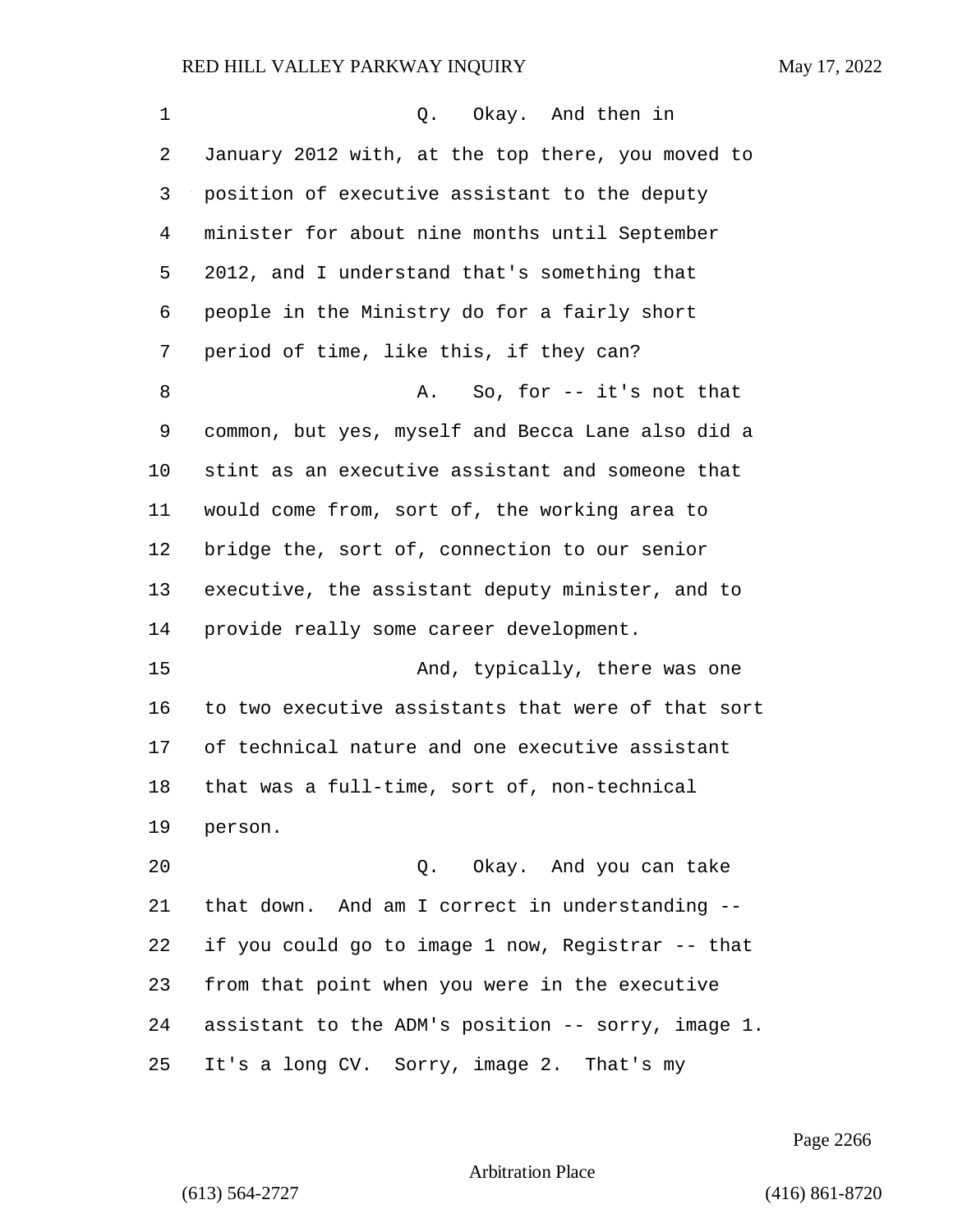mistake. There we go.

2 So, from when you were in the ADM office to and forward, when I see after that you were the head of construction contracts section from December 2012 to January 2015 and occupied a number of other positions after that, but from the point when you went to the ADM's office, were you sort of out of the asphalt bituminous side of things from that point forward? 10 A. Yes, with the exception of I believe that I came back after the stint as executive assistant. I came back to the bituminous section as the head for -- and we would have to look at the dates, but it was, like, two months or three months. And then I went to the head of construction contracts section where I would not have been directly involved with the asphalt technical stuff, but that being said, I'm still liaising with the Ontario Road Builders' regarding specification changes that our asphalt folks would be looking to make. 22 Q. When you're in the construction contract section? 24 A. When I was in the head of construction contract section, because one of the

Page 2267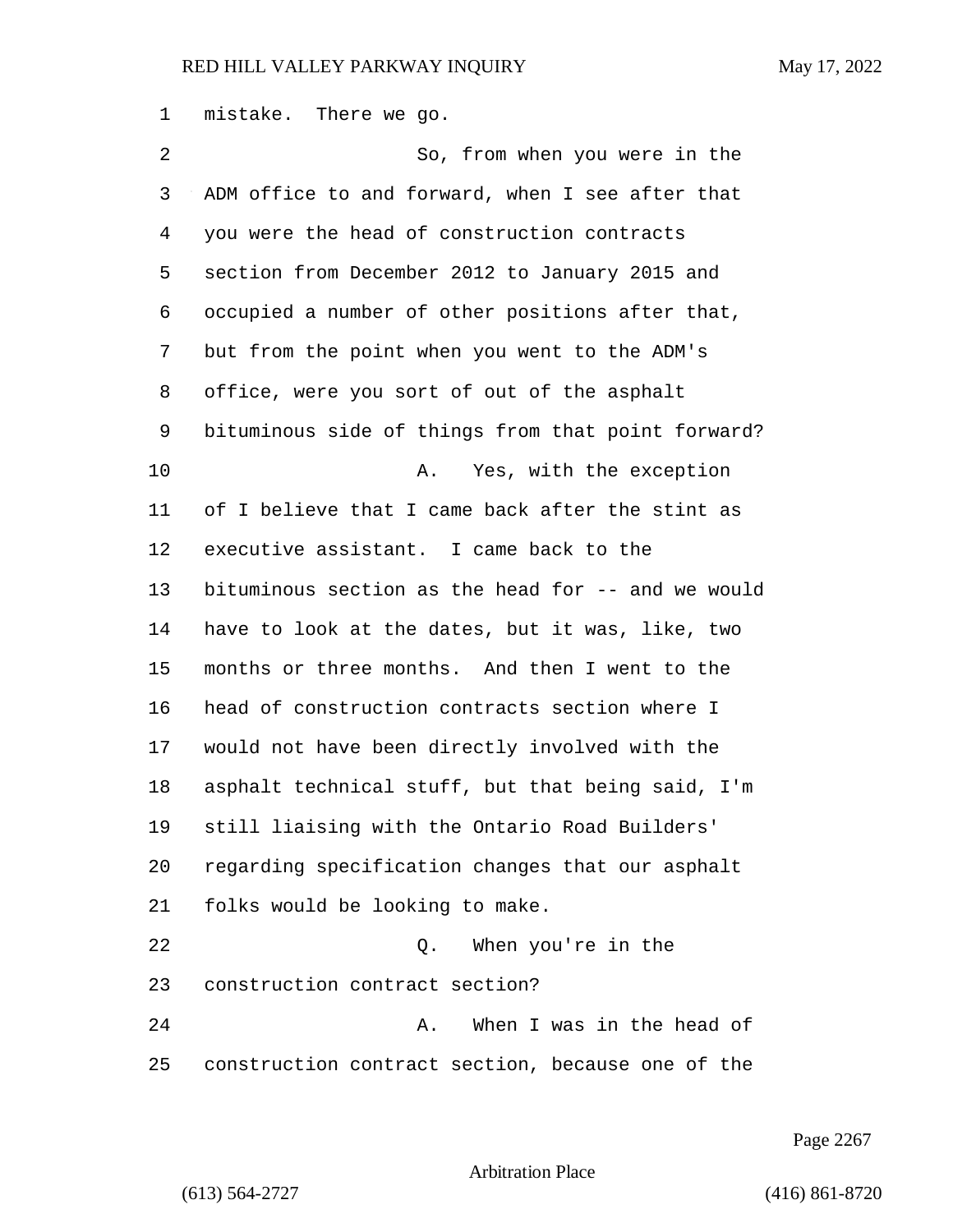responsibilities there is to be a liaison with the Ontario Road Builders' Association. 3 Q. Okay. And, actually, you don't have to go back to it, Registrar, but you've indicated in your CV, Mr. Raymond, that you were in the ADM's office until September 2012, so for that, the remainder of 2012, you were back as the head of bituminous section. Is that right? 9 A. That's correct. 10 Q. Okay. You can take that down, Registrar. Thank you. And I would like to discuss with you a few things involving the MTO's approach to friction management and use of friction numbers and your involvement in the joint SMA task group, you said the second group. And I know, as you said, you weren't involved in the original task group formed in January 2006, but I'm correct you did have some involvement in the early age SMA issues prior to that time. Is that fair? 21 A. I believe that is correct and I believe that I would have assisted in compiling certain information related to SMA and early age friction for members of that first task group.

Page 2268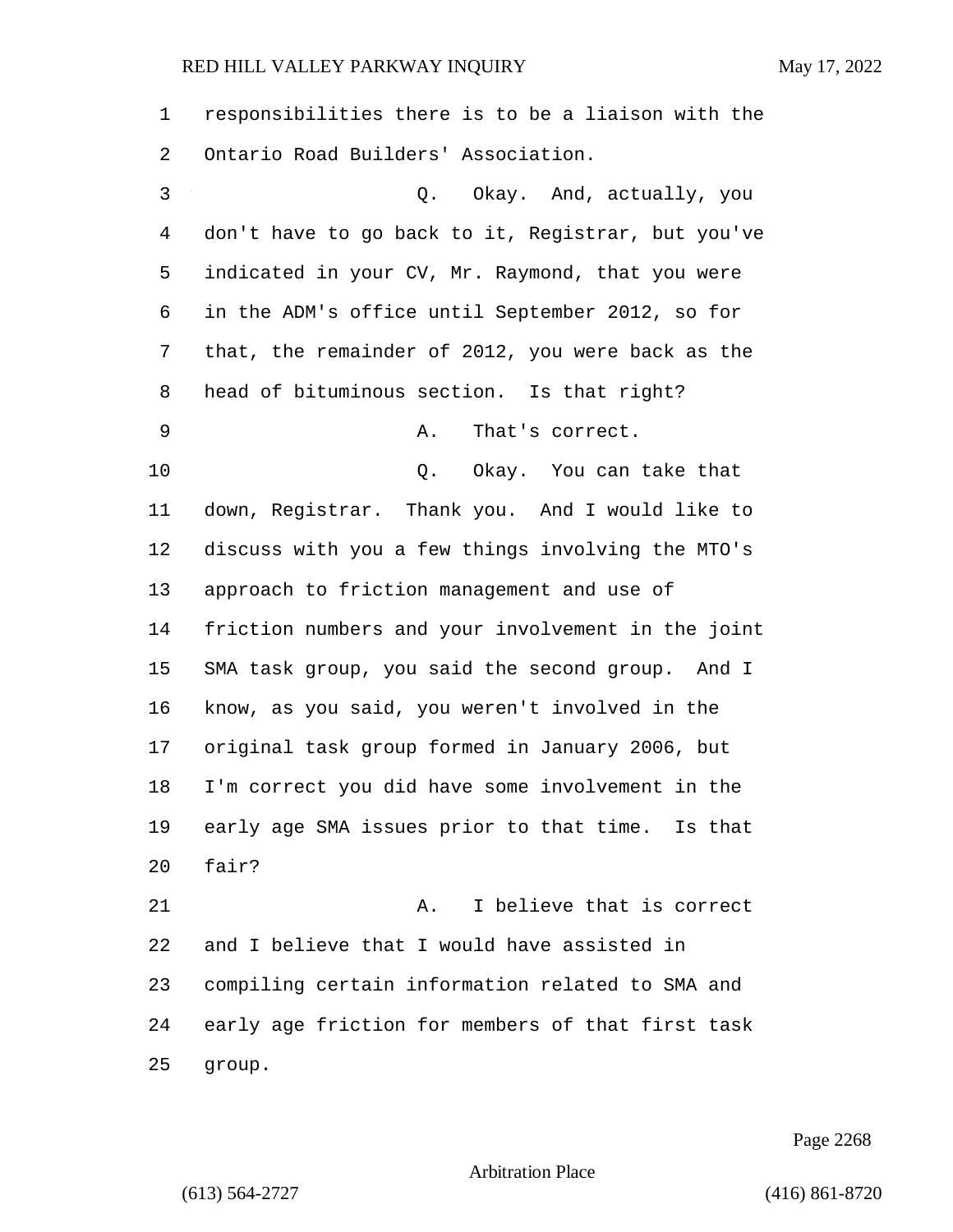| 1  | Okay. And we've already<br>Q.                      |
|----|----------------------------------------------------|
| 2  | heard some stuff about it from Ms. Lane, but if    |
| 3  | you could just, from your perspective, describe    |
| 4  | the SMA issue that the original joint task group   |
| 5  | was formed to address and then your becoming       |
| 6  | actually involved in the task group. I can take    |
| 7  | you to some specific presentations and so forth,   |
| 8  | but if we could just get a general overview from   |
| 9  | you.                                               |
| 10 | Yeah. And I wasn't<br>Α.                           |
| 11 | involved when the initial task group was set up.   |
| 12 | There were terms of reference, I believe, for that |
| 13 | first group. I know for the second task group      |
| 14 | that I was a project manager for that we had terms |
| 15 | of reference for. And there were a number of       |
| 16 | things that the task group was responsible for     |
| 17 | looking at. Certainly the topic that filled our    |
| 18 | time the most and was our primary focus was early  |
| 19 | age friction with SMA, which is, sort of, a new    |
| 20 | phenomenon to the Ministry in that most hot mixes  |
| 21 | don't have any concern with early age friction.    |
| 22 | However, the nature of stone                       |
| 23 | mastic asphalt is that it has quite a rich bitumen |
| 24 | or the black glue, as it's sometimes known to      |
| 25 | non-technical folks, and that creates a thick film |

Page 2269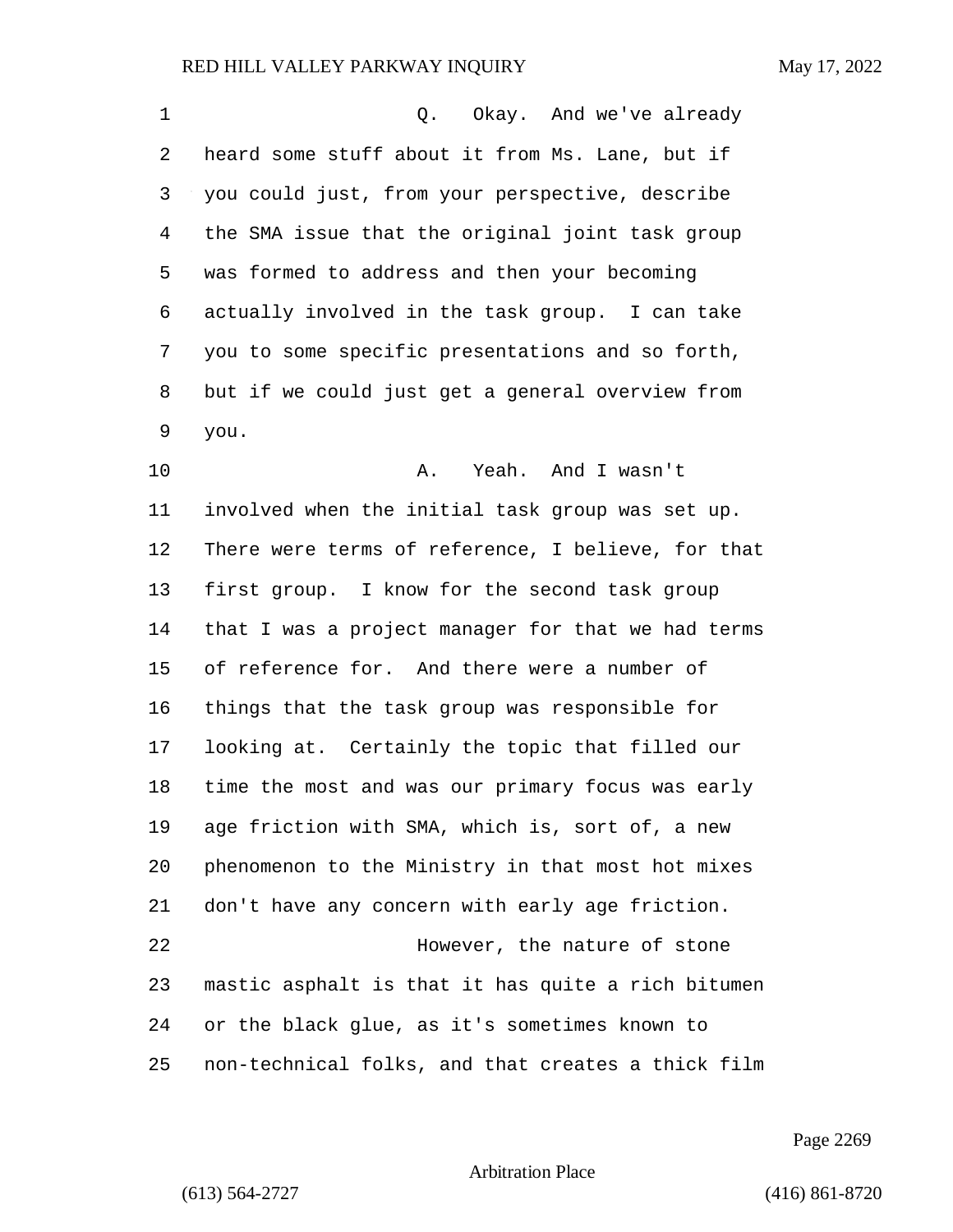on the surface of -- well, on all the aggregates, but is noted on the surface of the mix and that thick film can then sort of mask some of the microtexture of the aggregate until it's worn off and, as a result, you can have friction that can be lower than expected. 7 C. Black glue, that's a good way to remember it. 9 A. Mr. Lewis, you're freezing on my screen. I can still hear you fine, but you're freezing on my screen, so I thought I would bring it to your attention. 13 Q. That's okay. Thank you. We've been pretty free of technical glitches, so hopefully that will resolve itself. Is it better now? 17 A. No, I can hear you fine, but it's a bit distracting, but not that distracting. 20 Q. Is anyone else having issues? In particular, it's important for the witness, so I -- no? No one else? Okay. 23 All right. Well, Mr. Raymond, if it continues to be a problem and if you find that you can't hear me or it's a problem, please

Page 2270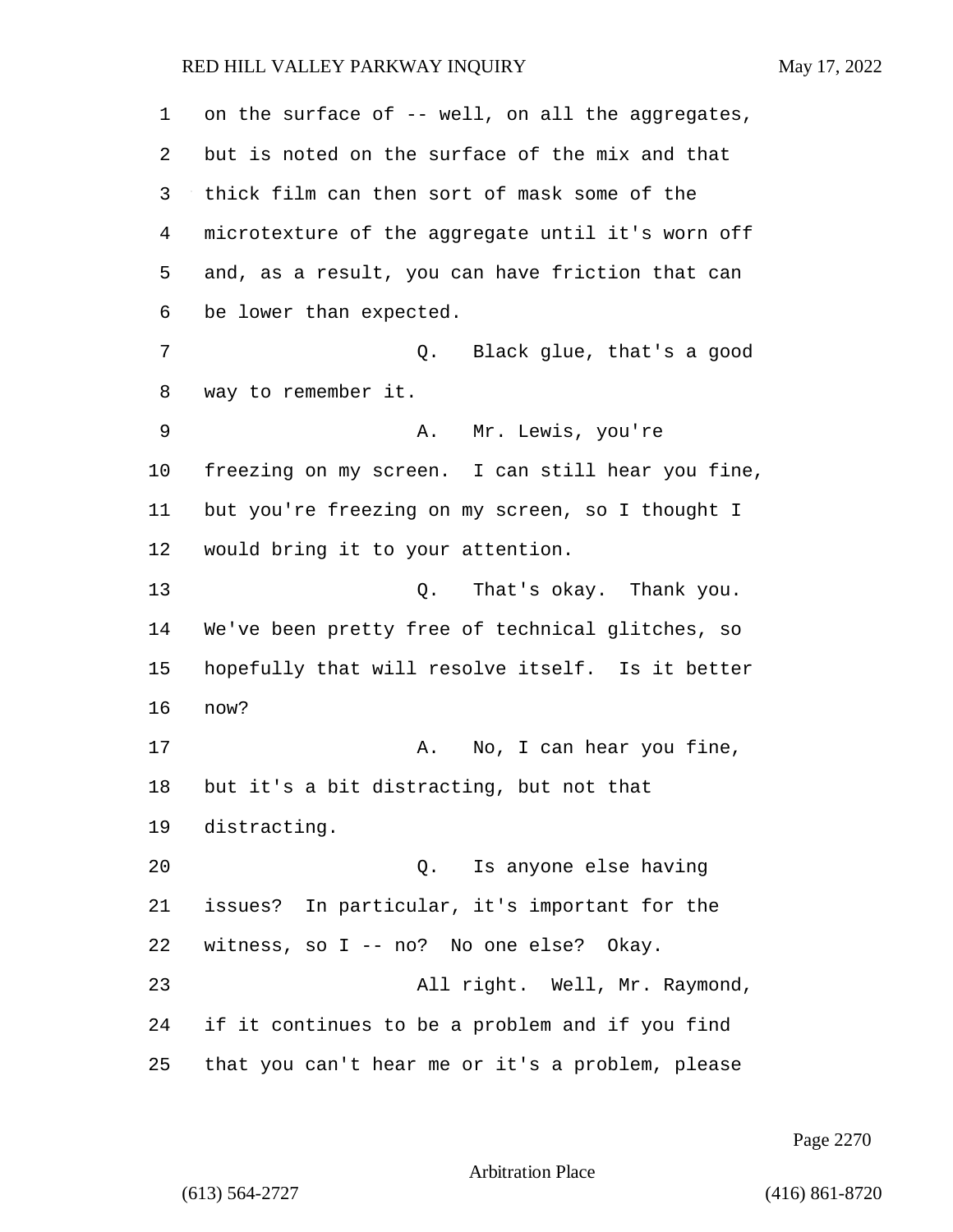let us know and maybe we'll have the registrar restart the feed. Just let me know. Did you hear what I just said? 4 A. I did. Sorry. 5 Q. Why don't we just take a moment. --- (Off-record discussion) 8 MS. MCIVOR: Counsel and Commissioner, if we could take a brief five-minute break, we can set up Mr. Raymond in another location and hopefully that will resolve the issues. **JUSTICE WILTON-SIEGEL:** That would be fine. I was going to ask, is he in the same location as Ms. Lane was earlier today? 16 MS. MCIVOR: He is, yes. 17 JUSTICE WILTON-SIEGEL: That's what I thought, and she didn't seem to be experiencing any problems. 20 MS. MCIVOR: No. 21 JUSTICE WILTON-SIEGEL: So, I wonder if it would make sense to just have him leave and then return and see whether that fixes the problem, failing which we could take a five-minute break and relocate him.

Page 2271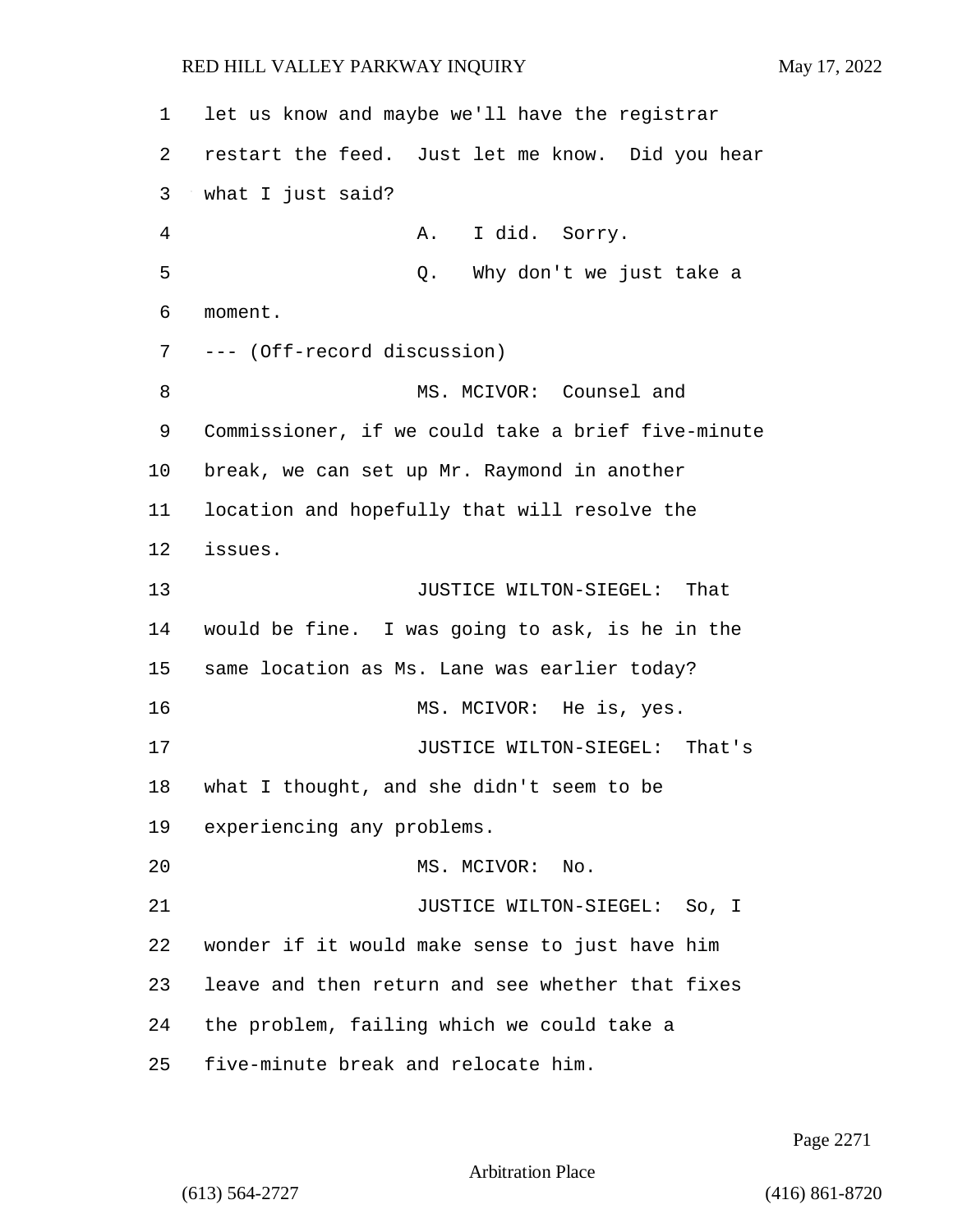| 1  | MS. MCIVOR: Okay. That would                      |
|----|---------------------------------------------------|
| 2  | be perfect. Thank you, Commissioner.              |
| 3  | MR. LEWIS: I think,                               |
| 4  | Mr. Raymond, the idea is if you would log out and |
| 5  | then try to come back in and see if that resolves |
| 6  | it.                                               |
| 7  | THE WITNESS: All right. I'm                       |
| 8  | hoping Heather comes over and walks me through    |
| 9  | this.                                             |
| 10 | THE REGISTRAR: So, I'm going                      |
| 11 | to move everybody to breakout rooms and we'll try |
| 12 | and resolve this.                                 |
| 13 | MR. LEWIS: Thank you.                             |
| 14 | --- Recess taken at 2:18 p.m.                     |
| 15 | --- Upon resuming at 2:30 p.m.                    |
| 16 | BY MR. LEWIS:                                     |
| 17 | Q. We're back. Mr. Raymond,                       |
| 18 | can you hear me all right now?                    |
| 19 | A. I can, yes. Thanks.                            |
| 20 | Q. Great. May we proceed,                         |
| 21 | Commissioner?                                     |
| 22 | JUSTICE WILTON-SIEGEL: Please                     |
| 23 | proceed.                                          |
| 24 | MR. LEWIS: Thank you.                             |
| 25 | BY MR. LEWIS:                                     |

Page 2272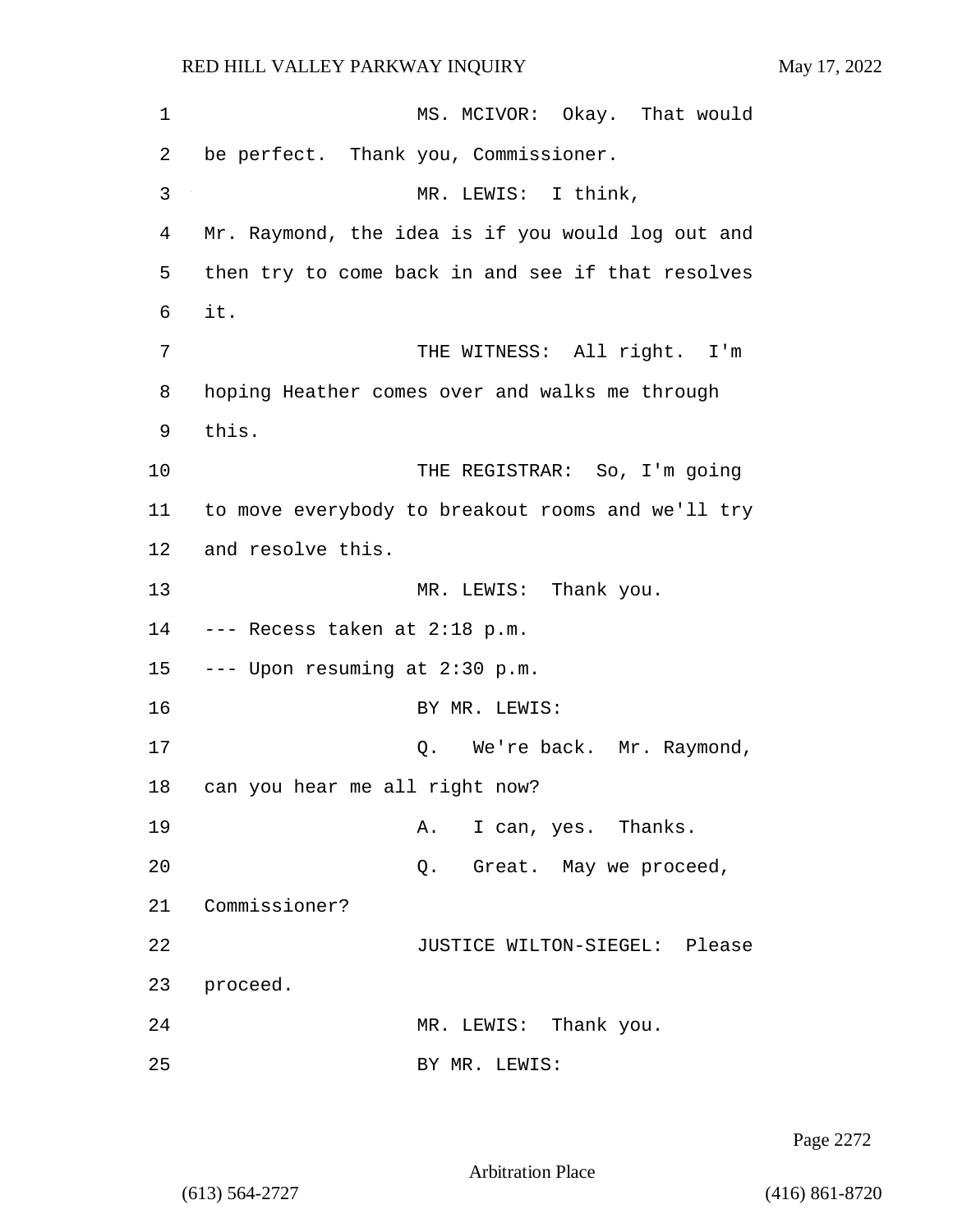| 1  | Just give me one moment.<br>$Q$ .                  |
|----|----------------------------------------------------|
| 2  | All right. I think where we left off and you       |
| 3  | mentioned that you were having trouble hearing me  |
| 4  | was when I just indicated that I thought that      |
| 5  | black glue was an evocative way of describing the  |
| 6  | tarry stuff, so that's where we, for the most      |
| 7  | part, left off.                                    |
| 8  | So, if I could take you to a                       |
| 9  | presentation that you had a part in putting        |
| 10 | together or authoring. Registrar, it's MT015403.   |
| 11 | And this is a presentation to Ray Mantha,          |
| 12 | January 2007, and I think from the correspondence  |
| 13 | around it, it indicates that you were one of the   |
| 14 | authors, along with Kai Tam and Guy Cautillo.      |
| 15 | Does that ring a bell for you?                     |
| 16 | Yes.<br>Α.                                         |
| 17 | Q. Okay. And I'll come back                        |
| 18 | to this a couple of times. There's just one        |
| 19 | thing, just sort of a summary that I would like to |
| 20 | go on early life friction, which is at image 8,    |
| 21 | Registrar. And this slide, and appreciating the    |
| 22 | timing of your involvement, but does this slide    |
| 23 | provide a good summary as of that date,            |
| 24 | January 2007, as the origin and discovery of the   |
| 25 | SMA early age friction issue?                      |

Page 2273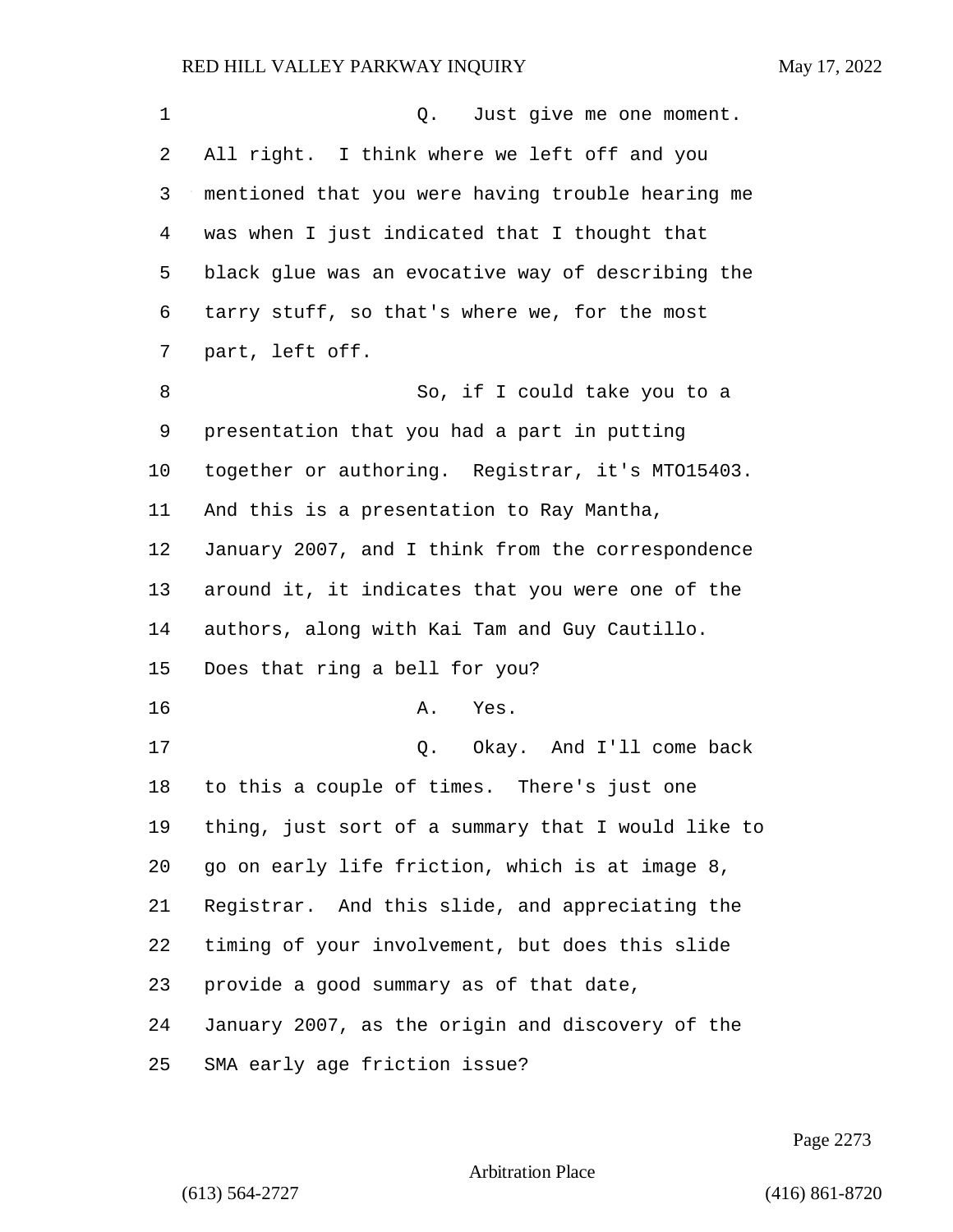| $\mathbf 1$ | That's correct. I don't<br>Α.                      |
|-------------|----------------------------------------------------|
| 2           | remember when I came to the bituminous section,    |
| 3           | and I say that in reference to the 2004 summer IRF |
| 4           | conference. That predates me a little bit and      |
| 5           | then maybe even some of the exploratory ASGM       |
| 6           | testing where MTO was validating whether or not it |
| 7           | extended to our situation. But certainly, you      |
| 8           | know, this does explain the Ministry and where we  |
| 9           | were in terms of understanding early age or early  |
| $10 \,$     | life friction of our asphalts.                     |
| 11          | In your CV, it indicates<br>Q.                     |
| 12          | you became the senior bituminous engineer in       |
| 13          | September 2004, so it was in the later part of the |
| 14          | year you were describing.                          |
| 15          | A. Okay.                                           |
| 16          | Okay. And you referred<br>Q.                       |
| 17          | to the terms of reference for the initial task     |
| 18          | group and then the second task group that you were |
| 19          | part of or perhaps it was a continuation of the    |
| 20          | first one. If we could go to the terms of          |
| 21          | reference. It's at -- take that down, Registrar.   |
| 22          | It's overview document 4, image 19. Actually, I    |
| 23          | guess we need to go -- it's paragraph 34, but I    |
| 24          | guess we should go to the document itself for the  |
| 25          | terms of reference. Registrar, it's MT0221.        |

Page 2274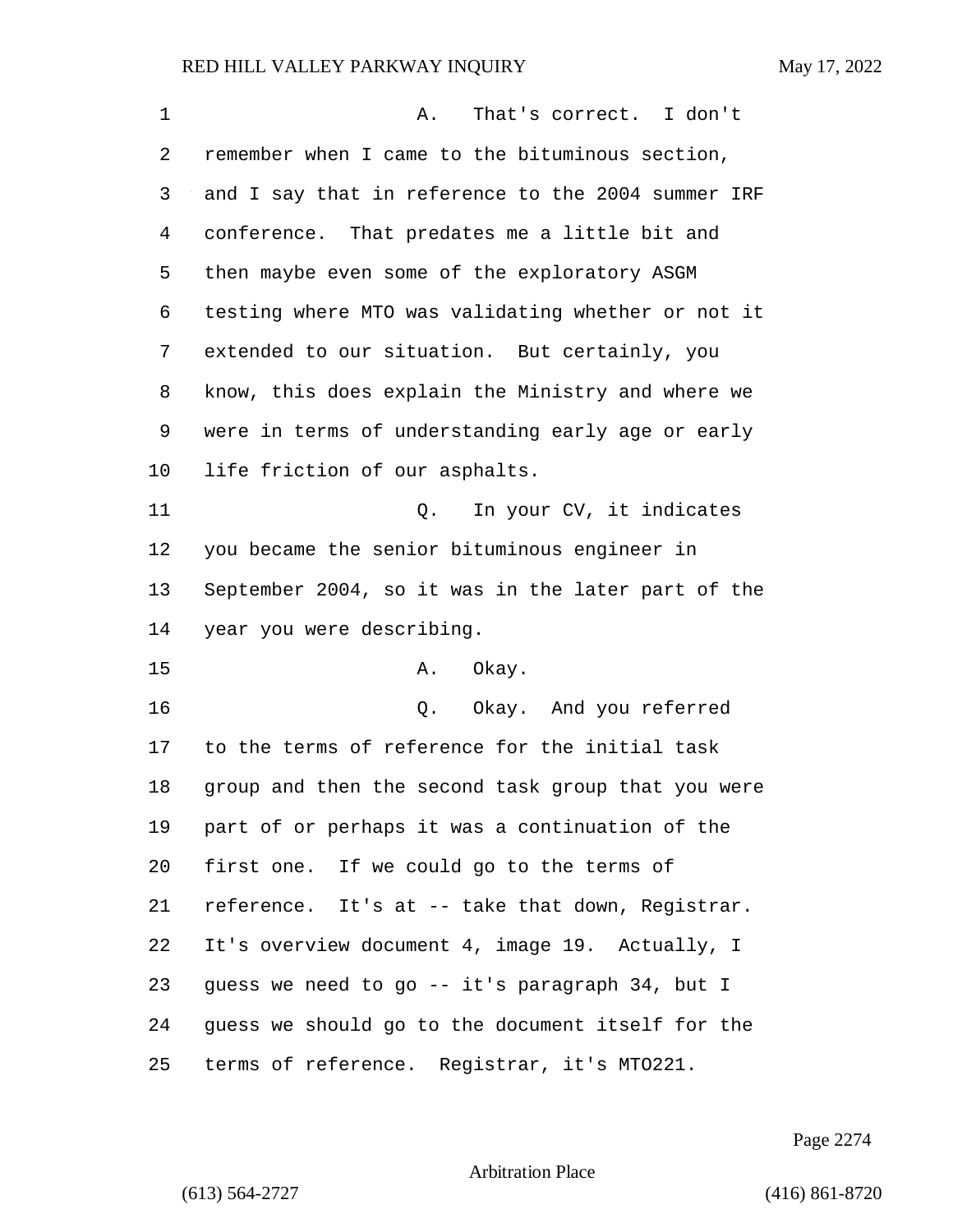| 1  | And are these the terms of                         |  |
|----|----------------------------------------------------|--|
| 2  | reference you were talking about for the first     |  |
| 3  | one?                                               |  |
| 4  | I'm not sure that I saw<br>Α.                      |  |
| 5  | the terms of reference for the first group, but I  |  |
| 6  | was aware that they did have a terms of reference  |  |
| 7  | and then I am aware and I believe I helped author, |  |
| 8  | create, the terms of reference for the second      |  |
| 9  | group.                                             |  |
| 10 | And point 2 there in<br>Q.                         |  |
| 11 | "Specific goals of the group" are:                 |  |
| 12 | Resolve issues of<br>"1)                           |  |
| 13 | poor friction performance                          |  |
| 14 | of SMA mixes, especially                           |  |
| 15 | newly paved mixes.                                 |  |
| 16 | 2) Resolve construction                            |  |
| 17 | and performance issues                             |  |
| 18 | (flushing, rutting,                                |  |
| 19 | segregation, pop-outs,                             |  |
| 20 | poor joints, et cetera) of                         |  |
| 21 | SMA."                                              |  |
| 22 | Does that reflect your                             |  |
| 23 | understanding of, generally speaking, what they    |  |
| 24 | were doing?                                        |  |
| 25 | I don't know that I was<br>Α.                      |  |

Page 2275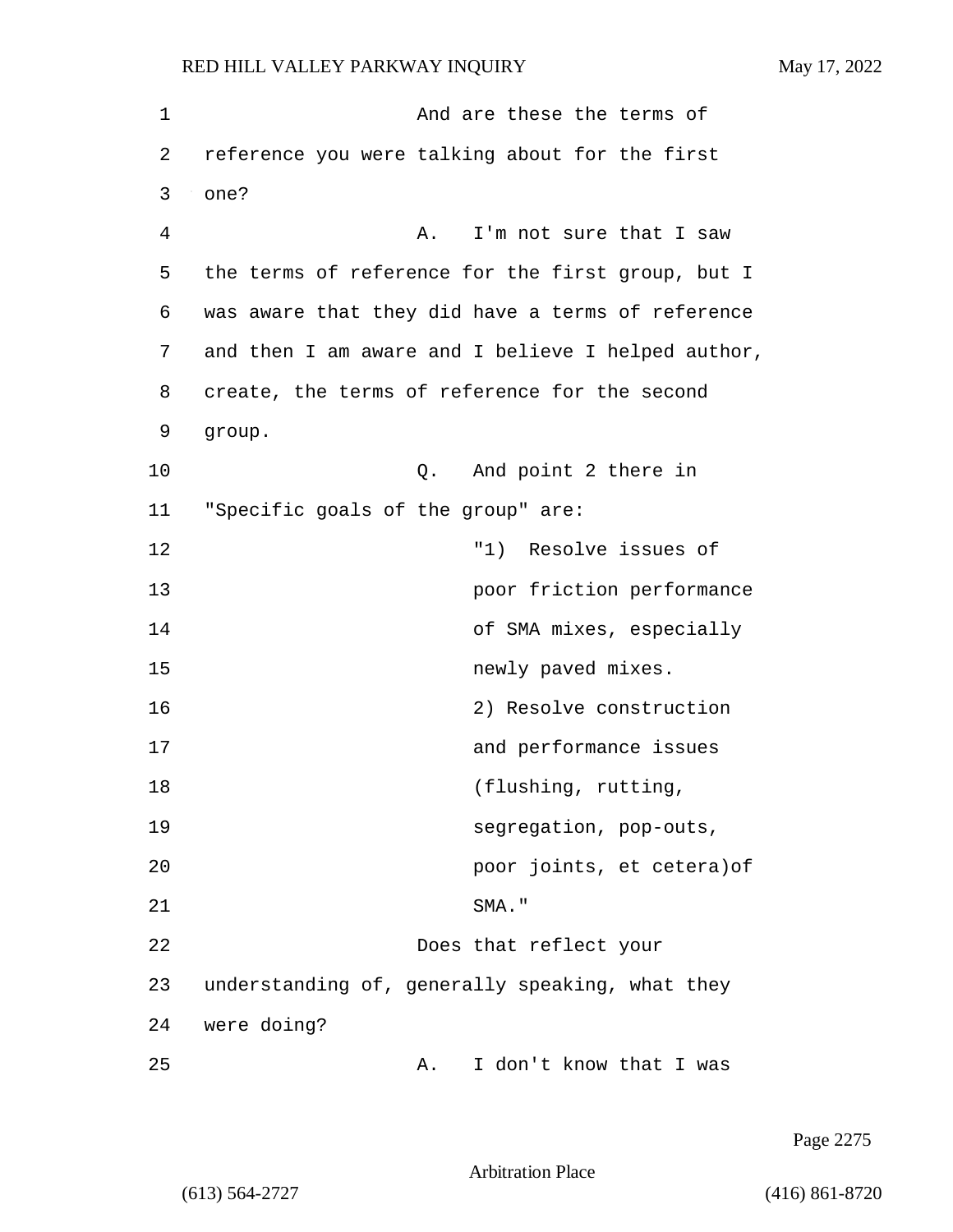| 1  | that connected to the actual group to what their   |
|----|----------------------------------------------------|
| 2  | terms of reference or marching orders were. It is  |
| 3  | consistent with the sort of work that was          |
| 4  | happening in the office. And then obviously those  |
| 5  | two aspects carried over to the second task group  |
| 6  | and are consistent with the work there. I do       |
| 7  | believe that the second task group at some point   |
| 8  | adopted some additional goals.                     |
| 9  | And that said, you know,                           |
| 10 | that's what's on paper. Obviously the main focus   |
| 11 | tended to be the early age friction aspect of SMA. |
| 12 | Q. Okay. And if we could                           |
| 13 | then go to $-$ - take that down, Registrar $-$ -   |
| 14 | overview document 4, page 31, so this is the task  |
| 15 | group two that you were a part of? It's            |
| 16 | referenced at paragraph 62 and 63 there.           |
| 17 | That's correct.<br>Α.                              |
| 18 | All right. And the MTO<br>Q.                       |
| 19 | representatives in paragraph 62 are indicated.     |
| 20 | You're the second one listed as the task group     |
| 21 | project manager and then Kai Tam at the time is    |
| 22 | task group co-chair and then Tom Kazmierowski and  |
| 23 | Dennis Billings.                                   |
| 24 | And then below there, the                          |
| 25 | terms of reference of the group, does this         |

Page 2276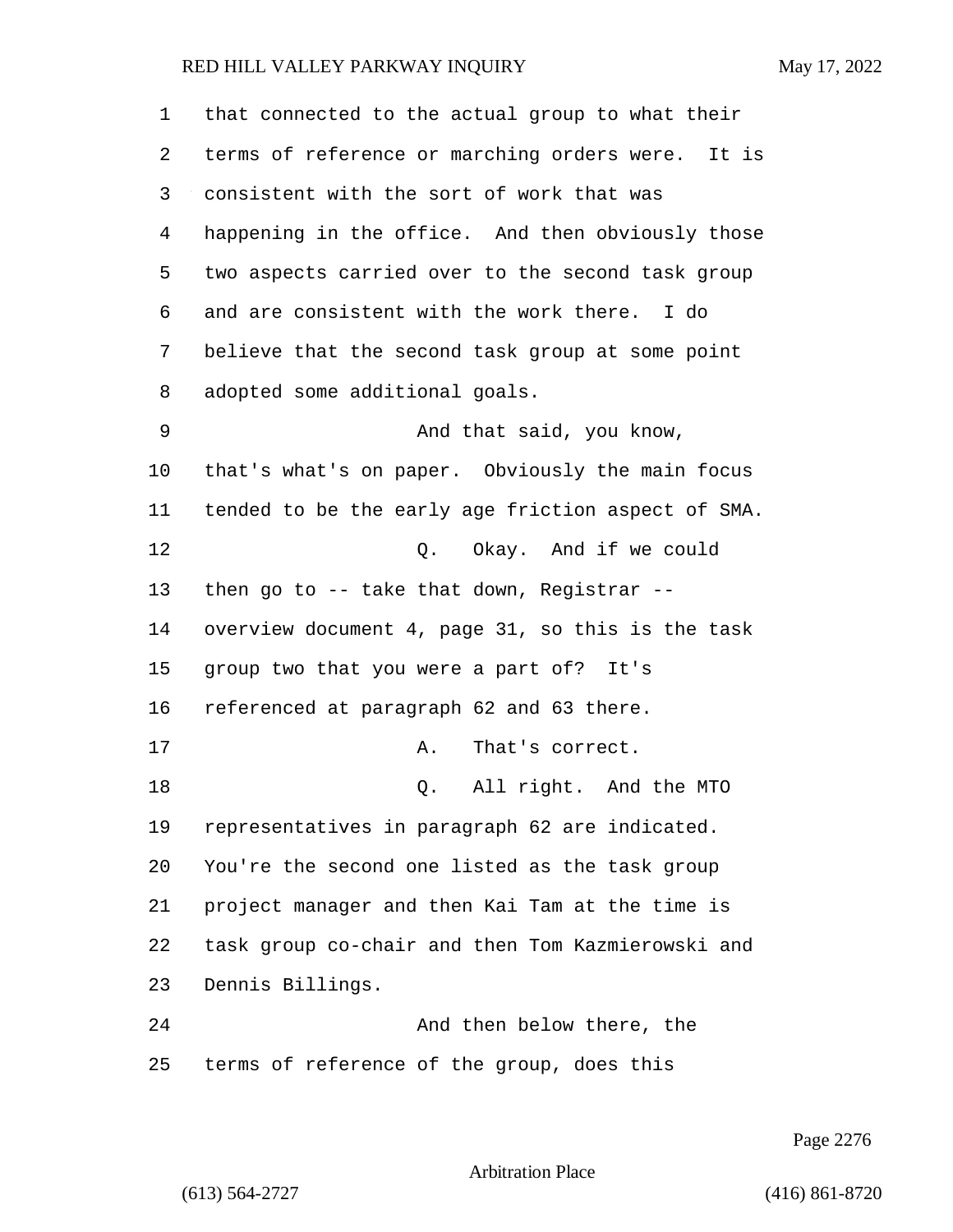| 1  | accurately describe what the group's goals were,   |
|----|----------------------------------------------------|
| 2  | the main goal and the specific goals?              |
| 3  | That's correct.<br>Α.                              |
| 4  | Okay. And am I correct<br>Q.                       |
| 5  | that although it's called a task group two, this   |
| 6  | was a continuation, including some of the members  |
| 7  | from the first group. Is that right?               |
| 8  | Yeah. I believe I was<br>Α.                        |
| 9  | one of the -- I believe that the majority of the   |
| 10 | group carried over and I was one of the new        |
| 11 | replacements.                                      |
| 12 | And we'll talk about the<br>Q.                     |
| 13 | pause on SMA use that was put into place later in  |
| 14 | 2007, but thinking back to your involvement in     |
| 15 | 2007 throughout and prior to the pause, did you    |
| 16 | have any sense of, within the industry, how widely |
| 17 | known the SMA early age low friction issue was?    |
| 18 | I don't know.<br>Α.<br>I.                          |
| 19 | wasn't -- obviously the people on the task group   |
| 20 | would be aware. I could only reasonably assume     |
| 21 | that the industry people on that task group are    |
| 22 | reporting back through their association, which    |
| 23 | they're there representing, and that being the     |
| 24 | Ontario Hot Mix Producers Association. They have   |
| 25 | some overlap with Ontario Road Builders'           |

Page 2277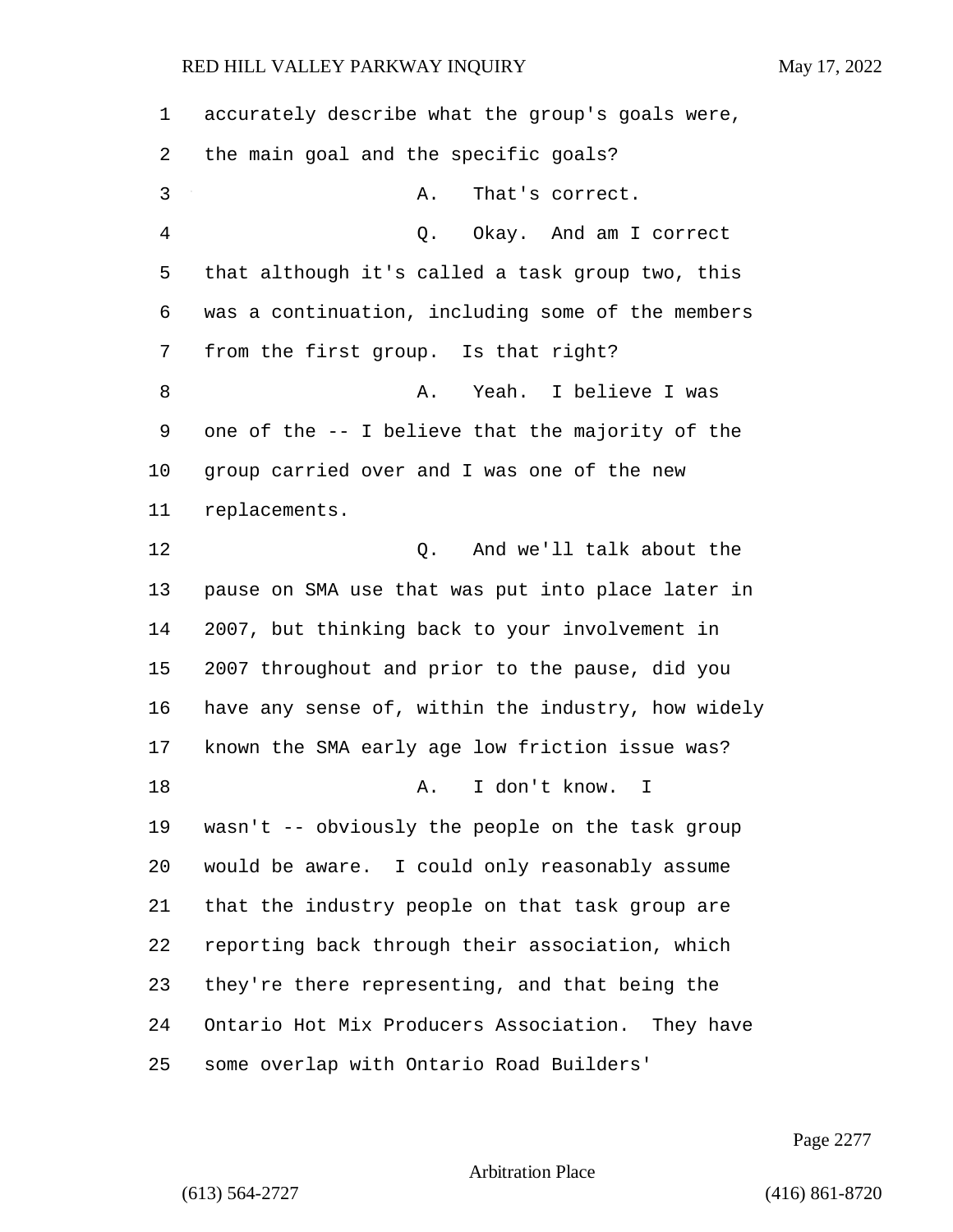Association, but I can't speak to what, sort of, the industry perspective was. 3 You know, it would have been Kai Tam's role, as the head of the bituminous section, to be liaising with the industry, the greater industry, with the Ontario Hot Mix Producers Association. Although, that being said, obviously having one full-time member, Sandy Brown, as well as four other representatives from that organization, they've got to be having discussion within their group. 12 That being said, I don't know if it extends out to communicating that to its general membership. 15 Q. And appreciating you weren't on the first iteration of the task group, I just want to take you to a couple of their meeting minutes and just use that as a springboard to talk about friction numbers so we just have something to anchor it in. 21 So, Registrar, if we could go to image 19. And then in paragraph 35, this refers to a slide show presented at the very first SMA task group meeting on January 17, 2006 and it referred to the FN or friction number desirable

Page 2278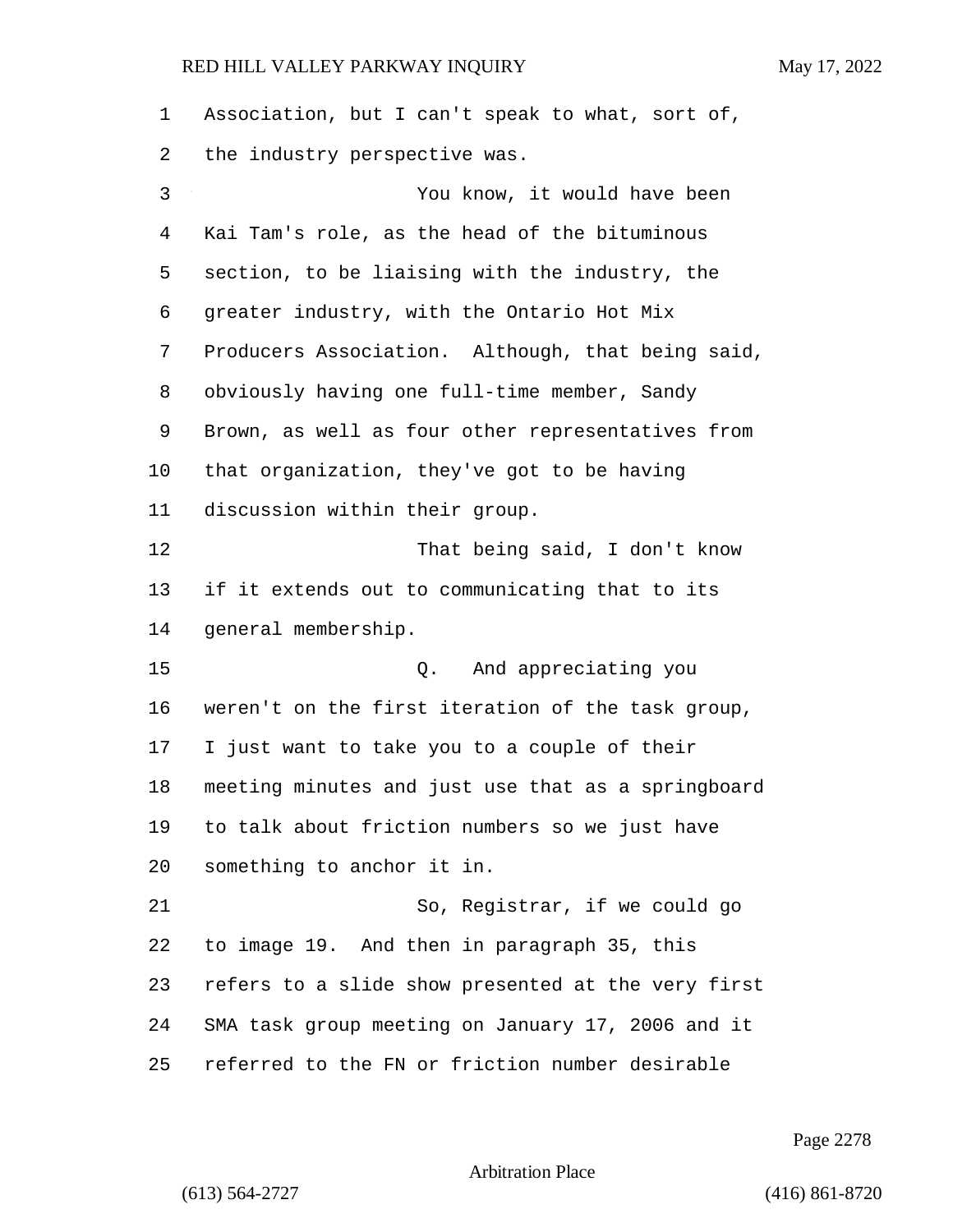| 1  | value of 30. It also referred to the 30 threshold  |
|----|----------------------------------------------------|
| 2  | and then short-term remedial action where FN falls |
| 3  | below 30.                                          |
| 4  | And so, I just want to flag                        |
| 5  | that for you and then take you to the second task  |
| 6  | group meeting minutes. And go to the actual        |
| 7  | document. This is MTO223. If we could expand the   |
| 8  | first paragraph, paragraph 1. Thank you.           |
| 9  | It says:                                           |
| 10 | "Kai reviewed the minutes                          |
| 11 | of the previous minutes,                           |
| 12 | discussion during this                             |
| 13 | review."                                           |
| 14 | And then there's a number of                       |
| 15 | points and then in the third bullet, third and     |
| 16 | fourth, you reference:                             |
| 17 | "Sandy is not convinced                            |
| 18 | that there is a skid                               |
| 19 | issue and questioned if                            |
| 20 | any action is really                               |
| 21 | warranted, noting that                             |
| 22 | other jurisdictions don't                          |
| 23 | appear to be reacting.                             |
| 24 | MTO's measurements are at                          |
| 25 | a faster speed and MTO's                           |

Page 2279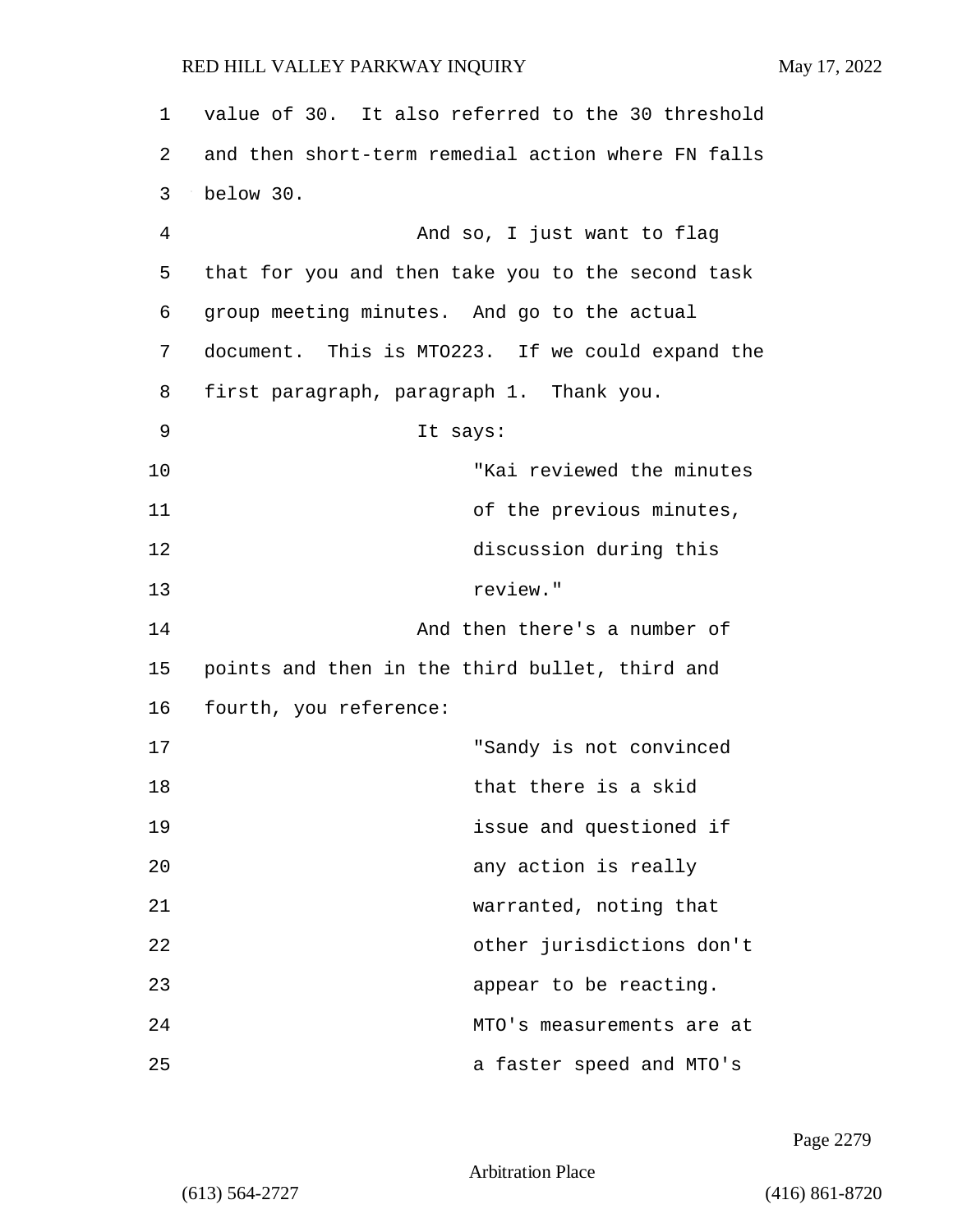| 1              | desire to aim for SN of                            |
|----------------|----------------------------------------------------|
| $\overline{2}$ | 30 plus may be too                                 |
| 3              | conservative. MTO has                              |
| 4              | acknowledged there is not                          |
| 5              | a specification 'limit'                            |
| 6              | or standard, but there is                          |
| 7              | a comfort level at SN of                           |
| 8              | 30 or higher.                                      |
| 9              | Historically, this has                             |
| 10             | been achieved in DFC                               |
| 11             | mixes which only used                              |
| 12             | approved aggregates."                              |
| 13             | So, Sandy, I think, is the                         |
| 14             | person at the meeting, Sandy Brown again, the      |
| 15             | technical director of OHMPA. Right?                |
| 16             | Of OHMPA, that's correct.<br>Α.                    |
| 17             | Q. And so, again, it's                             |
| 18             | referring to the comfort level of SN30 or higher.  |
| 19             | Then, again, holding that, if                      |
| 20             | we could go back to the presentation that I showed |
| 21             | you earlier, and this is MTO15403, Registrar.      |
| 22             | This is the January 18, 2007 presentation that you |
| 23             | were involved in. Thank you. And if you go to      |
| 24             | image 5, Registrar. And there's a number of        |
| 25             | things on this slide, but in the first bullet, it  |

Page 2280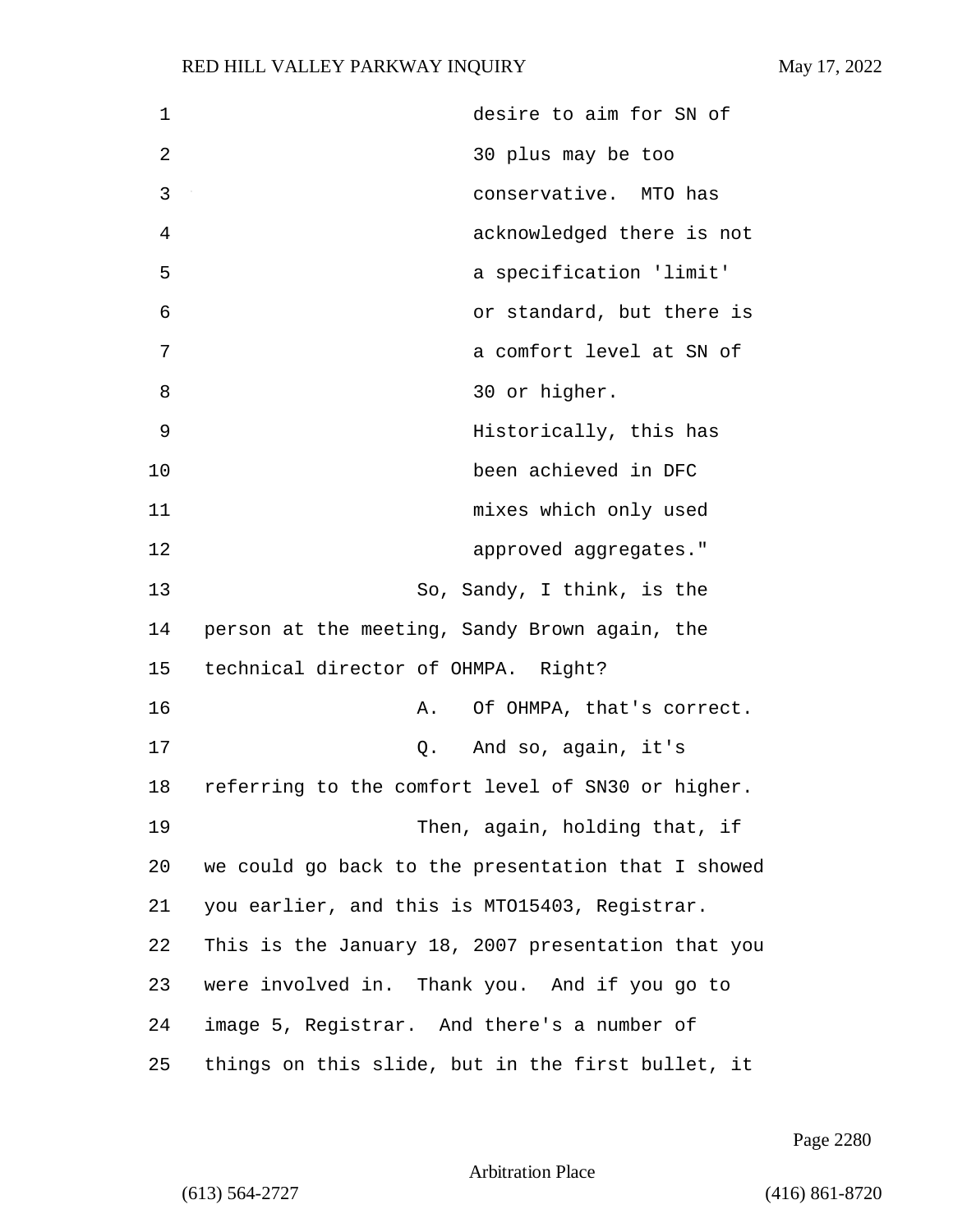| 1  | appears that you're echoing what we saw in the     |
|----|----------------------------------------------------|
| 2  | task group minutes, that there's no MTO-specified  |
| 3  | minimum pavement friction level, but then you      |
| 4  | refer or the presentation refers to geometric      |
| 5  | standard being based on a minimum friction of      |
| 6  | approximately 30.                                  |
| 7  | And then there are references                      |
| 8  | going on referring to aggregates, that its         |
| 9  | friction is heavily dependent on the type of       |
| 10 | aggregate, and that pavement friction is           |
| 11 | traditionally not a problem for the Ministry       |
| 12 | because it's controlled through the                |
| 13 | prequalification system and requirements for       |
| 14 | aggregates.                                        |
| 15 | So, we see in all these                            |
| 16 | documents references to the MTO not having a       |
| 17 | specified minimum pavement friction level but      |
| 18 | various characterizations of the number 30 in      |
| 19 | relation to friction.                              |
| 20 | So, with all of that, could I                      |
| 21 | ask you how would you describe, in your experience |
| 22 | at that time and moving forward, the MTO's use of  |
| 23 | the number 30 as it relates to friction?           |
| 24 | I think in describing it,<br>Α.                    |
| 25 | keep in mind there's two contexts to this. One is  |

Page 2281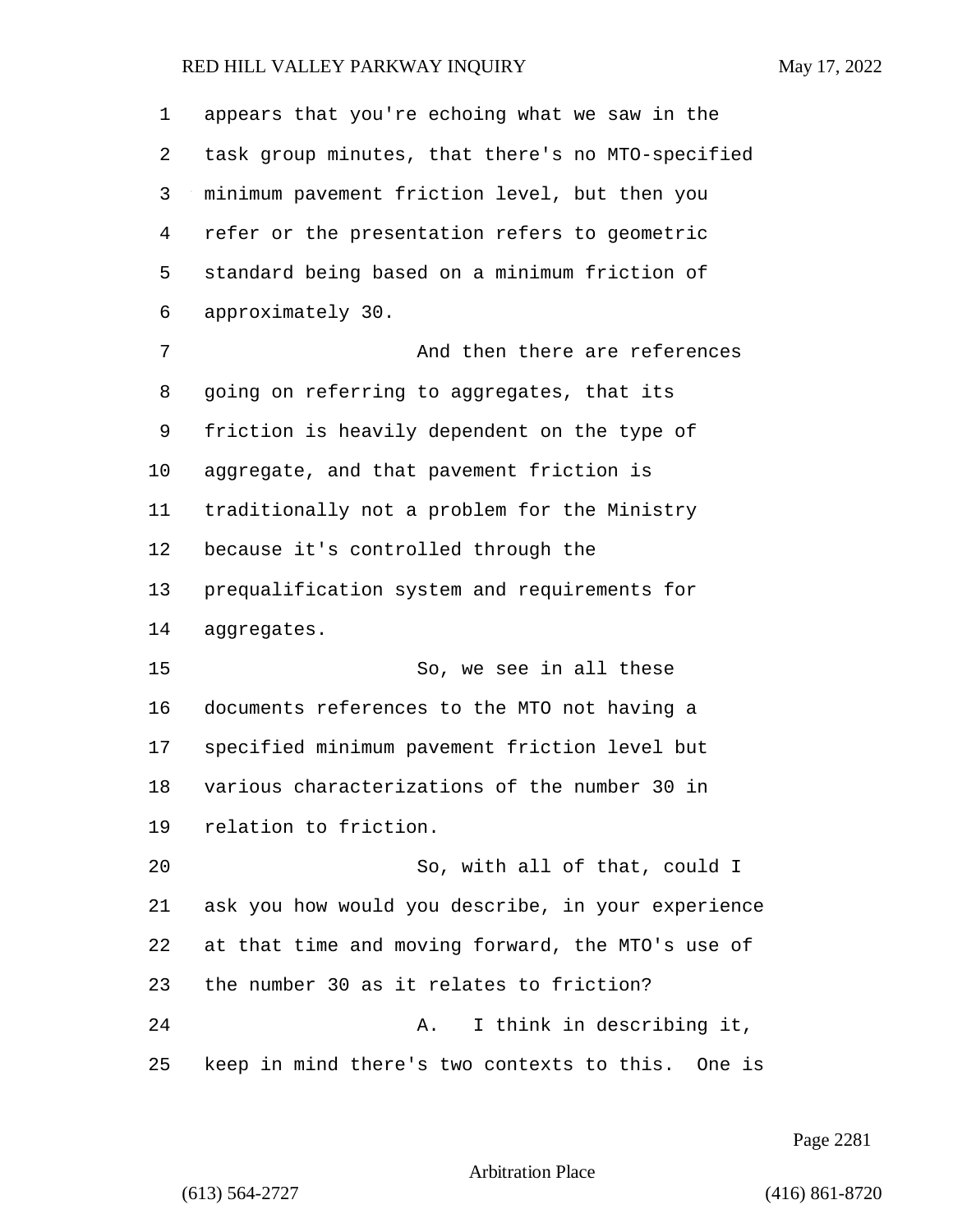early age friction or early age SMA friction where, you know, your friction number is increasing versus the traditional pavement polishing where, you know, your friction number is decreasing. Right? And different perspectives of it. 7 But to come back to your question, I would say that if you have a number of 30 or above, then you have no concerns for a typical highway application. If your number is 29, I would argue that's essentially 30. As you start dropping significantly below 30, then you have a number or a friction condition that you want to look at more closely. And if you get down sort of below 25, you want to look at it very closely. 17 C. Okay. And so, when -- and first of all, we're talking about measuring typically at the posted speed using the MTO's lock-wheel tester. Right? 21 A. That is correct. 22 and when you talk about 22 numbers being whatever it is, whether it's below 30, significantly below 30 and so forth, are you, from your perspective, looking at the average

Page 2282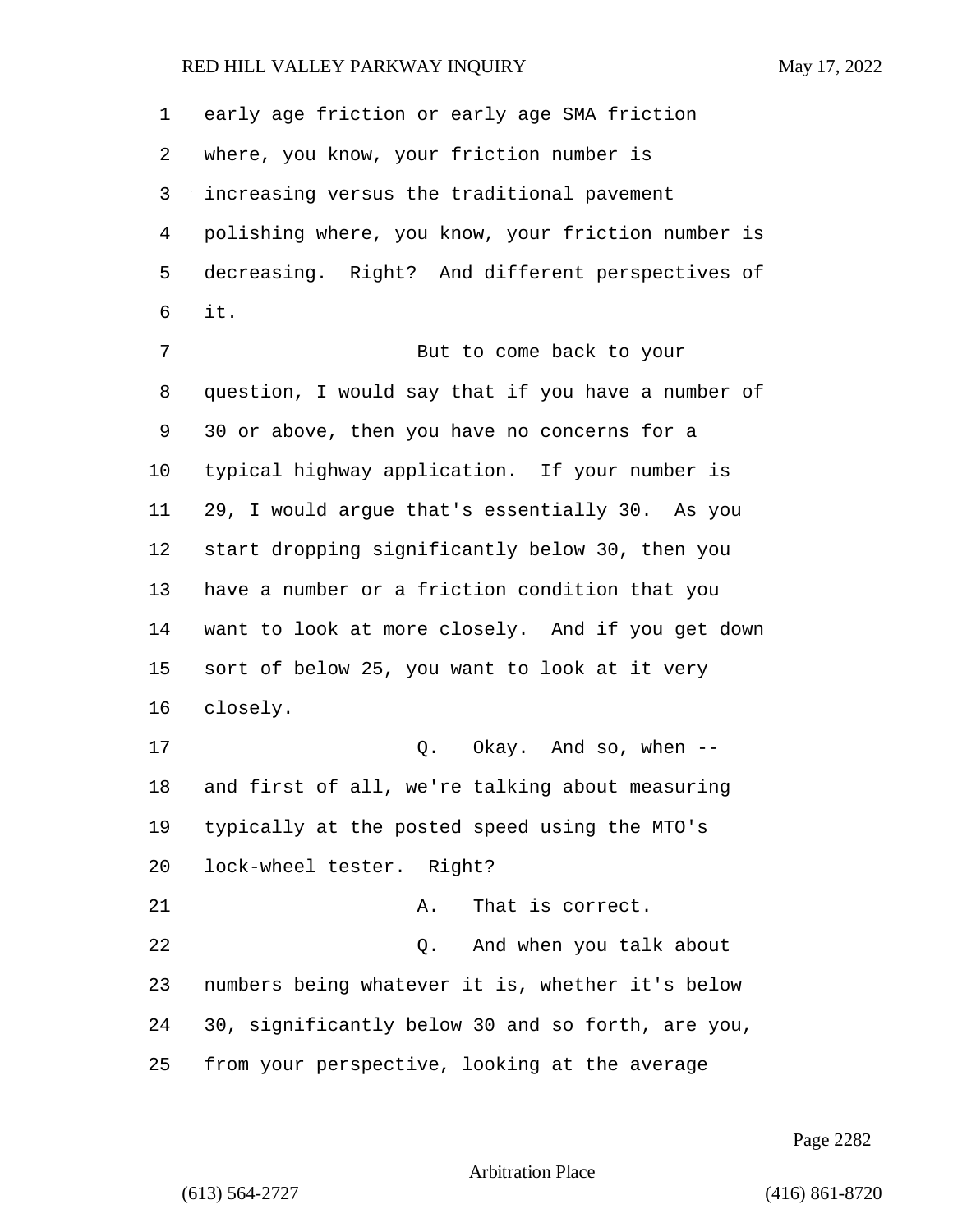| 1  | across the entire pavement area tested or          |
|----|----------------------------------------------------|
| 2  | individual numbers or a combination of the two?    |
| 3  | I think it all depends on<br>Α.                    |
| 4  | the situation and what -- you know and, again, if  |
| 5  | you're in, you know, below that 25 number per se,  |
| 6  | you know what I'm saying, you're looking at it     |
| 7  | very closely, well then you're looking at a lot    |
| 8  | more than just the average.                        |
| 9  | You know, if it's 30 or close                      |
| 10 | to 30, if your situation or your numbers -- sorry, |
| 11 | your test results are fairly consistent, then      |
| 12 | you're typically looking at the average. And I     |
| 13 | think you've probably seen a number of friction    |
| 14 | plots over time and you can see particularly as it |
| 15 | relates to some of SMA projects where, if you had  |
| 16 | within your section that you tested something that |
| 17 | was maybe done the year before versus paving that  |
| 18 | done a month ago, you're not going to average      |
| 19 | those that have going to be very different in      |
| 20 | nature.                                            |
| 21 | Also, too, I think in some of                      |
| 22 | the plots or the results, you can see that the     |
| 23 | interior lane, the lane 1, can have a              |
| 24 | significantly different number than your lanes 2   |
| 25 | and 3, you know, because of the different traffic  |

Page 2283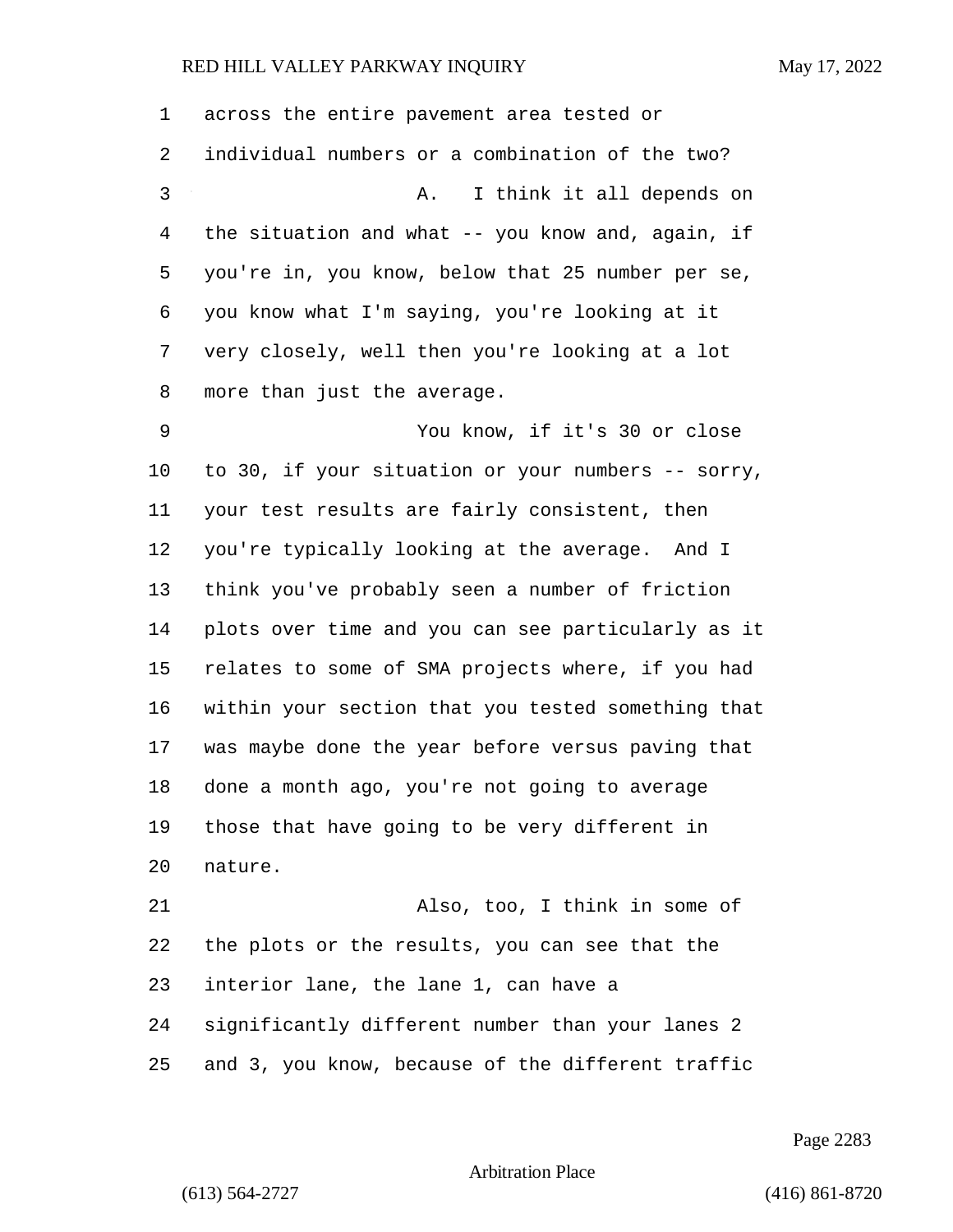characteristics that are in your lane 1. You typically get less traffic there and you don't get the trucks. 4 Q. Right. Lane 1 being the inside lane and lane 2 being the outside, unless there's a lane 3, in which case that's outside lane. Right? 8 A. Yeah. And for most of the MTO projects, we did have a lane 2 and a land 3. And then you have the restriction, I believe, on trucks not being permitted in lane 1. 12 Q. All right. And, you know, I think that you described, you know, if it's significantly below 30, that you want to look at it more closely, and if you get down below 25, you want to look at it very closely. **Is it fair if you're talking**  under 30, whether you say 29 or whatever it is below there, is that sort of an investigatory level, not a level or a number that suggests that some remedial action must be taken, but rather that some investigations ought to take place in order to determine whether or not there is an issue that needs to be addressed? 25 A. I think for the early age

Page 2284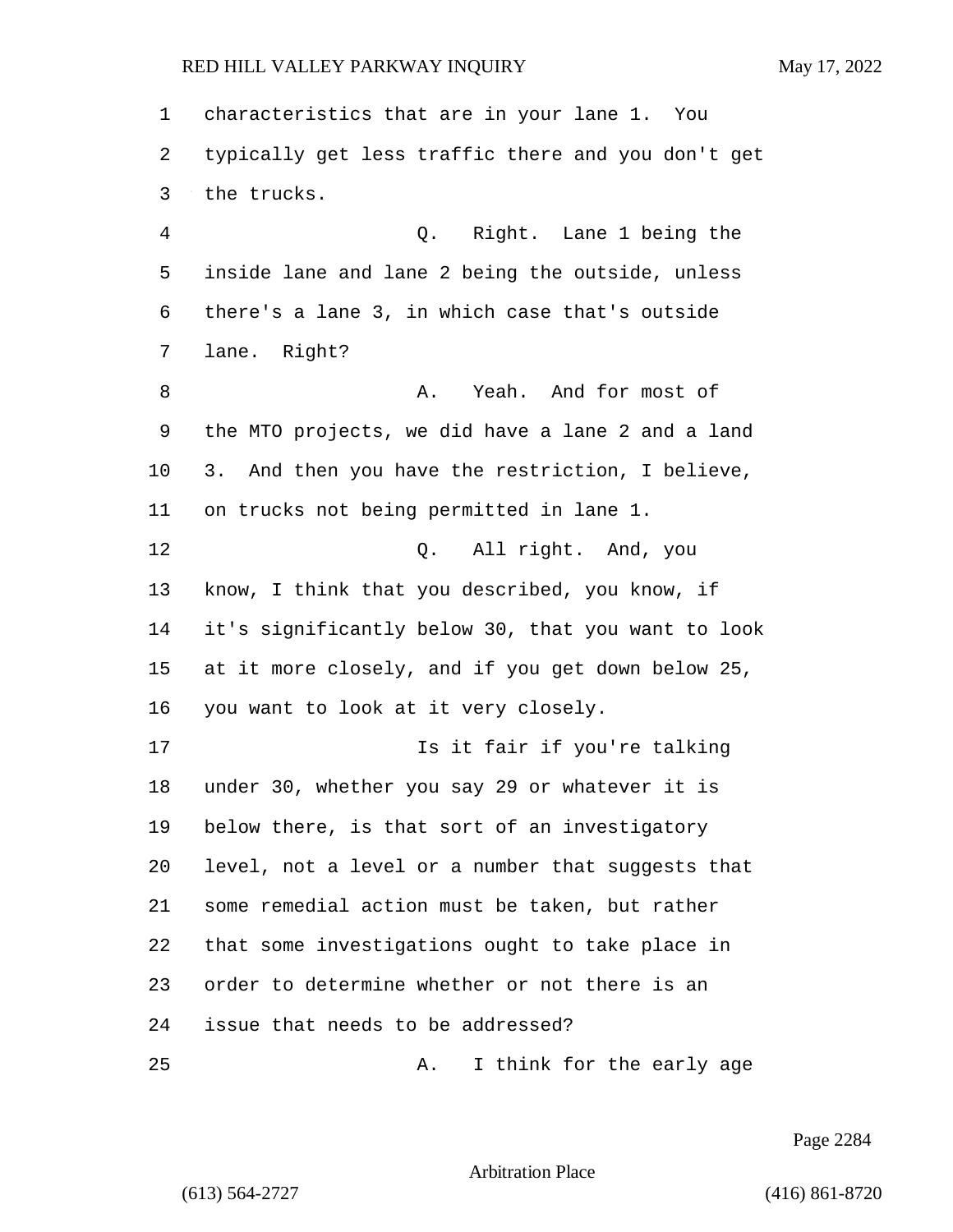| 1  | friction side of it -- actually, could I get you   |
|----|----------------------------------------------------|
| 2  | to repeat the question? Sorry.                     |
| 3  | No, that's fair enough.<br>Q.                      |
| 4  | I got lost in my train of<br>Α.                    |
| 5  | thought and then I lost your question.             |
| 6  | It was a long question,<br>Q.                      |
| 7  | but if it's dropping below 30 -- I'll try to       |
| 8  | simplify -- is it fair to say that that's, at that |
| 9  | stage, that it's an investigatory situation where  |
| 10 | you are not necessarily going to take any remedial |
| 11 | action, but rather it's to look at various factors |
| 12 | to determine whether there is an issue which       |
| 13 | requires remedial action be taken?                 |
| 14 | And in your question,<br>Α.                        |
| 15 | when you say dropping below 30, then are you       |
| 16 | talking about the long-term -- you're talking      |
| 17 | about polishing long term on a pavement?           |
| 18 | Q.<br>Sure, let's start with                       |
| 19 | that.                                              |
| 20 | Yeah, that's not my area<br>Α.                     |
| 21 | of focus in the Ministry, but, you know, again it  |
| 22 | comes back to the general understanding that I     |
| 23 | have and that understanding that I have of others  |
| 24 | that if you're 30 and above, you're good, and if   |
| 25 | you are below 30, then that's something that you   |

Page 2285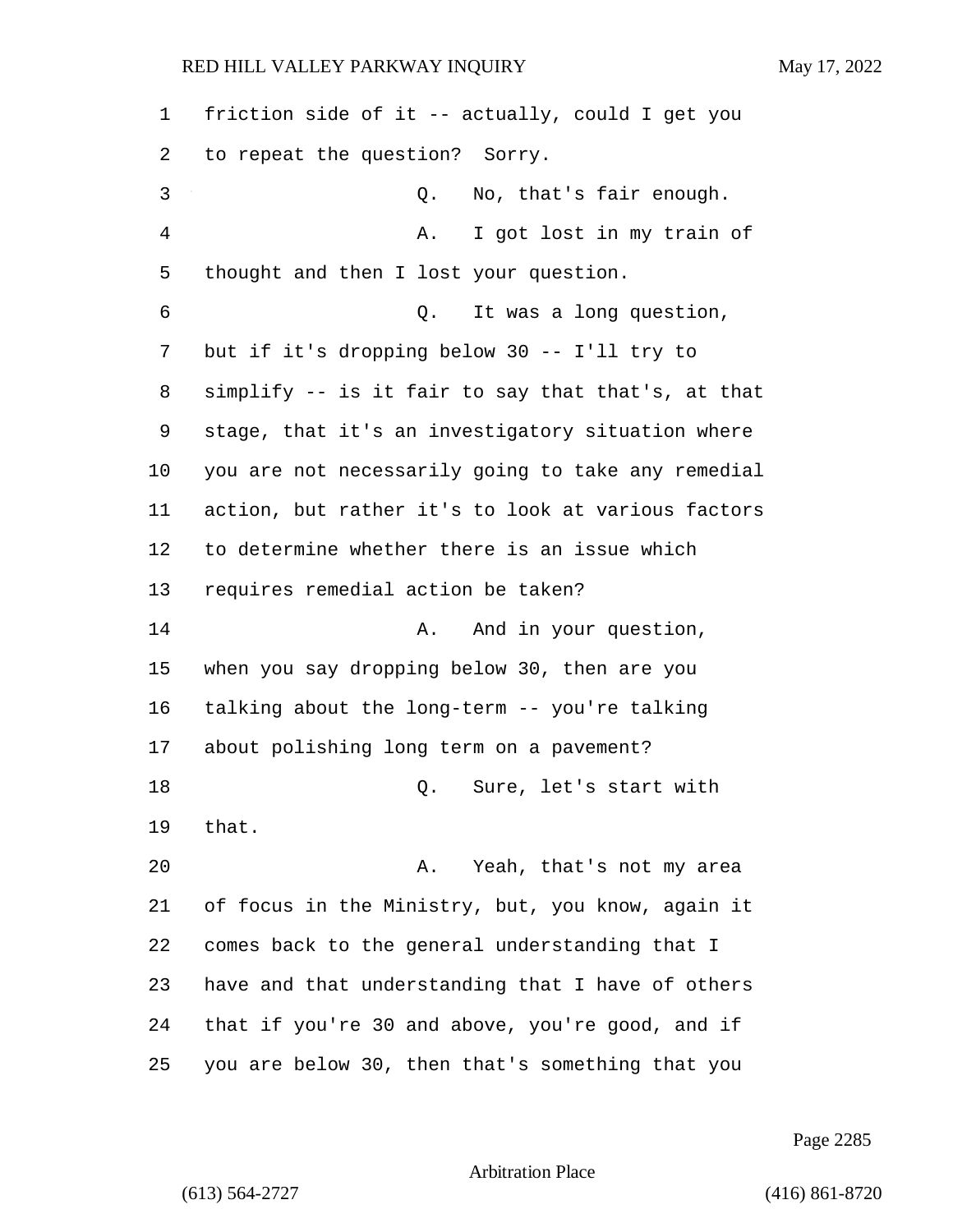want to look at and, again, you know, start exploring -- I guess take a closer look at, take a look at more than just the friction, but, you know, geometrics and if you're looking at -- if you've got collision information, other things going on that come into the picture. 7 C. Okay. And then in the early age SMA context, as you indicated, there's an expectation that it's going to increase after the short term. That's the distinction that you're drawing there, and so could you address my question in that context? 13 A. Yeah. So, and again, it's more than an expectation. That's certainly the trend that we always saw that, you know, if we tested something that had been down for a week or a month, you know, those numbers were still rising and depending on, you know, how long it -- you know, if your number was 27, 28, you know, it's probably two or three friction numbers higher a week later or by the time you've looked at it and actioned anything out. 23 So, again, you know, time is on your side very much in terms of the early age friction side of things. That being said, if you

Page 2286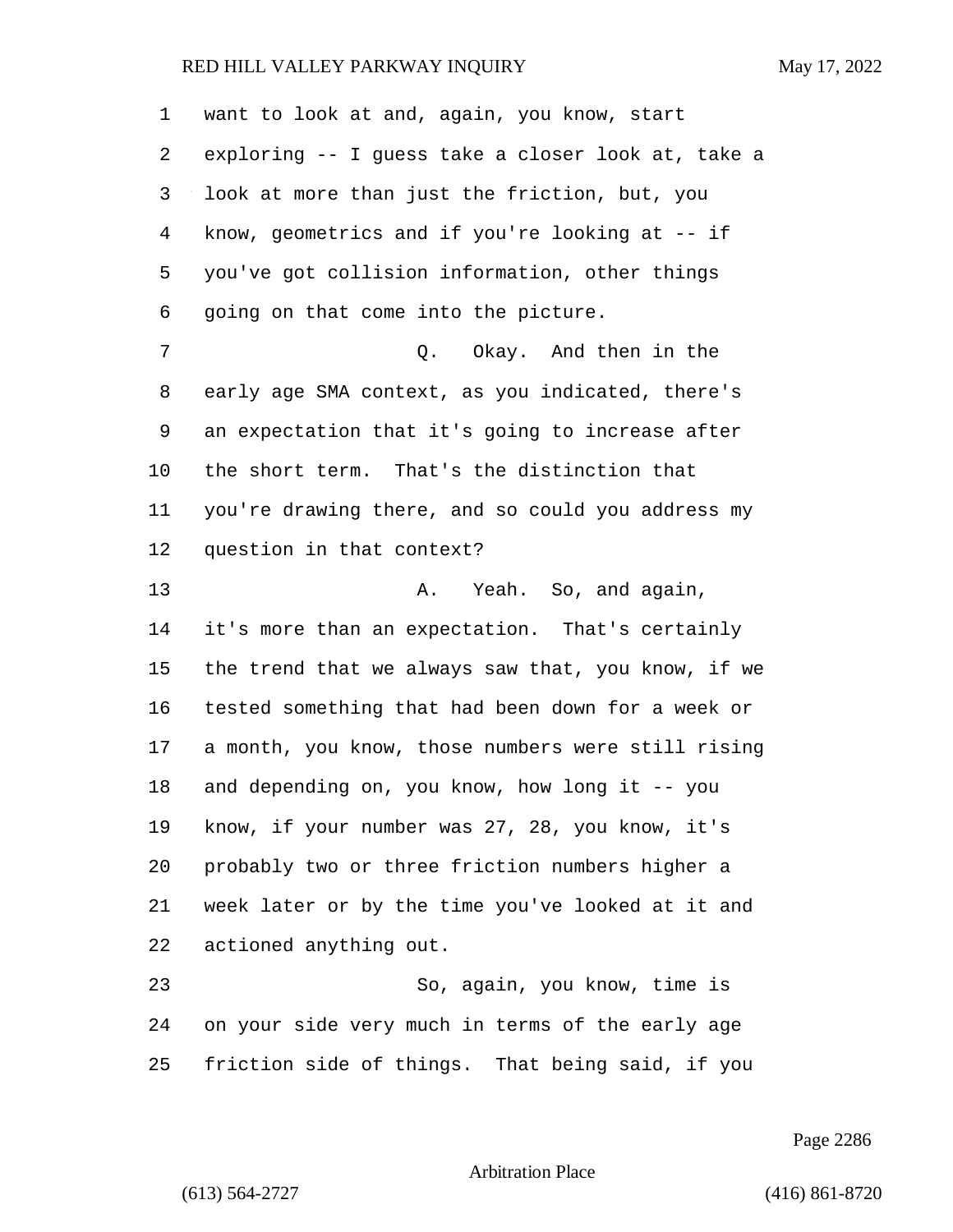have a number well below 30, you may not have that luxury of time and you may want to intervene and do something. And, again, we had some severe or lower numbers than -- like, low below 25 and, you know, our response there was to keep the lower speed limit in effect until those friction numbers came up and then we had what we were looking for that we could then bring the speed up to the proper posted, the 100 kilometres an hour, for the MTO projects. 11 Q. Right. And I think you may be referring specifically in that instance to

 the project near Woodstock on the 401 when you were talking about posting the speed limit, which I was going to talk to you about, but is that the specific one that's in your head right now? 17 A. That's the one that comes to mind where we had numbers, low numbers that were lower than -- sorry, numbers below 30 that were lower than our typical early age friction numbers below 30, and we felt that we had to take additional measures to respond and that measure was keeping the reduced construction speed limits in effect.

25 There was another situation

Page 2287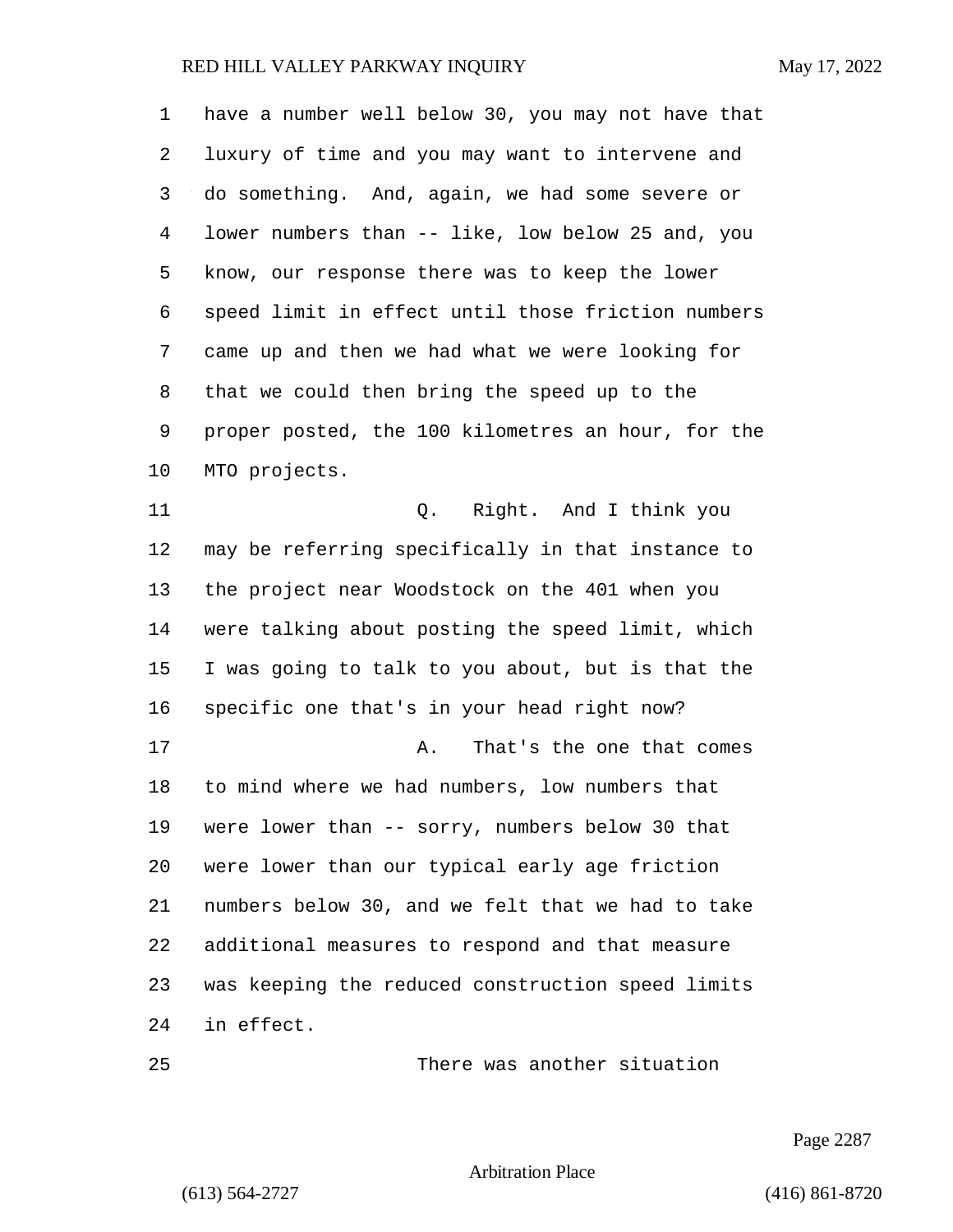| 1  | where $--$ and I can't remember off the top of my  |
|----|----------------------------------------------------|
| 2  | head what the friction numbers were, other than I  |
| 3  | believe they were under 30, and that was related   |
| 4  | to the Highway 404 project where we had some       |
| 5  | unique conditions that I believe that, in the end, |
| 6  | we diamond ground the surface of the pavement to   |
| 7  | give us friction numbers that fit with the         |
| 8  | conditions of the highway.                         |
| 9  | In this presentation in<br>Q.                      |
| 10 | the first bullet, in the first sentence, after     |
| 11 | indicating there's no specified minimum pavement   |
| 12 | prediction level, however, geometric standards are |
| 13 | based on a minimum friction of approximately 30,   |
| 14 | what's your understanding of the relationship      |
| 15 | between the geometric design standards and the     |
| 16 | assumed friction value of 30 and then the MTO's    |
| 17 | approach to the use of FN30 that you have          |
| 18 | described?                                         |
| 19 | A. Well, and I don't have                          |
| 20 | the geometric design in front of me, but, you      |
| 21 | know, the geometric design standards are based on  |
| 22 | a certain design speed, which is typically 20      |
| 23 | kilometres an hour above your posted speed.        |
| 24 | That's very typical for highway situations. And,   |
| 25 | you know, those are based on a certain friction    |

Page 2288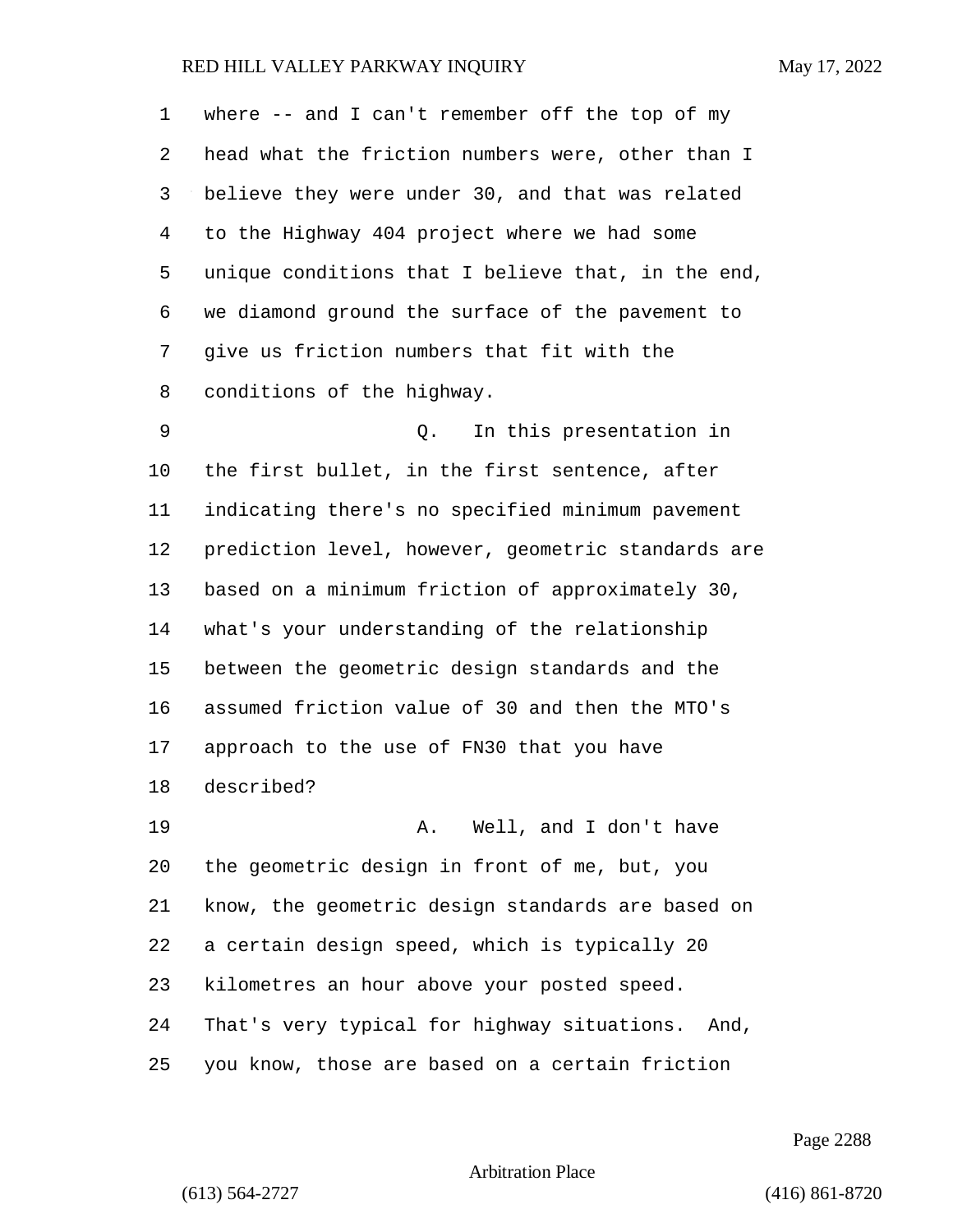| 1  | number, which is approximately 30 in the sense     |
|----|----------------------------------------------------|
| 2  | that I think it varies from 28 to 31 and it        |
| 3  | changes slightly depending on that design speed.   |
| 4  | And I have forgotten your question again. Sorry.   |
| 5  | I was wondering what your<br>Q.                    |
| 6  | understanding was, then, as between what you've    |
| 7  | just described as the geometric design assumed     |
| 8  | friction and the number, then, that's applied, as  |
| 9  | you've described, by the MTO when it's doing --    |
| 10 | And so, that's one piece<br>Α.                     |
| 11 | of published documentation that really, you know,  |
| 12 | gives justification to that 30 number. That being  |
| 13 | said, I think it's an unwritten number that people |
| 14 | within the Ministry that are more experienced with |
| 15 | friction information use as a guide or use as a    |
| 16 | guide on things.                                   |
| 17 | I think it also can tie into                       |
| 18 | some of the historical, sort of, friction numbers  |
| 19 | that the Ministry has found over time, although I  |
| 20 | can't say that for certain. I'm not -- I've never  |
| 21 | been exposed to that sort of side of friction      |
| 22 | monitoring within the Ministry.                    |
| 23 | Q. Okay. So, if I could                            |
| 24 | just unpack that a bit, it's the use of FN30,      |
| 25 | aside from in the design standard, but in          |

Page 2289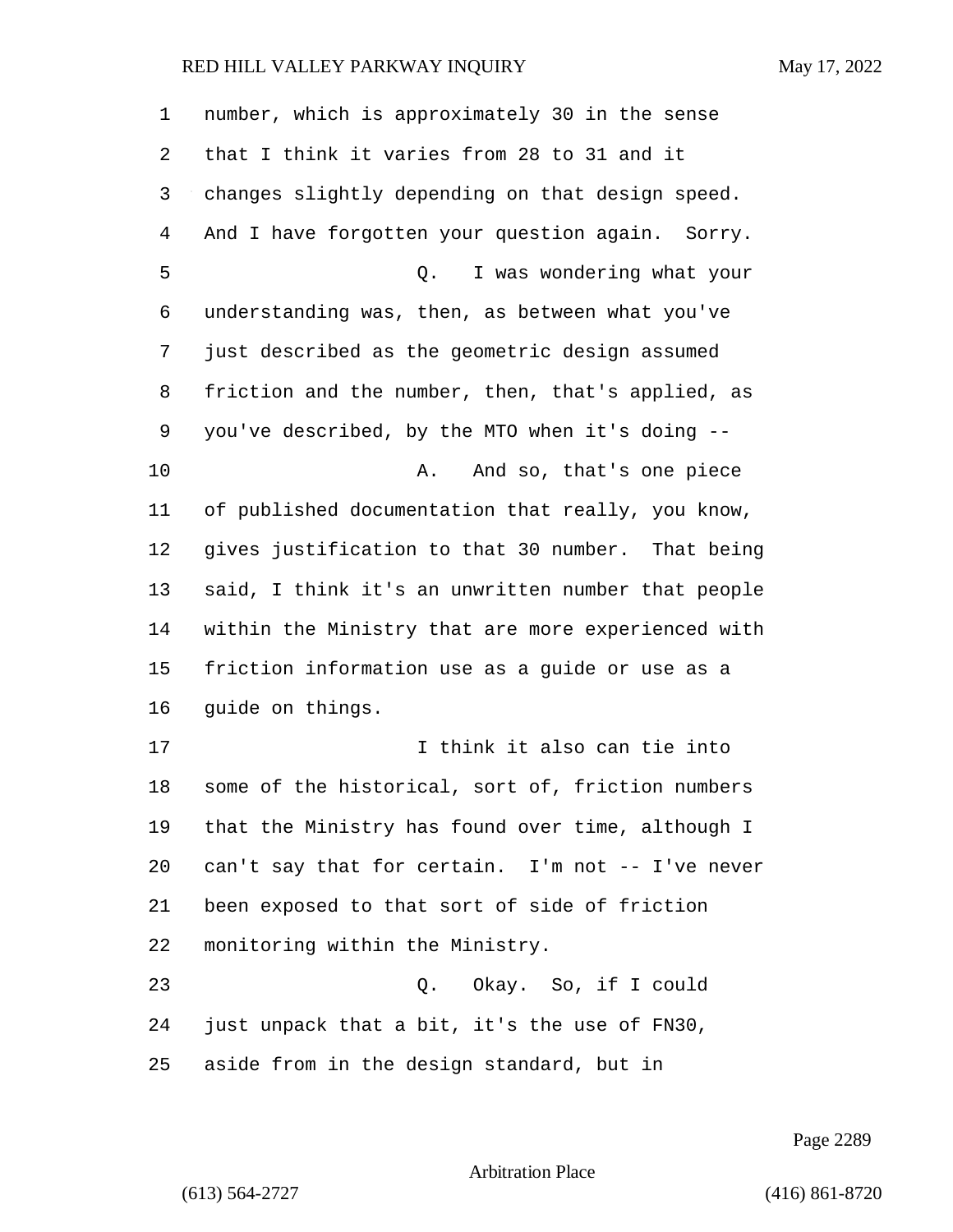| 1  | practice, in the field, in testing, if I           |
|----|----------------------------------------------------|
| 2  | understand you correctly, that it's something that |
| 3  | is used as a guideline but not something that's    |
| 4  | formally put out in writing, but it's understood   |
| 5  | by those people who are involved in the testing    |
| 6  | and making assessments of pavement. Is that fair?  |
| 7  | It's an actual friction,<br>Α.                     |
| 8  | sort of, design component in the geometric design  |
| 9  | guide, so that is documented and it factors into a |
| 10 | lot of the geometric, sort of, engineering around, |
| 11 | you know, curvatures and stopping distances, and   |
| 12 | appreciating that there's a lot of stuff going     |
| 13 | into those calculations related to, you know,      |
| 14 | reaction times, you know, standard vehicles,       |
| 15 | standard tires, standard, sort of, wet conditions  |
| 16 | and stuff.                                         |
| 17 | So, that, you can, sort of,                        |
| 18 | put into a documented aspect. I've never seen the  |
| 19 | rule of thumb of 30 actually documented anywhere,  |
| 20 | other than some of the minutes of meetings and     |
| 21 | stuff like that here.                              |
| 22 | Q. Right. And, sorry, I'm                          |
| 23 | drawing -- I was intending to draw the             |
| 24 | distinction. You have the geometric design         |
| 25 | standard on the one hand, which is of course in    |

Page 2290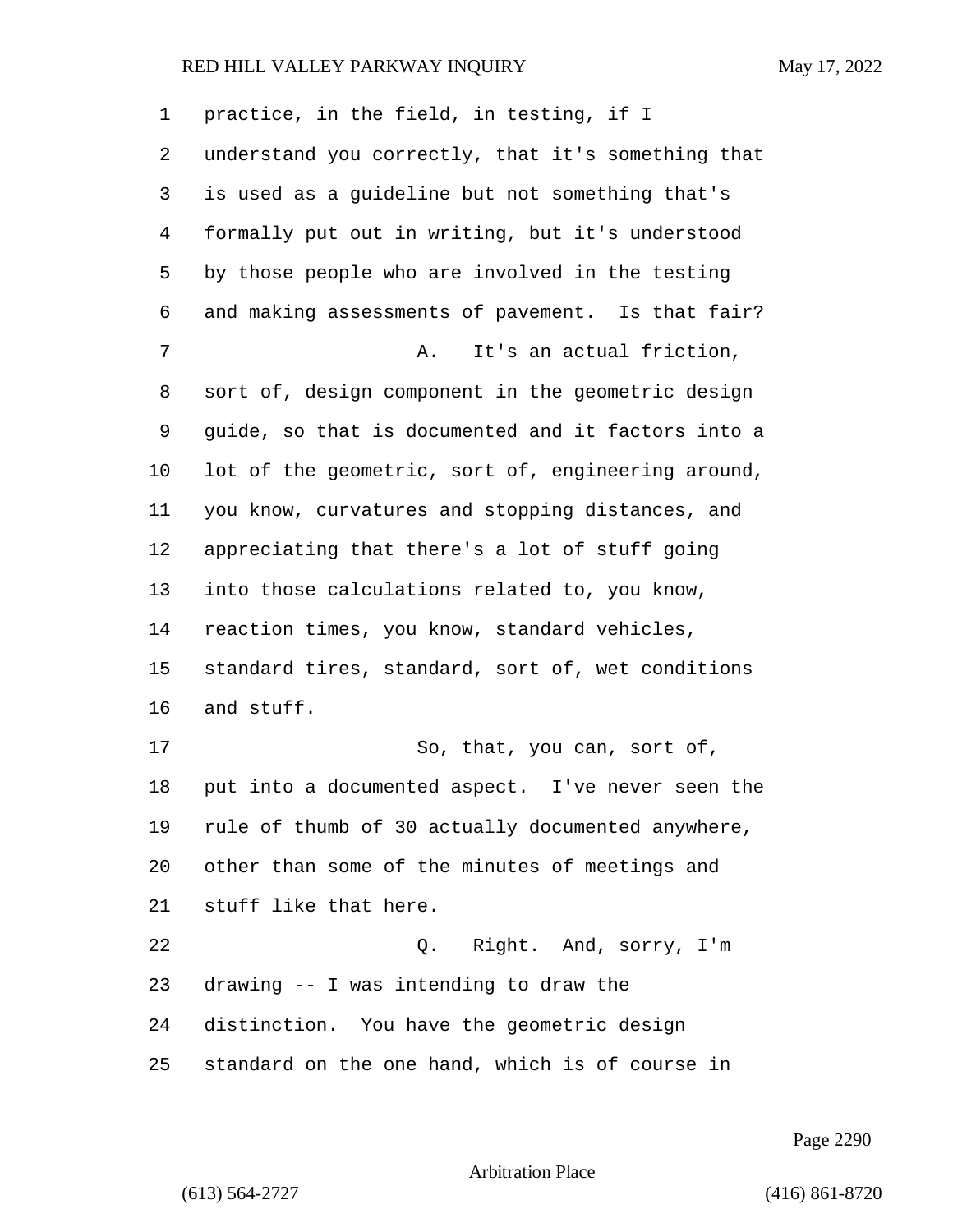| 1  | writing and it's in the design guide, as you       |
|----|----------------------------------------------------|
| 2  | described, but then the testing, and I was         |
| 3  | referring to the testing in the field and the use  |
| 4  | of FN30, you've just described as being not --     |
| 5  | it's in writing some places, but it's not in a     |
| 6  | policy or anything of that sort?                   |
| 7  | It's not. I mean, the<br>Α.                        |
| 8  | last part of that first bullet does make reference |
| 9  | to bringing in a friction number of 30 for our     |
| 10 | area term contract, so that was under discussion   |
| 11 | at the time and later came into practice as a      |
| 12 | requirement for our pavement warranties.           |
| 13 | Q. Right. And we have heard                        |
| 14 | some about that in the performance standards,      |
| 15 | warranties, within contracts as well. Okay.        |
| 16 | If we could go to overview                         |
| 17 | document 4 at images 27 and 28, Registrar. And     |
| 18 | this is a little earlier than in January 2007 and  |
| 19 | on January 9, 2007 you presented recommendations   |
| 20 | around the SMA issue to Mr. Gerry Chaput and,      |
| 21 | again, this is before your joining the second      |
| 22 | iteration of the SMA task group, and you provide,  |
| 23 | as you can see from this excerpt, a description of |
| 24 | the issues and I think some of the things that you |
| 25 | have just been discussing in that first paragraph  |

Page 2291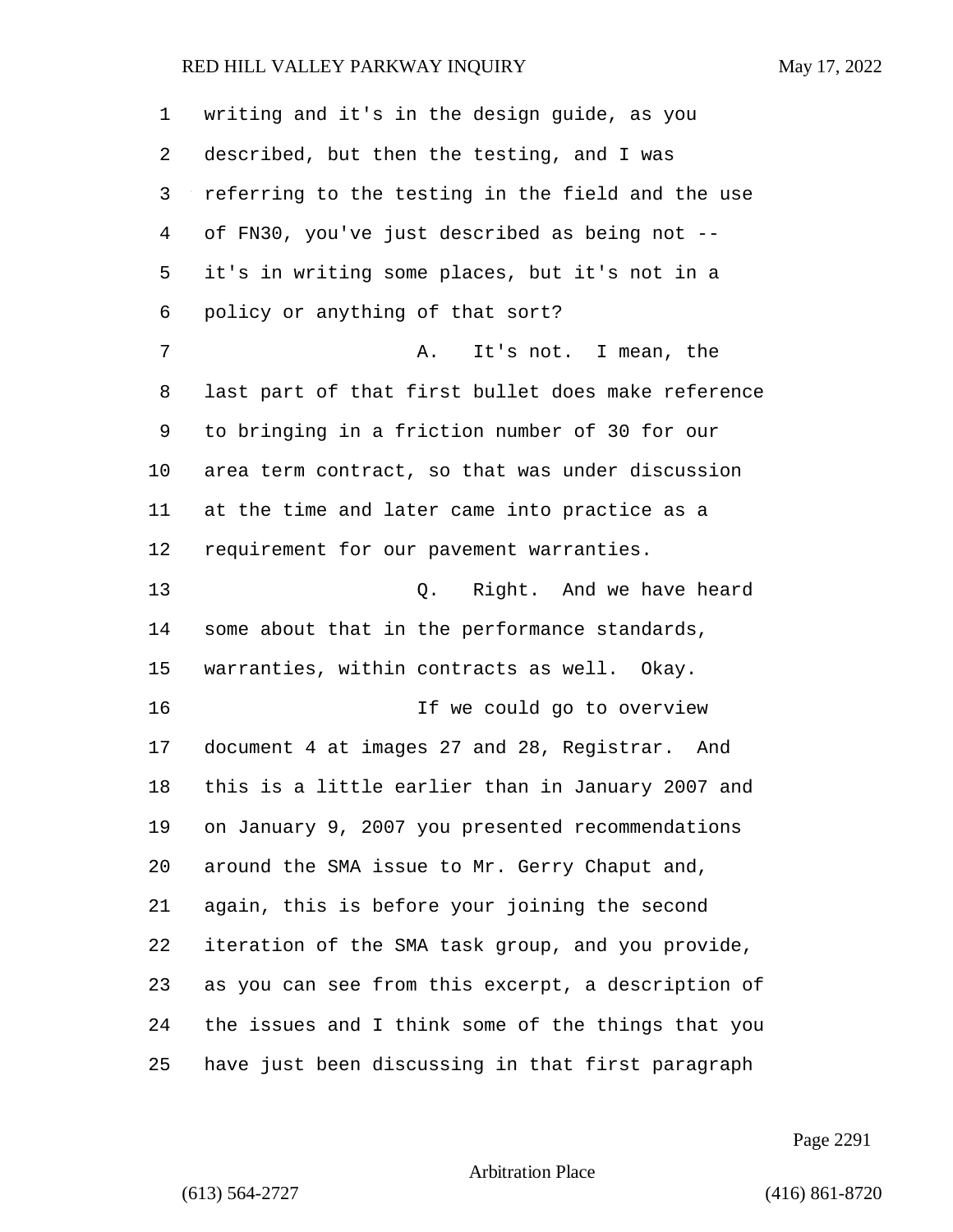1 indicated there. 2 There's one thing that I want 3 to go, and it's in -- if you could highlight the 4 first or call out the first paragraph, Registrar. 5 And I think it's about eight lines from the 6 bottom, the sentence that starts with, "Another 7 concern with SMA pavements." Do you see that? It 8 says: 9 "Another concern with SMA 10 pavements is that under 11 compaction, the 12 aggregates are rolled 13 flat but do not provide 14 coarse aggregate 15 projection to develop 16 and 16 good macrotexture." 17 Could you elaborate on that 18 statement a little bit? 19 A. I can. You know, so our 20 typical surface course, particularly for -- and 21 I'll speak specifically to the 400 series 22 highways, is a dense -- it was a dense friction 23 course. It would then later became a Superpave 24 12.5 FC2, which is similar in nature, different, 25 sort of, design. Actually, it's right there in

Page 2292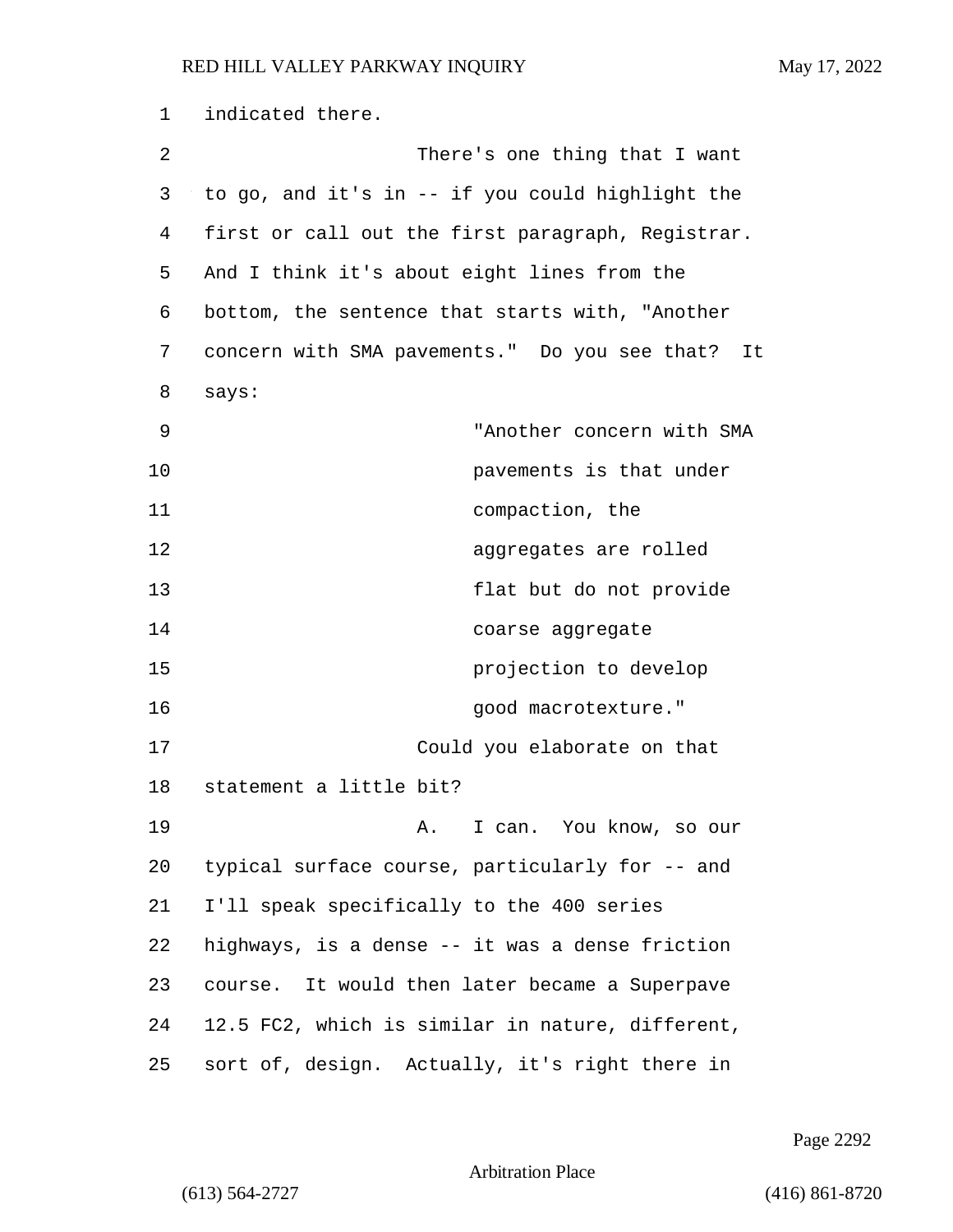the bottom part.

| 2  | So, those are our premium                          |
|----|----------------------------------------------------|
| 3  | surface courses that we've used throughout Ontario |
| 4  | for quite a while and those have a different type  |
| 5  | of macrotexture in the sense that the aggregate is |
| 6  | kind of protruded out from your plane versus with  |
| 7  | your SMA where it's hard to describe. It's         |
| 8  | probably better in a diagram. That would probably  |
| 9  | be referred to in one of the documents. But, you   |
| 10 | know, your aggregates are kind of a flatter        |
| 11 | surface and you've got macrotexture through voids  |
| 12 | between those aggregates. And noting that your     |
| 13 | SMA has a very different gradation to it and I     |
|    |                                                    |
| 14 | think that's what forms that different             |
| 15 | macrotexture.                                      |
| 16 | And, you know, it's important                      |
| 17 | to note because, you know, the SMA is different    |
| 18 | from not only our traditional dense friction       |
| 19 | courses and Superpave 12.5 FC2s, but all of our    |
| 20 | surface courses which are essentially dense graded |
| 21 | mixes, so I guess there is an exception that --    |
| 22 | and I think it was during the 1980s and 1990s      |
| 23 | where they did these open friction courses, but    |
| 24 | they were a completely different type of hot mix   |

Page 2293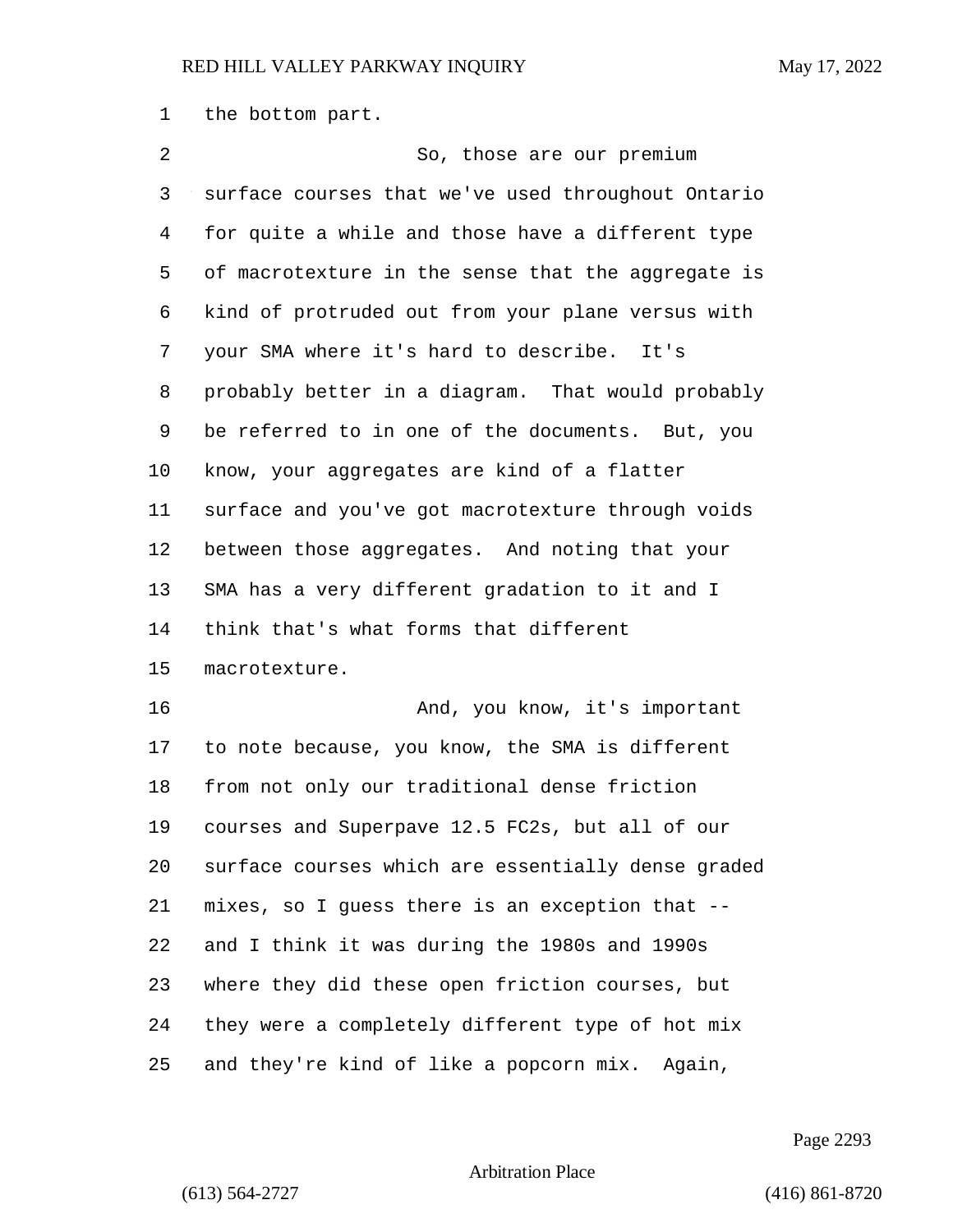| 1  | I'm not aware of any frictional issues, but they   |
|----|----------------------------------------------------|
| 2  | just have a very open nature to them, which is     |
| 3  | what's intended through them, and those were used  |
| 4  | through some of the very high volume sections of   |
| 5  | Toronto.                                           |
| 6  | Q. Just with respect to this                       |
| 7  | comment on SMA, is that something that was         |
| 8  | addressed and resolved, explored and resolved, in  |
| 9  | the context of the SMA task group?                 |
| 10 | Well, I think it's more<br>Α.                      |
| 11 | of noting a difference from our traditional mixes  |
| 12 | that, you know, needs to be taken into             |
| 13 | consideration when looking at stone mastic         |
| 14 | asphalt, you know. And the early age friction      |
| 15 | aspect, again, a lot of that focus was around that |
| 16 | rich asphalt binder on top of the aggregates.      |
| 17 | But, you know, I think it's                        |
| 18 | noted that we did find that the stone mastic       |
| 19 | asphalt did not have the same -- did not achieve   |
| 20 | the same friction as our dense or, sorry, our      |
| 21 | Superpave or dense friction courses after the      |
| 22 | early age friction had, you know -- after we were  |
| 23 | no longer in that early age friction period.       |
| 24 | Q. Okay. And if we could go                        |
| 25 | then to overview document 4, image 33.             |

Page 2294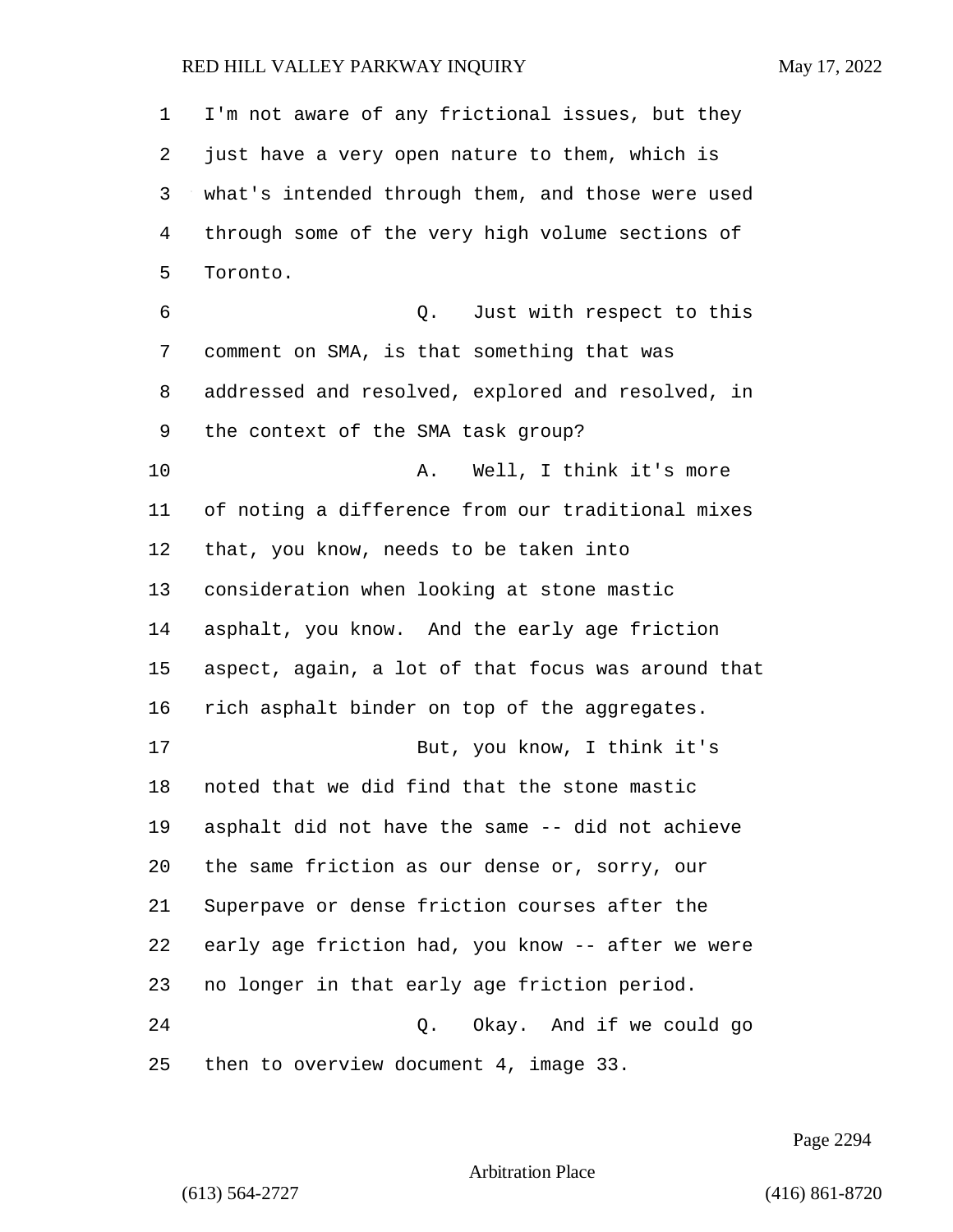| 1  | Paragraph 66 refers to the minutes of the first    |
|----|----------------------------------------------------|
| 2  | SMA task group two meeting, which is, I think, the |
| 3  | first one that you attended, if we look at the     |
| 4  | minutes. And the minutes record about the          |
| 5  | discussions that:                                  |
| 6  | "Chris Raymond presented                           |
| 7  | MTO's use of SMA. The                              |
| 8  | presentation provided                              |
| 9  | background on MTO's use                            |
| 10 | of SMA, the Ministry's                             |
| 11 | concerns and the                                   |
| 12 | Ministry's position that                           |
| 13 | SMA is a viable                                    |
| 14 | technology, provided                               |
| 15 | performance and value for                          |
| 16 | money can be assured."                             |
| 17 | And then:                                          |
| 18 | "Methods to resolve                                |
| 19 | frictional issues were                             |
| 20 | discussed with the focus                           |
| 21 | being already awarded                              |
| 22 | contracts with paving                              |
| 23 | remaining. Sandy                                   |
| 24 | Brown $--$ "                                       |
| 25 | He's, again, the OHMPA                             |

Page 2295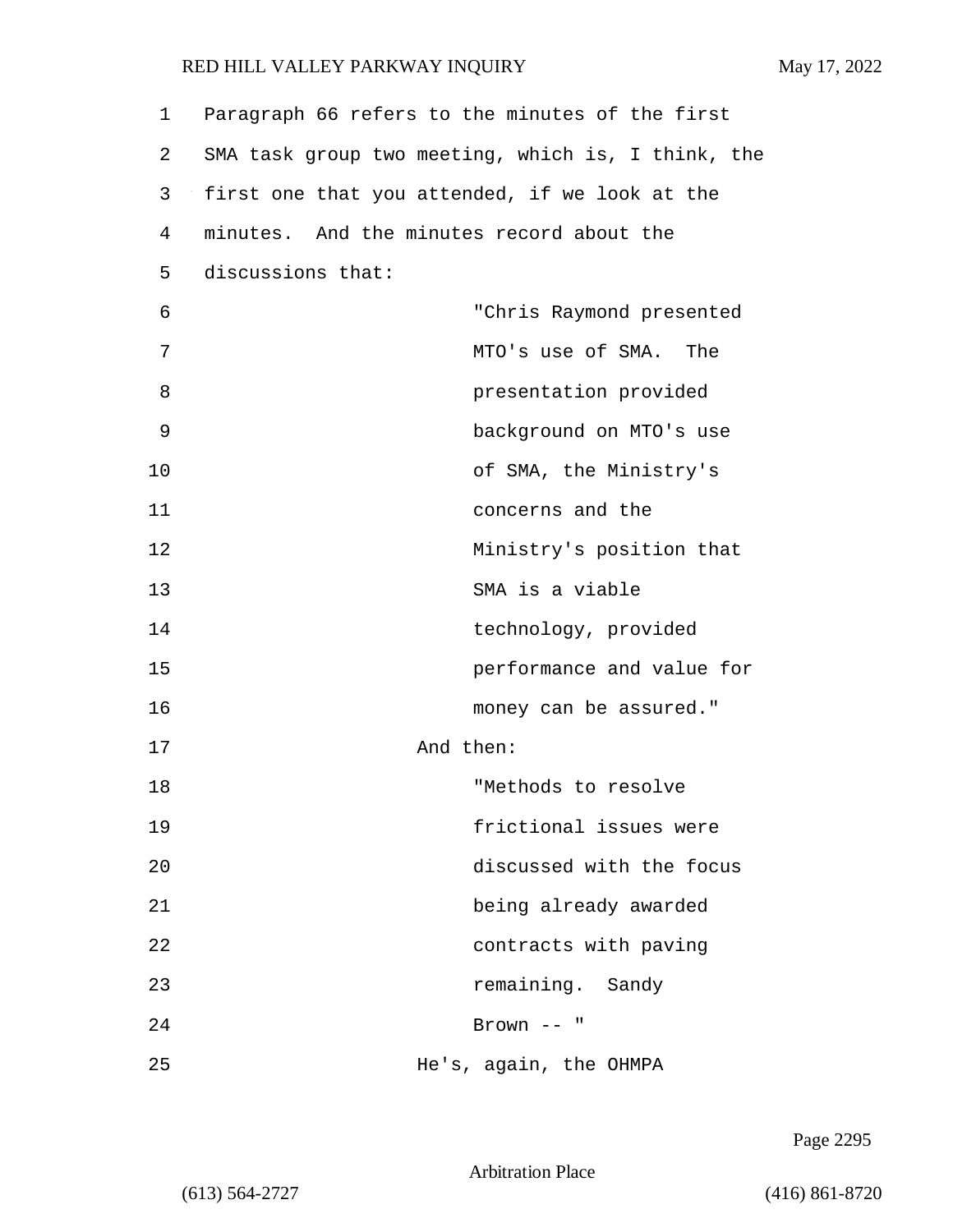| 1  | representative on the task force:                |
|----|--------------------------------------------------|
| 2  | " -- expressed concern                           |
| 3  | about a Ministry                                 |
| 4  | moratorium or interim                            |
| 5  | moratorium on the use of                         |
| 6  | SMA because the Ministry                         |
| 7  | has made investment in                           |
| 8  | plant modifications to                           |
| 9  | accommodate SMA                                  |
| 10 | technology and any                               |
| 11 | moratorium would cause                           |
| 12 | the return on these                              |
| 13 | investments to be lost or                        |
| 14 | delayed. As a result of                          |
| 15 | this concern, industry                           |
| 16 | was not prepared to agree                        |
| 17 | to switch any SMA                                |
| 18 | contracts to Superpave                           |
| 19 | 12.5 FC2 at this time."                          |
| 20 | Although we know that there                      |
| 21 | wasn't a pause or a full moratorium placed until |
| 22 | much later in the year of 2007, but it was being |
| 23 | at least discussed at this point. Is that right? |
| 24 | I'm having trouble<br>Α.                         |
| 25 | recalling all the timelines, but I believe --    |

Page 2296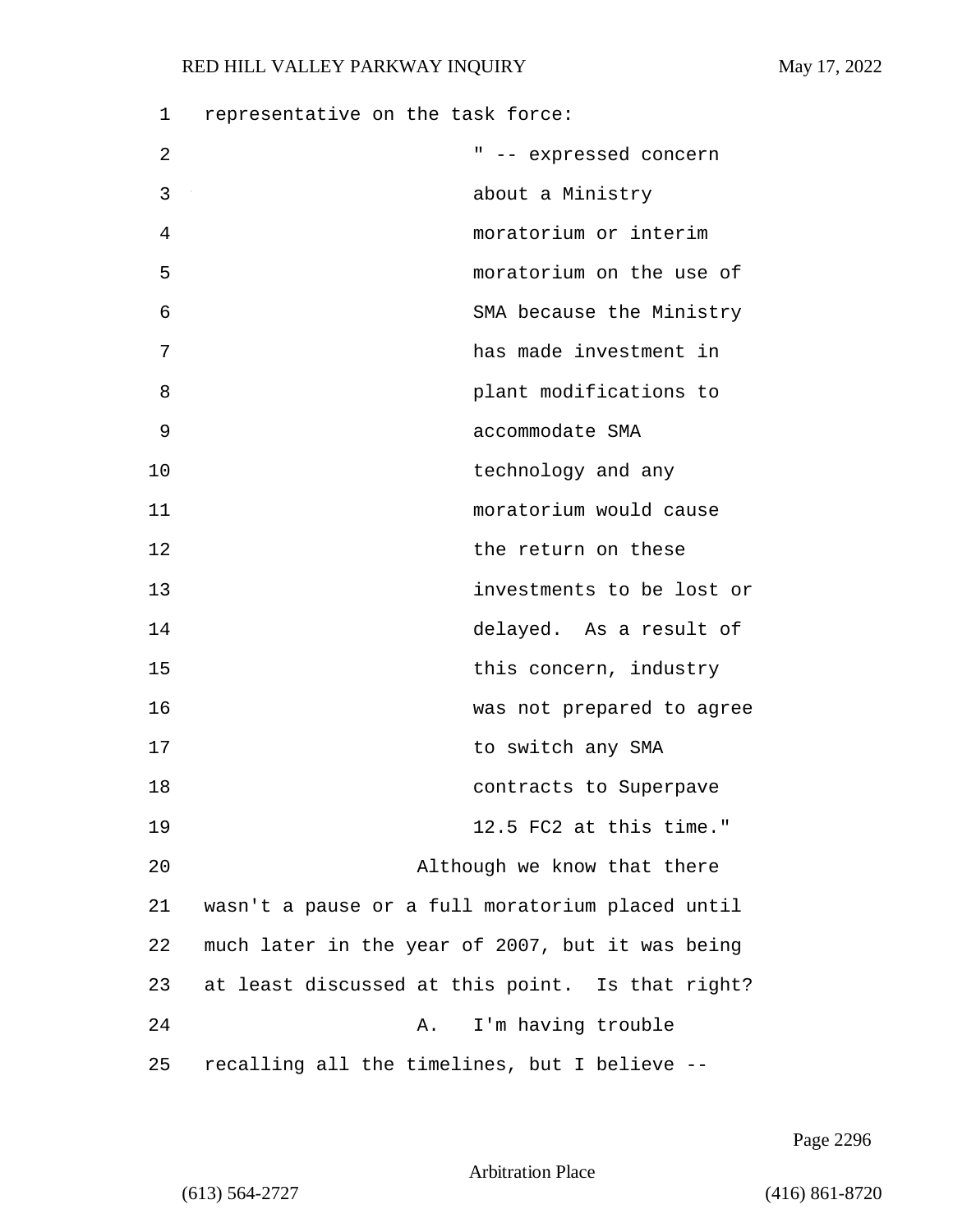| 1  | I mean, it talks about it<br>Q.                    |
|----|----------------------------------------------------|
| 2  | here. It says he's expressed concern about it --   |
| 3  | Yeah, I know, I'm just<br>Α.                       |
| 4  | trying to -- yeah. I mean, we were -- can I get    |
| 5  | you to repeat the question?                        |
| 6  | Q. Well, yeah, it was just                         |
| 7  | as simple as that. It appears that there was at    |
| 8  | least the discussion for a potential for a         |
| 9  | moratorium on SMA use at that point and there was  |
| 10 | some pushback from one of the industry reps on it. |
| 11 | Is that fair?                                      |
| 12 | And that's very fair. I<br>Α.                      |
| 13 | don't think we landed on, you know, some sort of   |
| 14 | pause or moratorium at that time, you know, but    |
| 15 | certainly startup of that SMA task group two was   |
| 16 | that we've got concerns with early age friction    |
| 17 | and there were some other concerns out there with  |
| 18 | SMA, but the main one being related to the early   |
| 19 | age friction and, you know, that we wanted, you    |
| 20 | know, we needed to resolve it or discontinue the   |
| 21 | use of SMA.                                        |
| 22 | I think it -- well, early in                       |
| 23 | the discussions, we certainly thought we could     |
| 24 | engineer it out one way or another through the     |
| 25 | aggregates and such. And then in the end, we       |

Page 2297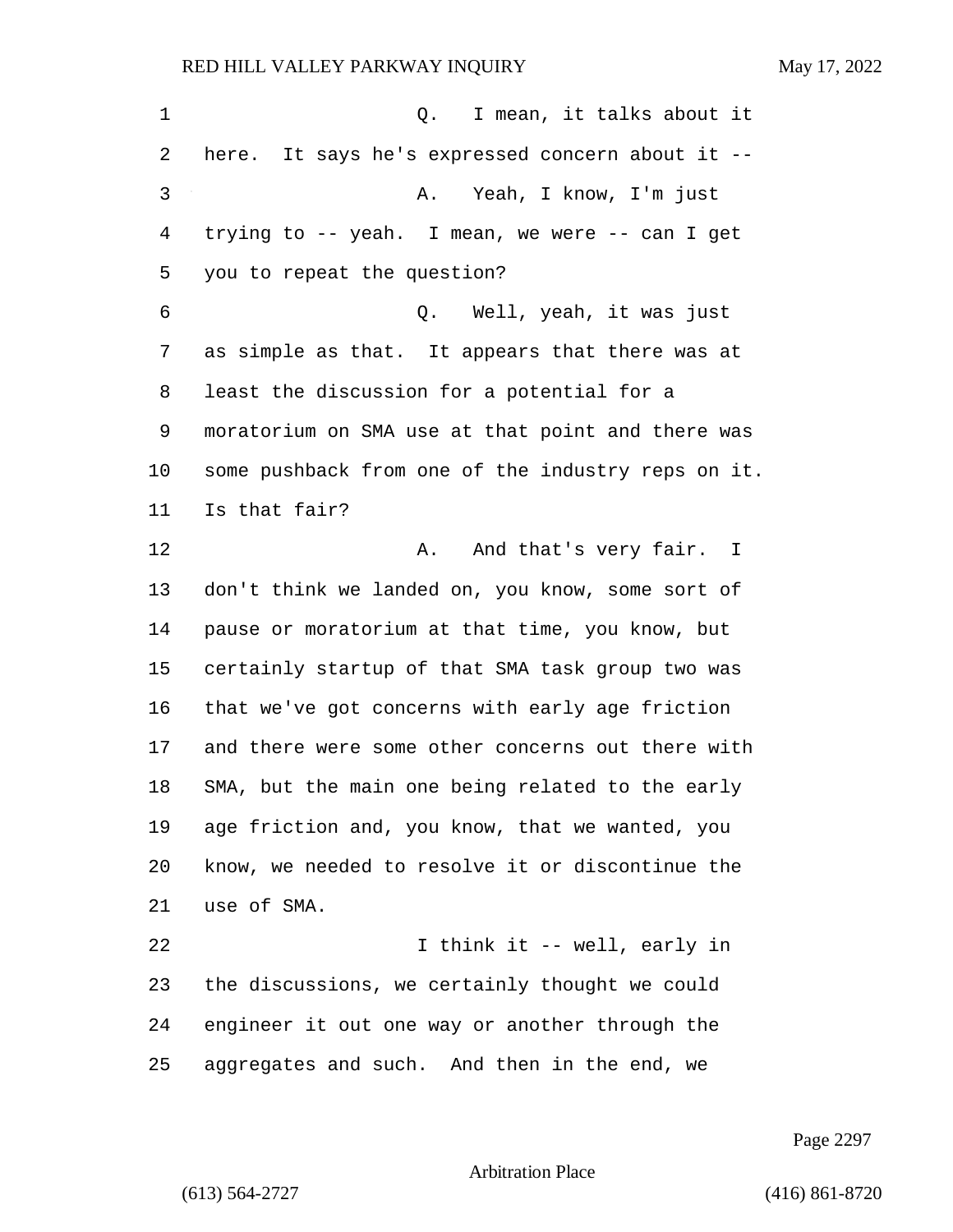| 1  | found out that that wasn't as effective as         |
|----|----------------------------------------------------|
| 2  | anticipated and eventually we did move to that     |
| 3  | pause or moratorium.                               |
| 4  | Q. Okay. And you see in the                        |
| 5  | next paragraph there's another -- in the next task |
| 6  | group meeting on March 20, 2007 there's another    |
| 7  | concern expressed.<br>It says:                     |
| 8  | "Sandy Brown expressed                             |
| 9  | concern about a friction                           |
| 10 | requirement for SMA as                             |
| 11 | this is a new requirement                          |
| 12 | and it affects SMA's                               |
| 13 | competitiveness with PCC                           |
| 14 | pavement. If a friction                            |
| 15 | requirement is applied,                            |
| 16 | it needs to be applied to                          |
| 17 | both pavement types.                               |
| 18 | Sandy referenced a paper                           |
| 19 | entitled 'Pavement                                 |
| 20 | Surface Friction on                                |
| 21 | Ontario Highways' by                               |
| 22 | Chris Rogers et. al as an                          |
| 23 | example of less than                               |
| 24 | optimum pavement friction                          |
| 25 | in a PCC pavement."                                |

Page 2298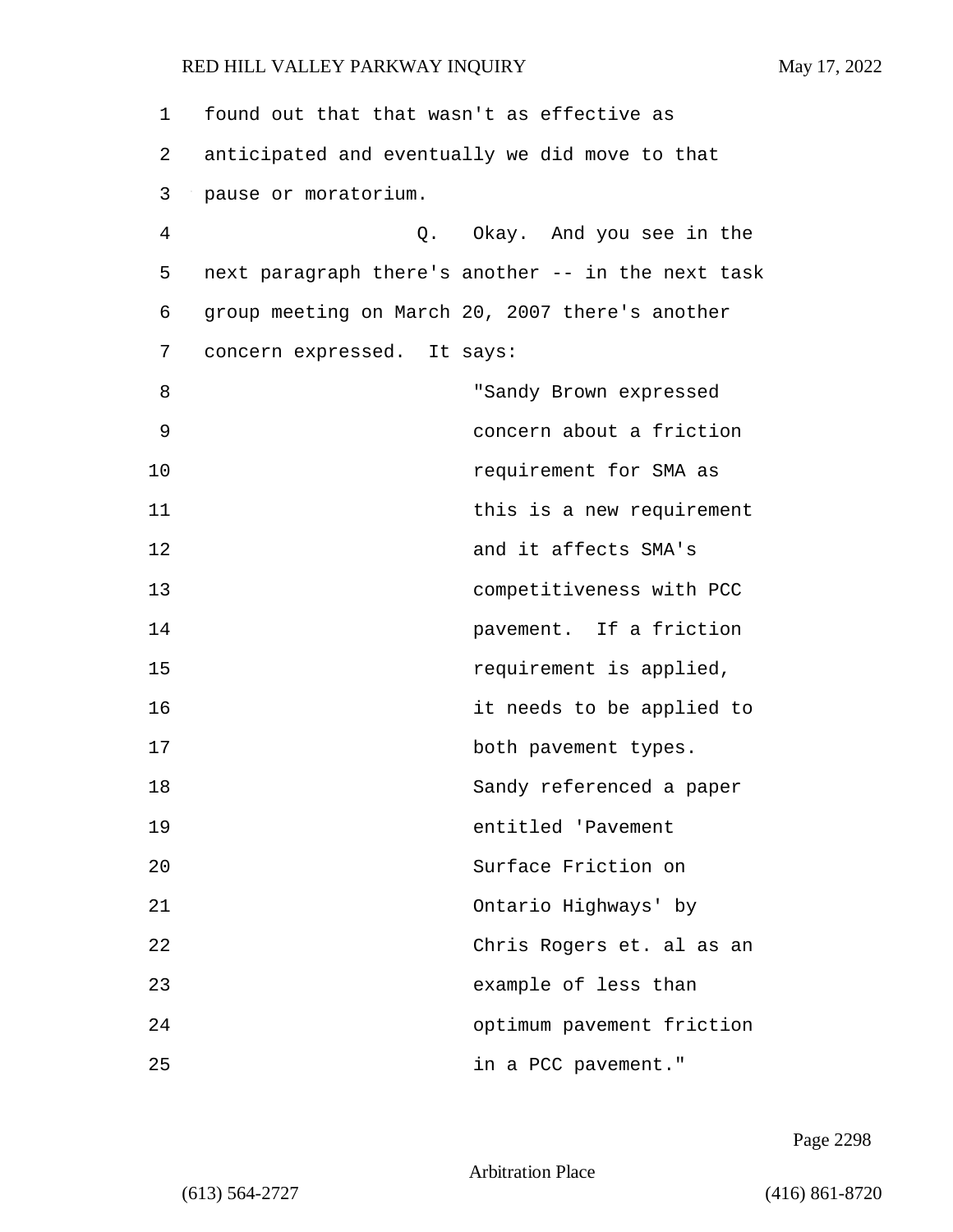| 1       | So, I'm just wondering, can                        |
|---------|----------------------------------------------------|
| 2       | you just describe the industry concerns around the |
| 3       | SMA issue at the time?                             |
| 4       | I'll give you my answer<br>Α.                      |
| 5       | and if that's not what you're looking for, let me  |
| 6       | know. But, you know, the Ontario Hot Mix           |
| 7       | Producers Association, and again it was pre my     |
| 8       | time and I wasn't connected at the senior levels,  |
| 9       | but it's my understanding that they had approached |
| $10 \,$ | the Ministry and basically encouraged MTO to be    |
| 11      | responsive to innovation and new technologies of   |
| 12      | which SMA is a technology that the industry saw as |
| 13      | their most competitive solution or competition to  |
| 14      | their competition, which is cement concrete        |
| 15      | pavements. Because SMA and your high volume        |
| 16      | facilities are the ones that are really having to  |
| 17      | compete with the Portland cement concrete.<br>It's |
| 18      | not the low volume roads. So, they were looking    |
| 19      | for SMA and promoting that as a technology. They   |
| 20      | wanted obviously MTO to specify that so they could |
| 21      | be competitive.                                    |
| 22      | At this point, in that message                     |
| 23      | above, in point 3 there, Sandy Brown is entirely   |
| 24      | correct and correct in that industry had made an   |

investment in plant modifications as well as

Page 2299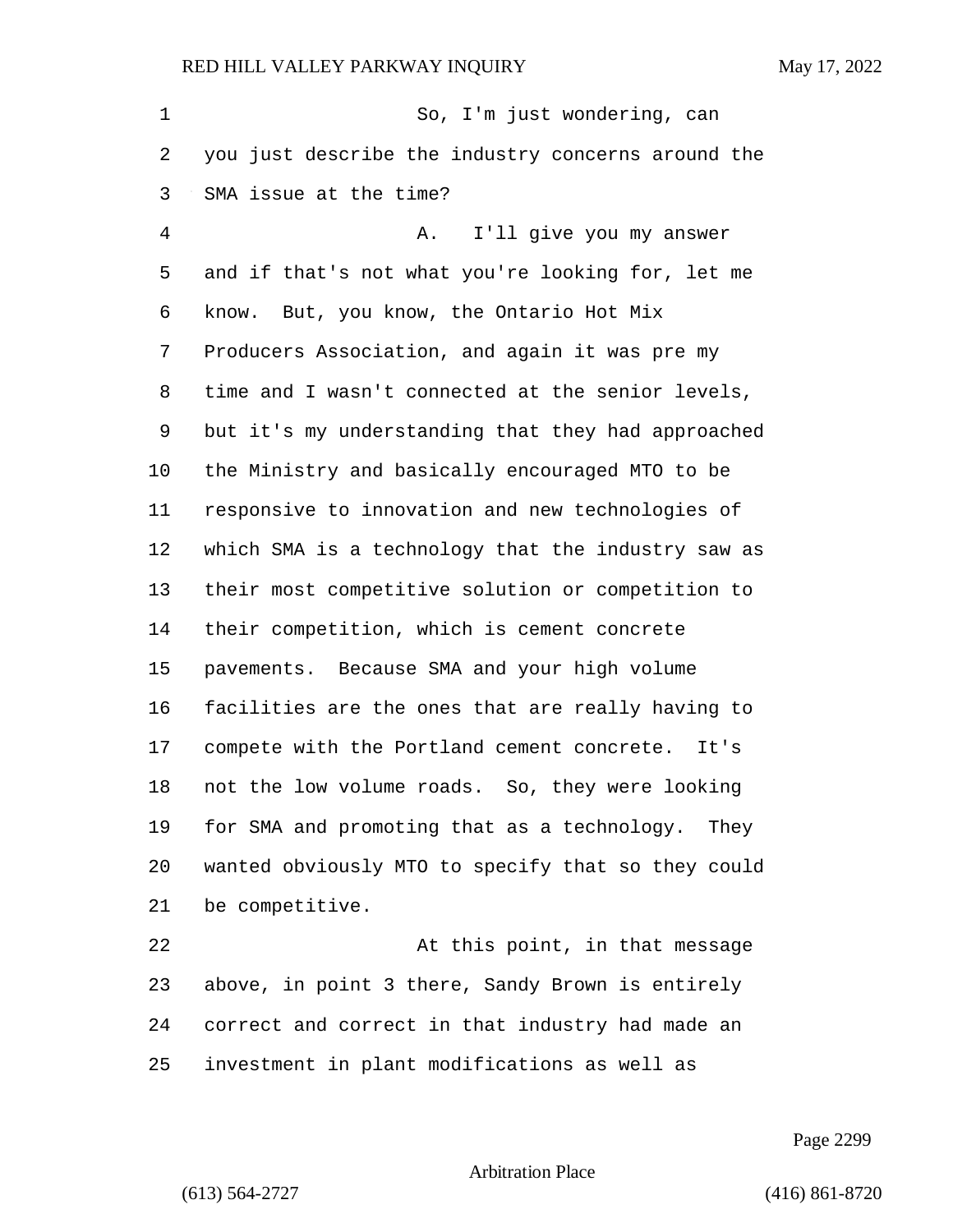developing their expertise to implement the stone mastic asphalt technology and, you know, so, they very much wanted SMA to be used as the Ministry's premium hot mix surface course.

5 And, again, I'm not in any way insinuating that they didn't care about safety, but they had the overarching thought that, you know, they wanted SMA and I've listed some of those reasons for it. And one of the points that I remember Sandy had brought it up and said that it was not a -- if any requirement that we put on stone mastic asphalt or any frictional expectation has to be, sort of, brought in the context of what happens with Portland cement concrete.

15 And that's where we clearly defined that that is out of scope for this task group because to go and look at, you know, frictional numbers on Portland cement concretes and start doing that comparison would really bog down. And, again, that's not the discussion. Fair comment from Sandy Brown, but it's not something that we wanted to focus on, nor did we feel we really had the time to focus on at this point in time.

25 Q. Okay. Thank you. That

Page 2300

Arbitration Place

(613) 564-2727 (416) 861-8720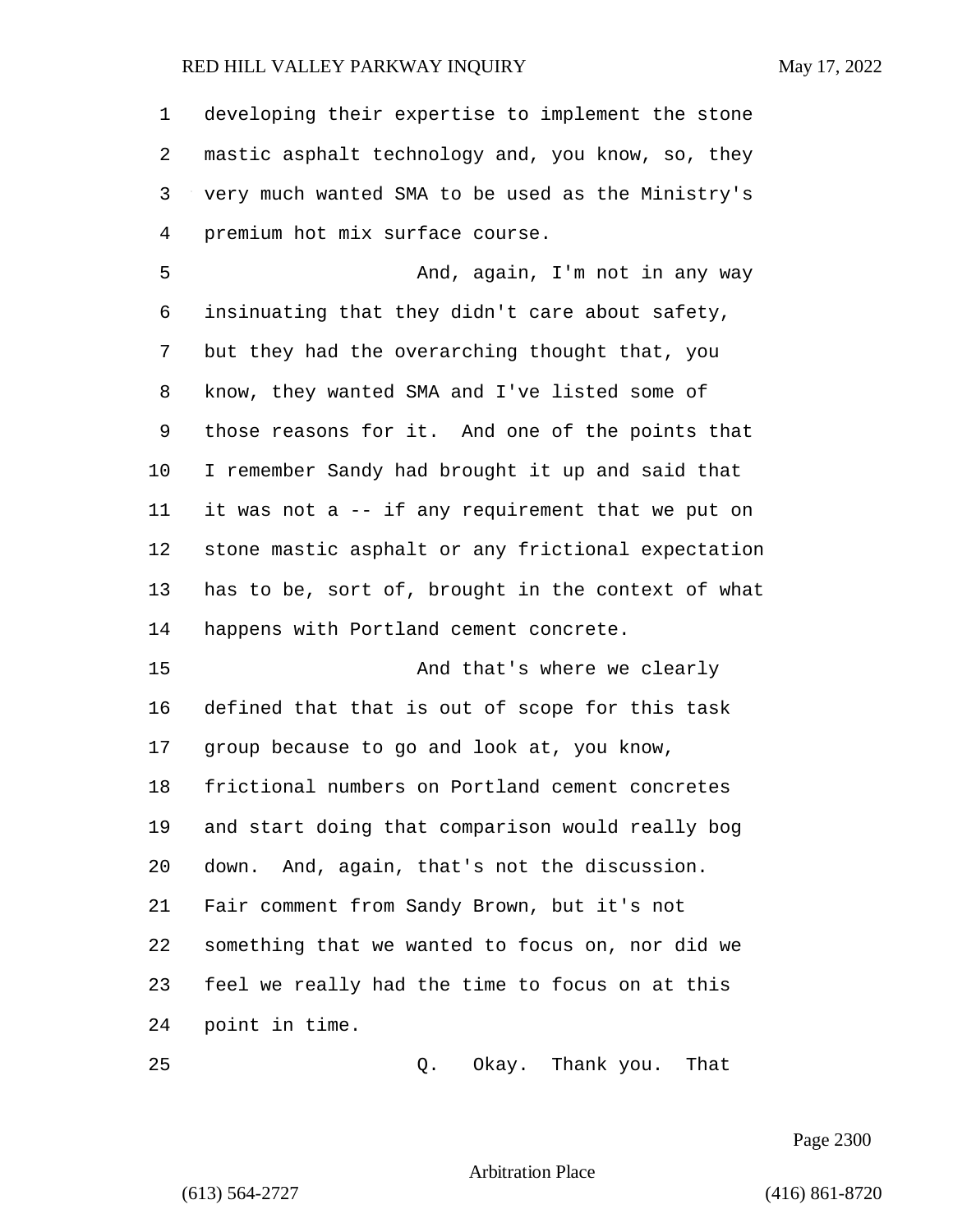did actually answer the things. You asked me the question at the outset hopefully that will be what I'm looking for, and yes, that answered my question, so thank you. 5 And so, you referred to Portland cement concrete. Just to be clear, that's the reference in the second excerpt there at paragraph 67 to PCC pavement. Is that right? 9 A. That's correct. And, again, you know, that's the asphalt industry's competition. Right? If you can build Portland cement concrete, they're not making a lot of asphalt cement sales. 14 Q. Right. And Dennis Billings, he's listed as a member of the task group both in the first iteration of it and this task group as well, and I understand he was the head of geotechnical engineering in the central region. Is that right? 20 A. That's correct. 21 Q. And did he have a particular role on the task group? I mean, he was one of the members from a MTO. Did he have a particular approach or job on the task group that's distinct from anyone else?

Page 2301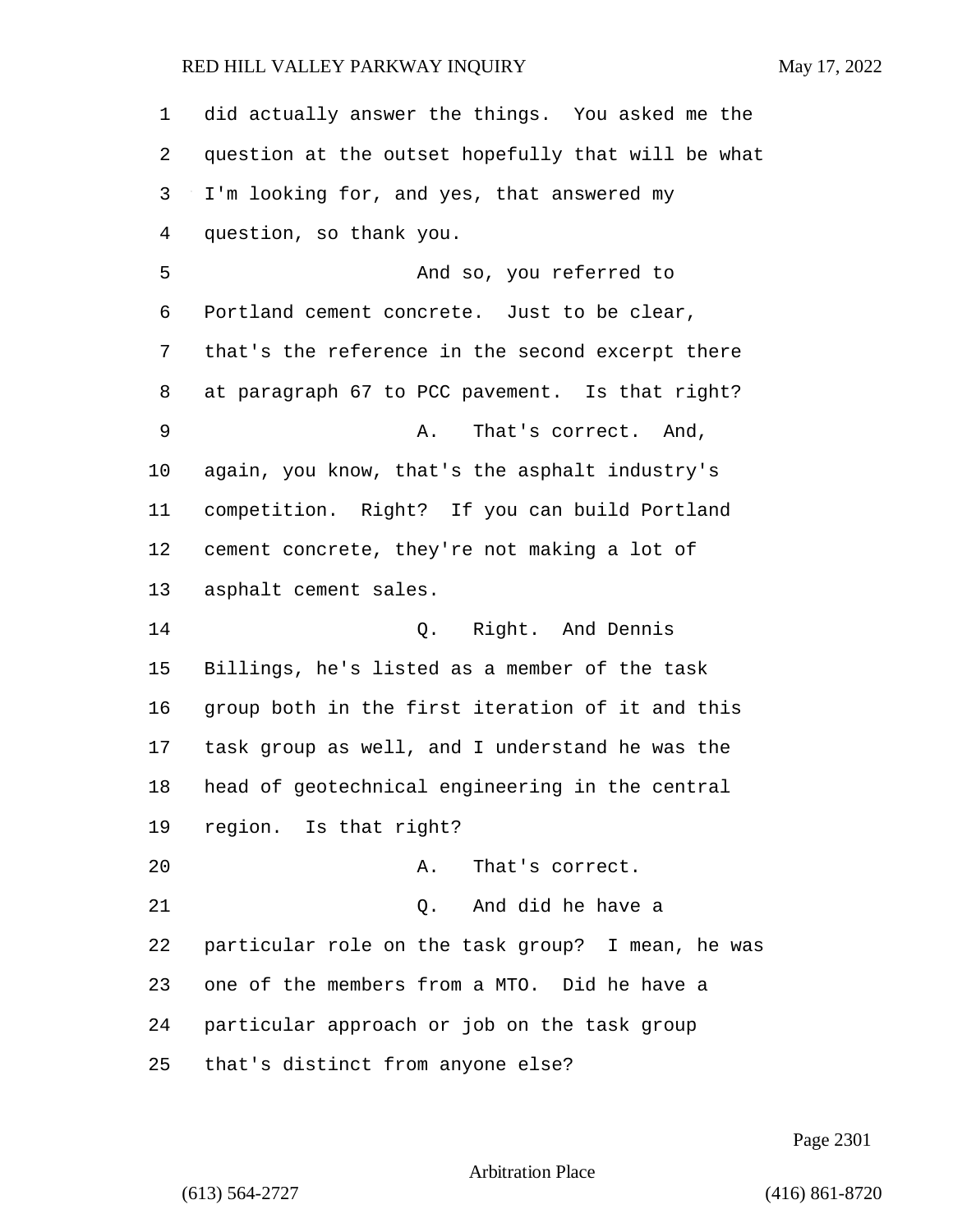| 1  | I mean, I wasn't there<br>Α.                       |
|----|----------------------------------------------------|
| 2  | when they set up the first task group, but $-$ -   |
| 3  | So, let's talk about on<br>$Q$ .                   |
| 4  | the second one, in your experience.                |
| 5  | So, he had -- he brought<br>Α.                     |
| 6  | to the group a regional perspective. Right?<br>In  |
| 7  | that the other people were provincial office or    |
| 8  | head office people where he was in the region and  |
| 9  | he was responsible for specifying which pavement   |
| 10 | should be -- he was responsible for the pavement   |
| 11 | designs, which included what the surface course    |
| 12 | would be, which would mean would it be SMA or not. |
| 13 | He also had a connection there                     |
| 14 | as to how many projects there were in his region,  |
| 15 | the issues that are going through design. He had   |
| 16 | that, sort of, that regional or actually program   |
| 17 | delivery input into the group which otherwise was  |
| 18 | provincial office representatives.                 |
| 19 | Okay.<br>Q.                                        |
| 20 | And, you know, I think,<br>Α.                      |
| 21 | too, I mean, him being from centre region, I think |
| 22 | centre region would have essentially half of the   |
| 23 | SMA pavements, the southwest region, the other     |
| 24 | half, and then the odd one in eastern region and   |
| 25 | the very odd one that happened in North Bay.       |

Page 2302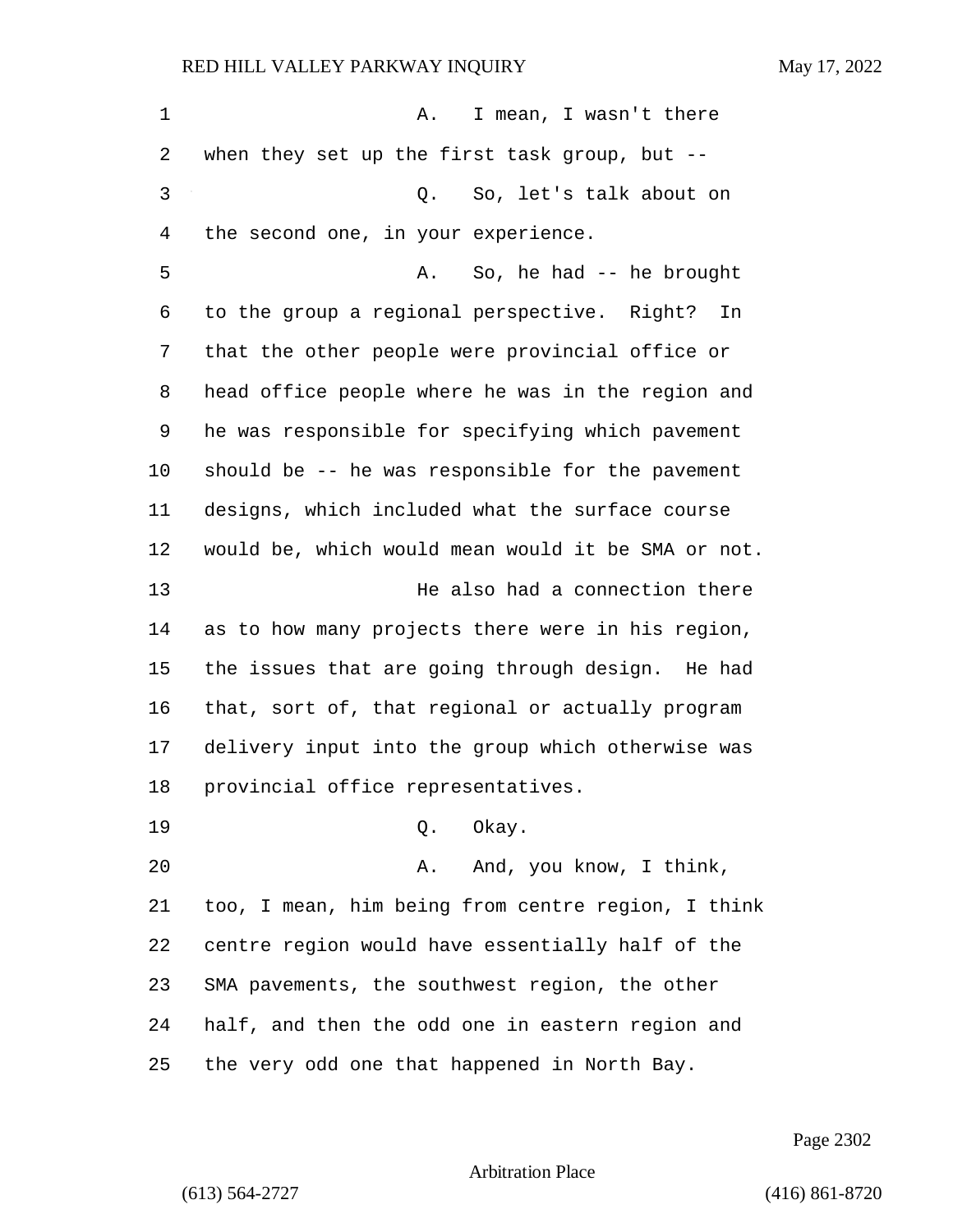| 1  | Q. Commissioner, it's                             |
|----|---------------------------------------------------|
| 2  | 21 minutes after 3:00. We did have a bit of a     |
| 3  | break during the technical issues, but typically  |
| 4  | the afternoon break would be around now, if you   |
| 5  | would like to take one.                           |
| 6  | JUSTICE WILTON-SIEGEL: Why                        |
| 7  | don't we take 15 minutes. We'll return at 25 to   |
| 8  | 4:00.                                             |
| 9  | MR. LEWIS: And I can advise                       |
| 10 | I'll definitely be the remainder of the day, just |
| 11 | so counsel are aware of our timing. And when we   |
| 12 | reach the end of the day, we can just have a      |
| 13 | discussion about timing going forward. Thank you. |
| 14 | JUSTICE WILTON-SIEGEL: Thank                      |
| 15 | you.                                              |
| 16 | --- Recess taken at 3:21 p.m.                     |
| 17 | --- Upon resuming at 3:35 p.m.                    |
| 18 | MR. LEWIS: We're back. Good                       |
|    | 19 afternoon. And may I proceed, Commissioner?    |
| 20 | JUSTICE WILTON-SIEGEL: Please                     |
| 21 | proceed.                                          |
| 22 | MR. LEWIS: Thank you.                             |
| 23 | BY MR. LEWIS:                                     |
| 24 | Q. Just one thing I want to                       |
| 25 | ask you about the presentation that you made at   |

Page 2303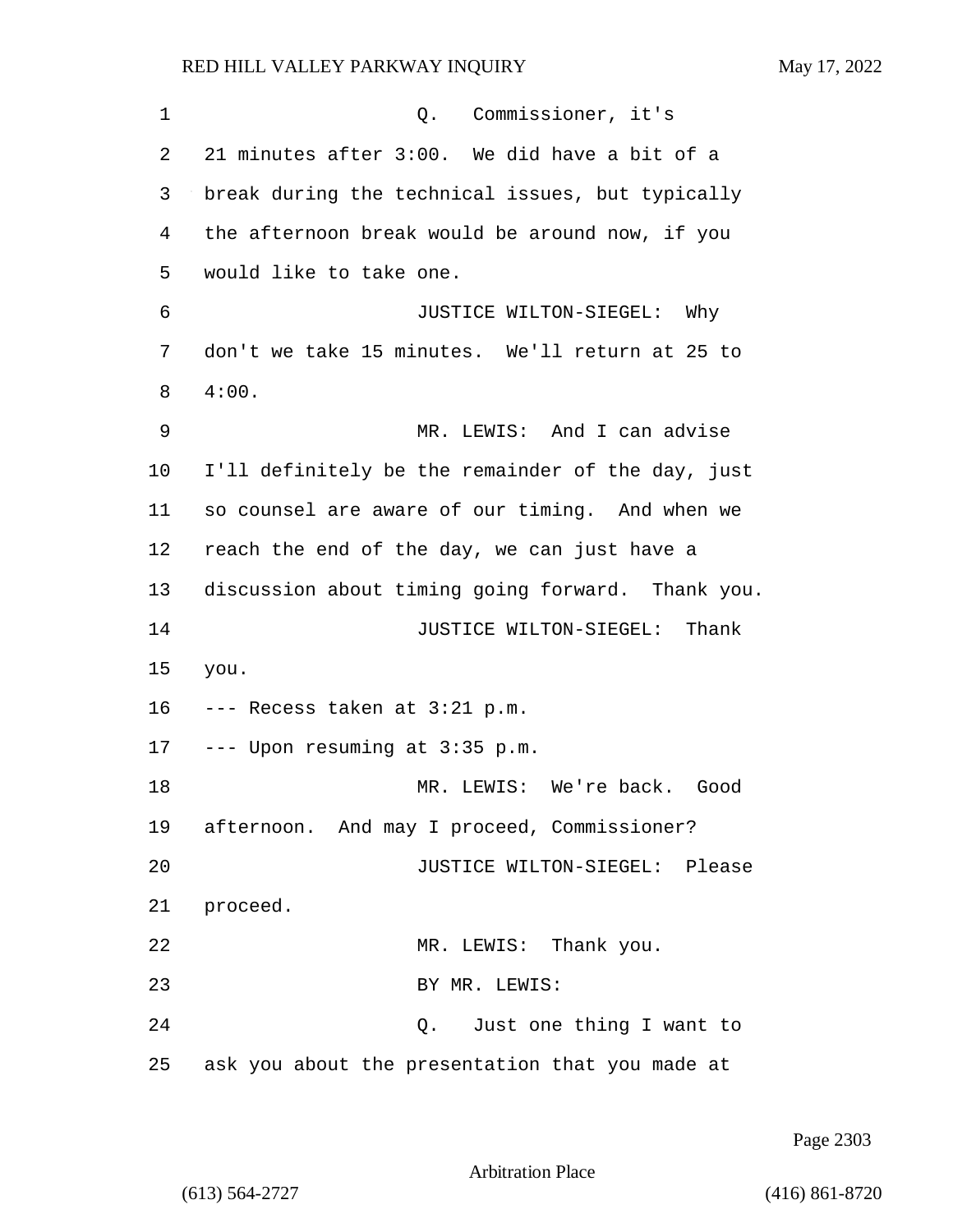| 1  | the March 8, 2007 task group meeting. If we could |
|----|---------------------------------------------------|
| 2  | go to image 32, Registrar.                        |
| 3  | THE REGISTRAR: Sorry,                             |
| 4  | counsel. The overview document?                   |
| 5  | MR. LEWIS: Yes, sorry.                            |
| 6  | Overview document 4, image 32.                    |
| 7  | THE REGISTRAR: Sorry, I went                      |
| 8  | back to the PowerPoint.                           |
| 9  | BY MR. LEWIS:                                     |
| 10 | Q. And it's paragraph 64 and                      |
| 11 | it's about the presentation that you made at that |
| 12 | meeting and it's the first -- we've already heard |
| 13 | your comments about really the subject in the     |
| 14 | first bullet about the Ministry not having a      |
| 15 | specified minimum pavement friction level and the |
| 16 | relationship to geometric standards. But the      |
| 17 | point next bullet says:                           |
| 18 | "MTO's expectation for                            |
| 19 | freeway pavement friction                         |
| 20 | is above a value of 40."                          |
| 21 | Can you just describe what                        |
| 22 | you're talking about there in light of what we    |
| 23 | already talked about in terms of FN30?            |
| 24 | So -- and, again, this is<br>Α.                   |
| 25 | in the sense of not early age, but, you know,     |

Page 2304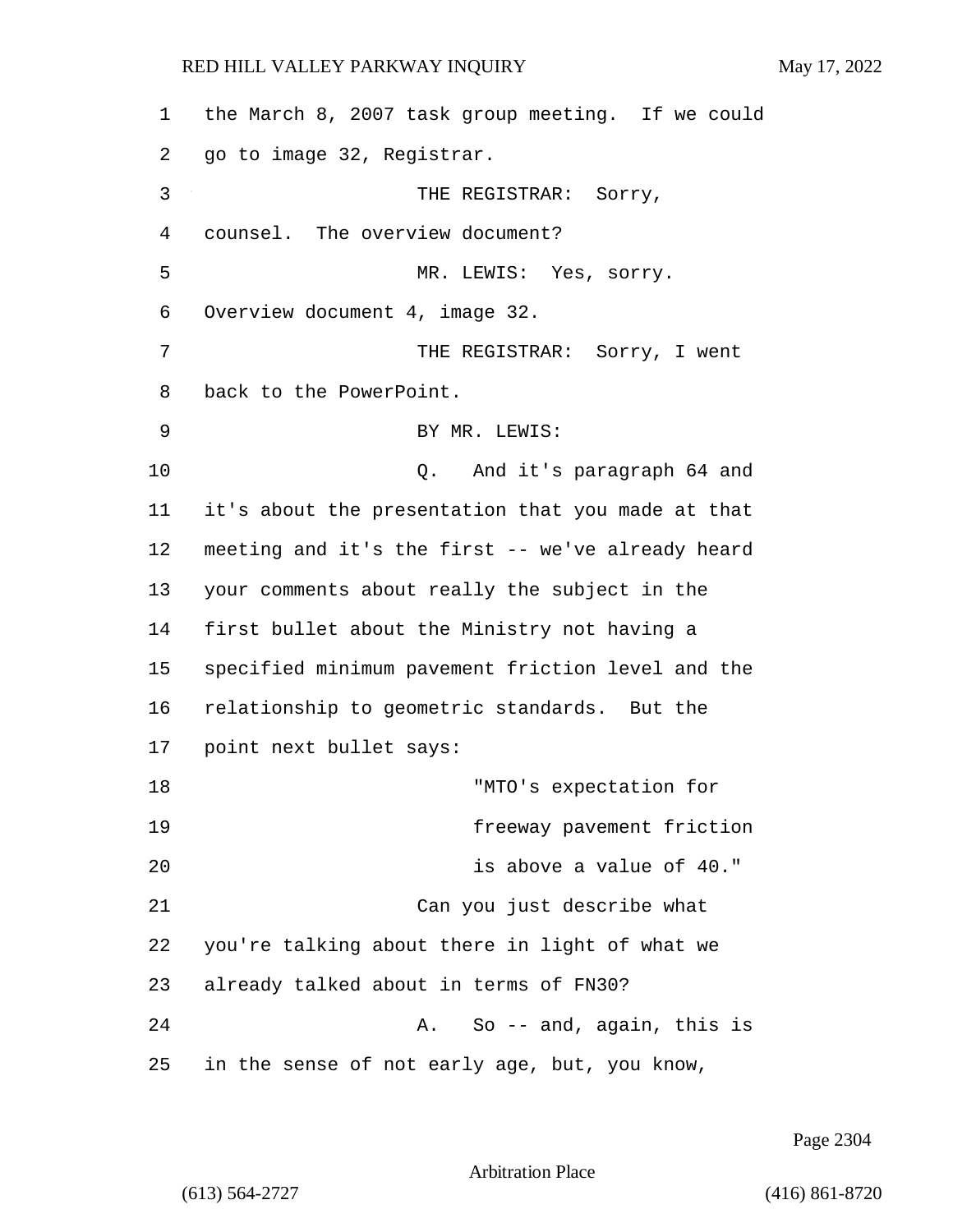| 1  | typical freeway pavement friction -- typical     |
|----|--------------------------------------------------|
| 2  | friction of our freeway pavements is expected to |
| 3  | be around 40 because we've been doing a lot of   |
| 4  | talk about 30 or under 30; however, 30 is not,   |
| 5  | sort of, the typical expectation for our freeway |
| 6  | pavements. And this would come, I suspect, from  |
| 7  | our aggregates people, who do a lot of that      |
| 8  | monitoring. It wouldn't be something that I      |
| 9  | directly researched as such.                     |
| 10 | Okay. But that's your<br>Q.                      |
| 11 | understanding?                                   |
| 12 | That's the understanding.<br>Α.                  |
| 13 | And, again, I guess I authored the presentation, |
| 14 | but I authored it collecting information from    |
| 15 | various people.                                  |
| 16 | Okay. Thank you. If we<br>Q.                     |
| 17 | could go to, again, overview document 4,         |
| 18 | image 128, please. It's 128 and 129. Pull that   |
| 19 | up as well.                                      |
| 20 | And in paragraphs 308 and 309                    |
| 21 | here, there's an enquiry in relation to -- it    |
| 22 | specifically asks:                               |
| 23 | "I would like to know if                         |
| 24 | there are any                                    |
| 25 | publications that cover                          |

Page 2305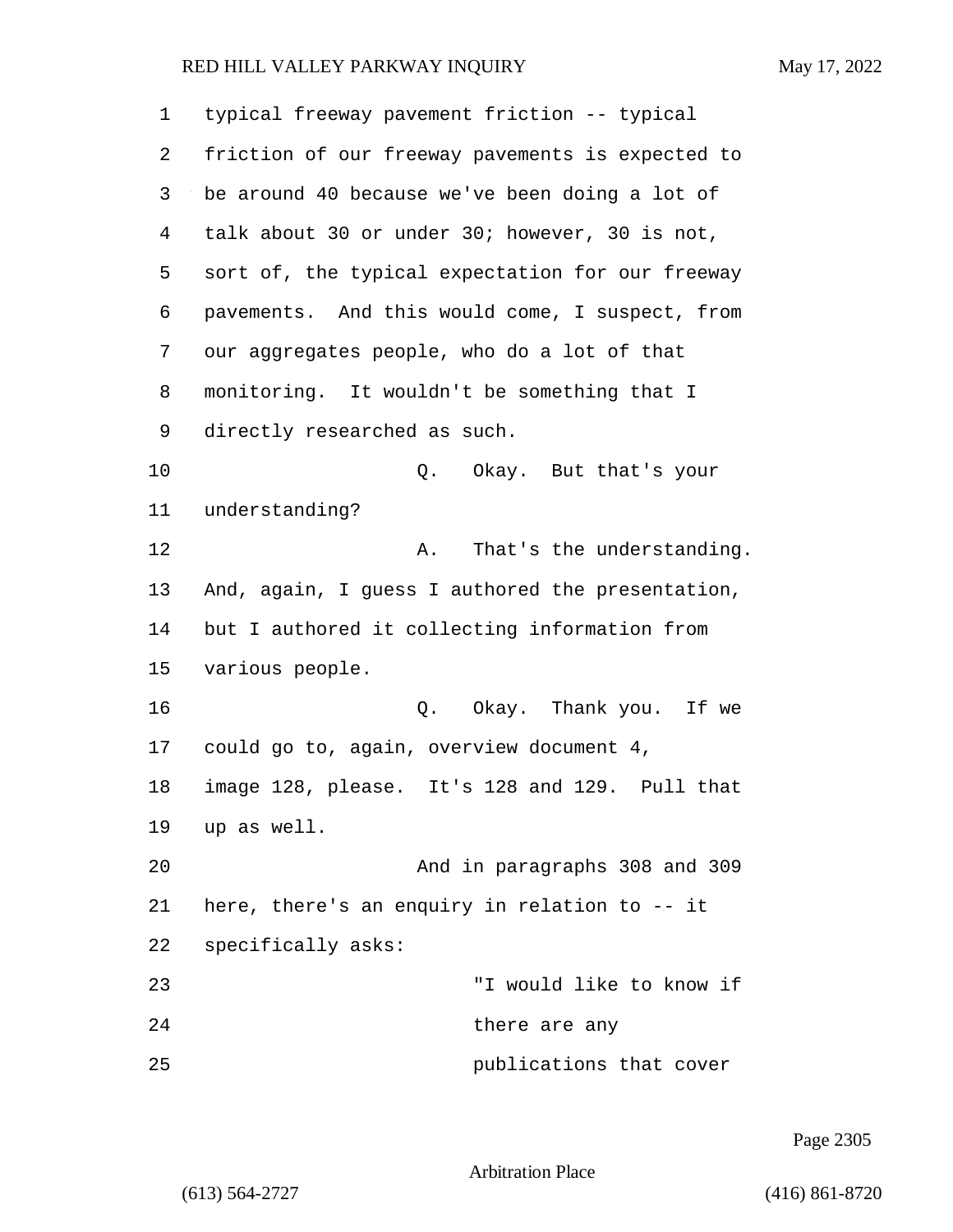| $\mathbf 1$ | hot rolled asphalt                                 |
|-------------|----------------------------------------------------|
| 2           | compositions and friction                          |
| 3           | coefficients for the hot                           |
| 4           | rolled asphalts used in                            |
| 5           | highways and roads in                              |
| 6           | Ontario."                                          |
| 7           | You have a discussion by                           |
| 8           | e-mail with Mr. Kazmierowski and Ms. Lane and you  |
| 9           | indicate that you will prepare a response and work |
| 10          | with Ms. Lane on it. And you note that:            |
| 11          | "A concern with this type                          |
| 12          | of judicial inquiry -- "                           |
| 13          | Appreciating it's not this                         |
| 14          | judicial inquiry, but with this kind of judicial   |
| 15          | inquiry:                                           |
| 16          | " -- regarding frictional                          |
| 17          | resistance and safety of                           |
| 18          | our highway surfaces, I                            |
| 19          | would prefer we avoid any                          |
| 20          | discussion of actual skid                          |
| 21          | numbers/values/thresholds                          |
| 22          | and keep the conversation                          |
| 23          | on a more generic level.                           |
| 24          | The sensitivity                                    |
| 25          | associated with this                               |

Page 2306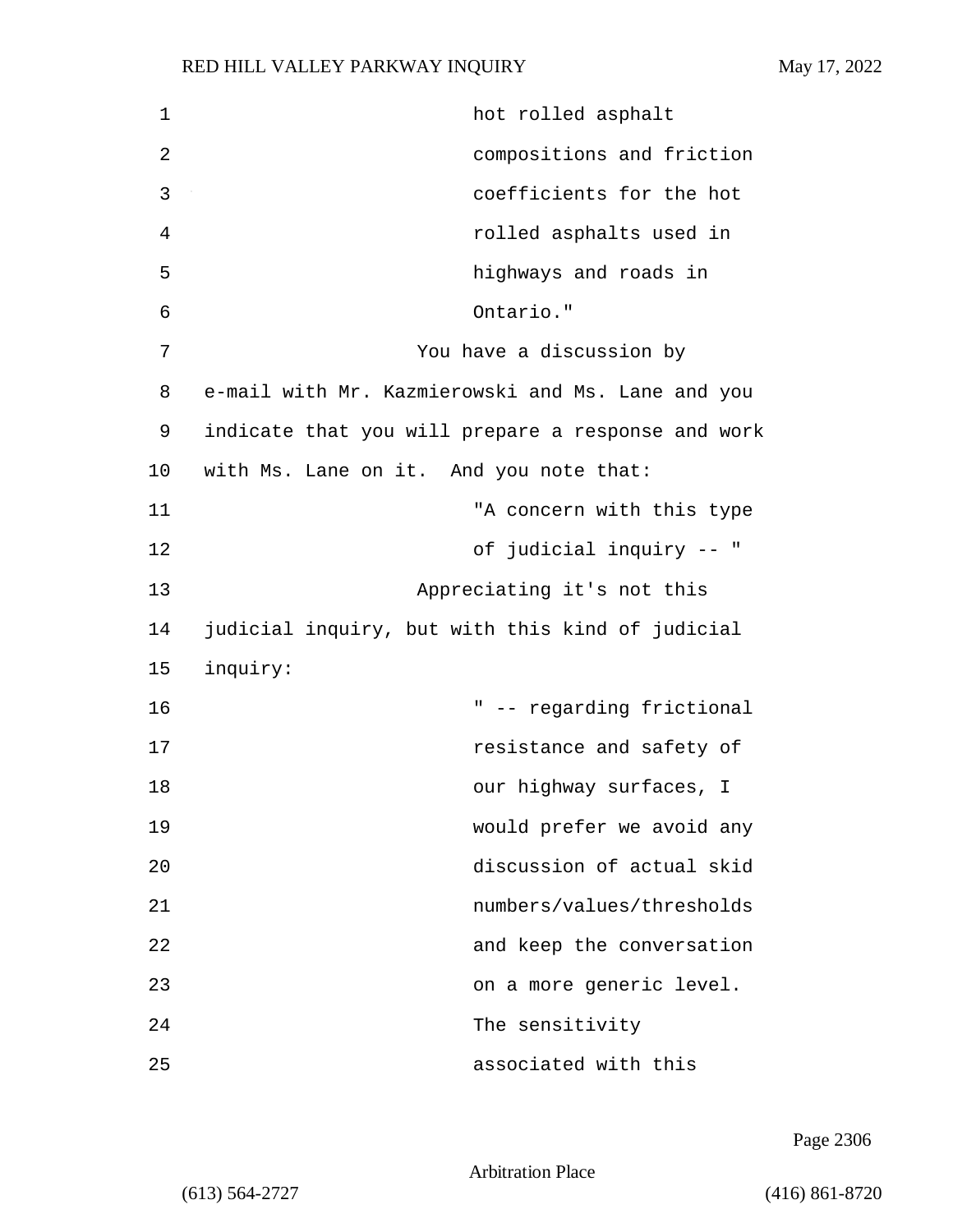| $\mathbf 1$ | issue is high."                                    |
|-------------|----------------------------------------------------|
| 2           | And this is in 2011, June 23.                      |
| 3           | And then there is a response that is sent and it   |
| 4           | doesn't specifically deal with friction numbers,   |
| 5           | friction coefficients and so forth. It is more     |
| 6           | generalized, as you indicated that it would be, in |
| 7           | bringing his attention to a number of              |
| 8           | publications.                                      |
| 9           | And so, is this indicative of,                     |
| 10          | in your experience, the MTO's approach to external |
| 11          | communication about friction numbers, friction     |
| 12          | coefficients, MTO's use of those concepts?         |
| 13          | Yeah, and this would be<br>Α.                      |
| 14          | in line with our response to enquiries from the    |
| 15          | media or the public or, in this case, it was the   |
| 16          | police.                                            |
| 17          | Right. It's actually<br>Q.                         |
| 18          | torontopolice.on.ca.<br>It's in response to        |
| 19          | something else. Okay.                              |
| 20          | And so, generally, the                             |
| 21          | preference is to not talk about or specifically    |
| 22          | refer to the use of friction numbers by the MTO.   |
| 23          | That's fair?                                       |
| 24          | That's correct.<br>Α.<br>You                       |
| 25          | know, we don't speak to specific friction numbers  |

Page 2307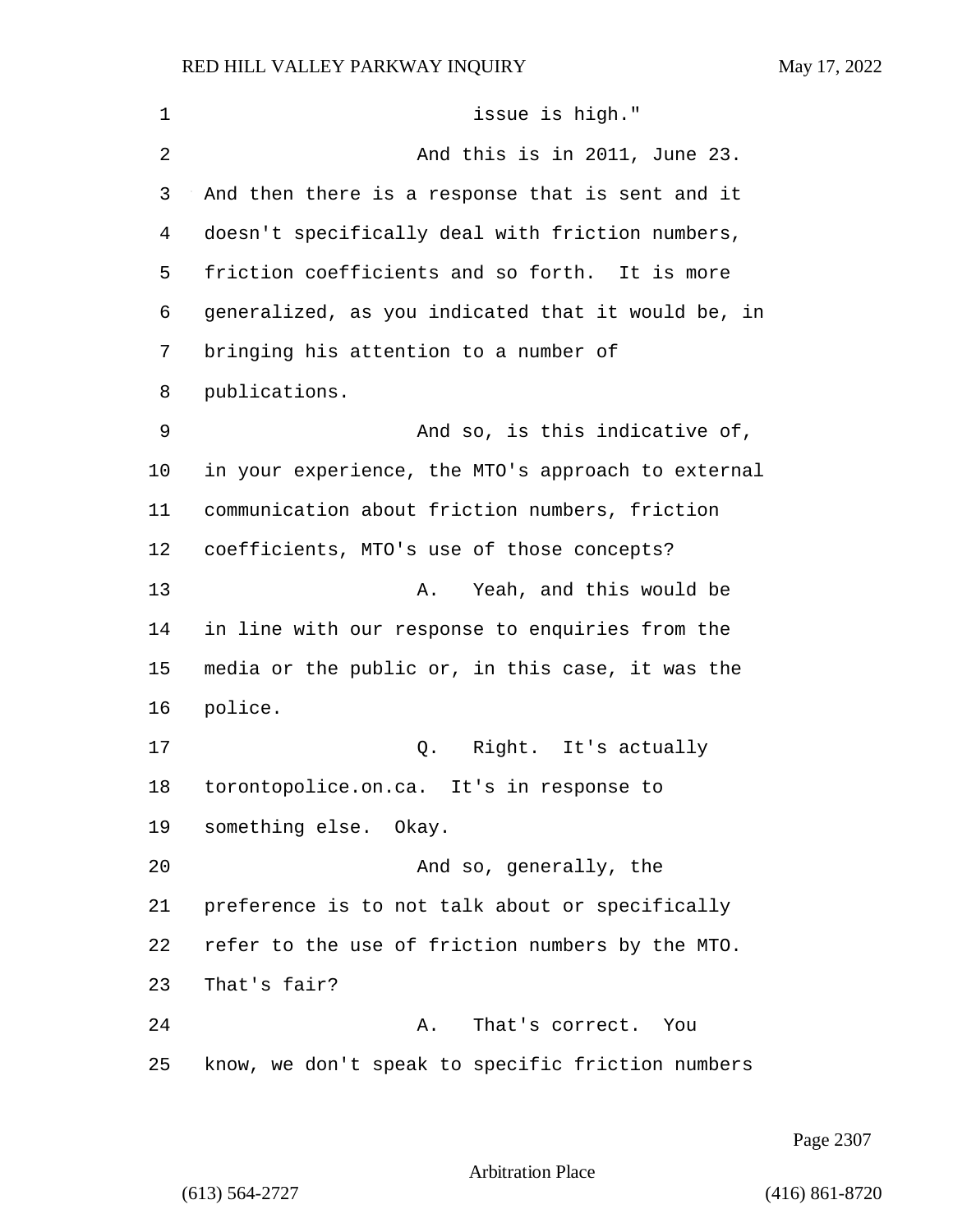on individual pavements and, you know, we don't speak to that 30 number within the geometric design guide. 4 That being said, the document "Skid Resistant Aggregates in Ontario" does have friction numbers and all kinds of numbers there, not just the friction numbers but polished stone

 values and other numbers within it. But, again, it's in a very generic sense.

10 Q. Okay. And then if we could go to image 37 in OD4, going back in time now. Actually, image 38 as well. It straddles the pages.

14 So, May 1, this is paragraph 79, May 1, 2007, Mr. Chaput approved recommendations by the SMA task group in dealing with SMA awarded contracts, including a list of approved aggregates and a decision tree. And then there is this information note drafted by you, Mr. Tam and Mr. Kazmierowski containing the recommendation approved by Mr. Chaput. And the briefing -- sorry, the information note is excerpted there and the revised list of premium aggregates for use in SMA is discussed. 25 And we've heard evidence about

Page 2308

Arbitration Place

(613) 564-2727 (416) 861-8720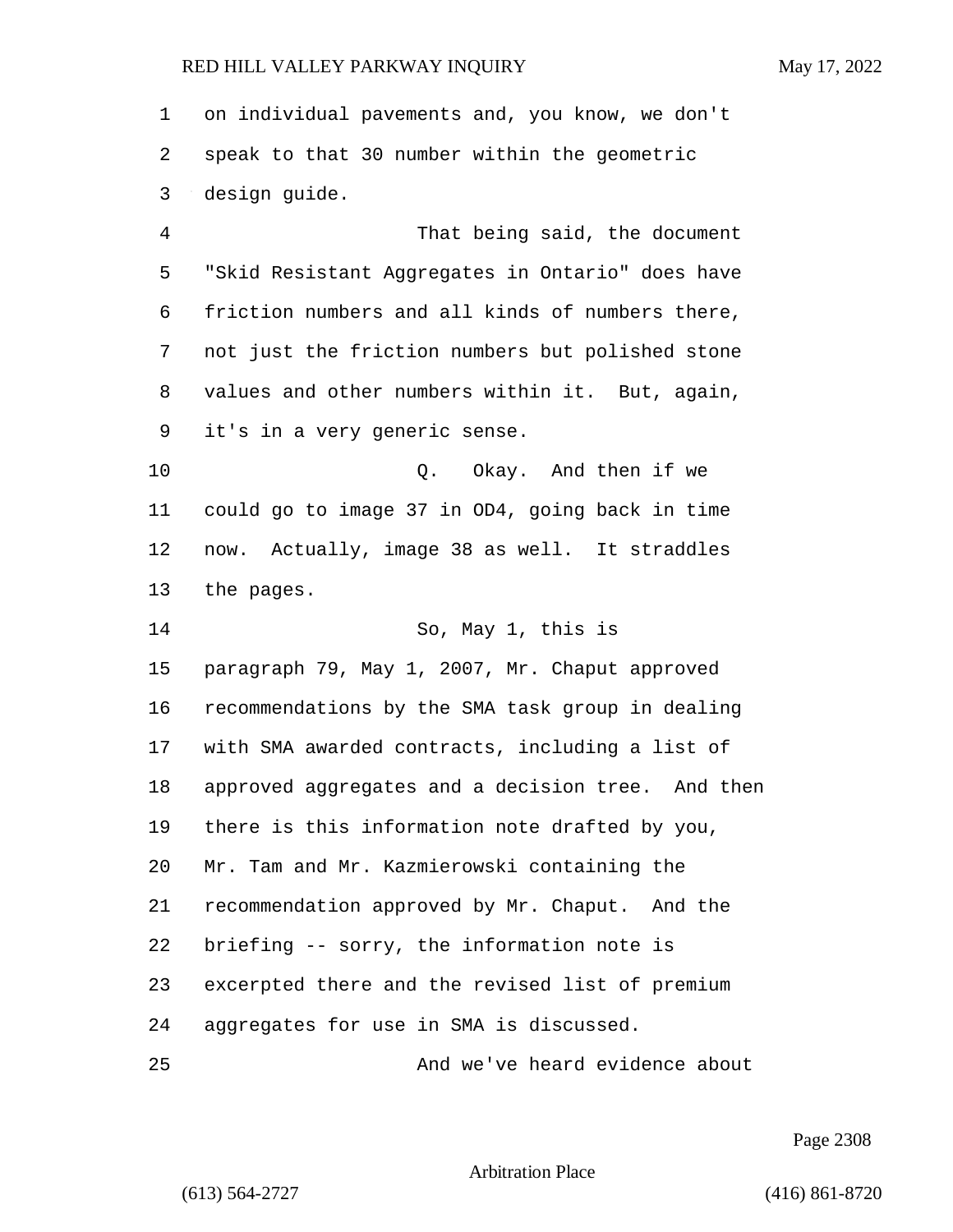Ontario Trap Rock, that particular source, being restricted from use in SMA, and so you recall that happening? This is before there's the pause happening, but sort of the -- I don't know if it's the first step, but a step along the way was the restriction on the use of Ontario Trap Rock. Correct?

8 a. That's correct. This was what our first response and we thought this would solve the problem because of the early age SMAs that we had looked at, you know, the lower numbers were associated with the Ontario Trap Rock, which -- and, again, I'm not the soils and aggregates person. That's your Bob Gorman and your Chris Rogers who can tell you all the geological properties within those aggregates that make them superior or less superior from a frictional point of view, but the Ontario Trap Rock is a premium aggregate, but it's not as premium an aggregate for friction as some of the nices or dolomitic sandstones. So, it's still good, but it's not as good as some of the other geological formations for friction. 24 And, again, in some ways,

there's other properties within it that, from a

Page 2309

Arbitration Place

(613) 564-2727 (416) 861-8720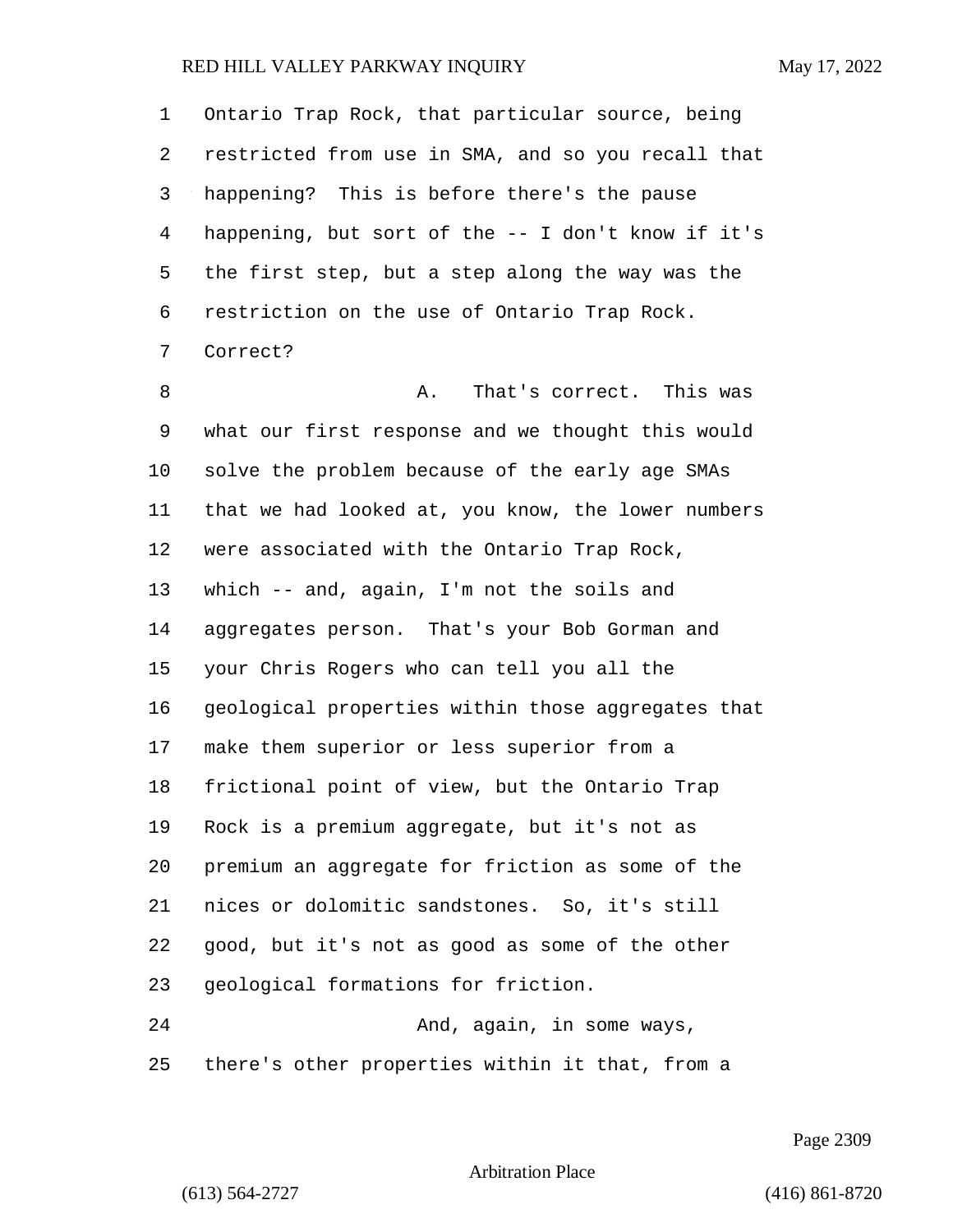| 1  | durability, you know, make it as good, if not      |
|----|----------------------------------------------------|
| 2  | better, than some of those, but from a friction    |
| 3  | point of view, Ontario Trap Rock does not have the |
| 4  | same properties as some of the others in terms     |
| 5  | of -- and, again, that's outside of the early age  |
| 6  | friction, but also was being seen within the early |
| 7  | age friction component of it.                      |
| 8  | So, we thought we were solving                     |
| 9  | the majority of the problem by taking the Ontario  |
| 10 | Trap Rock aggregate source off the list of         |
| 11 | available aggregates and -- yeah. But in the end,  |
| 12 | that was not as successful as we had envisioned at |
| 13 | the time.                                          |
| 14 | Okay. And I'll get to<br>Q.                        |
| 15 | that actually shortly. We'll jump ahead to it.     |
| 16 | There's one more thing from this period of time I  |
| 17 | wanted to cover. Registrar, if you could go to     |
| 18 | image 39 and 40.                                   |
| 19 | And in paragraph 81, on May 2,                     |
| 20 | 2007, you e-mailed Mr. Rogers and Mr. Tam          |
| 21 | regarding the new listing not having Ontario Trap  |
| 22 | Rock in it.                                        |
| 23 | And then in the next                               |
| 24 | paragraph, 82, in the overview document I think    |
| 25 | may be incorrect and I wanted to get your insight  |

Page 2310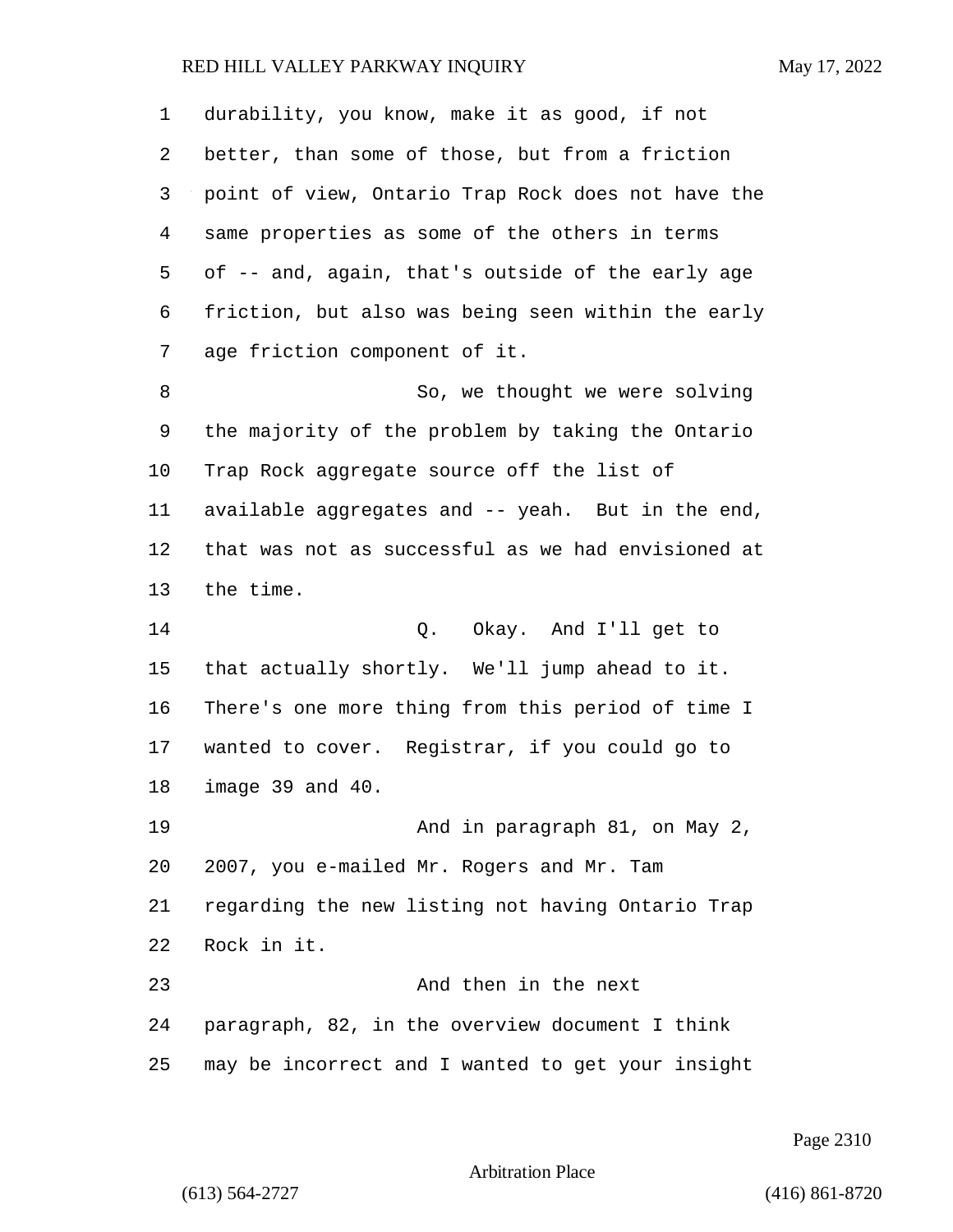| 1  | on it. In 81, you were talking about the changes   |
|----|----------------------------------------------------|
| 2  | to the special provision and so forth, and then it |
| 3  | refers in 82(a) that both coarse and fine          |
| 4  | aggregates for SMA had to be obtained from the     |
| 5  | same source.                                       |
| 6  | Was that a new requirement or                      |
| 7  | had that been previously the case?                 |
| 8  | My understanding is that<br>Α.                     |
| 9  | it was always a requirement that both for the      |
| 10 | Superpave 12.5 FC2 and the stone mastic asphalt,   |
| 11 | that the coarse and fine aggregate needed to be    |
| 12 | the same. And, sorry, I think there was more to    |
| 13 | your question than that, wasn't there?             |
| 14 | No. It was simply that.<br>Q.                      |
| 15 | I think it may be that that particular paragraph   |
| 16 | indicating that that was a change might be         |
| 17 | incorrect because it's referring to the changes.   |
| 18 | Sorry. I'm just reading<br>Α.                      |
| 19 | it. I think the change was in terms of             |
| 20 | restricting the available sources that could be    |
| 21 | used for SMA.                                      |
| 22 | Q. Okay. That's what I                             |
| 23 | thought. And do you know why or is that outside    |
| 24 | of your area, but do you know why the coarse and   |
| 25 | fine aggregates for those surface courses were to  |

Page 2311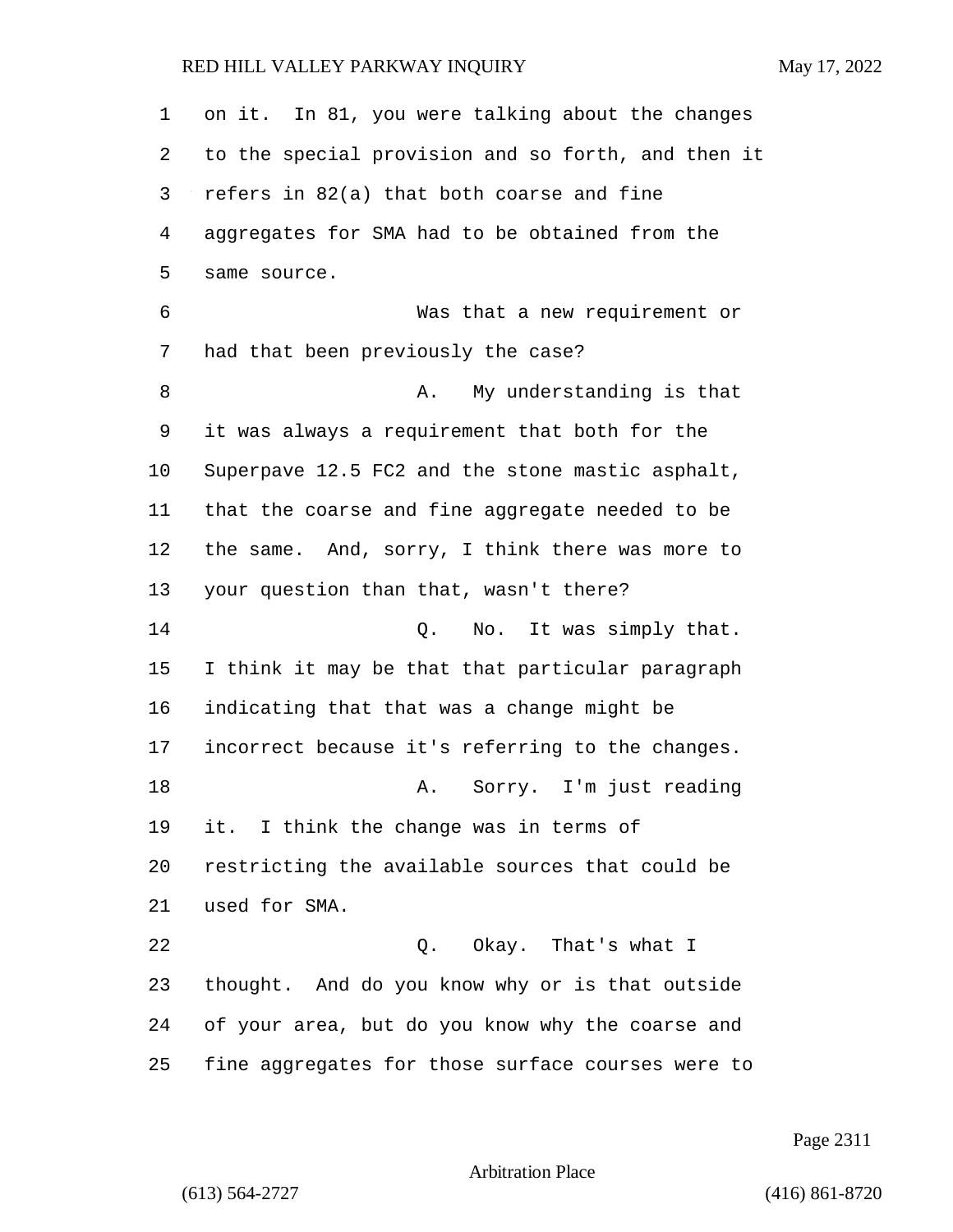be from the same source? Do you know what the reason for that is? 3 A. I don't know the specific reason. That would be a good question for Bob Gorman or Chris Rogers. I do know that that had been there previously with the Superpave FC2. I didn't -- I suspect it may have something to do with -- well, I shouldn't speculate on why it is the case, but it's more of a carryover aspect and not something that I implemented. 11 Q. Okay. And then to go forward to, I think, what you were alluding to, if we go to overview document 4, image 58, 58 and 59, please. So, this is October 16, 2007 and this pertains to Highway 401 at Woodstock contract, 2005-3030. You're sending a fairly lengthy e-mail to Mr. Tam, Ms. Lane, Mr. Rogers and Mr. Kazmierowski and you're referring to the skid testing that took place the prior day. 20 And if you could just describe what happened, what the issue was and the concern? 22 A. If I could just take a minute to -- 24 Q. Yes, please do. 25 A. All right. So, Frank had

Page 2312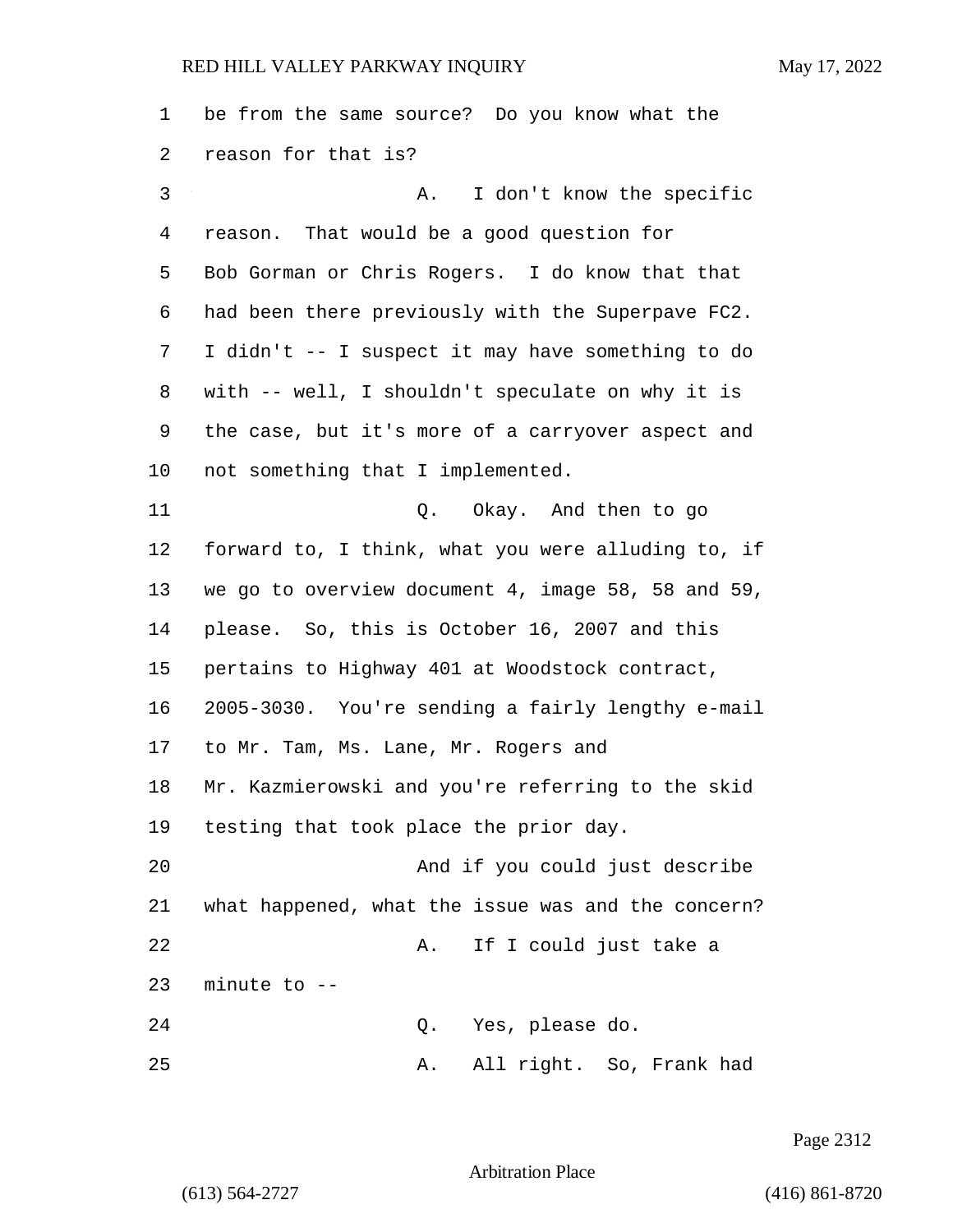| 1  | just completed testing on this project in          |
|----|----------------------------------------------------|
| 2  | Woodstock and this project was a project where we  |
| 3  | had had a trial with the use of blended            |
| 4  | aggregates, so, you know, all stone mastic and     |
| 5  | FC2, as we mentioned previously, that not only did |
| 6  | the coarse and fine aggregate, they have to be the |
| 7  | same and you can't, you know, blend different      |
| 8  | aggregates in.                                     |
| 9  | What we had set up as a trial                      |
| 10 | on this project is a 50/50 blend of that OTR,      |
| 11 | which is Ontario Trap Rock, and the Aecon          |
| 12 | dolomitic sandstone. Again, you know, the          |
| 13 | perspective at the time was that, you know, the    |
| 14 | aggregates were one of the key, sort of,           |
| 15 | contributors or properties of the mix that was     |
| 16 | influencing their friction, yet in this blended    |
| 17 | trial as well as the blended trial with the OTR    |
| 18 | and dolomitic sandstone, dolomitic sandstone       |
| 19 | being, again, quite a very good aggregate for      |
| 20 | friction from its traditional perspective, that    |
| 21 | was only getting the high 20s in the blend.<br>And |
| 22 | then the Aecon trap rock was in the low 20s,       |
| 23 | which, again, was quite a surprise and maybe a     |
| 24 | disappointment for us in that we had definitely    |
| 25 | not solved the problem and that blending didn't    |

Page 2313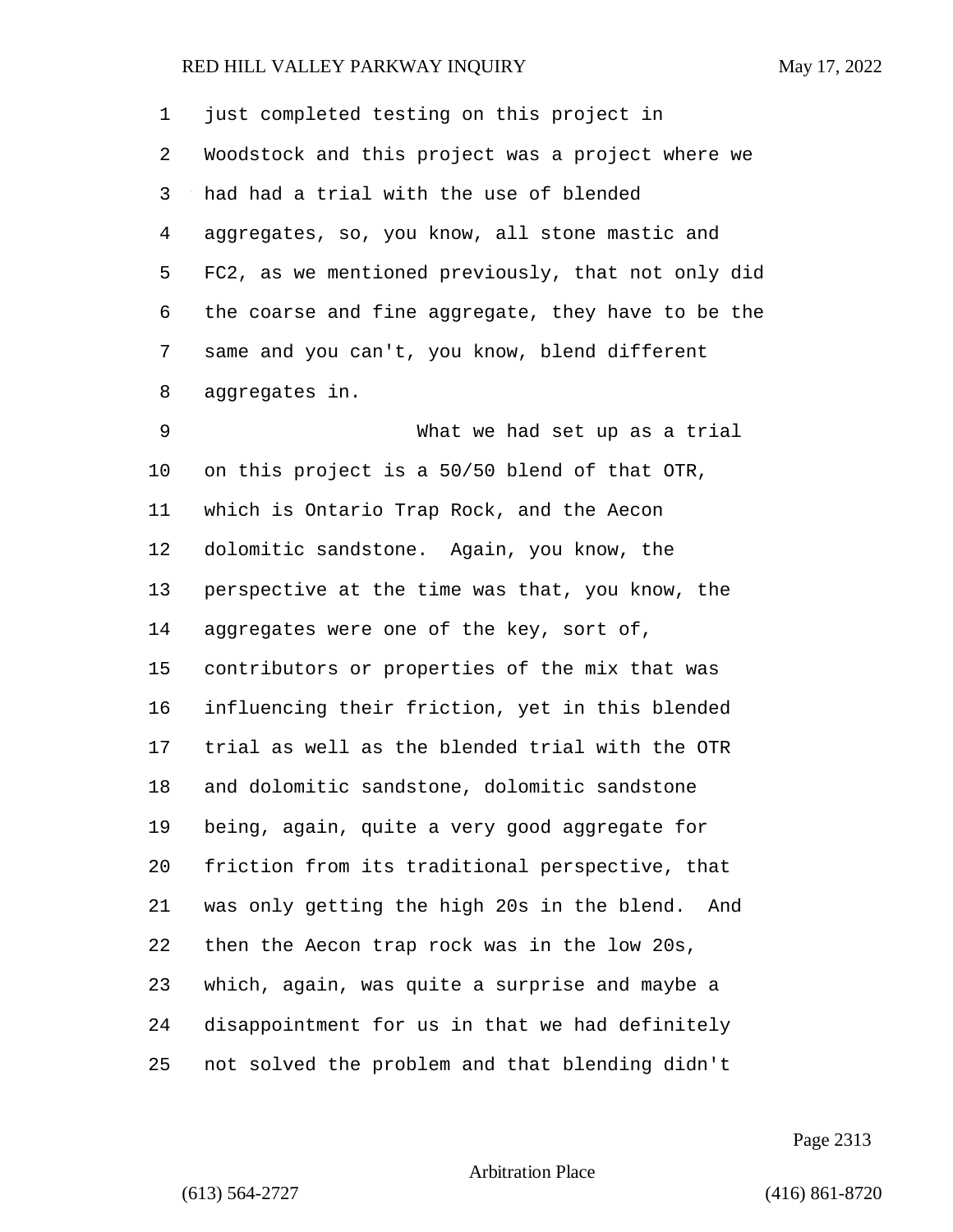seem to be a possible solution.

2 And just for a little bit of perspective, that Ontario Trap Rock, which is the aggregate that had previously been taken off the list, that was -- that's probably the primary aggregate that would be used in the Windsor to Woodstock to Kitchener area of the 401. We wouldn't necessarily be using SMA going west of London, but from London to Kitchener, that's where you would potentially be using SMA and your most competitive aggregate for cost is going to be Ontario Trap Rock because, you know, you can imagine bringing aggregate from Eastern Ontario, your trucking costs really add up. So, that we couldn't blend really impacted, you know, how we 16 were going to approach aggregates -- sorry, SMA aggregate in the southwest region as well. 18 and 2. Okay. And I think, then, there's a reference to something you were discussing earlier about signing and going forward, so posting advisory slippery when wet signing and advisory speed tabs, you referred to. 23 So, this would be an example, I think as you were talking about, that it was low enough that it was decided that there should be

Page 2314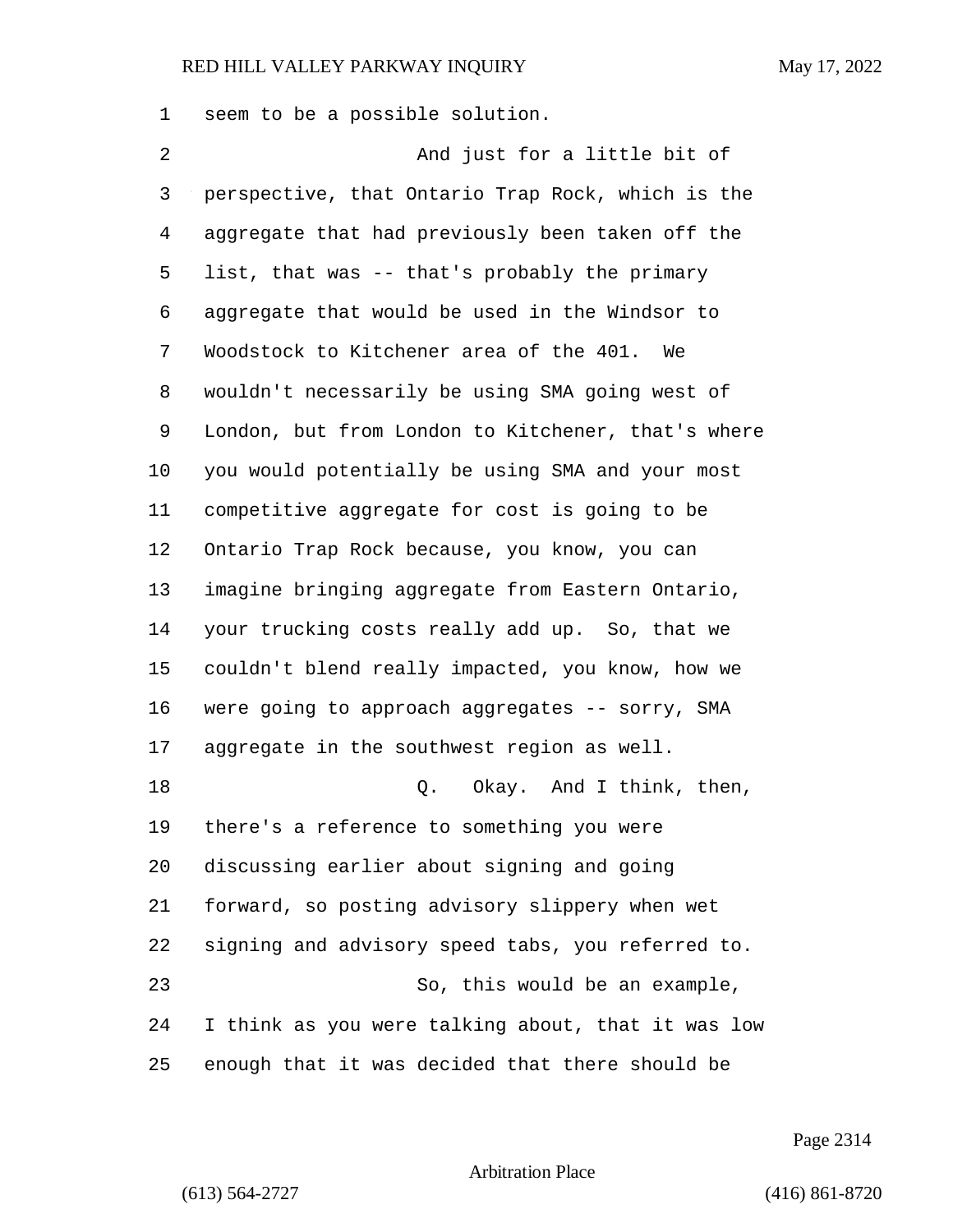| 1  | some short-term action taken. Is that fair?         |
|----|-----------------------------------------------------|
| 2  | That's correct. And I<br>Α.                         |
| 3  | suspect that was more related to the Aecon trap     |
| 4  | rock section in the low 20s, not the blended in     |
| 5  | the high 20s. But, again, yes, we wanted to do      |
| 6  | something. You know, those, you know, whether it    |
| 7  | be -- included advisory, reduced signing,           |
| 8  | regulatory reduced signing or slippery, were some   |
| 9  | of the options that were discussed. And I believe   |
| 10 | in the end we kept the regulatory reduced           |
| 11 | construction speed signing, which traditionally we  |
| 12 | only posted when the contractor was working, but    |
| 13 | because of our concerns, we kept that 80 kilometre  |
| 14 | an hour speed limit posted for even when they were  |
| 15 | not working.                                        |
| 16 | Okay. And then if we<br>Q.                          |
| 17 | could go to overview document 4, image 72, and so   |
| 18 | this is jumping ahead to $-$ I guess it's 72 and 73 |
| 19 | perhaps. That's fine.                               |
| 20 | On November 6, in                                   |
| 21 | paragraph 162, you e-mailed an information note,    |
| 22 | briefing note, with the title "Pausing the Use of   |
| 23 | Stone Mastic Asphalt Pavement" to Mr. Tam and       |
| 24 | Ms. Lane and there's the recommendation in there    |
| 25 | that the ADM should be aware of the decision to     |

Page 2315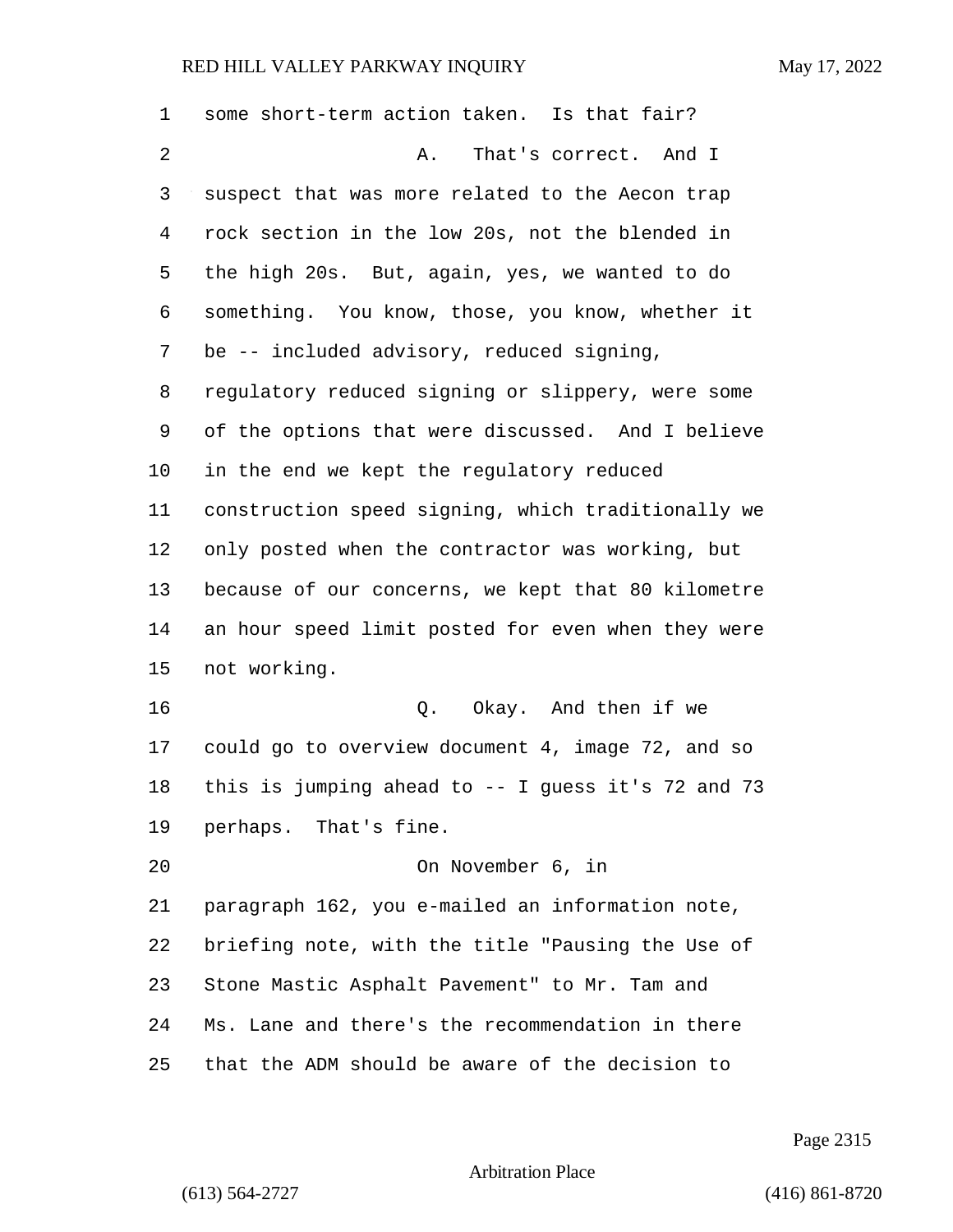| 1  | pause the use of SMA and the low pavement friction |
|----|----------------------------------------------------|
| 2  | concerns encountered on Highway 401 at Woodstock,  |
| 3  | is the recommendation.                             |
| 4  | And above that, it refers to:                      |
| 5  | "The Ministry is pausing                           |
| 6  | the use of stone mastic                            |
| 7  | asphalt pavement due to                            |
| 8  | concerns with low                                  |
| 9  | pavement friction                                  |
| 10 | immediately after                                  |
| 11 | construction and that the                          |
| 12 | decision to pause the use                          |
| 13 | of SMA is related in part                          |
| 14 | to low pavement friction                           |
| 15 | on construction contract                           |
| 16 | on Highway 401 at                                  |
| 17 | Woodstock."                                        |
| 18 | And so, you say that it's in                       |
| 19 | part Woodstock. What else are you referring to?    |
| 20 | Is that the prior investigations and issues that   |
| 21 | the MTO had conducted in relation to this low SMA  |
| 22 | early friction?                                    |
| 23 | Yeah. I mean, MTO was<br>Α.                        |
| 24 | certainly having concerns with low early age       |
| 25 | friction on our SMAs on multiple jobs and, you     |

Page 2316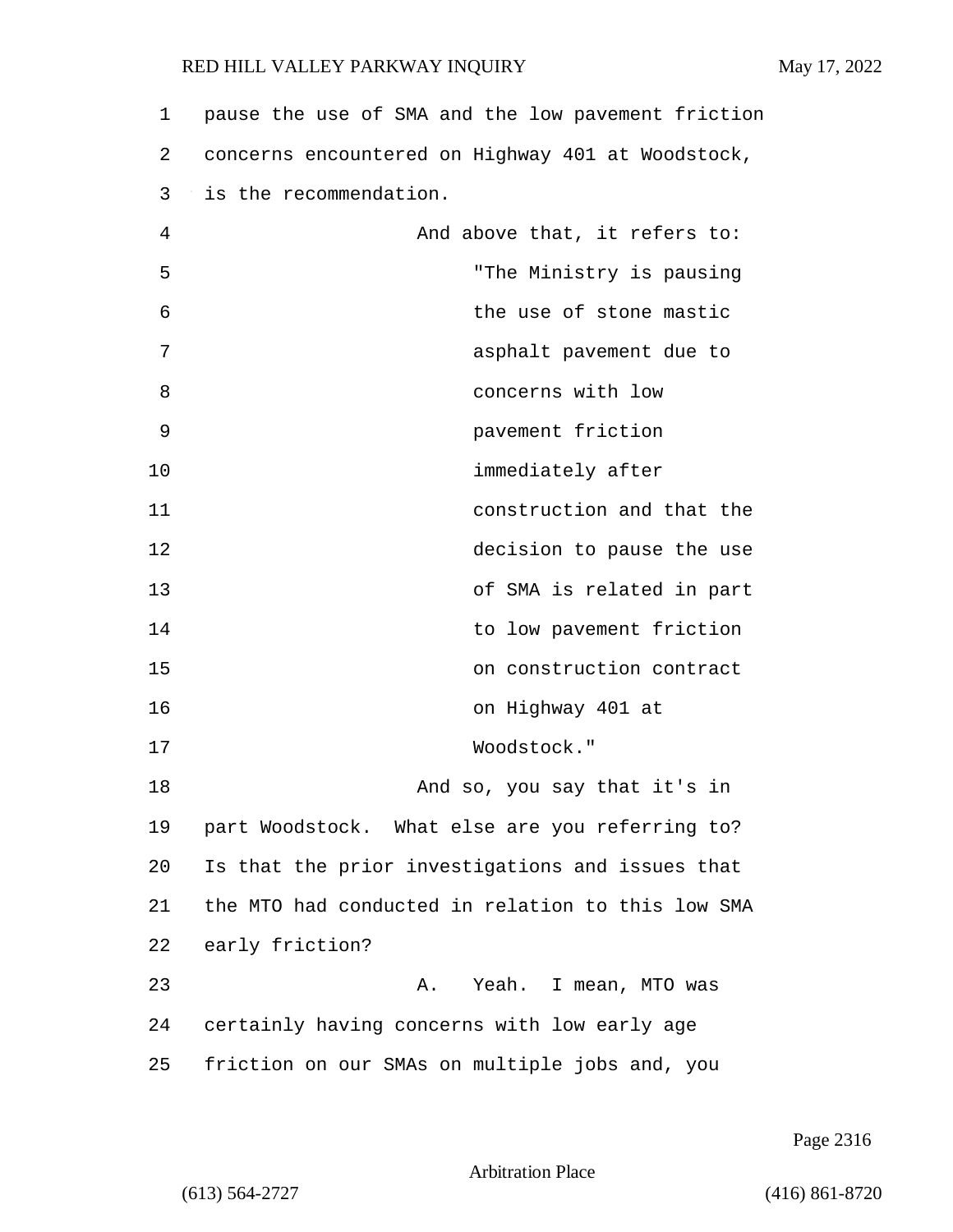| 1  | know, certainly any thoughts that we had solved    |
|----|----------------------------------------------------|
| 2  | the problem were set back and, you know, so it was |
| 3  | not just this one -- I mean, this one job was very |
| 4  | important in highlighting that we didn't have a    |
| 5  | solution, but, you know, that at the end of having |
| 6  | a number of projects where, again, we weren't      |
| 7  | meeting and realizing all our expectations on what |
| 8  | early age friction should ideally be.              |
| 9  | We'll get into the<br>Q.                           |
| 10 | specifics of the Red Hill Valley Parkway skid test |
| 11 | results in a bit. But did the pause implemented    |
| 12 | in November of 2007, did that have any relation    |
| 13 | with the friction test results obtained by the MTO |
| 14 | on the Red Hill Valley Parkway?                    |
| 15 | It did not.<br>Α.                                  |
| 16 | Q. We'll get into the                              |
| 17 | individual results. I just wanted to get your      |
| 18 | overall perspective on this since we're talking    |
| 19 | about the pause itself.                            |
| 20 | There was $--$ I don't<br>Α.                       |
| 21 | think there was anything specific to the Red Hill  |
| 22 | and in fact the Red Hill, it used a different      |
| 23 | aggregate from ours. And further to that, it had   |
| 24 | a friction number that wasn't concerning, but      |
| 25 | let's hold that until we get into that.            |

Page 2317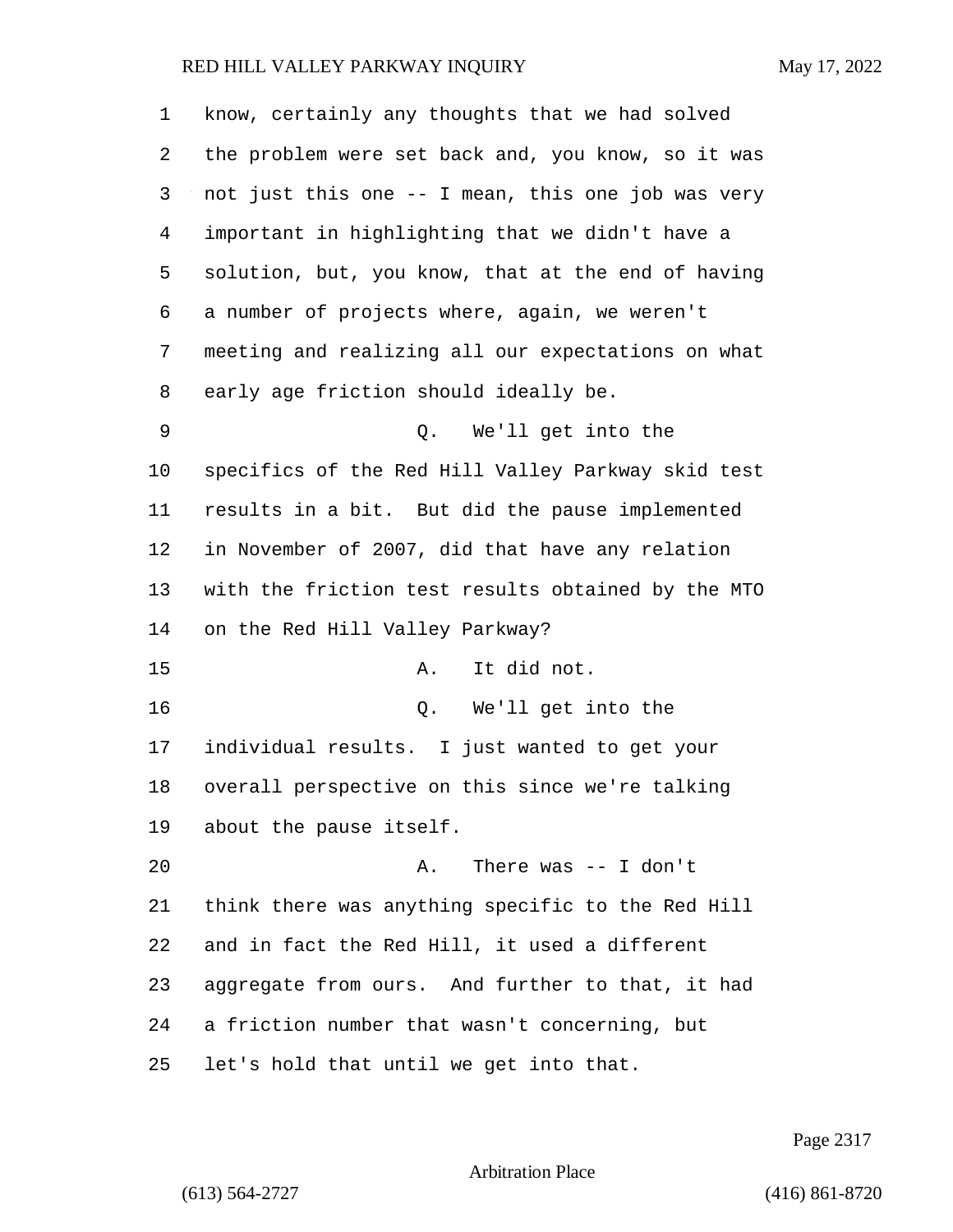| 1  | Yeah. If we could, I<br>Q.                         |
|----|----------------------------------------------------|
| 2  | just want to talk about the pause and how it       |
| 3  | proceeded and then we'll get back to the Red Hill. |
| 4  | If we could go to image 122,                       |
| 5  | it jumps ahead to late 2009 and you are            |
| 6  | communicating with Gerry Chaput and you provide a  |
| 7  | description and you refer to it as a cautious      |
| 8  | approach over the last two years being taken with  |
| 9  | respect to SMA and the SMA committee, as you call  |
| 10 | it, and you describe a number of activities that   |
| 11 | were taken.                                        |
| 12 | And does that sort of give a                       |
| 13 | summary of the activities in a brief way of what   |
| 14 | would have been undertaken to try to address the   |
| 15 | issue?                                             |
| 16 | So, this is November 2009<br>Α.                    |
| 17 | and I think this is -- the pause had been in place |
| 18 | for $--$                                           |
| 19 | For two years?<br>Q.                               |
| 20 | Pardon me?<br>Α.                                   |
| 21 | Q. For two years, yes.                             |
| 22 | Yeah. And then we had<br>Α.                        |
| 23 | worked during the pause to try and, you know, find |
| 24 | out how we could make modifications to address the |
| 25 | issue and we were now looking to, I think it was,  |

Page 2318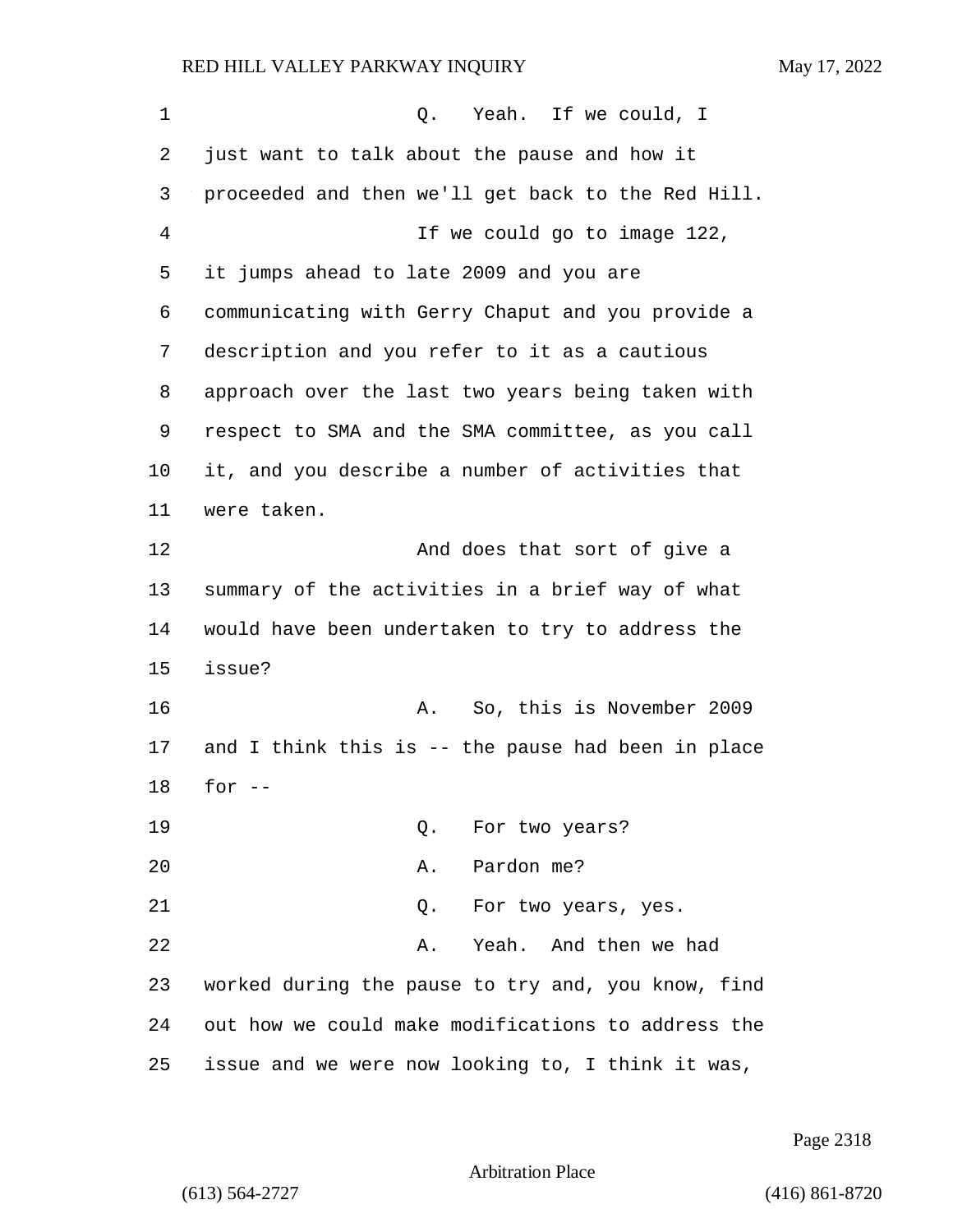trial some of that stuff and I think Mr. Chaput was asking, you know, why don't you just -- why don't we just reimplement stone mastic asphalt and it was, well, you know, let's take a cautious approach. 6 Q. And we know that the pause was ultimately lifted in late 2014. And at that point, you were the head of construction contracts, if I understand it correctly, but you were doing some communicating of it with the ORBA at that point, just to close it off. 12 Why did you remain involved at that point in time, given what your role was? **A.** Yeah. That's a great question. So, I was not involved in SMA in the traditional -- in terms of the role as I was previously. I didn't -- I wasn't involved in coming up with a solution, which, in the end, was to apply a grit into the stone mastic asphalt. 20 My role in terms of sending that e-mail was that in my role as head of construction contracts, I was the liaison with the Ontario Road Builders' Association or ORBA, and so any specification change related to our construction contracts would be circulated within

Page 2319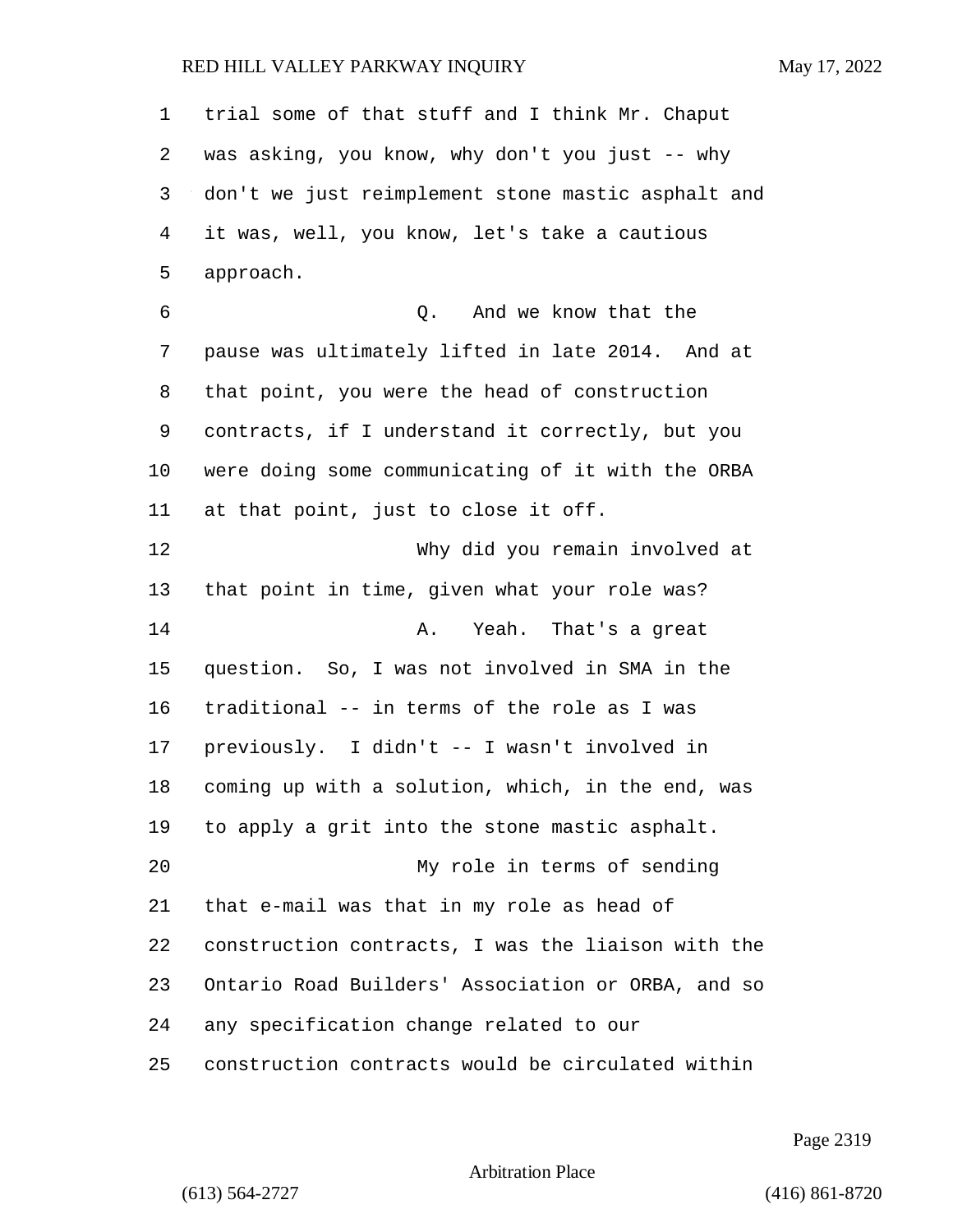the Ministry to me and then, well, I would do my review from a constructability and biddability sort of approach and then I would reach out to the Ontario Road Builders' Association and say, you know, here's the specification changes or new specification that we're proposing, you know. Heads up and do you have any comments on these changes? 9 And then I would receive them back and then I would forward them over to the office that was leading that change, which would have been the bituminous section, I'm assuming, for this one. So, I wasn't involved in a technical. I was involved in the liaison really with the Ontario Road Builders' Association. 16 Q. Okay. Thank you. So, now to move to the Red Hill specifically. If we could go to overview document 4, image 47, and paragraph 102, and if you could call that out, please, Registrar. 21 So, apparently you received a call from Dr. Uzarowski and you sent an e-mail to Ms. Lane, Mr. Tam and Mr. Rogers on August 1, 2007 reflecting a call the prior day. In the first line there, it refers to Tuesday, August 31. I'm

Page 2320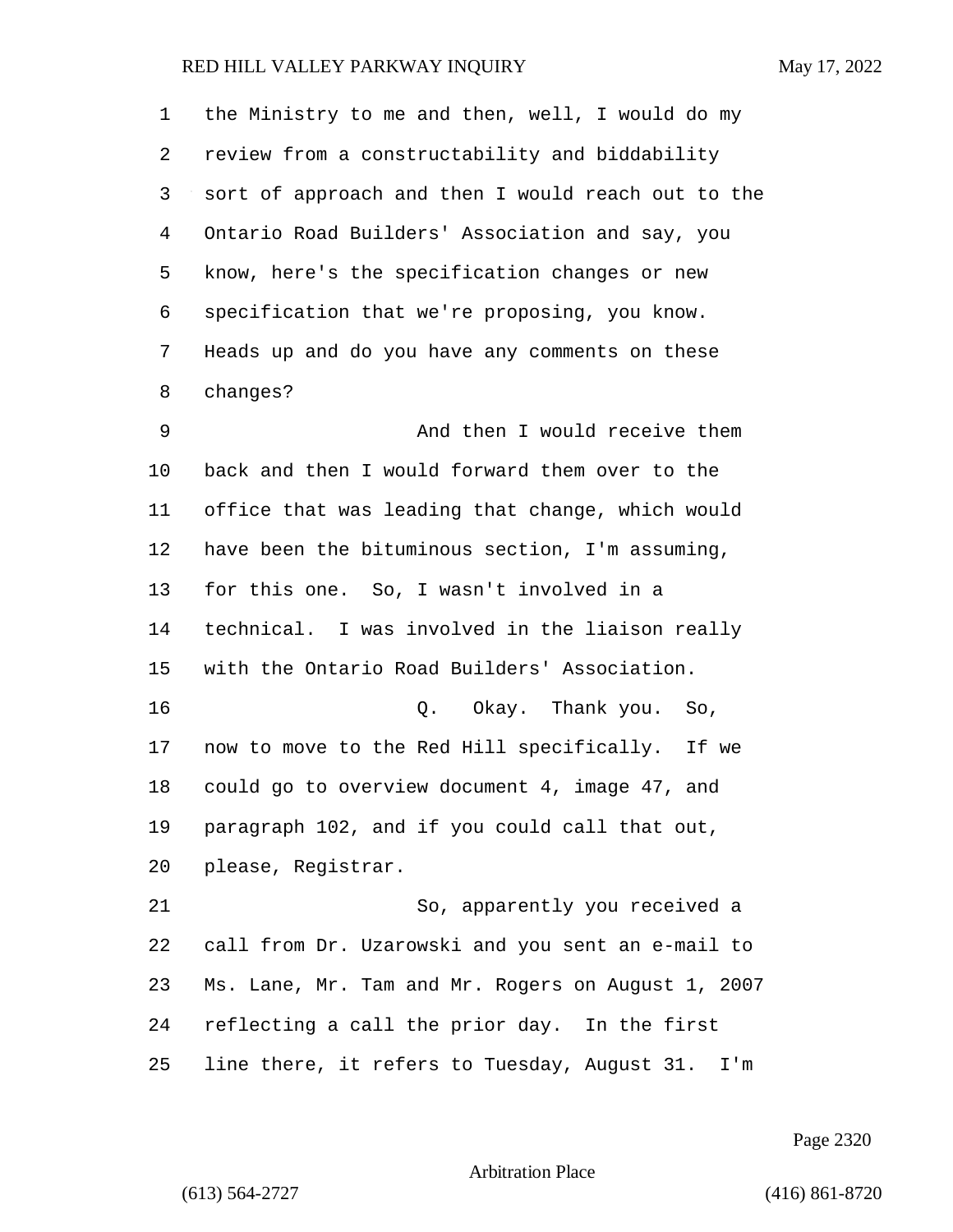1 correct that means July 31? 2 A. It does. 3 O. Okay. That's fine. So, 4 the first thing, you knew Dr. Uzarowski prior to 5 this call. How long had you known him for? 6 A. It would be several 7 years. I wouldn't know a date when I specifically 8 met him, but certainly, you know, it's a small 9 industry and I would have seen him at industry 10 events and probably some technical conferences and 11 stuff. 12 C. Okay. And had you worked 13 with him directly prior to this? 14 A. Not at this time, no. 15 Q. All right. And does this 16 note accurately reflect your conversation with 17 Dr. Uzarowski on July 31? 18 A. It does. I'm just 19 reading it to see if there's any stuff that -- 20 Q. Please do. 21 A. -- we talked about in 22 this that I didn't include in this. He called me. 23 We had the conversation. Obviously the part that 24 I was reaching out to related to was, you know, 25 where he was with the Red Hill and where we were

Page 2321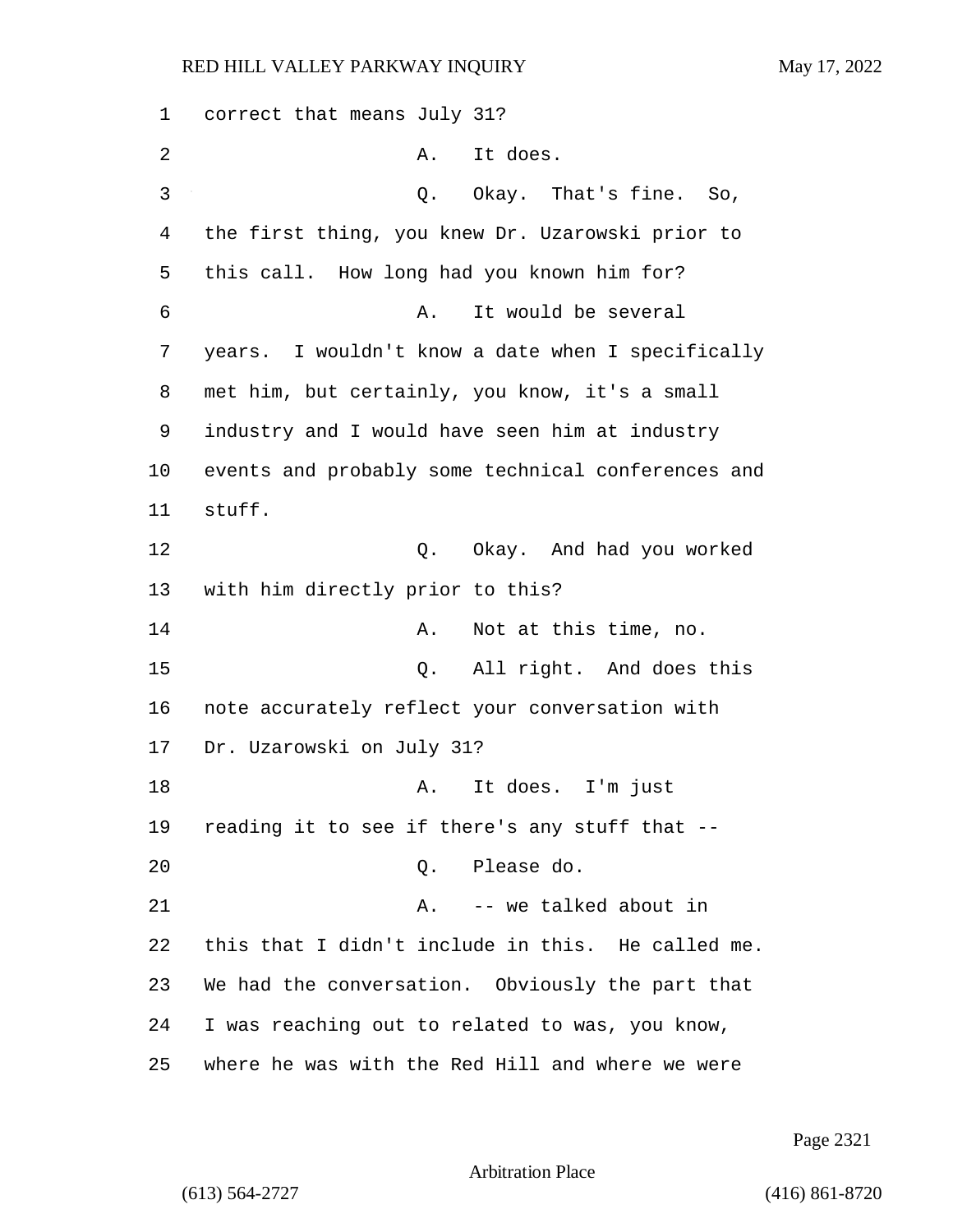| 1  | with early age SMA. So, yeah, this does reflect    |
|----|----------------------------------------------------|
| 2  | the conversation about SMA and early age friction. |
| 3  | You know, I did have -- the                        |
| 4  | discussion did also speak to -- I think it was     |
| 5  | this conversation because this was, I believe, the |
| 6  | one main conversation I had with him. And, you     |
| 7  | know, I think I made a request in this             |
| 8  | conversation or certainly in the conversations     |
| 9  | that came out of this related to the rich bottom   |
| 10 | mix that they had used, because MTO was just       |
| 11 | interested to see what mix design had come up and  |
| 12 | what their specification had been for a rich       |
| 13 | bottom mix, which doesn't relate to friction or    |
| 14 | SMA in any such way.                               |
| 15 | And I think in this discussion                     |
| 16 | as well when I was discussing early age SMA        |
| 17 | friction and, you know, some of the techniques or  |
| 18 | things that we looked at, Ludomir Uzarowski had    |
| 19 | brought up and mentioned Blastrac device as        |
| 20 | something that we may want to look at.             |
| 21 | Q. Okay. So, you think in                          |
| 22 | this discussion he might have mentioned Blastrac.  |
| 23 | We know there are references later on when we get  |
| 24 | into October and November 2007 about the company   |
| 25 | called Blastrac and we know that in                |

Page 2322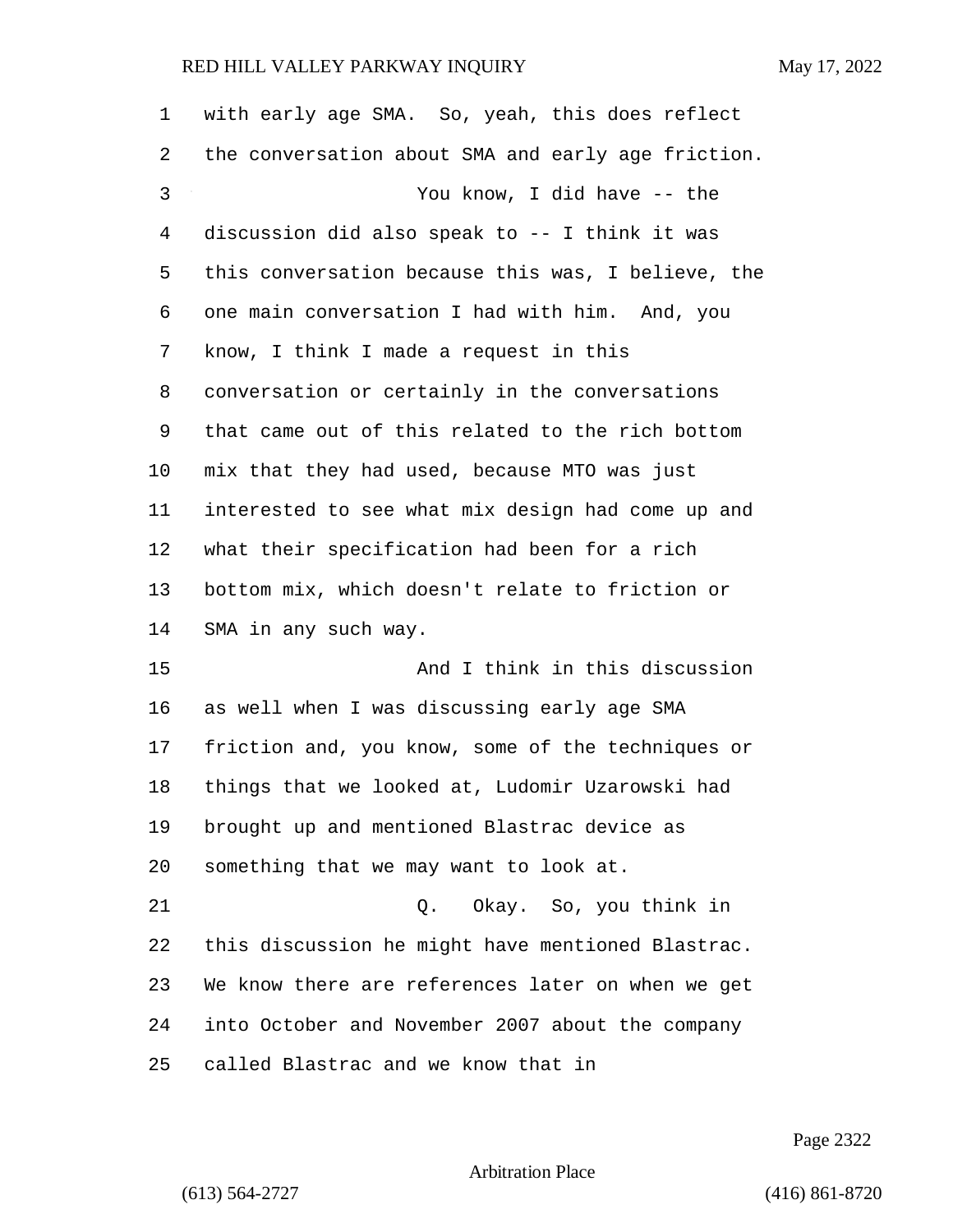| 1  | September 2007, which we'll get to, there's        |
|----|----------------------------------------------------|
| 2  | references in e-mails to the rich bottom mix       |
| 3  | issue, so are you saying you had conversations --  |
| 4  | I apologize. I think I'm<br>A.                     |
| 5  | mistaken. I don't think that happened at this      |
| 6  | discussion. It was at a later discussion, my       |
| 7  | apologies, for both the rich bottom and the        |
| 8  | Blastrac.                                          |
| 9  | And, actually, I can say that                      |
| 10 | at this time, I'm pretty sure I was in the         |
| 11 | pavements and foundations section and it was only  |
| 12 | after going over as the head of -- I think I was   |
| 13 | connected in with the bituminous section and they  |
| 14 | were the ones that were interested in knowing      |
| 15 | about the rich bottom mix.                         |
| 16 | Q. So, at this point, I'm                          |
| 17 | looking at your CV, June 2007 was when you became  |
| 18 | the senior pavement design engineer, so you had    |
| 19 | been in that position for a month or two at this   |
| 20 | point, if your CV is correct on that. Okay.        |
| 21 | So, if I can just, then, come                      |
| 22 | back to this call rather than the later stuff. If  |
| 23 | I'm reading your e-mail correctly, and you tell me |
| 24 | if I'm wrong, he called for two reasons. First,    |
| 25 | respecting a rumour he heard about the MTO no      |

Page 2323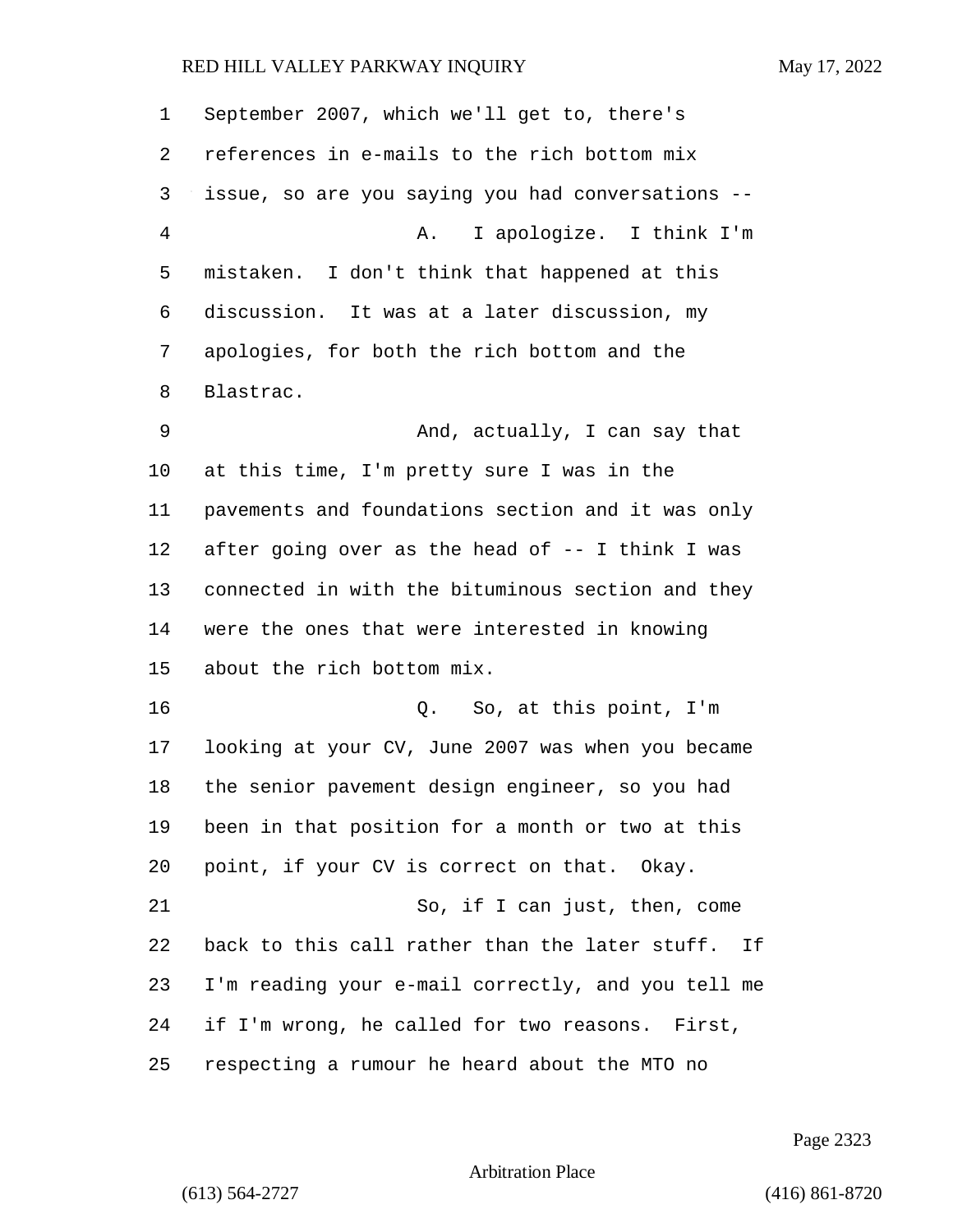longer allowing Ontario Trap Rock in SMA. That's the first thing, it appears to me, from your note. Is that fair? 4 A. Yeah. 5 Q. Okay. And then the second thing as reflected in the second paragraph is then he's expressing concern about the proposed use of, as he says, SMA on a City of Hamilton project, the Red Hill Valley Parkway, where the contractor has submitted a mix design using a Quebec source, Demix Varennes, that is not on the DSM. 13 So, are those the two topics of his concern? Is that fair? 15 A. That's fair to say, yeah. 16 Q. Okay. And in response to his first concern, am I correct, then, that you then referred -- in answering that, you talked about the early life friction concerns and described that and what had happened with Ontario Trap Rock and so forth. Is that right? 22 A. That's correct. 23 Q. Okay. And then on the second issue about the proposed use of SMA, was it about the use of -- was his concern about the

Page 2324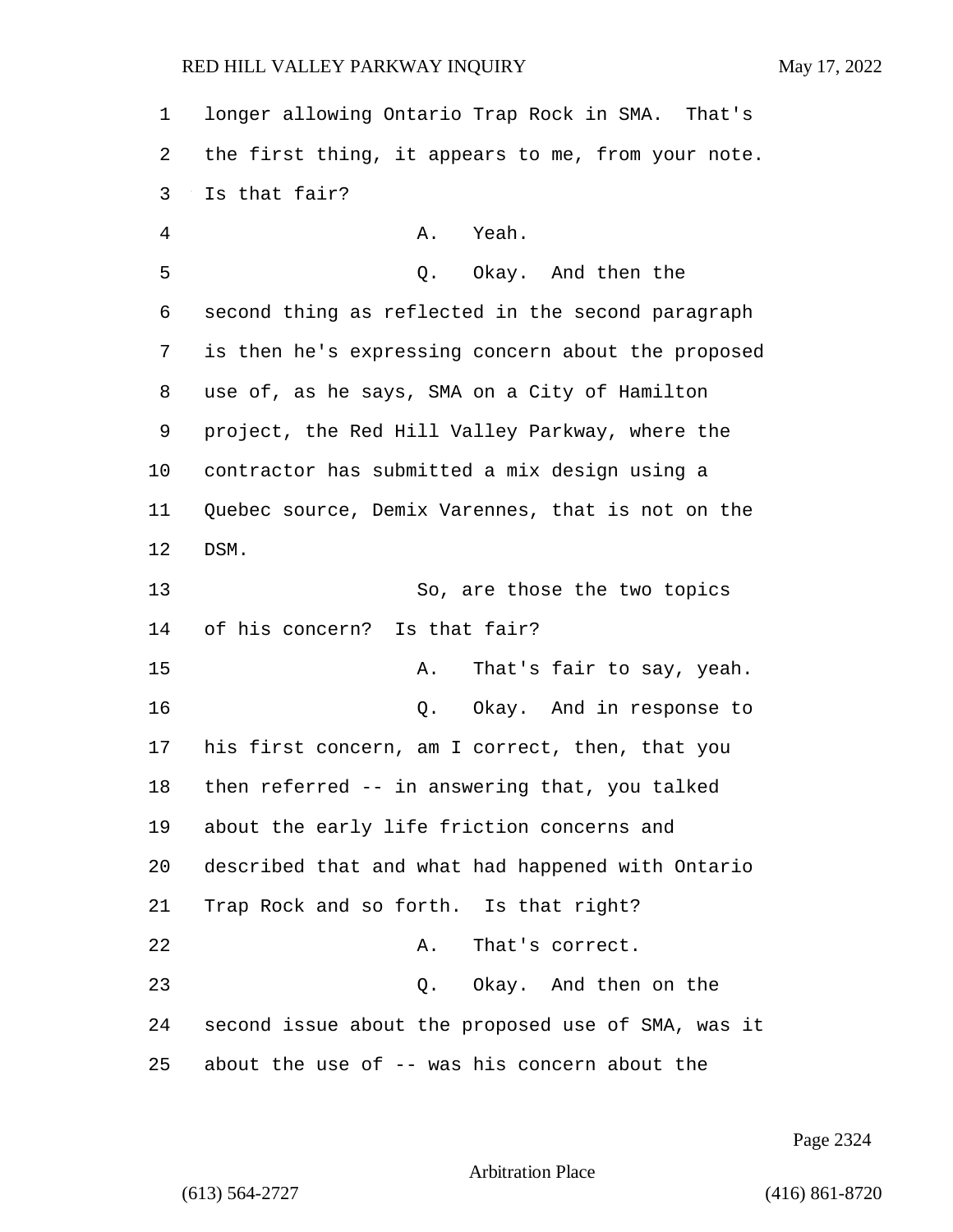proposed use of SMA or was it about the aggregate used in it or both? 3 A. I can't remember specifically, but I believe it's that, you know, MTO, they had concerns with early age friction of SMA and that we had addressed those concerns by restricting certain aggregates. And so, then he was using or he had recommended or was using SMA on the Red Hill creek expressway and then he was also using an aggregate that, again, was not on the DSM but, you know, gives concern in the fact that we had even restricted aggregates that were on the DSM, and so it's not to say that he was concerned specifically about its DSM. I don't know and we didn't get into discussions on why that aggregate was selected. I think the concern was that we had, you know, restricted some of our aggregates that were on the DSM. 19 Q. And he refers at the end or, sorry, you refer at the end to -- I apologize -- that you state that Ludomir indicated he was going to follow up with Chris Rogers regarding the background of this source, and so is that referring to the background of the Demix aggregates? Is that what you --

Page 2325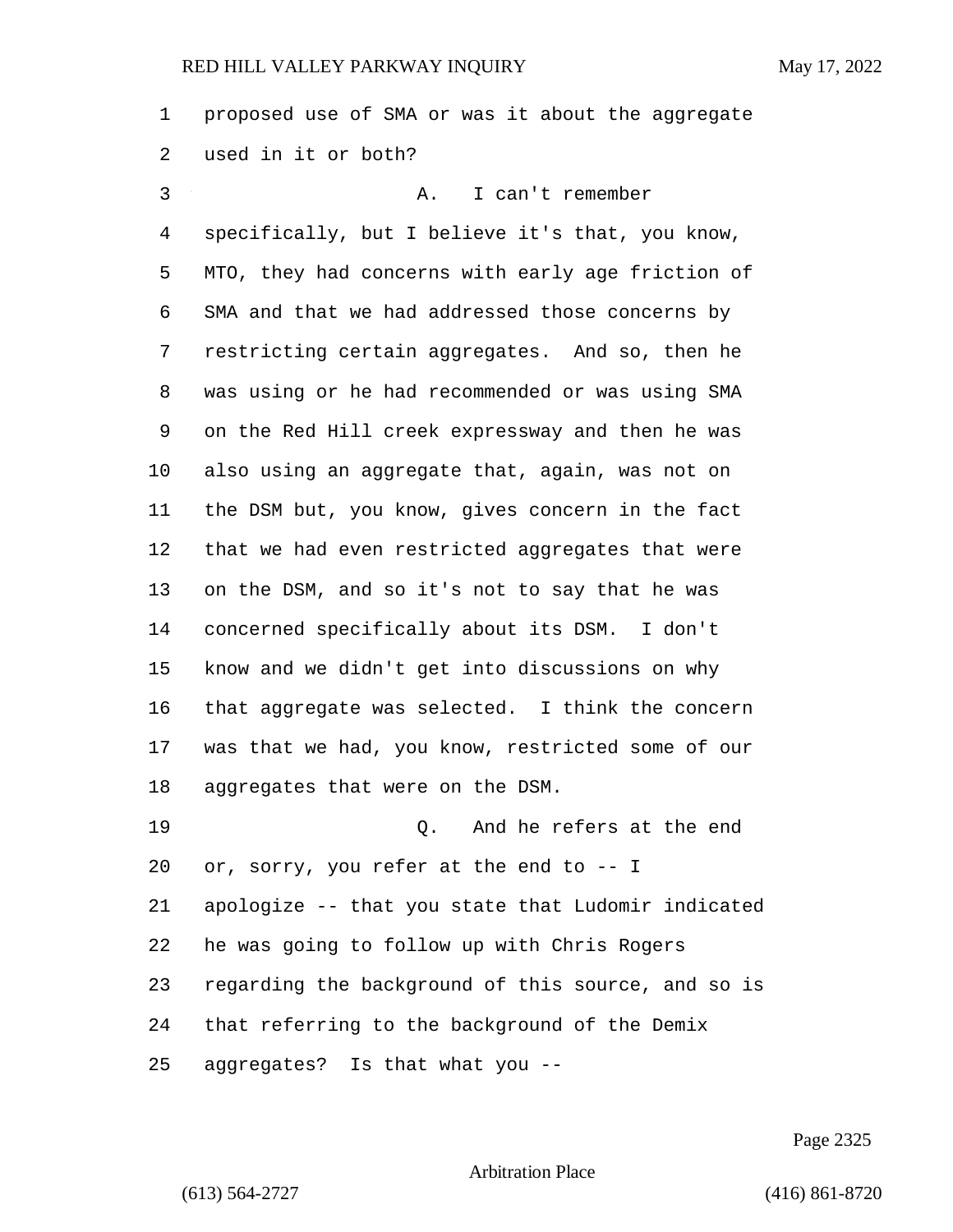1 A. Yes. 2 0. -- understood? 3 A. Yes. 4 Q. Okay. So, again, that does, does it not, sound to you there that his concern, at least in part, was about the aggregate specifically or no, that he's going to follow up with Chris Rogers about the source? 9 A. It does. It does. It does lead me to believe that he's concerned about the aggregate. 12 and then you describe it as a possible outcome, that the City of Hamilton can make a request for friction testing. Do you recall who suggested that as a possible outcome? 16 A. I think it was -- I think it would have been him asking if that's something that we could do. However, we didn't get into the details of it. I don't think it's something I would have necessarily offered -- it's not, sort of, a service we offer up specifically. 22 But, again, you know, that he's identified this concern depending on how his discussions go with Chris Rogers, really, possibly the only way to really be assured that he does not

Page 2326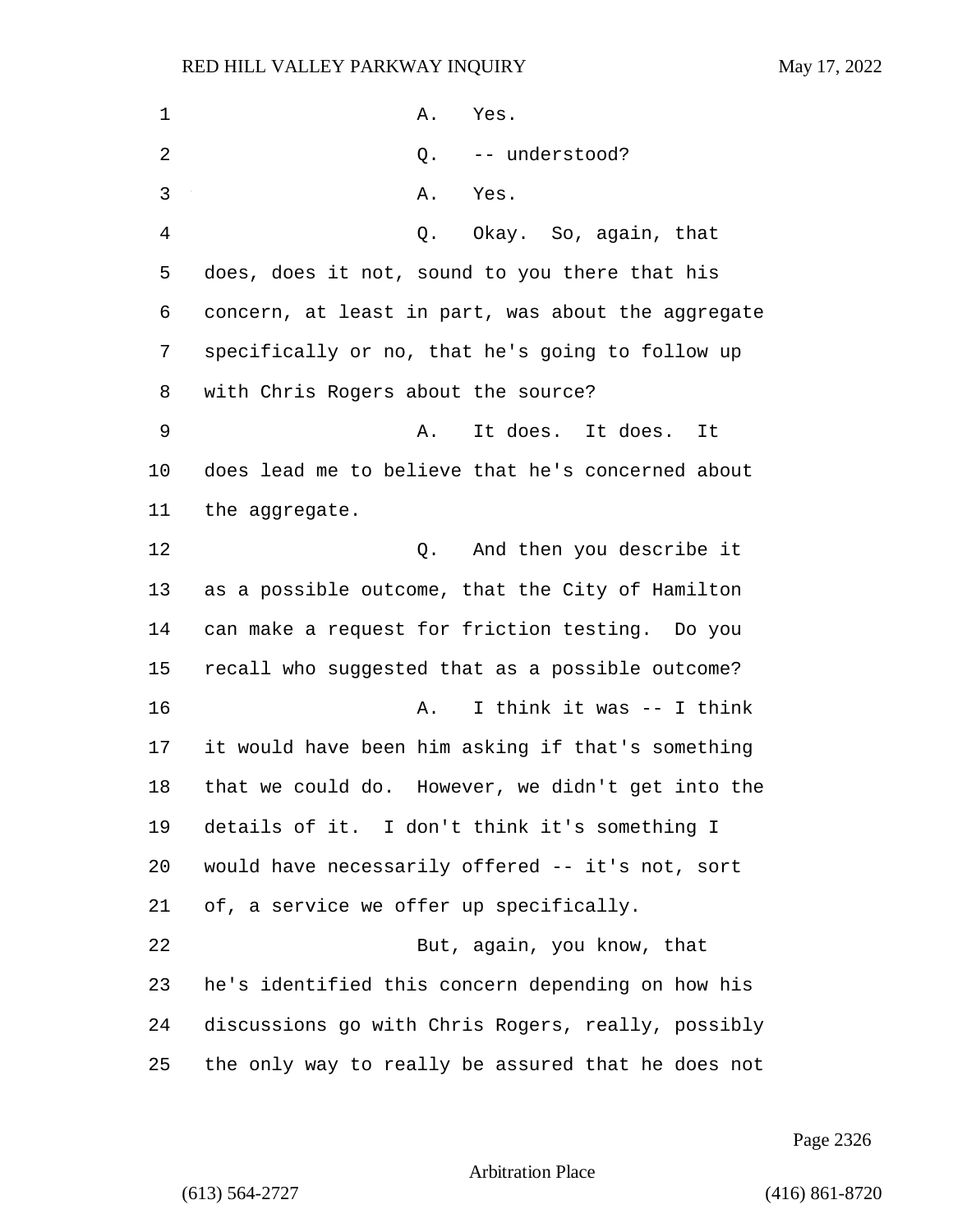| 1  | have an early age SMA issue there would be to do      |
|----|-------------------------------------------------------|
| 2  | some sort of friction testing. And, again,            |
| 3  | whether that would be requesting the MTO skid         |
| 4  | trailer or whether he could find some other           |
| 5  | mechanism that could be achieved, I don't know if     |
| 6  | we had gotten into that at that time.                 |
| 7  | Q. Well, I mean, unless I'm                           |
| 8  | incorrect about it, here you're talking about that    |
| 9  | they could make a request to the MTO for friction     |
| 10 | testing and, with the MTO, that means using the       |
| 11 | skid trailer, does it not?                            |
| 12 | If, in fact, yeah, the<br>Α.                          |
| 13 | possible outcome that they could make a request       |
| 14 | for friction testing to MTO, which would be the       |
| 15 | friction trailer, yes. Absolutely.                    |
| 16 | My point previously was, you                          |
| 17 | know, that was a possible outcome or he could         |
| 18 | decide through Chris Rogers that, you know, in        |
| 19 | discussing the aggregate, that -- I don't know.<br>I. |
| 20 | don't know, but perhaps his concerns are              |
| 21 | alleviated or he decides to do some other sort of     |
| 22 | testing that he doesn't need to reach out to MTO,     |
| 23 | which, again, there's limited other options there.    |
| 24 | Q.<br>Okay. And you sent it, I                        |
| 25 | take it, to Mr. Rogers because of his indication      |

Page 2327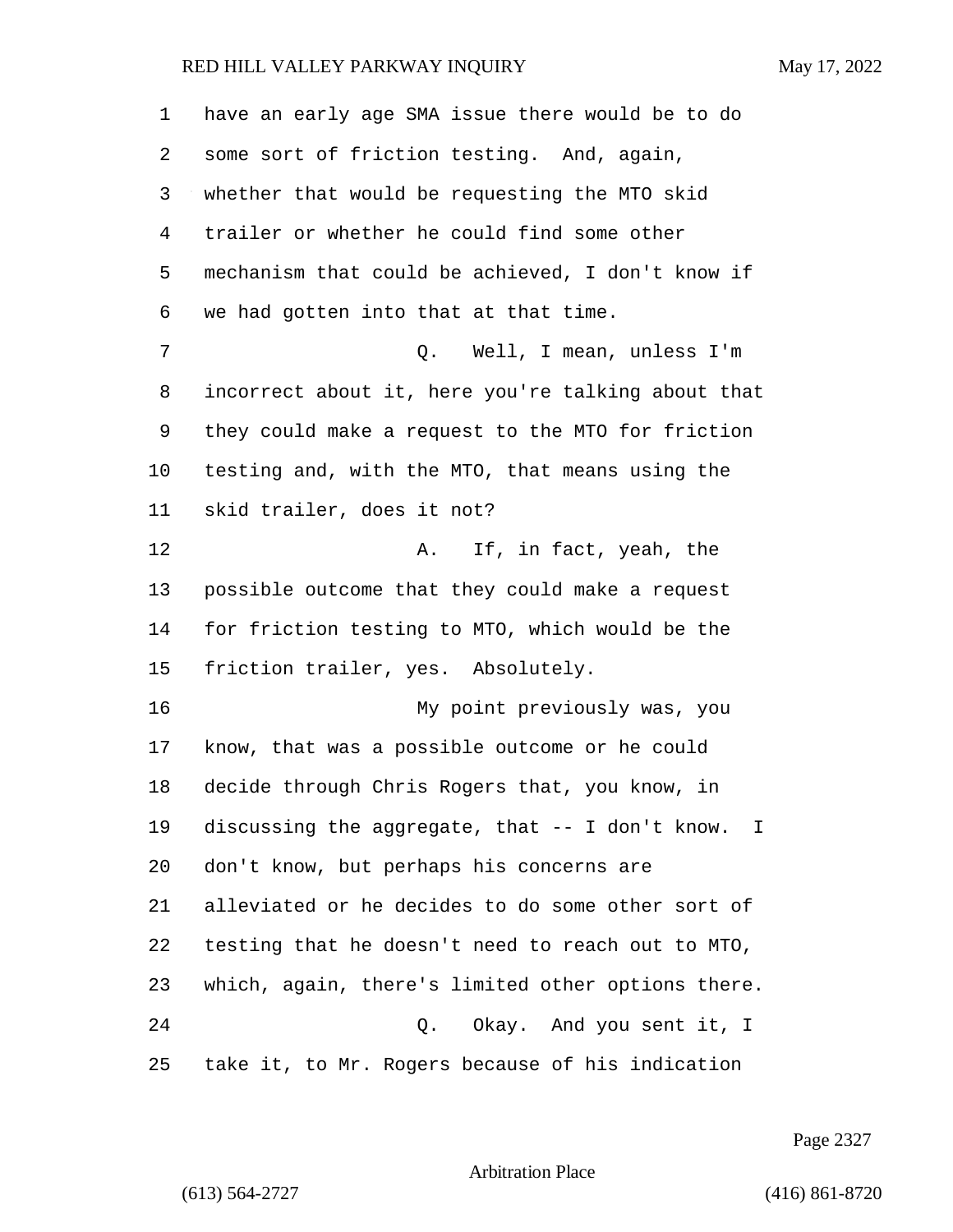| 1  | that he might follow up with Chris, the other      |
|----|----------------------------------------------------|
| 2  | Chris, Chris Rogers?                               |
| 3  | A. Well, it's, A, that --                          |
| 4  | so, I think Ms. Lane, Ms. Becca Lane, was my boss, |
| 5  | so I'm letting her know. The other thing is        |
| 6  | giving her the heads up about a possible request   |
| 7  | for friction testing, which would be the trailer.  |
| 8  | Mr. Tam and Chris Rogers, Chris Rogers because he  |
| 9  | was going to be getting the call, as well as they  |
| 10 | were on, sort of, part of the SMA task group.      |
| 11 | Right? And they should know that the Red Hill      |
| 12 | creek also has stone mastic asphalt out there,     |
| 13 | which I don't know that I was necessarily aware of |
| 14 | at that time. However, I guess others -- or maybe  |
| 15 | I did. But anyways, the concern with early age     |
| 16 | friction was now possibly with Ludomir.            |
| 17 | Q. Okay. And do you know if                        |
| 18 | Dr. Uzarowski contacted Mr. Rogers or not?         |
| 19 | I do not know that, but I<br>Α.                    |
| 20 | would suspect that he was going to.                |
| 21 | Well, it's certainly what<br>Q.                    |
| 22 | you indicate, that he was going to, but you don't  |
| 23 | know if he actually did. Okay. And you can take    |
| 24 | that down, please, Registrar.                      |
| 25 | There's a response from                            |

Page 2328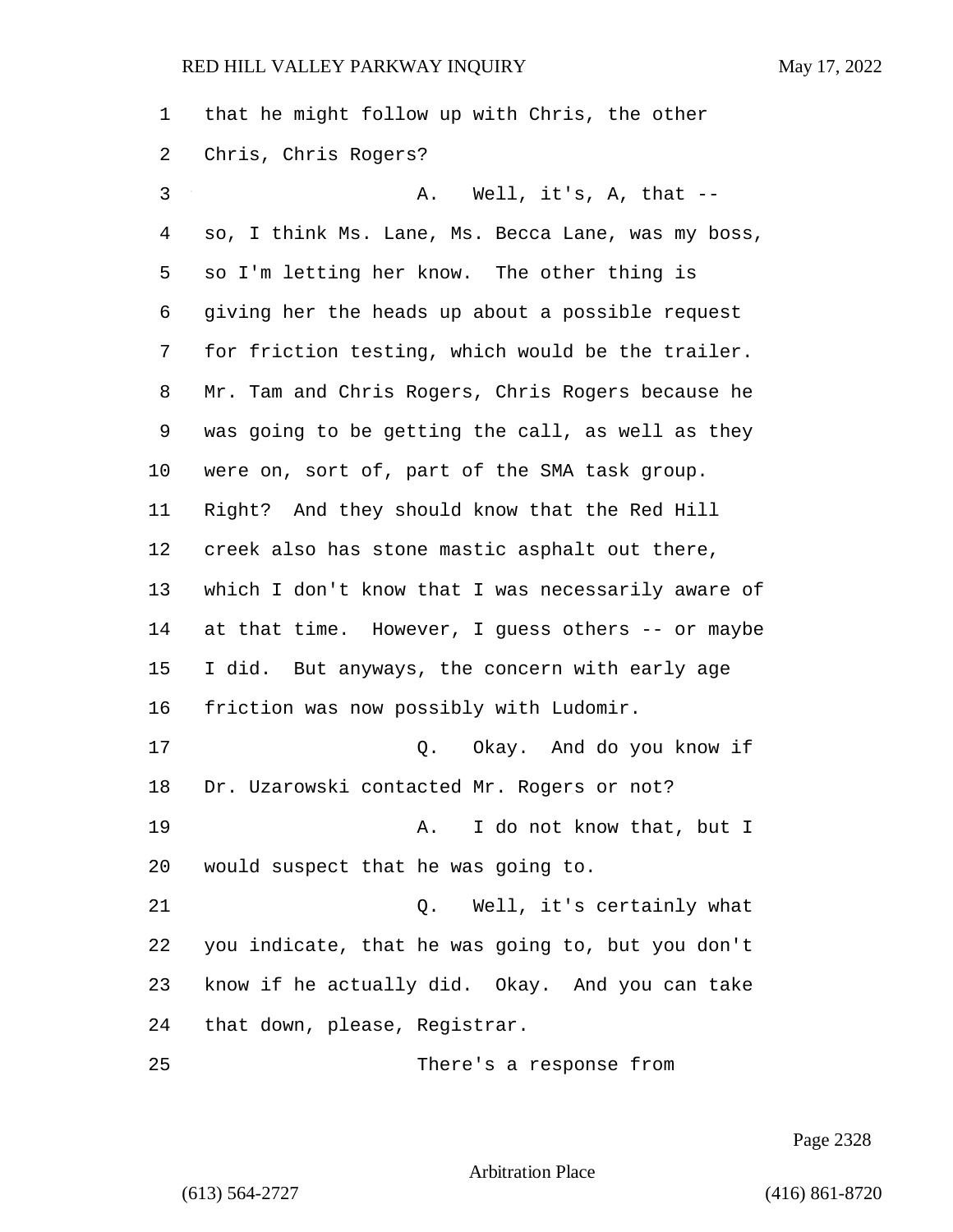| 1  | Mr. Rogers in paragraph 103 responding:            |
|----|----------------------------------------------------|
| 2  | "What the City of                                  |
| 3  | Hamilton does is not our                           |
| 4  | concern, providing we are                          |
| 5  | not putting in dollars."                           |
| 6  | And do you recall -- we know                       |
| 7  | there's discussion in September, but do you recall |
| 8  | any other discussions around this time, August 1,  |
| 9  | with Mr. Rogers, Ms. Lane, Mr. Tam, about the Red  |
| 10 | Hill and the issues raised by Dr. Uzarowski to     |
| 11 | you?                                               |
| 12 | I do not, no.<br>A.                                |
| 13 | Q. Okay. All right. If we                          |
| 14 | could go to overview document 4, image 50. And in  |
| 15 | paragraph 110, this is a note of Dr. Uzarowski.    |
| 16 | It's not your document. This is an entry from      |
| 17 | September 10 of 2007 and there's a reference there |
| 18 | to "Chris Raymond - SN, RBM spec." Do you see      |
| 19 | that?                                              |
| 20 | A. Yes.                                            |
| 21 | Q. Okay. And then on the                           |
| 22 | next day, September 11, paragraph 111, you e-mail  |
| 23 | Frank Marciello, copying Ms. Lane, about a         |
| 24 | telephone call with Dr. Uzarowski about -- you     |
| 25 | talk about the friction testing we discussed this  |

Page 2329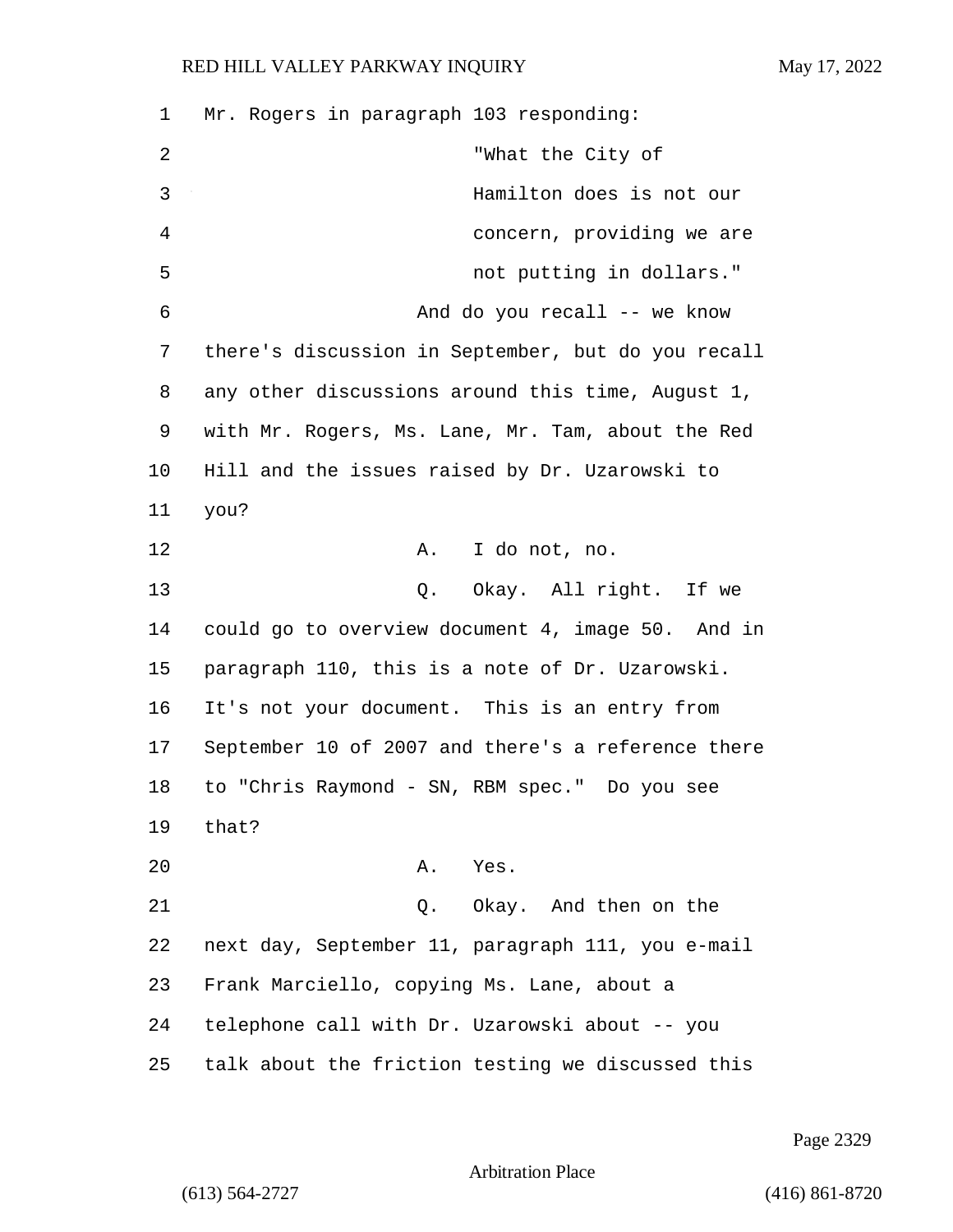morning. 2 And to the best of your recollection, are these the first discussions following up on your call from him on July 31? Are these the first discussions about the Red Hill and friction testing? We don't see anything in between. 8 A. Yeah. I can't remember anything in between. 10 Q. Okay. And did you recall who contacted who to resume the discussions? I mean, it says there that "Ludomir called me this afternoon." That on the 11th. 14 A. Yeah. I would suspect that he called me, you know, and -- yeah, I suspect he called me. I think from that earlier conversation, he was going to take the information that he had learned from me, he was going to follow up with Chris Rogers and then he was going to work through that and then, if necessary, he would come back and I'm assuming this is when he came back. 23 Q. All right. And you indicate in that e-mail at 111 that: 25 TWE may not get the

Page 2330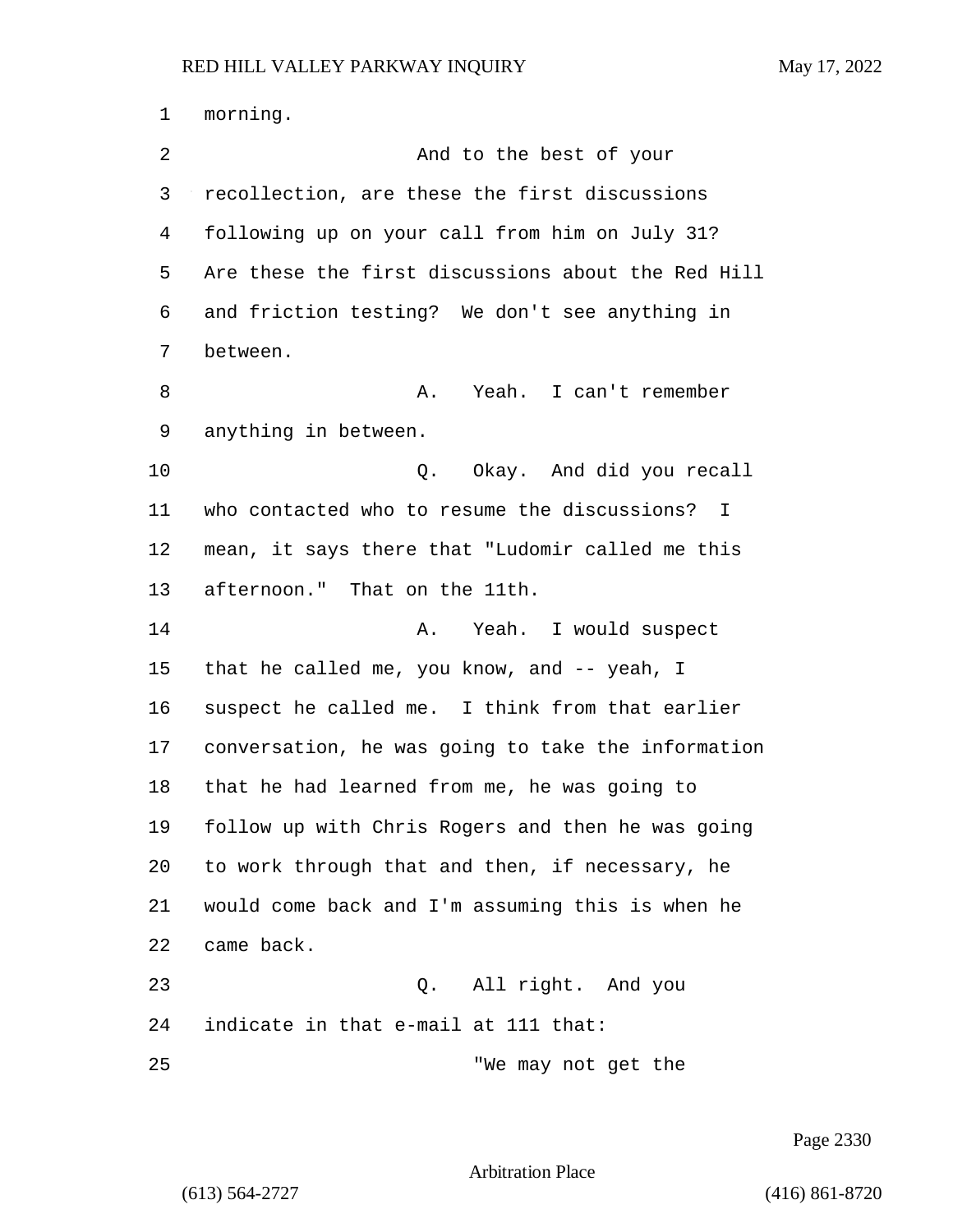**request for a few days.**" 2 Because you indicate that the project manager at the City of Hamilton isn't around. So, is this indicating an expectation you're going to get a request from the City itself? 7 A. That is correct. And I think that he had asked for the friction testing or if it would be available and had mentioned that we would want the request to come from the City of Hamilton. 12 C. Okay. And if we could go to 52 and 53, please, images 52 and 53. He's pulling that up. And there's e-mails on September 27 and 28 about that, but why, up until then, did you and the MTO want a request from the City itself? 18 A. Well, it is the City's highway, not Golder Associates. The other thing is, you know, we want to be cautious not to be providing a service for consulting engineers, you know, and, again, we want to be cautious not to take work away from consulting engineers such that even if a city were to ask us to do some, you know, generic-type asphalt testing, we would say,

Page 2331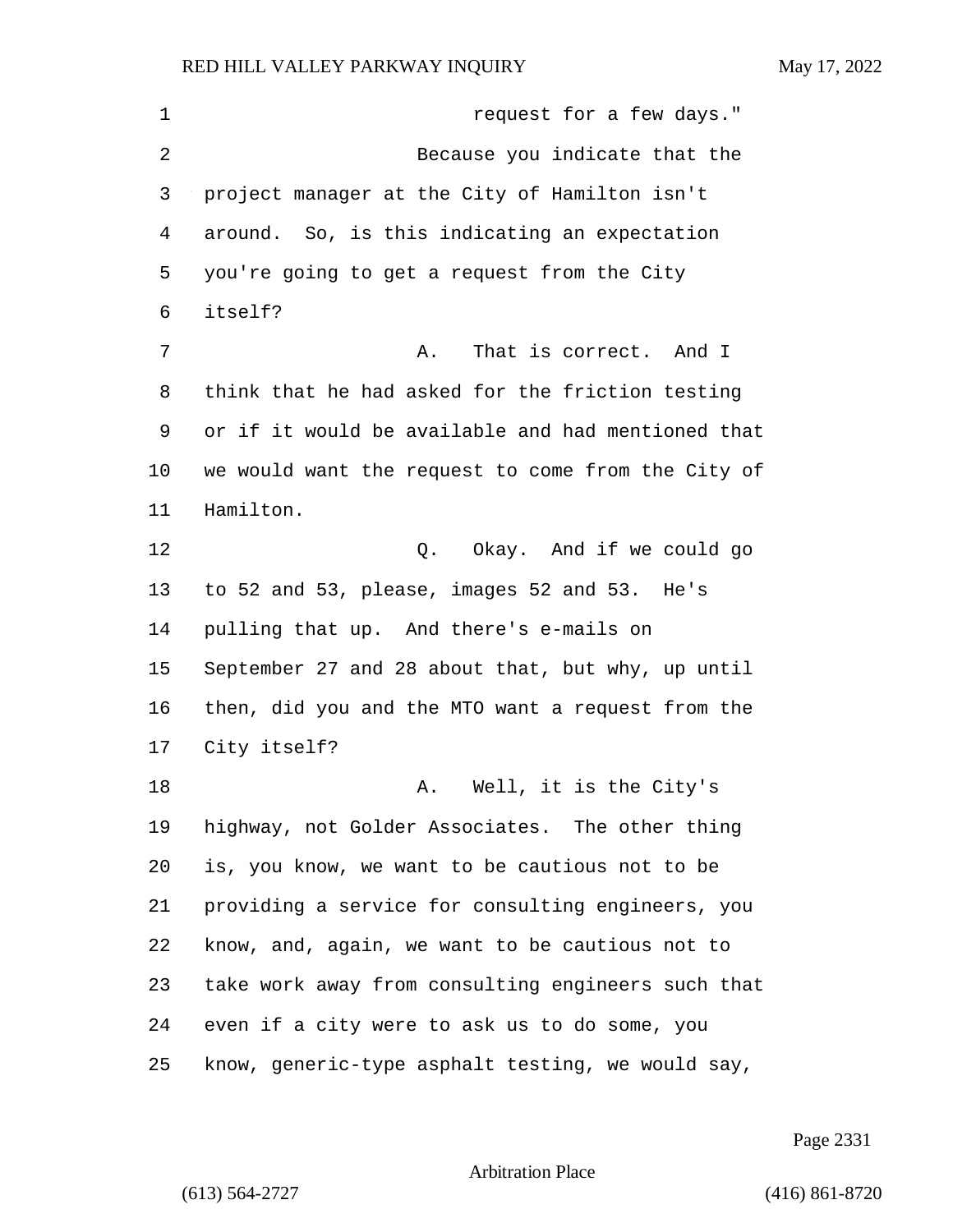you know, you should contact a consulting engineer firm that can do this.

3 Now, the situation with the friction testing trailer is that that is not a device that you can contact the consulting industry to readily become available. I mean, there are some outside of Ontario, but, you know, that's hard to bring in for a single test. So, that's something where MTO is -- and, again, I'm not the one that made those decisions, but my understanding is that's something where MTO sees value in supporting the municipalities in providing that sort of specialized testing when they see a need.

15 Q. Right. And then there's a number of e-mails internally started on the 27th at paragraph 116 where Dr. Uzarowski e-mails you and he indicates he's attaching the specification for the RBM mix developed for the Red Hill Valley Parkway. Am I correct that's what you were referring to earlier when there were discussions about -- and you had some interest in that because of the perpetual pavement aspect. Is that right? 24 A. That's right. We were building a perpetual pavement and this is the

Page 2332

Arbitration Place

(613) 564-2727 (416) 861-8720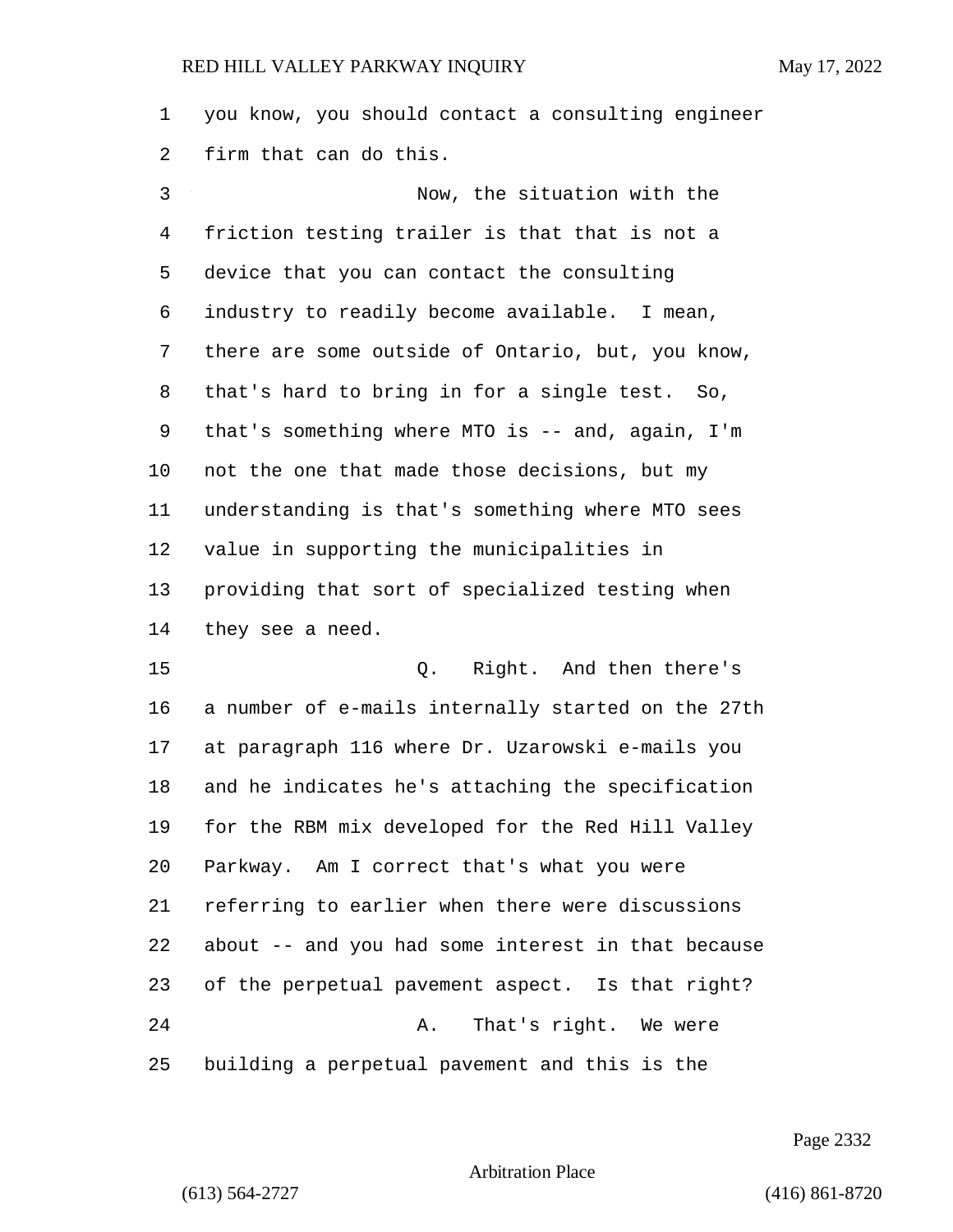1 asphalt at the bottom of it and they had written a 2 specification. I think their specification was a 3 slightly different approach from ours on that rich 4 bottom mix, but we were interested to see what 5 they had asked for. 6 Q. Okay. So, they're 7 sharing information? 8 A. Yeah. 9 Q. So, in paragraph 117, in 10 the second paragraph, you write: 11 "Ludomir is requesting 12 friction testing and the 13 City does not have 14 objections to the 15 testing, but the City is 16 not making a request to 17 the Ministry." 18 And then there's further 19 e-mail from Ms. Lane and then some back and forth. 20 And Ms. Lane in 120 asks you: 21 "Chris, is the City of 22 Hamilton in agreement 23 with the testing? We 24 don't need a letter of 25 request, but we do need

Page 2333

Arbitration Place

(613) 564-2727 (416) 861-8720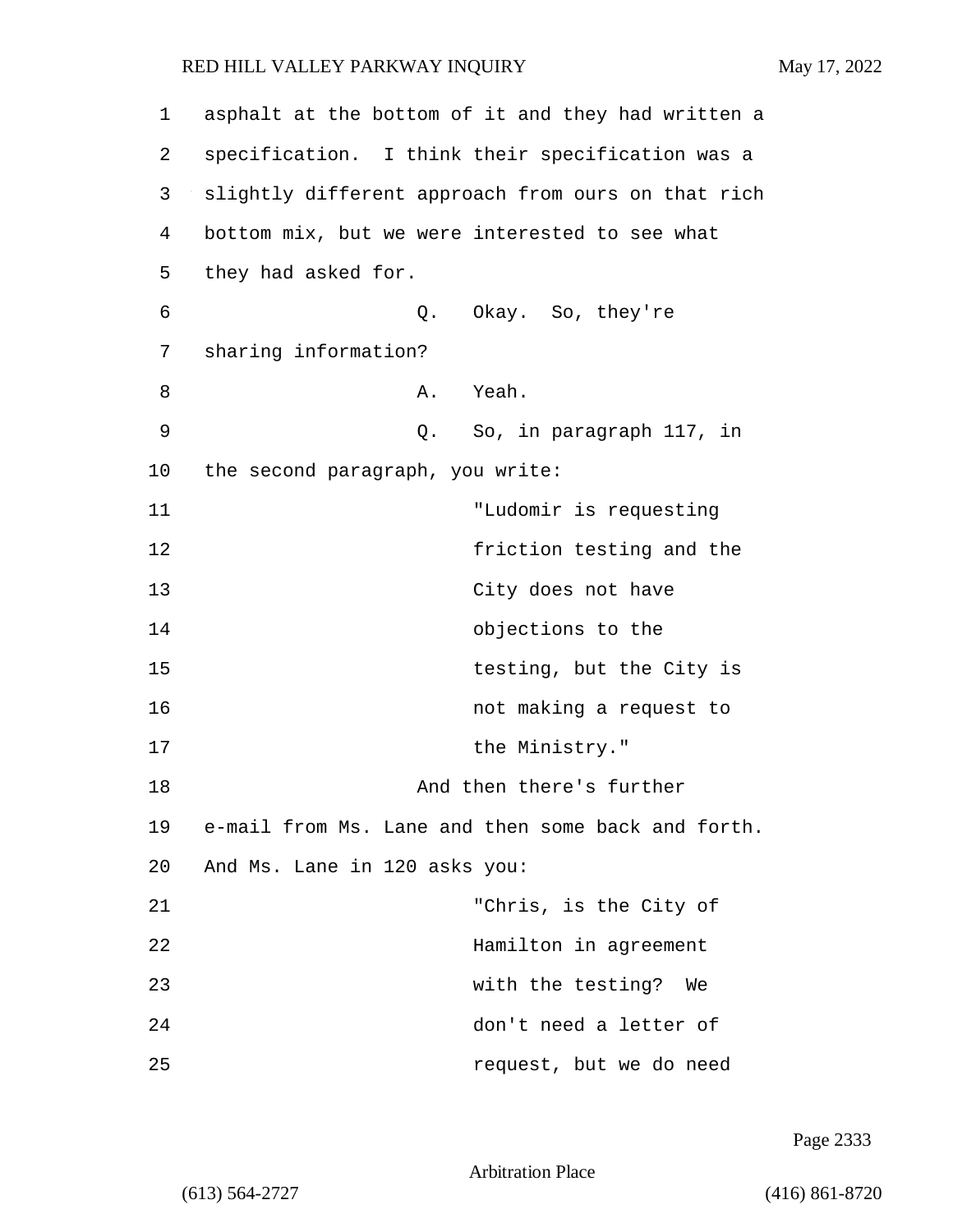1 their approval." 2 And you reply at 121 on 3 September 28, 2007: 4 "Yes, the City is in 5 agreement, but it is 6 strange that the City are 7 not willing to write a 8 request. I asked Ludomir 9 to specifically send me a 10 **request from the City a** 11 few weeks ago." 12 So, to unpack that a bit, a 13 few weeks ago, I assume we're talking about the 14 discussions we already talked about on 15 September 10 or 11. Is that likely? 16 A. That's likely. 17 Q. Okay. And did 18 Dr. Uzarowski tell you that the City was not 19 willing to make a request? 20 A. That is correct, and he 21 would have also been the one to tell me that they 22 were in agreement with us doing the testing but 23 they were not going to make the request. 24 Q. Okay. And so, he told 25 you that specifically, that, number one, they were

Page 2334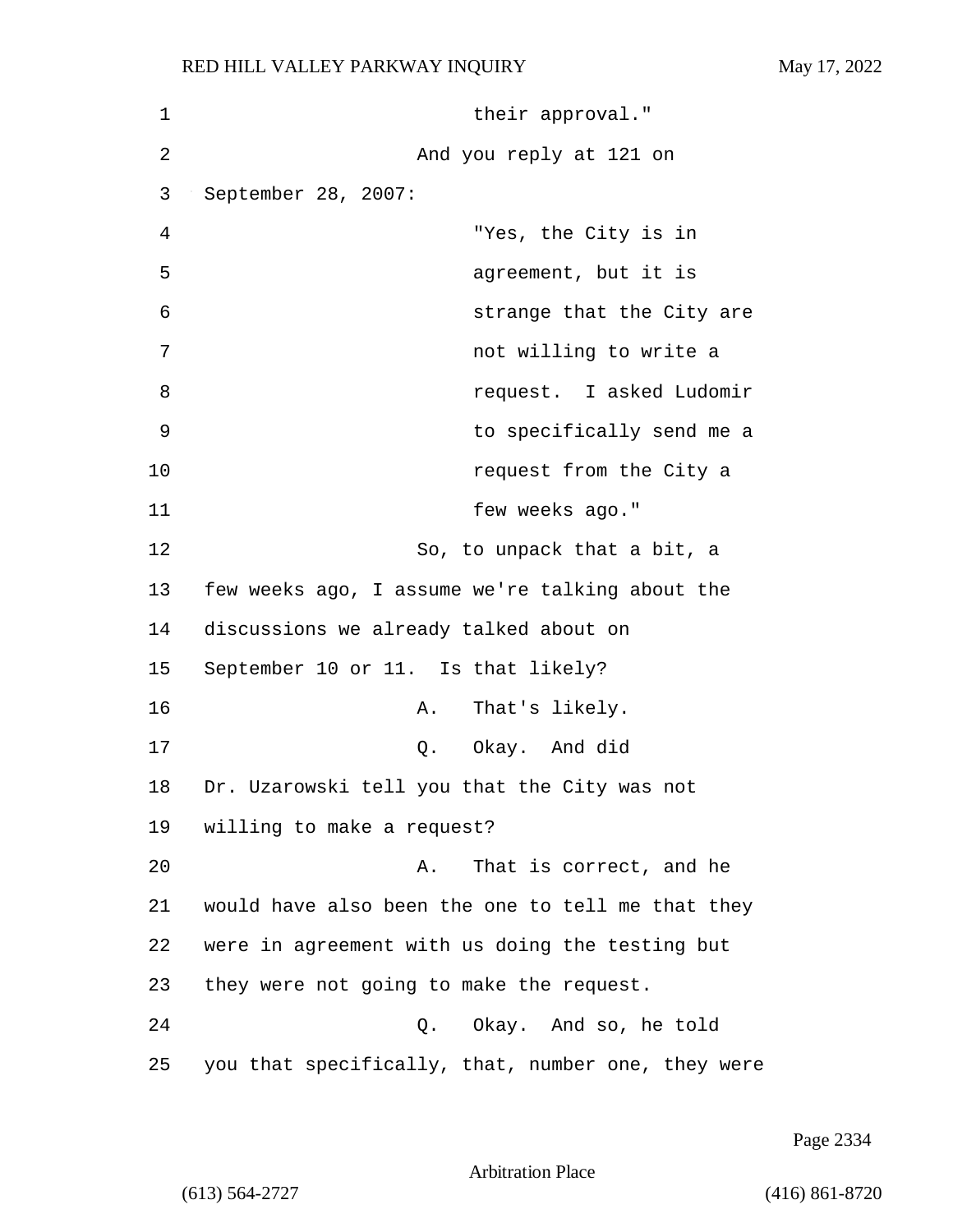| 1  | in agreement, but number two, would not make the   |
|----|----------------------------------------------------|
| 2  | request in writing to the MTO. Is that right?      |
| 3  | Yeah.<br>Α.                                        |
| 4  | Q. And did he tell you why                         |
| 5  | the City was not willing to make the request       |
| 6  | directly?                                          |
| 7  | He did not.<br>Α.                                  |
| 8  | Okay. And in<br>Q.                                 |
| 9  | paragraph 117, back to that e-mail on the 27th, in |
| 10 | the last two paragraphs, you go through the pros   |
| 11 | and cons: Three pros to conducting the friction    |
| 12 | testing and two cons, if I can number them.        |
| 13 | And am I correct in                                |
| 14 | understanding that these are all from the MTO's    |
| 15 | perspective, the pros and cons? Is that a fair     |
| 16 | reading? You're not talking about the City in      |
| 17 | this respect; you're talking about, you know, this |
| 18 | is why the MTO might do it and the reasons why it  |
| 19 | might not?                                         |
| 20 | That's correct, or the<br>Α.                       |
| 21 | reasons for MTO to do it and for us not to do it,  |
| 22 | because ultimately I was looking for direction on  |
| 23 | whether or not we conduct the testing or tell them |
| 24 | we're not willing to do that, the testing.         |
| 25 | All right. And then<br>Q.                          |

Page 2335